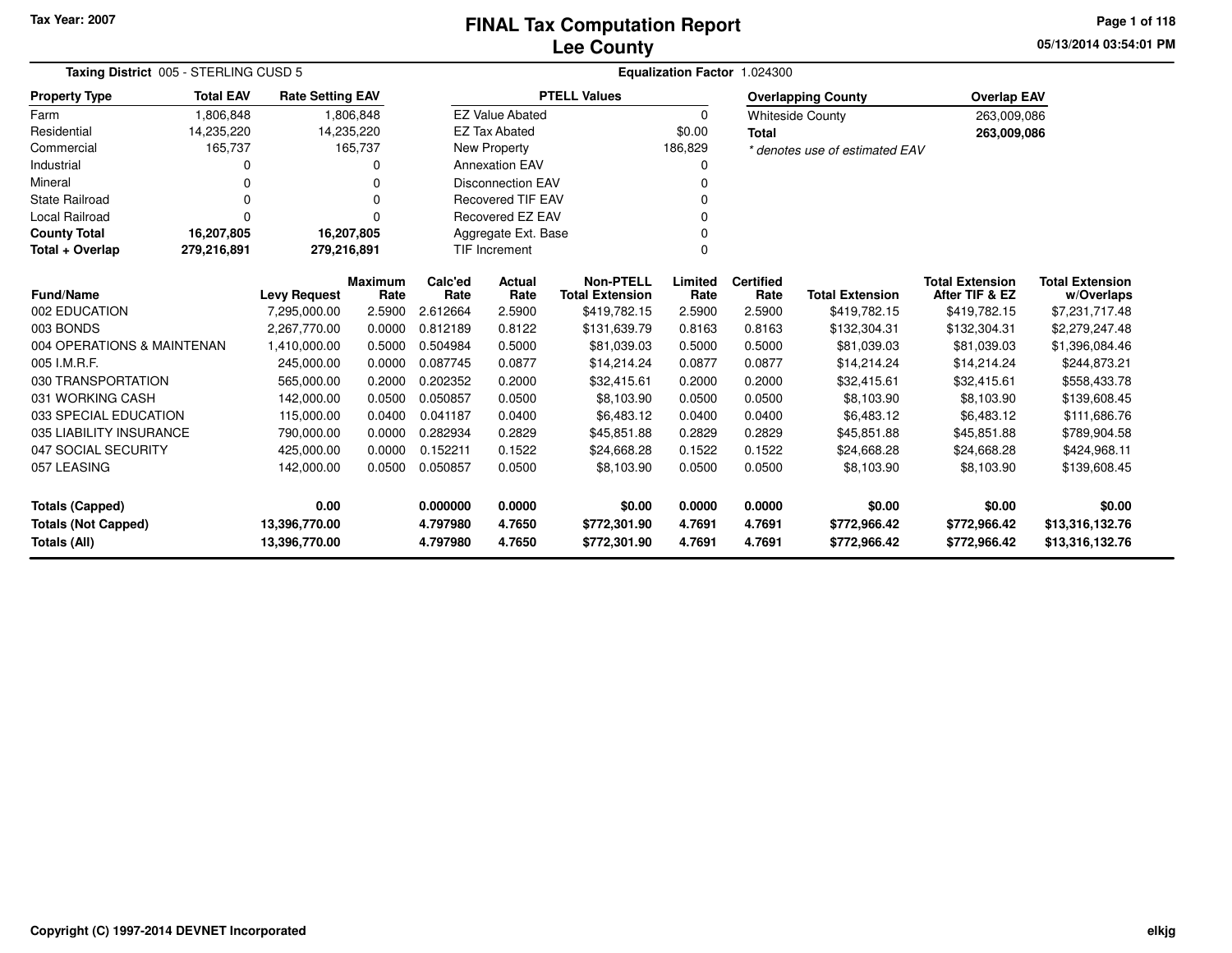**05/13/2014 03:54:01 PM Page 2 of 118**

| Taxing District 008 - NELSON PGSD 8 |                  |                         |                        |                 |                          | Equalization Factor 1.024300               |                 |                          |                        |                                          |                                      |
|-------------------------------------|------------------|-------------------------|------------------------|-----------------|--------------------------|--------------------------------------------|-----------------|--------------------------|------------------------|------------------------------------------|--------------------------------------|
| <b>Property Type</b>                | <b>Total EAV</b> | <b>Rate Setting EAV</b> |                        |                 |                          | <b>PTELL Values</b>                        |                 |                          |                        |                                          |                                      |
| Farm                                | 1,029,930        |                         | 1,029,930              |                 | <b>EZ Value Abated</b>   |                                            | $\Omega$        |                          |                        |                                          |                                      |
| Residential                         | 3,688,165        |                         | 3,688,165              |                 | <b>EZ Tax Abated</b>     |                                            | \$0.00          |                          |                        |                                          |                                      |
| Commercial                          | 356,368          |                         | 356,368                |                 | New Property             |                                            | 41,522          |                          |                        |                                          |                                      |
| Industrial                          | 4,319,143        |                         | 4,319,143              |                 | <b>Annexation EAV</b>    |                                            | 0               |                          |                        |                                          |                                      |
| Mineral                             | 0                |                         | 0                      |                 | <b>Disconnection EAV</b> |                                            |                 |                          |                        |                                          |                                      |
| <b>State Railroad</b>               | 1,105,785        |                         | 1,105,785              |                 | <b>Recovered TIF EAV</b> |                                            | 0               |                          |                        |                                          |                                      |
| Local Railroad                      | 0                |                         | $\Omega$               |                 | <b>Recovered EZ EAV</b>  |                                            |                 |                          |                        |                                          |                                      |
| <b>County Total</b>                 | 10,499,391       | 10,499,391              |                        |                 | Aggregate Ext. Base      |                                            | 276,550         |                          |                        |                                          |                                      |
| Total + Overlap                     | 10,499,391       | 10,499,391              |                        |                 | <b>TIF Increment</b>     |                                            | 0               |                          |                        |                                          |                                      |
| <b>Fund/Name</b>                    |                  | <b>Levy Request</b>     | <b>Maximum</b><br>Rate | Calc'ed<br>Rate | <b>Actual</b><br>Rate    | <b>Non-PTELL</b><br><b>Total Extension</b> | Limited<br>Rate | <b>Certified</b><br>Rate | <b>Total Extension</b> | <b>Total Extension</b><br>After TIF & EZ | <b>Total Extension</b><br>w/Overlaps |
| 002 EDUCATION                       |                  | 185,000.00              | 3.5000                 | 1.762007        | 1.7620                   | \$184,999.27                               | 1.7620          | 1.7620                   | \$184,999.27           | \$184,999.27                             | \$184,999.27                         |
| 003 BONDS & INTEREST                |                  | 13,313.00               | 0.0000                 | 0.126798        | 0.1268                   | \$13,313.23                                | 0.1274          | 0.1274                   | \$13,376.22            | \$13,376.22                              | \$13,376.22                          |
| 004 OPERATIONS & MAINTENAN          |                  | 38,000.00               | 0.5500                 | 0.361926        | 0.3619                   | \$37,997.30                                | 0.3619          | 0.3619                   | \$37,997.30            | \$37,997.30                              | \$37,997.30                          |
| 005 I.M.R.F.                        |                  | 0.00                    | 0.0000                 | 0.000000        | 0.0000                   | \$0.00                                     | 0.0000          | 0.0000                   | \$0.00                 | \$0.00                                   | \$0.00                               |
| 030 TRANSPORTATION                  |                  | 13,400.00               | 0.0000                 | 0.127626        | 0.1276                   | \$13,397.22                                | 0.1276          | 0.1276                   | \$13,397.22            | \$13,397.22                              | \$13,397.22                          |
| 031 WORKING CASH                    |                  | 5,850.00                | 0.0500                 | 0.055718        | 0.0500                   | \$5,249.70                                 | 0.0500          | 0.0500                   | \$5,249.70             | \$5,249.70                               | \$5,249.70                           |
| 032 FIRE SAFETY                     |                  | 3,500.00                | 0.1000                 | 0.033335        | 0.0333                   | \$3,496.30                                 | 0.0333          | 0.0333                   | \$3,496.30             | \$3,496.30                               | \$3,496.30                           |
| 033 SPECIAL EDUCATION               |                  | 2,385.00                | 0.4000                 | 0.022716        | 0.0227                   | \$2,383.36                                 | 0.0227          | 0.0227                   | \$2,383.36             | \$2,383.36                               | \$2,383.36                           |
| 035 LIABILITY INSURANCE             |                  | 30,000.00               | 0.0000                 | 0.285731        | 0.2857                   | \$29,996.76                                | 0.2857          | 0.2857                   | \$29,996.76            | \$29,996.76                              | \$29,996.76                          |
| 047 SOCIAL SECURITY                 |                  | 1,500.00                | 0.0000                 | 0.014287        | 0.0143                   | \$1,501.41                                 | 0.0143          | 0.0143                   | \$1,501.41             | \$1,501.41                               | \$1,501.41                           |
| 057 LEASING                         |                  | 5,000.00                | 0.1000                 | 0.047622        | 0.0476                   | \$4,997.71                                 | 0.0476          | 0.0476                   | \$4,997.71             | \$4,997.71                               | \$4,997.71                           |
|                                     |                  |                         |                        |                 |                          |                                            |                 |                          |                        |                                          |                                      |
| <b>Totals (Capped)</b>              |                  | 284,635.00              |                        | 2.710968        | 2.7051                   | \$284,019.03                               | 2.7051          | 2.7051                   | \$284,019.03           | \$284,019.03                             | \$284,019.03                         |
| <b>Totals (Not Capped)</b>          |                  | 13,313.00               |                        | 0.126798        | 0.1268                   | \$13,313.23                                | 0.1274          | 0.1274                   | \$13,376.22            | \$13,376.22                              | \$13,376.22                          |
| <b>Totals (All)</b>                 |                  | 297,948.00              |                        | 2.837766        | 2.8319                   | \$297,332.26                               | 2.8325          | 2.8325                   | \$297,395.25           | \$297,395.25                             | \$297,395.25                         |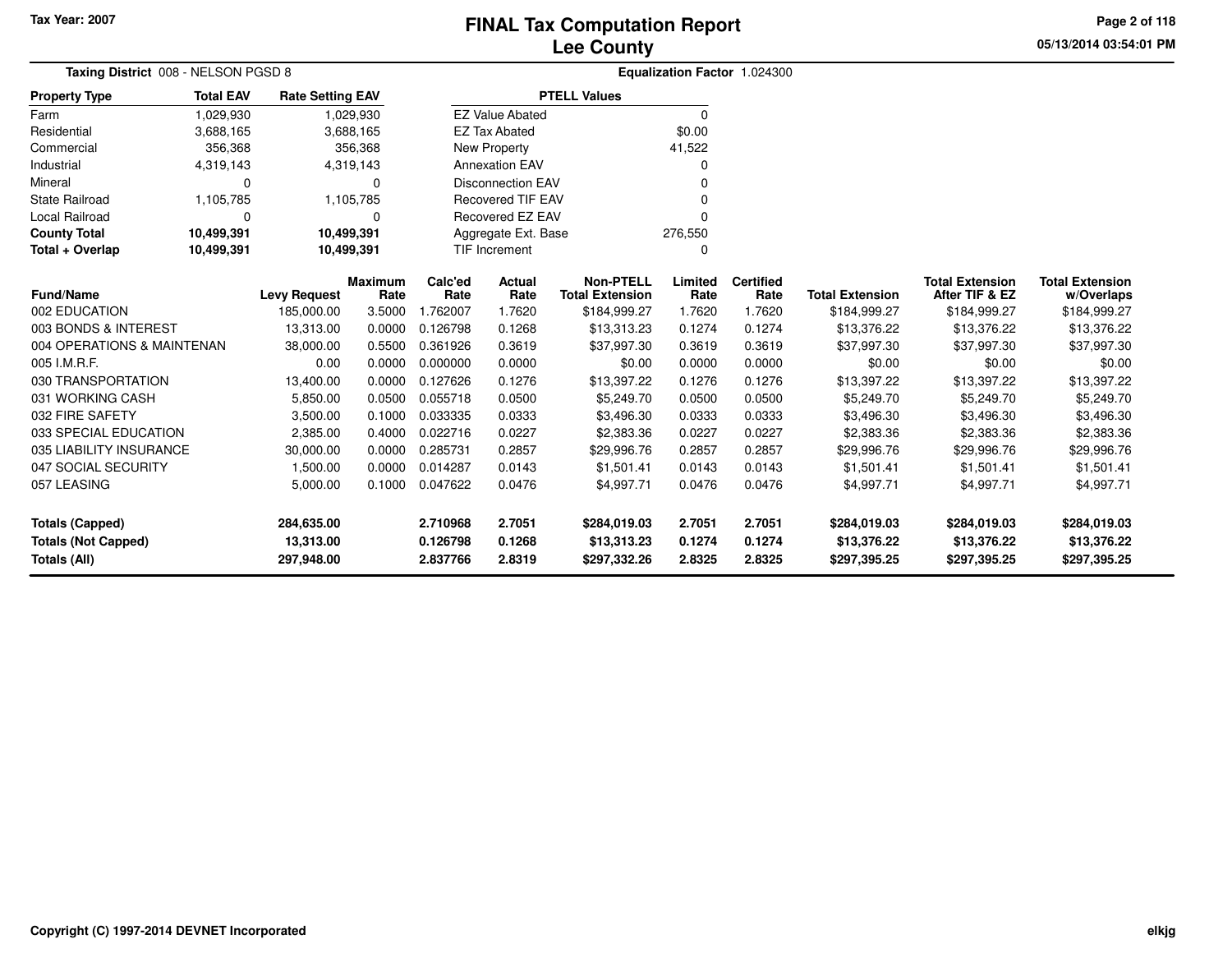**05/13/2014 03:54:01 PM Page 3 of 118**

| Taxing District 009 - EARLVILLE CUSD 9     | Equalization Factor 1.024300 |                        |                      |                          |                                            |                  |                          |                                |                                          |                                      |
|--------------------------------------------|------------------------------|------------------------|----------------------|--------------------------|--------------------------------------------|------------------|--------------------------|--------------------------------|------------------------------------------|--------------------------------------|
| <b>Total EAV</b><br><b>Property Type</b>   | <b>Rate Setting EAV</b>      |                        |                      |                          | <b>PTELL Values</b>                        |                  |                          | <b>Overlapping County</b>      | <b>Overlap EAV</b>                       |                                      |
| 317,163<br>Farm                            | 317,163                      |                        |                      | <b>EZ Value Abated</b>   |                                            | $\mathbf 0$      | DeKalb County            |                                | 1,305,393                                |                                      |
| 85,190<br>Residential                      | 85,190                       |                        |                      | <b>EZ Tax Abated</b>     |                                            | \$0.00           | <b>LaSalle County</b>    |                                | 49,569,506                               |                                      |
| Commercial<br>0                            |                              | 0                      |                      | <b>New Property</b>      |                                            | $\Omega$         | <b>Total</b>             |                                | 50,874,899                               |                                      |
| Industrial                                 |                              |                        |                      | <b>Annexation EAV</b>    |                                            | 0                |                          | * denotes use of estimated EAV |                                          |                                      |
| Mineral<br>$\Omega$                        |                              | $\Omega$               |                      | <b>Disconnection EAV</b> |                                            | $\Omega$         |                          |                                |                                          |                                      |
| <b>State Railroad</b><br>$\Omega$          |                              | 0                      |                      | <b>Recovered TIF EAV</b> |                                            | 0                |                          |                                |                                          |                                      |
| <b>Local Railroad</b><br>O                 |                              | n                      |                      | <b>Recovered EZ EAV</b>  |                                            | $\Omega$         |                          |                                |                                          |                                      |
| <b>County Total</b><br>402,353             | 402,353                      |                        |                      | Aggregate Ext. Base      |                                            | $\Omega$         |                          |                                |                                          |                                      |
| Total + Overlap<br>51,277,252              | 51,277,252                   |                        |                      | TIF Increment            |                                            | $\Omega$         |                          |                                |                                          |                                      |
| <b>Fund/Name</b>                           | <b>Levy Request</b>          | <b>Maximum</b><br>Rate | Calc'ed<br>Rate      | Actual<br>Rate           | <b>Non-PTELL</b><br><b>Total Extension</b> | Limited<br>Rate  | <b>Certified</b><br>Rate | <b>Total Extension</b>         | <b>Total Extension</b><br>After TIF & EZ | <b>Total Extension</b><br>w/Overlaps |
| 002 EDUCATION                              | 1,427,704.00                 | 2.6000                 | 2.784283             | 2.6000                   | \$10,461.18                                | 2.6000           | 2.6000                   | \$10,461.18                    | \$10,461.18                              | \$1,333,208.55                       |
| 003 BONDS                                  | 386,775.00                   | 0.0000                 | 0.754282             | 0.7543                   | \$3,034.95                                 | 0.7581           | 0.7581                   | \$3,050.24                     | \$3,050.24                               | \$388,732.85                         |
| 004 OPERATIONS & MAINTENAN                 | 387,127.00                   | 0.7050                 | 0.754968             | 0.7050                   | \$2,836.59                                 | 0.7050           | 0.7050                   | \$2,836.59                     | \$2,836.59                               | \$361,504.63                         |
| 005 I.M.R.F.                               | 27,456.00                    | 0.0000                 | 0.053544             | 0.0535                   | \$215.26                                   | 0.0535           | 0.0535                   | \$215.26                       | \$215.26                                 | \$27,433.33                          |
| 030 TRANSPORTATION                         | 109,823.00                   | 0.2000                 | 0.214175             | 0.2000                   | \$804.71                                   | 0.2000           | 0.2000                   | \$804.71                       | \$804.71                                 | \$102,554.50                         |
| 031 WORKING CASH                           | 27,456.00                    | 0.0500                 | 0.053544             | 0.0500                   | \$201.18                                   | 0.0500           | 0.0500                   | \$201.18                       | \$201.18                                 | \$25,638.63                          |
| 032 FIRE SAFETY                            | 27,456.00                    | 0.0500                 | 0.053544             | 0.0500                   | \$201.18                                   | 0.0500           | 0.0500                   | \$201.18                       | \$201.18                                 | \$25,638.63                          |
| 033 SPECIAL EDUCATION                      | 21,965.00                    | 0.0400                 | 0.042836             | 0.0400                   | \$160.94                                   | 0.0400           | 0.0400                   | \$160.94                       | \$160.94                                 | \$20,510.90                          |
| 035 LIABILITY INSURANCE                    | 71,385.00                    | 0.0000                 | 0.139214             | 0.1392                   | \$560.08                                   | 0.1392           | 0.1392                   | \$560.08                       | \$560.08                                 | \$71,377.93                          |
| 047 SOCIAL SECURITY                        | 27,456.00                    | 0.0000                 | 0.053544             | 0.0535                   | \$215.26                                   | 0.0535           | 0.0535                   | \$215.26                       | \$215.26                                 | \$27,433.33                          |
| 057 LEASING                                | 27,456.00                    | 0.0500                 | 0.053544             | 0.0500                   | \$201.18                                   | 0.0500           | 0.0500                   | \$201.18                       | \$201.18                                 | \$25,638.63                          |
| 0.00<br><b>Totals (Capped)</b>             |                              |                        | 0.000000             | 0.0000                   | \$0.00                                     | 0.0000           | 0.0000                   | \$0.00                         | \$0.00                                   | \$0.00                               |
| <b>Totals (Not Capped)</b><br>Totals (All) | 2,542,059.00<br>2,542,059.00 |                        | 4.957478<br>4.957478 | 4.6955<br>4.6955         | \$18,892.51<br>\$18,892.51                 | 4.6993<br>4.6993 | 4.6993<br>4.6993         | \$18,907.80<br>\$18,907.80     | \$18,907.80<br>\$18,907.80               | \$2,409,671.91<br>\$2,409,671.91     |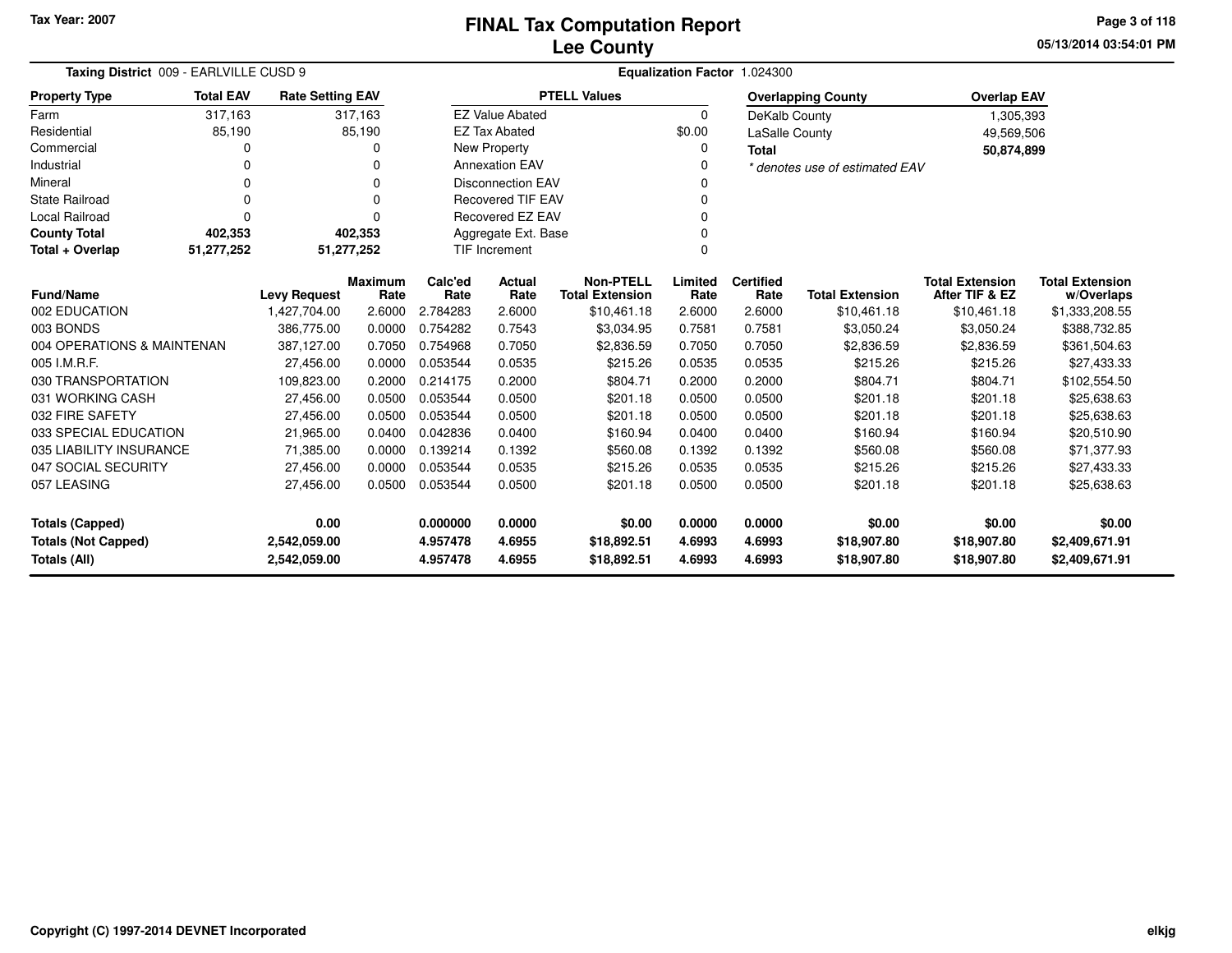**05/13/2014 03:54:01 PM Page 4 of 118**

| Taxing District 017 - OHIO CCGSD 17 | Equalization Factor 1.024300 |                         |                        |                 |                          |                                            |                 |                          |                                |                                          |                                      |
|-------------------------------------|------------------------------|-------------------------|------------------------|-----------------|--------------------------|--------------------------------------------|-----------------|--------------------------|--------------------------------|------------------------------------------|--------------------------------------|
| <b>Property Type</b>                | <b>Total EAV</b>             | <b>Rate Setting EAV</b> |                        |                 |                          | <b>PTELL Values</b>                        |                 |                          | <b>Overlapping County</b>      | <b>Overlap EAV</b>                       |                                      |
| Farm                                | 2,330,722                    |                         | 2,330,722              |                 | <b>EZ Value Abated</b>   |                                            | 0               | <b>Bureau County</b>     |                                | 8,728,099                                |                                      |
| Residential                         | 509,227                      |                         | 509,227                |                 | <b>EZ Tax Abated</b>     |                                            | \$0.00          | <b>Total</b>             |                                | 8,728,099                                |                                      |
| Commercial                          | 0                            |                         | 0                      |                 | New Property             |                                            | 436,050         |                          | * denotes use of estimated EAV |                                          |                                      |
| Industrial                          | 3,163                        |                         | 3,163                  |                 | <b>Annexation EAV</b>    |                                            | <sup>0</sup>    |                          |                                |                                          |                                      |
| Mineral                             | <sup>0</sup>                 |                         | O                      |                 | <b>Disconnection EAV</b> |                                            | <sup>0</sup>    |                          |                                |                                          |                                      |
| <b>State Railroad</b>               | $\Omega$                     |                         | 0                      |                 | <b>Recovered TIF EAV</b> |                                            | 0               |                          |                                |                                          |                                      |
| Local Railroad                      | $\Omega$                     |                         | $\Omega$               |                 | Recovered EZ EAV         |                                            | $\Omega$        |                          |                                |                                          |                                      |
| <b>County Total</b>                 | 2,843,112                    |                         | 2,843,112              |                 | Aggregate Ext. Base      |                                            | $\Omega$        |                          |                                |                                          |                                      |
| Total + Overlap                     | 11,571,211                   | 11,571,211              |                        |                 | TIF Increment            |                                            | $\Omega$        |                          |                                |                                          |                                      |
| <b>Fund/Name</b>                    |                              | <b>Levy Request</b>     | <b>Maximum</b><br>Rate | Calc'ed<br>Rate | Actual<br>Rate           | <b>Non-PTELL</b><br><b>Total Extension</b> | Limited<br>Rate | <b>Certified</b><br>Rate | <b>Total Extension</b>         | <b>Total Extension</b><br>After TIF & EZ | <b>Total Extension</b><br>w/Overlaps |
| 002 EDUCATION                       |                              | 272,400.00              | 2.2700                 | 2.354118        | 2.2700                   | \$64,538.64                                | 2.2700          | 2.2700                   | \$64,538.64                    | \$64,538.64                              | \$262,666.49                         |
| 003 BONDS                           |                              | 0.00                    | 0.0000                 | 0.000000        | 0.0000                   | \$0.00                                     | 0.0000          | 0.0000                   | \$0.00                         | \$0.00                                   | \$0.00                               |
| 004 OPERATIONS & MAINTENAN          |                              | 44,400.00               | 0.3700                 | 0.383711        | 0.3700                   | \$10,519.51                                | 0.3700          | 0.3700                   | \$10,519.51                    | \$10,519.51                              | \$42,813.48                          |
| 005 I.M.R.F.                        |                              | 13,900.00               | 0.0000                 | 0.120126        | 0.1201                   | \$3,414.58                                 | 0.1201          | 0.1201                   | \$3,414.58                     | \$3,414.58                               | \$13,897.02                          |
| 030 TRANSPORTATION                  |                              | 18,000.00               | 0.1500                 | 0.155559        | 0.1500                   | \$4,264.67                                 | 0.1500          | 0.1500                   | \$4,264.67                     | \$4,264.67                               | \$17,356.82                          |
| 031 WORKING CASH                    |                              | 6,000.00                | 0.0500                 | 0.051853        | 0.0500                   | \$1,421.56                                 | 0.0500          | 0.0500                   | \$1,421.56                     | \$1,421.56                               | \$5,785.61                           |
| 032 FIRE SAFETY                     |                              | 6,000.00                | 0.0500                 | 0.051853        | 0.0500                   | \$1,421.56                                 | 0.0500          | 0.0500                   | \$1,421.56                     | \$1,421.56                               | \$5,785.61                           |
| 033 SPECIAL EDUCATION               |                              | 2,400.00                | 0.0200                 | 0.020741        | 0.0200                   | \$568.62                                   | 0.0200          | 0.0200                   | \$568.62                       | \$568.62                                 | \$2,314.24                           |
| 035 LIABILITY INSURANCE             |                              | 56,900.00               | 0.0000                 | 0.491738        | 0.4917                   | \$13,979.58                                | 0.4917          | 0.4917                   | \$13,979.58                    | \$13,979.58                              | \$56,895.64                          |
| 047 SOCIAL SECURITY                 |                              | 22,100.00               | 0.0000                 | 0.190991        | 0.1910                   | \$5,430.34                                 | 0.1910          | 0.1910                   | \$5,430.34                     | \$5,430.34                               | \$22,101.01                          |
| 057 LEASING                         |                              | 6,000.00                | 0.0500                 | 0.051853        | 0.0500                   | \$1,421.56                                 | 0.0500          | 0.0500                   | \$1,421.56                     | \$1,421.56                               | \$5,785.61                           |
| <b>Totals (Capped)</b>              |                              | 0.00                    |                        | 0.000000        | 0.0000                   | \$0.00                                     | 0.0000          | 0.0000                   | \$0.00                         | \$0.00                                   | \$0.00                               |
| <b>Totals (Not Capped)</b>          |                              | 448,100.00              |                        | 3.872543        | 3.7628                   | \$106,980.62                               | 3.7628          | 3.7628                   | \$106,980.62                   | \$106,980.62                             | \$435,401.53                         |
| Totals (All)                        |                              | 448,100.00              |                        | 3.872543        | 3.7628                   | \$106,980.62                               | 3.7628          | 3.7628                   | \$106,980.62                   | \$106,980.62                             | \$435,401.53                         |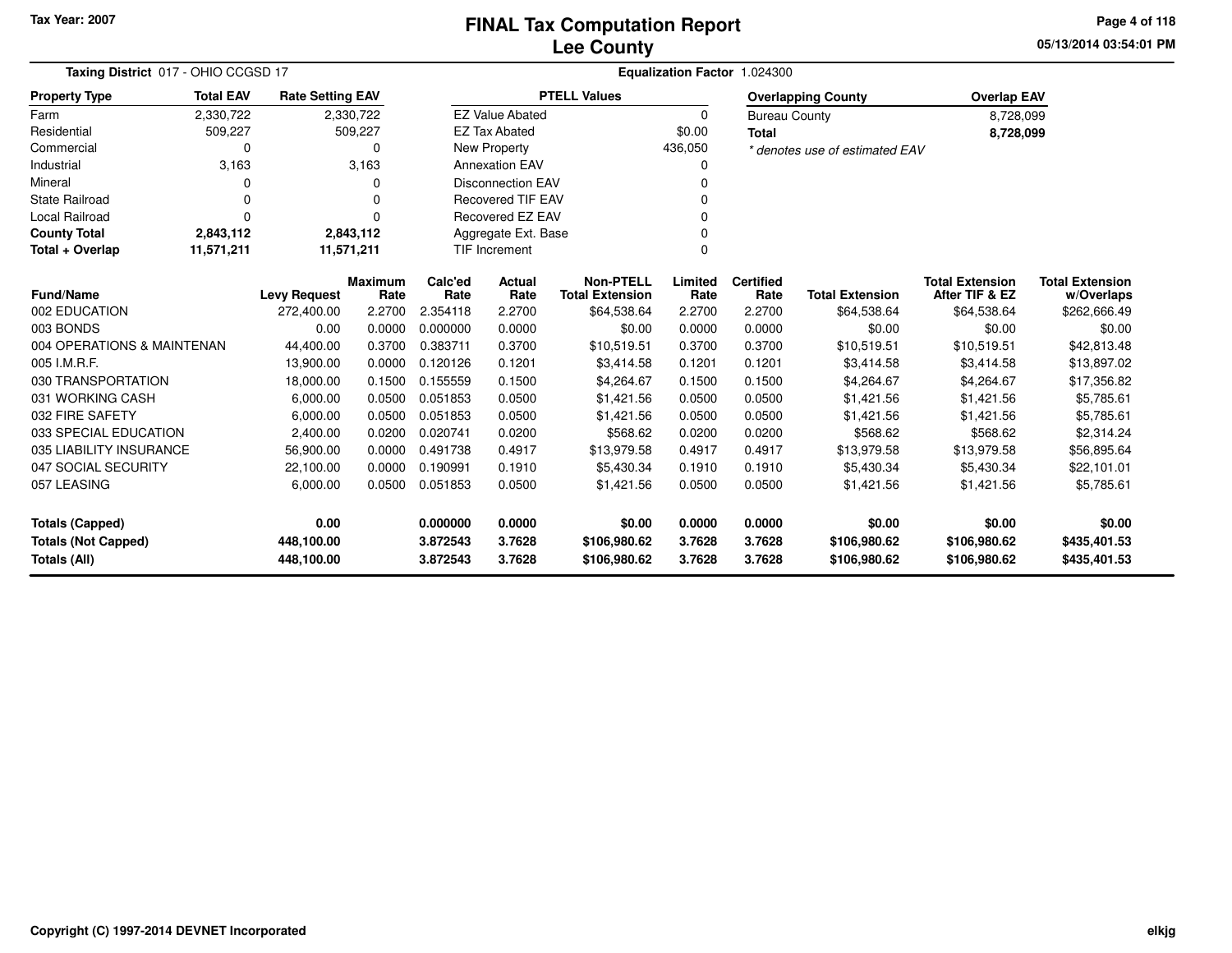**05/13/2014 03:54:01 PMPage 5 of 118**

| Taxing District 145 - MONTMORENCY CCGSD 145 |                  |                         |                | Equalization Factor 1.024300 |                          |                        |          |                  |                                |                        |                        |  |  |
|---------------------------------------------|------------------|-------------------------|----------------|------------------------------|--------------------------|------------------------|----------|------------------|--------------------------------|------------------------|------------------------|--|--|
| <b>Property Type</b>                        | <b>Total EAV</b> | <b>Rate Setting EAV</b> |                |                              |                          | <b>PTELL Values</b>    |          |                  | <b>Overlapping County</b>      | <b>Overlap EAV</b>     |                        |  |  |
| Farm                                        | 620,965          |                         | 620,965        |                              | <b>EZ Value Abated</b>   |                        | 0        |                  | <b>Whiteside County</b>        | 35,930,860             |                        |  |  |
| Residential                                 | 288,402          |                         | 288,402        |                              | <b>EZ Tax Abated</b>     |                        | \$0.00   | <b>Total</b>     |                                | 35,930,860             |                        |  |  |
| Commercial                                  | 97,554           |                         | 97,554         |                              | New Property             |                        | $\Omega$ |                  | * denotes use of estimated EAV |                        |                        |  |  |
| Industrial                                  | 2,062            |                         | 2,062          |                              | <b>Annexation EAV</b>    |                        |          |                  |                                |                        |                        |  |  |
| Mineral                                     | $\Omega$         |                         | O              |                              | <b>Disconnection EAV</b> |                        | 0        |                  |                                |                        |                        |  |  |
| <b>State Railroad</b>                       | 198,850          |                         | 198,850        |                              | <b>Recovered TIF EAV</b> |                        | 0        |                  |                                |                        |                        |  |  |
| <b>Local Railroad</b>                       | $\Omega$         |                         | $\Omega$       |                              | Recovered EZ EAV         |                        | $\Omega$ |                  |                                |                        |                        |  |  |
| <b>County Total</b>                         | 1,207,833        |                         | 1,207,833      |                              | Aggregate Ext. Base      |                        |          |                  |                                |                        |                        |  |  |
| Total + Overlap                             | 37,138,693       |                         | 37,138,693     |                              | <b>TIF Increment</b>     |                        | $\Omega$ |                  |                                |                        |                        |  |  |
|                                             |                  |                         | <b>Maximum</b> | Calc'ed                      | <b>Actual</b>            | <b>Non-PTELL</b>       | Limited  | <b>Certified</b> |                                | <b>Total Extension</b> | <b>Total Extension</b> |  |  |
| <b>Fund/Name</b><br>002 EDUCATION           |                  | <b>Levy Request</b>     | Rate           | Rate                         | Rate                     | <b>Total Extension</b> | Rate     | Rate             | <b>Total Extension</b>         | After TIF & EZ         | w/Overlaps             |  |  |
| 003 BONDS                                   |                  | 667.561.00              | 1.8200         | 1.797481                     | 1.7975                   | \$21,710.80            | 1.7975   | 1.7975<br>0.2273 | \$21,710.80<br>\$2,745.40      | \$21,710.80            | \$667,568.01           |  |  |
|                                             |                  | 84,000.00               | 0.0000         | 0.226179                     | 0.2262                   | \$2,732.12             | 0.2273   |                  |                                | \$2,745.40             | \$84,416.25            |  |  |
| 004 OPERATIONS & MAINTENAN                  |                  | 91,697.00               | 0.2500         | 0.246904                     | 0.2469                   | \$2,982.14             | 0.2469   | 0.2469           | \$2,982.14                     | \$2,982.14             | \$91,695.43            |  |  |
| 005 I.M.R.F.                                |                  | 16,835.00               | 0.0000         | 0.045330                     | 0.0453                   | \$547.15               | 0.0453   | 0.0453           | \$547.15                       | \$547.15               | \$16,823.83            |  |  |
| 030 TRANSPORTATION                          |                  | 44,015.00               | 0.1200         | 0.118515                     | 0.1185                   | \$1,431.28             | 0.1185   | 0.1185           | \$1,431.28                     | \$1,431.28             | \$44,009.35            |  |  |
| 031 WORKING CASH                            |                  | 18,340.00               | 0.0500         | 0.049383                     | 0.0494                   | \$596.67               | 0.0494   | 0.0494           | \$596.67                       | \$596.67               | \$18,346.51            |  |  |
| 032 FIRE SAFETY                             |                  | 18,340.00               | 0.0500         | 0.049383                     | 0.0494                   | \$596.67               | 0.0494   | 0.0494           | \$596.67                       | \$596.67               | \$18,346.51            |  |  |
| 033 SPECIAL EDUCATION                       |                  | 7,335.00                | 0.0200         | 0.019750                     | 0.0198                   | \$239.15               | 0.0198   | 0.0198           | \$239.15                       | \$239.15               | \$7,353.46             |  |  |
| 035 LIABILITY INSURANCE                     |                  | 151,851.00              | 0.0000         | 0.408876                     | 0.4089                   | \$4,938.83             | 0.4089   | 0.4089           | \$4,938.83                     | \$4,938.83             | \$151,860.12           |  |  |
| 047 SOCIAL SECURITY                         |                  | 16,835.00               | 0.0000         | 0.045330                     | 0.0453                   | \$547.15               | 0.0453   | 0.0453           | \$547.15                       | \$547.15               | \$16,823.83            |  |  |
| 057 LEASING                                 |                  | 18,340.00               | 0.0500         | 0.049383                     | 0.0494                   | \$596.67               | 0.0494   | 0.0494           | \$596.67                       | \$596.67               | \$18,346.51            |  |  |
| <b>Totals (Capped)</b>                      |                  | 0.00                    |                | 0.000000                     | 0.0000                   | \$0.00                 | 0.0000   | 0.0000           | \$0.00                         | \$0.00                 | \$0.00                 |  |  |
| <b>Totals (Not Capped)</b>                  |                  | 1,135,149.00            |                | 3.056514                     | 3.0566                   | \$36,918.63            | 3.0577   | 3.0577           | \$36,931.91                    | \$36,931.91            | \$1,135,589.81         |  |  |
| Totals (All)                                |                  | 1,135,149.00            |                | 3.056514                     | 3.0566                   | \$36,918.63            | 3.0577   | 3.0577           | \$36,931.91                    | \$36,931.91            | \$1,135,589.81         |  |  |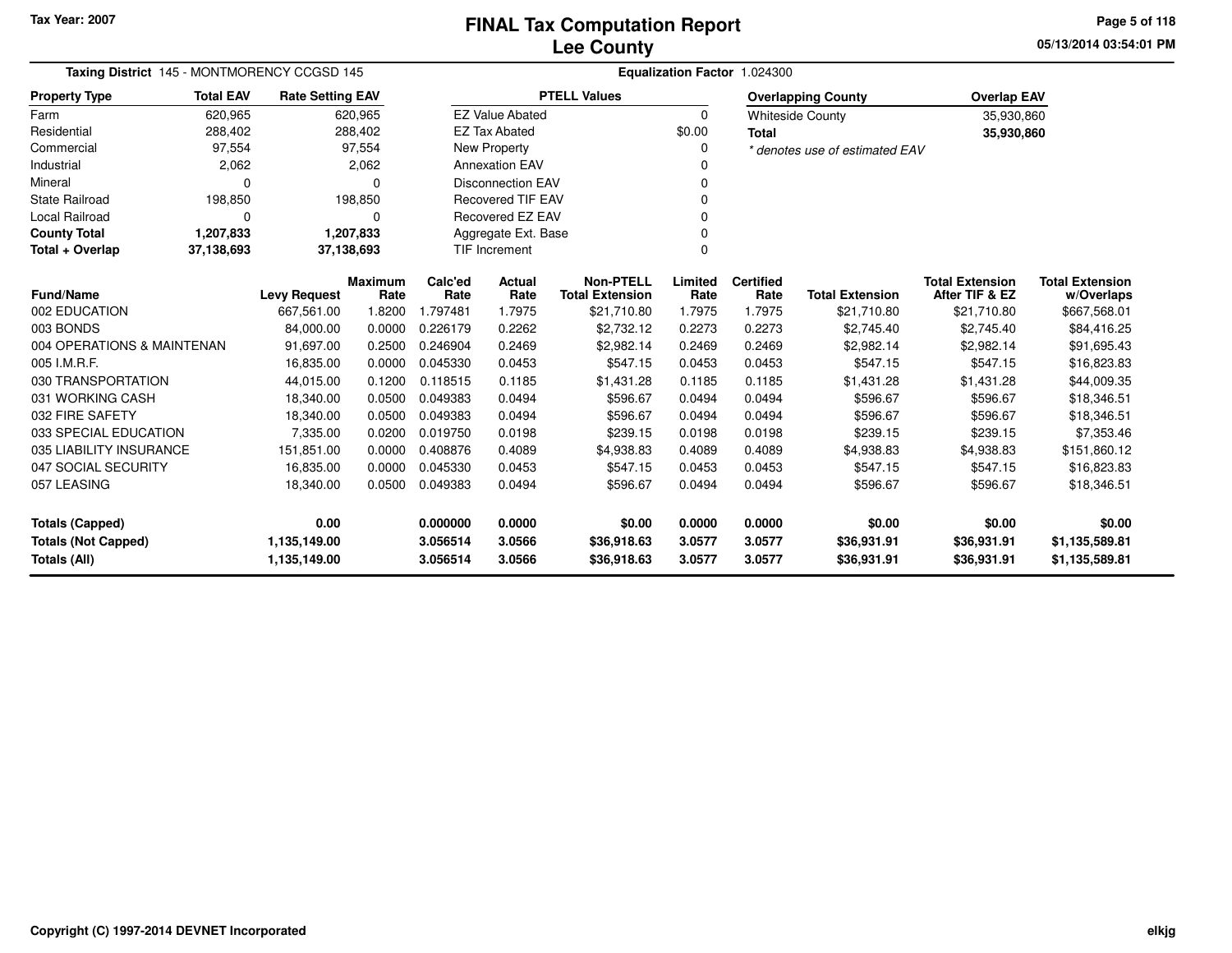**05/13/2014 03:54:01 PM Page 6 of 118**

| Taxing District 161 - CRESTON CCGSD 161 |                                                            |                     |                |          |                          |                        | Equalization Factor 1.024300 |                  |                                |                        |                        |
|-----------------------------------------|------------------------------------------------------------|---------------------|----------------|----------|--------------------------|------------------------|------------------------------|------------------|--------------------------------|------------------------|------------------------|
| <b>Property Type</b>                    | <b>Total EAV</b><br><b>Rate Setting EAV</b><br>97,391<br>0 |                     |                |          |                          | <b>PTELL Values</b>    |                              |                  | <b>Overlapping County</b>      | <b>Overlap EAV</b>     |                        |
| Farm                                    |                                                            |                     | 97,391         |          | <b>EZ Value Abated</b>   |                        | 0                            | DeKalb County    |                                | 1,932,914              |                        |
| Residential                             |                                                            |                     | 0              |          | <b>EZ Tax Abated</b>     |                        | \$0.00                       | Ogle County      |                                | 21,842,802             |                        |
| Commercial                              | 0                                                          |                     | $\Omega$       |          | New Property             |                        | 0                            | <b>Total</b>     |                                | 23,775,716             |                        |
| Industrial                              | 0                                                          |                     | $\Omega$       |          | <b>Annexation EAV</b>    |                        | 0                            |                  | * denotes use of estimated EAV |                        |                        |
| Mineral                                 | 0                                                          |                     | $\Omega$       |          | <b>Disconnection EAV</b> |                        | 0                            |                  |                                |                        |                        |
| <b>State Railroad</b>                   | 0                                                          |                     | $\Omega$       |          | <b>Recovered TIF EAV</b> |                        | 0                            |                  |                                |                        |                        |
| <b>Local Railroad</b>                   | 0                                                          |                     | $\Omega$       |          | <b>Recovered EZ EAV</b>  |                        | 0                            |                  |                                |                        |                        |
| <b>County Total</b>                     | 97,391                                                     |                     | 97,391         |          | Aggregate Ext. Base      |                        |                              |                  |                                |                        |                        |
| Total + Overlap                         | 23,873,107<br>23,873,107                                   |                     |                |          |                          |                        | 0                            |                  |                                |                        |                        |
|                                         |                                                            |                     | <b>Maximum</b> | Calc'ed  | <b>Actual</b>            | <b>Non-PTELL</b>       | Limited                      | <b>Certified</b> |                                | <b>Total Extension</b> | <b>Total Extension</b> |
| <b>Fund/Name</b>                        |                                                            | <b>Levy Request</b> | Rate           | Rate     | Rate                     | <b>Total Extension</b> | Rate                         | Rate             | <b>Total Extension</b>         | After TIF & EZ         | w/Overlaps             |
| 002 EDUCATION                           |                                                            | 537,334.00          | 2.3800         | 2.250792 | 2.2508                   | \$2,192.08             | 2.2508                       | 2.2508           | \$2,192.08                     | \$2,192.08             | \$537,335.89           |
| 003 BONDS                               |                                                            | 0.00                | 0.0000         | 0.000000 | 0.0000                   | \$0.00                 | 0.0000                       | 0.0000           | \$0.00                         | \$0.00                 | \$0.00                 |
| 004 OPERATIONS & MAINTENAN              |                                                            | 56,443.00           | 0.2500         | 0.236429 | 0.2364                   | \$230.23               | 0.2364                       | 0.2364           | \$230.23                       | \$230.23               | \$56,436.02            |
| 005 I.M.R.F.                            |                                                            | 15,804.00           | 0.0000         | 0.066200 | 0.0662                   | \$64.47                | 0.0662                       | 0.0662           | \$64.47                        | \$64.47                | \$15,804.00            |
| 030 TRANSPORTATION                      |                                                            | 27,093.00           | 0.1200         | 0.113488 | 0.1135                   | \$110.54               | 0.1135                       | 0.1135           | \$110.54                       | \$110.54               | \$27,095.98            |
| 031 WORKING CASH                        |                                                            | 11,289.00           | 0.0500         | 0.047288 | 0.0473                   | \$46.07                | 0.0473                       | 0.0473           | \$46.07                        | \$46.07                | \$11,291.98            |
| 033 SPECIAL EDUCATION                   |                                                            | 4,515.00            | 0.0400         | 0.018913 | 0.0189                   | \$18.41                | 0.0189                       | 0.0189           | \$18.41                        | \$18.41                | \$4,512.02             |
| 035 LIABILITY INSURANCE                 |                                                            | 33,866.00           | 0.0000         | 0.141858 | 0.1419                   | \$138.20               | 0.1419                       | 0.1419           | \$138.20                       | \$138.20               | \$33,875.94            |
| 047 SOCIAL SECURITY<br>15,804.00        |                                                            | 0.0000              | 0.066200       | 0.0662   | \$64.47                  | 0.0662                 | 0.0662                       | \$64.47          | \$64.47                        | \$15,804.00            |                        |
| 057 LEASING                             |                                                            | 11,289.00           | 0.0500         | 0.047288 | 0.0473                   | \$46.07                | 0.0473                       | 0.0473           | \$46.07                        | \$46.07                | \$11,291.98            |
| 0.00<br><b>Totals (Capped)</b>          |                                                            | 0.000000            | 0.0000         | \$0.00   | 0.0000                   | 0.0000                 | \$0.00                       | \$0.00           | \$0.00                         |                        |                        |
| <b>Totals (Not Capped)</b>              |                                                            | 713,437.00          |                | 2.988456 | 2.9885                   | \$2,910.54             | 2.9885                       | 2.9885           | \$2,910.54                     | \$2,910.54             | \$713,447.81           |
| Totals (All)<br>713,437.00              |                                                            |                     |                | 2.988456 | 2.9885                   | \$2.910.54             | 2.9885                       | 2.9885           | \$2,910.54                     | \$2,910.54             | \$713,447.81           |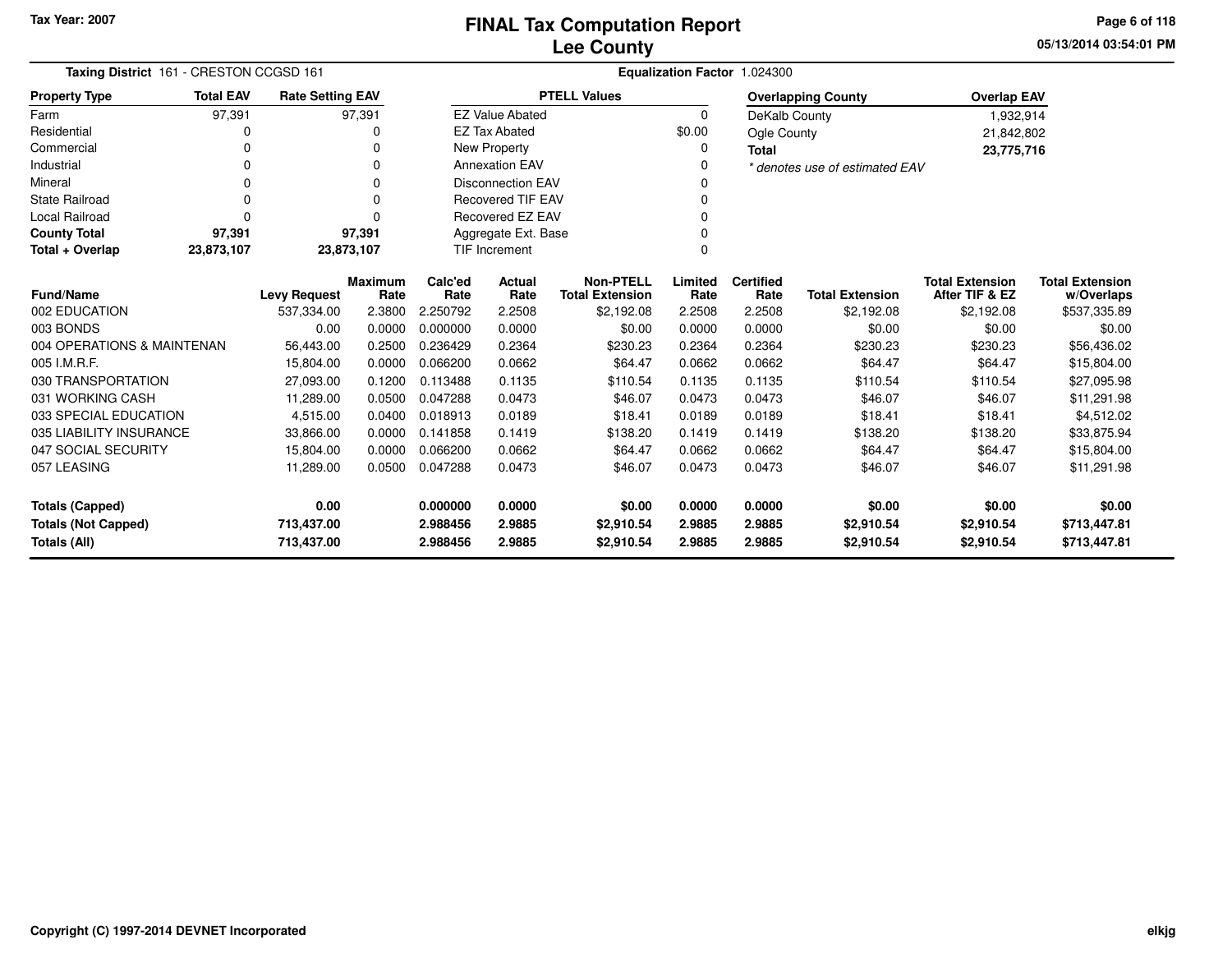#### **Lee CountyFINAL Tax Computation Report**

**05/13/2014 03:54:01 PMPage 7 of 118**

| Taxing District 170 - DIXON PSUD 170       |                  | Equalization Factor 1.024300   |                        |                      |                          |                                            |                  |                          |                                    |                                          |                                      |
|--------------------------------------------|------------------|--------------------------------|------------------------|----------------------|--------------------------|--------------------------------------------|------------------|--------------------------|------------------------------------|------------------------------------------|--------------------------------------|
| <b>Property Type</b>                       | <b>Total EAV</b> | <b>Rate Setting EAV</b>        |                        |                      |                          | <b>PTELL Values</b>                        |                  |                          | <b>Overlapping County</b>          | <b>Overlap EAV</b>                       |                                      |
| Farm                                       | 17,382,640       | 17,324,322                     |                        |                      | <b>EZ Value Abated</b>   |                                            | 4,847,548        | <b>Ogle County</b>       |                                    | 37,514,370                               |                                      |
| Residential                                | 194.744.321      | 194.412.607                    |                        |                      | <b>EZ Tax Abated</b>     |                                            | \$205.700.87     | <b>Total</b>             |                                    | 37,514,370                               |                                      |
| Commercial                                 | 51,784,538       | 44,422,275                     |                        |                      | New Property             |                                            | 4,842,303        |                          | * denotes use of estimated EAV     |                                          |                                      |
| Industrial                                 | 33,230,082       | 31,383,781                     |                        |                      | <b>Annexation EAV</b>    |                                            |                  |                          |                                    |                                          |                                      |
| Mineral                                    | $\Omega$         |                                | $\Omega$               |                      | <b>Disconnection EAV</b> |                                            |                  |                          |                                    |                                          |                                      |
| <b>State Railroad</b>                      | 1,223,591        |                                | 1,223,591              |                      | <b>Recovered TIF EAV</b> |                                            |                  |                          |                                    |                                          |                                      |
| <b>Local Railroad</b>                      | 1,116            |                                | 1,116                  |                      | <b>Recovered EZ EAV</b>  |                                            | 2,381,813        |                          |                                    |                                          |                                      |
| <b>County Total</b>                        | 298,366,288      | 288,767,692                    |                        |                      | Aggregate Ext. Base      |                                            |                  |                          |                                    |                                          |                                      |
| Total + Overlap                            | 335,880,658      | 326,282,062                    |                        |                      | <b>TIF Increment</b>     |                                            | 4,751,048        |                          |                                    |                                          |                                      |
| <b>Fund/Name</b>                           |                  | <b>Levy Request</b>            | <b>Maximum</b><br>Rate | Calc'ed<br>Rate      | <b>Actual</b><br>Rate    | <b>Non-PTELL</b><br><b>Total Extension</b> | Limited<br>Rate  | <b>Certified</b><br>Rate | <b>Total Extension</b>             | <b>Total Extension</b><br>After TIF & EZ | <b>Total Extension</b><br>w/Overlaps |
| 002 EDUCATION                              |                  | 9,452,332.00                   | 2.9500                 | 2.896982             | 2.8970                   | \$8,365,600.04                             | 2.8970           | 2.8970                   | \$8,643,671.36                     | \$8,365,600.04                           | \$9,452,391.34                       |
| 003 BONDS                                  |                  | 642,543.00                     | 0.0000                 | 0.196929             | 0.1969                   | \$568,583.59                               | 0.1979           | 0.1979                   | \$590,466.88                       | \$571,471.26                             | \$645,712.20                         |
| 004 OPERATIONS & MAINTENAN                 |                  | 1,602,090.00                   | 0.5000                 | 0.491014             | 0.4910                   | \$1,417,849.37                             | 0.4910           | 0.4910                   | \$1,464,978.47                     | \$1,417,849.37                           | \$1,602,044.92                       |
| 005 I.M.R.F.                               |                  | 52,544.00                      | 0.0000                 | 0.016104             | 0.0161                   | \$46,491.60                                | 0.0161           | 0.0161                   | \$48,036.97                        | \$46,491.60                              | \$52,531.41                          |
| 030 TRANSPORTATION                         |                  | 640,836.00                     | 0.2000                 | 0.196406             | 0.1964                   | \$567,139.75                               | 0.1964           | 0.1964                   | \$585,991.39                       | \$567,139.75                             | \$640,817.97                         |
| 032 FIRE SAFETY                            |                  | 160,209.00                     | 0.0500                 | 0.049101             | 0.0491                   | \$141,784.94                               | 0.0491           | 0.0491                   | \$146,497.85                       | \$141,784.94                             | \$160,204.49                         |
| 033 SPECIAL EDUCATION                      |                  | 128,167.00                     | 0.0400                 | 0.039281             | 0.0393                   | \$113,485.70                               | 0.0393           | 0.0393                   | \$117,257.95                       | \$113,485.70                             | \$128,228.85                         |
| 035 LIABILITY INSURANCE                    |                  | 671,886.00                     | 0.0000                 | 0.205922             | 0.2059                   | \$594,572.68                               | 0.2059           | 0.2059                   | \$614,336.19                       | \$594,572.68                             | \$671,814.77                         |
| 047 SOCIAL SECURITY                        |                  | 331,498.00                     | 0.0000                 | 0.101599             | 0.1016                   | \$293,387.98                               | 0.1016           | 0.1016                   | \$303,140.15                       | \$293,387.98                             | \$331,502.57                         |
| 057 LEASING                                |                  | 160,209.00                     | 0.0500                 | 0.049101             | 0.0491                   | \$141,784.94                               | 0.0491           | 0.0491                   | \$146,497.85                       | \$141,784.94                             | \$160,204.49                         |
| <b>Totals (Capped)</b>                     |                  | 0.00                           |                        | 0.000000             | 0.0000                   | \$0.00                                     | 0.0000           | 0.0000                   | \$0.00                             | \$0.00                                   | \$0.00                               |
| <b>Totals (Not Capped)</b><br>Totals (All) |                  | 13,842,314.00<br>13,842,314.00 |                        | 4.242439<br>4.242439 | 4.2424<br>4.2424         | \$12,250,680.59<br>\$12,250,680.59         | 4.2434<br>4.2434 | 4.2434<br>4.2434         | \$12,660,875.06<br>\$12,660,875.06 | \$12,253,568.26<br>\$12,253,568.26       | \$13,845,453.01<br>\$13,845,453.01   |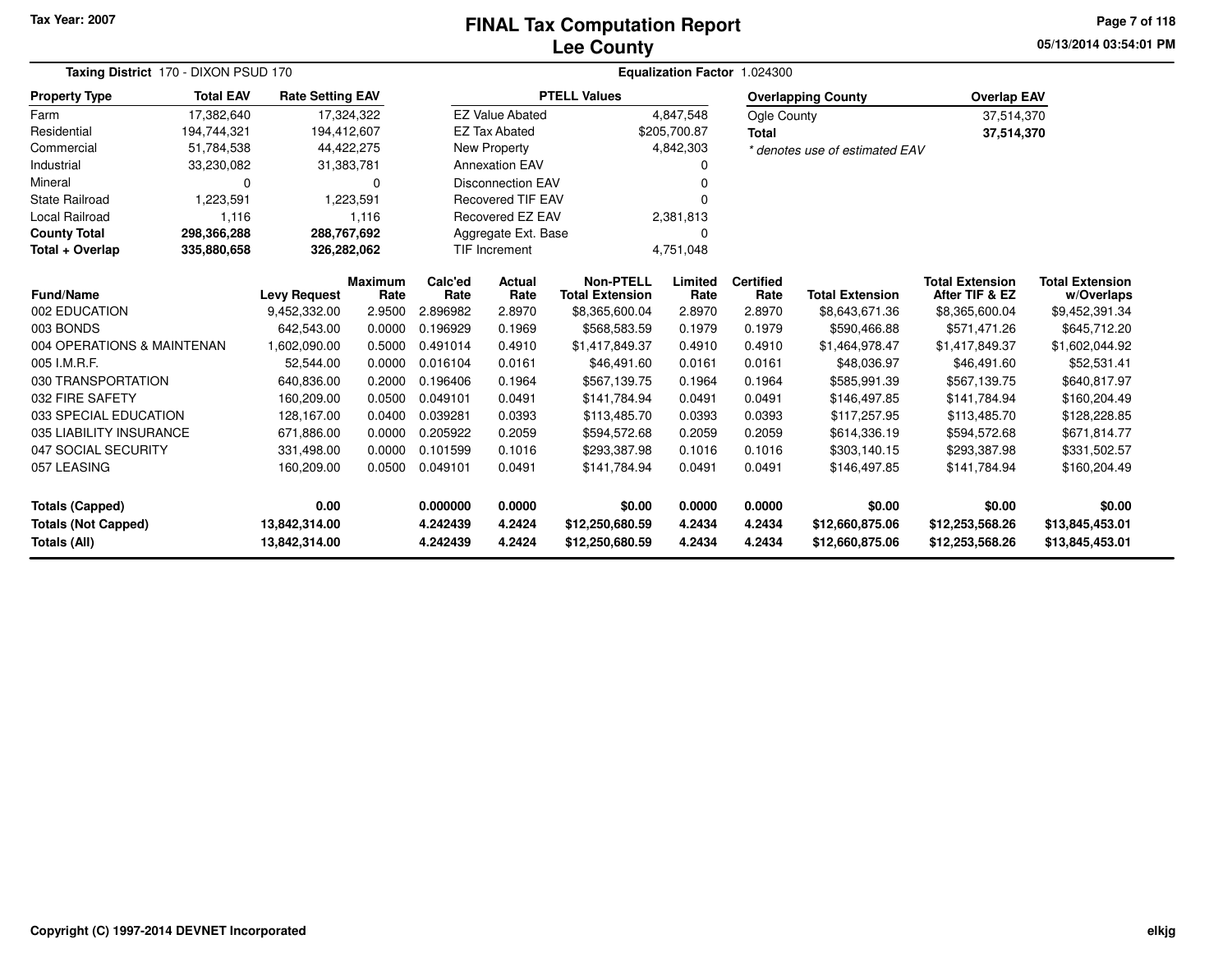# **Lee CountyFINAL Tax Computation Report**

**05/13/2014 03:54:01 PM Page 8 of 118**

| Taxing District 212 - ROCHELLE THSD 212    |                                                                                                   |                     |                |          |                          |                        |          | Equalization Factor 1.024300 |                                |                        |                        |
|--------------------------------------------|---------------------------------------------------------------------------------------------------|---------------------|----------------|----------|--------------------------|------------------------|----------|------------------------------|--------------------------------|------------------------|------------------------|
| <b>Property Type</b>                       | <b>Total EAV</b><br><b>Rate Setting EAV</b><br>10.661.410<br>10,661,410<br>9,583,767<br>9,583,767 |                     |                |          |                          | <b>PTELL Values</b>    |          |                              | <b>Overlapping County</b>      | <b>Overlap EAV</b>     |                        |
| Farm                                       |                                                                                                   |                     |                |          | <b>EZ Value Abated</b>   |                        | $\Omega$ | DeKalb County                |                                | 10,168,977             |                        |
| Residential                                |                                                                                                   |                     |                |          | <b>EZ Tax Abated</b>     |                        | \$0.00   | Ogle County                  |                                | 311,910,224            |                        |
| Commercial                                 | 1,407,643                                                                                         |                     | 1,407,643      |          | New Property             |                        | 272,821  | <b>Total</b>                 |                                | 322,079,201            |                        |
| Industrial                                 | 62,198                                                                                            |                     | 62,198         |          | <b>Annexation EAV</b>    |                        | 0        |                              | * denotes use of estimated EAV |                        |                        |
| Mineral                                    | 0                                                                                                 |                     | n              |          | <b>Disconnection EAV</b> |                        | 0        |                              |                                |                        |                        |
| <b>State Railroad</b>                      | 375,742                                                                                           |                     | 375,742        |          | <b>Recovered TIF EAV</b> |                        | 0        |                              |                                |                        |                        |
| <b>Local Railroad</b>                      | 0                                                                                                 |                     | $\Omega$       |          | Recovered EZ EAV         |                        | 0        |                              |                                |                        |                        |
| <b>County Total</b>                        | 22,090,760                                                                                        | 22,090,760          |                |          | Aggregate Ext. Base      |                        | 0        |                              |                                |                        |                        |
| Total + Overlap                            | 344,169,961                                                                                       | 344,169,961         |                |          | <b>TIF Increment</b>     |                        | $\Omega$ |                              |                                |                        |                        |
|                                            |                                                                                                   |                     | <b>Maximum</b> | Calc'ed  | <b>Actual</b>            | <b>Non-PTELL</b>       | Limited  | <b>Certified</b>             |                                | <b>Total Extension</b> | <b>Total Extension</b> |
| <b>Fund/Name</b>                           |                                                                                                   | <b>Levy Request</b> | Rate           | Rate     | Rate                     | <b>Total Extension</b> | Rate     | Rate                         | <b>Total Extension</b>         | After TIF & EZ         | w/Overlaps             |
| 002 EDUCATION                              |                                                                                                   | 4,535,500.00        | 1.3000         | 1.317808 | 1.3000                   | \$287,179.88           | 1.3000   | 1.3000                       | \$287,179.88                   | \$287,179.88           | \$4,474,209.49         |
| 003 BONDS                                  |                                                                                                   | 1,158,986.00        | 0.0000         | 0.336748 | 0.3367                   | \$74,379.59            | 0.3384   | 0.3384                       | \$74,755.13                    | \$74,755.13            | \$1,164,671.15         |
| 004 OPERATIONS & MAINTENAN                 |                                                                                                   | 875,000.00          | 0.2500         | 0.254235 | 0.2500                   | \$55,226.90            | 0.2500   | 0.2500                       | \$55,226.90                    | \$55,226.90            | \$860,424.90           |
| 005 I.M.R.F.                               |                                                                                                   | 209,105.00          | 0.0000         | 0.060756 | 0.0608                   | \$13,431.18            | 0.0608   | 0.0608                       | \$13,431.18                    | \$13,431.18            | \$209,255.34           |
| 030 TRANSPORTATION                         |                                                                                                   | 420,000.00          | 0.1200         | 0.122033 | 0.1200                   | \$26,508.91            | 0.1200   | 0.1200                       | \$26,508.91                    | \$26,508.91            | \$413,003.95           |
| 031 WORKING CASH                           |                                                                                                   | 175,000.00          | 0.0500         | 0.050847 | 0.0500                   | \$11,045.38            | 0.0500   | 0.0500                       | \$11,045.38                    | \$11,045.38            | \$172,084.98           |
| 032 FIRE SAFETY                            |                                                                                                   | 34,850.00           | 0.0500         | 0.010126 | 0.0101                   | \$2,231.17             | 0.0101   | 0.0101                       | \$2,231.17                     | \$2,231.17             | \$34,761.17            |
| 033 SPECIAL EDUCATION                      |                                                                                                   | 70,000.00           | 0.0200         | 0.020339 | 0.0200                   | \$4,418.15             | 0.0200   | 0.0200                       | \$4,418.15                     | \$4,418.15             | \$68,833.99            |
| 035 LIABILITY INSURANCE                    |                                                                                                   | 1,150,063.00        | 0.0000         | 0.334156 | 0.3342                   | \$73,827.32            | 0.3342   | 0.3342                       | \$73.827.32                    | \$73.827.32            | \$1,150,216.01         |
| 047 SOCIAL SECURITY                        |                                                                                                   | 174,252.00          | 0.0000         | 0.050630 | 0.0506                   | \$11,177.92            | 0.0506   | 0.0506                       | \$11,177.92                    | \$11,177.92            | \$174,150.00           |
| 057 LEASING                                |                                                                                                   | 175,000.00          | 0.0500         | 0.050847 | 0.0500                   | \$11,045.38            | 0.0500   | 0.0500                       | \$11,045.38                    | \$11,045.38            | \$172,084.98           |
| 0.00<br><b>Totals (Capped)</b>             |                                                                                                   |                     | 0.000000       | 0.0000   | \$0.00                   | 0.0000                 | 0.0000   | \$0.00                       | \$0.00                         | \$0.00                 |                        |
| <b>Totals (Not Capped)</b><br>8,977,756.00 |                                                                                                   |                     | 2.608525       | 2.5824   | \$570,471.78             | 2.5841                 | 2.5841   | \$570,847.32                 | \$570,847.32                   | \$8,893,695.96         |                        |
| Totals (All)<br>8,977,756.00               |                                                                                                   |                     |                | 2.608525 | 2.5824                   | \$570,471.78           | 2.5841   | 2.5841                       | \$570,847.32                   | \$570,847.32           | \$8,893,695.96         |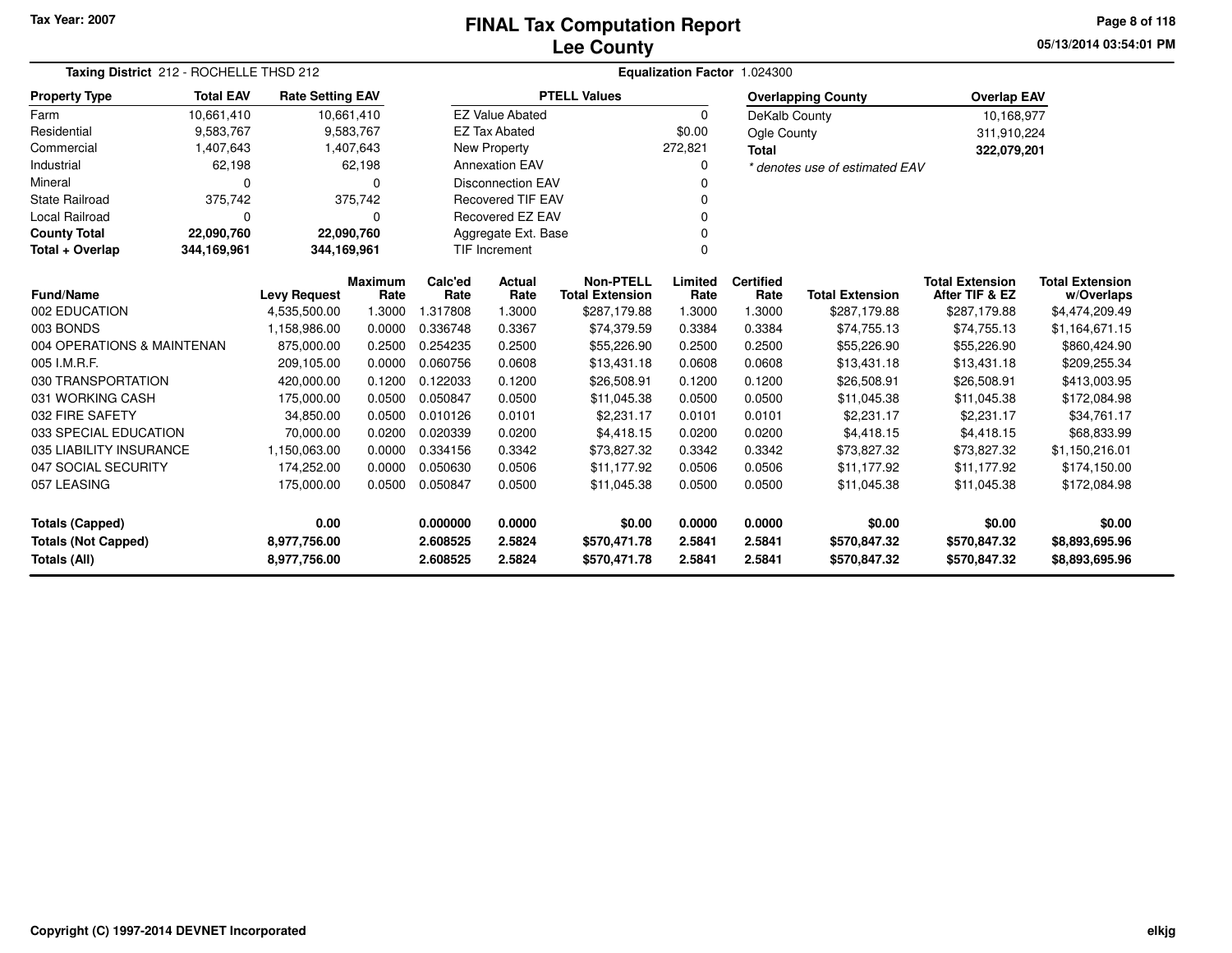# **Lee CountyFINAL Tax Computation Report**

**05/13/2014 03:54:01 PM Page 9 of 118**

| Taxing District 220 - STEWARD ESD 220 | Equalization Factor 1.024300                                          |                     |                        |                 |                          |                                            |                 |                          |                                |                                          |                                      |
|---------------------------------------|-----------------------------------------------------------------------|---------------------|------------------------|-----------------|--------------------------|--------------------------------------------|-----------------|--------------------------|--------------------------------|------------------------------------------|--------------------------------------|
| <b>Property Type</b>                  | <b>Total EAV</b><br><b>Rate Setting EAV</b><br>9,268,407<br>9,075,107 |                     |                        |                 |                          | <b>PTELL Values</b>                        |                 |                          | <b>Overlapping County</b>      | <b>Overlap EAV</b>                       |                                      |
| Farm                                  |                                                                       |                     | 9,268,407              |                 | <b>EZ Value Abated</b>   |                                            | $\Omega$        | DeKalb County            |                                | 57,533                                   |                                      |
| Residential                           |                                                                       |                     | 9,075,107              |                 | <b>EZ Tax Abated</b>     |                                            | \$0.00          | <b>Total</b>             |                                | 57,533                                   |                                      |
| Commercial                            | 1,407,643                                                             |                     | 1,407,643              |                 | <b>New Property</b>      |                                            | 272,821         |                          | * denotes use of estimated EAV |                                          |                                      |
| Industrial                            | 62,198                                                                |                     | 62,198                 |                 | <b>Annexation EAV</b>    |                                            | 0               |                          |                                |                                          |                                      |
| Mineral                               | $\Omega$                                                              |                     | 0                      |                 | <b>Disconnection EAV</b> |                                            | n               |                          |                                |                                          |                                      |
| <b>State Railroad</b>                 | 375,742                                                               |                     | 375,742                |                 | <b>Recovered TIF EAV</b> |                                            | 0               |                          |                                |                                          |                                      |
| <b>Local Railroad</b>                 | $\Omega$                                                              |                     | 0                      |                 | Recovered EZ EAV         |                                            | n               |                          |                                |                                          |                                      |
| <b>County Total</b>                   | 20,189,097                                                            | 20,189,097          |                        |                 | Aggregate Ext. Base      |                                            | 574,940         |                          |                                |                                          |                                      |
| Total + Overlap                       | 20,246,630                                                            | 20,246,630          |                        |                 | <b>TIF Increment</b>     |                                            | 0               |                          |                                |                                          |                                      |
| <b>Fund/Name</b>                      |                                                                       | <b>Levy Request</b> | <b>Maximum</b><br>Rate | Calc'ed<br>Rate | Actual<br>Rate           | <b>Non-PTELL</b><br><b>Total Extension</b> | Limited<br>Rate | <b>Certified</b><br>Rate | <b>Total Extension</b>         | <b>Total Extension</b><br>After TIF & EZ | <b>Total Extension</b><br>w/Overlaps |
| 002 EDUCATION                         |                                                                       | 337,056.00          | 3.5000                 | 1.664751        | 1.6648                   | \$336,108.09                               | 1.6493          | 1.6493                   | \$332,978.78                   | \$332,978.78                             | \$333,927.67                         |
| 003 BONDS                             |                                                                       | 135,745.00          | 0.0000                 | 0.670457        | 0.6705                   | \$135,367.90                               | 0.6739          | 0.6739                   | \$136,054.32                   | \$136,054.32                             | \$136,442.04                         |
| 004 OPERATIONS & MAINTENAN            |                                                                       | 60,549.00           | 0.5500                 | 0.299057        | 0.2991                   | \$60,385.59                                | 0.2963          | 0.2963                   | \$59,820.29                    | \$59,820.29                              | \$59,990.76                          |
| 005 I.M.R.F.                          |                                                                       | 1,148.00            | 0.0000                 | 0.005670        | 0.0057                   | \$1,150.78                                 | 0.0056          | 0.0056                   | \$1,130.59                     | \$1,130.59                               | \$1,133.81                           |
| 030 TRANSPORTATION                    |                                                                       | 24,212.00           | 0.0000                 | 0.119585        | 0.1196                   | \$24,146.16                                | 0.1185          | 0.1185                   | \$23,924.08                    | \$23,924.08                              | \$23,992.26                          |
| 031 WORKING CASH                      |                                                                       | 9,731.00            | 0.0500                 | 0.048062        | 0.0481                   | \$9,710.96                                 | 0.0477          | 0.0477                   | \$9,630.20                     | \$9,630.20                               | \$9,657.64                           |
| 032 FIRE SAFETY                       |                                                                       | 10,082.00           | 0.1000                 | 0.049796        | 0.0498                   | \$10,054.17                                | 0.0493          | 0.0493                   | \$9,953.22                     | \$9,953.22                               | \$9,981.59                           |
| 033 SPECIAL EDUCATION                 |                                                                       | 4,029.00            | 0.4000                 | 0.019900        | 0.0199                   | \$4,017.63                                 | 0.0197          | 0.0197                   | \$3,977.25                     | \$3,977.25                               | \$3,988.59                           |
| 035 LIABILITY INSURANCE               |                                                                       | 145,075.00          | 0.0000                 | 0.716539        | 0.7165                   | \$144,654.88                               | 0.7098          | 0.7098                   | \$143,302.21                   | \$143,302.21                             | \$143,710.58                         |
| 047 SOCIAL SECURITY                   |                                                                       | 1,148.00            | 0.0000                 | 0.005670        | 0.0057                   | \$1,150.78                                 | 0.0056          | 0.0056                   | \$1,130.59                     | \$1,130.59                               | \$1,133.81                           |
| 057 LEASING                           |                                                                       | 10,082.00           | 0.1000                 | 0.049796        | 0.0498                   | \$10,054.17                                | 0.0493          | 0.0493                   | \$9,953.22                     | \$9,953.22                               | \$9,981.59                           |
| <b>Totals (Capped)</b>                |                                                                       | 603,112.00          |                        | 2.978826        | 2.9790                   | \$601,433.21                               | 2.9511          | 2.9511                   | \$595,800.43                   | \$595,800.43                             | \$597,498.30                         |
| <b>Totals (Not Capped)</b>            |                                                                       | 135,745.00          |                        | 0.670457        | 0.6705                   | \$135,367.90                               | 0.6739          | 0.6739                   | \$136,054.32                   | \$136,054.32                             | \$136,442.04                         |
| <b>Totals (All)</b>                   |                                                                       | 738,857.00          |                        | 3.649283        | 3.6495                   | \$736,801.11                               | 3.6250          | 3.6250                   | \$731,854.75                   | \$731,854.75                             | \$733,940.34                         |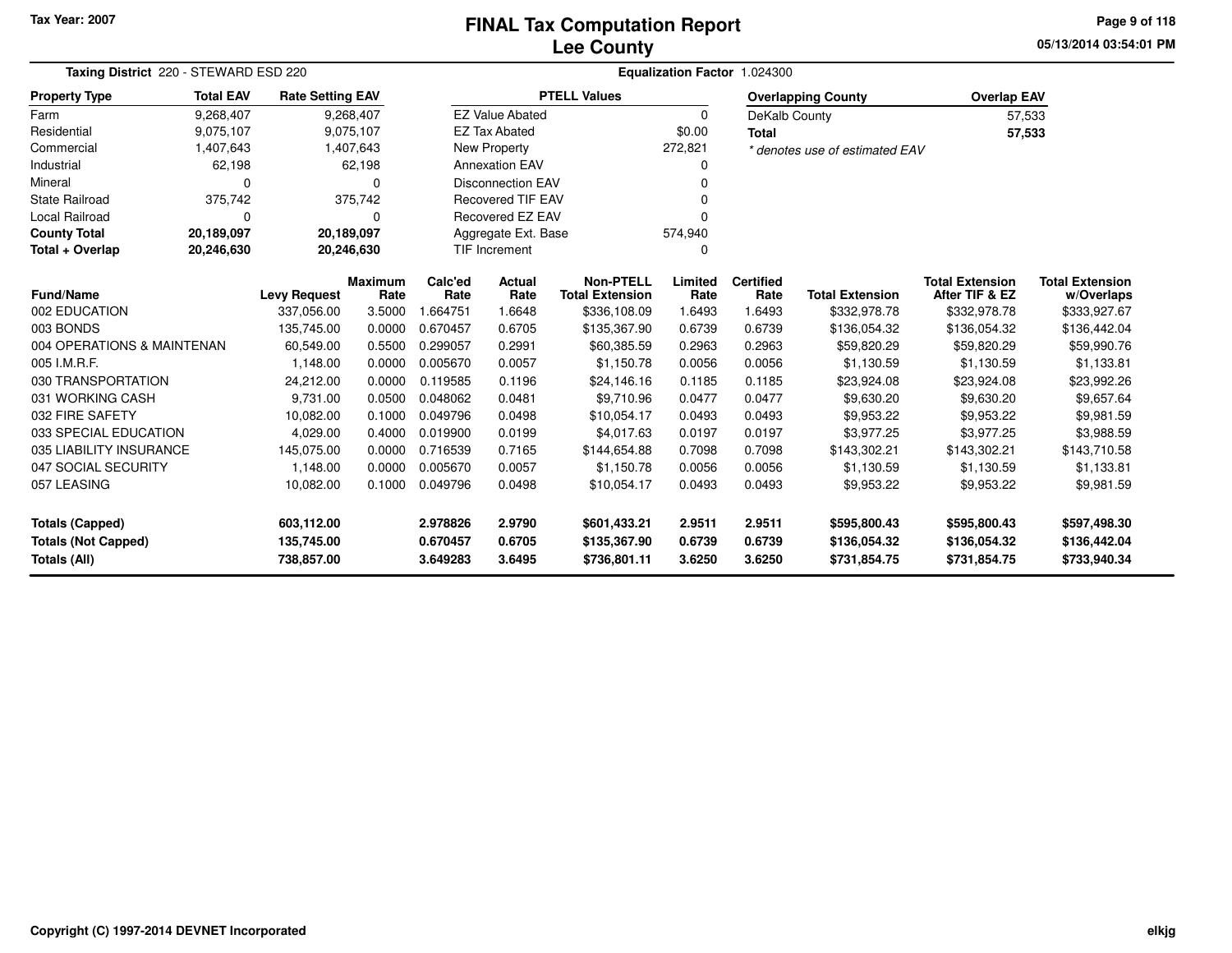## **Lee CountyFINAL Tax Computation Report**

**05/13/2014 03:54:01 PMPage 10 of 118**

|                              | Taxing District 222 - POLO CUSD 222                                                   |                                     |                |                  |                          |                                       |                | Equalization Factor 1.024300 |                                       |                                          |                              |
|------------------------------|---------------------------------------------------------------------------------------|-------------------------------------|----------------|------------------|--------------------------|---------------------------------------|----------------|------------------------------|---------------------------------------|------------------------------------------|------------------------------|
| <b>Property Type</b>         | <b>Total EAV</b><br><b>Rate Setting EAV</b><br>675,421<br>675.421<br>27,318<br>27,318 |                                     |                |                  |                          | <b>PTELL Values</b>                   |                |                              | <b>Overlapping County</b>             | <b>Overlap EAV</b>                       |                              |
| Farm                         |                                                                                       |                                     |                |                  | <b>EZ Value Abated</b>   |                                       | 0              | Ogle County                  |                                       | 63,076,268                               |                              |
| Residential                  |                                                                                       |                                     |                |                  | <b>EZ Tax Abated</b>     |                                       | \$0.00         |                              | <b>Whiteside County</b>               | 615,542                                  |                              |
| Commercial                   | 23,613                                                                                |                                     | 23,613         |                  | New Property             |                                       | 57,601         | <b>Total</b>                 |                                       | 63,691,810                               |                              |
| Industrial                   | 952                                                                                   |                                     | 952            |                  | <b>Annexation EAV</b>    |                                       | 0              |                              | * denotes use of estimated EAV        |                                          |                              |
| Mineral                      | 0                                                                                     |                                     | 0              |                  | <b>Disconnection EAV</b> |                                       | 0              |                              |                                       |                                          |                              |
| <b>State Railroad</b>        | 0                                                                                     |                                     | $\Omega$       |                  | <b>Recovered TIF EAV</b> |                                       | 0              |                              |                                       |                                          |                              |
| Local Railroad               | $\Omega$                                                                              |                                     | 0              |                  | Recovered EZ EAV         |                                       | 0              |                              |                                       |                                          |                              |
| <b>County Total</b>          | 727,304                                                                               |                                     | 727,304        |                  | Aggregate Ext. Base      |                                       | 0              |                              |                                       |                                          |                              |
| Total + Overlap              | 64,419,114                                                                            | 64,419,114                          |                |                  | TIF Increment            |                                       | $\Omega$       |                              |                                       |                                          |                              |
| <b>Fund/Name</b>             |                                                                                       |                                     | <b>Maximum</b> | Calc'ed          | Actual                   | <b>Non-PTELL</b>                      | Limited        | <b>Certified</b>             |                                       | <b>Total Extension</b><br>After TIF & EZ | <b>Total Extension</b>       |
| 002 EDUCATION                |                                                                                       | <b>Levy Request</b><br>1,625,000.00 | Rate<br>2.5000 | Rate<br>2.522543 | Rate<br>2.5000           | <b>Total Extension</b><br>\$18,182.60 | Rate<br>2.5000 | Rate<br>2.5000               | <b>Total Extension</b><br>\$18,182.60 | \$18,182.60                              | w/Overlaps<br>\$1,610,477.85 |
| 003 BONDS                    |                                                                                       | 380.000.00                          | 0.0000         | 0.589887         | 0.5899                   | \$4,290.37                            | 0.5928         | 0.5928                       | \$4,311.46                            | \$4,311.46                               | \$381,876.51                 |
| 004 OPERATIONS & MAINTENAN   |                                                                                       | 325,000.00                          | 0.5000         | 0.504509         | 0.5000                   | \$3,636.52                            | 0.5000         | 0.5000                       | \$3,636.52                            | \$3,636.52                               | \$322,095.57                 |
| 005 I.M.R.F.                 |                                                                                       | 75,000.00                           | 0.0000         | 0.116425         | 0.1164                   | \$846.58                              | 0.1164         | 0.1164                       | \$846.58                              | \$846.58                                 | \$74,983.85                  |
| 030 TRANSPORTATION           |                                                                                       | 130,000.00                          | 0.2000         | 0.201804         | 0.2000                   | \$1,454.61                            | 0.2000         | 0.2000                       | \$1,454.61                            | \$1,454.61                               | \$128,838.23                 |
| 031 WORKING CASH             |                                                                                       | 32,500.00                           | 0.0500         | 0.050451         | 0.0500                   | \$363.65                              | 0.0500         | 0.0500                       | \$363.65                              | \$363.65                                 | \$32,209.56                  |
| 032 FIRE SAFETY              |                                                                                       | 32,500.00                           | 0.0500         | 0.050451         | 0.0500                   | \$363.65                              | 0.0500         | 0.0500                       | \$363.65                              | \$363.65                                 | \$32,209.56                  |
| 033 SPECIAL EDUCATION        |                                                                                       | 26,000.00                           | 0.0400         | 0.040361         | 0.0400                   | \$290.92                              | 0.0400         | 0.0400                       | \$290.92                              | \$290.92                                 | \$25,767.65                  |
| 035 LIABILITY INSURANCE      |                                                                                       | 310,000.00                          | 0.0000         | 0.481224         | 0.4812                   | \$3,499.79                            | 0.4812         | 0.4812                       | \$3,499.79                            | \$3,499.79                               | \$309,984.78                 |
| 047 SOCIAL SECURITY          |                                                                                       | 75,000.00                           | 0.0000         | 0.116425         | 0.1164                   | \$846.58                              | 0.1164         | 0.1164                       | \$846.58                              | \$846.58                                 | \$74,983.85                  |
| 057 LEASING                  |                                                                                       | 32,500.00                           | 0.0500         | 0.050451         | 0.0500                   | \$363.65                              | 0.0500         | 0.0500                       | \$363.65                              | \$363.65                                 | \$32,209.56                  |
|                              |                                                                                       |                                     |                |                  |                          |                                       |                |                              |                                       |                                          |                              |
| 0.00<br>Totals (Capped)      |                                                                                       |                                     | 0.000000       | 0.0000           | \$0.00                   | 0.0000                                | 0.0000         | \$0.00                       | \$0.00                                | \$0.00                                   |                              |
| <b>Totals (Not Capped)</b>   |                                                                                       | 3.043.500.00                        |                | 4.724531         | 4.6939                   | \$34,138.92                           | 4.6968         | 4.6968                       | \$34,160.01                           | \$34,160.01                              | \$3,025,636.97               |
| Totals (All)<br>3,043,500.00 |                                                                                       |                                     |                | 4.724531         | 4.6939                   | \$34,138.92                           | 4.6968         | 4.6968                       | \$34,160.01                           | \$34,160.01                              | \$3,025,636.97               |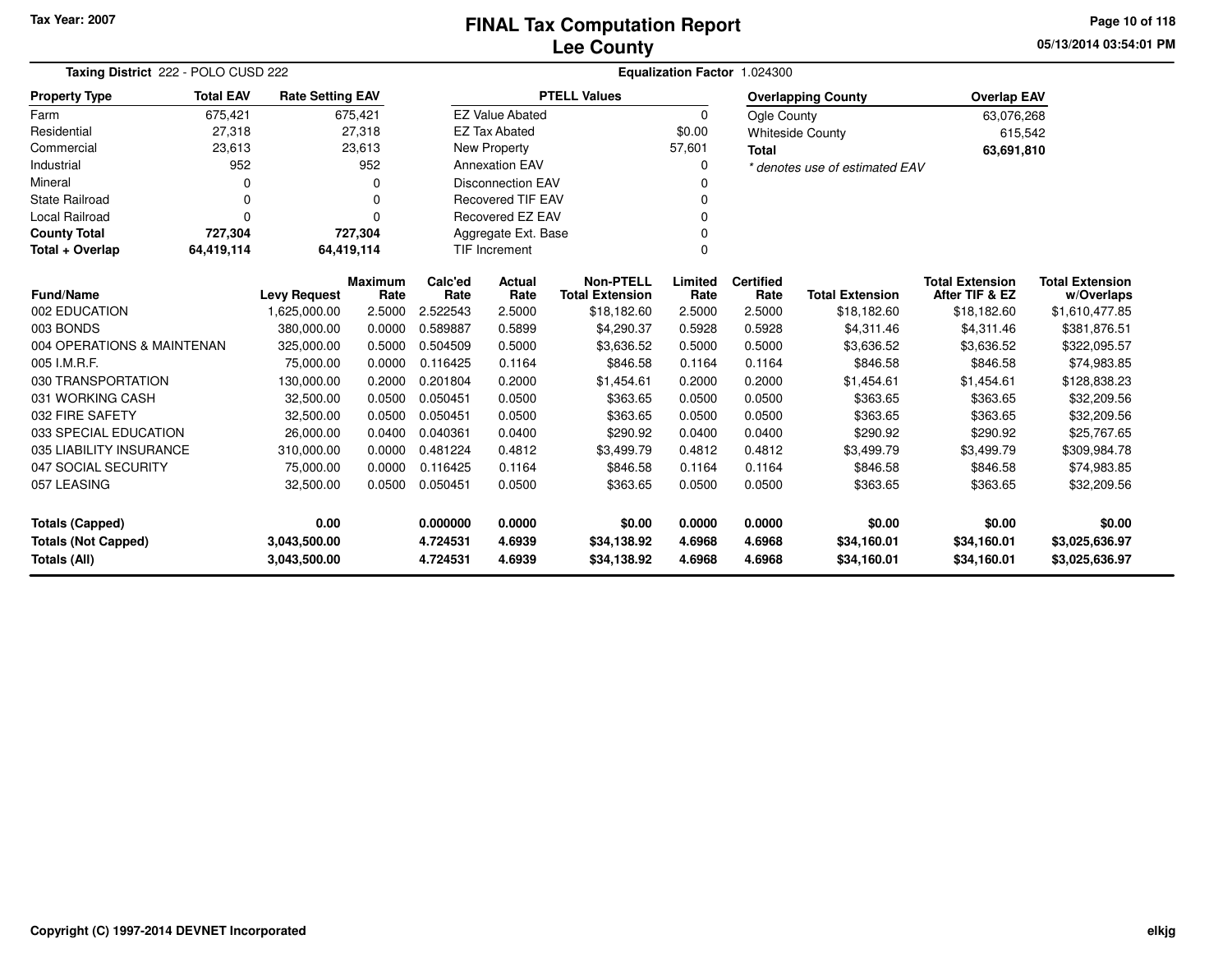**05/13/2014 03:54:01 PMPage 11 of 118**

| Taxing District 231 - ROCHELLE ESD 231                                                                                                             |                                                                                  |                     |                 | Equalization Factor 1.024300 |                          |                                            |                 |                          |                                |                                          |                                      |  |
|----------------------------------------------------------------------------------------------------------------------------------------------------|----------------------------------------------------------------------------------|---------------------|-----------------|------------------------------|--------------------------|--------------------------------------------|-----------------|--------------------------|--------------------------------|------------------------------------------|--------------------------------------|--|
| <b>Property Type</b>                                                                                                                               | <b>Total EAV</b><br><b>Rate Setting EAV</b><br>1,295,612<br>1,295,612<br>508,660 |                     |                 |                              |                          | <b>PTELL Values</b>                        |                 |                          | <b>Overlapping County</b>      | <b>Overlap EAV</b>                       |                                      |  |
| Farm                                                                                                                                               |                                                                                  |                     |                 |                              | <b>EZ Value Abated</b>   |                                            | $\Omega$        | Ogle County              |                                | 252,775,573                              |                                      |  |
| Residential                                                                                                                                        | 508,660                                                                          |                     |                 |                              | <b>EZ Tax Abated</b>     |                                            | \$0.00          | <b>Total</b>             |                                | 252,775,573                              |                                      |  |
| Commercial                                                                                                                                         | 0                                                                                |                     | U               |                              | <b>New Property</b>      |                                            | 0               |                          | * denotes use of estimated EAV |                                          |                                      |  |
| Industrial                                                                                                                                         |                                                                                  |                     |                 |                              | <b>Annexation EAV</b>    |                                            |                 |                          |                                |                                          |                                      |  |
| Mineral                                                                                                                                            | <sup>0</sup>                                                                     |                     | $\Omega$        |                              | <b>Disconnection EAV</b> |                                            | 0               |                          |                                |                                          |                                      |  |
| <b>State Railroad</b>                                                                                                                              |                                                                                  |                     | $\Omega$        |                              | <b>Recovered TIF EAV</b> |                                            | $\Omega$        |                          |                                |                                          |                                      |  |
| Local Railroad                                                                                                                                     | $\Omega$                                                                         |                     | 0               |                              | <b>Recovered EZ EAV</b>  |                                            | 0               |                          |                                |                                          |                                      |  |
| <b>County Total</b>                                                                                                                                | 1,804,272                                                                        |                     | 1,804,272       |                              | Aggregate Ext. Base      |                                            |                 |                          |                                |                                          |                                      |  |
| Total + Overlap                                                                                                                                    | 254,579,845                                                                      | 254,579,845         |                 |                              | TIF Increment            |                                            | $\Omega$        |                          |                                |                                          |                                      |  |
| <b>Fund/Name</b>                                                                                                                                   |                                                                                  | <b>Levy Request</b> | Maximum<br>Rate | Calc'ed<br>Rate              | Actual<br>Rate           | <b>Non-PTELL</b><br><b>Total Extension</b> | Limited<br>Rate | <b>Certified</b><br>Rate | <b>Total Extension</b>         | <b>Total Extension</b><br>After TIF & EZ | <b>Total Extension</b><br>w/Overlaps |  |
| 002 EDUCATION                                                                                                                                      |                                                                                  | 4,510,966.00        | 1.7600          | 1.771926                     | 1.7600                   | \$31,755.19                                | 1.7600          | 1.7600                   | \$31,755.19                    | \$31,755.19                              | \$4,480,605.27                       |  |
| 003 BONDS                                                                                                                                          |                                                                                  | 680,310.00          | 0.0000          | 0.267229                     | 0.2672                   | \$4,821.01                                 | 0.2685          | 0.2685                   | \$4,844.47                     | \$4,844.47                               | \$683,546.88                         |  |
| 004 OPERATIONS & MAINTENAN                                                                                                                         |                                                                                  | 1,204,633.00        | 0.4700          | 0.473185                     | 0.4700                   | \$8,480.08                                 | 0.4700          | 0.4700                   | \$8,480.08                     | \$8,480.08                               | \$1,196,525.27                       |  |
| 005 IMRF                                                                                                                                           |                                                                                  | 119,803.00          | 0.0000          | 0.047059                     | 0.0471                   | \$849.81                                   | 0.0471          | 0.0471                   | \$849.81                       | \$849.81                                 | \$119,907.11                         |  |
| 030 TRANSPORTATION                                                                                                                                 |                                                                                  | 307,566.00          | 0.1200          | 0.120813                     | 0.1200                   | \$2,165.13                                 | 0.1200          | 0.1200                   | \$2,165.13                     | \$2,165.13                               | \$305,495.81                         |  |
| 031 WORKING CASH                                                                                                                                   |                                                                                  | 128,152.00          | 0.0500          | 0.050339                     | 0.0500                   | \$902.14                                   | 0.0500          | 0.0500                   | \$902.14                       | \$902.14                                 | \$127,289.92                         |  |
| 032 FIRE SAFETY                                                                                                                                    |                                                                                  | 0.00                | 0.0500          | 0.000000                     | 0.0000                   | \$0.00                                     | 0.0000          | 0.0000                   | \$0.00                         | \$0.00                                   | \$0.00                               |  |
| 033 SPECIAL EDUCATION                                                                                                                              |                                                                                  | 51,261.00           | 0.0200          | 0.020136                     | 0.0200                   | \$360.85                                   | 0.0200          | 0.0200                   | \$360.85                       | \$360.85                                 | \$50,915.97                          |  |
| 035 LIABILITY INSURANCE                                                                                                                            |                                                                                  | 504,865.00          | 0.0000          | 0.198313                     | 0.1983                   | \$3,577.87                                 | 0.1983          | 0.1983                   | \$3,577.87                     | \$3,577.87                               | \$504,831.83                         |  |
| 047 SOCIAL SECURITY                                                                                                                                |                                                                                  | 194,611.00          | 0.0000          | 0.076444                     | 0.0764                   | \$1,378.46                                 | 0.0764          | 0.0764                   | \$1,378.46                     | \$1,378.46                               | \$194,499.00                         |  |
| 057 LEASING                                                                                                                                        |                                                                                  | 128,152.00          | 0.0500          | 0.050339                     | 0.0500                   | \$902.14                                   | 0.0500          | 0.0500                   | \$902.14                       | \$902.14                                 | \$127,289.92                         |  |
| 0.00<br><b>Totals (Capped)</b>                                                                                                                     |                                                                                  |                     | 0.000000        | 0.0000                       | \$0.00                   | 0.0000                                     | 0.0000          | \$0.00                   | \$0.00                         | \$0.00                                   |                                      |  |
|                                                                                                                                                    |                                                                                  |                     |                 | 3.075783                     | 3.0590                   |                                            | 3.0603          | 3.0603                   | \$55,216.14                    | \$55,216.14                              | \$7,790,906.98                       |  |
| <b>Totals (Not Capped)</b><br>7,830,319.00<br>\$55,192.68<br>Totals (All)<br>7,830,319.00<br>3.075783<br>3.0590<br>\$55,192.68<br>3.0603<br>3.0603 |                                                                                  |                     |                 | \$55,216.14                  | \$55,216.14              | \$7,790,906.98                             |                 |                          |                                |                                          |                                      |  |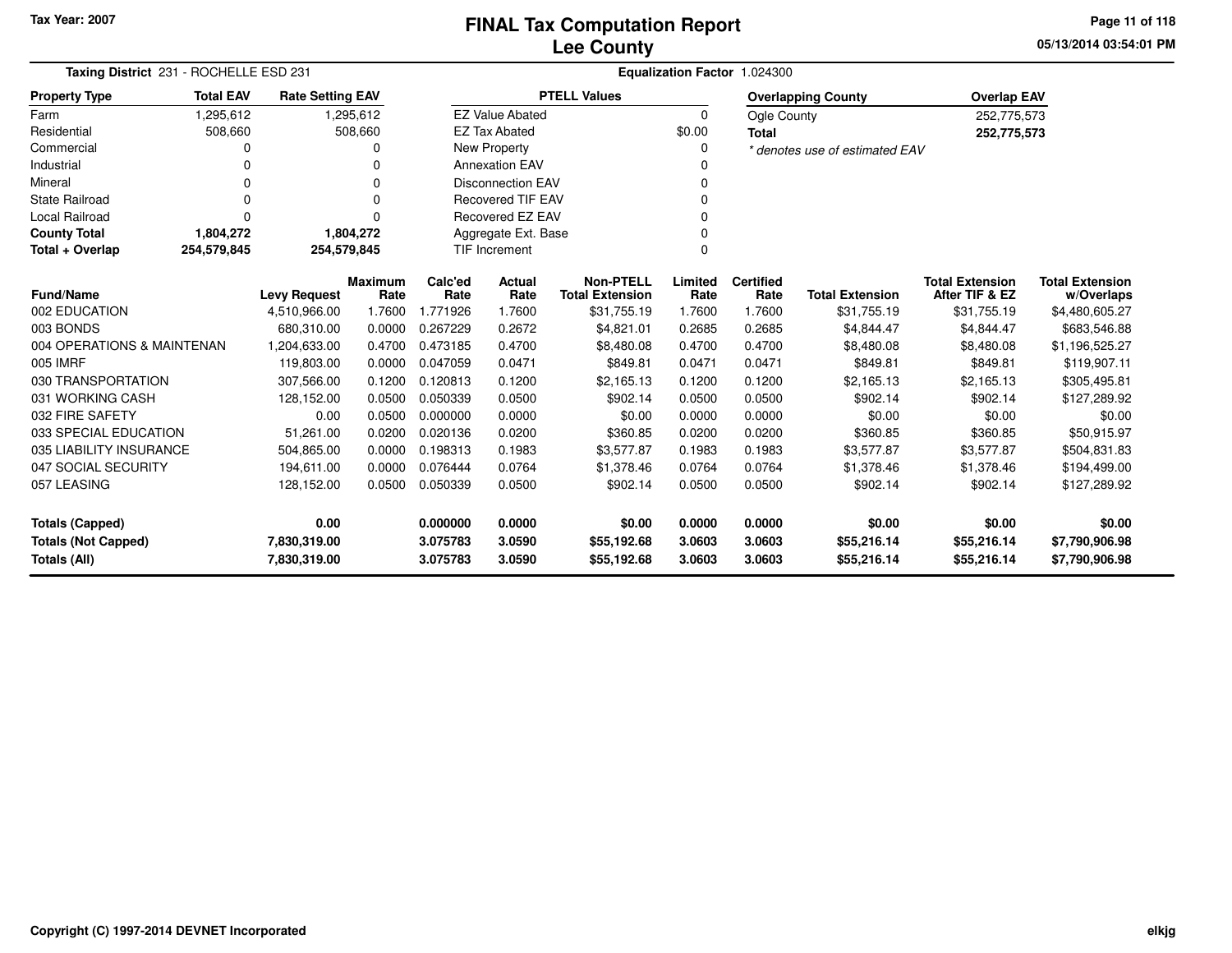# **Lee CountyFINAL Tax Computation Report**

**05/13/2014 03:54:01 PM Page 12 of 118**

| Taxing District 271 - PAW PAW CUSD 271 |                                                                                                     |                     |                        |                 |                          |                                            |                 | Equalization Factor 1.024300 |                                |                                          |                                      |
|----------------------------------------|-----------------------------------------------------------------------------------------------------|---------------------|------------------------|-----------------|--------------------------|--------------------------------------------|-----------------|------------------------------|--------------------------------|------------------------------------------|--------------------------------------|
| <b>Property Type</b>                   | <b>Total EAV</b><br><b>Rate Setting EAV</b><br>13,062,532<br>13,061,854<br>22,616,802<br>19,357,874 |                     |                        |                 |                          | <b>PTELL Values</b>                        |                 |                              | <b>Overlapping County</b>      | <b>Overlap EAV</b>                       |                                      |
| Farm                                   |                                                                                                     |                     |                        |                 | <b>EZ Value Abated</b>   |                                            | 0               | DeKalb County                |                                | 867,825                                  |                                      |
| Residential                            |                                                                                                     |                     |                        |                 | <b>EZ Tax Abated</b>     |                                            | \$0.00          | <b>Total</b>                 |                                | 867,825                                  |                                      |
| Commercial                             | 1,644,886                                                                                           |                     | 1,415,731              |                 | <b>New Property</b>      |                                            | 726,156         |                              | * denotes use of estimated EAV |                                          |                                      |
| Industrial                             | 4,295,884                                                                                           |                     | 4,295,884              |                 | <b>Annexation EAV</b>    |                                            | ი               |                              |                                |                                          |                                      |
| Mineral                                | 0                                                                                                   |                     | 0                      |                 | <b>Disconnection EAV</b> |                                            | n               |                              |                                |                                          |                                      |
| <b>State Railroad</b>                  | 0                                                                                                   |                     | $\Omega$               |                 | <b>Recovered TIF EAV</b> |                                            |                 |                              |                                |                                          |                                      |
| Local Railroad                         | 0                                                                                                   |                     | $\Omega$               |                 | <b>Recovered EZ EAV</b>  |                                            |                 |                              |                                |                                          |                                      |
| <b>County Total</b>                    | 41,620,104                                                                                          | 38,131,343          |                        |                 | Aggregate Ext. Base      |                                            | 1,730,910       |                              |                                |                                          |                                      |
| Total + Overlap                        | 42,487,929                                                                                          | 38,999,168          |                        |                 | <b>TIF Increment</b>     |                                            | 3,488,761       |                              |                                |                                          |                                      |
| <b>Fund/Name</b>                       |                                                                                                     | <b>Levy Request</b> | <b>Maximum</b><br>Rate | Calc'ed<br>Rate | Actual<br>Rate           | <b>Non-PTELL</b><br><b>Total Extension</b> | Limited<br>Rate | <b>Certified</b><br>Rate     | <b>Total Extension</b>         | <b>Total Extension</b><br>After TIF & EZ | <b>Total Extension</b><br>w/Overlaps |
| 002 EDUCATION                          |                                                                                                     | 1,222,372.00        | 4.0000                 | 3.134354        | 3.1344                   | \$1,195,188.81                             | 3.1241          | 3.1241                       | \$1,300,253.67                 | \$1,191,261.29                           | \$1,218,373.01                       |
| 003 BONDS                              |                                                                                                     | 446,364.00          | 0.0000                 | 1.144548        | 1.1445                   | \$436,413.22                               | 1.1502          | 1.1502                       | \$478,714.44                   | \$438,586.71                             | \$448,568.43                         |
| 004 OPERATIONS & MAINTENAN             |                                                                                                     | 254,047.00          | 1.1000                 | 0.651417        | 0.6514                   | \$248,387.57                               | 0.6493          | 0.6493                       | \$270,239.34                   | \$247,586.81                             | \$253,221.60                         |
| 005 I.M.R.F.                           |                                                                                                     | 25,000.00           | 0.0000                 | 0.064104        | 0.0641                   | \$24,442.19                                | 0.0639          | 0.0639                       | \$26,595.25                    | \$24,365.93                              | \$24,920.47                          |
| 030 TRANSPORTATION                     |                                                                                                     | 78,239.00           | 0.0000                 | 0.200617        | 0.2006                   | \$76,491.47                                | 0.1999          | 0.1999                       | \$83,198.59                    | \$76,224.55                              | \$77,959.34                          |
| 031 WORKING CASH                       |                                                                                                     | 18,409.00           | 0.0500                 | 0.047204        | 0.0472                   | \$17,997.99                                | 0.0470          | 0.0470                       | \$19,561.45                    | \$17,921.73                              | \$18,329.61                          |
| 032 FIRE SAFETY                        |                                                                                                     | 18,409.00           | 0.1000                 | 0.047204        | 0.0472                   | \$17,997.99                                | 0.0470          | 0.0470                       | \$19,561.45                    | \$17,921.73                              | \$18,329.61                          |
| 033 SPECIAL EDUCATION                  |                                                                                                     | 14,727.00           | 0.8000                 | 0.037762        | 0.0378                   | \$14,413.65                                | 0.0377          | 0.0377                       | \$15,690.78                    | \$14,375.52                              | \$14,702.69                          |
| 035 LIABILITY INSURANCE                |                                                                                                     | 90,000.00           | 0.0000                 | 0.230774        | 0.2308                   | \$88,007.14                                | 0.2300          | 0.2300                       | \$95,726.24                    | \$87,702.09                              | \$89,698.09                          |
| 047 SOCIAL SECURITY                    |                                                                                                     | 75,000.00           | 0.0000                 | 0.192312        | 0.1923                   | \$73,326.57                                | 0.1917          | 0.1917                       | \$79,785.74                    | \$73,097.78                              | \$74,761.41                          |
| 057 LEASING                            |                                                                                                     | 18,409.00           | 0.1000                 | 0.047204        | 0.0472                   | \$17,997.99                                | 0.0470          | 0.0470                       | \$19,561.45                    | \$17,921.73                              | \$18,329.61                          |
| <b>Totals (Capped)</b>                 |                                                                                                     | 1,814,612.00        |                        | 4.652952        | 4.6530                   | \$1,774,251.37                             | 4.6376          | 4.6376                       | \$1,930,173.96                 | \$1,768,379.16                           | \$1,808,625.44                       |
| <b>Totals (Not Capped)</b>             |                                                                                                     | 446,364.00          |                        | 1.144548        | 1.1445                   | \$436,413.22                               | 1.1502          | 1.1502                       | \$478,714.44                   | \$438,586.71                             | \$448,568.43                         |
| Totals (All)                           |                                                                                                     | 2,260,976.00        |                        | 5.797500        | 5.7975                   | \$2,210,664.59                             | 5.7878          | 5.7878                       | \$2,408,888.40                 | \$2,206,965.87                           | \$2,257,193.87                       |

۰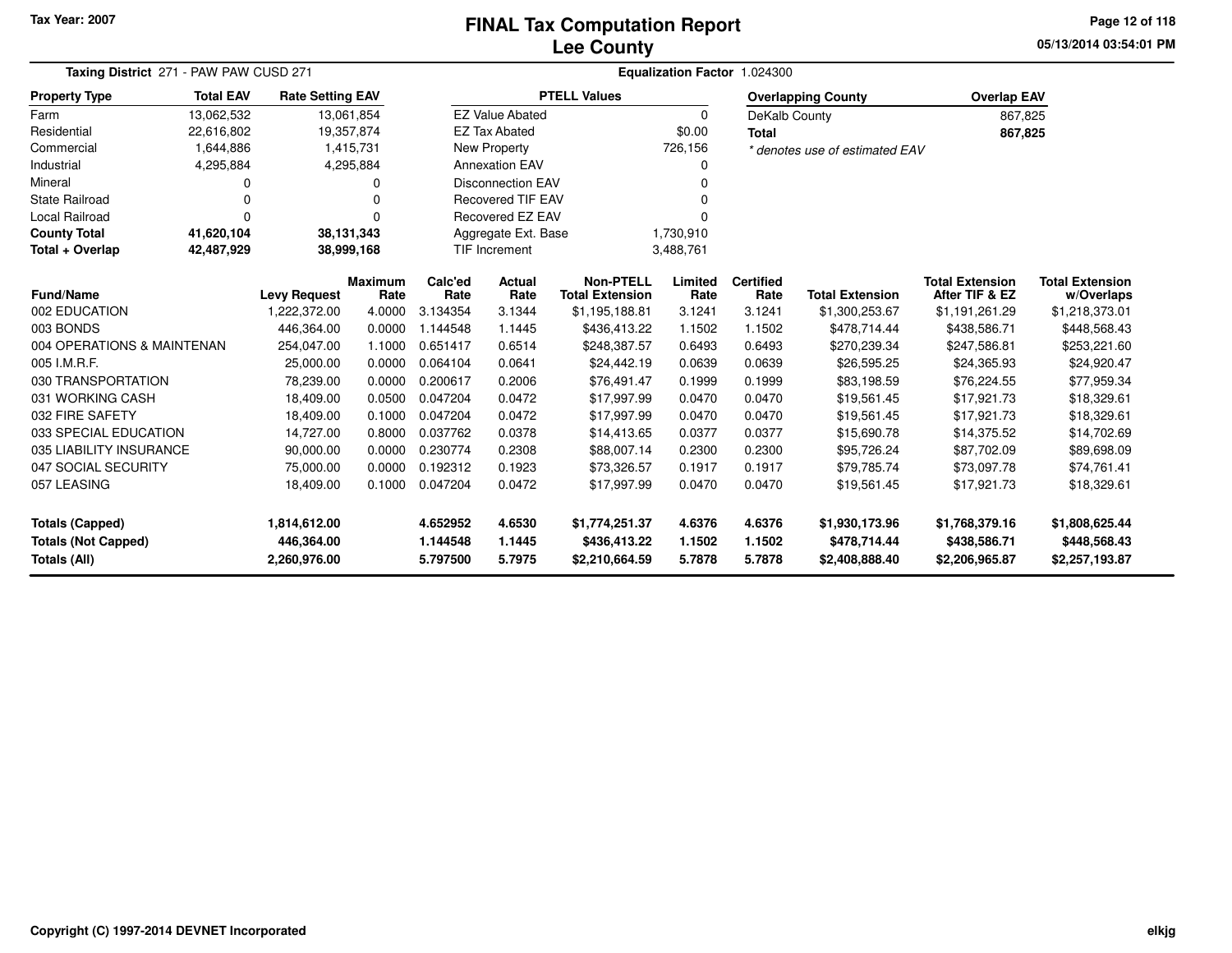## **Lee CountyFINAL Tax Computation Report**

**05/13/2014 03:54:01 PMPage 13 of 118**

| Taxing District 272 - AMBOY CUSD 272 |                            | Equalization Factor 1.024300 |                |          |                          |                        |             |                  |                        |                        |                        |
|--------------------------------------|----------------------------|------------------------------|----------------|----------|--------------------------|------------------------|-------------|------------------|------------------------|------------------------|------------------------|
| <b>Property Type</b>                 | <b>Total EAV</b>           | <b>Rate Setting EAV</b>      |                |          |                          | <b>PTELL Values</b>    |             |                  |                        |                        |                        |
| Farm                                 | 29,912,653                 | 29,912,424                   |                |          | <b>EZ Value Abated</b>   |                        | 296,600     |                  |                        |                        |                        |
| Residential                          | 56,730,292                 | 56,730,292                   |                |          | <b>EZ Tax Abated</b>     |                        | \$13,715.67 |                  |                        |                        |                        |
| Commercial                           | 11,849,266                 | 11,654,831                   |                |          | <b>New Property</b>      |                        | 1,462,594   |                  |                        |                        |                        |
| Industrial                           | 5,780,992                  |                              | 5,678,683      |          | <b>Annexation EAV</b>    |                        |             |                  |                        |                        |                        |
| Mineral                              | 0                          |                              | 0              |          | <b>Disconnection EAV</b> |                        | 0           |                  |                        |                        |                        |
| <b>State Railroad</b>                | 7,716                      |                              | 7.716          |          | <b>Recovered TIF EAV</b> |                        | $\Omega$    |                  |                        |                        |                        |
| Local Railroad                       | 3,698                      |                              | 3,698          |          | <b>Recovered EZ EAV</b>  |                        | 168.967     |                  |                        |                        |                        |
| <b>County Total</b>                  | 104,284,617                | 103,987,644                  |                |          | Aggregate Ext. Base      |                        | 4,468,937   |                  |                        |                        |                        |
| Total + Overlap                      | 104,284,617<br>103,987,644 |                              |                |          | <b>TIF Increment</b>     |                        | 373         |                  |                        |                        |                        |
|                                      |                            |                              | <b>Maximum</b> | Calc'ed  | <b>Actual</b>            | <b>Non-PTELL</b>       | Limited     | <b>Certified</b> |                        | <b>Total Extension</b> | <b>Total Extension</b> |
| <b>Fund/Name</b>                     |                            | <b>Levy Request</b>          | Rate           | Rate     | Rate                     | <b>Total Extension</b> | Rate        | Rate             | <b>Total Extension</b> | After TIF & EZ         | w/Overlaps             |
| 002 EDUCATION                        |                            | 3,244,570.00                 | 4.0000         | 3.120150 | 3.1201                   | \$3,244,518.48         | 2.9985      | 2.9985           | \$3,126,974.24         | \$3,118,069.51         | \$3,118,069.51         |
| 003 BONDS                            |                            | 152,622.00                   | 0.0000         | 0.146769 | 0.1468                   | \$152,653.86           | 0.1475      | 0.1475           | \$153,819.81           | \$153,381.77           | \$153,381.77           |
| 004 OPERATIONS & MAINTENAN           |                            | 792,606.00                   | 0.7500         | 0.762212 | 0.7500                   | \$779,907.33           | 0.7500      | 0.7500           | \$782,134.63           | \$779,907.33           | \$779,907.33           |
| 005 I.M.R.F.                         |                            | 109,559.00                   | 0.0000         | 0.105358 | 0.1054                   | \$109,602.98           | 0.1024      | 0.1024           | \$106,787.45           | \$106,483.35           | \$106,483.35           |
| 030 TRANSPORTATION                   |                            | 197,713.00                   | 0.0000         | 0.190131 | 0.1901                   | \$197,680.51           | 0.1901      | 0.1901           | \$198,245.06           | \$197,680.51           | \$197,680.51           |
| 031 WORKING CASH                     |                            | 52,840.00                    | 0.0500         | 0.050814 | 0.0500                   | \$51,993.82            | 0.0500      | 0.0500           | \$52,142.31            | \$51,993.82            | \$51,993.82            |
| 032 FIRE SAFETY                      |                            | 52,840.00                    | 0.1000         | 0.050814 | 0.0508                   | \$52,825.72            | 0.0508      | 0.0508           | \$52,976.59            | \$52,825.72            | \$52,825.72            |
| 033 SPECIAL EDUCATION                |                            | 42,272.00                    | 0.8000         | 0.040651 | 0.0407                   | \$42,322.97            | 0.0395      | 0.0395           | \$41,192.42            | \$41,075.12            | \$41,075.12            |
| 035 LIABILITY INSURANCE              |                            | 149,457.00                   | 0.0000         | 0.143726 | 0.1437                   | \$149,430.24           | 0.1437      | 0.1437           | \$149,856.99           | \$149,430.24           | \$149,430.24           |
| 047 SOCIAL SECURITY                  |                            | 109,559.00                   | 0.1024         | 0.105358 | 0.1024                   | \$106,483.35           | 0.1024      | 0.1024           | \$106,787.45           | \$106,483.35           | \$106,483.35           |
| 057 LEASING                          |                            | 52,840.00                    | 0.1000         | 0.050814 | 0.0508                   | \$52,825.72            | 0.0494      | 0.0494           | \$51,516.60            | \$51,369.90            | \$51,369.90            |
| <b>Totals (Capped)</b>               |                            | 4,804,256.00                 |                | 4.620028 | 4.6040                   | \$4,787,591.12         | 4.4768      | 4.4768           | \$4,668,613.74         | \$4,655,318.85         | \$4,655,318.85         |
| <b>Totals (Not Capped)</b>           |                            | 152,622.00                   |                | 0.146769 | 0.1468                   | \$152,653.86           | 0.1475      | 0.1475           | \$153,819.81           | \$153,381.77           | \$153,381.77           |
| <b>Totals (All)</b>                  |                            | 4,956,878.00                 |                | 4.766797 | 4.7508                   | \$4,940,244.98         | 4.6243      | 4.6243           | \$4,822,433.55         | \$4,808,700.62         | \$4,808,700.62         |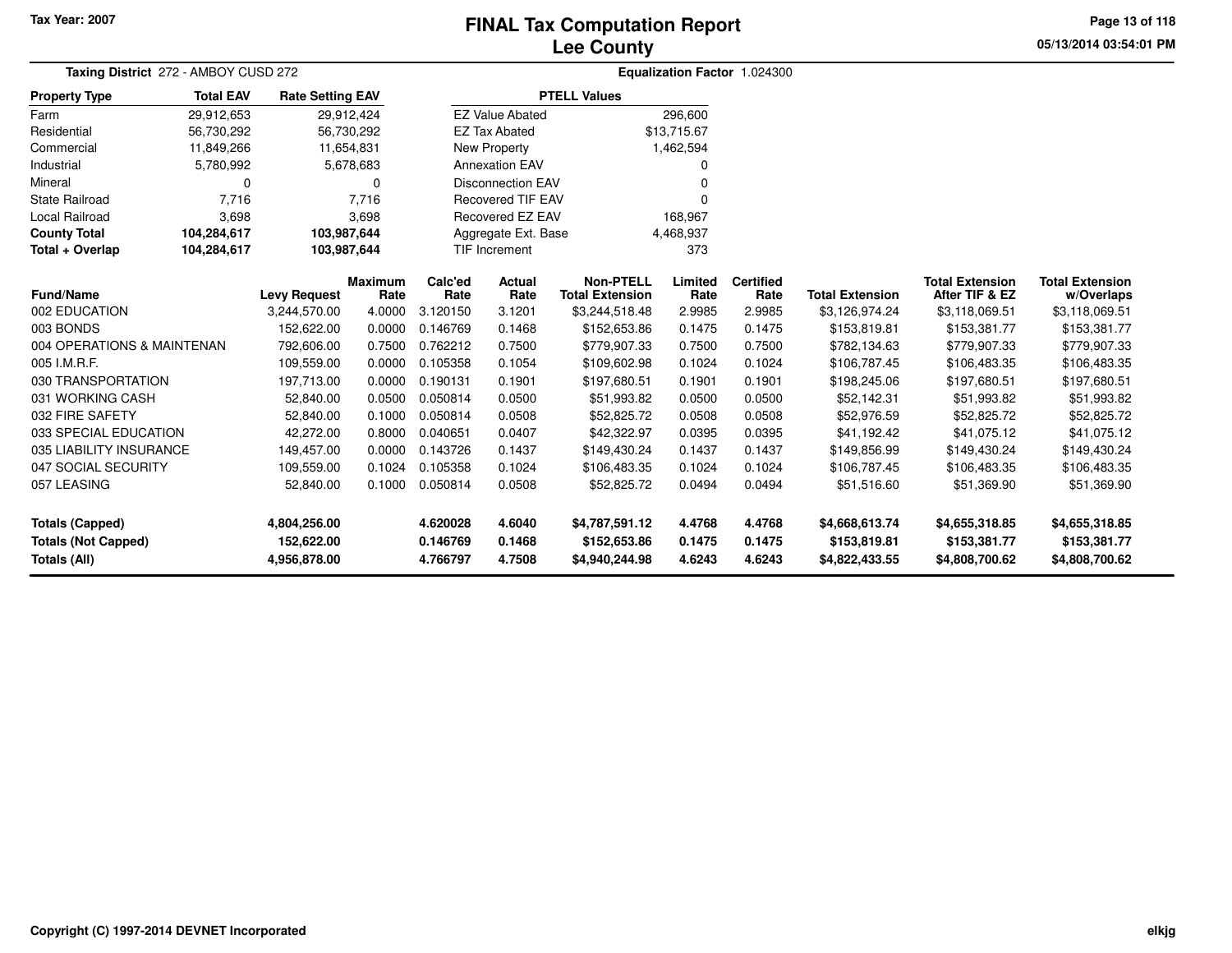**05/13/2014 03:54:01 PM Page 14 of 118**

|                            | Taxing District 275 - ASHTON-FRNKLIN CNTR CUSD 275<br><b>Total EAV</b><br><b>Rate Setting EAV</b> |                     |                 |                 |                          |                                            |                 | Equalization Factor 1.024300 |                                |                                          |                                      |
|----------------------------|---------------------------------------------------------------------------------------------------|---------------------|-----------------|-----------------|--------------------------|--------------------------------------------|-----------------|------------------------------|--------------------------------|------------------------------------------|--------------------------------------|
| <b>Property Type</b>       |                                                                                                   |                     |                 |                 |                          | <b>PTELL Values</b>                        |                 |                              | <b>Overlapping County</b>      | <b>Overlap EAV</b>                       |                                      |
| Farm                       | 24,545,083                                                                                        | 24,545,083          |                 |                 | <b>EZ Value Abated</b>   |                                            | 987,805         | Ogle County                  |                                | 7,731,348                                |                                      |
| Residential                | 31,020,294                                                                                        | 31,004,189          |                 |                 | <b>EZ Tax Abated</b>     |                                            | \$52,354.64     | <b>Total</b>                 |                                | 7,731,348                                |                                      |
| Commercial                 | 7,628,369                                                                                         |                     | 7,620,294       |                 | New Property             |                                            | 1,507,982       |                              | * denotes use of estimated EAV |                                          |                                      |
| Industrial                 | 5,712,026                                                                                         |                     | 4,748,401       |                 | <b>Annexation EAV</b>    |                                            | $\Omega$        |                              |                                |                                          |                                      |
| Mineral                    | 0                                                                                                 |                     | 0               |                 | <b>Disconnection EAV</b> |                                            |                 |                              |                                |                                          |                                      |
| <b>State Railroad</b>      | 1,064,964                                                                                         |                     | 1,064,964       |                 | <b>Recovered TIF EAV</b> |                                            |                 |                              |                                |                                          |                                      |
| Local Railroad             | $\Omega$                                                                                          |                     | 0               |                 | <b>Recovered EZ EAV</b>  |                                            |                 |                              |                                |                                          |                                      |
| <b>County Total</b>        | 69,970,736                                                                                        | 68,982,931          |                 |                 | Aggregate Ext. Base      |                                            |                 |                              |                                |                                          |                                      |
| Total + Overlap            | 77,702,084                                                                                        | 76,714,279          |                 |                 | <b>TIF Increment</b>     |                                            | $\Omega$        |                              |                                |                                          |                                      |
| <b>Fund/Name</b>           |                                                                                                   | <b>Levy Request</b> | Maximum<br>Rate | Calc'ed<br>Rate | <b>Actual</b><br>Rate    | <b>Non-PTELL</b><br><b>Total Extension</b> | Limited<br>Rate | <b>Certified</b><br>Rate     | <b>Total Extension</b>         | <b>Total Extension</b><br>After TIF & EZ | <b>Total Extension</b><br>w/Overlaps |
| 002 EDUCATION              |                                                                                                   | 2,370,000.00        | 3.0000          | 3.089386        | 3.0000                   | \$2,069,487.93                             | 3.0000          | 3.0000                       | \$2,099,122.08                 | \$2,069,487.93                           | \$2,301,428.37                       |
| 003 BONDS                  |                                                                                                   | 547.219.00          | 0.0000          | 0.713321        | 0.7133                   | \$492,055.25                               | 0.7169          | 0.7169                       | \$501,620.21                   | \$494,538.63                             | \$549,964.67                         |
| 004 OPERATIONS & MAINTENAN |                                                                                                   | 592,500.00          | 0.7500          | 0.772346        | 0.7500                   | \$517,371.98                               | 0.7500          | 0.7500                       | \$524,780.52                   | \$517,371.98                             | \$575,357.09                         |
| 005 I.M.R.F.               |                                                                                                   | 15,000.00           | 0.0000          | 0.019553        | 0.0196                   | \$13,520.65                                | 0.0196          | 0.0196                       | \$13,714.26                    | \$13,520.65                              | \$15,036.00                          |
| 030 TRANSPORTATION         |                                                                                                   | 158,000.00          | 0.2000          | 0.205959        | 0.2000                   | \$137,965.86                               | 0.2000          | 0.2000                       | \$139,941.47                   | \$137,965.86                             | \$153,428.56                         |
| 031 WORKING CASH           |                                                                                                   | 39,500.00           | 0.0500          | 0.051490        | 0.0500                   | \$34,491.47                                | 0.0500          | 0.0500                       | \$34,985.37                    | \$34,491.47                              | \$38,357.14                          |
| 032 FIRE SAFETY            |                                                                                                   | 39,500.00           | 0.0500          | 0.051490        | 0.0500                   | \$34,491.47                                | 0.0500          | 0.0500                       | \$34,985.37                    | \$34,491.47                              | \$38,357.14                          |
| 033 SPECIAL EDUCATION      |                                                                                                   | 31,600.00           | 0.0400          | 0.041192        | 0.0400                   | \$27,593.17                                | 0.0400          | 0.0400                       | \$27,988.29                    | \$27,593.17                              | \$30,685.71                          |
| 035 LIABILITY INSURANCE    |                                                                                                   | 240,000.00          | 0.0000          | 0.312849        | 0.3128                   | \$215,778.61                               | 0.3128          | 0.3128                       | \$218,868.46                   | \$215,778.61                             | \$239,962.26                         |
| 047 SOCIAL SECURITY        |                                                                                                   | 85,000.00           | 0.0000          | 0.110801        | 0.1108                   | \$76,433.09                                | 0.1108          | 0.1108                       | \$77,527.58                    | \$76,433.09                              | \$84,999.42                          |
| 057 LEASING                |                                                                                                   | 39,500.00           | 0.0500          | 0.051490        | 0.0500                   | \$34,491.47                                | 0.0500          | 0.0500                       | \$34,985.37                    | \$34,491.47                              | \$38,357.14                          |
| <b>Totals (Capped)</b>     |                                                                                                   | 0.00                |                 | 0.000000        | 0.0000                   | \$0.00                                     | 0.0000          | 0.0000                       | \$0.00                         | \$0.00                                   | \$0.00                               |
| <b>Totals (Not Capped)</b> |                                                                                                   | 4,157,819.00        |                 | 5.419877        | 5.2965                   | \$3,653,680.95                             | 5.3001          | 5.3001                       | \$3,708,518.98                 | \$3,656,164.33                           | \$4,065,933.50                       |
| Totals (All)               |                                                                                                   | 4,157,819.00        |                 | 5.419877        | 5.2965                   | \$3,653,680.95                             | 5.3001          | 5.3001                       | \$3,708,518.98                 | \$3,656,164.33                           | \$4,065,933.50                       |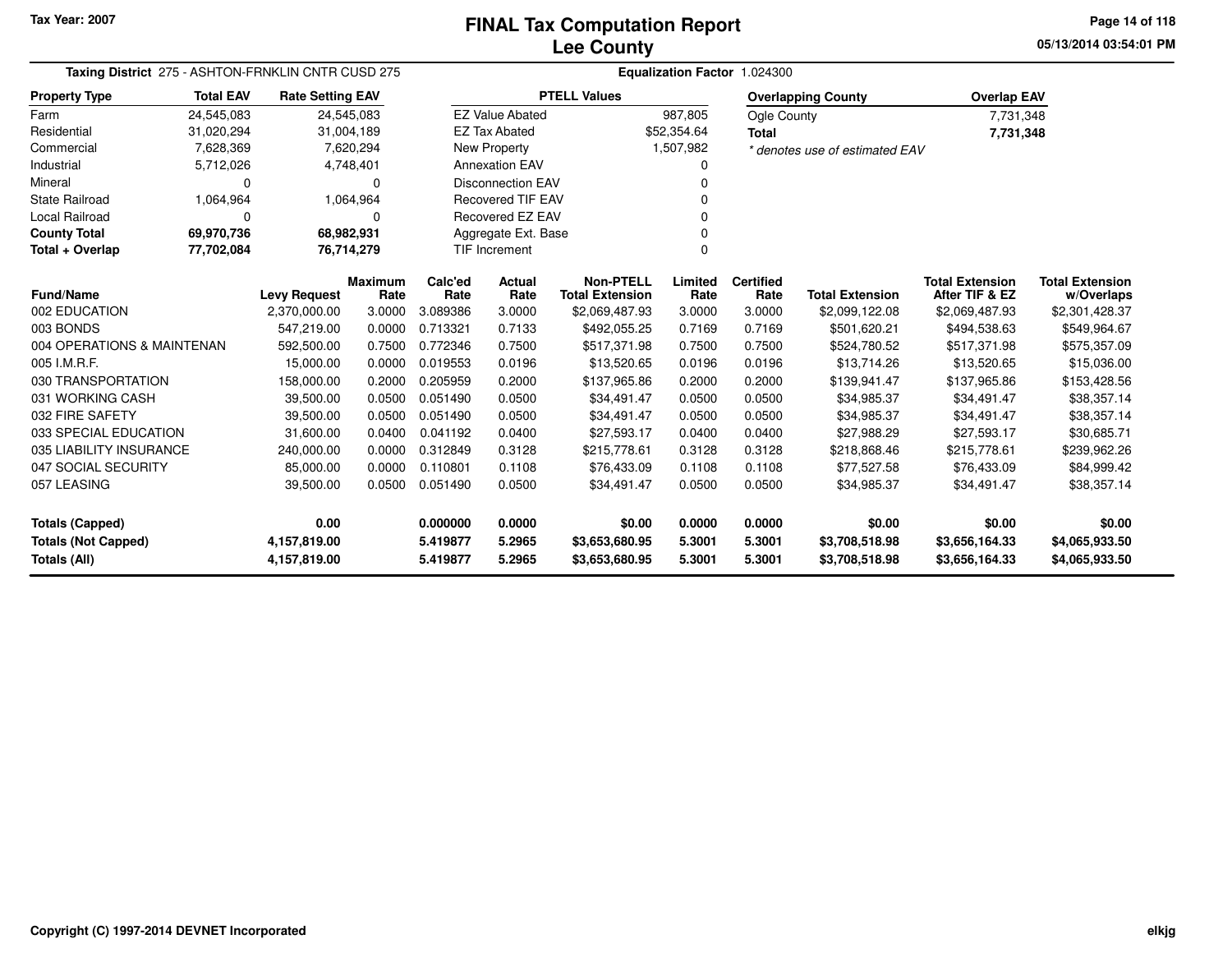## **Lee CountyFINAL Tax Computation Report**

**05/13/2014 03:54:01 PMPage 15 of 118**

| Taxing District 280 - MENDOTA THSD 280                                     |                  |                         |                        | Equalization Factor 1.024300 |                          |                                            |                  |                          |                                |                                          |                                      |  |  |
|----------------------------------------------------------------------------|------------------|-------------------------|------------------------|------------------------------|--------------------------|--------------------------------------------|------------------|--------------------------|--------------------------------|------------------------------------------|--------------------------------------|--|--|
| <b>Property Type</b>                                                       | <b>Total EAV</b> | <b>Rate Setting EAV</b> |                        |                              |                          | <b>PTELL Values</b>                        |                  |                          | <b>Overlapping County</b>      | <b>Overlap EAV</b>                       |                                      |  |  |
| Farm                                                                       | 12,731,599       |                         | 12,731,599             |                              | <b>EZ Value Abated</b>   |                                            | $\Omega$         | <b>Bureau County</b>     |                                | 4,936,773                                |                                      |  |  |
| Residential                                                                | 11,392,332       |                         | 11,392,332             |                              | <b>EZ Tax Abated</b>     |                                            | \$0.00           | LaSalle County           |                                | 135,555,643                              |                                      |  |  |
| Commercial                                                                 | 1,100,388        |                         | 1,100,388              |                              | New Property             |                                            | 619,179          | <b>Total</b>             |                                | 140,492,416                              |                                      |  |  |
| Industrial                                                                 | 325,149          |                         | 325,149                |                              | <b>Annexation EAV</b>    |                                            | 0                |                          | * denotes use of estimated EAV |                                          |                                      |  |  |
| Mineral                                                                    | 0                |                         | $\Omega$               |                              | <b>Disconnection EAV</b> |                                            |                  |                          |                                |                                          |                                      |  |  |
| <b>State Railroad</b>                                                      | $\Omega$         |                         | $\Omega$               |                              | <b>Recovered TIF EAV</b> |                                            |                  |                          |                                |                                          |                                      |  |  |
| Local Railroad                                                             | 11,285           |                         | 11,285                 |                              | <b>Recovered EZ EAV</b>  |                                            |                  |                          |                                |                                          |                                      |  |  |
| <b>County Total</b>                                                        | 25,560,753       |                         | 25,560,753             |                              | Aggregate Ext. Base      |                                            | 0                |                          |                                |                                          |                                      |  |  |
| Total + Overlap                                                            | 166,053,169      | 166,053,169             |                        |                              | <b>TIF Increment</b>     |                                            | n                |                          |                                |                                          |                                      |  |  |
| <b>Fund/Name</b>                                                           |                  | <b>Levy Request</b>     | <b>Maximum</b><br>Rate | Calc'ed<br>Rate              | <b>Actual</b><br>Rate    | <b>Non-PTELL</b><br><b>Total Extension</b> | Limited<br>Rate  | <b>Certified</b><br>Rate | <b>Total Extension</b>         | <b>Total Extension</b><br>After TIF & EZ | <b>Total Extension</b><br>w/Overlaps |  |  |
| 002 EDUCATION                                                              |                  | 2,278,147.00            | 1.3700                 | 1.371938                     | 1.3700                   | \$350,182.32                               | 1.3700           | 1.3700                   | \$350,182.32                   | \$350,182.32                             | \$2,274,928.42                       |  |  |
| 003 BONDS                                                                  |                  | 1,144,424.00            | 0.0000                 | 0.689191                     | 0.6892                   | \$176,164.71                               | 0.6926           | 0.6926                   | \$177,033.78                   | \$177,033.78                             | \$1,150,084.25                       |  |  |
| 004 OPERATIONS & MAINTENAN                                                 |                  | 415,720.00              | 0.2500                 | 0.250354                     | 0.2500                   | \$63,901.88                                | 0.2500           | 0.2500                   | \$63,901.88                    | \$63,901.88                              | \$415,132.92                         |  |  |
| 005 I.M.R.F.                                                               |                  | 40,000.00               | 0.0000                 | 0.024089                     | 0.0241                   | \$6,160.14                                 | 0.0241           | 0.0241                   | \$6,160.14                     | \$6,160.14                               | \$40,018.81                          |  |  |
| 030 TRANSPORTATION                                                         |                  | 199,546.00              | 0.1200                 | 0.120170                     | 0.1200                   | \$30,672.90                                | 0.1200           | 0.1200                   | \$30,672.90                    | \$30,672.90                              | \$199,263.80                         |  |  |
| 031 WORKING CASH                                                           |                  | 83,144.00               | 0.0500                 | 0.050071                     | 0.0500                   | \$12,780.38                                | 0.0500           | 0.0500                   | \$12,780.38                    | \$12,780.38                              | \$83,026.58                          |  |  |
| 032 FIRE SAFETY                                                            |                  | 0.00                    | 0.0500                 | 0.000000                     | 0.0000                   | \$0.00                                     | 0.0000           | 0.0000                   | \$0.00                         | \$0.00                                   | \$0.00                               |  |  |
| 033 SPECIAL EDUCATION                                                      |                  | 33,257.00               | 0.0200                 | 0.020028                     | 0.0200                   | \$5,112.15                                 | 0.0200           | 0.0200                   | \$5,112.15                     | \$5,112.15                               | \$33,210.63                          |  |  |
| 035 LIABILITY INSURANCE                                                    |                  | 181,000.00              | 0.0000                 | 0.109001                     | 0.1090                   | \$27.861.22                                | 0.1090           | 0.1090                   | \$27,861.22                    | \$27,861.22                              | \$180,997.95                         |  |  |
| 047 SOCIAL SECURITY                                                        |                  | 40,000.00               | 0.0000                 | 0.024089                     | 0.0241                   | \$6,160.14                                 | 0.0241           | 0.0241                   | \$6,160.14                     | \$6,160.14                               | \$40,018.81                          |  |  |
| 057 LEASING                                                                |                  | 33,257.00               | 0.0500                 | 0.020028                     | 0.0200                   | \$5,112.15                                 | 0.0200           | 0.0200                   | \$5,112.15                     | \$5,112.15                               | \$33,210.63                          |  |  |
| 109A PRIOR YEAR ADJUSTMENT<br>$-2,474.00$                                  |                  | 0.0000                  | $-0.001490$            | $-0.0097$                    | (\$2,479.39)             | $-0.0097$                                  | $-0.0097$        | (\$2,479.39)             | (\$2,479.39)                   | (\$16,107.16)                            |                                      |  |  |
| 0.00<br><b>Totals (Capped)</b>                                             |                  |                         | 0.000000               | 0.0000                       | \$0.00                   | 0.0000                                     | 0.0000           | \$0.00                   | \$0.00                         | \$0.00                                   |                                      |  |  |
| <b>Totals (Not Capped)</b><br>4,446,021.00<br>Totals (All)<br>4,446,021.00 |                  |                         |                        | 2.677469<br>2.677469         | 2.6667<br>2.6667         | \$681,628.60<br>\$681,628.60               | 2.6701<br>2.6701 | 2.6701<br>2.6701         | \$682,497.67<br>\$682,497.67   | \$682,497.67<br>\$682,497.67             | \$4,433,785.64<br>\$4,433,785.64     |  |  |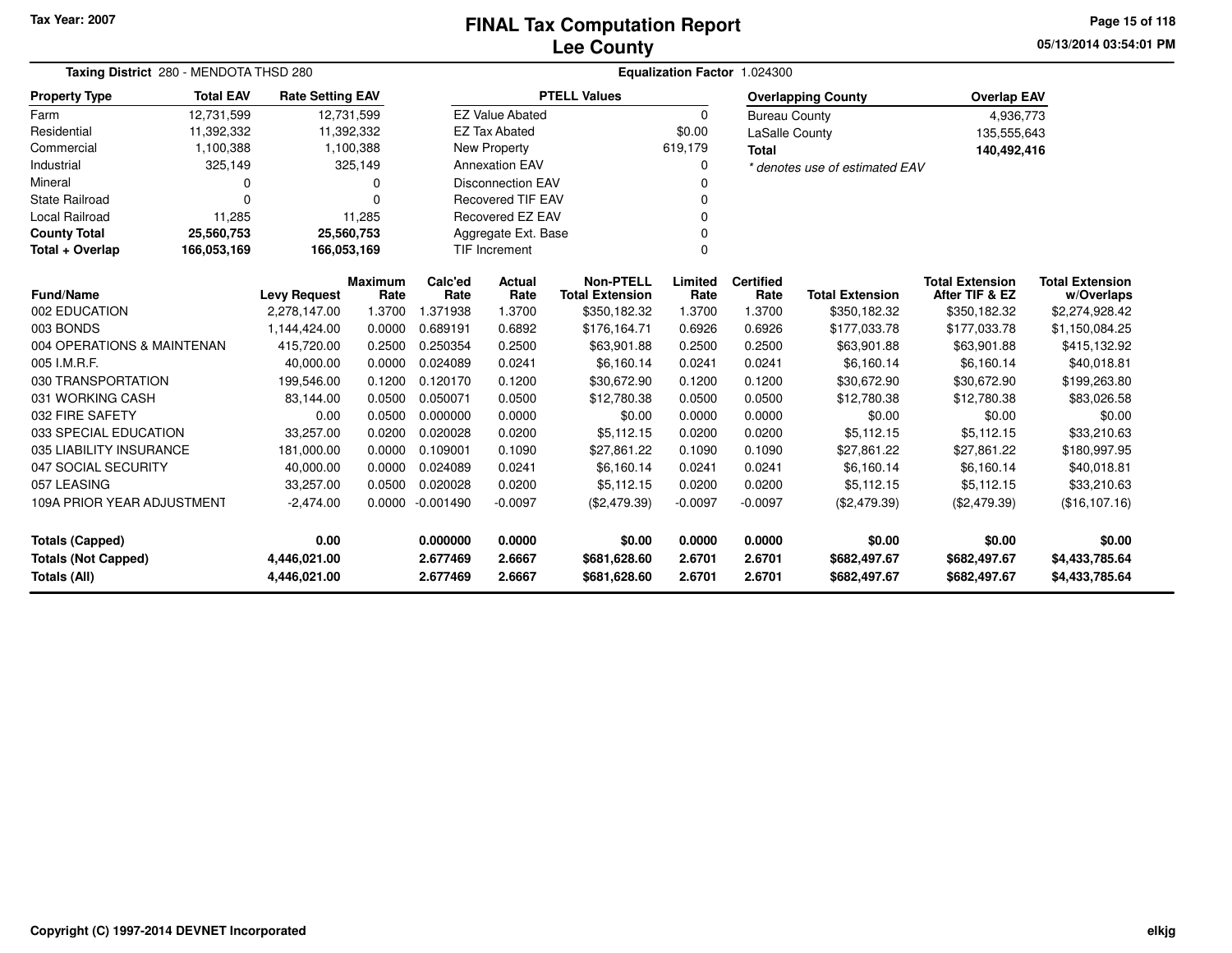## **Lee CountyFINAL Tax Computation Report**

**05/13/2014 03:54:01 PMPage 16 of 118**

|                                                    | Taxing District 289 - MENDOTA CCGSD 289 |                              |                        |                      | Equalization Factor 1.024300 |                                            |                  |                          |                                |                                          |                                      |  |
|----------------------------------------------------|-----------------------------------------|------------------------------|------------------------|----------------------|------------------------------|--------------------------------------------|------------------|--------------------------|--------------------------------|------------------------------------------|--------------------------------------|--|
| <b>Property Type</b>                               | <b>Total EAV</b>                        | <b>Rate Setting EAV</b>      |                        |                      |                              | <b>PTELL Values</b>                        |                  |                          | <b>Overlapping County</b>      | <b>Overlap EAV</b>                       |                                      |  |
| Farm                                               | 12,731,599                              |                              | 12,731,599             |                      | <b>EZ Value Abated</b>       |                                            | $\Omega$         | <b>Bureau County</b>     |                                | 4,936,773                                |                                      |  |
| Residential                                        | 11,392,332                              |                              | 11,392,332             |                      | <b>EZ Tax Abated</b>         |                                            | \$0.00           | LaSalle County           |                                | 134,588,391                              |                                      |  |
| Commercial                                         | 1,100,388                               |                              | 1,100,388              |                      | <b>New Property</b>          |                                            | 619,179          | <b>Total</b>             |                                | 139,525,164                              |                                      |  |
| Industrial                                         | 325,149                                 |                              | 325,149                |                      | <b>Annexation EAV</b>        |                                            | $\Omega$         |                          | * denotes use of estimated EAV |                                          |                                      |  |
| Mineral                                            | 0                                       |                              | 0                      |                      | <b>Disconnection EAV</b>     |                                            |                  |                          |                                |                                          |                                      |  |
| <b>State Railroad</b>                              | $\Omega$                                |                              | $\Omega$               |                      | <b>Recovered TIF EAV</b>     |                                            | n                |                          |                                |                                          |                                      |  |
| <b>Local Railroad</b>                              | 11,285                                  |                              | 11,285                 |                      | <b>Recovered EZ EAV</b>      |                                            |                  |                          |                                |                                          |                                      |  |
| <b>County Total</b>                                | 25,560,753                              |                              | 25,560,753             |                      | Aggregate Ext. Base          |                                            | 0                |                          |                                |                                          |                                      |  |
| Total + Overlap                                    | 165,085,917                             | 165,085,917                  |                        |                      | <b>TIF Increment</b>         |                                            | $\Omega$         |                          |                                |                                          |                                      |  |
| <b>Fund/Name</b>                                   |                                         | <b>Levy Request</b>          | <b>Maximum</b><br>Rate | Calc'ed<br>Rate      | Actual<br>Rate               | <b>Non-PTELL</b><br><b>Total Extension</b> | Limited<br>Rate  | <b>Certified</b><br>Rate | <b>Total Extension</b>         | <b>Total Extension</b><br>After TIF & EZ | <b>Total Extension</b><br>w/Overlaps |  |
| 002 EDUCATION                                      |                                         | 2,399,600.00                 | 1.4400                 | 1.453546             | 1.4400                       | \$368,074.84                               | 1.4400           | 1.4400                   | \$368,074.84                   | \$368,074.84                             | \$2,377,237.20                       |  |
| 003 BONDS                                          |                                         | 438.416.00                   | 0.0000                 | 0.265568             | 0.2656                       | \$67,889.36                                | 0.2669           | 0.2669                   | \$68,221.65                    | \$68,221.65                              | \$440,614.31                         |  |
| 004 OPERATIONS & MAINTENAN<br>0.2500<br>416,600.00 |                                         |                              | 0.252353               | 0.2500               | \$63,901.88                  | 0.2500                                     | 0.2500           | \$63,901.88              | \$63,901.88                    | \$412,714.79                             |                                      |  |
| 005 I.M.R.F.                                       |                                         | 140.000.00                   | 0.0000                 | 0.084804             | 0.0848                       | \$21,675.52                                | 0.0848           | 0.0848                   | \$21,675.52                    | \$21,675.52                              | \$139,992.86                         |  |
| 030 TRANSPORTATION                                 |                                         | 200,000.00                   | 0.1200                 | 0.121149             | 0.1200                       | \$30,672.90                                | 0.1200           | 0.1200                   | \$30,672.90                    | \$30,672.90                              | \$198,103.10                         |  |
| 031 WORKING CASH                                   |                                         | 83,300.00                    | 0.0500                 | 0.050459             | 0.0500                       | \$12,780.38                                | 0.0500           | 0.0500                   | \$12,780.38                    | \$12,780.38                              | \$82,542.96                          |  |
| 032 FIRE SAFETY                                    |                                         | 83.300.00                    | 0.0500                 | 0.050459             | 0.0500                       | \$12,780.38                                | 0.0500           | 0.0500                   | \$12,780.38                    | \$12,780.38                              | \$82,542.96                          |  |
| 033 SPECIAL EDUCATION                              |                                         | 33,300.00                    | 0.0200                 | 0.020171             | 0.0200                       | \$5,112.15                                 | 0.0200           | 0.0200                   | \$5,112.15                     | \$5,112.15                               | \$33,017.18                          |  |
| 035 LIABILITY INSURANCE                            |                                         | 42,000.00                    | 0.0000                 | 0.025441             | 0.0254                       | \$6,492.43                                 | 0.0254           | 0.0254                   | \$6,492.43                     | \$6,492.43                               | \$41,931.82                          |  |
| 047 SOCIAL SECURITY                                |                                         | 160,000.00                   | 0.0000                 | 0.096919             | 0.0969                       | \$24,768.37                                | 0.0969           | 0.0969                   | \$24,768.37                    | \$24,768.37                              | \$159,968.25                         |  |
| 057 LEASING                                        |                                         | 83,300.00                    | 0.0500                 | 0.050459             | 0.0500                       | \$12,780.38                                | 0.0500           | 0.0500                   | \$12,780.38                    | \$12,780.38                              | \$82,542.96                          |  |
| 109A PRIOR YEAR ADJUSTMENT<br>$-2,847.00$          |                                         | 0.0000                       | $-0.001725$            | $-0.0111$            | (\$2,837.24)                 | $-0.0111$                                  | $-0.0111$        | (\$2,837.24)             | (\$2,837.24)                   | (\$18,324.54)                            |                                      |  |
| 0.00<br><b>Totals (Capped)</b>                     |                                         |                              |                        | 0.000000             | 0.0000                       | \$0.00                                     | 0.0000           | 0.0000                   | \$0.00                         | \$0.00                                   | \$0.00                               |  |
| <b>Totals (Not Capped)</b><br>Totals (All)         |                                         | 4,076,969.00<br>4,076,969.00 |                        | 2.469603<br>2.469603 | 2.4416<br>2.4416             | \$624,091.35<br>\$624,091.35               | 2.4429<br>2.4429 | 2.4429<br>2.4429         | \$624,423.64<br>\$624,423.64   | \$624,423.64<br>\$624,423.64             | \$4,032,883.85<br>\$4,032,883.85     |  |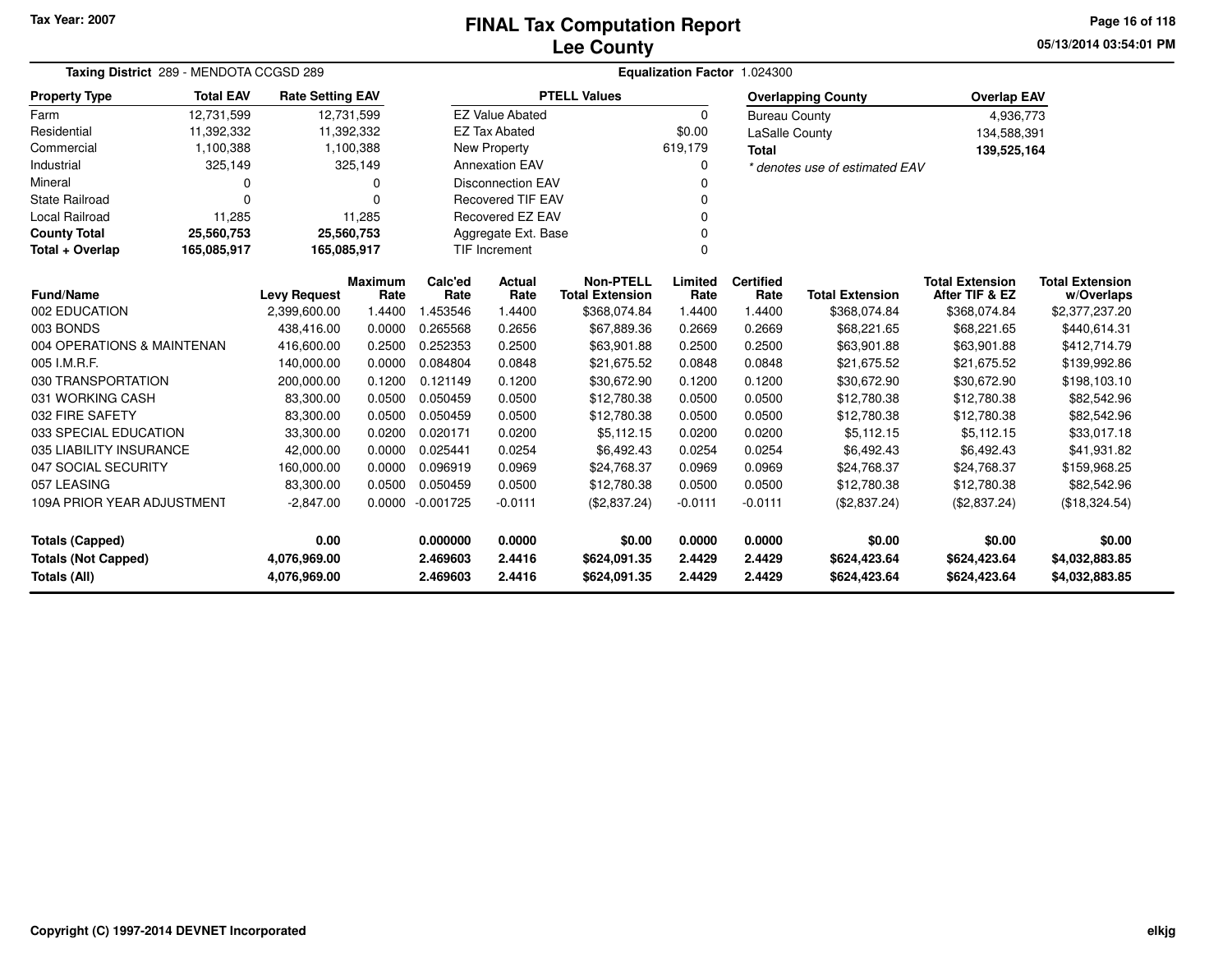# **Lee CountyFINAL Tax Computation Report**

**05/13/2014 03:54:01 PM Page 17 of 118**

|                            | Taxing District 301 - ROCK FALLS THSD 301 |                         |                        |                 |                          |                                            | Equalization Factor 1.024300 |                          |                                |                                          |                                      |
|----------------------------|-------------------------------------------|-------------------------|------------------------|-----------------|--------------------------|--------------------------------------------|------------------------------|--------------------------|--------------------------------|------------------------------------------|--------------------------------------|
| <b>Property Type</b>       | <b>Total EAV</b>                          | <b>Rate Setting EAV</b> |                        |                 |                          | <b>PTELL Values</b>                        |                              |                          | <b>Overlapping County</b>      | <b>Overlap EAV</b>                       |                                      |
| Farm                       | 1,650,895                                 |                         | 1,650,895              |                 | <b>EZ Value Abated</b>   |                                            | $\Omega$                     |                          | <b>Whiteside County</b>        | 140,205,161                              |                                      |
| Residential                | 3,976,567                                 | 3,976,567               |                        |                 | <b>EZ Tax Abated</b>     |                                            | \$0.00                       | <b>Total</b>             |                                | 140,205,161                              |                                      |
| Commercial                 | 453,922                                   |                         | 453,922                |                 | <b>New Property</b>      |                                            | 41,522                       |                          | * denotes use of estimated EAV |                                          |                                      |
| Industrial                 | 4,321,205                                 | 4,321,205               |                        |                 | <b>Annexation EAV</b>    |                                            | 0                            |                          |                                |                                          |                                      |
| Mineral                    | $\Omega$                                  |                         | $\Omega$               |                 | <b>Disconnection EAV</b> |                                            | $\Omega$                     |                          |                                |                                          |                                      |
| <b>State Railroad</b>      | 1,304,635                                 |                         | 1,304,635              |                 | <b>Recovered TIF EAV</b> |                                            | $\mathbf 0$                  |                          |                                |                                          |                                      |
| Local Railroad             | 0                                         |                         | $\mathbf 0$            |                 | Recovered EZ EAV         |                                            | 0                            |                          |                                |                                          |                                      |
| <b>County Total</b>        | 11,707,224                                | 11,707,224              |                        |                 | Aggregate Ext. Base      |                                            | 0                            |                          |                                |                                          |                                      |
| Total + Overlap            | 151,912,385                               | 151,912,385             |                        |                 | <b>TIF Increment</b>     |                                            | $\mathbf 0$                  |                          |                                |                                          |                                      |
| <b>Fund/Name</b>           |                                           | <b>Levy Request</b>     | <b>Maximum</b><br>Rate | Calc'ed<br>Rate | Actual<br>Rate           | <b>Non-PTELL</b><br><b>Total Extension</b> | Limited<br>Rate              | <b>Certified</b><br>Rate | <b>Total Extension</b>         | <b>Total Extension</b><br>After TIF & EZ | <b>Total Extension</b><br>w/Overlaps |
| 002 EDUCATION              |                                           | 2,831,406.00            | 1.8600                 | 1.863842        | 1.8600                   | \$217,754.37                               | 1.8600                       | 1.8600                   | \$217,754.37                   | \$217,754.37                             | \$2,825,570.36                       |
| 003 BONDS                  |                                           | 686,375.00              | 0.0000                 | 0.451823        | 0.4518                   | \$52,893.24                                | 0.4541                       | 0.4541                   | \$53,162.50                    | \$53,162.50                              | \$689,834.14                         |
| 004 OPERATIONS & MAINTENAN |                                           | 380,565.00              | 0.2500                 | 0.250516        | 0.2500                   | \$29,268.06                                | 0.2500                       | 0.2500                   | \$29,268.06                    | \$29,268.06                              | \$379,780.96                         |
| 005 I.M.R.F.               |                                           | 103.970.00              | 0.0000                 | 0.068441        | 0.0684                   | \$8.007.74                                 | 0.0684                       | 0.0684                   | \$8.007.74                     | \$8,007.74                               | \$103,908.07                         |
| 030 TRANSPORTATION         |                                           | 182,671.00              | 0.1200                 | 0.120248        | 0.1200                   | \$14,048.67                                | 0.1200                       | 0.1200                   | \$14,048.67                    | \$14,048.67                              | \$182,294.86                         |
| 031 WORKING CASH           |                                           | 76,113.00               | 0.0500                 | 0.050103        | 0.0500                   | \$5,853.61                                 | 0.0500                       | 0.0500                   | \$5,853.61                     | \$5,853.61                               | \$75,956.19                          |
| 032 FIRE SAFETY            |                                           | 76,113.00               | 0.0500                 | 0.050103        | 0.0500                   | \$5,853.61                                 | 0.0500                       | 0.0500                   | \$5,853.61                     | \$5,853.61                               | \$75,956.19                          |
| 033 SPECIAL EDUCATION      |                                           | 30,445.00               | 0.0200                 | 0.020041        | 0.0200                   | \$2,341.44                                 | 0.0200                       | 0.0200                   | \$2,341.44                     | \$2,341.44                               | \$30,382.48                          |
| 035 LIABILITY INSURANCE    |                                           | 312,063.00              | 0.0000                 | 0.205423        | 0.2054                   | \$24,046.64                                | 0.2054                       | 0.2054                   | \$24,046.64                    | \$24,046.64                              | \$312,028.04                         |
| 047 SOCIAL SECURITY        |                                           | 124,826.00              | 0.0000                 | 0.082170        | 0.0822                   | \$9,623.34                                 | 0.0822                       | 0.0822                   | \$9,623.34                     | \$9,623.34                               | \$124,871.98                         |
| 057 LEASING                |                                           | 76,113.00               | 0.0500                 | 0.050103        | 0.0500                   | \$5,853.61                                 | 0.0500                       | 0.0500                   | \$5,853.61                     | \$5,853.61                               | \$75,956.19                          |
| <b>Totals (Capped)</b>     |                                           | 0.00                    |                        | 0.000000        | 0.0000                   | \$0.00                                     | 0.0000                       | 0.0000                   | \$0.00                         | \$0.00                                   | \$0.00                               |
| <b>Totals (Not Capped)</b> |                                           | 4,880,660.00            |                        | 3.212813        | 3.2078                   | \$375,544.33                               | 3.2101                       | 3.2101                   | \$375,813.59                   | \$375,813.59                             | \$4,876,539.46                       |
| <b>Totals (All)</b>        |                                           | 4,880,660.00            |                        | 3.212813        | 3.2078                   | \$375,544.33                               | 3.2101                       | 3.2101                   | \$375,813.59                   | \$375,813.59                             | \$4,876,539.46                       |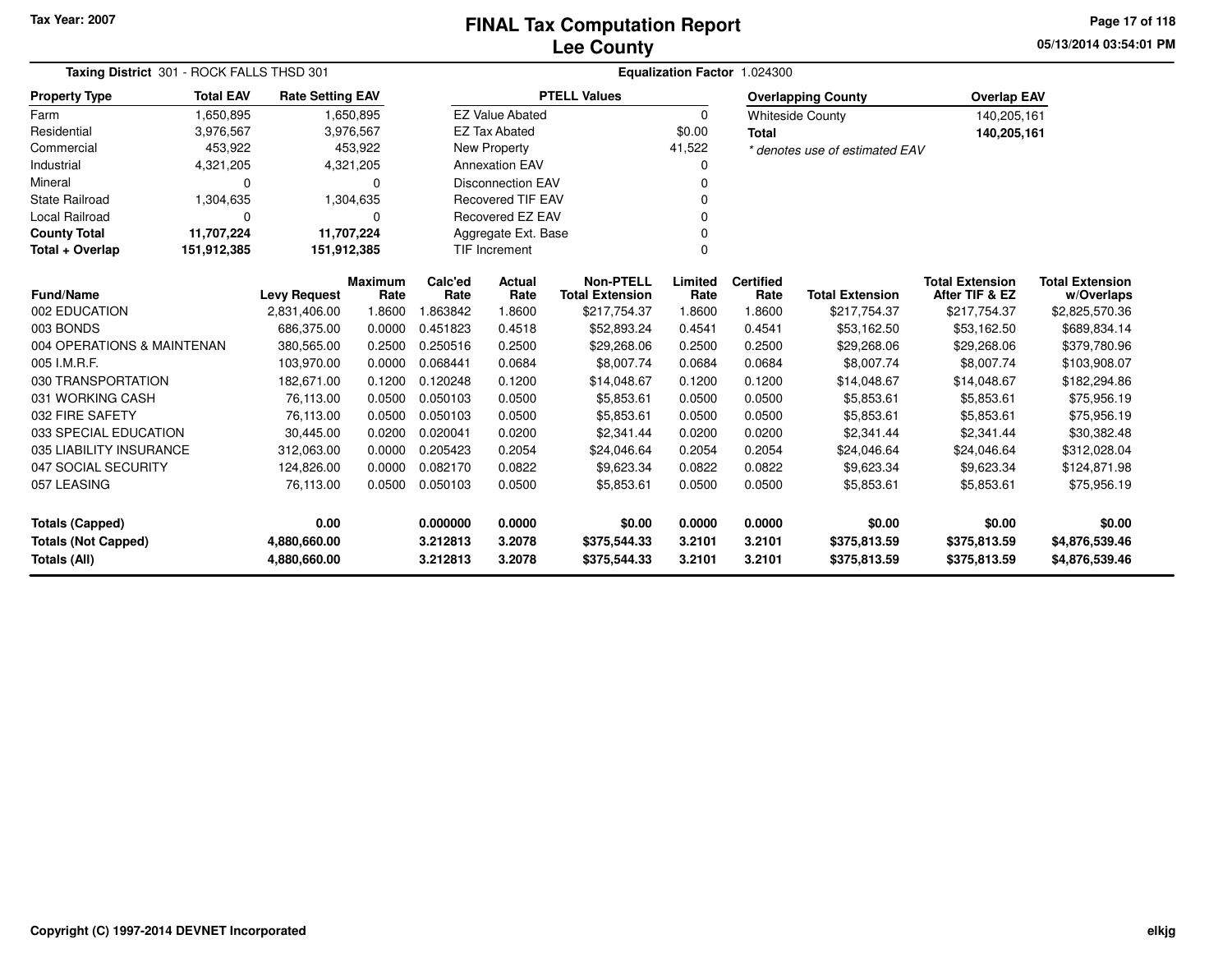**05/13/2014 03:54:01 PMPage 18 of 118**

| Taxing District 303 - LAMOILLE CUSD 303    |                                        |                              |                        |                      | Equalization Factor 1.024300 |                                            |                  |                          |                                |                                          |                                      |
|--------------------------------------------|----------------------------------------|------------------------------|------------------------|----------------------|------------------------------|--------------------------------------------|------------------|--------------------------|--------------------------------|------------------------------------------|--------------------------------------|
| <b>Property Type</b>                       | <b>Total EAV</b>                       | <b>Rate Setting EAV</b>      |                        |                      |                              | <b>PTELL Values</b>                        |                  |                          | <b>Overlapping County</b>      | <b>Overlap EAV</b>                       |                                      |
| Farm                                       | 558,873                                |                              | 558,873                |                      | <b>EZ Value Abated</b>       |                                            | $\mathbf 0$      | <b>Bureau County</b>     |                                | 30,632,732                               |                                      |
| Residential                                | 67,410                                 |                              | 67,410                 |                      | <b>EZ Tax Abated</b>         |                                            | \$0.00           | <b>Total</b>             |                                | 30,632,732                               |                                      |
| Commercial                                 | 0                                      |                              | o                      |                      | <b>New Property</b>          |                                            | 1,512            |                          | * denotes use of estimated EAV |                                          |                                      |
| Industrial                                 | 0                                      |                              |                        |                      | <b>Annexation EAV</b>        |                                            |                  |                          |                                |                                          |                                      |
| Mineral                                    | O                                      |                              | 0                      |                      | <b>Disconnection EAV</b>     |                                            | 0                |                          |                                |                                          |                                      |
| <b>State Railroad</b>                      | $\Omega$                               |                              | 0                      |                      | <b>Recovered TIF EAV</b>     |                                            |                  |                          |                                |                                          |                                      |
| <b>Local Railroad</b>                      | Recovered EZ EAV<br>$\Omega$<br>U<br>0 |                              |                        |                      |                              |                                            |                  |                          |                                |                                          |                                      |
| <b>County Total</b>                        | 626,283                                |                              | 626,283                |                      | Aggregate Ext. Base          |                                            |                  |                          |                                |                                          |                                      |
| Total + Overlap                            | 31,259,015                             | 31,259,015                   |                        |                      | <b>TIF Increment</b>         |                                            | $\Omega$         |                          |                                |                                          |                                      |
| <b>Fund/Name</b>                           |                                        | <b>Levy Request</b>          | <b>Maximum</b><br>Rate | Calc'ed<br>Rate      | Actual<br>Rate               | <b>Non-PTELL</b><br><b>Total Extension</b> | Limited<br>Rate  | <b>Certified</b><br>Rate | <b>Total Extension</b>         | <b>Total Extension</b><br>After TIF & EZ | <b>Total Extension</b><br>w/Overlaps |
| 002 EDUCATION                              |                                        | 1,116,400.00                 | 3.3000                 | 3.571450             | 3.3000                       | \$20,667.34                                | 3.3000           | 3.3000                   | \$20,667.34                    | \$20,667.34                              | \$1,031,547.50                       |
| 003 BONDS                                  |                                        | 200,652.00                   | 0.0000                 | 0.641901             | 0.6419                       | \$4,020.11                                 | 0.6451           | 0.6451                   | \$4,040.15                     | \$4,040.15                               | \$201,651.91                         |
| 004 OPERATIONS & MAINTENAN                 |                                        | 236,800.00                   | 0.7000                 | 0.757542             | 0.7000                       | \$4,383.98                                 | 0.7000           | 0.7000                   | \$4,383.98                     | \$4,383.98                               | \$218,813.11                         |
| 005 I.M.R.F.                               |                                        | 32,000.00                    | 0.0000                 | 0.102371             | 0.1024                       | \$641.31                                   | 0.1024           | 0.1024                   | \$641.31                       | \$641.31                                 | \$32,009.23                          |
| 030 TRANSPORTATION                         |                                        | 67,600.00                    | 0.2000                 | 0.216258             | 0.2000                       | \$1,252.57                                 | 0.2000           | 0.2000                   | \$1,252.57                     | \$1,252.57                               | \$62,518.03                          |
| 031 WORKING CASH                           |                                        | 16,900.00                    | 0.0500                 | 0.054064             | 0.0500                       | \$313.14                                   | 0.0500           | 0.0500                   | \$313.14                       | \$313.14                                 | \$15,629.51                          |
| 032 FIRE SAFETY                            |                                        | 16,900.00                    | 0.0500                 | 0.054064             | 0.0500                       | \$313.14                                   | 0.0500           | 0.0500                   | \$313.14                       | \$313.14                                 | \$15,629.51                          |
| 033 SPECIAL EDUCATION                      |                                        | 13,500.00                    | 0.0400                 | 0.043188             | 0.0400                       | \$250.51                                   | 0.0400           | 0.0400                   | \$250.51                       | \$250.51                                 | \$12,503.61                          |
| 035 LIABILITY INSURANCE                    |                                        | 70,000.00                    | 0.0000                 | 0.223935             | 0.2239                       | \$1,402.25                                 | 0.2239           | 0.2239                   | \$1,402.25                     | \$1,402.25                               | \$69,988.93                          |
| 047 SOCIAL SECURITY                        |                                        | 60,000.00                    | 0.0000                 | 0.191945             | 0.1919                       | \$1,201.84                                 | 0.1919           | 0.1919                   | \$1,201.84                     | \$1,201.84                               | \$59,986.05                          |
| 057 LEASING                                |                                        | 16,900.00                    | 0.0500                 | 0.054064             | 0.0500                       | \$313.14                                   | 0.0500           | 0.0500                   | \$313.14                       | \$313.14                                 | \$15,629.51                          |
| <b>Totals (Capped)</b>                     |                                        | 0.00                         |                        | 0.000000             | 0.0000                       | \$0.00                                     | 0.0000           | 0.0000                   | \$0.00                         | \$0.00                                   | \$0.00                               |
| <b>Totals (Not Capped)</b><br>Totals (All) |                                        | 1,847,652.00<br>1,847,652.00 |                        | 5.910782<br>5.910782 | 5.5501<br>5.5501             | \$34,759.33<br>\$34,759.33                 | 5.5533<br>5.5533 | 5.5533<br>5.5533         | \$34,779.37<br>\$34,779.37     | \$34,779.37<br>\$34,779.37               | \$1,735,906.90<br>\$1,735,906.90     |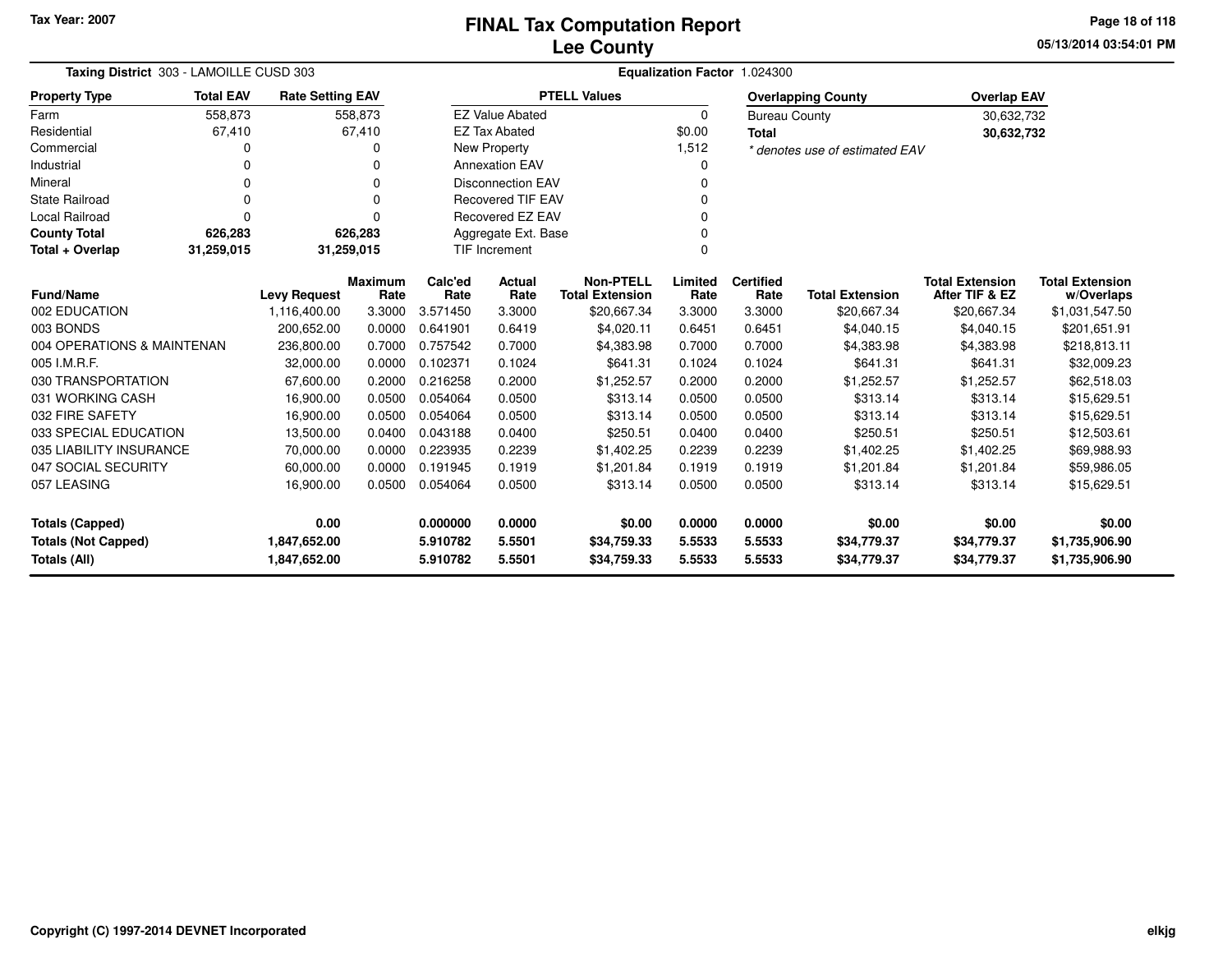**05/13/2014 03:54:01 PM Page 19 of 118**

| Taxing District 340 - BUREAU VALLEY CUSD 340 |                  |                                  |                | Equalization Factor 1.024300 |                          |                        |          |                      |                                |                        |                        |  |
|----------------------------------------------|------------------|----------------------------------|----------------|------------------------------|--------------------------|------------------------|----------|----------------------|--------------------------------|------------------------|------------------------|--|
| <b>Property Type</b>                         | <b>Total EAV</b> | <b>Rate Setting EAV</b>          |                |                              |                          | <b>PTELL Values</b>    |          |                      | <b>Overlapping County</b>      | <b>Overlap EAV</b>     |                        |  |
| Farm                                         | 4,614,150        |                                  | 4,614,150      |                              | <b>EZ Value Abated</b>   |                        | $\Omega$ | <b>Bureau County</b> |                                | 94,026,629             |                        |  |
| Residential                                  | 842,921          |                                  | 842,921        |                              | <b>EZ Tax Abated</b>     |                        | \$0.00   |                      | <b>Whiteside County</b>        | 624,074                |                        |  |
| Commercial                                   | $\Omega$         |                                  | 0              |                              | <b>New Property</b>      |                        | 3,663    | <b>Total</b>         |                                | 94,650,703             |                        |  |
| Industrial                                   | 1,122            |                                  | 1,122          |                              | <b>Annexation EAV</b>    |                        |          |                      | * denotes use of estimated EAV |                        |                        |  |
| Mineral                                      | $\Omega$         |                                  | $\Omega$       |                              | <b>Disconnection EAV</b> |                        |          |                      |                                |                        |                        |  |
| <b>State Railroad</b>                        | 86,517           |                                  | 86,517         |                              | <b>Recovered TIF EAV</b> |                        |          |                      |                                |                        |                        |  |
| <b>Local Railroad</b>                        | $\Omega$         |                                  | $\Omega$       |                              | <b>Recovered EZ EAV</b>  |                        |          |                      |                                |                        |                        |  |
| <b>County Total</b>                          | 5,544,710        | 5,544,710<br>Aggregate Ext. Base |                |                              |                          |                        |          |                      |                                |                        |                        |  |
| Total + Overlap                              | 100,195,413      | 100,195,413                      |                |                              | TIF Increment            |                        | $\Omega$ |                      |                                |                        |                        |  |
|                                              |                  |                                  | <b>Maximum</b> | Calc'ed                      | Actual                   | <b>Non-PTELL</b>       | Limited  | <b>Certified</b>     |                                | <b>Total Extension</b> | <b>Total Extension</b> |  |
| <b>Fund/Name</b>                             |                  | <b>Levy Request</b>              | Rate           | Rate                         | Rate                     | <b>Total Extension</b> | Rate     | Rate                 | <b>Total Extension</b>         | After TIF & EZ         | w/Overlaps             |  |
| 002 EDUCATION                                |                  | 2,780,000.00                     | 2.7500         | 2.774578                     | 2.7500                   | \$152,479.53           | 2.7500   | 2.7500               | \$152,479.53                   | \$152,479.53           | \$2,755,373.86         |  |
| 003 BONDS                                    |                  | 1,172,476.00                     | 0.0000         | 1.170189                     | 1.1702                   | \$64,884.20            | 1.1761   | 1.1761               | \$65,211.33                    | \$65,211.33            | \$1,178,398.25         |  |
| 004 OPERATIONS & MAINTENAN                   |                  | 505,400.00                       | 0.5000         | 0.504414                     | 0.5000                   | \$27,723.55            | 0.5000   | 0.5000               | \$27,723.55                    | \$27,723.55            | \$500,977.07           |  |
| 005 I.M.R.F.                                 |                  | 95,000.00                        | 0.0000         | 0.094815                     | 0.0948                   | \$5,256.39             | 0.0948   | 0.0948               | \$5,256.39                     | \$5,256.39             | \$94,985.25            |  |
| 030 TRANSPORTATION                           |                  | 252,700.00                       | 0.2500         | 0.252207                     | 0.2500                   | \$13,861.78            | 0.2500   | 0.2500               | \$13,861.78                    | \$13,861.78            | \$250,488.53           |  |
| 031 WORKING CASH                             |                  | 50,500.00                        | 0.0500         | 0.050402                     | 0.0500                   | \$2,772.36             | 0.0500   | 0.0500               | \$2,772.36                     | \$2,772.36             | \$50,097.71            |  |
| 032 FIRE SAFETY                              |                  | 50,500.00                        | 0.0500         | 0.050402                     | 0.0500                   | \$2,772.36             | 0.0500   | 0.0500               | \$2,772.36                     | \$2,772.36             | \$50,097.71            |  |
| 033 SPECIAL EDUCATION                        |                  | 40,400.00                        | 0.0400         | 0.040321                     | 0.0400                   | \$2,217.88             | 0.0400   | 0.0400               | \$2,217.88                     | \$2,217.88             | \$40,078.17            |  |
| 035 LIABILITY INSURANCE                      |                  | 210,000.00                       | 0.0000         | 0.209590                     | 0.2096                   | \$11,621.71            | 0.2096   | 0.2096               | \$11,621.71                    | \$11,621.71            | \$210,009.59           |  |
| 047 SOCIAL SECURITY                          |                  | 240,000.00                       | 0.0000         | 0.239532                     | 0.2395                   | \$13,279.58            | 0.2395   | 0.2395               | \$13,279.58                    | \$13,279.58            | \$239,968.01           |  |
| 057 LEASING                                  |                  | 50,500.00                        | 0.0500         | 0.050402                     | 0.0500                   | \$2,772.36             | 0.0500   | 0.0500               | \$2,772.36                     | \$2,772.36             | \$50,097.71            |  |
| <b>Totals (Capped)</b>                       |                  | 0.00                             |                | 0.000000                     | 0.0000                   | \$0.00                 | 0.0000   | 0.0000               | \$0.00                         | \$0.00                 | \$0.00                 |  |
| <b>Totals (Not Capped)</b><br>5,447,476.00   |                  |                                  |                | 5.436852                     | 5.4041                   | \$299,641.70           | 5.4100   | 5.4100               | \$299,968.83                   | \$299,968.83           | \$5,420,571.86         |  |
| <b>Totals (All)</b>                          |                  | 5,447,476.00                     |                | 5.436852                     | 5.4041                   | \$299,641.70           | 5.4100   | 5.4100               | \$299,968.83                   | \$299,968.83           | \$5,420,571.86         |  |

 $\overline{\phantom{0}}$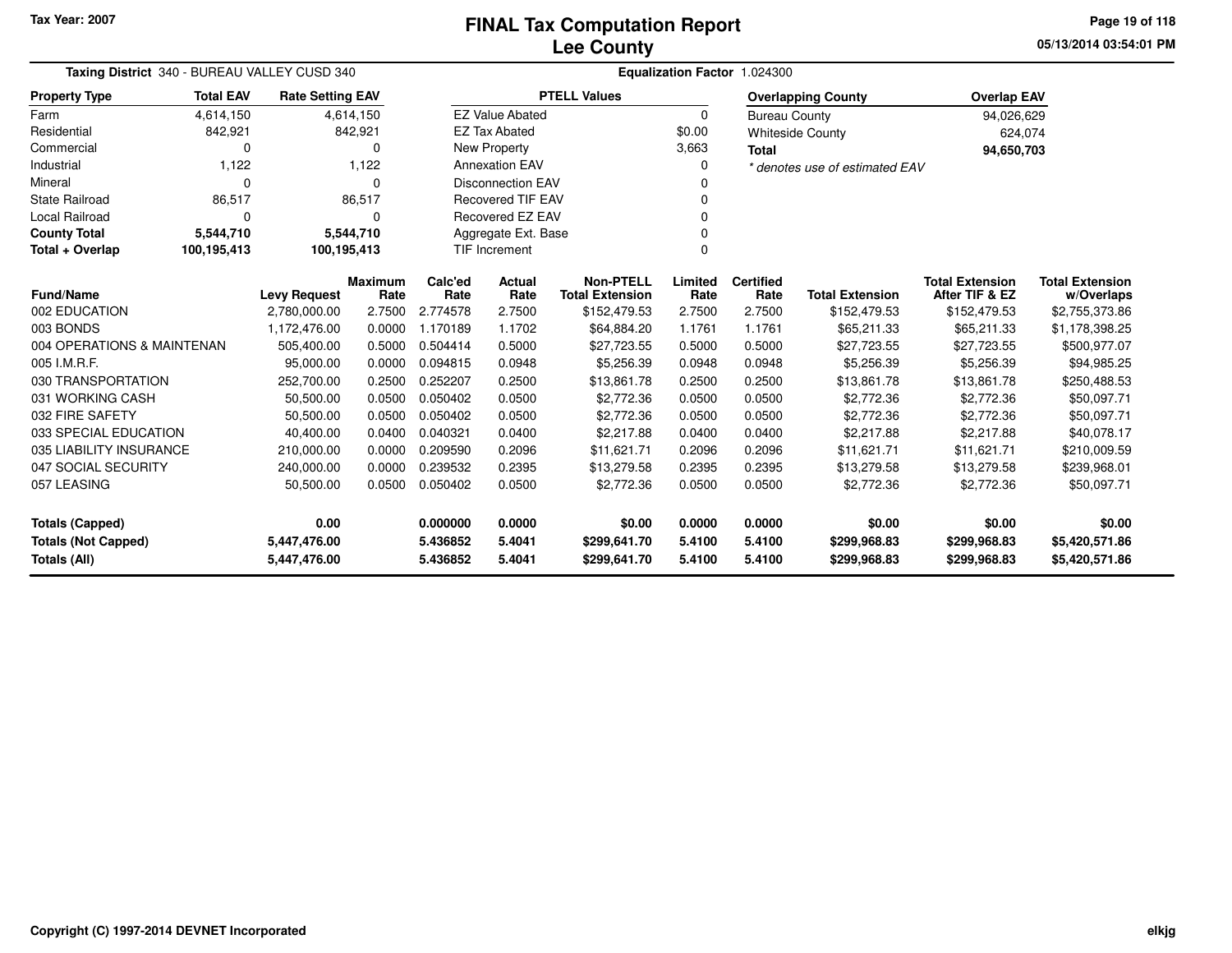**05/13/2014 03:54:01 PMPage 20 of 118**

| Taxing District 425 - INDIAN CREEK CUSD 425                                                                                         |             |                         |                                          | Equalization Factor 1.024300 |                          |                           |                  |                  |                                |                                          |                            |
|-------------------------------------------------------------------------------------------------------------------------------------|-------------|-------------------------|------------------------------------------|------------------------------|--------------------------|---------------------------|------------------|------------------|--------------------------------|------------------------------------------|----------------------------|
| <b>Total EAV</b><br><b>Property Type</b>                                                                                            |             | <b>Rate Setting EAV</b> |                                          |                              |                          | <b>PTELL Values</b>       |                  |                  | <b>Overlapping County</b>      | <b>Overlap EAV</b>                       |                            |
| Farm                                                                                                                                | 4,975,812   |                         | 4,975,812                                |                              | <b>EZ Value Abated</b>   |                           | 0                | DeKalb County    |                                | 117,036,464                              |                            |
| Residential                                                                                                                         | 7,719,244   |                         | 7,719,244                                |                              | <b>EZ Tax Abated</b>     |                           | \$0.00           | LaSalle County   |                                | 9,081                                    |                            |
| Commercial                                                                                                                          | 810,960     |                         | 810,960                                  |                              | New Property             |                           | 312,907          | <b>Total</b>     |                                | 117,045,545                              |                            |
| Industrial                                                                                                                          | 878         |                         | 878                                      |                              | <b>Annexation EAV</b>    |                           | 0                |                  | * denotes use of estimated EAV |                                          |                            |
| Mineral                                                                                                                             | $\Omega$    |                         | $\Omega$                                 |                              | <b>Disconnection EAV</b> |                           | n                |                  |                                |                                          |                            |
| <b>State Railroad</b>                                                                                                               | 156,596     |                         | 156,596                                  |                              | <b>Recovered TIF EAV</b> |                           | 26,445           |                  |                                |                                          |                            |
| Local Railroad                                                                                                                      | 0           |                         | $\Omega$                                 |                              | <b>Recovered EZ EAV</b>  |                           | U                |                  |                                |                                          |                            |
| <b>County Total</b>                                                                                                                 | 13,663,490  | 13,663,490              |                                          |                              | Aggregate Ext. Base      |                           | 5,376,534        |                  |                                |                                          |                            |
| Total + Overlap                                                                                                                     | 130,709,035 |                         | <b>TIF Increment</b><br>130,709,035<br>n |                              |                          |                           |                  |                  |                                |                                          |                            |
| <b>Fund/Name</b>                                                                                                                    |             |                         | <b>Maximum</b>                           | Calc'ed                      | Actual                   | <b>Non-PTELL</b>          | Limited          | <b>Certified</b> |                                | <b>Total Extension</b><br>After TIF & EZ | <b>Total Extension</b>     |
| 002 EDUCATION                                                                                                                       |             | <b>Levy Request</b>     | Rate<br>4.0000                           | Rate                         | Rate                     | <b>Total Extension</b>    | Rate             | Rate<br>3.2162   | <b>Total Extension</b>         |                                          | w/Overlaps                 |
|                                                                                                                                     |             | 4,205,600.00            |                                          | 3.217528                     | 3.2175                   | \$439,622.79              | 3.2162<br>0.3614 | 0.3614           | \$439,445.17<br>\$49,379.85    | \$439,445.17<br>\$49,379.85              | \$4,203,863.98             |
| 003 BONDS<br>470,063.00<br>0.0000<br>0.359626<br>0.3596<br>004 OPERATIONS & MAINTENAN<br>0.533246<br>697,000.00<br>0.7500<br>0.5332 |             | \$49,133.91             |                                          |                              |                          |                           | \$472,382.45     |                  |                                |                                          |                            |
|                                                                                                                                     |             |                         |                                          |                              |                          | \$72,853.73               | 0.5330           | 0.5330           | \$72,826.40                    | \$72,826.40                              | \$696,679.16               |
| 005 I.M.R.F.<br>030 TRANSPORTATION                                                                                                  |             | 50.000.00<br>248,000.00 | 0.0000<br>0.0000                         | 0.038253<br>0.189734         | 0.0383<br>0.1897         | \$5,233.12<br>\$25,919.64 | 0.0383<br>0.1896 | 0.0383<br>0.1896 | \$5,233.12                     | \$5,233.12                               | \$50,061.56                |
| 031 WORKING CASH                                                                                                                    |             | 61,300.00               | 0.0500                                   | 0.046898                     | 0.0469                   | \$6,408.18                | 0.0469           | 0.0469           | \$25,905.98<br>\$6,408.18      | \$25,905.98<br>\$6,408.18                | \$247,824.33               |
| 032 FIRE SAFETY                                                                                                                     |             | 61,400.00               | 0.1000                                   | 0.046975                     | 0.0470                   | \$6,421.84                | 0.0470           | 0.0470           | \$6,421.84                     | \$6,421.84                               | \$61,302.54<br>\$61,433.25 |
| 033 SPECIAL EDUCATION                                                                                                               |             | 49,200.00               | 0.8000                                   | 0.037641                     | 0.0376                   | \$5,137.47                | 0.0376           | 0.0376           | \$5,137.47                     | \$5,137.47                               | \$49,146.60                |
| 035 LIABILITY INSURANCE                                                                                                             |             | 110,000.00              | 0.0000                                   | 0.084156                     | 0.0842                   | \$11,504.66               | 0.0842           | 0.0842           | \$11,504.66                    | \$11,504.66                              | \$110,057.01               |
|                                                                                                                                     |             |                         | 0.0000                                   | 0.122409                     | 0.1224                   | \$16,724.11               | 0.1224           | 0.1224           | \$16,724.11                    | \$16,724.11                              | \$159,987.86               |
| 047 SOCIAL SECURITY<br>160,000.00                                                                                                   |             | 0.1000                  | 0.047051                                 | 0.0471                       | \$6,435.50               | 0.0471                    | 0.0471           | \$6,435.50       | \$6,435.50                     | \$61,563.96                              |                            |
| 057 LEASING<br>61,500.00                                                                                                            |             |                         |                                          |                              |                          |                           |                  |                  |                                |                                          |                            |
| Totals (Capped)<br>5,704,000.00                                                                                                     |             |                         |                                          | 4.363891                     | 4.3639                   | \$596,261.04              | 4.3623           | 4.3623           | \$596,042.43                   | \$596,042.43                             | \$5,701,920.25             |
| <b>Totals (Not Capped)</b><br>470,063.00                                                                                            |             |                         |                                          | 0.359626                     | 0.3596                   | \$49,133.91               | 0.3614           | 0.3614           | \$49,379.85                    | \$49,379.85                              | \$472,382.45               |
| Totals (All)                                                                                                                        |             | 6,174,063.00            |                                          | 4.723517                     | 4.7235                   | \$645,394.95              | 4.7237           | 4.7237           | \$645,422.28                   | \$645,422.28                             | \$6,174,302.70             |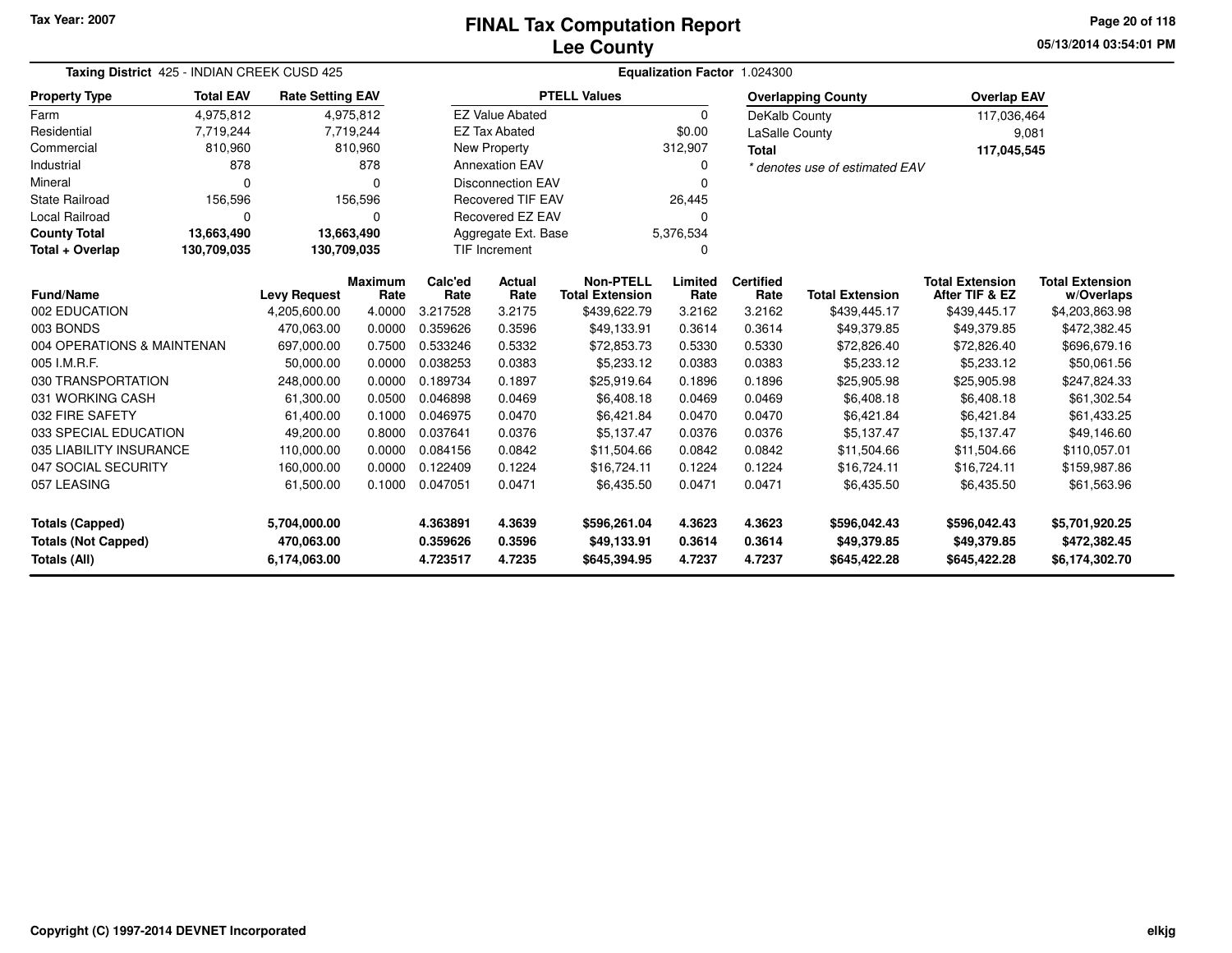**05/13/2014 03:54:01 PM Page 21 of 118**

| Taxing District 505 - OHIO HIGH CHSD 505<br><b>Rate Setting EAV</b> |                                                              |                     |                        | Equalization Factor 1.024300 |                          |                                            |                 |                          |                                |                                          |                                      |  |
|---------------------------------------------------------------------|--------------------------------------------------------------|---------------------|------------------------|------------------------------|--------------------------|--------------------------------------------|-----------------|--------------------------|--------------------------------|------------------------------------------|--------------------------------------|--|
| <b>Property Type</b>                                                | <b>Total EAV</b><br>2,330,722<br>509,227                     |                     |                        |                              |                          | <b>PTELL Values</b>                        |                 |                          | <b>Overlapping County</b>      | <b>Overlap EAV</b>                       |                                      |  |
| Farm                                                                |                                                              |                     | 2,330,722              |                              | <b>EZ Value Abated</b>   |                                            | 0               | <b>Bureau County</b>     |                                | 9,061,110                                |                                      |  |
| Residential                                                         |                                                              |                     | 509,227                |                              | <b>EZ Tax Abated</b>     |                                            | \$0.00          | <b>Total</b>             |                                | 9,061,110                                |                                      |  |
| Commercial                                                          | 0                                                            |                     | $\Omega$               |                              | New Property             |                                            | 436,050         |                          | * denotes use of estimated EAV |                                          |                                      |  |
| Industrial                                                          | 3,163                                                        |                     | 3,163                  |                              | <b>Annexation EAV</b>    |                                            | 0               |                          |                                |                                          |                                      |  |
| Mineral                                                             | O                                                            |                     | O                      |                              | <b>Disconnection EAV</b> |                                            |                 |                          |                                |                                          |                                      |  |
| <b>State Railroad</b>                                               | 0                                                            |                     | $\Omega$               |                              | <b>Recovered TIF EAV</b> |                                            |                 |                          |                                |                                          |                                      |  |
| Local Railroad                                                      | 0                                                            |                     | $\Omega$               |                              | Recovered EZ EAV         |                                            | 0               |                          |                                |                                          |                                      |  |
| <b>County Total</b>                                                 | 2,843,112                                                    |                     | 2,843,112              |                              | Aggregate Ext. Base      |                                            |                 |                          |                                |                                          |                                      |  |
| Total + Overlap                                                     | <b>TIF Increment</b><br>11,904,222<br>11,904,222<br>$\Omega$ |                     |                        |                              |                          |                                            |                 |                          |                                |                                          |                                      |  |
| <b>Fund/Name</b>                                                    |                                                              | <b>Levy Request</b> | <b>Maximum</b><br>Rate | Calc'ed<br>Rate              | Actual<br>Rate           | <b>Non-PTELL</b><br><b>Total Extension</b> | Limited<br>Rate | <b>Certified</b><br>Rate | <b>Total Extension</b>         | <b>Total Extension</b><br>After TIF & EZ | <b>Total Extension</b><br>w/Overlaps |  |
| 002 EDUCATION                                                       |                                                              | 362,850.00          | 2.9500                 | 3.048078                     | 2.9500                   | \$83,871.80                                | 2.9500          | 2.9500                   | \$83,871.80                    | \$83,871.80                              | \$351,174.55                         |  |
| 003 BONDS                                                           |                                                              | 0.00                | 0.0000                 | 0.000000                     | 0.0000                   | \$0.00                                     | 0.0000          | 0.0000                   | \$0.00                         | \$0.00                                   | \$0.00                               |  |
| 004 OPERATIONS & MAINTENAN                                          |                                                              | 45,510.00           | 0.3700                 | 0.382301                     | 0.3700                   | \$10,519.51                                | 0.3700          | 0.3700                   | \$10,519.51                    | \$10,519.51                              | \$44,045.62                          |  |
| 005 I.M.R.F.                                                        |                                                              | 8,750.00            | 0.0000                 | 0.073503                     | 0.0735                   | \$2,089.69                                 | 0.0735          | 0.0735                   | \$2,089.69                     | \$2,089.69                               | \$8,749.60                           |  |
| 030 TRANSPORTATION                                                  |                                                              | 14,760.00           | 0.1200                 | 0.123990                     | 0.1200                   | \$3,411.73                                 | 0.1200          | 0.1200                   | \$3,411.73                     | \$3,411.73                               | \$14,285.07                          |  |
| 031 WORKING CASH                                                    |                                                              | 6,150.00            | 0.0500                 | 0.051662                     | 0.0500                   | \$1,421.56                                 | 0.0500          | 0.0500                   | \$1,421.56                     | \$1,421.56                               | \$5,952.11                           |  |
| 032 FIRE SAFETY                                                     |                                                              | 6,150.00            | 0.0500                 | 0.051662                     | 0.0500                   | \$1,421.56                                 | 0.0500          | 0.0500                   | \$1,421.56                     | \$1,421.56                               | \$5,952.11                           |  |
| 033 SPECIAL EDUCATION                                               |                                                              | 2,460.00            | 0.0200                 | 0.020665                     | 0.0200                   | \$568.62                                   | 0.0200          | 0.0200                   | \$568.62                       | \$568.62                                 | \$2,380.84                           |  |
| 035 LIABILITY INSURANCE                                             |                                                              | 38,300.00           | 0.0000                 | 0.321735                     | 0.3217                   | \$9,146.29                                 | 0.3217          | 0.3217                   | \$9,146.29                     | \$9,146.29                               | \$38,295.88                          |  |
| 047 SOCIAL SECURITY                                                 |                                                              | 13,520.00           | 0.0000                 | 0.113573                     | 0.1136                   | \$3,229.78                                 | 0.1136          | 0.1136                   | \$3,229.78                     | \$3,229.78                               | \$13,523.20                          |  |
| 057 LEASING                                                         |                                                              | 6,150.00            | 0.0500                 | 0.051662                     | 0.0500                   | \$1,421.56                                 | 0.0500          | 0.0500                   | \$1,421.56                     | \$1,421.56                               | \$5,952.11                           |  |
| 109A PRIOR YEAR ADJUSTMENT                                          |                                                              | 1,648.00            | 0.0000                 | 0.013844                     | 0.0580                   | \$1,649.00                                 | 0.0580          | 0.0580                   | \$1,649.00                     | \$1,649.00                               | \$6,904.45                           |  |
| 0.00<br><b>Totals (Capped)</b>                                      |                                                              |                     |                        | 0.000000                     | 0.0000                   | \$0.00                                     | 0.0000          | 0.0000                   | \$0.00                         | \$0.00                                   | \$0.00                               |  |
| <b>Totals (Not Capped)</b><br>506,248.00                            |                                                              |                     |                        | 4.252675                     | 4.1768                   | \$118,751.10                               | 4.1768          | 4.1768                   | \$118,751.10                   | \$118,751.10                             | \$497,215.54                         |  |
| Totals (All)                                                        |                                                              | 506,248.00          |                        | 4.252675                     | 4.1768                   | \$118,751.10                               | 4.1768          | 4.1768                   | \$118,751.10                   | \$118,751.10                             | \$497,215.54                         |  |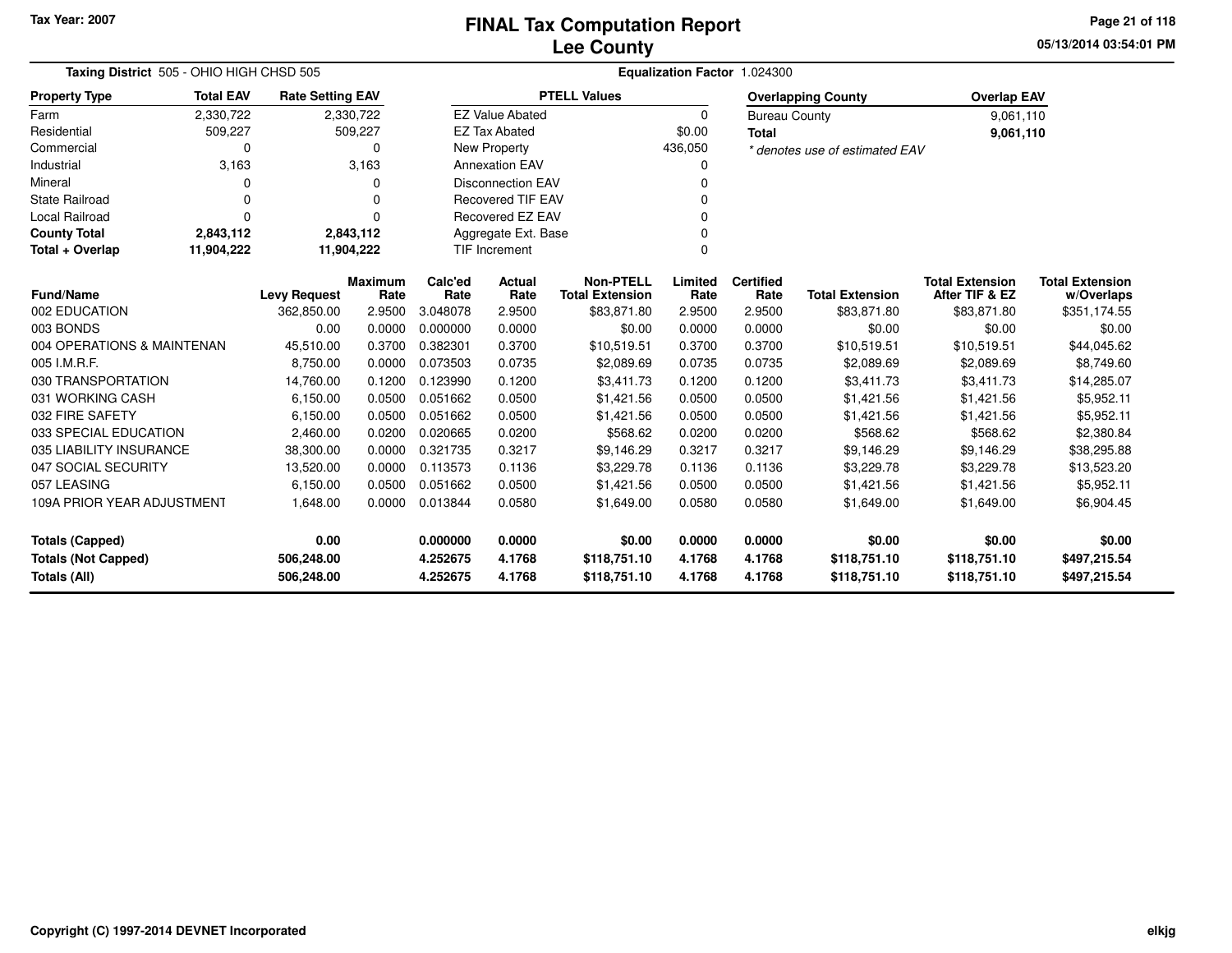# **Lee CountyFINAL Tax Computation Report**

**05/13/2014 03:54:01 PM Page 22 of 118**

| Taxing District 506 - SVCC SCHOOL DIST 506<br><b>Total EAV</b><br><b>Rate Setting EAV</b> |               |                     |                        |                 |                          |                                            |                 | Equalization Factor 1.024300 |                                |                                          |                                      |  |
|-------------------------------------------------------------------------------------------|---------------|---------------------|------------------------|-----------------|--------------------------|--------------------------------------------|-----------------|------------------------------|--------------------------------|------------------------------------------|--------------------------------------|--|
| <b>Property Type</b>                                                                      |               |                     |                        |                 |                          | <b>PTELL Values</b>                        |                 |                              | <b>Overlapping County</b>      | <b>Overlap EAV</b>                       |                                      |  |
| Farm                                                                                      | 83,062,259    |                     | 83,062,030             |                 | <b>EZ Value Abated</b>   |                                            | $\Omega$        | <b>Bureau County</b>         |                                | 62,069,154                               |                                      |  |
| Residential                                                                               | 302,086,160   | 301,754,446         |                        |                 | <b>EZ Tax Abated</b>     |                                            | \$0.00          | <b>Carroll County</b>        |                                | *70,313,088                              |                                      |  |
| Commercial                                                                                | 71,905,445    |                     | 67,485,967             |                 | New Property             |                                            | 8,538,544       | Henry County                 |                                | 1,932,773                                |                                      |  |
| Industrial                                                                                | 49,049,542    |                     | 49,049,542             |                 | <b>Annexation EAV</b>    |                                            |                 | Ogle County                  |                                | 108,313,278                              |                                      |  |
| Mineral                                                                                   | 0             |                     | 0                      |                 | <b>Disconnection EAV</b> |                                            |                 |                              | <b>Whiteside County</b>        | 664,148,256                              |                                      |  |
| <b>State Railroad</b>                                                                     | 3,687,423     |                     | 3,687,423              |                 | <b>Recovered TIF EAV</b> |                                            |                 | <b>Total</b>                 |                                | 906,776,549                              |                                      |  |
| <b>Local Railroad</b>                                                                     | 4,814         |                     | 4,814                  |                 | Recovered EZ EAV         |                                            |                 |                              | * denotes use of estimated EAV |                                          |                                      |  |
| <b>County Total</b>                                                                       | 509,795,643   | 505,044,222         |                        |                 | Aggregate Ext. Base      |                                            |                 |                              |                                |                                          |                                      |  |
| Total + Overlap                                                                           | 1,416,572,192 | 1,411,820,771       |                        |                 | <b>TIF Increment</b>     |                                            | 4,751,421       |                              |                                |                                          |                                      |  |
| <b>Fund/Name</b>                                                                          |               | <b>Levy Request</b> | <b>Maximum</b><br>Rate | Calc'ed<br>Rate | Actual<br>Rate           | <b>Non-PTELL</b><br><b>Total Extension</b> | Limited<br>Rate | <b>Certified</b><br>Rate     | <b>Total Extension</b>         | <b>Total Extension</b><br>After TIF & EZ | <b>Total Extension</b><br>w/Overlaps |  |
| 003 BONDS                                                                                 |               | 1,265,518.00        | 0.0000                 | 0.089637        | 0.0896                   | \$452,519.62                               | 0.0900          | 0.0900                       | \$458,816.08                   | \$454,539.80                             | \$1,270,638.69                       |  |
| 027 AUDIT                                                                                 |               | 33,000.00           | 0.0050                 | 0.002337        | 0.0023                   | \$11,616.02                                | 0.0023          | 0.0023                       | \$11,725.30                    | \$11,616.02                              | \$32,471.88                          |  |
| 035 LIABILITY INS                                                                         |               | 215,000.00          | 0.0000                 | 0.015229        | 0.0152                   | \$76,766.72                                | 0.0152          | 0.0152                       | \$77,488.94                    | \$76,766.72                              | \$214,596.76                         |  |
| 047 SOCIAL SECURITY                                                                       |               | 140,000.00          | 0.0000                 | 0.009916        | 0.0099                   | \$49,999.38                                | 0.0099          | 0.0099                       | \$50,469.77                    | \$49,999.38                              | \$139,770.26                         |  |
| 136 OPERATIONS & MAINTENAN                                                                |               | 440,000.00          | 0.0300                 | 0.031165        | 0.0300                   | \$151,513.27                               | 0.0300          | 0.0300                       | \$152,938.69                   | \$151,513.27                             | \$423,546.23                         |  |
| <b>141 FIRE SAFETY</b>                                                                    |               | 652,500.00          | 0.0500                 | 0.046217        | 0.0462                   | \$233,330.43                               | 0.0462          | 0.0462                       | \$235,525.59                   | \$233,330.43                             | \$652,261.20                         |  |
| <b>159 EDUCATION</b>                                                                      |               | 3,550,000.00        | 0.2450                 | 0.251448        | 0.2450                   | \$1,237,358.34                             | 0.2450          | 0.2450                       | \$1,248,999.33                 | \$3,458,960.89<br>\$1,237,358.34         |                                      |  |
| <b>Totals (Capped)</b>                                                                    |               | 0.00                |                        | 0.000000        | 0.0000                   | \$0.00                                     | 0.0000          | 0.0000                       | \$0.00                         | \$0.00                                   | \$0.00                               |  |
| <b>Totals (Not Capped)</b>                                                                |               | 6,296,018.00        |                        | 0.445949        | 0.4382                   | \$2,213,103.78                             | 0.4386          | 0.4386                       | \$2,235,963.70                 | \$6,192,245.91<br>\$2,215,123.96         |                                      |  |
| <b>Totals (All)</b><br>6,296,018.00                                                       |               |                     | 0.445949               | 0.4382          | \$2,213,103.78           | 0.4386                                     | 0.4386          | \$2,235,963.70               | \$2,215,123.96                 | \$6,192,245.91                           |                                      |  |

 $\overline{\phantom{0}}$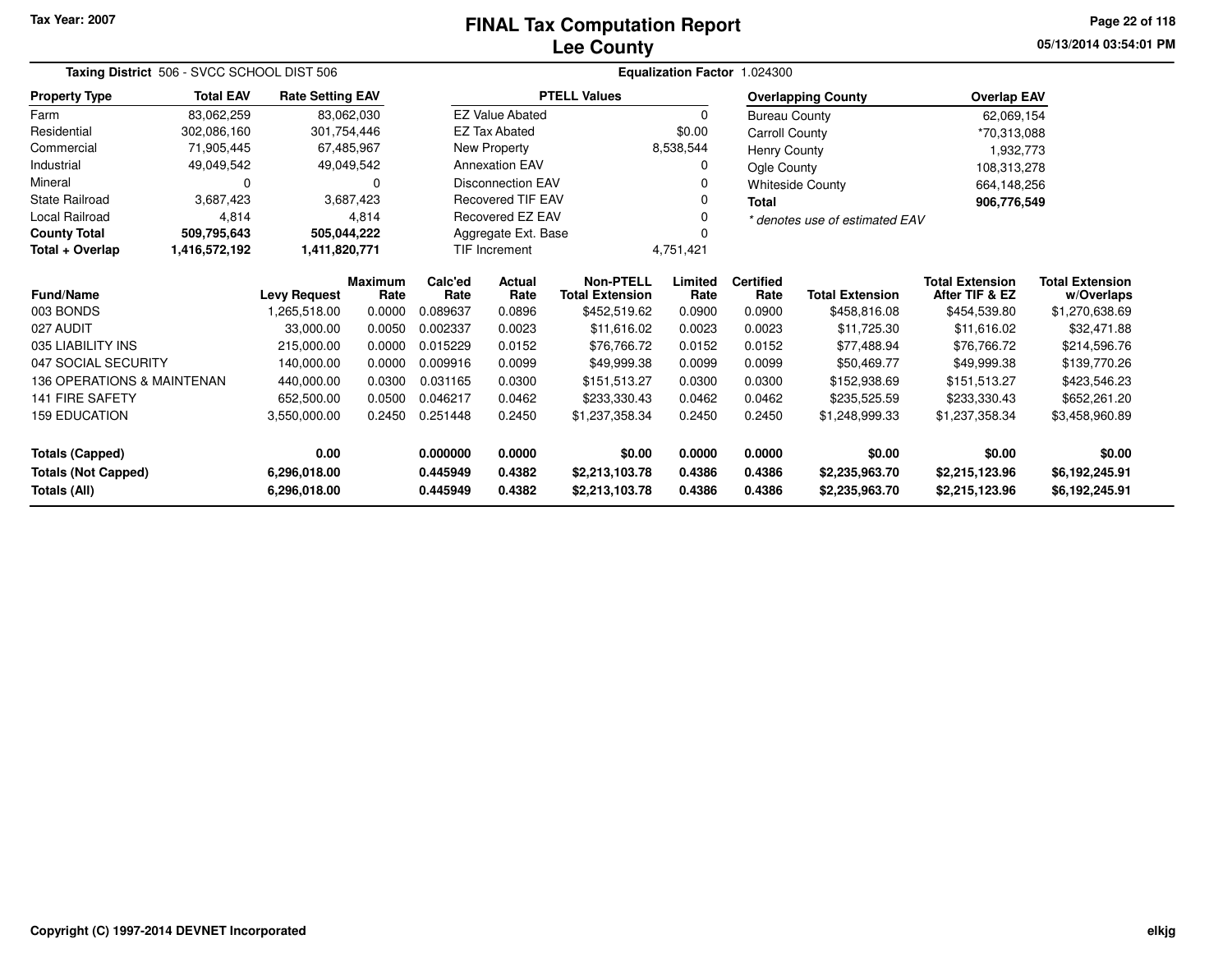## **Lee CountyFINAL Tax Computation Report**

**05/13/2014 03:54:01 PM Page 23 of 118**

|                            | Taxing District 513 - IVCC SCHOOL DIST 513<br><b>Total EAV</b><br><b>Rate Setting EAV</b><br>13,587,701 |               |                 |                 |                          |                                            |                 | Equalization Factor 1.024300 |                                |                                          |                                      |  |
|----------------------------|---------------------------------------------------------------------------------------------------------|---------------|-----------------|-----------------|--------------------------|--------------------------------------------|-----------------|------------------------------|--------------------------------|------------------------------------------|--------------------------------------|--|
| <b>Property Type</b>       |                                                                                                         |               |                 |                 |                          | <b>PTELL Values</b>                        |                 |                              | <b>Overlapping County</b>      | <b>Overlap EAV</b>                       |                                      |  |
| Farm                       | 13,587,701                                                                                              |               |                 |                 | <b>EZ Value Abated</b>   |                                            | $\Omega$        | <b>Bureau County</b>         |                                | 453,983,420                              |                                      |  |
| Residential                | 11,544,932                                                                                              |               | 11,544,932      |                 | <b>EZ Tax Abated</b>     |                                            | \$0.00          | DeKalb County                |                                | 1,305,393                                |                                      |  |
| Commercial                 | 1,100,388                                                                                               |               | 1,100,388       |                 | New Property             |                                            | 620,691         | <b>Grundy County</b>         |                                | *18,646,993                              |                                      |  |
| Industrial                 | 325,149                                                                                                 |               | 325,149         |                 | <b>Annexation EAV</b>    |                                            | 0               | LaSalle County               |                                | 1,948,270,414                            |                                      |  |
| Mineral                    | 0                                                                                                       |               | 0               |                 | <b>Disconnection EAV</b> |                                            | $\Omega$        |                              | Livingston County              | *49,569,618                              |                                      |  |
| State Railroad             | $\Omega$                                                                                                |               |                 |                 | <b>Recovered TIF EAV</b> |                                            | 0               | <b>Marshall County</b>       |                                | *66,499,721                              |                                      |  |
| Local Railroad             | 11,285                                                                                                  |               | 11,285          |                 | Recovered EZ EAV         |                                            | $\Omega$        | <b>Putnam County</b>         |                                | *161,148,135                             |                                      |  |
| <b>County Total</b>        | 26,569,455                                                                                              |               | 26,569,455      |                 | Aggregate Ext. Base      |                                            | 0               | <b>Total</b>                 |                                | 2,699,423,694                            |                                      |  |
| Total + Overlap            | 2,725,993,149                                                                                           | 2,725,993,149 |                 |                 | TIF Increment            |                                            | 0               |                              | * denotes use of estimated EAV |                                          |                                      |  |
| <b>Fund/Name</b>           | <b>Levy Request</b><br>1,265,000.00                                                                     |               | Maximum<br>Rate | Calc'ed<br>Rate | Actual<br>Rate           | <b>Non-PTELL</b><br><b>Total Extension</b> | Limited<br>Rate | <b>Certified</b><br>Rate     | <b>Total Extension</b>         | <b>Total Extension</b><br>After TIF & EZ | <b>Total Extension</b><br>w/Overlaps |  |
| 003 BONDS                  |                                                                                                         |               | 0.0000          | 0.046405        | 0.0464                   | \$12,328.23                                | 0.0466          | 0.0466                       | \$12,381.37                    | \$12,381.37                              | \$1,270,312.81                       |  |
| 027 AUDIT                  |                                                                                                         | 30,000.00     | 0.0050          | 0.001101        | 0.0011                   | \$292.26                                   | 0.0011          | 0.0011                       | \$292.26                       | \$292.26                                 | \$29,985.92                          |  |
| 035 LIABILITY INS          |                                                                                                         | 0.00          | 0.0000          | 0.000000        | 0.0000                   | \$0.00                                     | 0.0000          | 0.0000                       | \$0.00                         | \$0.00                                   | \$0.00                               |  |
| 047 SOCIAL SECURITY        |                                                                                                         | 275,000.00    | 0.0000          | 0.010088        | 0.0101                   | \$2,683.51                                 | 0.0101          | 0.0101                       | \$2,683.51                     | \$2,683.51                               | \$275,325.31                         |  |
| 136 OPERATIONS & MAINTENAN |                                                                                                         | 1,239,100.00  | 0.0400          | 0.045455        | 0.0400                   | \$10,627.78                                | 0.0400          | 0.0400                       | \$10,627.78                    | \$10.627.78                              | \$1,090,397.26                       |  |
| 141 FIRE SAFETY            |                                                                                                         | 1,350,000.00  | 0.0500          | 0.049523        | 0.0495                   | \$13,151.88                                | 0.0495          | 0.0495                       | \$13,151.88                    | \$13,151.88                              | \$1,349,366.61                       |  |
| <b>149 ADDITIONAL TAX</b>  |                                                                                                         | 2,534,100.00  | 0.0863          | 0.092961        | 0.0863                   | \$22,929.44                                | 0.0863          | 0.0863                       | \$22,929.44                    | \$22,929.44                              | \$2,352,532.09                       |  |
| <b>159 EDUCATION</b>       |                                                                                                         | 4,027,300.00  | 0.1300          | 0.147737        | 0.1300                   | \$34,540.29                                | 0.1300          | 0.1300                       | \$34,540.29                    | \$34,540.29                              | \$3,543,791.09                       |  |
| <b>Totals (Capped)</b>     |                                                                                                         | 0.00          |                 | 0.000000        | 0.0000                   | \$0.00                                     | 0.0000          | 0.0000                       | \$0.00                         | \$0.00                                   | \$0.00                               |  |
| <b>Totals (Not Capped)</b> |                                                                                                         | 10,720,500.00 |                 | 0.393270        | 0.3634                   | \$96,553.39                                | 0.3636          | 0.3636                       | \$96,606.53                    | \$96,606.53                              | \$9,911,711.09                       |  |
| Totals (All)               |                                                                                                         | 10,720,500.00 |                 | 0.393270        | 0.3634                   | \$96,553.39                                | 0.3636          | 0.3636                       | \$96,606.53                    | \$96,606.53                              | \$9,911,711.09                       |  |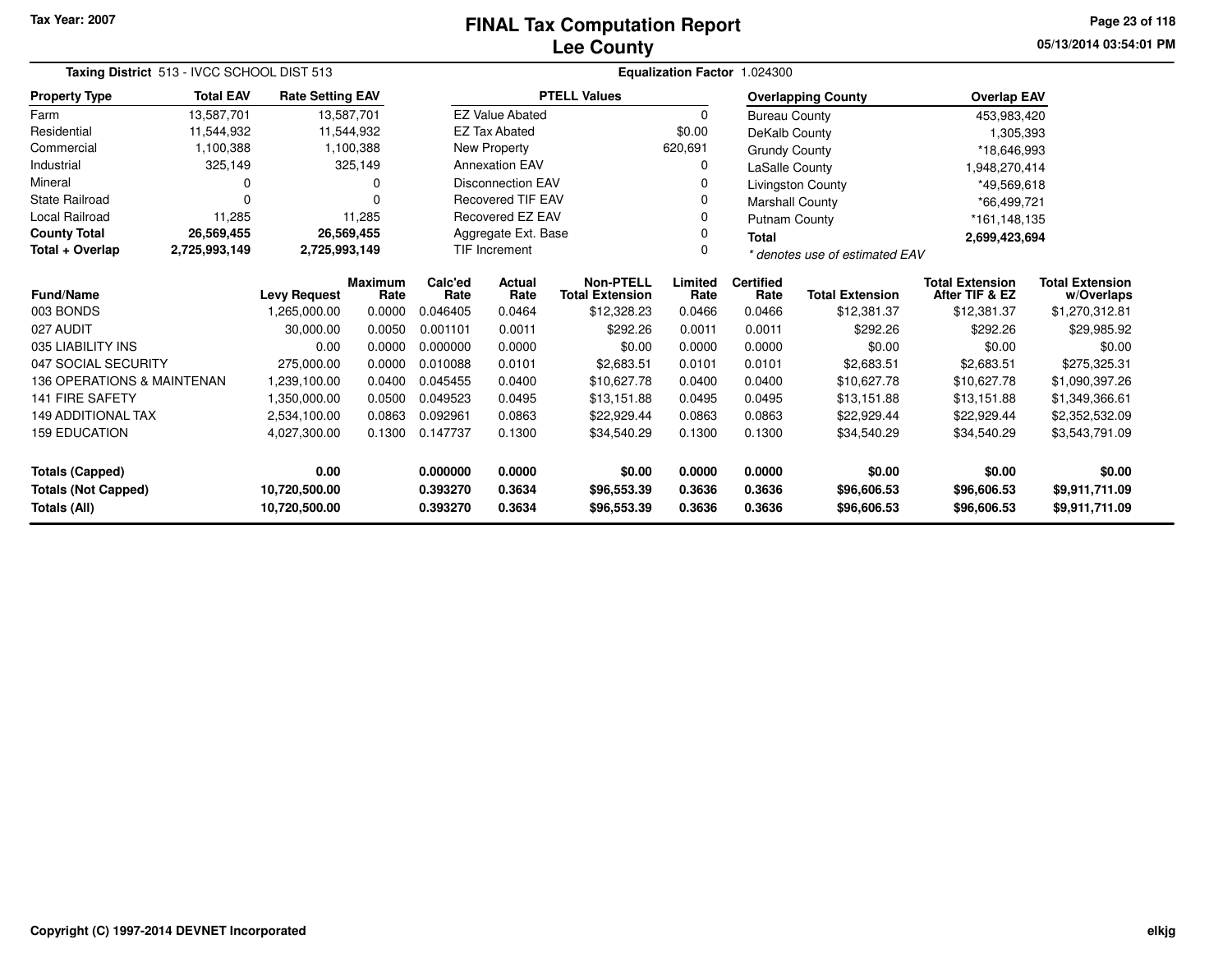# **Lee CountyFINAL Tax Computation Report**

**05/13/2014 03:54:01 PM Page 24 of 118**

| Taxing District 523 - KISHWAUKEE CC SD 523<br><b>Total EAV</b><br><b>Rate Setting EAV</b> |                                                                                                                                                                                        |                     |                        |                 |                          |                                            |                 | Equalization Factor 1.024300 |                                |                                          |                                      |  |  |
|-------------------------------------------------------------------------------------------|----------------------------------------------------------------------------------------------------------------------------------------------------------------------------------------|---------------------|------------------------|-----------------|--------------------------|--------------------------------------------|-----------------|------------------------------|--------------------------------|------------------------------------------|--------------------------------------|--|--|
| <b>Property Type</b>                                                                      |                                                                                                                                                                                        |                     |                        |                 |                          | <b>PTELL Values</b>                        |                 |                              | <b>Overlapping County</b>      | <b>Overlap EAV</b>                       |                                      |  |  |
| Farm                                                                                      | 28,575,841<br>39,919,813<br>3,863,489<br>4,358,960<br>0<br>532,338<br>0<br>77,250,441<br>2,170,893,892<br>035 LIABILITY INSURANCE<br>047 SOCIAL SECURITY<br>136 OPERATIONS & MAINTENAN |                     | 28,575,163             |                 | <b>EZ Value Abated</b>   |                                            | 0               | Boone County                 |                                | *5,972,631                               |                                      |  |  |
| Residential                                                                               |                                                                                                                                                                                        |                     | 36,660,885             |                 | <b>EZ Tax Abated</b>     |                                            | \$0.00          | DeKalb County                |                                | 1,723,846,362                            |                                      |  |  |
| Commercial                                                                                |                                                                                                                                                                                        |                     | 3,634,334              |                 | New Property             |                                            | 1,311,884       | <b>Kane County</b>           |                                | 8,432,985                                |                                      |  |  |
| Industrial                                                                                |                                                                                                                                                                                        |                     | 4,358,960              |                 | <b>Annexation EAV</b>    |                                            | 0               | LaSalle County               |                                |                                          | 9,081                                |  |  |
| Mineral                                                                                   |                                                                                                                                                                                        |                     | 0                      |                 | <b>Disconnection EAV</b> |                                            |                 | Ogle County                  |                                | 354,812,639                              |                                      |  |  |
| <b>State Railroad</b>                                                                     |                                                                                                                                                                                        |                     | 532,338                |                 | <b>Recovered TIF EAV</b> |                                            | 0               |                              | <b>Winnebago County</b>        | *569,753                                 |                                      |  |  |
| <b>Local Railroad</b>                                                                     |                                                                                                                                                                                        |                     | $\Omega$               |                 | <b>Recovered EZ EAV</b>  |                                            | 0               | <b>Total</b>                 |                                | 2,093,643,451                            |                                      |  |  |
| <b>County Total</b>                                                                       |                                                                                                                                                                                        |                     | 73,761,680             |                 | Aggregate Ext. Base      |                                            |                 |                              | * denotes use of estimated EAV |                                          |                                      |  |  |
| Total + Overlap                                                                           |                                                                                                                                                                                        | 2,167,405,131       |                        |                 | <b>TIF Increment</b>     |                                            | 3,488,761       |                              |                                |                                          |                                      |  |  |
| <b>Fund/Name</b>                                                                          |                                                                                                                                                                                        | <b>Levy Request</b> | <b>Maximum</b><br>Rate | Calc'ed<br>Rate | Actual<br>Rate           | <b>Non-PTELL</b><br><b>Total Extension</b> | Limited<br>Rate | <b>Certified</b><br>Rate     | <b>Total Extension</b>         | <b>Total Extension</b><br>After TIF & EZ | <b>Total Extension</b><br>w/Overlaps |  |  |
| 003 BONDS                                                                                 |                                                                                                                                                                                        | 3,357,380.00        | 0.0000                 | 0.154903        | 0.1549                   | \$114,256.84                               | 0.1557          | 0.1557                       | \$120,278.94                   | \$114,846.94                             | \$3,374,649.79                       |  |  |
| 027 AUDIT                                                                                 |                                                                                                                                                                                        | 88,400.00           | 0.0050                 | 0.004079        | 0.0041                   | \$3,024.23                                 | 0.0041          | 0.0041                       | \$3,167.27                     | \$3,024.23                               | \$88,863.61                          |  |  |
|                                                                                           |                                                                                                                                                                                        | 705,000.00          | 0.0000                 | 0.032527        | 0.0325                   | \$23,972.55                                | 0.0325          | 0.0325                       | \$25,106.39                    | \$23,972.55                              | \$704,406.67                         |  |  |
|                                                                                           |                                                                                                                                                                                        | 177,000.00          | 0.0000                 | 0.008166        | 0.0082                   | \$6,048.46                                 | 0.0082          | 0.0082                       | \$6,334.54                     | \$6,048.46                               | \$177,727.22                         |  |  |
|                                                                                           |                                                                                                                                                                                        | 1,617,584.00        | 0.0750                 | 0.074632        | 0.0746                   | \$55,026.21                                | 0.0746          | 0.0746                       | \$57,628.83                    | \$55,026.21                              | \$1,616,884.23                       |  |  |
| <b>141 FIRE SAFETY</b>                                                                    |                                                                                                                                                                                        | 0.00                | 0.0500                 | 0.000000        | 0.0000                   | \$0.00                                     | 0.0000          | 0.0000                       | \$0.00                         | \$0.00                                   | \$0.00                               |  |  |
| <b>159 EDUCATION</b>                                                                      |                                                                                                                                                                                        | 5,931,144.00        | 0.2750                 | 0.273652        | 0.2737                   | \$201,885.72                               | 0.2737          | 0.2737                       | \$211,434.46                   | \$201,885.72                             | \$5,932,187.84                       |  |  |
| <b>Totals (Capped)</b>                                                                    |                                                                                                                                                                                        | 0.00                |                        | 0.000000        | 0.0000                   | \$0.00                                     | 0.0000          | 0.0000                       | \$0.00                         | \$0.00                                   | \$0.00                               |  |  |
| <b>Totals (Not Capped)</b>                                                                | 0.5480<br>11,876,508.00<br>0.547959<br>\$404,214.01<br>0.5488<br>0.5488<br>\$423,950.43<br>\$404,804.11                                                                                |                     | \$11,894,719.36        |                 |                          |                                            |                 |                              |                                |                                          |                                      |  |  |
| Totals (All)                                                                              |                                                                                                                                                                                        | 11,876,508.00       |                        | 0.547959        | 0.5480                   | \$404,214.01                               | 0.5488          | 0.5488                       | \$423,950.43                   | \$404,804.11                             | \$11,894,719.36                      |  |  |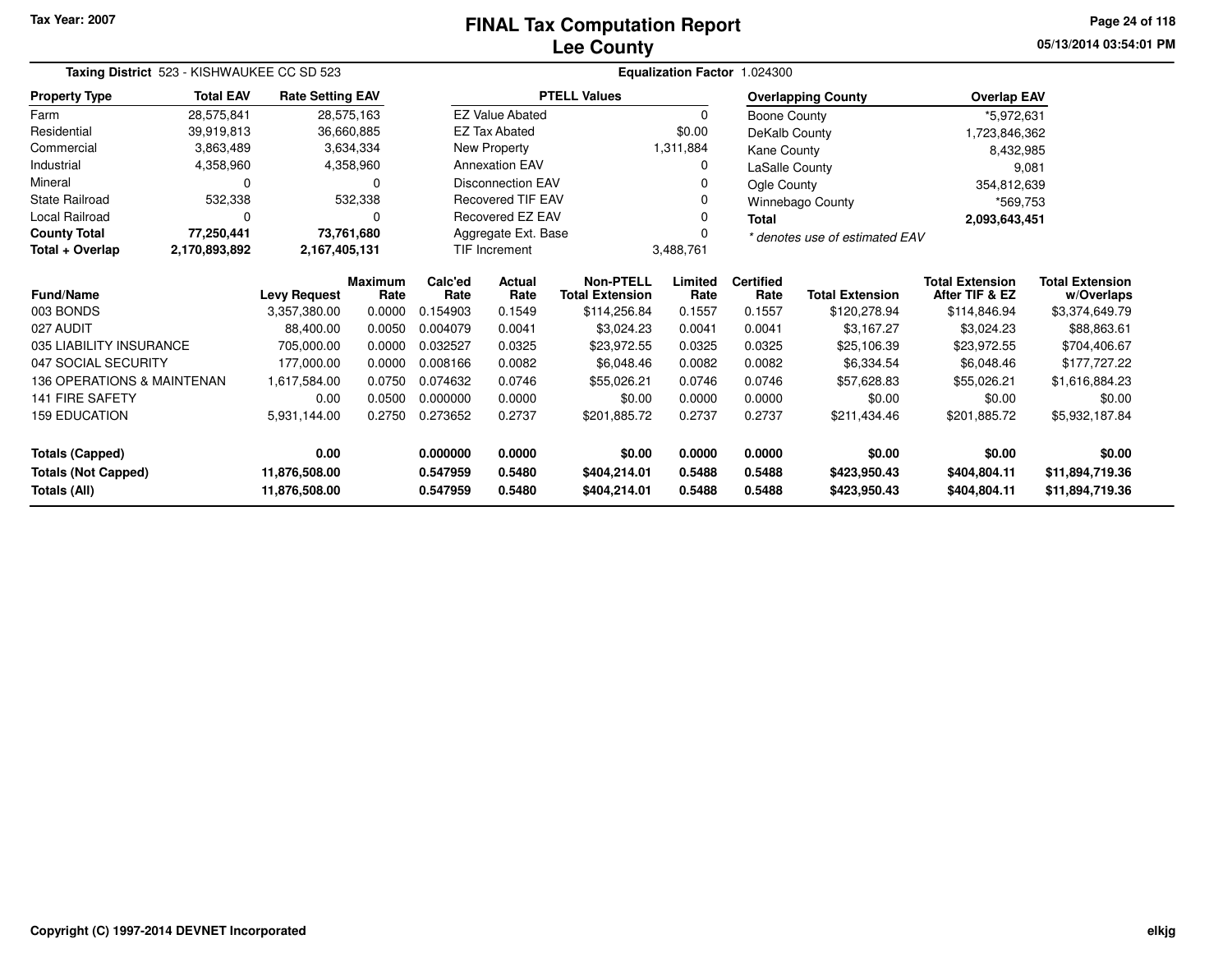## **Lee CountyFINAL Tax Computation Report**

**05/13/2014 03:54:01 PMPage 25 of 118**

| Taxing District 600 - LEE COUNTY           |                  |                         |                        |                      |                          |                                     |                  | Equalization Factor 1.024300 |                          |                                          |                                      |
|--------------------------------------------|------------------|-------------------------|------------------------|----------------------|--------------------------|-------------------------------------|------------------|------------------------------|--------------------------|------------------------------------------|--------------------------------------|
| <b>Property Type</b>                       | <b>Total EAV</b> | <b>Rate Setting EAV</b> |                        |                      |                          | <b>PTELL Values</b>                 |                  |                              |                          |                                          |                                      |
| Farm                                       | 125,225,801      | 125, 166, 576           |                        |                      | <b>EZ Value Abated</b>   |                                     | 6,131,953        |                              |                          |                                          |                                      |
| Residential                                | 353,550,905      | 349,944,158             |                        |                      | <b>EZ Tax Abated</b>     |                                     | \$48,197.14      |                              |                          |                                          |                                      |
| Commercial                                 | 76,869,322       |                         | 69,075,394             |                      | New Property             |                                     | 10,471,119       |                              |                          |                                          |                                      |
| Industrial                                 | 53,733,651       |                         | 50,821,416             |                      | <b>Annexation EAV</b>    |                                     | ŋ                |                              |                          |                                          |                                      |
| Mineral                                    | 0                |                         | 0                      |                      | <b>Disconnection EAV</b> |                                     |                  |                              |                          |                                          |                                      |
| <b>State Railroad</b>                      | 4,219,761        |                         | 4,219,761              |                      | <b>Recovered TIF EAV</b> |                                     |                  |                              |                          |                                          |                                      |
| <b>Local Railroad</b>                      | 16,099           |                         | 16,099                 |                      | Recovered EZ EAV         |                                     | 2,470,564        |                              |                          |                                          |                                      |
| <b>County Total</b>                        | 613,615,539      | 599,243,404             |                        |                      | Aggregate Ext. Base      |                                     | 4,494,080        |                              |                          |                                          |                                      |
| Total + Overlap                            | 613,615,539      | 599,243,404             |                        |                      | TIF Increment            |                                     | 8,240,182        |                              |                          |                                          |                                      |
| <b>Fund/Name</b>                           |                  | <b>Levy Request</b>     | <b>Maximum</b><br>Rate | Calc'ed<br>Rate      | Actual<br>Rate           | Non-PTELL<br><b>Total Extension</b> | Limited<br>Rate  | <b>Certified</b><br>Rate     | <b>Total Extension</b>   | <b>Total Extension</b><br>After TIF & EZ | <b>Total Extension</b><br>w/Overlaps |
| 001 CORPORATE                              |                  | 1,501,086.00            | 0.0000                 | 0.250497             | 0.2505                   | \$1,501,104.73                      | 0.2341           | 0.2341                       | \$1,436,473.98           | \$1,402,828.81                           | \$1,402,828.81                       |
| 005 I.M.R.F.                               |                  | 587,925.00              | 0.0000                 | 0.098111             | 0.0981                   | \$587,857.78                        | 0.0981           | 0.0981                       | \$601,956.84             | \$587,857.78                             | \$587,857.78                         |
| 006 HIGHWAY                                |                  | 575,319.00              | 0.2000                 | 0.096008             | 0.0960                   | \$575,273.67                        | 0.0960           | 0.0960                       | \$589,070.92             | \$575,273.67                             | \$575,273.67                         |
| 008 BRIDGE                                 |                  | 217,862.00              | 0.2500                 | 0.036356             | 0.0364                   | \$218,124.60                        | 0.0364           | 0.0364                       | \$223,356.06             | \$218,124.60                             | \$218,124.60                         |
| 020 TUBERCULOSIS SANATARIU                 |                  | 21,611.00               | 0.0750                 | 0.003606             | 0.0036                   | \$21,572.76                         | 0.0036           | 0.0036                       | \$22,090.16              | \$21,572.76                              | \$21,572.76                          |
| 021 FEDERAL AID HIGHWAY MAT                |                  | 278,133.00              | 0.0500                 | 0.046414             | 0.0464                   | \$278,048.94                        | 0.0464           | 0.0464                       | \$284,717.61             | \$278,048.94                             | \$278,048.94                         |
| 022 COUNTY HEALTH DEPARTMI                 |                  | 556,267.00              | 0.1000                 | 0.092828             | 0.0928                   | \$556,097.88                        | 0.0928           | 0.0928                       | \$569,435.22             | \$556,097.88                             | \$556,097.88                         |
| 035 LIABILITY INSURANCE                    |                  | 149,079.00              | 0.0000                 | 0.024878             | 0.0249                   | \$149,211.61                        | 0.0249           | 0.0249                       | \$152,790.27             | \$149,211.61                             | \$149,211.61                         |
| 047 SOCIAL SECURITY                        |                  | 587,925.00              | 0.0000                 | 0.098111             | 0.0981                   | \$587,857.78                        | 0.0981           | 0.0981                       | \$601,956.84             | \$587,857.78                             | \$587,857.78                         |
| 053 EXTENSION EDUCATION                    |                  | 132,412.00              | 0.0500                 | 0.022097             | 0.0221                   | \$132,432.79                        | 0.0221           | 0.0221                       | \$135,609.03             | \$132,432.79                             | \$132,432.79                         |
| 055 VETERANS ASSISTANCE                    |                  | 69,043.00               | 0.0400                 | 0.011522             | 0.0115                   | \$68,912.99                         | 0.0115           | 0.0115                       | \$70,565.79              | \$68,912.99                              | \$68,912.99                          |
| 142 SENIOR CITIZENS SOCIAL S               |                  | 132,002.00              | 0.0250                 | 0.022028             | 0.0220                   | \$131,833.55                        | 0.0220           | 0.0220                       | \$134,995.42             | \$131,833.55                             | \$131,833.55                         |
| <b>Totals (Capped)</b>                     |                  | 4,808,664.00            |                        | 0.802456             | 0.8024                   | \$4,808,329.08                      | 0.7860           | 0.7860                       | \$4,823,018.14           | \$4,710,053.16                           | \$4,710,053.16                       |
| <b>Totals (Not Capped)</b><br>Totals (All) |                  | 0.00<br>4,808,664.00    |                        | 0.000000<br>0.802456 | 0.0000<br>0.8024         | \$0.00<br>\$4,808,329.08            | 0.0000<br>0.7860 | 0.0000<br>0.7860             | \$0.00<br>\$4,823,018.14 | \$0.00<br>\$4,710,053.16                 | \$0.00<br>\$4,710,053.16             |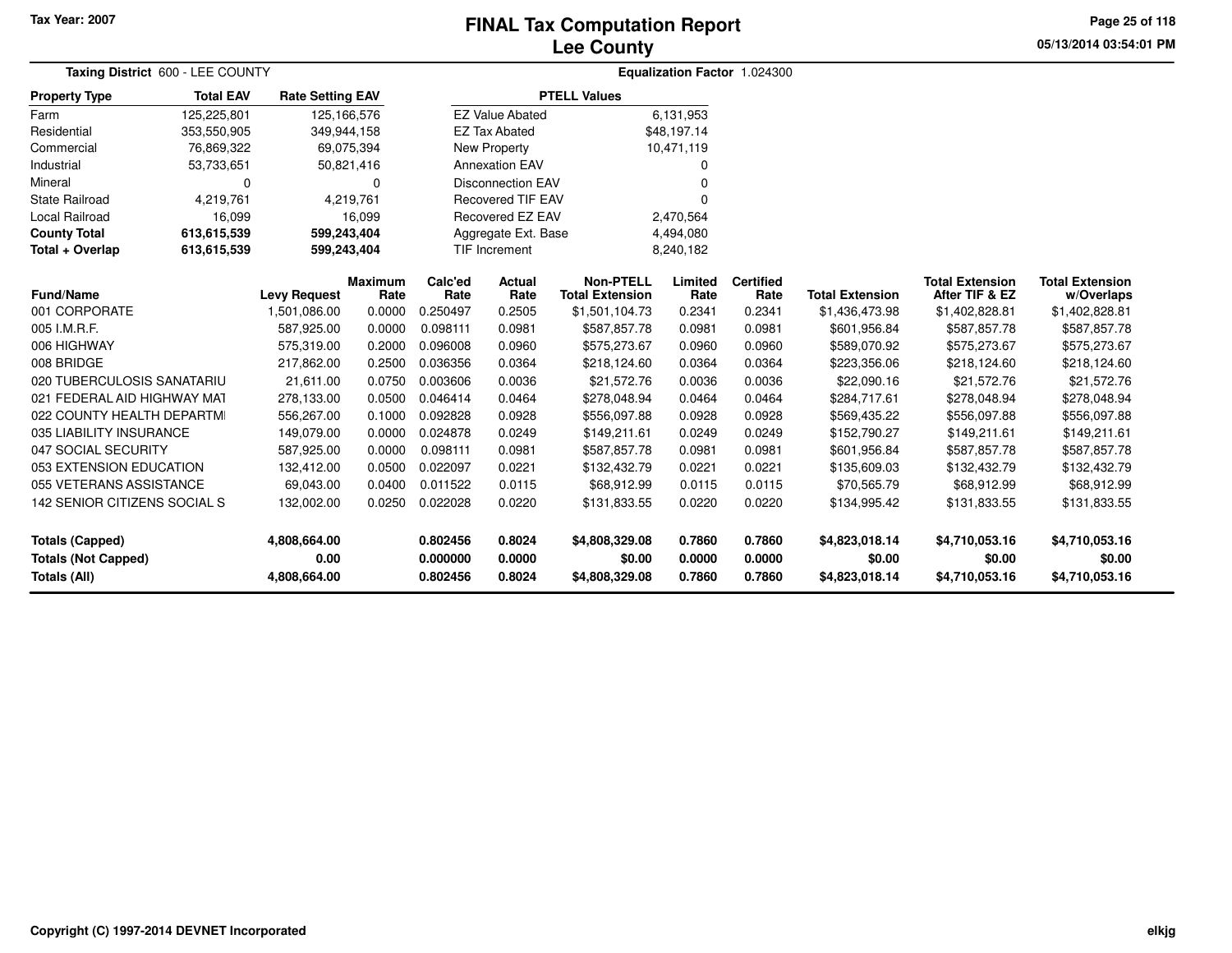# **Lee CountyFINAL Tax Computation Report**

**05/13/2014 03:54:01 PM Page 26 of 118**

| Taxing District 601 - ALTO TOWNSHIP                                  |                  |                                  |                                  |                                  |                            |                                                           |                            | Equalization Factor 1.024300       |                                       |                                                         |                                                     |
|----------------------------------------------------------------------|------------------|----------------------------------|----------------------------------|----------------------------------|----------------------------|-----------------------------------------------------------|----------------------------|------------------------------------|---------------------------------------|---------------------------------------------------------|-----------------------------------------------------|
| <b>Property Type</b>                                                 | <b>Total EAV</b> | <b>Rate Setting EAV</b>          |                                  |                                  |                            | <b>PTELL Values</b>                                       |                            |                                    |                                       |                                                         |                                                     |
| Farm                                                                 | 6,143,102        |                                  | 6,143,102                        |                                  | <b>EZ Value Abated</b>     |                                                           |                            |                                    |                                       |                                                         |                                                     |
| Residential                                                          | 8,117,285        |                                  | 8,117,285                        |                                  | <b>EZ Tax Abated</b>       |                                                           | \$0.00                     |                                    |                                       |                                                         |                                                     |
| Commercial                                                           | 1,185,733        |                                  | 1,185,733                        |                                  | New Property               |                                                           | 278,076                    |                                    |                                       |                                                         |                                                     |
| Industrial                                                           | 62,118           |                                  | 62,118                           |                                  | <b>Annexation EAV</b>      |                                                           |                            |                                    |                                       |                                                         |                                                     |
| Mineral                                                              | 0                |                                  | 0                                |                                  | Disconnection EAV          |                                                           |                            |                                    |                                       |                                                         |                                                     |
| State Railroad                                                       | 506,689          |                                  | 506,689                          |                                  | <b>Recovered TIF EAV</b>   |                                                           |                            |                                    |                                       |                                                         |                                                     |
| Local Railroad                                                       | 0                |                                  | 0                                |                                  | <b>Recovered EZ EAV</b>    |                                                           |                            |                                    |                                       |                                                         |                                                     |
| <b>County Total</b>                                                  | 16,014,927       |                                  | 16,014,927                       |                                  | Aggregate Ext. Base        |                                                           | 45,750                     |                                    |                                       |                                                         |                                                     |
| Total + Overlap                                                      | 16,014,927       |                                  | 16,014,927                       |                                  | <b>TIF Increment</b>       |                                                           |                            |                                    |                                       |                                                         |                                                     |
| <b>Fund/Name</b><br>001 CORPORATE                                    |                  | <b>Levy Request</b><br>48,038.00 | <b>Maximum</b><br>Rate<br>0.4500 | Calc'ed<br>Rate<br>0.299958      | Actual<br>Rate<br>0.3000   | <b>Non-PTELL</b><br><b>Total Extension</b><br>\$48,044.78 | Limited<br>Rate<br>0.2981  | <b>Certified</b><br>Rate<br>0.2981 | <b>Total Extension</b><br>\$47,740.50 | <b>Total Extension</b><br>After TIF & EZ<br>\$47,740.50 | <b>Total Extension</b><br>w/Overlaps<br>\$47,740.50 |
| <b>Totals (Capped)</b><br><b>Totals (Not Capped)</b><br>Totals (All) |                  | 48,038.00<br>0.00<br>48,038.00   |                                  | 0.299958<br>0.000000<br>0.299958 | 0.3000<br>0.0000<br>0.3000 | \$48,044.78<br>\$0.00<br>\$48,044.78                      | 0.2981<br>0.0000<br>0.2981 | 0.2981<br>0.0000<br>0.2981         | \$47,740.50<br>\$0.00<br>\$47,740.50  | \$47,740.50<br>\$0.00<br>\$47,740.50                    | \$47,740.50<br>\$0.00<br>\$47,740.50                |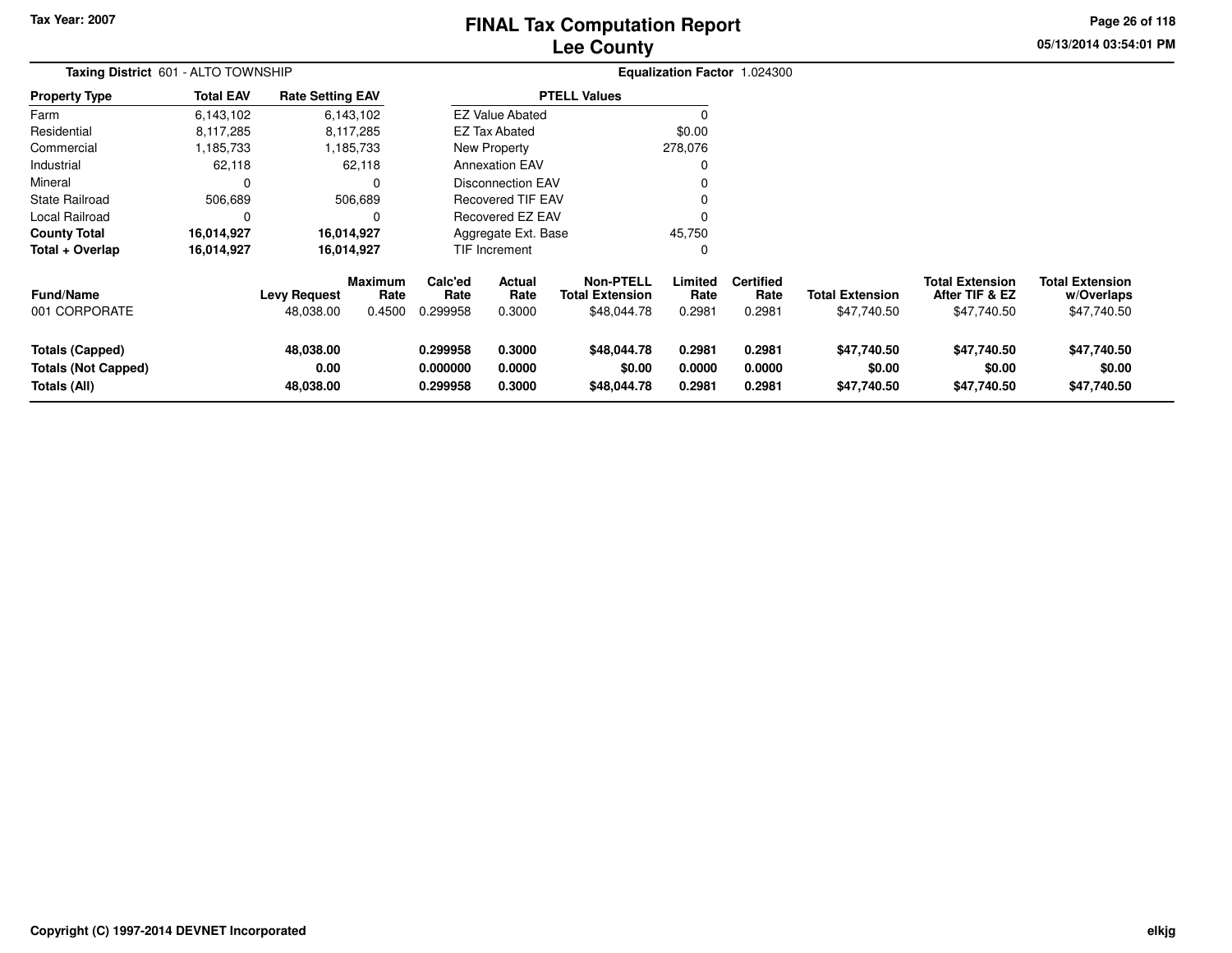## **Lee CountyFINAL Tax Computation Report**

**05/13/2014 03:54:01 PM Page 27 of 118**

| Taxing District 601RB - ALTO TWP ROAD/BRIDGE<br><b>Rate Setting EAV</b> |                  |                                |                        |                                  |                            | Equalization Factor 1.024300               |                            |                            |                                      |                                          |                                      |
|-------------------------------------------------------------------------|------------------|--------------------------------|------------------------|----------------------------------|----------------------------|--------------------------------------------|----------------------------|----------------------------|--------------------------------------|------------------------------------------|--------------------------------------|
| <b>Property Type</b>                                                    | <b>Total EAV</b> |                                |                        |                                  |                            | <b>PTELL Values</b>                        |                            |                            | <b>Road and Bridge Transfer</b>      |                                          |                                      |
| Farm                                                                    | 6,143,102        |                                | 6,143,102              |                                  | <b>EZ Value Abated</b>     |                                            |                            | <b>Municipality</b>        |                                      | <b>Fund</b>                              | <b>Amount Extended</b>               |
| Residential                                                             | 8,117,285        |                                | 8,117,285              |                                  | <b>EZ Tax Abated</b>       |                                            | \$0.00                     |                            |                                      |                                          |                                      |
| Commercial                                                              | 1,185,733        |                                | 1,185,733              |                                  | New Property               |                                            | 278,076                    |                            | 711 - VILLAGE OF STEWARD             | 007                                      | \$2,734.36                           |
| Industrial                                                              | 62,118           |                                | 62,118                 |                                  | <b>Annexation EAV</b>      |                                            |                            | <b>Total</b>               |                                      |                                          | \$2,734.36                           |
| Mineral                                                                 | 0                |                                | 0                      |                                  | <b>Disconnection EAV</b>   |                                            |                            |                            |                                      |                                          |                                      |
| <b>State Railroad</b>                                                   | 506,689          |                                | 506,689                |                                  | <b>Recovered TIF EAV</b>   |                                            |                            |                            |                                      |                                          |                                      |
| Local Railroad                                                          | 0                |                                | O                      |                                  | <b>Recovered EZ EAV</b>    |                                            |                            |                            |                                      |                                          |                                      |
| <b>County Total</b>                                                     | 16,014,927       |                                | 16,014,927             |                                  | Aggregate Ext. Base        |                                            | 52,064                     |                            |                                      |                                          |                                      |
| Total + Overlap                                                         | 16,014,927       |                                | 16,014,927             |                                  | <b>TIF Increment</b>       |                                            |                            |                            |                                      |                                          |                                      |
| <b>Fund/Name</b>                                                        |                  | <b>Levy Request</b>            | <b>Maximum</b><br>Rate | Calc'ed<br>Rate                  | <b>Actual</b><br>Rate      | <b>Non-PTELL</b><br><b>Total Extension</b> | Limited<br>Rate            | <b>Certified</b><br>Rate   | <b>Total Extension</b>               | <b>Total Extension</b><br>After TIF & EZ | <b>Total Extension</b><br>w/Overlaps |
| 007 ROAD & BRIDGE                                                       |                  | 25,130.00                      | 0.6600                 | 0.156916                         | 0.1569                     | \$25,127.42                                | 0.1559                     | 0.1559                     | \$24,967.27                          | \$24,967.27                              | \$24,967.27                          |
| 009 PERMANENT ROAD                                                      |                  | 24,207.00                      | 0.2500                 | 0.151153                         | 0.1512                     | \$24,214.57                                | 0.1503                     | 0.1503                     | \$24,070.44                          | \$24,070.44                              | \$24,070.44                          |
| 010 EQUIPMENT & BUILDING                                                |                  | 5,330.00                       | 0.1000                 | 0.033282                         | 0.0333                     | \$5,332.97                                 | 0.0331                     | 0.0331                     | \$5,300.94                           | \$5,300.94                               | \$5,300.94                           |
| <b>Totals (Capped)</b><br><b>Totals (Not Capped)</b><br>Totals (All)    |                  | 54,667.00<br>0.00<br>54,667.00 |                        | 0.341351<br>0.000000<br>0.341351 | 0.3414<br>0.0000<br>0.3414 | \$54,674.96<br>\$0.00<br>\$54,674.96       | 0.3393<br>0.0000<br>0.3393 | 0.3393<br>0.0000<br>0.3393 | \$54,338.65<br>\$0.00<br>\$54,338.65 | \$54,338.65<br>\$0.00<br>\$54,338.65     | \$54,338.65<br>\$0.00<br>\$54,338.65 |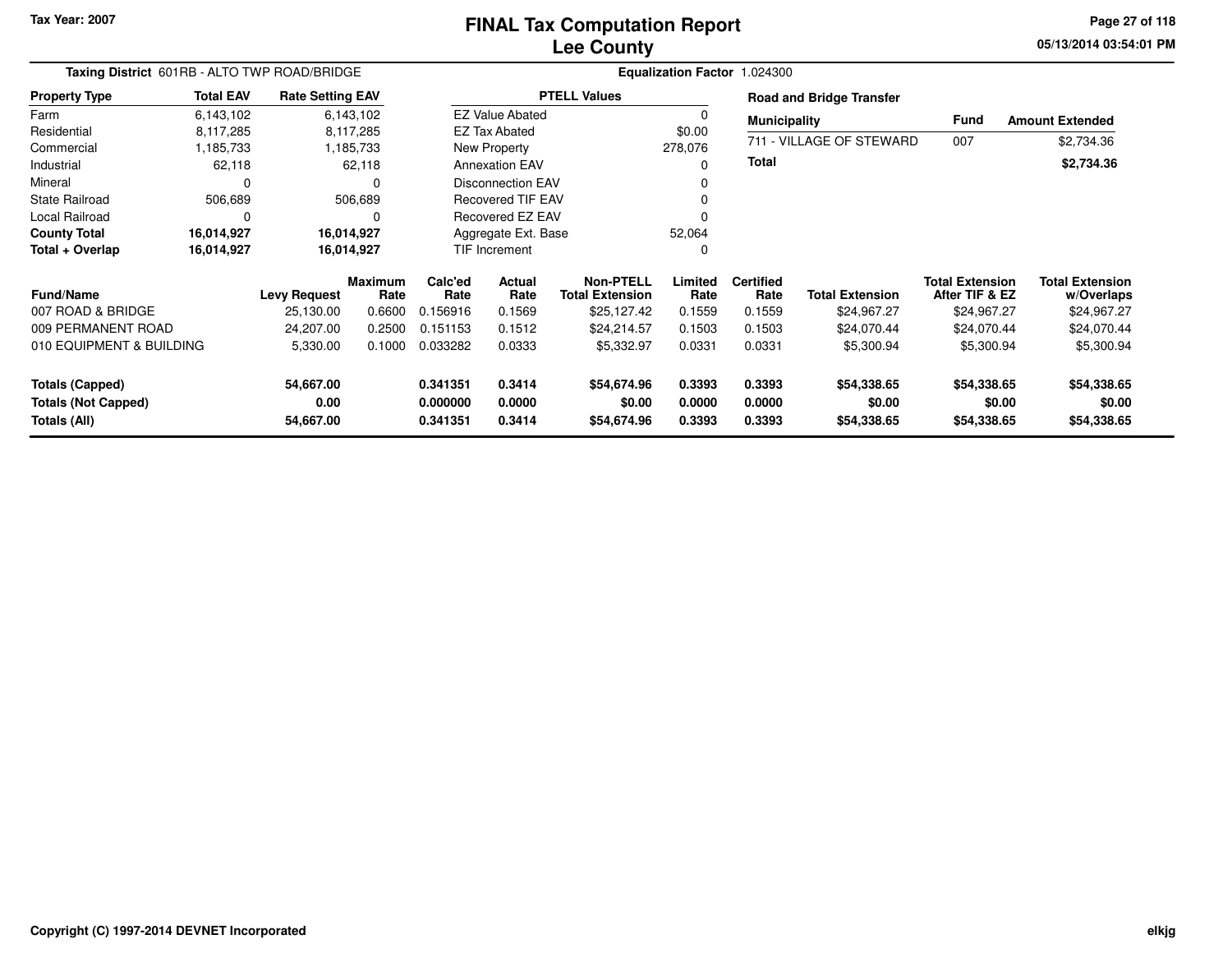# **Lee CountyFINAL Tax Computation Report**

**05/13/2014 03:54:01 PM Page 28 of 118**

| Taxing District 602 - AMBOY TOWNSHIP                          |                  |                                |                        |                                  |                            |                                            |                            | Equalization Factor 1.024300 |                                      |                                          |                                      |
|---------------------------------------------------------------|------------------|--------------------------------|------------------------|----------------------------------|----------------------------|--------------------------------------------|----------------------------|------------------------------|--------------------------------------|------------------------------------------|--------------------------------------|
| <b>Property Type</b>                                          | <b>Total EAV</b> | <b>Rate Setting EAV</b>        |                        |                                  |                            | <b>PTELL Values</b>                        |                            |                              |                                      |                                          |                                      |
| Farm                                                          | 4,534,457        |                                | 4,534,228              |                                  | <b>EZ Value Abated</b>     |                                            | 0                          |                              |                                      |                                          |                                      |
| Residential                                                   | 25,096,319       | 25,096,319                     |                        |                                  | EZ Tax Abated              |                                            | \$0.00                     |                              |                                      |                                          |                                      |
| Commercial                                                    | 5,435,784        |                                | 5,435,640              |                                  | <b>New Property</b>        |                                            | 381,486                    |                              |                                      |                                          |                                      |
| Industrial                                                    | 5,323,765        |                                | 5,323,765              |                                  | <b>Annexation EAV</b>      |                                            |                            |                              |                                      |                                          |                                      |
| Mineral                                                       | 0                |                                | 0                      |                                  | <b>Disconnection EAV</b>   |                                            |                            |                              |                                      |                                          |                                      |
| <b>State Railroad</b>                                         | $\mathbf 0$      |                                | 0                      |                                  | <b>Recovered TIF EAV</b>   |                                            |                            |                              |                                      |                                          |                                      |
| Local Railroad                                                | 1,844            |                                | 1,844                  |                                  | <b>Recovered EZ EAV</b>    |                                            |                            |                              |                                      |                                          |                                      |
| <b>County Total</b>                                           | 40,392,169       | 40,391,796                     |                        |                                  | Aggregate Ext. Base        |                                            | 84,002                     |                              |                                      |                                          |                                      |
| Total + Overlap                                               | 40,392,169       | 40,391,796                     |                        |                                  | TIF Increment              |                                            | 373                        |                              |                                      |                                          |                                      |
| <b>Fund/Name</b>                                              |                  | <b>Levy Request</b>            | <b>Maximum</b><br>Rate | Calc'ed<br>Rate                  | Actual<br>Rate             | <b>Non-PTELL</b><br><b>Total Extension</b> | Limited<br>Rate            | <b>Certified</b><br>Rate     | <b>Total Extension</b>               | <b>Total Extension</b><br>After TIF & EZ | <b>Total Extension</b><br>w/Overlaps |
| 001 CORPORATE                                                 |                  | 60,000.00                      | 0.0000                 | 0.148545                         | 0.1485                     | \$59,981.82                                | 0.1476                     | 0.1476                       | \$59,618.84                          | \$59,618.29                              | \$59,618.29                          |
| 054 GENERAL ASSISTANCE                                        |                  | 27,500.00                      | 0.1000                 | 0.068083                         | 0.0681                     | \$27,506.81                                | 0.0677                     | 0.0677                       | \$27,345.50                          | \$27,345.25                              | \$27,345.25                          |
| Totals (Capped)<br><b>Totals (Not Capped)</b><br>Totals (All) |                  | 87,500.00<br>0.00<br>87,500.00 |                        | 0.216628<br>0.000000<br>0.216628 | 0.2166<br>0.0000<br>0.2166 | \$87,488.63<br>\$0.00<br>\$87,488.63       | 0.2153<br>0.0000<br>0.2153 | 0.2153<br>0.0000<br>0.2153   | \$86,964.34<br>\$0.00<br>\$86,964.34 | \$86,963.54<br>\$0.00<br>\$86,963.54     | \$86,963.54<br>\$0.00<br>\$86,963.54 |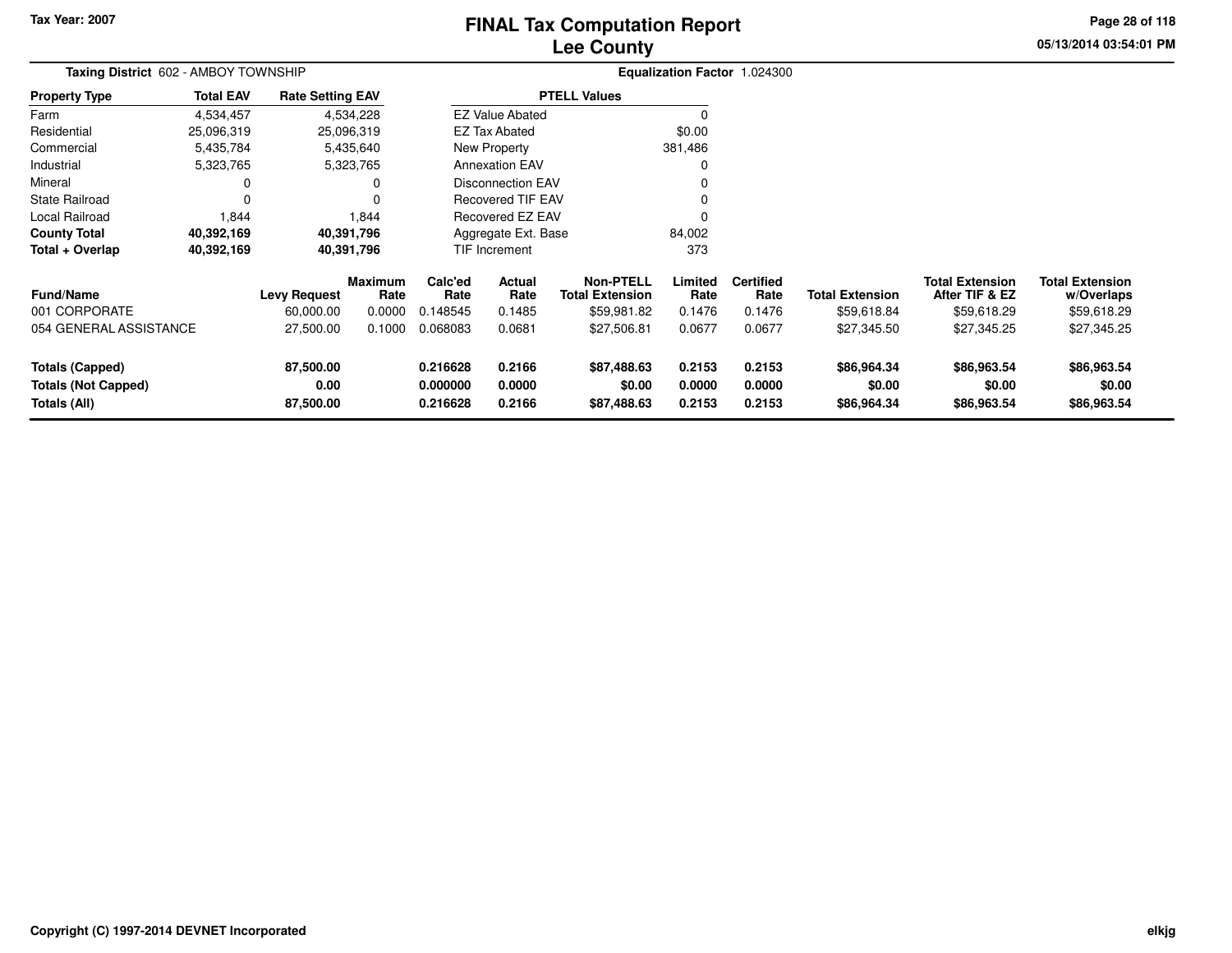## **Lee CountyFINAL Tax Computation Report**

**05/13/2014 03:54:01 PM Page 29 of 118**

| Taxing District 602RB - AMBOY TWP ROAD/BRIDGE |                  |                         |                        |                 |                          |                                            | Equalization Factor 1.024300 |                          |                                 |                                          |                                      |
|-----------------------------------------------|------------------|-------------------------|------------------------|-----------------|--------------------------|--------------------------------------------|------------------------------|--------------------------|---------------------------------|------------------------------------------|--------------------------------------|
| <b>Property Type</b>                          | <b>Total EAV</b> | <b>Rate Setting EAV</b> |                        |                 |                          | <b>PTELL Values</b>                        |                              |                          | <b>Road and Bridge Transfer</b> |                                          |                                      |
| Farm                                          | 4,534,457        |                         | 4,534,228              |                 | <b>EZ Value Abated</b>   |                                            | 0                            | <b>Municipality</b>      |                                 | <b>Fund</b>                              | <b>Amount Extended</b>               |
| Residential                                   | 25,096,319       |                         | 25,096,319             |                 | <b>EZ Tax Abated</b>     |                                            | \$0.00                       |                          | 701 - CITY OF AMBOY             |                                          |                                      |
| Commercial                                    | 5,435,784        |                         | 5,435,640              |                 | New Property             |                                            | 381,486                      |                          |                                 | 007                                      | \$13,923.71                          |
| Industrial                                    | 5,323,765        |                         | 5,323,765              |                 | <b>Annexation EAV</b>    |                                            | 0                            | <b>Total</b>             |                                 |                                          | \$13,923.71                          |
| Mineral                                       | 0                |                         |                        |                 | Disconnection EAV        |                                            | 0                            |                          |                                 |                                          |                                      |
| <b>State Railroad</b>                         | $\mathbf 0$      |                         |                        |                 | <b>Recovered TIF EAV</b> |                                            | 0                            |                          |                                 |                                          |                                      |
| Local Railroad                                | 1,844            |                         | 1,844                  |                 | Recovered EZ EAV         |                                            |                              |                          |                                 |                                          |                                      |
| <b>County Total</b>                           | 40,392,169       |                         | 40,391,796             |                 | Aggregate Ext. Base      |                                            | 133,101                      |                          |                                 |                                          |                                      |
| Total + Overlap                               | 40,392,169       |                         | 40,391,796             |                 | <b>TIF Increment</b>     |                                            | 373                          |                          |                                 |                                          |                                      |
| <b>Fund/Name</b>                              |                  | <b>Levy Request</b>     | <b>Maximum</b><br>Rate | Calc'ed<br>Rate | Actual<br>Rate           | <b>Non-PTELL</b><br><b>Total Extension</b> | Limited<br>Rate              | <b>Certified</b><br>Rate | <b>Total Extension</b>          | <b>Total Extension</b><br>After TIF & EZ | <b>Total Extension</b><br>w/Overlaps |
| 007 ROAD & BRIDGE                             |                  | 47,675.00               | 0.6600                 | 0.118031        | 0.1180                   | \$47,662.32                                | 0.1166                       | 0.1166                   | \$47,097.27                     | \$47,096.83                              | \$47,096.83                          |
| 008 BRIDGE JOINT W/COUNTY                     |                  | 11,287.00               | 0.2500                 | 0.027944        | 0.0279                   | \$11,269.31                                | 0.0276                       | 0.0276                   | \$11,148.24                     | \$11,148.14                              | \$11,148.14                          |
| 009 PERMANENT ROAD                            |                  | 65,000.00               | 0.2500                 | 0.160924        | 0.1609                   | \$64,990.40                                | 0.1589                       | 0.1589                   | \$64,183.16                     | \$64,182.56                              | \$64,182.56                          |
| 010 EQUIPMENT & BUILDING                      |                  | 9,450.00                | 0.1000                 | 0.023396        | 0.0234                   | \$9,451.68                                 | 0.0231                       | 0.0231                   | \$9,330.59                      | \$9,330.50                               | \$9,330.50                           |
| 035 LIABILITY INSURANCE                       |                  | 6,100.00                | 0.0000                 | 0.015102        | 0.0151                   | \$6,099.16                                 | 0.0149                       | 0.0149                   | \$6,018.43                      | \$6,018.38                               | \$6,018.38                           |
| <b>Totals (Capped)</b>                        |                  | 139,512.00              |                        | 0.345397        | 0.3453                   | \$139,472.87                               | 0.3411                       | 0.3411                   | \$137,777.69                    | \$137,776.41                             | \$137,776.41                         |
| <b>Totals (Not Capped)</b>                    |                  | 0.00                    |                        | 0.000000        | 0.0000                   | \$0.00                                     | 0.0000                       | 0.0000                   | \$0.00                          | \$0.00                                   | \$0.00                               |
| Totals (All)                                  |                  | 139,512.00              |                        | 0.345397        | 0.3453                   | \$139,472.87                               | 0.3411                       | 0.3411                   | \$137,777.69                    | \$137,776.41                             | \$137,776.41                         |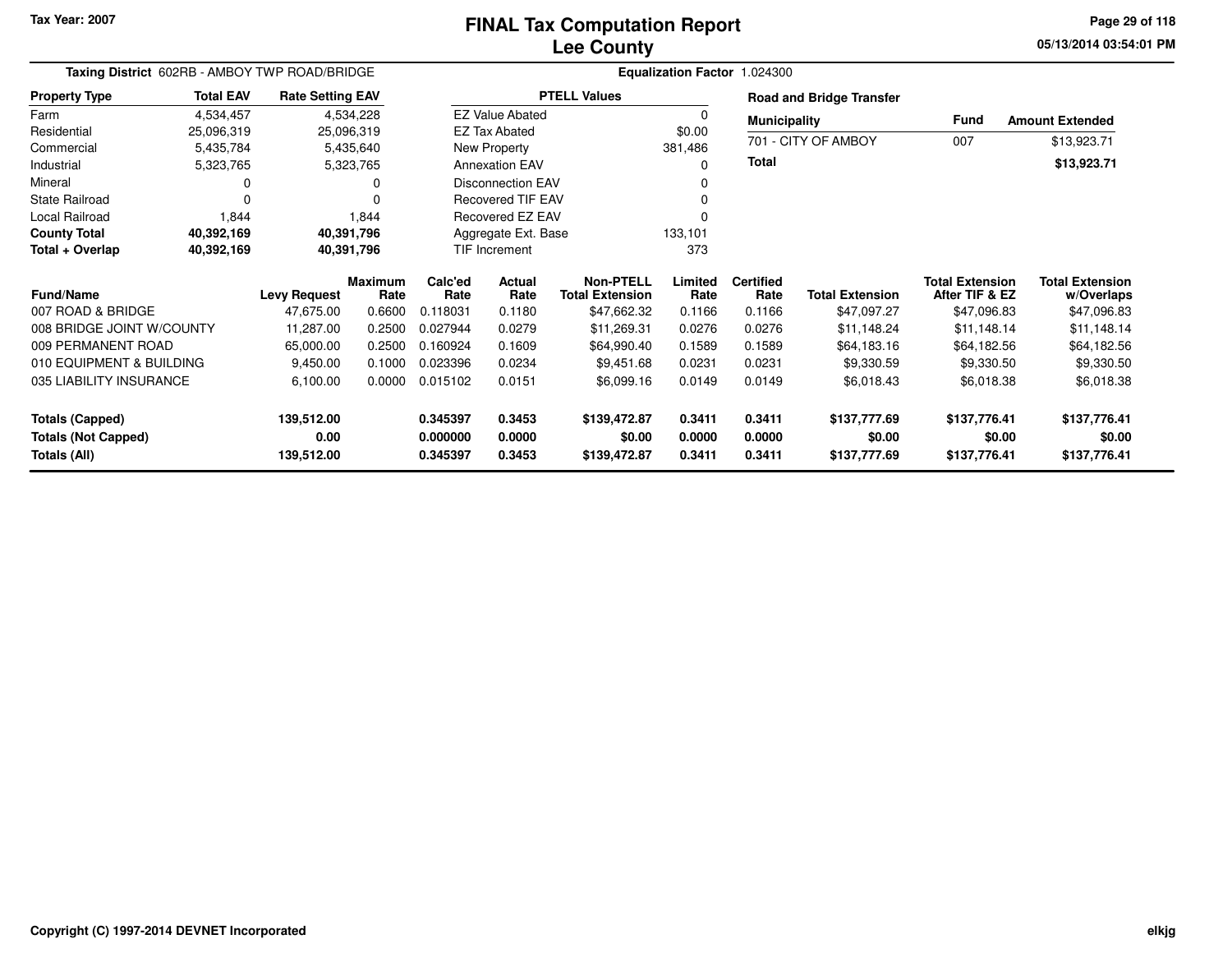# **Lee CountyFINAL Tax Computation Report**

**05/13/2014 03:54:01 PM Page 30 of 118**

| <b>Taxing District 603 - ASHTON TOWNSHIP</b>                         |                  |                                  |                                  |                                  |                                 |                                                    |                            | Equalization Factor 1.024300       |                                       |                                                         |                                                     |
|----------------------------------------------------------------------|------------------|----------------------------------|----------------------------------|----------------------------------|---------------------------------|----------------------------------------------------|----------------------------|------------------------------------|---------------------------------------|---------------------------------------------------------|-----------------------------------------------------|
| <b>Property Type</b>                                                 | <b>Total EAV</b> | <b>Rate Setting EAV</b>          |                                  |                                  |                                 | <b>PTELL Values</b>                                |                            |                                    |                                       |                                                         |                                                     |
| Farm                                                                 | 2,978,191        |                                  | 2,978,191                        |                                  | <b>EZ Value Abated</b>          |                                                    |                            |                                    |                                       |                                                         |                                                     |
| Residential                                                          | 12,135,963       | 12,135,963                       |                                  |                                  | EZ Tax Abated                   |                                                    | \$0.00                     |                                    |                                       |                                                         |                                                     |
| Commercial                                                           | 3,643,485        |                                  | 3,643,485                        |                                  | New Property                    |                                                    | 1,007,013                  |                                    |                                       |                                                         |                                                     |
| Industrial                                                           | 5,712,026        |                                  | 5,712,026                        |                                  | <b>Annexation EAV</b>           |                                                    | 0                          |                                    |                                       |                                                         |                                                     |
| Mineral                                                              | 0                |                                  | 0                                |                                  | <b>Disconnection EAV</b>        |                                                    |                            |                                    |                                       |                                                         |                                                     |
| <b>State Railroad</b>                                                | 569,688          |                                  | 569,688                          |                                  | <b>Recovered TIF EAV</b>        |                                                    | 0                          |                                    |                                       |                                                         |                                                     |
| Local Railroad                                                       | $\Omega$         |                                  | $\Omega$                         |                                  | <b>Recovered EZ EAV</b>         |                                                    |                            |                                    |                                       |                                                         |                                                     |
| <b>County Total</b>                                                  | 25,039,353       | 25,039,353                       |                                  |                                  | Aggregate Ext. Base             |                                                    | 38,173                     |                                    |                                       |                                                         |                                                     |
| Total + Overlap                                                      | 25,039,353       | 25,039,353                       |                                  |                                  | TIF Increment                   |                                                    | 0                          |                                    |                                       |                                                         |                                                     |
| <b>Fund/Name</b><br>001 CORPORATE                                    |                  | <b>Levy Request</b><br>34.181.00 | <b>Maximum</b><br>Rate<br>0.3800 | Calc'ed<br>Rate<br>0.136509      | <b>Actual</b><br>Rate<br>0.1365 | Non-PTELL<br><b>Total Extension</b><br>\$34,178.72 | Limited<br>Rate<br>0.1365  | <b>Certified</b><br>Rate<br>0.1365 | <b>Total Extension</b><br>\$34,178.72 | <b>Total Extension</b><br>After TIF & EZ<br>\$34,178.72 | <b>Total Extension</b><br>w/Overlaps<br>\$34,178.72 |
| 054 GENERAL ASSISTANCE                                               |                  | 5,900.00                         | 0.1000                           | 0.023563                         | 0.0236                          | \$5,909.29                                         | 0.0236                     | 0.0236                             | \$5,909.29                            | \$5,909.29                                              | \$5,909.29                                          |
| <b>Totals (Capped)</b><br><b>Totals (Not Capped)</b><br>Totals (All) |                  | 40,081.00<br>0.00<br>40,081.00   |                                  | 0.160072<br>0.000000<br>0.160072 | 0.1601<br>0.0000<br>0.1601      | \$40,088.01<br>\$0.00<br>\$40,088.01               | 0.1601<br>0.0000<br>0.1601 | 0.1601<br>0.0000<br>0.1601         | \$40,088.01<br>\$0.00<br>\$40,088.01  | \$40,088.01<br>\$0.00<br>\$40,088.01                    | \$40,088.01<br>\$0.00<br>\$40,088.01                |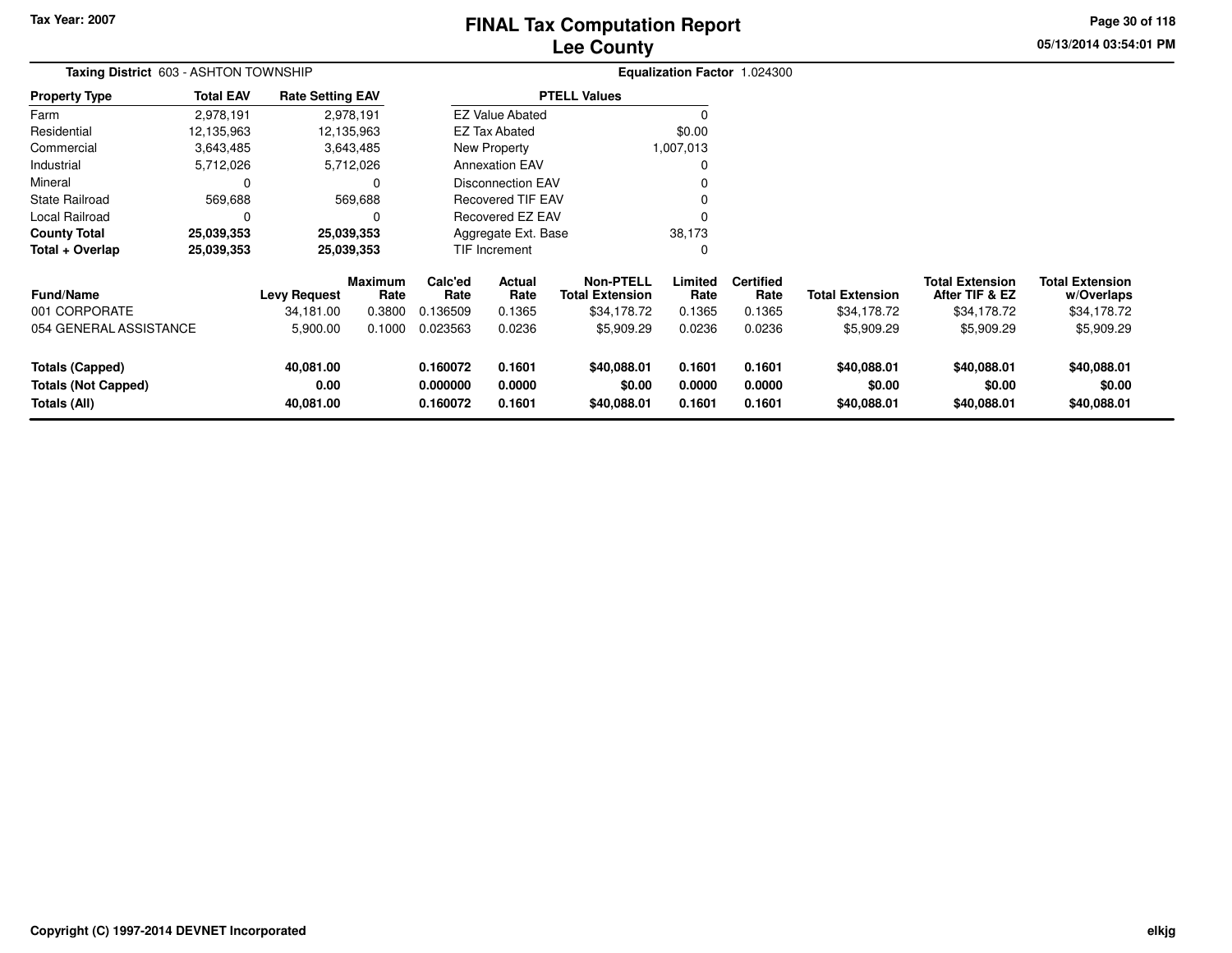# **Lee CountyFINAL Tax Computation Report**

**05/13/2014 03:54:01 PM Page 31 of 118**

| Taxing District 603RB - ASHTON TWP ROAD/BRIDGE                             |                                                 |                                              |                                            |                                         |                                                                                      |                                                                  |                                     | Equalization Factor 1.024300                 |                                                     |                                                                       |                                                                   |
|----------------------------------------------------------------------------|-------------------------------------------------|----------------------------------------------|--------------------------------------------|-----------------------------------------|--------------------------------------------------------------------------------------|------------------------------------------------------------------|-------------------------------------|----------------------------------------------|-----------------------------------------------------|-----------------------------------------------------------------------|-------------------------------------------------------------------|
| <b>Property Type</b>                                                       | <b>Total EAV</b>                                | <b>Rate Setting EAV</b>                      |                                            |                                         |                                                                                      | <b>PTELL Values</b>                                              |                                     |                                              | <b>Road and Bridge Transfer</b>                     |                                                                       |                                                                   |
| Farm<br>Residential<br>Commercial                                          | 2,978,191<br>12,135,963<br>3,643,485            | 12,135,963                                   | 2,978,191<br>3,643,485                     |                                         | <b>EZ Value Abated</b><br><b>EZ Tax Abated</b><br>New Property                       |                                                                  | 0<br>\$0.00<br>1,007,013            | <b>Municipality</b>                          | 702 - VILLAGE OF ASHTON                             | Fund<br>007                                                           | <b>Amount Extended</b><br>\$9,161.06                              |
| Industrial<br>Mineral                                                      | 5,712,026<br>0                                  |                                              | 5,712,026<br>0                             |                                         | <b>Annexation EAV</b><br><b>Disconnection EAV</b>                                    |                                                                  |                                     | <b>Total</b>                                 |                                                     |                                                                       | \$9,161.06                                                        |
| State Railroad<br>Local Railroad<br><b>County Total</b><br>Total + Overlap | 569,688<br>$\Omega$<br>25,039,353<br>25,039,353 | 25,039,353<br>25,039,353                     | 569,688<br>0                               |                                         | <b>Recovered TIF EAV</b><br>Recovered EZ EAV<br>Aggregate Ext. Base<br>TIF Increment |                                                                  | 78,996<br>0                         |                                              |                                                     |                                                                       |                                                                   |
| <b>Fund/Name</b><br>007 ROAD & BRIDGE<br>008 BRIDGE JOINT W/COUNTY         |                                                 | <b>Levy Request</b><br>37,100.00<br>6,893.00 | <b>Maximum</b><br>Rate<br>0.6600<br>0.2500 | Calc'ed<br>Rate<br>0.148167<br>0.027529 | Actual<br>Rate<br>0.1482<br>0.0275                                                   | Non-PTELL<br><b>Total Extension</b><br>\$37,108.32<br>\$6,885.82 | Limited<br>Rate<br>0.1482<br>0.0275 | <b>Certified</b><br>Rate<br>0.1482<br>0.0275 | <b>Total Extension</b><br>\$37,108.32<br>\$6,885.82 | <b>Total Extension</b><br>After TIF & EZ<br>\$37,108.32<br>\$6,885.82 | <b>Total Extension</b><br>w/Overlaps<br>\$37,108.32<br>\$6,885.82 |
| 009 PERMANENT ROAD<br>010 EQUIPMENT & BUILDING                             |                                                 | 31,812.00<br>7,141.00                        | 0.2500<br>0.1000                           | 0.127048<br>0.028519                    | 0.1270<br>0.0285                                                                     | \$31,799.98<br>\$7,136.22                                        | 0.1270<br>0.0285                    | 0.1270<br>0.0285                             | \$31,799.98<br>\$7,136.22                           | \$31,799.98<br>\$7,136.22                                             | \$31,799.98<br>\$7,136.22                                         |
| <b>Totals (Capped)</b><br><b>Totals (Not Capped)</b><br>Totals (All)       |                                                 | 82,946.00<br>0.00<br>82,946.00               |                                            | 0.331263<br>0.000000<br>0.331263        | 0.3312<br>0.0000<br>0.3312                                                           | \$82,930.34<br>\$0.00<br>\$82,930.34                             | 0.3312<br>0.0000<br>0.3312          | 0.3312<br>0.0000<br>0.3312                   | \$82,930.34<br>\$0.00<br>\$82,930.34                | \$82,930.34<br>\$0.00<br>\$82,930.34                                  | \$82,930.34<br>\$0.00<br>\$82,930.34                              |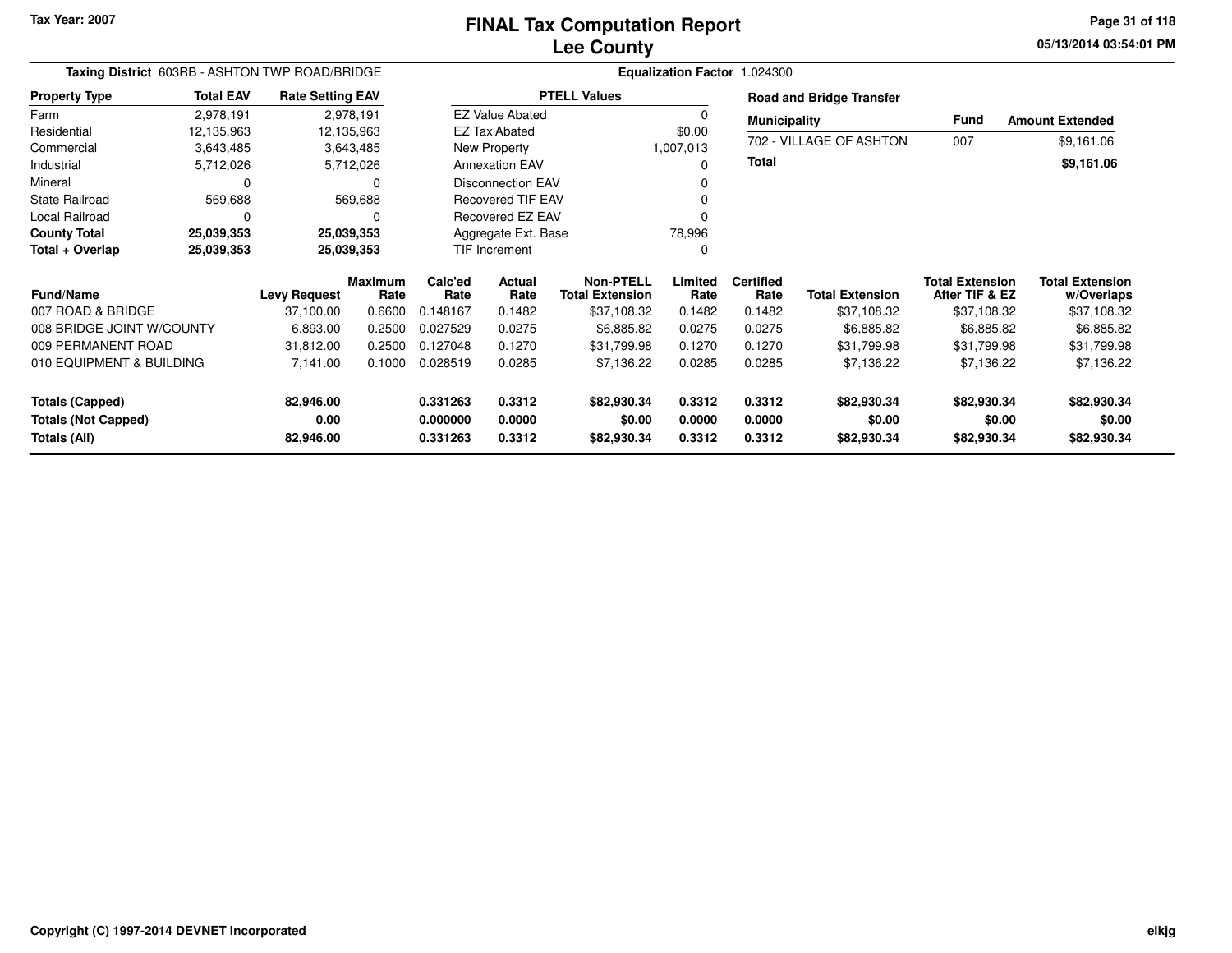# **Lee CountyFINAL Tax Computation Report**

**05/13/2014 03:54:01 PM Page 32 of 118**

| Taxing District 604 - BRADFORD TOWNSHIP                              |                  |                                |                        |                                  |                            |                                            |                            | Equalization Factor 1.024300 |                                      |                                          |                                      |
|----------------------------------------------------------------------|------------------|--------------------------------|------------------------|----------------------------------|----------------------------|--------------------------------------------|----------------------------|------------------------------|--------------------------------------|------------------------------------------|--------------------------------------|
| <b>Property Type</b>                                                 | <b>Total EAV</b> | <b>Rate Setting EAV</b>        |                        |                                  |                            | <b>PTELL Values</b>                        |                            |                              |                                      |                                          |                                      |
| Farm                                                                 | 8,186,467        |                                | 8,186,467              |                                  | <b>EZ Value Abated</b>     |                                            | 0                          |                              |                                      |                                          |                                      |
| Residential                                                          | 2,092,537        |                                | 2,092,537              |                                  | <b>EZ Tax Abated</b>       |                                            | \$0.00                     |                              |                                      |                                          |                                      |
| Commercial                                                           | 2,398            |                                | 2,398                  |                                  | New Property               |                                            | 44,035                     |                              |                                      |                                          |                                      |
| Industrial                                                           |                  |                                | 0                      |                                  | <b>Annexation EAV</b>      |                                            |                            |                              |                                      |                                          |                                      |
| Mineral                                                              |                  |                                | 0                      |                                  | <b>Disconnection EAV</b>   |                                            |                            |                              |                                      |                                          |                                      |
| <b>State Railroad</b>                                                | $\Omega$         |                                | 0                      |                                  | <b>Recovered TIF EAV</b>   |                                            |                            |                              |                                      |                                          |                                      |
| Local Railroad                                                       | $\Omega$         |                                | n                      |                                  | Recovered EZ EAV           |                                            |                            |                              |                                      |                                          |                                      |
| <b>County Total</b>                                                  | 10,281,402       | 10,281,402                     |                        |                                  | Aggregate Ext. Base        |                                            | 29,727                     |                              |                                      |                                          |                                      |
| Total + Overlap                                                      | 10,281,402       |                                | 10,281,402             |                                  | TIF Increment              |                                            | 0                          |                              |                                      |                                          |                                      |
| <b>Fund/Name</b>                                                     |                  | <b>Levy Request</b>            | <b>Maximum</b><br>Rate | Calc'ed<br>Rate                  | Actual<br>Rate             | <b>Non-PTELL</b><br><b>Total Extension</b> | Limited<br>Rate            | <b>Certified</b><br>Rate     | <b>Total Extension</b>               | <b>Total Extension</b><br>After TIF & EZ | <b>Total Extension</b><br>w/Overlaps |
| 001 CORPORATE                                                        |                  | 27,100.00                      | 0.6500                 | 0.263583                         | 0.2636                     | \$27,101.78                                | 0.2636                     | 0.2636                       | \$27,101.78                          | \$27,101.78                              | \$27,101.78                          |
| 027 AUDIT                                                            |                  | 1,200.00                       | 0.0050                 | 0.011672                         | 0.0050                     | \$514.07                                   | 0.0050                     | 0.0050                       | \$514.07                             | \$514.07                                 | \$514.07                             |
| <b>Totals (Capped)</b><br><b>Totals (Not Capped)</b><br>Totals (All) |                  | 28,300.00<br>0.00<br>28,300.00 |                        | 0.275255<br>0.000000<br>0.275255 | 0.2686<br>0.0000<br>0.2686 | \$27,615.85<br>\$0.00<br>\$27,615.85       | 0.2686<br>0.0000<br>0.2686 | 0.2686<br>0.0000<br>0.2686   | \$27,615.85<br>\$0.00<br>\$27,615.85 | \$27,615.85<br>\$0.00<br>\$27,615.85     | \$27,615.85<br>\$0.00<br>\$27,615.85 |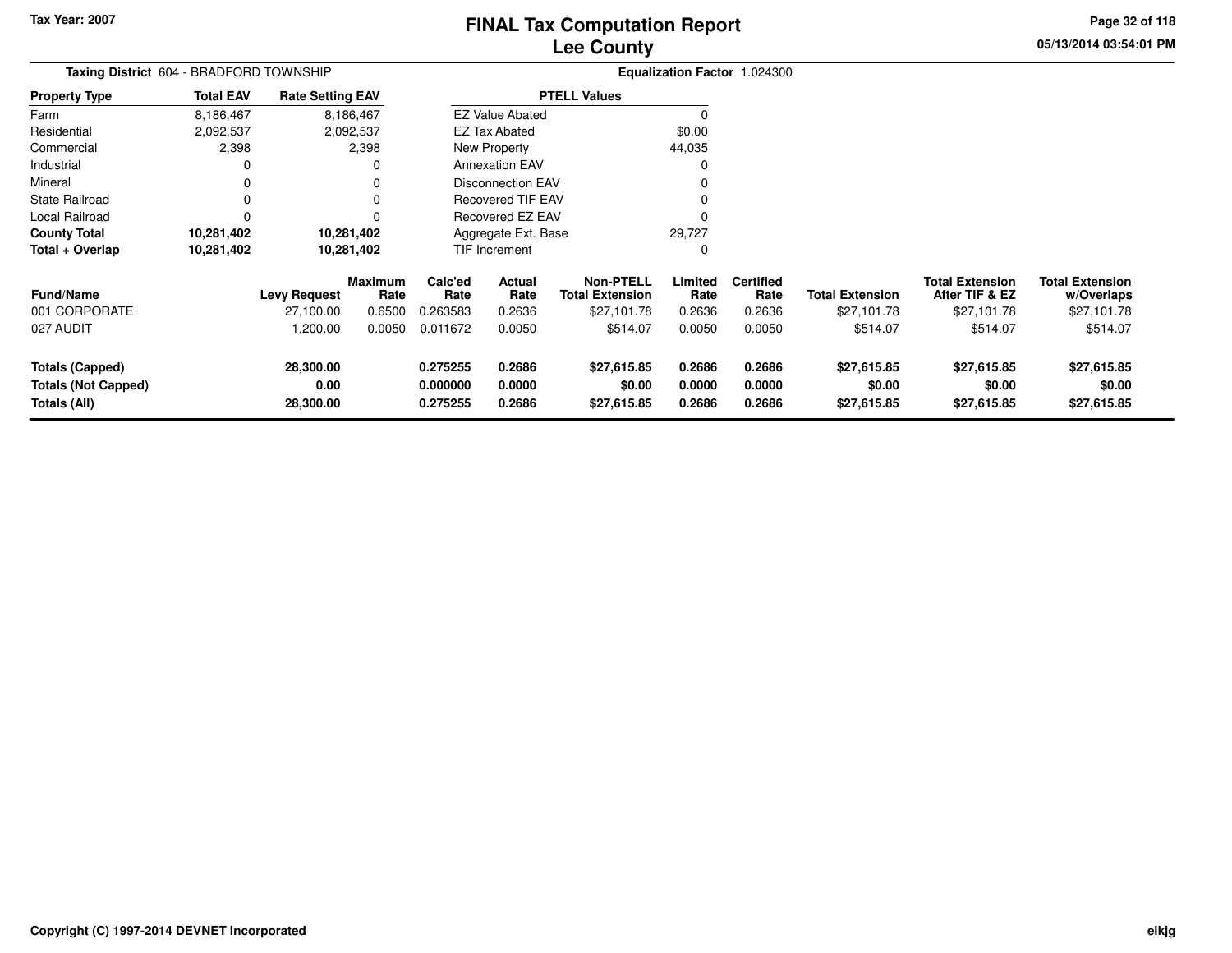**05/13/2014 03:54:01 PM Page 33 of 118**

| Taxing District 604RB - BRADFORD TWP ROAD/BRIDGE |                  |                         |                 |                 |                          |                                            |                 | <b>Equalization Factor 1.024300</b> |                        |                                          |                                      |
|--------------------------------------------------|------------------|-------------------------|-----------------|-----------------|--------------------------|--------------------------------------------|-----------------|-------------------------------------|------------------------|------------------------------------------|--------------------------------------|
| Property Type                                    | <b>Total EAV</b> | <b>Rate Setting EAV</b> |                 |                 |                          | <b>PTELL Values</b>                        |                 |                                     |                        |                                          |                                      |
| Farm                                             | 8,186,467        |                         | 8,186,467       |                 | <b>EZ Value Abated</b>   |                                            | 0               |                                     |                        |                                          |                                      |
| Residential                                      | 2,092,537        |                         | 2,092,537       |                 | <b>EZ Tax Abated</b>     |                                            | \$0.00          |                                     |                        |                                          |                                      |
| Commercial                                       | 2,398            |                         | 2,398           |                 | New Property             |                                            | 44,035          |                                     |                        |                                          |                                      |
| Industrial                                       | O                |                         |                 |                 | <b>Annexation EAV</b>    |                                            | O               |                                     |                        |                                          |                                      |
| Mineral                                          | 0                |                         |                 |                 | <b>Disconnection EAV</b> |                                            |                 |                                     |                        |                                          |                                      |
| State Railroad                                   | 0                |                         |                 |                 | <b>Recovered TIF EAV</b> |                                            |                 |                                     |                        |                                          |                                      |
| Local Railroad                                   | 0                |                         |                 |                 | Recovered EZ EAV         |                                            | 0               |                                     |                        |                                          |                                      |
| <b>County Total</b>                              | 10,281,402       | 10,281,402              |                 |                 | Aggregate Ext. Base      |                                            | 43,721          |                                     |                        |                                          |                                      |
| Total + Overlap                                  | 10,281,402       | 10,281,402              |                 |                 | TIF Increment            |                                            | O               |                                     |                        |                                          |                                      |
| Fund/Name                                        |                  | <b>Levy Request</b>     | Maximum<br>Rate | Calc'ed<br>Rate | Actual<br>Rate           | <b>Non-PTELL</b><br><b>Total Extension</b> | Limited<br>Rate | <b>Certified</b><br>Rate            | <b>Total Extension</b> | <b>Total Extension</b><br>After TIF & EZ | <b>Total Extension</b><br>w/Overlaps |
| 007 ROAD & BRIDGE                                |                  | 11,000.00               | 0.6600          | 0.106989        | 0.1070                   | \$11,001.10                                | 0.1070          | 0.1070                              | \$11,001.10            | \$11,001.10                              | \$11,001.10                          |
| 008 BRIDGE JOINT W/ COUNTY                       |                  | 7,400.00                | 0.2500          | 0.071975        | 0.0720                   | \$7,402.61                                 | 0.0720          | 0.0720                              | \$7,402.61             | \$7,402.61                               | \$7,402.61                           |
| 009 PERMANENT ROAD                               |                  | 11,770.00               | 0.2500          | 0.114479        | 0.1145                   | \$11,772.21                                | 0.1145          | 0.1145                              | \$11,772.21            | \$11,772.21                              | \$11,772.21                          |
| 010 EQUIPMENT & BUILDING                         |                  | 10,500.00               | 0.1000          | 0.102126        | 0.1000                   | \$10,281.40                                | 0.1000          | 0.1000                              | \$10,281.40            | \$10,281.40                              | \$10,281.40                          |
| 090 ROAD DAMAGE                                  |                  | 1,000.00                | 0.0330          | 0.009726        | 0.0097                   | \$997.30                                   | 0.0097          | 0.0097                              | \$997.30               | \$997.30                                 | \$997.30                             |
| <b>Totals (Capped)</b>                           |                  | 41,670.00               |                 | 0.405295        | 0.4032                   | \$41,454.62                                | 0.4032          | 0.4032                              | \$41,454.62            | \$41,454.62                              | \$41,454.62                          |
| <b>Totals (Not Capped)</b>                       |                  | 0.00                    |                 | 0.000000        | 0.0000                   | \$0.00                                     | 0.0000          | 0.0000                              | \$0.00                 | \$0.00                                   | \$0.00                               |
| Totals (All)                                     |                  | 41,670.00               |                 | 0.405295        | 0.4032                   | \$41,454.62                                | 0.4032          | 0.4032                              | \$41,454.62            | \$41,454.62                              | \$41,454.62                          |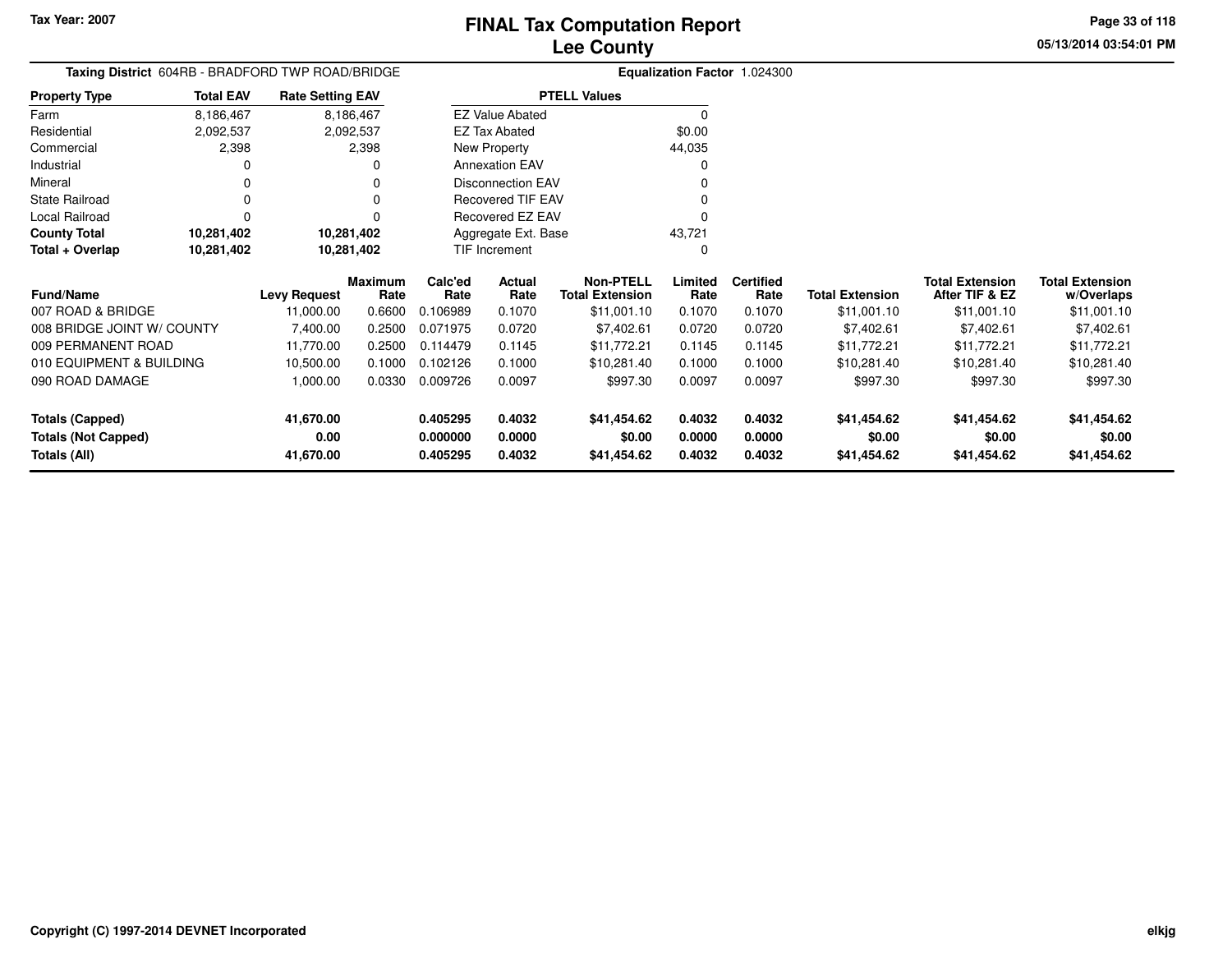# **Lee CountyFINAL Tax Computation Report**

**05/13/2014 03:54:01 PMPage 34 of 118**

| Taxing District 605 - BROOKLYN TOWNSHIP                              |                  |                                |                 |                                  |                            |                                            |                            | Equalization Factor 1.024300 |                                      |                                          |                                      |
|----------------------------------------------------------------------|------------------|--------------------------------|-----------------|----------------------------------|----------------------------|--------------------------------------------|----------------------------|------------------------------|--------------------------------------|------------------------------------------|--------------------------------------|
| <b>Property Type</b>                                                 | <b>Total EAV</b> | <b>Rate Setting EAV</b>        |                 |                                  |                            | <b>PTELL Values</b>                        |                            |                              |                                      |                                          |                                      |
| Farm                                                                 | 7,960,281        |                                | 7,960,281       |                                  | <b>EZ Value Abated</b>     |                                            |                            |                              |                                      |                                          |                                      |
| Residential                                                          | 7,804,523        |                                | 7,804,523       |                                  | EZ Tax Abated              |                                            | \$0.00                     |                              |                                      |                                          |                                      |
| Commercial                                                           | 589,395          |                                | 589,395         |                                  | New Property               |                                            | 297,086                    |                              |                                      |                                          |                                      |
| Industrial                                                           | 464,925          |                                | 464,925         |                                  | <b>Annexation EAV</b>      |                                            |                            |                              |                                      |                                          |                                      |
| Mineral                                                              |                  |                                |                 |                                  | <b>Disconnection EAV</b>   |                                            |                            |                              |                                      |                                          |                                      |
| <b>State Railroad</b>                                                | $\Omega$         |                                |                 |                                  | <b>Recovered TIF EAV</b>   |                                            |                            |                              |                                      |                                          |                                      |
| Local Railroad                                                       | 2,998            |                                | 2,998           |                                  | Recovered EZ EAV           |                                            |                            |                              |                                      |                                          |                                      |
| <b>County Total</b>                                                  | 16,822,122       |                                | 16,822,122      |                                  | Aggregate Ext. Base        |                                            | 45,349                     |                              |                                      |                                          |                                      |
| Total + Overlap                                                      | 16,822,122       |                                | 16,822,122      |                                  | <b>TIF Increment</b>       |                                            | 0                          |                              |                                      |                                          |                                      |
| <b>Fund/Name</b>                                                     |                  | <b>Levy Request</b>            | Maximum<br>Rate | Calc'ed<br>Rate                  | <b>Actual</b><br>Rate      | <b>Non-PTELL</b><br><b>Total Extension</b> | Limited<br>Rate            | <b>Certified</b><br>Rate     | <b>Total Extension</b>               | <b>Total Extension</b><br>After TIF & EZ | <b>Total Extension</b><br>w/Overlaps |
| 001 CORPORATE                                                        |                  | 42,857.00                      | 0.4500          | 0.254766                         | 0.2548                     | \$42,862.77                                | 0.2533                     | 0.2533                       | \$42,610.44                          | \$42,610.44                              | \$42,610.44                          |
| 035 LIABILITY INSURANCE                                              |                  | 4,758.00                       | 0.0000          | 0.028284                         | 0.0283                     | \$4,760.66                                 | 0.0281                     | 0.0281                       | \$4,727.02                           | \$4,727.02                               | \$4,727.02                           |
| <b>Totals (Capped)</b><br><b>Totals (Not Capped)</b><br>Totals (All) |                  | 47,615.00<br>0.00<br>47,615.00 |                 | 0.283050<br>0.000000<br>0.283050 | 0.2831<br>0.0000<br>0.2831 | \$47,623.43<br>\$0.00<br>\$47,623.43       | 0.2814<br>0.0000<br>0.2814 | 0.2814<br>0.0000<br>0.2814   | \$47,337.46<br>\$0.00<br>\$47,337.46 | \$47,337.46<br>\$0.00<br>\$47,337.46     | \$47,337.46<br>\$0.00<br>\$47,337.46 |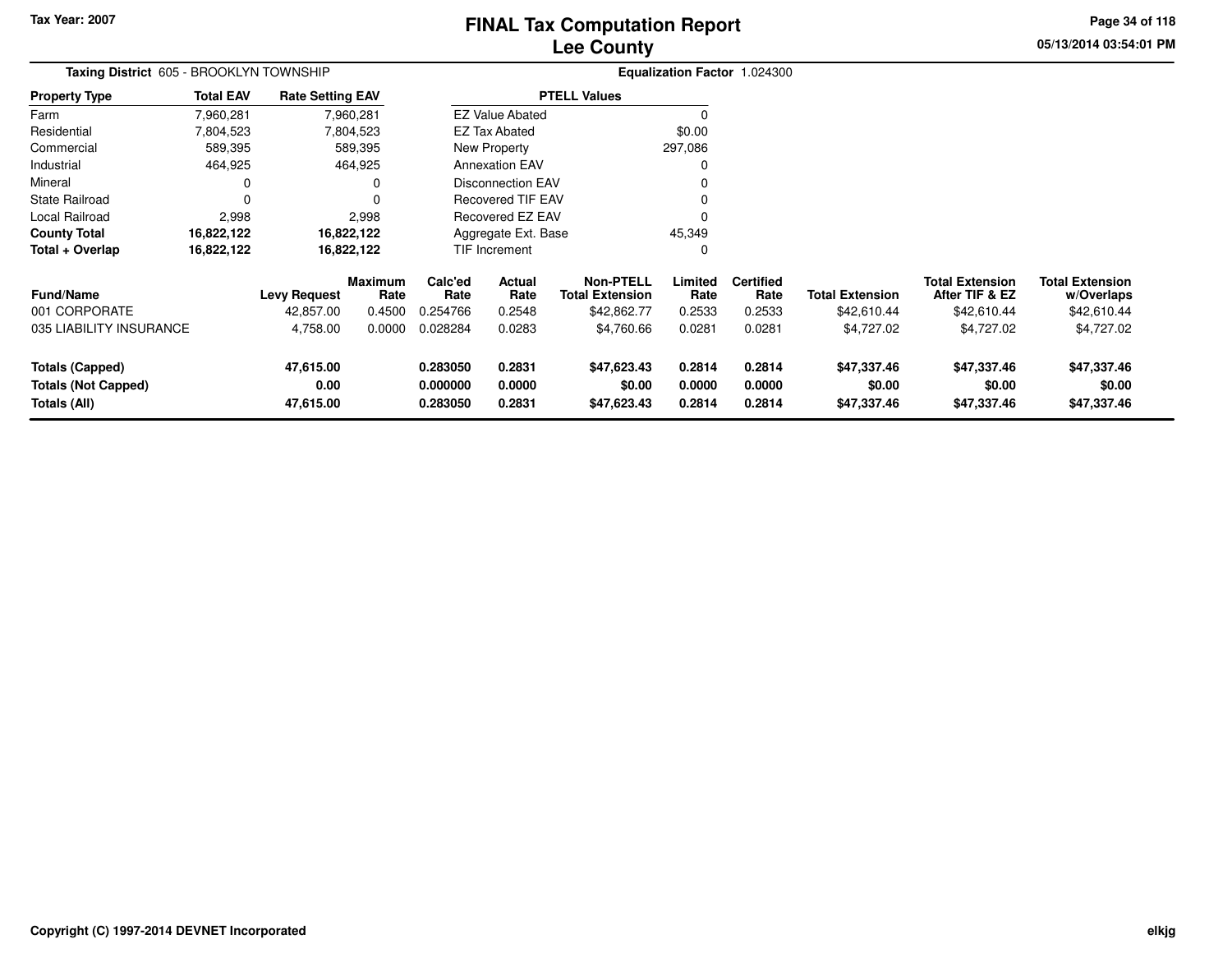**05/13/2014 03:54:01 PM Page 35 of 118**

| Taxing District 605RB - BROOKLYN TWP ROAD/BRIDGE |                  |                         |                        |                 | Equalization Factor 1.024300 |                                            |                 |                          |                                  |                                          |                                      |
|--------------------------------------------------|------------------|-------------------------|------------------------|-----------------|------------------------------|--------------------------------------------|-----------------|--------------------------|----------------------------------|------------------------------------------|--------------------------------------|
| <b>Property Type</b>                             | <b>Total EAV</b> | <b>Rate Setting EAV</b> |                        |                 |                              | <b>PTELL Values</b>                        |                 |                          | <b>Road and Bridge Transfer</b>  |                                          |                                      |
| Farm                                             | 7,960,281        |                         | 7,960,281              |                 | <b>EZ Value Abated</b>       |                                            | 0               | <b>Municipality</b>      |                                  | <b>Fund</b>                              | <b>Amount Extended</b>               |
| Residential                                      | 7,804,523        |                         | 7,804,523              |                 | <b>EZ Tax Abated</b>         |                                            | \$0.00          |                          | 703 - VILLAGE OF COMPTON         | 007                                      |                                      |
| Commercial                                       | 589,395          |                         | 589,395                |                 | New Property                 |                                            | 297,086         |                          |                                  |                                          | \$2,735.87                           |
| Industrial                                       | 464,925          |                         | 464,925                |                 | <b>Annexation EAV</b>        |                                            | 0               |                          | 713 - VILLAGE OF WEST BROOKL'007 |                                          | \$1,351.59                           |
| Mineral                                          | 0                |                         | O                      |                 | <b>Disconnection EAV</b>     |                                            | 0               | Total                    |                                  |                                          | \$4,087.46                           |
| <b>State Railroad</b>                            | $\Omega$         |                         | U                      |                 | <b>Recovered TIF EAV</b>     |                                            | 0               |                          |                                  |                                          |                                      |
| Local Railroad                                   | 2,998            |                         | 2,998                  |                 | Recovered EZ EAV             |                                            | 0               |                          |                                  |                                          |                                      |
| <b>County Total</b>                              | 16,822,122       |                         | 16,822,122             |                 | Aggregate Ext. Base          |                                            | 78,696          |                          |                                  |                                          |                                      |
| Total + Overlap                                  | 16,822,122       |                         | 16,822,122             |                 | TIF Increment                |                                            | 0               |                          |                                  |                                          |                                      |
| <b>Fund/Name</b>                                 |                  | <b>Levy Request</b>     | <b>Maximum</b><br>Rate | Calc'ed<br>Rate | Actual<br>Rate               | <b>Non-PTELL</b><br><b>Total Extension</b> | Limited<br>Rate | <b>Certified</b><br>Rate | <b>Total Extension</b>           | <b>Total Extension</b><br>After TIF & EZ | <b>Total Extension</b><br>w/Overlaps |
| 007 ROAD & BRIDGE                                |                  | 27,350.00               | 0.6600                 | 0.162584        | 0.1626                       | \$27,352.77                                | 0.1626          | 0.1626                   | \$27,352.77                      | \$27,352.77                              | \$27,352.77                          |
| 008 BRIDGE JOINT W/ COUNTY                       |                  | 5,470.00                | 0.2500                 | 0.032517        | 0.0325                       | \$5,467.19                                 | 0.0325          | 0.0325                   | \$5,467.19                       | \$5,467.19                               | \$5,467.19                           |
| 009 PERMANENT ROAD                               |                  | 38,418.00               | 0.2500                 | 0.228378        | 0.2284                       | \$38,421.73                                | 0.2284          | 0.2284                   | \$38,421.73                      | \$38,421.73                              | \$38,421.73                          |
| 010 EQUIPMENT & BUILDING                         |                  | 5,809.00                | 0.1000                 | 0.034532        | 0.0345                       | \$5,803.63                                 | 0.0345          | 0.0345                   | \$5,803.63                       | \$5,803.63                               | \$5,803.63                           |
| 035 LIABILITY INS                                |                  | 3,663.00                | 0.0000                 | 0.021775        | 0.0218                       | \$3,667.22                                 | 0.0218          | 0.0218                   | \$3,667.22                       | \$3,667.22                               | \$3,667.22                           |
| <b>Totals (Capped)</b>                           |                  | 80,710.00               |                        | 0.479786        | 0.4798                       | \$80,712.54                                | 0.4798          | 0.4798                   | \$80,712.54                      | \$80,712.54                              | \$80,712.54                          |
| <b>Totals (Not Capped)</b>                       |                  | 0.00                    |                        | 0.000000        | 0.0000                       | \$0.00                                     | 0.0000          | 0.0000                   | \$0.00                           | \$0.00                                   | \$0.00                               |
| Totals (All)                                     |                  | 80,710.00               |                        | 0.479786        | 0.4798                       | \$80,712.54                                | 0.4798          | 0.4798                   | \$80,712.54                      | \$80,712.54                              | \$80,712.54                          |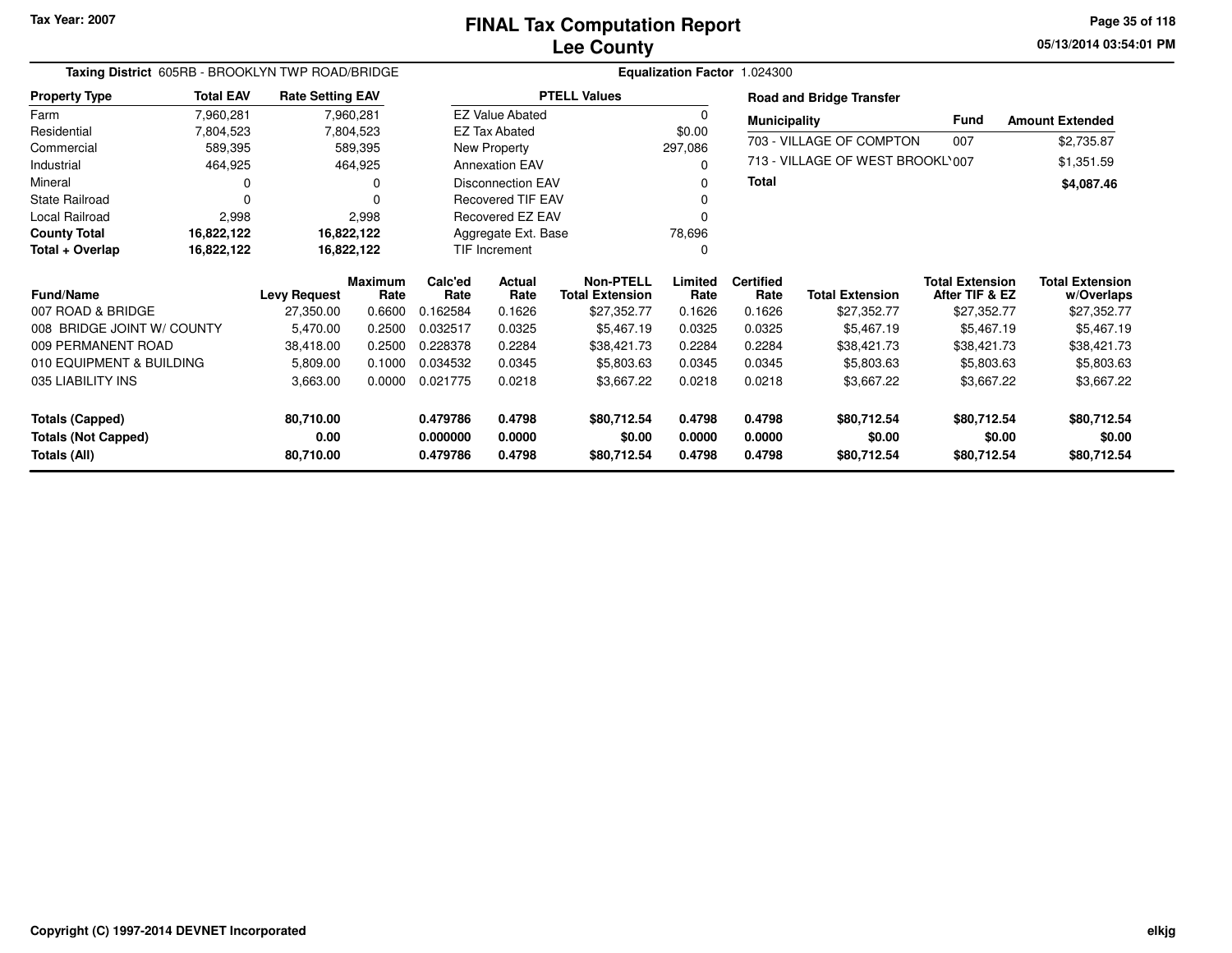**05/13/2014 03:54:01 PMPage 36 of 118**

# **Equalization Factor** 1.024300

|                      | <b>Taxing District</b> 606 - FRANKLIN GROVE TOWNSHIP |                         |                          | <b>Equalization Factor 1</b> |
|----------------------|------------------------------------------------------|-------------------------|--------------------------|------------------------------|
| <b>Property Type</b> | <b>Total EAV</b>                                     | <b>Rate Setting EAV</b> | <b>PTELL Values</b>      |                              |
| Farm                 | 5,932,848                                            | 5,932,848               | <b>EZ Value Abated</b>   | O                            |
| Residential          | 10,581,198                                           | 10,581,198              | EZ Tax Abated            | \$0.00                       |
| Commercial           | 2,913,066                                            | 2,913,066               | New Property             | 163,651                      |
| Industrial           | 0                                                    | 0                       | <b>Annexation EAV</b>    | 0                            |
| Mineral              | 0                                                    | 0                       | <b>Disconnection EAV</b> | 0                            |
| State Railroad       | 286.591                                              | 286,591                 | <b>Recovered TIF EAV</b> | 0                            |
| Local Railroad       | 0                                                    | $\Omega$                | Recovered EZ EAV         | 0                            |
| <b>County Total</b>  | 19,713,703                                           | 19,713,703              | Aggregate Ext. Base      | 31,855                       |
| Total + Overlap      | 19,713,703                                           | 19,713,703              | <b>TIF Increment</b>     | 0                            |

| <b>Fund/Name</b>           | <b>Levy Request</b> | <b>Maximum</b><br>Rate | Calc'ed<br>Rate | <b>Actual</b><br>Rate | Non-PTELL<br><b>Total Extension</b> | Limited<br>Rate | <b>Certified</b><br>Rate | Total Extension | <b>Total Extension</b><br>After TIF & EZ | <b>Total Extension</b><br>w/Overlaps |
|----------------------------|---------------------|------------------------|-----------------|-----------------------|-------------------------------------|-----------------|--------------------------|-----------------|------------------------------------------|--------------------------------------|
| 001 CORPORATE              | 22,000.00           | 0.4300                 | 0.111598        | 0.1116                | \$22,000.49                         | 0.1116          | 0.1116                   | \$22,000.49     | \$22,000.49                              | \$22,000.49                          |
| 027 AUDIT                  | 700.00              | 0.0050                 | 0.003551        | 0.0036                | \$709.69                            | 0.0036          | 0.0036                   | \$709.69        | \$709.69                                 | \$709.69                             |
| 035 LIABILITY INSURANCE    | 3,000.00            | 0.0000                 | 0.015218        | 0.0152                | \$2,996.48                          | 0.0152          | 0.0152                   | \$2,996.48      | \$2,996.48                               | \$2,996.48                           |
| 047 SOCIAL SECURITY        | 700.00              | 0.0000                 | 0.003551        | 0.0036                | \$709.69                            | 0.0036          | 0.0036                   | \$709.69        | \$709.69                                 | \$709.69                             |
| 054 GENERAL ASSISTANCE     | 6,000.00            | 0.1000                 | 0.030436        | 0.0304                | \$5,992.97                          | 0.0304          | 0.0304                   | \$5,992.97      | \$5,992.97                               | \$5,992.97                           |
| Totals (Capped)            | 32,400.00           |                        | 0.164354        | 0.1644                | \$32,409.32                         | 0.1644          | 0.1644                   | \$32,409.32     | \$32,409.32                              | \$32,409.32                          |
| <b>Totals (Not Capped)</b> | 0.00                |                        | 0.000000        | 0.0000                | \$0.00                              | 0.0000          | 0.0000                   | \$0.00          | \$0.00                                   | \$0.00                               |
| Totals (All)               | 32,400.00           |                        | 0.164354        | 0.1644                | \$32,409.32                         | 0.1644          | 0.1644                   | \$32,409.32     | \$32,409.32                              | \$32,409.32                          |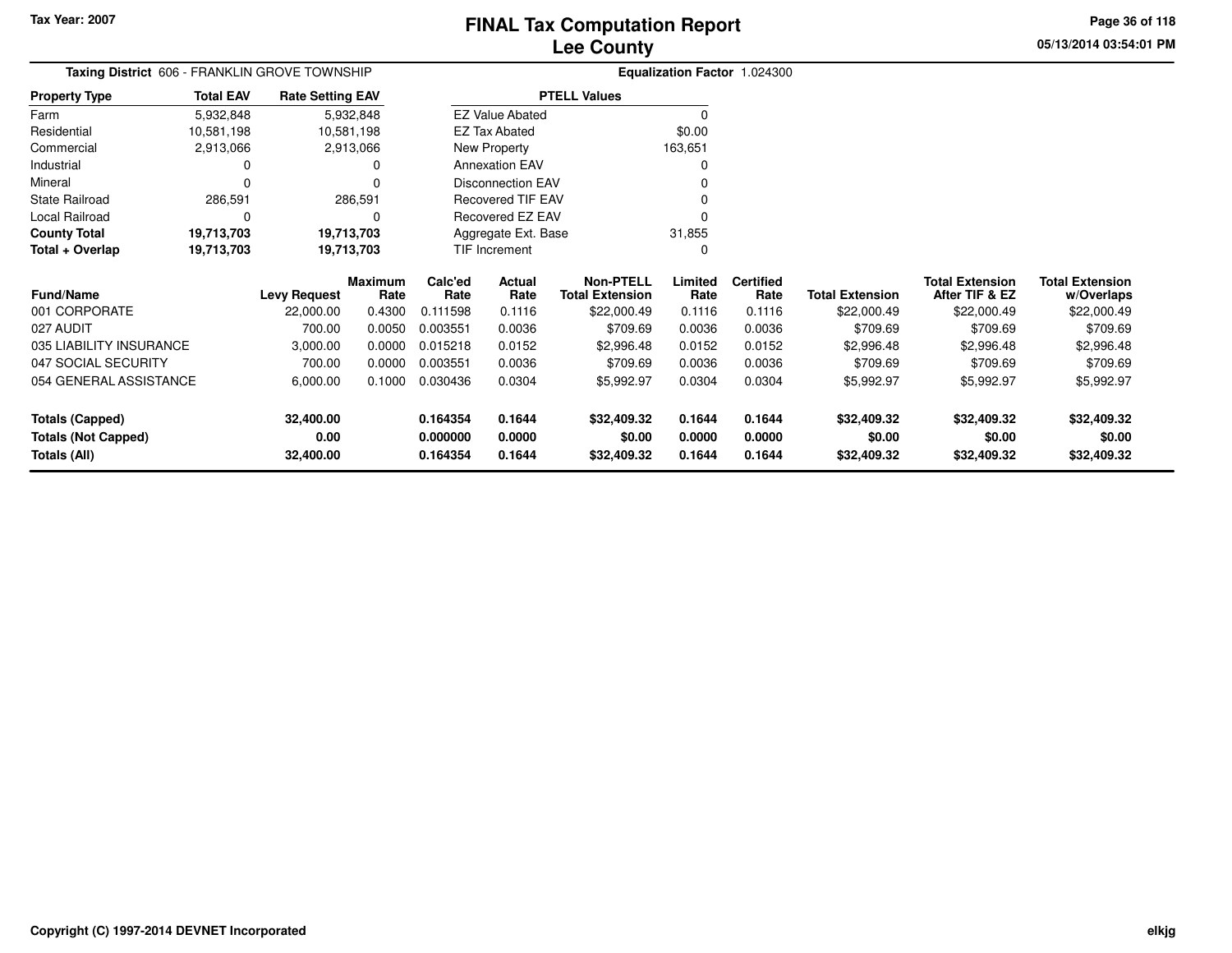**05/13/2014 03:54:01 PMPage 37 of 118**

| Taxing District 606RB - FRANKLIN GROVE ROAD/BRIDGE |                  |                                  |                |                  | Equalization Factor 1.024300 |                                       |                 |                     |                                   |                                          |                           |  |
|----------------------------------------------------|------------------|----------------------------------|----------------|------------------|------------------------------|---------------------------------------|-----------------|---------------------|-----------------------------------|------------------------------------------|---------------------------|--|
| <b>Property Type</b>                               | <b>Total EAV</b> | <b>Rate Setting EAV</b>          |                |                  |                              | <b>PTELL Values</b>                   |                 |                     | <b>Road and Bridge Transfer</b>   |                                          |                           |  |
| Farm                                               | 5,932,848        |                                  | 5,932,848      |                  | <b>EZ Value Abated</b>       |                                       | 0               | <b>Municipality</b> |                                   | <b>Fund</b>                              | <b>Amount Extended</b>    |  |
| Residential                                        | 10,581,198       |                                  | 10,581,198     |                  | <b>EZ Tax Abated</b>         |                                       | \$0.00          |                     | 706 - VILLAGE OF FRANKLIN GRO 007 |                                          |                           |  |
| Commercial                                         | 2,913,066        |                                  | 2,913,066      |                  | New Property                 |                                       | 163,651         |                     |                                   |                                          | \$5,777.25                |  |
| Industrial                                         |                  |                                  | o              |                  | <b>Annexation EAV</b>        |                                       | 0               | Total               |                                   |                                          | \$5,777.25                |  |
| Mineral                                            |                  |                                  |                |                  | <b>Disconnection EAV</b>     |                                       |                 |                     |                                   |                                          |                           |  |
| <b>State Railroad</b>                              | 286,591          |                                  | 286,591        |                  | <b>Recovered TIF EAV</b>     |                                       |                 |                     |                                   |                                          |                           |  |
| Local Railroad                                     | O                |                                  | 0              |                  | <b>Recovered EZ EAV</b>      |                                       | 0               |                     |                                   |                                          |                           |  |
| <b>County Total</b>                                | 19,713,703       |                                  | 19,713,703     |                  | Aggregate Ext. Base          |                                       | 65,671          |                     |                                   |                                          |                           |  |
| Total + Overlap                                    | 19,713,703       |                                  | 19,713,703     |                  | <b>TIF Increment</b>         |                                       | 0               |                     |                                   |                                          |                           |  |
| <b>Fund/Name</b>                                   |                  |                                  | <b>Maximum</b> | Calc'ed          | Actual                       | <b>Non-PTELL</b>                      | Limited<br>Rate | <b>Certified</b>    | <b>Total Extension</b>            | <b>Total Extension</b><br>After TIF & EZ | <b>Total Extension</b>    |  |
| 007 ROAD & BRIDGE                                  |                  | <b>Levy Request</b><br>23,650.00 | Rate<br>0.6600 | Rate<br>0.119967 | Rate<br>0.1200               | <b>Total Extension</b><br>\$23,656.44 | 0.1185          | Rate<br>0.1185      | \$23,360.74                       | \$23,360.74                              | w/Overlaps<br>\$23,360.74 |  |
| 008 BRIDGE JOINT W/ COUNTY                         |                  | 200.00                           | 0.2500         | 0.001015         | 0.0010                       | \$197.14                              | 0.0010          | 0.0010              | \$197.14                          | \$197.14                                 | \$197.14                  |  |
| 009 PERMANENT ROAD                                 |                  |                                  |                | 0.177542         | 0.1775                       |                                       | 0.1753          | 0.1753              |                                   |                                          |                           |  |
|                                                    |                  | 35,000.00                        | 0.2500         |                  |                              | \$34,991.82                           |                 |                     | \$34,558.12                       | \$34,558.12                              | \$34,558.12               |  |
| 010 EQUIPMENT & BUILDING                           |                  | 5,700.00                         | 0.1000         | 0.028914         | 0.0289                       | \$5,697.26                            | 0.0285          | 0.0285              | \$5,618.41                        | \$5,618.41                               | \$5,618.41                |  |
| 027 AUDIT                                          |                  | 700.00                           | 0.0025         | 0.003551         | 0.0025                       | \$492.84                              | 0.0025          | 0.0025              | \$492.84                          | \$492.84                                 | \$492.84                  |  |
| 035 LIABILITY INSURANCE                            |                  | 3,000.00                         | 0.0000         | 0.015218         | 0.0152                       | \$2,996.48                            | 0.0150          | 0.0150              | \$2,957.06                        | \$2,957.06                               | \$2,957.06                |  |
| 047 SOCIAL SECURITY                                |                  | 700.00                           | 0.0000         | 0.003551         | 0.0036                       | \$709.69                              | 0.0036          | 0.0036              | \$709.69                          | \$709.69                                 | \$709.69                  |  |
| <b>Totals (Capped)</b>                             |                  | 68,950.00                        |                | 0.349758         | 0.3487                       | \$68,741.67                           | 0.3444          | 0.3444              | \$67,894.00                       | \$67,894.00                              | \$67,894.00               |  |
| <b>Totals (Not Capped)</b>                         |                  | 0.00                             |                | 0.000000         | 0.0000                       | \$0.00                                | 0.0000          | 0.0000              | \$0.00                            | \$0.00                                   | \$0.00                    |  |
| 68,950.00<br>Totals (All)                          |                  |                                  |                | 0.349758         | 0.3487                       | \$68,741.67                           | 0.3444          | 0.3444              | \$67,894.00                       | \$67,894.00                              | \$67,894.00               |  |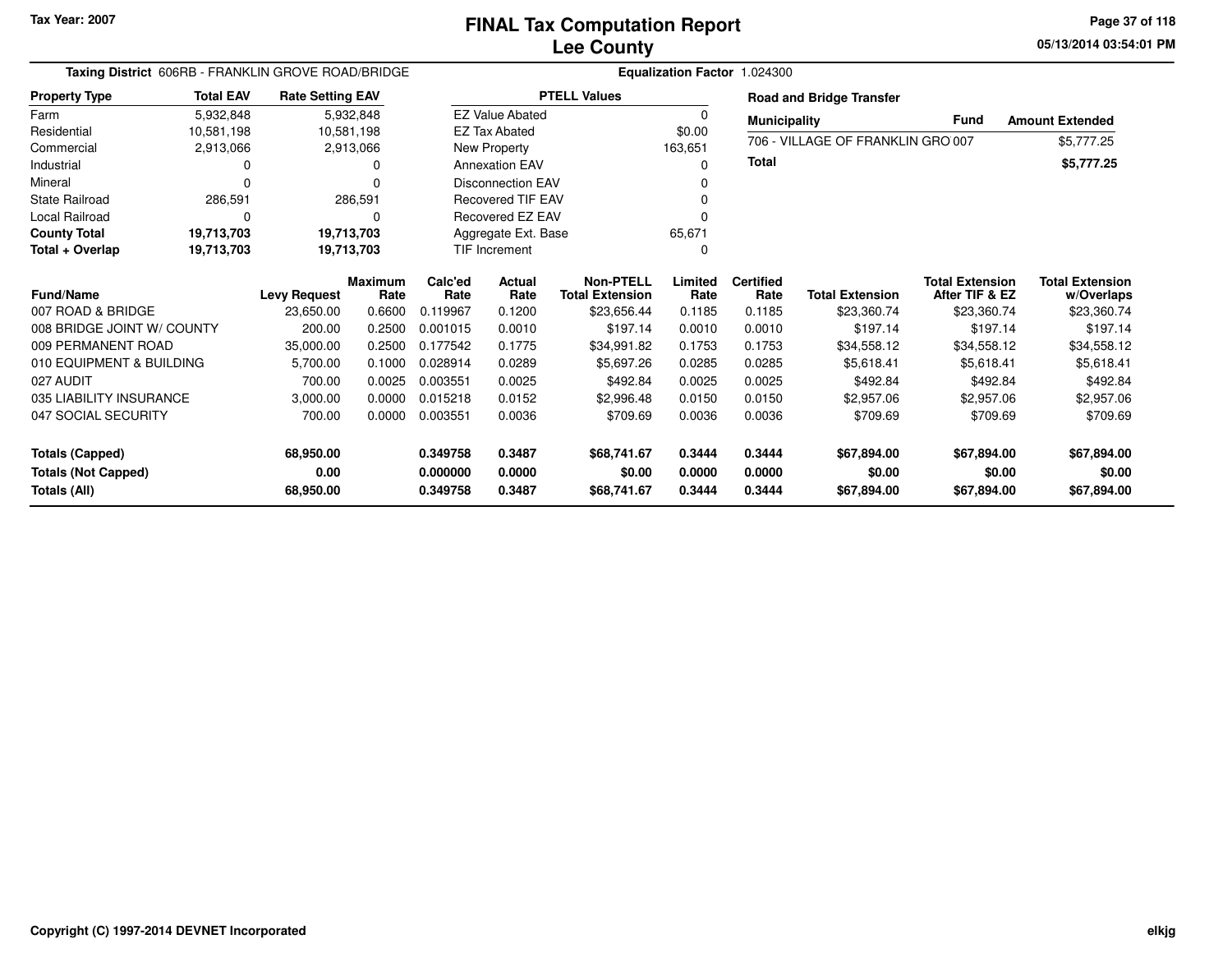#### **Lee CountyFINAL Tax Computation Report**

**05/13/2014 03:54:01 PM Page 38 of 118**

| Taxing District 607 - DIXON TOWNSHIP |                  | Equalization Factor 1.024300 |                 |                 |                          |                                            |                 |                          |                        |                                          |                                      |
|--------------------------------------|------------------|------------------------------|-----------------|-----------------|--------------------------|--------------------------------------------|-----------------|--------------------------|------------------------|------------------------------------------|--------------------------------------|
| <b>Property Type</b>                 | <b>Total EAV</b> | <b>Rate Setting EAV</b>      |                 |                 |                          | <b>PTELL Values</b>                        |                 |                          |                        |                                          |                                      |
| Farm                                 | 4,227,536        |                              | 4,227,536       |                 | <b>EZ Value Abated</b>   |                                            | 574,183         |                          |                        |                                          |                                      |
| Residential                          | 148,378,102      | 148,046,388                  |                 |                 | <b>EZ Tax Abated</b>     |                                            | \$922.11        |                          |                        |                                          |                                      |
| Commercial                           | 39,074,799       | 34,081,282                   |                 |                 | New Property             |                                            | 1,692,699       |                          |                        |                                          |                                      |
| Industrial                           | 12,206,745       | 12,206,745                   |                 |                 | <b>Annexation EAV</b>    |                                            |                 |                          |                        |                                          |                                      |
| Mineral                              | 0                |                              | 0               |                 | <b>Disconnection EAV</b> |                                            |                 |                          |                        |                                          |                                      |
| <b>State Railroad</b>                | 466,061          |                              | 466,061         |                 | <b>Recovered TIF EAV</b> |                                            |                 |                          |                        |                                          |                                      |
| Local Railroad                       | 0                |                              | 0               |                 | <b>Recovered EZ EAV</b>  |                                            | 392,895         |                          |                        |                                          |                                      |
| <b>County Total</b>                  | 204,353,243      | 199,028,012                  |                 |                 | Aggregate Ext. Base      |                                            | 308,423         |                          |                        |                                          |                                      |
| Total + Overlap                      | 204,353,243      | 199,028,012                  |                 |                 | TIF Increment            |                                            | 4,751,048       |                          |                        |                                          |                                      |
| <b>Fund/Name</b>                     |                  | <b>Levy Request</b>          | Maximum<br>Rate | Calc'ed<br>Rate | Actual<br>Rate           | <b>Non-PTELL</b><br><b>Total Extension</b> | Limited<br>Rate | <b>Certified</b><br>Rate | <b>Total Extension</b> | <b>Total Extension</b><br>After TIF & EZ | <b>Total Extension</b><br>w/Overlaps |
| 001 CORPORATE                        |                  | 203,800.00                   | 0.2500          | 0.102398        | 0.1024                   | \$203,804.68                               | 0.1011          | 0.1011                   | \$206,601.13           | \$201,217.32                             | \$201,217.32                         |
| 005 I.M.R.F.                         |                  | 16,000.00                    | 0.0000          | 0.008039        | 0.0080                   | \$15,922.24                                | 0.0079          | 0.0079                   | \$16,143.91            | \$15,723.21                              | \$15,723.21                          |
| 035 LIABILITY INSURANCE              |                  | 6,000.00                     | 0.0000          | 0.003015        | 0.0030                   | \$5,970.84                                 | 0.0030          | 0.0030                   | \$6,130.60             | \$5,970.84                               | \$5,970.84                           |
| 047 SOCIAL SECURITY                  |                  | 15,000.00                    | 0.0000          | 0.007537        | 0.0075                   | \$14,927.10                                | 0.0074          | 0.0074                   | \$15,122.14            | \$14,728.07                              | \$14,728.07                          |
| 054 GENERAL ASSISTANCE               |                  | 83,000.00                    | 0.1000          | 0.041703        | 0.0417                   | \$82,994.68                                | 0.0412          | 0.0412                   | \$84,193.54            | \$81,999.54                              | \$81,999.54                          |
| <b>Totals (Capped)</b>               |                  | 323,800.00                   |                 | 0.162692        | 0.1626                   | \$323,619.54                               | 0.1606          | 0.1606                   | \$328,191.32           | \$319,638.98                             | \$319,638.98                         |
| <b>Totals (Not Capped)</b>           |                  | 0.00                         |                 | 0.000000        | 0.0000                   | \$0.00                                     | 0.0000          | 0.0000                   | \$0.00                 | \$0.00                                   | \$0.00                               |
| Totals (All)                         |                  | 323,800.00                   |                 | 0.162692        | 0.1626                   | \$323,619.54                               | 0.1606          | 0.1606                   | \$328,191.32           | \$319,638.98                             | \$319,638.98                         |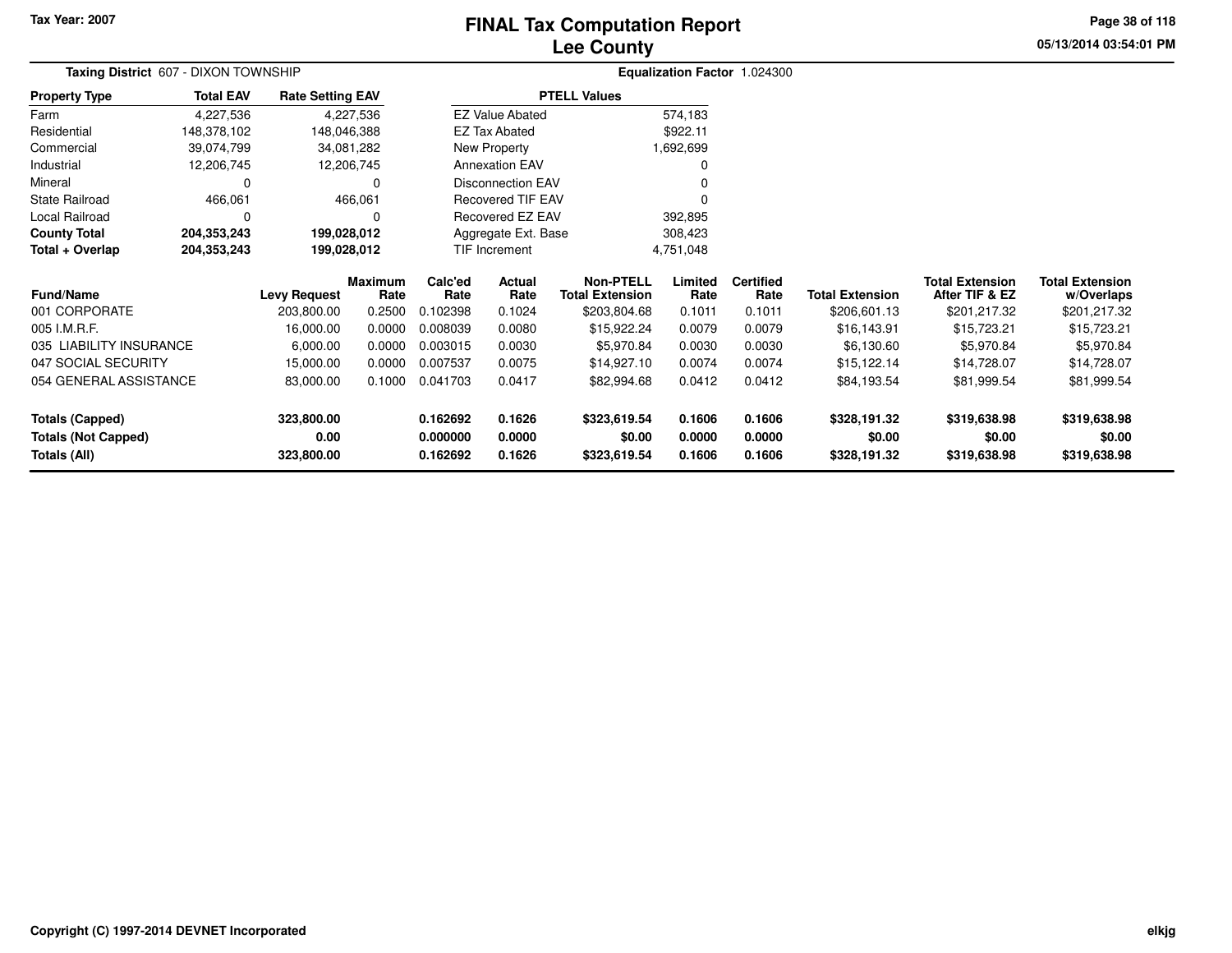#### **Lee CountyFINAL Tax Computation Report**

**05/13/2014 03:54:01 PM Page 39 of 118**

| Taxing District 607RB - DIXON TWP ROAD/BRIDGE |                  |                         |                        |                 |                          |                                     | Equalization Factor 1.024300 |                          |                                 |                                          |                                      |
|-----------------------------------------------|------------------|-------------------------|------------------------|-----------------|--------------------------|-------------------------------------|------------------------------|--------------------------|---------------------------------|------------------------------------------|--------------------------------------|
| <b>Property Type</b>                          | <b>Total EAV</b> | <b>Rate Setting EAV</b> |                        |                 |                          | <b>PTELL Values</b>                 |                              |                          | <b>Road and Bridge Transfer</b> |                                          |                                      |
| Farm                                          | 4,227,536        |                         | 4,227,536              |                 | <b>EZ Value Abated</b>   |                                     | 574,183                      | <b>Municipality</b>      |                                 | Fund                                     | <b>Amount Extended</b>               |
| Residential                                   | 148,378,102      | 148,046,388             |                        |                 | <b>EZ Tax Abated</b>     |                                     | \$1,175.94                   |                          |                                 |                                          |                                      |
| Commercial                                    | 39,074,799       | 34,081,282              |                        |                 | New Property             |                                     | 1,692,699                    |                          | 705 - CITY OF DIXON             | 007                                      | \$70,156.00                          |
| Industrial                                    | 12,206,745       | 12,206,745              |                        |                 | <b>Annexation EAV</b>    |                                     | 0                            | <b>Total</b>             |                                 |                                          | \$70,156.00                          |
| Mineral                                       |                  |                         |                        |                 | <b>Disconnection EAV</b> |                                     | 0                            |                          |                                 |                                          |                                      |
| <b>State Railroad</b>                         | 466,061          |                         | 466,061                |                 | <b>Recovered TIF EAV</b> |                                     | $\Omega$                     |                          |                                 |                                          |                                      |
| <b>Local Railroad</b>                         |                  |                         |                        |                 | Recovered EZ EAV         |                                     | 392,895                      |                          |                                 |                                          |                                      |
| <b>County Total</b>                           | 204,353,243      | 199,028,012             |                        |                 | Aggregate Ext. Base      |                                     | 407,765                      |                          |                                 |                                          |                                      |
| Total + Overlap                               | 204,353,243      | 199,028,012             |                        |                 | TIF Increment            |                                     | 4,751,048                    |                          |                                 |                                          |                                      |
| <b>Fund/Name</b>                              |                  | <b>Levy Request</b>     | <b>Maximum</b><br>Rate | Calc'ed<br>Rate | Actual<br>Rate           | Non-PTELL<br><b>Total Extension</b> | Limited<br>Rate              | <b>Certified</b><br>Rate | <b>Total Extension</b>          | <b>Total Extension</b><br>After TIF & EZ | <b>Total Extension</b><br>w/Overlaps |
| 007 ROAD & BRIDGE                             |                  | 190,700.00              | 0.6600                 | 0.095816        | 0.0958                   | \$190,668.84                        | 0.0958                       | 0.0958                   | \$195,770.41                    | \$190,668.84                             | \$190,668.84                         |
| 009 PERMANENT ROAD                            |                  | 217,000.00              | 0.2500                 | 0.109030        | 0.1090                   | \$216,940.53                        | 0.1090                       | 0.1090                   | \$222,745.03                    | \$216,940.53                             | \$216,940.53                         |
| <b>Totals (Capped)</b>                        |                  | 407,700.00              |                        | 0.204846        | 0.2048                   | \$407,609.37                        | 0.2048                       | 0.2048                   | \$418,515.44                    | \$407,609.37                             | \$407,609.37                         |
| <b>Totals (Not Capped)</b>                    |                  | 0.00                    |                        | 0.000000        | 0.0000                   | \$0.00                              | 0.0000                       | 0.0000                   | \$0.00                          | \$0.00                                   | \$0.00                               |
| Totals (All)                                  |                  | 407,700.00              |                        | 0.204846        | 0.2048                   | \$407,609.37                        | 0.2048                       | 0.2048                   | \$418,515.44                    | \$407,609.37                             | \$407,609.37                         |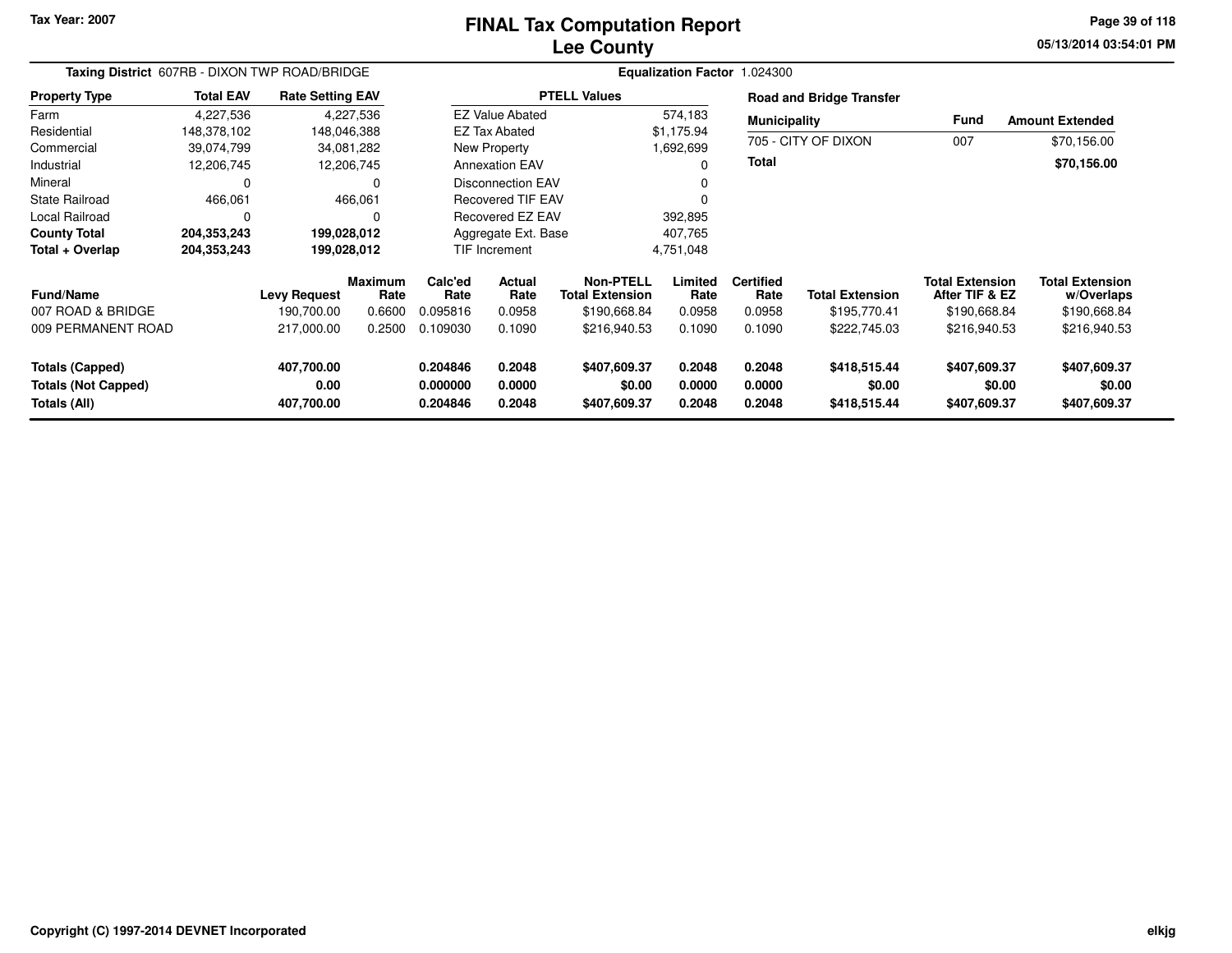**05/13/2014 03:54:01 PM Page 40 of 118**

| <b>Taxing District</b> 608 - EAST GROVE TOWNSHIP |                  |                         |                 |                      |                          |                                            |                  | Equalization Factor 1.024300 |                        |                                          |                                      |
|--------------------------------------------------|------------------|-------------------------|-----------------|----------------------|--------------------------|--------------------------------------------|------------------|------------------------------|------------------------|------------------------------------------|--------------------------------------|
| <b>Property Type</b>                             | <b>Total EAV</b> | <b>Rate Setting EAV</b> |                 | <b>PTELL Values</b>  |                          |                                            |                  |                              |                        |                                          |                                      |
| Farm                                             | 4,221,253        |                         | 4,221,253       |                      | <b>EZ Value Abated</b>   |                                            | 0                |                              |                        |                                          |                                      |
| Residential                                      | 1,911,702        |                         | 1,911,702       |                      | EZ Tax Abated            |                                            | \$0.00           |                              |                        |                                          |                                      |
| Commercial                                       | 0                |                         | 0               |                      | New Property             |                                            | 578,113          |                              |                        |                                          |                                      |
| Industrial                                       | 3,163            |                         | 3,163           |                      | <b>Annexation EAV</b>    |                                            | $\Omega$         |                              |                        |                                          |                                      |
| Mineral                                          | 0                |                         | 0               |                      | <b>Disconnection EAV</b> |                                            |                  |                              |                        |                                          |                                      |
| <b>State Railroad</b>                            | 0                |                         | 0               |                      | <b>Recovered TIF EAV</b> |                                            |                  |                              |                        |                                          |                                      |
| Local Railroad                                   |                  |                         | 0               |                      | Recovered EZ EAV         |                                            |                  |                              |                        |                                          |                                      |
| <b>County Total</b>                              | 6,136,118        |                         | 6,136,118       |                      | Aggregate Ext. Base      |                                            | 27,210           |                              |                        |                                          |                                      |
| Total + Overlap                                  | 6,136,118        |                         | 6,136,118       |                      | TIF Increment            |                                            | 0                |                              |                        |                                          |                                      |
| <b>Fund/Name</b>                                 |                  | <b>Levy Request</b>     | Maximum<br>Rate | Calc'ed<br>Rate      | Actual<br>Rate           | <b>Non-PTELL</b><br><b>Total Extension</b> | Limited<br>Rate  | <b>Certified</b><br>Rate     | <b>Total Extension</b> | <b>Total Extension</b><br>After TIF & EZ | <b>Total Extension</b><br>w/Overlaps |
| 001 CORPORATE                                    |                  | 26,312.00               | 0.6500          | 0.428805             | 0.4288                   | \$26,311.67                                | 0.4288           | 0.4288                       | \$26,311.67            | \$26,311.67                              | \$26,311.67                          |
| 054 GENERAL ASSISTANCE                           |                  | 897.00                  | 0.1000          | 0.014618             | 0.0146                   | \$895.87                                   | 0.0146           | 0.0146                       | \$895.87               | \$895.87                                 | \$895.87                             |
| Totals (Capped)                                  |                  | 27,209.00               |                 | 0.443423             | 0.4434                   | \$27,207.54                                | 0.4434           | 0.4434                       | \$27,207.54            | \$27,207.54                              | \$27,207.54                          |
| <b>Totals (Not Capped)</b><br>Totals (All)       |                  | 0.00<br>27,209.00       |                 | 0.000000<br>0.443423 | 0.0000<br>0.4434         | \$0.00<br>\$27,207.54                      | 0.0000<br>0.4434 | 0.0000<br>0.4434             | \$0.00<br>\$27,207.54  | \$0.00<br>\$27,207.54                    | \$0.00<br>\$27,207.54                |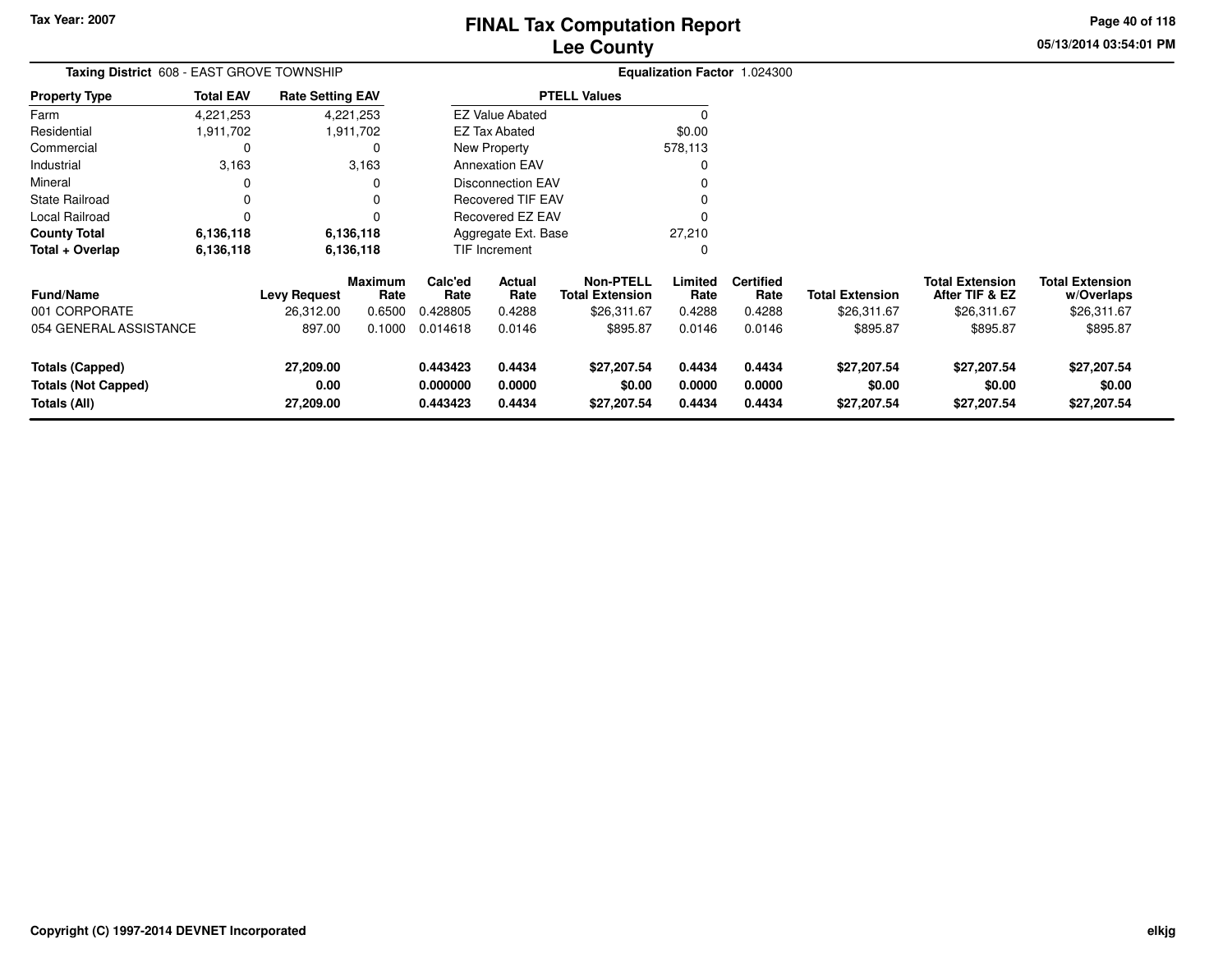**05/13/2014 03:54:01 PMPage 41 of 118**

# **Equalization Factor** 1.024300

|                      |                  | Taxing District 608RB - EAST GROVE TWP RD/BRIDGE |                          | <b>Equalization Factor</b> |
|----------------------|------------------|--------------------------------------------------|--------------------------|----------------------------|
| <b>Property Type</b> | <b>Total EAV</b> | <b>Rate Setting EAV</b>                          | <b>PTELL Values</b>      |                            |
| Farm                 | 4,221,253        | 4,221,253                                        | <b>EZ Value Abated</b>   | $^{(1)}$                   |
| Residential          | 1,911,702        | 1,911,702                                        | EZ Tax Abated            | \$0.00                     |
| Commercial           | 0                | 0                                                | New Property             | 578,113                    |
| Industrial           | 3,163            | 3,163                                            | <b>Annexation EAV</b>    | 0                          |
| Mineral              | 0                | 0                                                | <b>Disconnection EAV</b> | 0                          |
| State Railroad       | 0                | 0                                                | <b>Recovered TIF EAV</b> | 0                          |
| Local Railroad       | 0                |                                                  | Recovered EZ EAV         | 0                          |
| <b>County Total</b>  | 6,136,118        | 6,136,118                                        | Aggregate Ext. Base      | 50,873                     |
| Total + Overlap      | 6,136,118        | 6,136,118                                        | <b>TIF Increment</b>     | 0                          |

| <b>Fund/Name</b>           | <b>Levy Request</b> | <b>Maximum</b><br>Rate | Calc'ed<br>Rate | Actual<br>Rate | Non-PTELL<br><b>Total Extension</b> | Limited<br>Rate | <b>Certified</b><br>Rate | <b>Total Extension</b> | <b>Total Extension</b><br>After TIF & EZ | <b>Total Extension</b><br>w/Overlaps |
|----------------------------|---------------------|------------------------|-----------------|----------------|-------------------------------------|-----------------|--------------------------|------------------------|------------------------------------------|--------------------------------------|
| 007 ROAD & BRIDGE          | 39.767.00           | 0.6600                 | 0.648081        | 0.6481         | \$39,768.18                         | 0.6481          | 0.6481                   | \$39,768.18            | \$39,768.18                              | \$39,768.18                          |
| 008 BRIDGE JOINT W/ COUNTY | 3.445.00            | 0.2500                 | 0.056143        | 0.0561         | \$3,442.36                          | 0.0561          | 0.0561                   | \$3,442.36             | \$3,442.36                               | \$3,442.36                           |
| 009 PERMANENT ROAD         | 10.204.00           | 0.2500                 | 0.166294        | 0.1663         | \$10,204.36                         | 0.1663          | 0.1663                   | \$10,204.36            | \$10,204.36                              | \$10,204.36                          |
| Totals (Capped)            | 53.416.00           |                        | 0.870518        | 0.8705         | \$53,414.90                         | 0.8705          | 0.8705                   | \$53,414.90            | \$53,414.90                              | \$53,414.90                          |
| <b>Totals (Not Capped)</b> | 0.00                |                        | 0.000000        | 0.0000         | \$0.00                              | 0.0000          | 0.0000                   | \$0.00                 | \$0.00                                   | \$0.00                               |
| Totals (All)               | 53,416.00           |                        | 0.870518        | 0.8705         | \$53,414.90                         | 0.8705          | 0.8705                   | \$53,414.90            | \$53,414.90                              | \$53,414.90                          |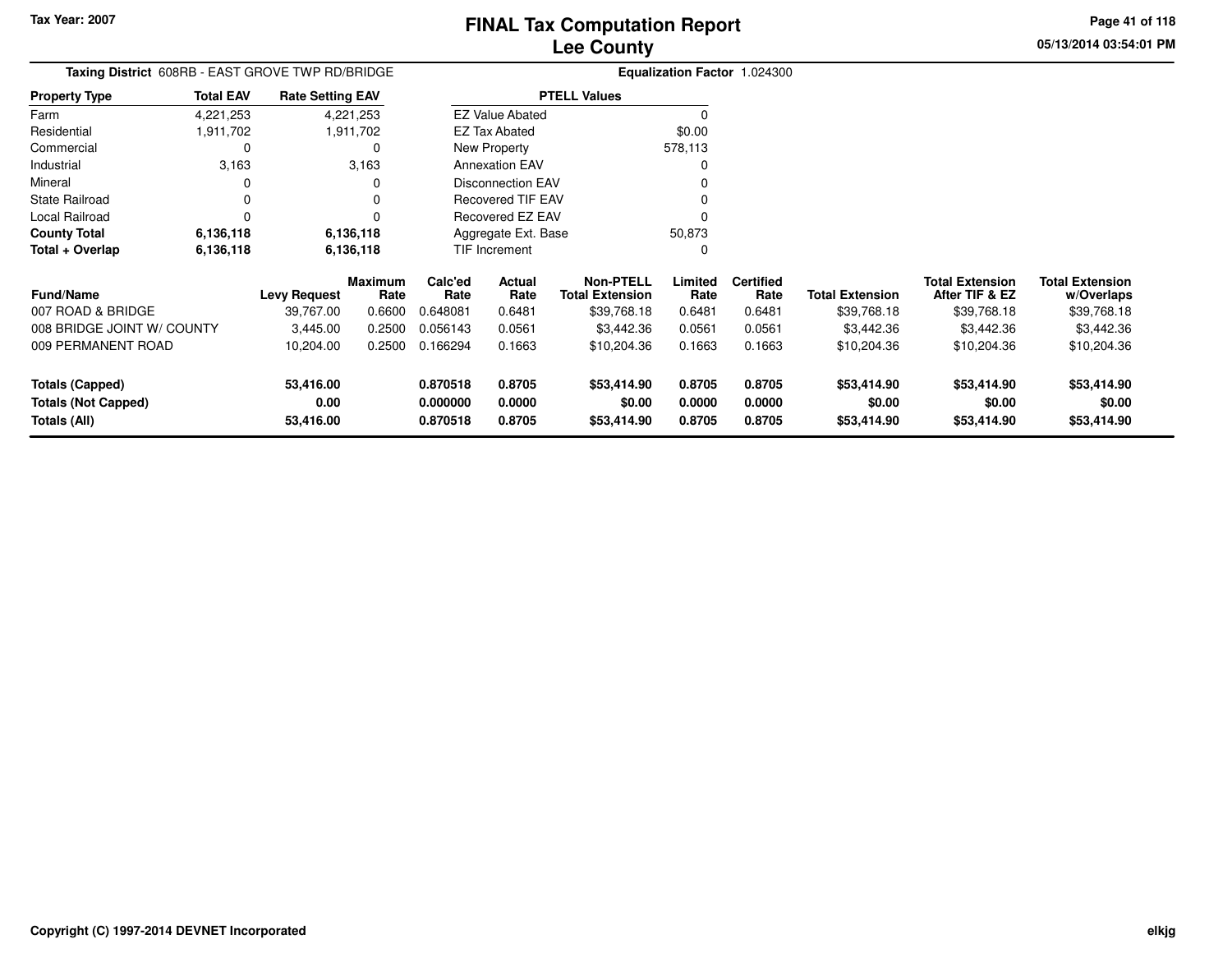**05/13/2014 03:54:01 PM Page 42 of 118**

| Taxing District 609 - HAMILTON TOWNSHIP                              |                  | Equalization Factor 1.024300   |                 |                                  |                            |                                            |                            |                            |                                      |                                          |                                      |
|----------------------------------------------------------------------|------------------|--------------------------------|-----------------|----------------------------------|----------------------------|--------------------------------------------|----------------------------|----------------------------|--------------------------------------|------------------------------------------|--------------------------------------|
| <b>Property Type</b>                                                 | <b>Total EAV</b> | <b>Rate Setting EAV</b>        |                 |                                  |                            | <b>PTELL Values</b>                        |                            |                            |                                      |                                          |                                      |
| Farm                                                                 | 4,198,743        |                                | 4,198,743       |                                  | <b>EZ Value Abated</b>     |                                            | $\Omega$                   |                            |                                      |                                          |                                      |
| Residential                                                          | 676,395          |                                | 676,395         |                                  | EZ Tax Abated              |                                            | \$0.00                     |                            |                                      |                                          |                                      |
| Commercial                                                           |                  |                                | 0               |                                  | New Property               |                                            | 3,663                      |                            |                                      |                                          |                                      |
| Industrial                                                           | 1,122            |                                | 1,122           |                                  | <b>Annexation EAV</b>      |                                            | 0                          |                            |                                      |                                          |                                      |
| Mineral                                                              |                  |                                | 0               |                                  | <b>Disconnection EAV</b>   |                                            |                            |                            |                                      |                                          |                                      |
| <b>State Railroad</b>                                                | 64,779           |                                | 64,779          |                                  | <b>Recovered TIF EAV</b>   |                                            |                            |                            |                                      |                                          |                                      |
| Local Railroad                                                       |                  |                                | n               |                                  | <b>Recovered EZ EAV</b>    |                                            | O                          |                            |                                      |                                          |                                      |
| <b>County Total</b>                                                  | 4,941,039        |                                | 4,941,039       |                                  | Aggregate Ext. Base        |                                            | 25,475                     |                            |                                      |                                          |                                      |
| Total + Overlap                                                      | 4,941,039        |                                | 4,941,039       |                                  | TIF Increment              |                                            | 0                          |                            |                                      |                                          |                                      |
| <b>Fund/Name</b>                                                     |                  | <b>Levy Request</b>            | Maximum<br>Rate | Calc'ed<br>Rate                  | Actual<br>Rate             | <b>Non-PTELL</b><br><b>Total Extension</b> | Limited<br>Rate            | <b>Certified</b><br>Rate   | <b>Total Extension</b>               | <b>Total Extension</b><br>After TIF & EZ | <b>Total Extension</b><br>w/Overlaps |
| 001 CORPORATE                                                        |                  | 24,748.00                      | 0.6500          | 0.500866                         | 0.5009                     | \$24,749.66                                | 0.4893                     | 0.4893                     | \$24,176.50                          | \$24,176.50                              | \$24,176.50                          |
| 054 GENERAL ASSISTANCE                                               |                  | 2,000.00                       | 0.1000          | 0.040477                         | 0.0405                     | \$2,001.12                                 | 0.0396                     | 0.0396                     | \$1,956.65                           | \$1,956.65                               | \$1,956.65                           |
| <b>Totals (Capped)</b><br><b>Totals (Not Capped)</b><br>Totals (All) |                  | 26,748.00<br>0.00<br>26,748.00 |                 | 0.541343<br>0.000000<br>0.541343 | 0.5414<br>0.0000<br>0.5414 | \$26,750.78<br>\$0.00<br>\$26,750.78       | 0.5289<br>0.0000<br>0.5289 | 0.5289<br>0.0000<br>0.5289 | \$26,133.15<br>\$0.00<br>\$26,133.15 | \$26,133.15<br>\$0.00<br>\$26,133.15     | \$26,133.15<br>\$0.00<br>\$26,133.15 |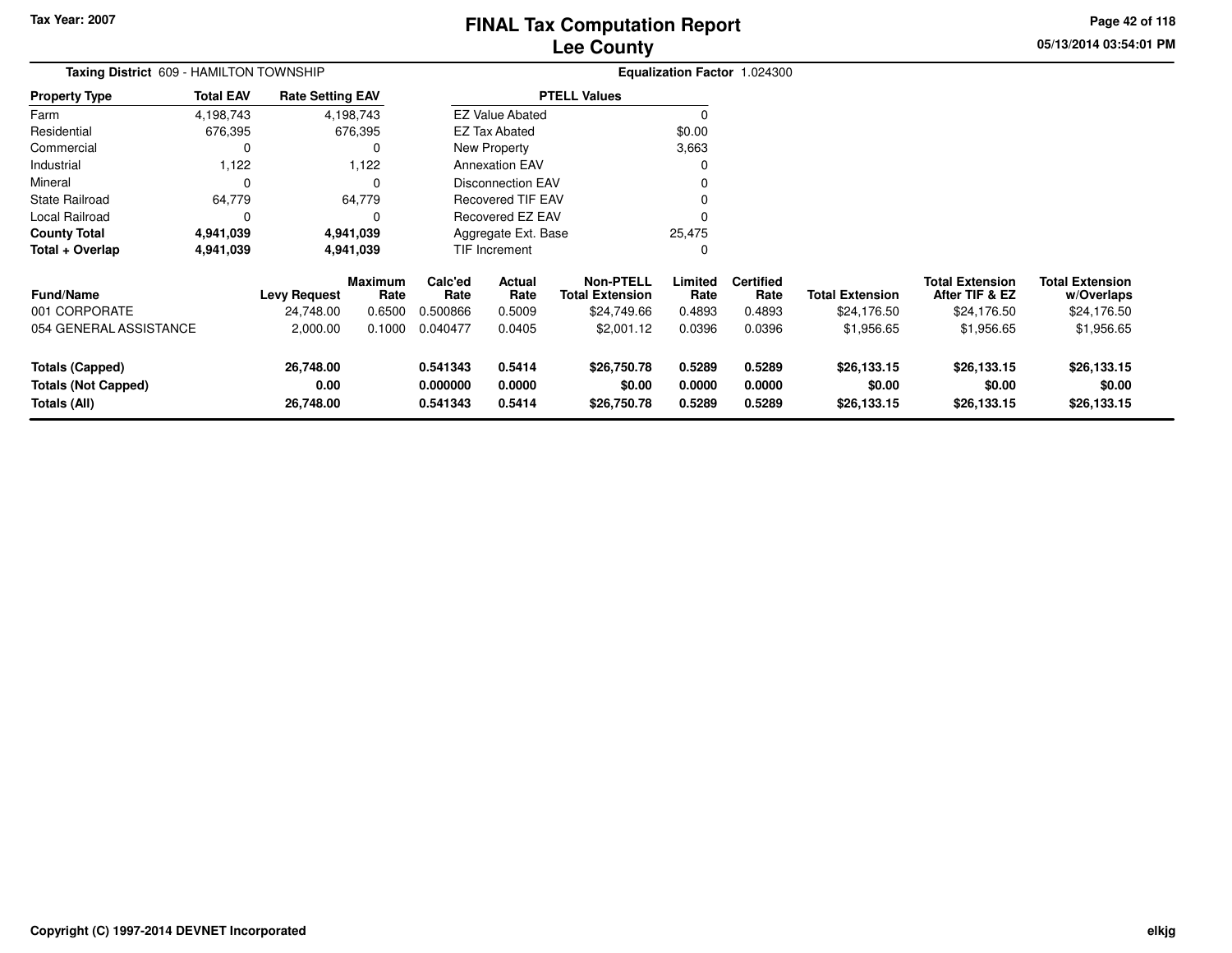# **FINAL Tax Computation Report**

**05/13/2014 03:54:01 PMPage 43 of 118**

## **Lee County**

|                      |                  | Taxing District 609RB - HAMILTON TWP ROAD/BRIDGE |                          | Equalization Factor 1.024300 |
|----------------------|------------------|--------------------------------------------------|--------------------------|------------------------------|
| <b>Property Type</b> | <b>Total EAV</b> | <b>Rate Setting EAV</b>                          | <b>PTELL Values</b>      |                              |
| Farm                 | 4,198,743        | 4,198,743                                        | <b>EZ Value Abated</b>   |                              |
| Residential          | 676,395          | 676,395                                          | <b>EZ Tax Abated</b>     | \$0.00                       |
| Commercial           | O                | 0                                                | New Property             | 3,663                        |
| Industrial           | 1.122            | 1.122                                            | <b>Annexation EAV</b>    |                              |
| Mineral              |                  | 0                                                | <b>Disconnection EAV</b> |                              |
| State Railroad       | 64,779           | 64.779                                           | Recovered TIF EAV        |                              |
| Local Railroad       | 0                | 0                                                | <b>Recovered EZ EAV</b>  |                              |
| <b>County Total</b>  | 4,941,039        | 4,941,039                                        | Aggregate Ext. Base      | 29.355                       |
| Total + Overlap      | 4,941,039        | 4,941,039                                        | <b>TIF Increment</b>     |                              |
|                      |                  |                                                  |                          |                              |

| <b>Fund/Name</b>           | <b>Levy Request</b> | <b>Maximum</b><br>Rate | Calc'ed<br>Rate | Actual<br>Rate | Non-PTELL<br><b>Total Extension</b> | Limited<br>Rate | <b>Certified</b><br>Rate | <b>Total Extension</b> | <b>Total Extension</b><br>After TIF & EZ | <b>Total Extension</b><br>w/Overlaps |
|----------------------------|---------------------|------------------------|-----------------|----------------|-------------------------------------|-----------------|--------------------------|------------------------|------------------------------------------|--------------------------------------|
| 007 ROAD & BRIDGE          | 25,000.00           | 0.6600                 | 0.505967        | 0.5060         | \$25,001.66                         | 0.5060          | 0.5060                   | \$25,001.66            | \$25,001.66                              | \$25,001.66                          |
| 008 BRIDGE JOINT W/ COUNTY | 989.00              | 0.2500                 | 0.020016        | 0.0200         | \$988.21                            | 0.0200          | 0.0200                   | \$988.21               | \$988.21                                 | \$988.21                             |
| 009 PERMANENT ROAD         | 4.000.00            | 0.2500                 | 0.080955        | 0.0810         | \$4,002.24                          | 0.0810          | 0.0810                   | \$4,002.24             | \$4,002.24                               | \$4.002.24                           |
| 010 EQUIPMENT & BUILDING   | 100.00              | 0.1000                 | 0.002024        | 0.0020         | \$98.82                             | 0.0020          | 0.0020                   | \$98.82                | \$98.82                                  | \$98.82                              |
| Totals (Capped)            | 30,089.00           |                        | 0.608962        | 0.6090         | \$30,090.93                         | 0.6090          | 0.6090                   | \$30,090.93            | \$30,090.93                              | \$30,090.93                          |
| <b>Totals (Not Capped)</b> | 0.00                |                        | 0.000000        | 0.0000         | \$0.00                              | 0.0000          | 0.0000                   | \$0.00                 | \$0.00                                   | \$0.00                               |
| Totals (All)               | 30,089.00           |                        | 0.608962        | 0.6090         | \$30,090.93                         | 0.6090          | 0.6090                   | \$30,090.93            | \$30,090.93                              | \$30,090.93                          |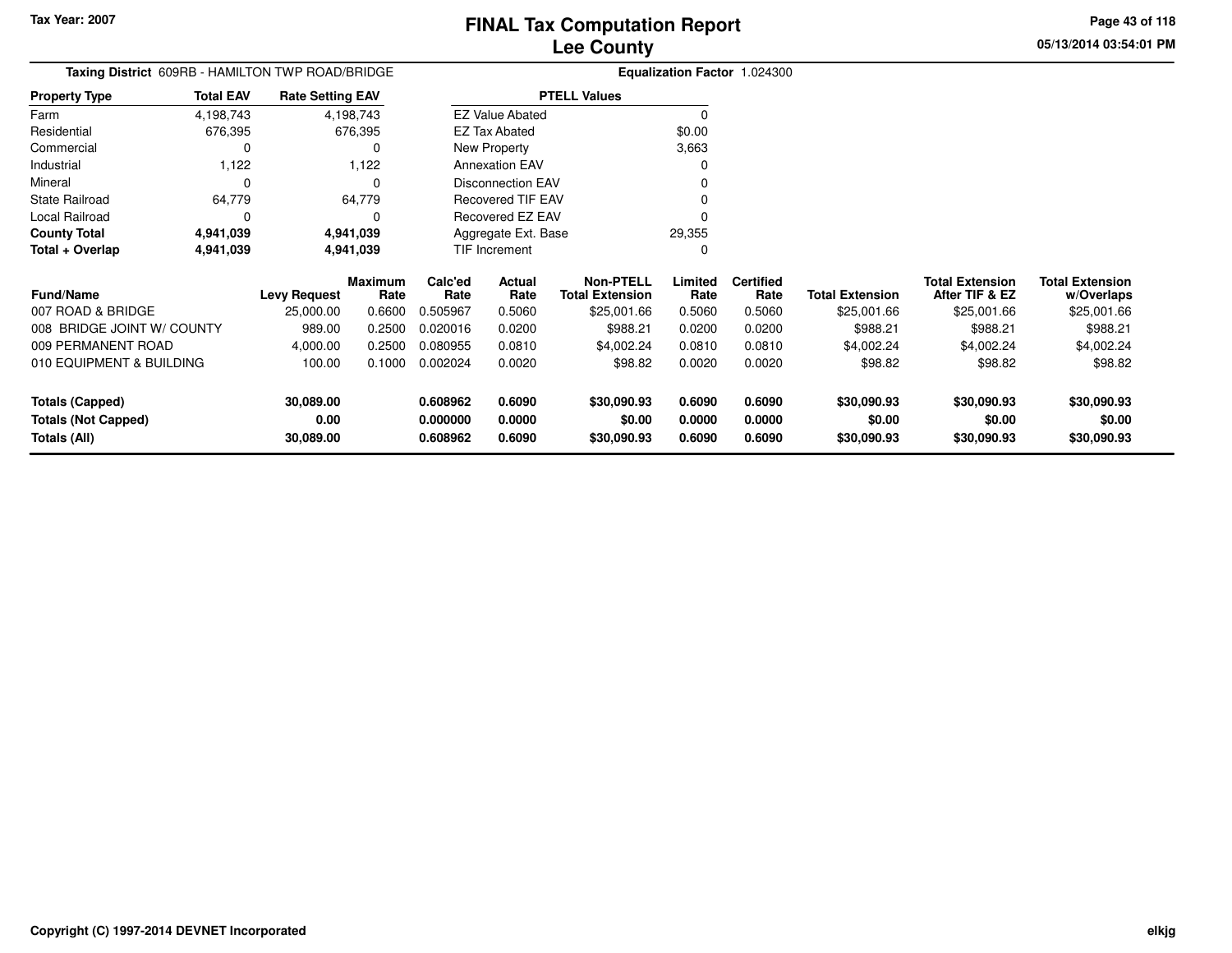### **Lee CountyFINAL Tax Computation Report**

**05/13/2014 03:54:01 PM Page 44 of 118**

| Taxing District 610 - HARMON TOWNSHIP      |                  |                         |                 |                      |                          | Equalization Factor 1.024300               |                  |                          |                        |                                          |                                      |
|--------------------------------------------|------------------|-------------------------|-----------------|----------------------|--------------------------|--------------------------------------------|------------------|--------------------------|------------------------|------------------------------------------|--------------------------------------|
| <b>Property Type</b>                       | <b>Total EAV</b> | <b>Rate Setting EAV</b> |                 |                      |                          | <b>PTELL Values</b>                        |                  |                          |                        |                                          |                                      |
| Farm                                       | 3,472,312        |                         | 3,472,312       |                      | <b>EZ Value Abated</b>   |                                            | 0                |                          |                        |                                          |                                      |
| Residential                                | 2,411,482        |                         | 2,411,482       |                      | <b>EZ Tax Abated</b>     |                                            | \$0.00           |                          |                        |                                          |                                      |
| Commercial                                 | 1,286,444        |                         | 1,286,444       |                      | New Property             |                                            | 73,329           |                          |                        |                                          |                                      |
| Industrial                                 | 3,293,306        |                         | 3,293,306       |                      | <b>Annexation EAV</b>    |                                            | 0                |                          |                        |                                          |                                      |
| Mineral                                    |                  |                         | 0               |                      | <b>Disconnection EAV</b> |                                            |                  |                          |                        |                                          |                                      |
| State Railroad                             | 263,630          |                         | 263,630         |                      | <b>Recovered TIF EAV</b> |                                            | ŋ                |                          |                        |                                          |                                      |
| Local Railroad                             |                  |                         | O               |                      | <b>Recovered EZ EAV</b>  |                                            | O                |                          |                        |                                          |                                      |
| <b>County Total</b>                        | 10,727,174       |                         | 10,727,174      |                      | Aggregate Ext. Base      |                                            | 51,585           |                          |                        |                                          |                                      |
| Total + Overlap                            | 10,727,174       |                         | 10,727,174      |                      | TIF Increment            |                                            | 0                |                          |                        |                                          |                                      |
| <b>Fund/Name</b>                           |                  | <b>Levy Request</b>     | Maximum<br>Rate | Calc'ed<br>Rate      | Actual<br>Rate           | <b>Non-PTELL</b><br><b>Total Extension</b> | Limited<br>Rate  | <b>Certified</b><br>Rate | <b>Total Extension</b> | <b>Total Extension</b><br>After TIF & EZ | <b>Total Extension</b><br>w/Overlaps |
| 001 CORPORATE                              |                  | 45,908.00               | 0.4500          | 0.427960             | 0.4280                   | \$45,912.30                                | 0.4207           | 0.4207                   | \$45,129.22            | \$45,129.22                              | \$45,129.22                          |
| 019 COMMUNITY BLDG                         |                  | 5,727.00                | 0.1000          | 0.053388             | 0.0534                   | \$5,728.31                                 | 0.0525           | 0.0525                   | \$5,631.77             | \$5,631.77                               | \$5,631.77                           |
| 054 GENERAL ASSISTANCE                     |                  | 2,529.00                | 0.1000          | 0.023576             | 0.0236                   | \$2,531.61                                 | 0.0232           | 0.0232                   | \$2,488.70             | \$2,488.70                               | \$2,488.70                           |
| Totals (Capped)                            |                  | 54,164.00               |                 | 0.504924             | 0.5050                   | \$54,172.22                                | 0.4964           | 0.4964                   | \$53,249.69            | \$53,249.69                              | \$53,249.69                          |
| <b>Totals (Not Capped)</b><br>Totals (All) |                  | 0.00<br>54,164.00       |                 | 0.000000<br>0.504924 | 0.0000<br>0.5050         | \$0.00<br>\$54,172.22                      | 0.0000<br>0.4964 | 0.0000<br>0.4964         | \$0.00<br>\$53,249.69  | \$0.00<br>\$53,249.69                    | \$0.00<br>\$53,249.69                |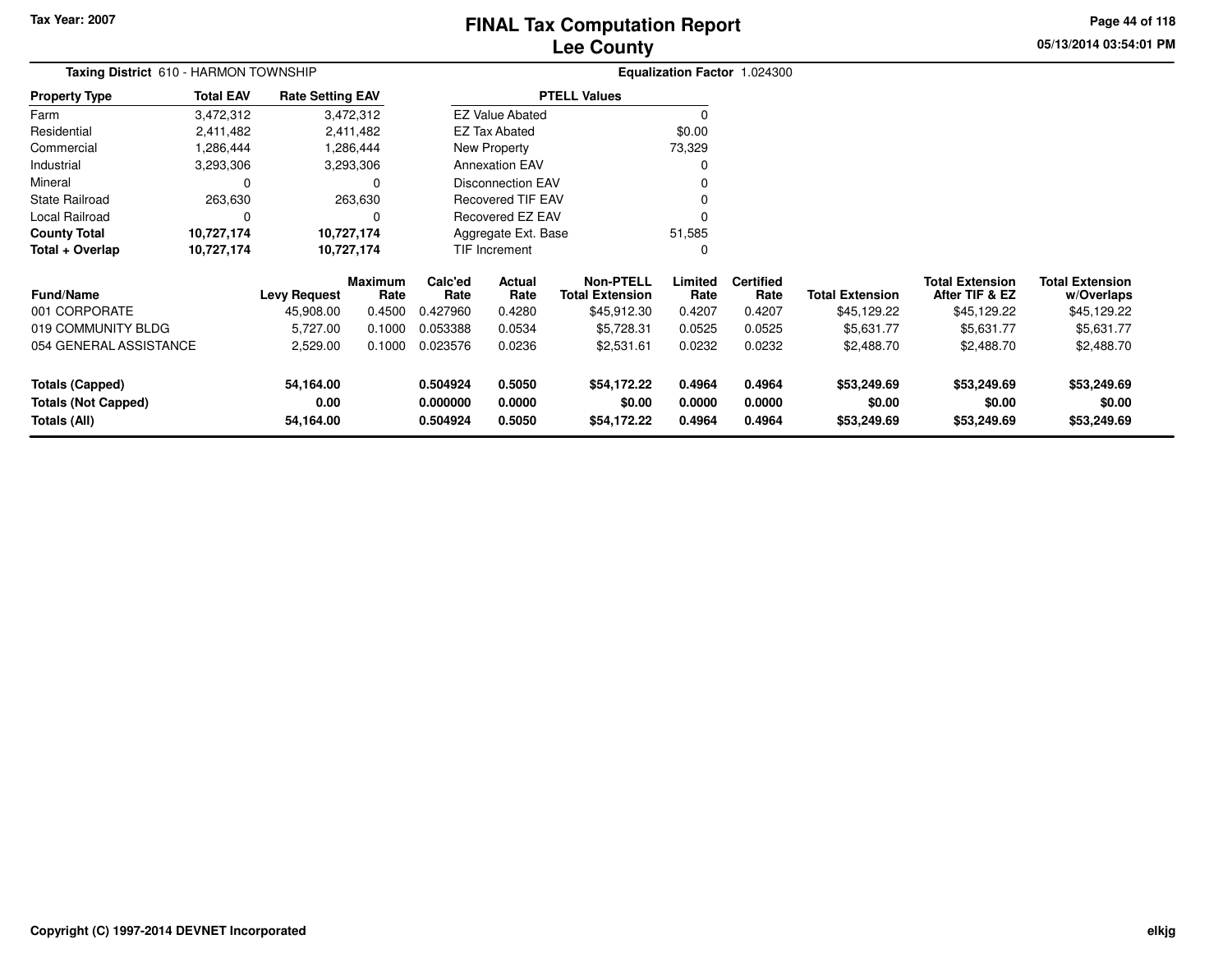**05/13/2014 03:54:01 PM Page 45 of 118**

| Taxing District 610RB - HARMON TWP ROAD/BRIDGE |                  |                         |                        | Equalization Factor 1.024300 |                          |                                            |                  |                          |                                 |                                          |                                      |  |  |  |
|------------------------------------------------|------------------|-------------------------|------------------------|------------------------------|--------------------------|--------------------------------------------|------------------|--------------------------|---------------------------------|------------------------------------------|--------------------------------------|--|--|--|
| <b>Property Type</b>                           | <b>Total EAV</b> | <b>Rate Setting EAV</b> |                        |                              |                          | <b>PTELL Values</b>                        |                  |                          | <b>Road and Bridge Transfer</b> |                                          |                                      |  |  |  |
| Farm                                           | 3,472,312        |                         | 3,472,312              |                              | <b>EZ Value Abated</b>   |                                            | $\Omega$         | <b>Municipality</b>      |                                 | Fund                                     | <b>Amount Extended</b>               |  |  |  |
| Residential                                    | 2,411,482        |                         | 2,411,482              |                              | <b>EZ Tax Abated</b>     |                                            | \$0.00           |                          |                                 |                                          |                                      |  |  |  |
| Commercial                                     | 1,286,444        |                         | 1,286,444              |                              | New Property             |                                            | 73,329           |                          | 707 - VILLAGE OF HARMON         | 007                                      | \$1,651.91                           |  |  |  |
| Industrial                                     | 3,293,306        |                         | 3,293,306              |                              | <b>Annexation EAV</b>    |                                            | $\Omega$         | <b>Total</b>             |                                 |                                          | \$1,651.91                           |  |  |  |
| Mineral                                        | C                |                         | $\Omega$               |                              | <b>Disconnection EAV</b> |                                            |                  |                          |                                 |                                          |                                      |  |  |  |
| <b>State Railroad</b>                          | 263,630          |                         | 263,630                |                              | <b>Recovered TIF EAV</b> |                                            |                  |                          |                                 |                                          |                                      |  |  |  |
| Local Railroad                                 | 0                |                         | $\Omega$               |                              | <b>Recovered EZ EAV</b>  |                                            |                  |                          |                                 |                                          |                                      |  |  |  |
| <b>County Total</b>                            | 10,727,174       |                         | 10,727,174             |                              | Aggregate Ext. Base      |                                            | 29,746           |                          |                                 |                                          |                                      |  |  |  |
| Total + Overlap                                | 10,727,174       |                         | 10,727,174             |                              | <b>TIF Increment</b>     |                                            | $\Omega$         |                          |                                 |                                          |                                      |  |  |  |
| <b>Fund/Name</b>                               |                  | <b>Levy Request</b>     | <b>Maximum</b><br>Rate | Calc'ed<br>Rate              | <b>Actual</b><br>Rate    | <b>Non-PTELL</b><br><b>Total Extension</b> | Limited<br>Rate  | <b>Certified</b><br>Rate | <b>Total Extension</b>          | <b>Total Extension</b><br>After TIF & EZ | <b>Total Extension</b><br>w/Overlaps |  |  |  |
| 007 ROAD & BRIDGE                              |                  | 21,072.00               | 0.6600                 | 0.196436                     | 0.1964                   | \$21,068.17                                | 0.1946           | 0.1946                   | \$20,875.08                     | \$20,875.08                              | \$20,875.08                          |  |  |  |
| 008 BRIDGE JOINT W/ COUNTY                     |                  | 6,385.00                | 0.2500                 | 0.059522                     | 0.0595                   | \$6,382.67                                 | 0.0589           | 0.0589                   | \$6,318.31                      | \$6,318.31                               | \$6,318.31                           |  |  |  |
| 090 ROAD DAMAGE                                |                  | 3,776.00                | 0.0330                 | 0.035200                     | 0.0330                   | \$3,539.97                                 | 0.0327           | 0.0327                   | \$3,507.79                      | \$3,507.79                               | \$3,507.79                           |  |  |  |
| <b>Totals (Capped)</b>                         |                  | 31,233.00               |                        | 0.291158                     | 0.2889                   | \$30,990.81                                | 0.2862           | 0.2862                   | \$30,701.18                     | \$30,701.18                              | \$30,701.18                          |  |  |  |
| <b>Totals (Not Capped)</b><br>Totals (All)     |                  | 0.00<br>31,233.00       |                        | 0.000000<br>0.291158         | 0.0000<br>0.2889         | \$0.00<br>\$30,990.81                      | 0.0000<br>0.2862 | 0.0000<br>0.2862         | \$0.00<br>\$30,701.18           | \$0.00<br>\$30,701.18                    | \$0.00<br>\$30,701.18                |  |  |  |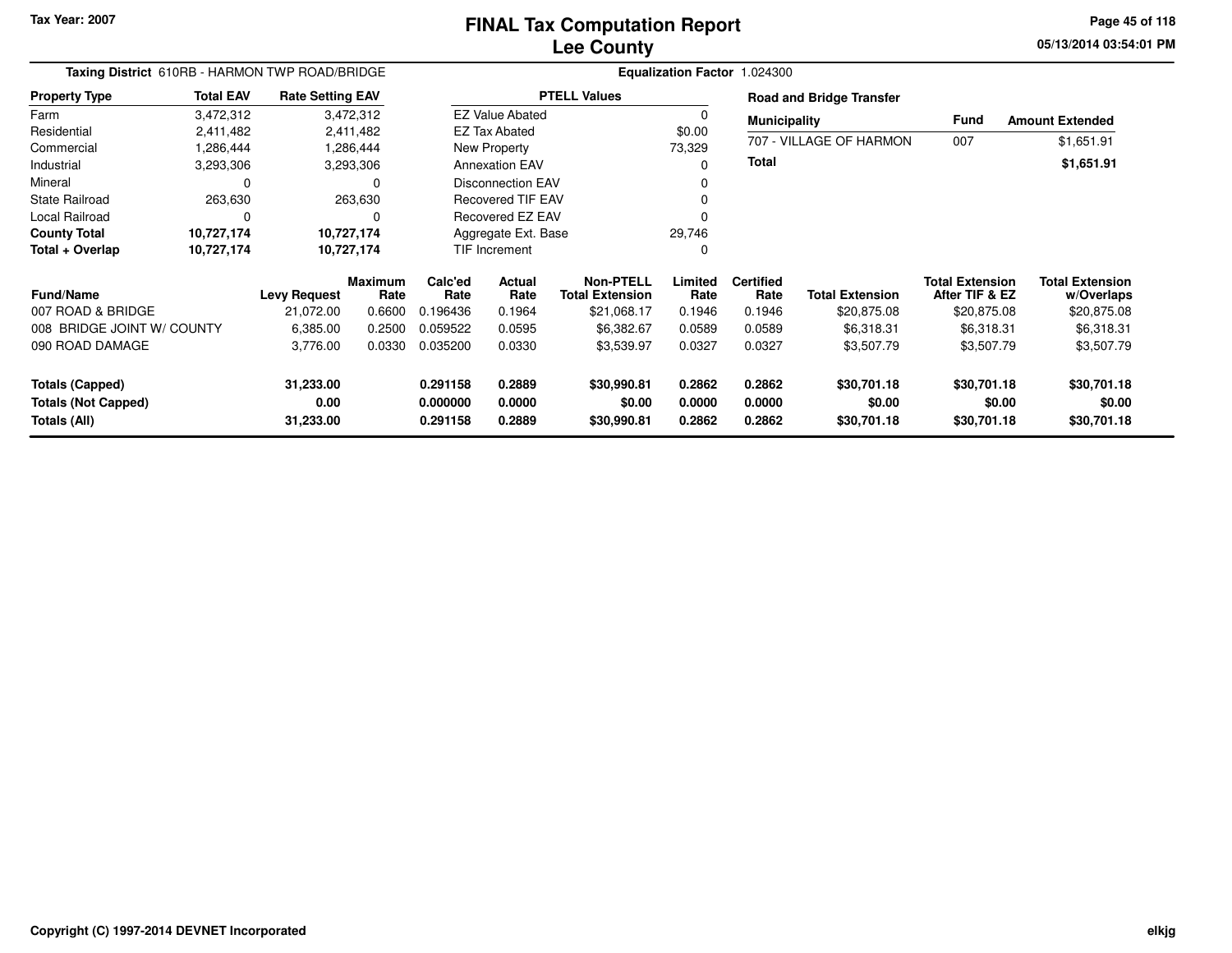### **Lee CountyFINAL Tax Computation Report**

**05/13/2014 03:54:01 PM Page 46 of 118**

| Taxing District 611 - LEE CENTER TOWNSHIP                            |                  |                                |                 | Equalization Factor 1.024300     |                            |                                            |                            |                            |                                      |                                          |                                      |
|----------------------------------------------------------------------|------------------|--------------------------------|-----------------|----------------------------------|----------------------------|--------------------------------------------|----------------------------|----------------------------|--------------------------------------|------------------------------------------|--------------------------------------|
| <b>Property Type</b>                                                 | <b>Total EAV</b> | <b>Rate Setting EAV</b>        |                 |                                  |                            | <b>PTELL Values</b>                        |                            |                            |                                      |                                          |                                      |
| Farm                                                                 | 5,573,618        |                                | 5,573,618       |                                  | <b>EZ Value Abated</b>     |                                            |                            |                            |                                      |                                          |                                      |
| Residential                                                          | 5,965,192        |                                | 5,965,192       |                                  | <b>EZ Tax Abated</b>       |                                            | \$0.00                     |                            |                                      |                                          |                                      |
| Commercial                                                           | 1,468,778        |                                | 1,468,778       |                                  | New Property               |                                            | 313,427                    |                            |                                      |                                          |                                      |
| Industrial                                                           | 110,618          |                                | 110,618         |                                  | <b>Annexation EAV</b>      |                                            |                            |                            |                                      |                                          |                                      |
| Mineral                                                              | 0                |                                |                 |                                  | <b>Disconnection EAV</b>   |                                            |                            |                            |                                      |                                          |                                      |
| <b>State Railroad</b>                                                | 7,716            |                                | 7,716           |                                  | <b>Recovered TIF EAV</b>   |                                            |                            |                            |                                      |                                          |                                      |
| Local Railroad                                                       | $\mathbf 0$      |                                |                 |                                  | Recovered EZ EAV           |                                            |                            |                            |                                      |                                          |                                      |
| <b>County Total</b>                                                  | 13,125,922       |                                | 13,125,922      |                                  | Aggregate Ext. Base        |                                            | 46,832                     |                            |                                      |                                          |                                      |
| Total + Overlap                                                      | 13,125,922       |                                | 13,125,922      |                                  | TIF Increment              |                                            | 0                          |                            |                                      |                                          |                                      |
| <b>Fund/Name</b>                                                     |                  | <b>Levy Request</b>            | Maximum<br>Rate | Calc'ed<br>Rate                  | Actual<br>Rate             | <b>Non-PTELL</b><br><b>Total Extension</b> | Limited<br>Rate            | <b>Certified</b><br>Rate   | <b>Total Extension</b>               | <b>Total Extension</b><br>After TIF & EZ | <b>Total Extension</b><br>w/Overlaps |
| 001 CORPORATE                                                        |                  | 46,594.00                      | 0.4500          | 0.354977                         | 0.3550                     | \$46,597.02                                | 0.3550                     | 0.3550                     | \$46,597.02                          | \$46,597.02                              | \$46,597.02                          |
| 054 GENERAL ASSISTANCE                                               |                  | 2,580.00                       | 0.1000          | 0.019656                         | 0.0197                     | \$2,585.81                                 | 0.0197                     | 0.0197                     | \$2,585.81                           | \$2,585.81                               | \$2,585.81                           |
| <b>Totals (Capped)</b><br><b>Totals (Not Capped)</b><br>Totals (All) |                  | 49,174.00<br>0.00<br>49,174.00 |                 | 0.374633<br>0.000000<br>0.374633 | 0.3747<br>0.0000<br>0.3747 | \$49,182.83<br>\$0.00<br>\$49,182.83       | 0.3747<br>0.0000<br>0.3747 | 0.3747<br>0.0000<br>0.3747 | \$49,182.83<br>\$0.00<br>\$49,182.83 | \$49,182.83<br>\$0.00<br>\$49,182.83     | \$49,182.83<br>\$0.00<br>\$49,182.83 |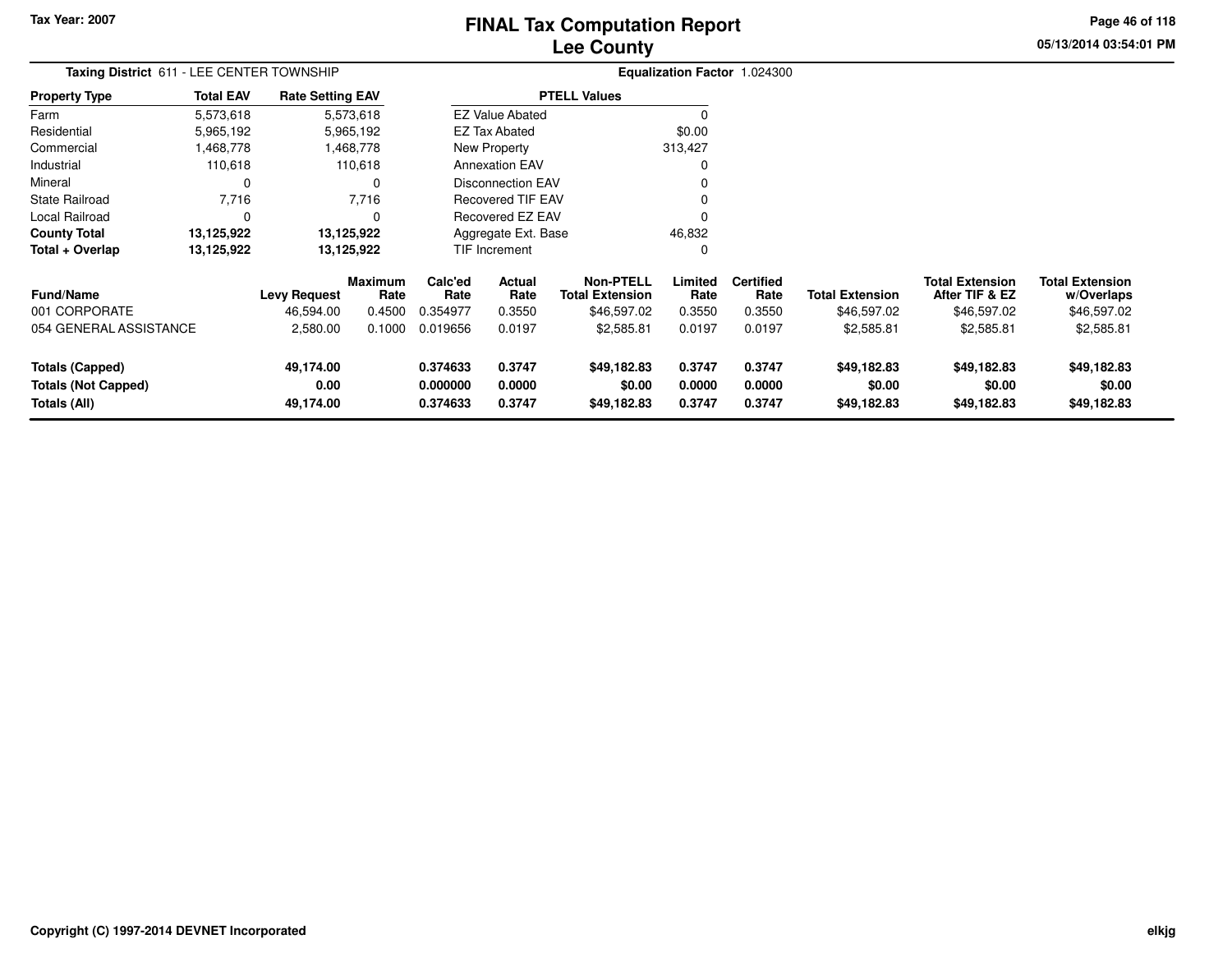**05/13/2014 03:54:01 PMPage 47 of 118**

### **Equalization Factor** 1.024300 **Taxing District** 611RB - LEE CENTER TWP RD/BRIDGE**Rate Setting EAV PTELL Values**

| <b>Property Type</b> | <b>Total EAV</b> | <b>Rate Setting EAV</b> | <b>PTELL Values</b>      |         |
|----------------------|------------------|-------------------------|--------------------------|---------|
| Farm                 | 5,573,618        | 5,573,618               | <b>EZ Value Abated</b>   |         |
| Residential          | 5,965,192        | 5,965,192               | EZ Tax Abated            | \$0.00  |
| Commercial           | 1,468,778        | 1,468,778               | New Property             | 313.427 |
| Industrial           | 110,618          | 110.618                 | <b>Annexation EAV</b>    | 0       |
| Mineral              | 0                | 0                       | <b>Disconnection EAV</b> | 0       |
| State Railroad       | 7.716            | 7.716                   | <b>Recovered TIF EAV</b> |         |
| Local Railroad       | O                | $\Omega$                | Recovered EZ EAV         | 0       |
| <b>County Total</b>  | 13,125,922       | 13,125,922              | Aggregate Ext. Base      | 47.072  |
| Total + Overlap      | 13,125,922       | 13,125,922              | <b>TIF Increment</b>     |         |

| <b>Fund/Name</b>           | <b>Levy Request</b> | <b>Maximum</b><br>Rate | Calc'ed<br>Rate | <b>Actual</b><br>Rate | Non-PTELL<br><b>Total Extension</b> | Limited<br>Rate | <b>Certified</b><br>Rate | <b>Total Extension</b> | <b>Total Extension</b><br>After TIF & EZ | <b>Total Extension</b><br>w/Overlaps |
|----------------------------|---------------------|------------------------|-----------------|-----------------------|-------------------------------------|-----------------|--------------------------|------------------------|------------------------------------------|--------------------------------------|
| 007 ROAD & BRIDGE          | 17.278.00           | 0.6600                 | .131633         | 0.1316                | \$17.273.71                         | 0.1316          | 0.1316                   | \$17.273.71            | \$17.273.71                              | \$17,273.71                          |
| 008 BRIDGE JOINT W/ COUNTY | 0.00                | 0.2500                 | 0.000000        | 0.0000                | \$0.00                              | 0.0000          | 0.0000                   | \$0.00                 | \$0.00                                   | \$0.00                               |
| 009 PERMANENT ROAD         | 21.436.00           | 0.2500                 | 0.163310        | 0.1633                | \$21,434.63                         | 0.1633          | 0.1633                   | \$21.434.63            | \$21,434.63                              | \$21,434.63                          |
| 010 EQUIPMENT & BUILDING   | 4.501.00            | 0.1000                 | 0.034291        | 0.0343                | \$4,502.19                          | 0.0343          | 0.0343                   | \$4,502.19             | \$4,502.19                               | \$4,502.19                           |
| 035 LIABILITY INSURANCE    | 6,210.00            | 0.0000                 | 0.047311        | 0.0473                | \$6,208.56                          | 0.0473          | 0.0473                   | \$6,208.56             | \$6,208.56                               | \$6,208.56                           |
| <b>Totals (Capped)</b>     | 49.425.00           |                        | 0.376545        | 0.3765                | \$49,419.09                         | 0.3765          | 0.3765                   | \$49,419.09            | \$49,419.09                              | \$49,419.09                          |
| <b>Totals (Not Capped)</b> | 0.00                |                        | 0.000000        | 0.0000                | \$0.00                              | 0.0000          | 0.0000                   | \$0.00                 | \$0.00                                   | \$0.00                               |
| Totals (All)               | 49.425.00           |                        | 0.376545        | 0.3765                | \$49,419.09                         | 0.3765          | 0.3765                   | \$49,419.09            | \$49,419.09                              | \$49,419.09                          |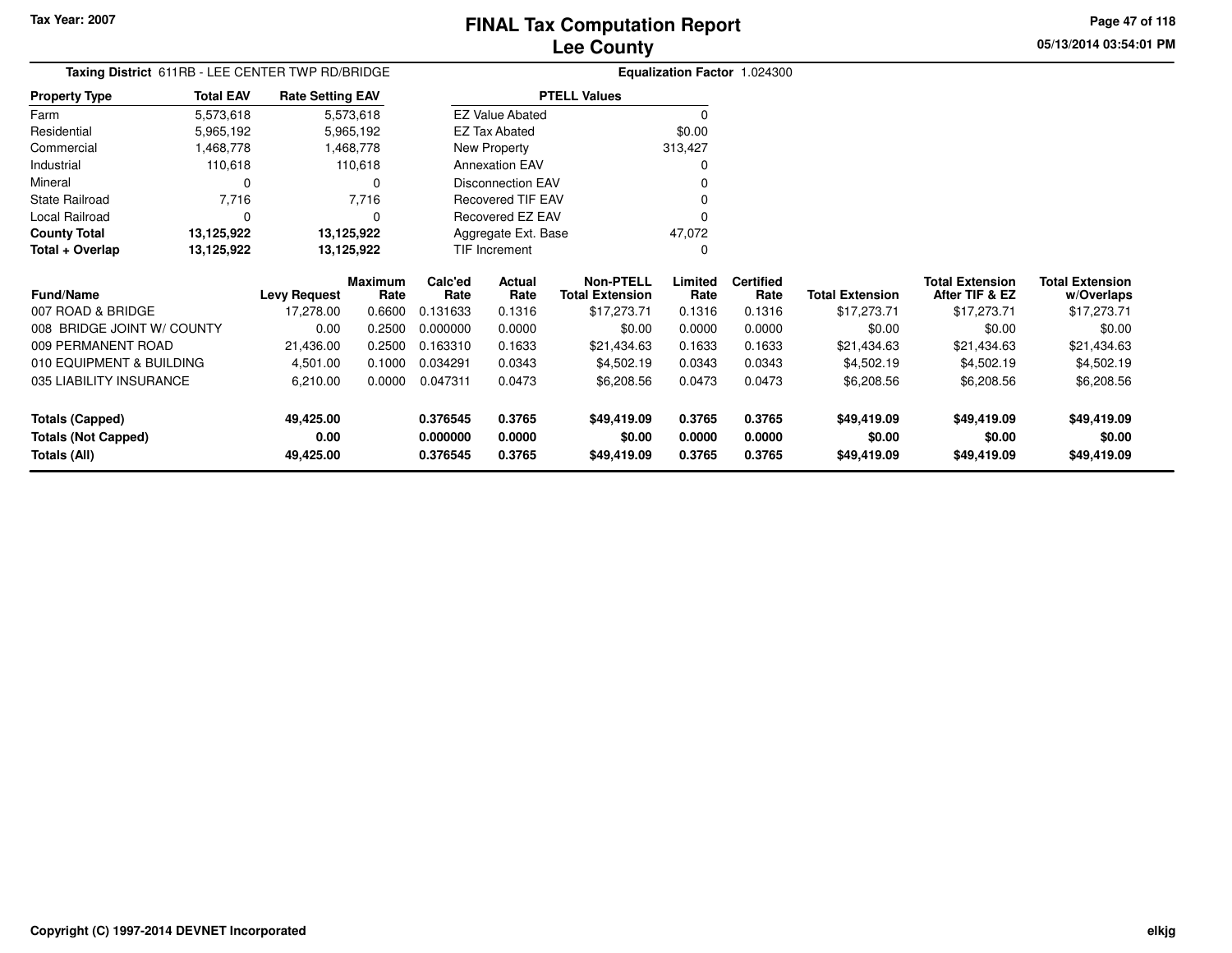### **Lee CountyFINAL Tax Computation Report**

**05/13/2014 03:54:01 PM Page 48 of 118**

| Taxing District 612 - MARION TOWNSHIP                                |                  |                                |                        |                                  |                            |                                            |                            | Equalization Factor 1.024300 |                                      |                                          |                                      |
|----------------------------------------------------------------------|------------------|--------------------------------|------------------------|----------------------------------|----------------------------|--------------------------------------------|----------------------------|------------------------------|--------------------------------------|------------------------------------------|--------------------------------------|
| <b>Property Type</b>                                                 | <b>Total EAV</b> | <b>Rate Setting EAV</b>        |                        |                                  |                            | <b>PTELL Values</b>                        |                            |                              |                                      |                                          |                                      |
| Farm                                                                 | 4,423,473        |                                | 4,423,473              |                                  | <b>EZ Value Abated</b>     |                                            |                            |                              |                                      |                                          |                                      |
| Residential                                                          | 1,852,353        |                                | 1,852,353              |                                  | <b>EZ Tax Abated</b>       |                                            | \$0.00                     |                              |                                      |                                          |                                      |
| Commercial                                                           | 638,944          |                                | 638,944                |                                  | New Property               |                                            | 88,118                     |                              |                                      |                                          |                                      |
| Industrial                                                           | 69,231           |                                | 69,231                 |                                  | <b>Annexation EAV</b>      |                                            |                            |                              |                                      |                                          |                                      |
| Mineral                                                              |                  |                                | 0                      |                                  | <b>Disconnection EAV</b>   |                                            |                            |                              |                                      |                                          |                                      |
| <b>State Railroad</b>                                                | 0                |                                | o                      |                                  | <b>Recovered TIF EAV</b>   |                                            |                            |                              |                                      |                                          |                                      |
| Local Railroad                                                       | $\Omega$         |                                | 0                      |                                  | <b>Recovered EZ EAV</b>    |                                            |                            |                              |                                      |                                          |                                      |
| <b>County Total</b>                                                  | 6,984,001        |                                | 6,984,001              |                                  | Aggregate Ext. Base        |                                            | 31,644                     |                              |                                      |                                          |                                      |
| Total + Overlap                                                      | 6,984,001        |                                | 6,984,001              |                                  | TIF Increment              |                                            |                            |                              |                                      |                                          |                                      |
| <b>Fund/Name</b>                                                     |                  | <b>Levy Request</b>            | <b>Maximum</b><br>Rate | Calc'ed<br>Rate                  | Actual<br>Rate             | <b>Non-PTELL</b><br><b>Total Extension</b> | Limited<br>Rate            | <b>Certified</b><br>Rate     | <b>Total Extension</b>               | <b>Total Extension</b><br>After TIF & EZ | <b>Total Extension</b><br>w/Overlaps |
| 001 CORPORATE                                                        |                  | 30,945.00                      | 0.6500                 | 0.443084                         | 0.4431                     | \$30,946.11                                | 0.4383                     | 0.4383                       | \$30,610.88                          | \$30,610.88                              | \$30,610.88                          |
| 035 LIABILITY INSURANCE                                              |                  | 2,276.00                       | 0.0000                 | 0.032589                         | 0.0326                     | \$2,276.78                                 | 0.0322                     | 0.0322                       | \$2,248.85                           | \$2,248.85                               | \$2,248.85                           |
| <b>Totals (Capped)</b><br><b>Totals (Not Capped)</b><br>Totals (All) |                  | 33,221.00<br>0.00<br>33,221.00 |                        | 0.475673<br>0.000000<br>0.475673 | 0.4757<br>0.0000<br>0.4757 | \$33,222.89<br>\$0.00<br>\$33,222.89       | 0.4705<br>0.0000<br>0.4705 | 0.4705<br>0.0000<br>0.4705   | \$32,859.73<br>\$0.00<br>\$32,859.73 | \$32,859.73<br>\$0.00<br>\$32,859.73     | \$32,859.73<br>\$0.00<br>\$32,859.73 |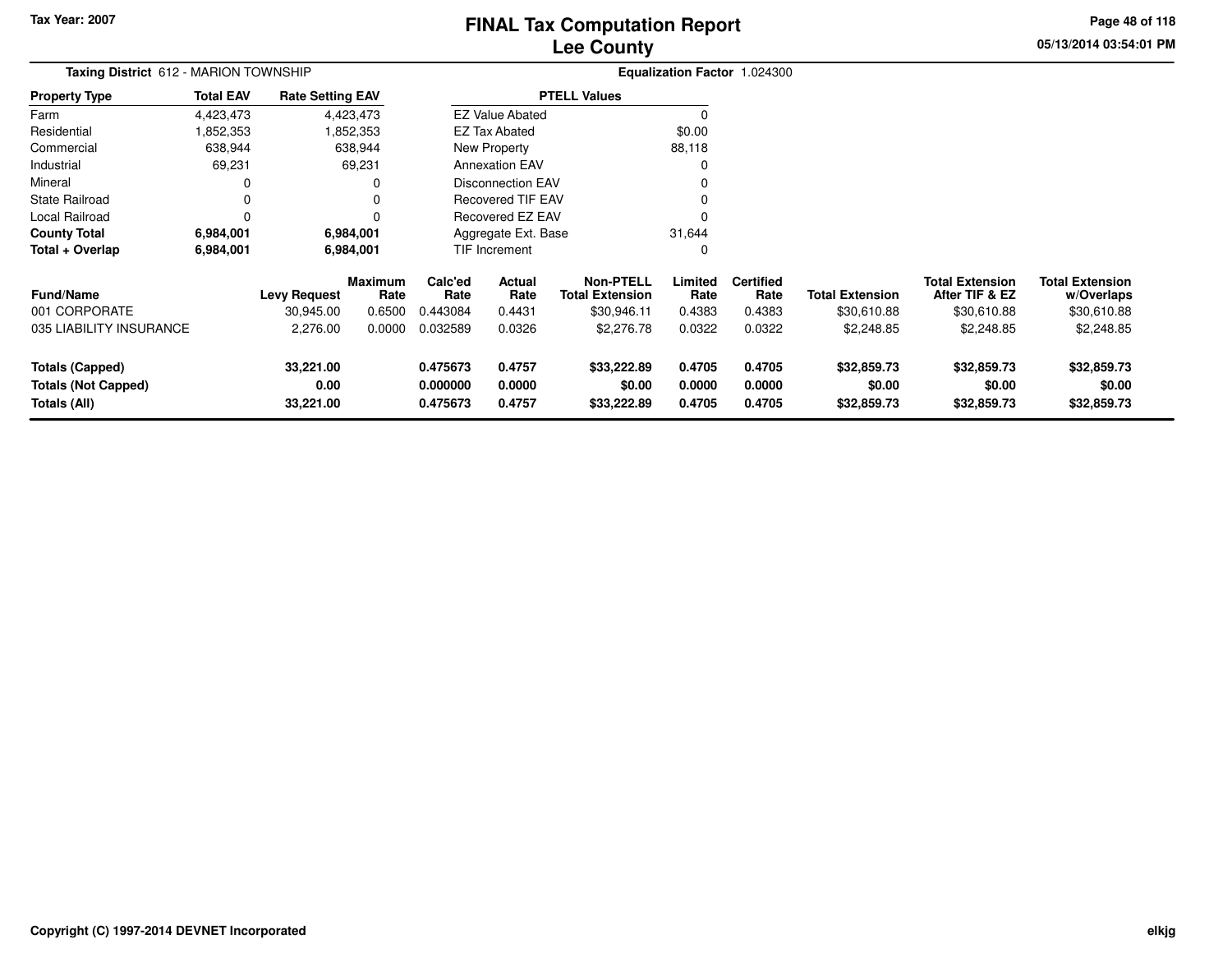**Totals (All)**

#### **Lee CountyFINAL Tax Computation Report**

**0.707189 0.7071 \$49,383.87 0.7001 0.7001 \$48,894.98 \$48,894.98 \$48,894.98**

**05/13/2014 03:54:01 PMPage 49 of 118**

|                            | Taxing District 612RB - MARION TWP ROAD/BRIDGE |                         |                        |                 |                          |                                            |                 | Equalization Factor 1.024300 |                        |                                          |                                      |
|----------------------------|------------------------------------------------|-------------------------|------------------------|-----------------|--------------------------|--------------------------------------------|-----------------|------------------------------|------------------------|------------------------------------------|--------------------------------------|
| Property Type              | <b>Total EAV</b>                               | <b>Rate Setting EAV</b> |                        |                 |                          | <b>PTELL Values</b>                        |                 |                              |                        |                                          |                                      |
| Farm                       | 4,423,473                                      |                         | 4,423,473              |                 | <b>EZ Value Abated</b>   |                                            | O               |                              |                        |                                          |                                      |
| Residential                | 1,852,353                                      |                         | 1,852,353              |                 | <b>EZ Tax Abated</b>     |                                            | \$0.00          |                              |                        |                                          |                                      |
| Commercial                 | 638,944                                        |                         | 638,944                |                 | New Property             |                                            | 88,118          |                              |                        |                                          |                                      |
| Industrial                 | 69,231                                         |                         | 69,231                 |                 | <b>Annexation EAV</b>    |                                            |                 |                              |                        |                                          |                                      |
| Mineral                    | 0                                              |                         |                        |                 | <b>Disconnection EAV</b> |                                            |                 |                              |                        |                                          |                                      |
| State Railroad             | 0                                              |                         |                        |                 | <b>Recovered TIF EAV</b> |                                            |                 |                              |                        |                                          |                                      |
| Local Railroad             | 0                                              |                         |                        |                 | Recovered EZ EAV         |                                            |                 |                              |                        |                                          |                                      |
| <b>County Total</b>        | 6,984,001                                      |                         | 6,984,001              |                 | Aggregate Ext. Base      |                                            | 47,086          |                              |                        |                                          |                                      |
| Total + Overlap            | 6,984,001                                      |                         | 6,984,001              |                 | TIF Increment            |                                            | 0               |                              |                        |                                          |                                      |
| <b>Fund/Name</b>           |                                                | <b>Levy Request</b>     | <b>Maximum</b><br>Rate | Calc'ed<br>Rate | Actual<br>Rate           | <b>Non-PTELL</b><br><b>Total Extension</b> | Limited<br>Rate | <b>Certified</b><br>Rate     | <b>Total Extension</b> | <b>Total Extension</b><br>After TIF & EZ | <b>Total Extension</b><br>w/Overlaps |
| 007 ROAD & BRIDGE          |                                                | 27,790.00               | 0.6600                 | 0.397910        | 0.3979                   | \$27,789.34                                | 0.3939          | 0.3939                       | \$27,509.98            | \$27,509.98                              | \$27,509.98                          |
| 008 BRIDGE JOINT W/ COUNTY |                                                | 3,700.00                | 0.2500                 | 0.052978        | 0.0530                   | \$3,701.52                                 | 0.0525          | 0.0525                       | \$3,666.60             | \$3,666.60                               | \$3,666.60                           |
| 009 PERMANENT ROAD         |                                                | 13,000.00               | 0.2500                 | 0.186140        | 0.1861                   | \$12,997.23                                | 0.1843          | 0.1843                       | \$12,871.51            | \$12,871.51                              | \$12,871.51                          |
| 010 EQUIPMENT & BUILDING   |                                                | 1,400.00                | 0.1000                 | 0.020046        | 0.0200                   | \$1,396.80                                 | 0.0198          | 0.0198                       | \$1,382.83             | \$1,382.83                               | \$1,382.83                           |
| 035 LIABILITY INSURANCE    |                                                | 3,500.00                | 0.0000                 | 0.050115        | 0.0501                   | \$3,498.98                                 | 0.0496          | 0.0496                       | \$3,464.06             | \$3,464.06                               | \$3,464.06                           |
| <b>Totals (Capped)</b>     |                                                | 49,390.00               |                        | 0.707189        | 0.7071                   | \$49,383.87                                | 0.7001          | 0.7001                       | \$48,894.98            | \$48,894.98                              | \$48,894.98                          |
| <b>Totals (Not Capped)</b> |                                                | 0.00                    |                        | 0.000000        | 0.0000                   | \$0.00                                     | 0.0000          | 0.0000                       | \$0.00                 | \$0.00                                   | \$0.00                               |

**49,390.00**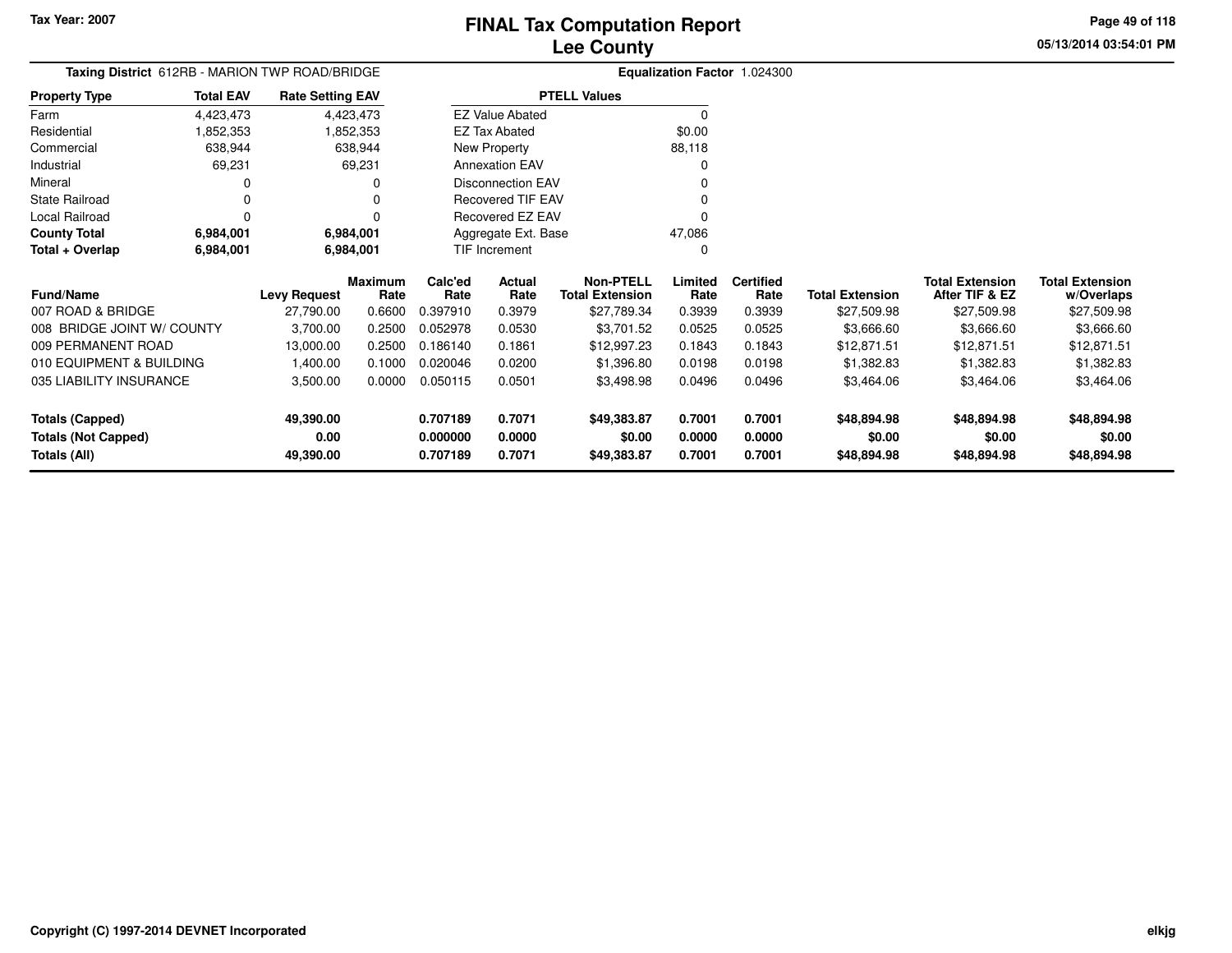### **Lee CountyFINAL Tax Computation Report**

**05/13/2014 03:54:01 PM Page 50 of 118**

| Taxing District 613 - MAY TOWNSHIP                                   |                  |                                  |                                  |                                  |                            |                                                           |                            | Equalization Factor 1.024300       |                                       |                                                         |                                                     |
|----------------------------------------------------------------------|------------------|----------------------------------|----------------------------------|----------------------------------|----------------------------|-----------------------------------------------------------|----------------------------|------------------------------------|---------------------------------------|---------------------------------------------------------|-----------------------------------------------------|
| <b>Property Type</b>                                                 | <b>Total EAV</b> | <b>Rate Setting EAV</b>          |                                  |                                  |                            | <b>PTELL Values</b>                                       |                            |                                    |                                       |                                                         |                                                     |
| Farm                                                                 | 5,785,167        |                                  | 5,785,167                        |                                  | <b>EZ Value Abated</b>     |                                                           |                            |                                    |                                       |                                                         |                                                     |
| Residential                                                          | 11,759,319       |                                  | 11,759,319                       |                                  | <b>EZ Tax Abated</b>       |                                                           | \$0.00                     |                                    |                                       |                                                         |                                                     |
| Commercial                                                           | 959,762          |                                  | 959,762                          |                                  | New Property               |                                                           | 142,335                    |                                    |                                       |                                                         |                                                     |
| Industrial                                                           | 0                |                                  |                                  |                                  | <b>Annexation EAV</b>      |                                                           |                            |                                    |                                       |                                                         |                                                     |
| Mineral                                                              | 0                |                                  |                                  |                                  | <b>Disconnection EAV</b>   |                                                           |                            |                                    |                                       |                                                         |                                                     |
| State Railroad                                                       | 0                |                                  |                                  |                                  | <b>Recovered TIF EAV</b>   |                                                           |                            |                                    |                                       |                                                         |                                                     |
| Local Railroad                                                       | 0                |                                  |                                  |                                  | Recovered EZ EAV           |                                                           |                            |                                    |                                       |                                                         |                                                     |
| County Total                                                         | 18,504,248       |                                  | 18,504,248                       |                                  | Aggregate Ext. Base        |                                                           | 31,499                     |                                    |                                       |                                                         |                                                     |
| Total + Overlap                                                      | 18,504,248       |                                  | 18,504,248                       |                                  | <b>TIF Increment</b>       |                                                           | 0                          |                                    |                                       |                                                         |                                                     |
| Fund/Name<br>001 CORPORATE                                           |                  | <b>Levy Request</b><br>32,825.00 | <b>Maximum</b><br>Rate<br>0.2500 | Calc'ed<br>Rate<br>0.177392      | Actual<br>Rate<br>0.1774   | <b>Non-PTELL</b><br><b>Total Extension</b><br>\$32,826.54 | Limited<br>Rate<br>0.1759  | <b>Certified</b><br>Rate<br>0.1759 | <b>Total Extension</b><br>\$32,548.97 | <b>Total Extension</b><br>After TIF & EZ<br>\$32,548.97 | <b>Total Extension</b><br>w/Overlaps<br>\$32,548.97 |
| <b>Totals (Capped)</b><br><b>Totals (Not Capped)</b><br>Totals (All) |                  | 32,825.00<br>0.00<br>32,825.00   |                                  | 0.177392<br>0.000000<br>0.177392 | 0.1774<br>0.0000<br>0.1774 | \$32,826.54<br>\$0.00<br>\$32,826.54                      | 0.1759<br>0.0000<br>0.1759 | 0.1759<br>0.0000<br>0.1759         | \$32,548.97<br>\$0.00<br>\$32,548.97  | \$32,548.97<br>\$0.00<br>\$32,548.97                    | \$32,548.97<br>\$0.00<br>\$32,548.97                |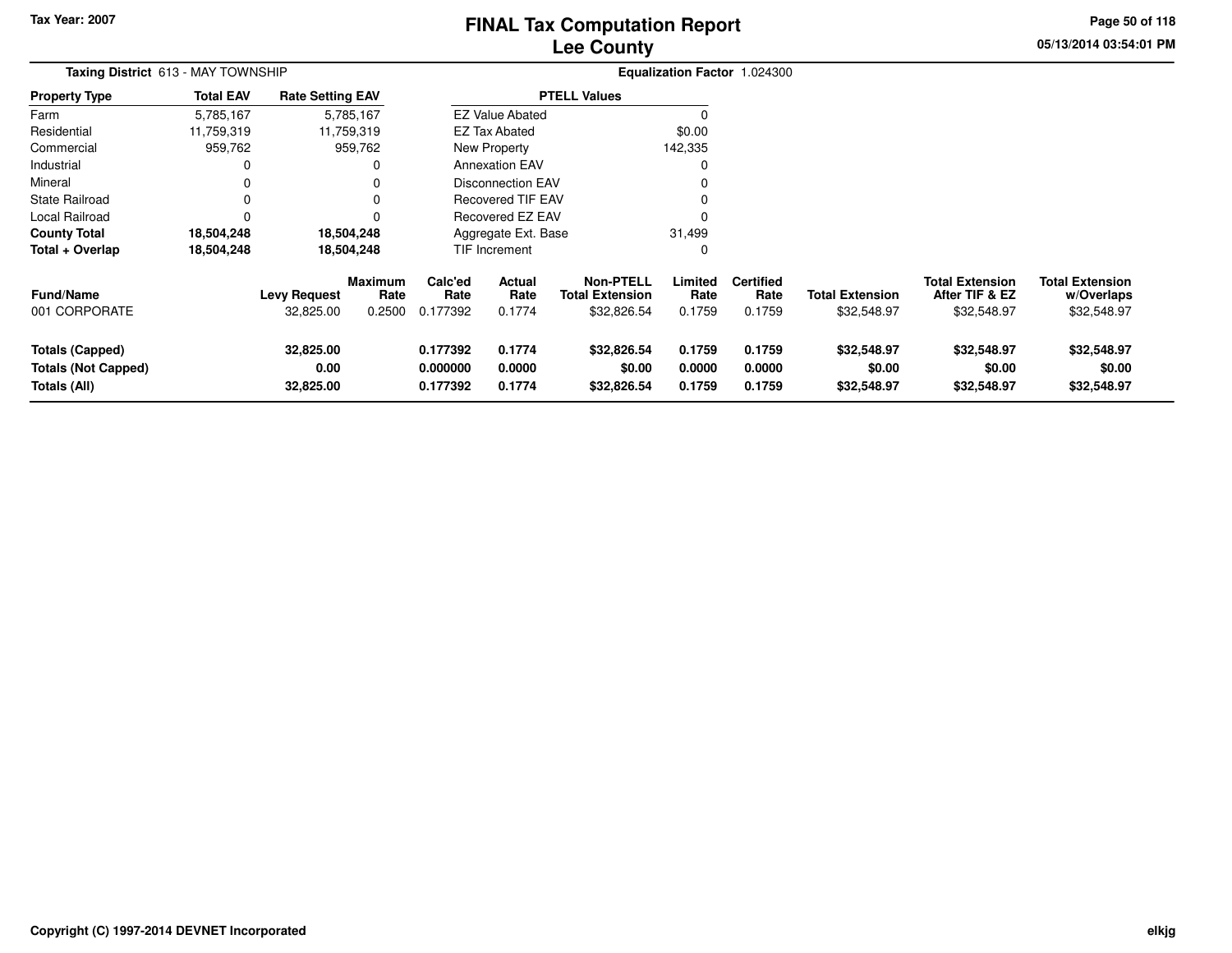### **Lee CountyFINAL Tax Computation Report**

**05/13/2014 03:54:01 PM Page 51 of 118**

| Taxing District 613RB - MAY TWP ROAD/BRIDGE                          |                  |                                |                                  |                                  |                            |                                                           |                            | Equalization Factor 1.024300       |                                       |                                                         |                                                     |
|----------------------------------------------------------------------|------------------|--------------------------------|----------------------------------|----------------------------------|----------------------------|-----------------------------------------------------------|----------------------------|------------------------------------|---------------------------------------|---------------------------------------------------------|-----------------------------------------------------|
| <b>Property Type</b>                                                 | <b>Total EAV</b> | <b>Rate Setting EAV</b>        |                                  |                                  |                            | <b>PTELL Values</b>                                       |                            |                                    |                                       |                                                         |                                                     |
| Farm                                                                 | 5,785,167        |                                | 5,785,167                        |                                  | <b>EZ Value Abated</b>     |                                                           |                            |                                    |                                       |                                                         |                                                     |
| Residential                                                          | 11,759,319       |                                | 11,759,319                       |                                  | <b>EZ Tax Abated</b>       |                                                           | \$0.00                     |                                    |                                       |                                                         |                                                     |
| Commercial                                                           | 959,762          |                                | 959,762                          |                                  | New Property               |                                                           | 142,335                    |                                    |                                       |                                                         |                                                     |
| Industrial                                                           | 0                |                                | 0                                |                                  | <b>Annexation EAV</b>      |                                                           |                            |                                    |                                       |                                                         |                                                     |
| Mineral                                                              | 0                |                                |                                  |                                  | <b>Disconnection EAV</b>   |                                                           |                            |                                    |                                       |                                                         |                                                     |
| <b>State Railroad</b>                                                | 0                |                                | 0                                |                                  | <b>Recovered TIF EAV</b>   |                                                           |                            |                                    |                                       |                                                         |                                                     |
| Local Railroad                                                       | 0                |                                | 0                                |                                  | Recovered EZ EAV           |                                                           |                            |                                    |                                       |                                                         |                                                     |
| <b>County Total</b>                                                  | 18,504,248       |                                | 18,504,248                       |                                  | Aggregate Ext. Base        |                                                           | 54,605                     |                                    |                                       |                                                         |                                                     |
| Total + Overlap                                                      | 18,504,248       |                                | 18,504,248                       |                                  | TIF Increment              |                                                           |                            |                                    |                                       |                                                         |                                                     |
| <b>Fund/Name</b><br>007 ROAD & BRIDGE                                |                  | Levy Request<br>56,000.00      | <b>Maximum</b><br>Rate<br>0.6600 | Calc'ed<br>Rate<br>0.302633      | Actual<br>Rate<br>0.3026   | <b>Non-PTELL</b><br><b>Total Extension</b><br>\$55,993.85 | Limited<br>Rate<br>0.3026  | <b>Certified</b><br>Rate<br>0.3026 | <b>Total Extension</b><br>\$55,993.85 | <b>Total Extension</b><br>After TIF & EZ<br>\$55,993.85 | <b>Total Extension</b><br>w/Overlaps<br>\$55,993.85 |
| <b>Totals (Capped)</b><br><b>Totals (Not Capped)</b><br>Totals (All) |                  | 56,000.00<br>0.00<br>56,000.00 |                                  | 0.302633<br>0.000000<br>0.302633 | 0.3026<br>0.0000<br>0.3026 | \$55,993.85<br>\$0.00<br>\$55,993.85                      | 0.3026<br>0.0000<br>0.3026 | 0.3026<br>0.0000<br>0.3026         | \$55,993.85<br>\$0.00<br>\$55,993.85  | \$55,993.85<br>\$0.00<br>\$55,993.85                    | \$55,993.85<br>\$0.00<br>\$55,993.85                |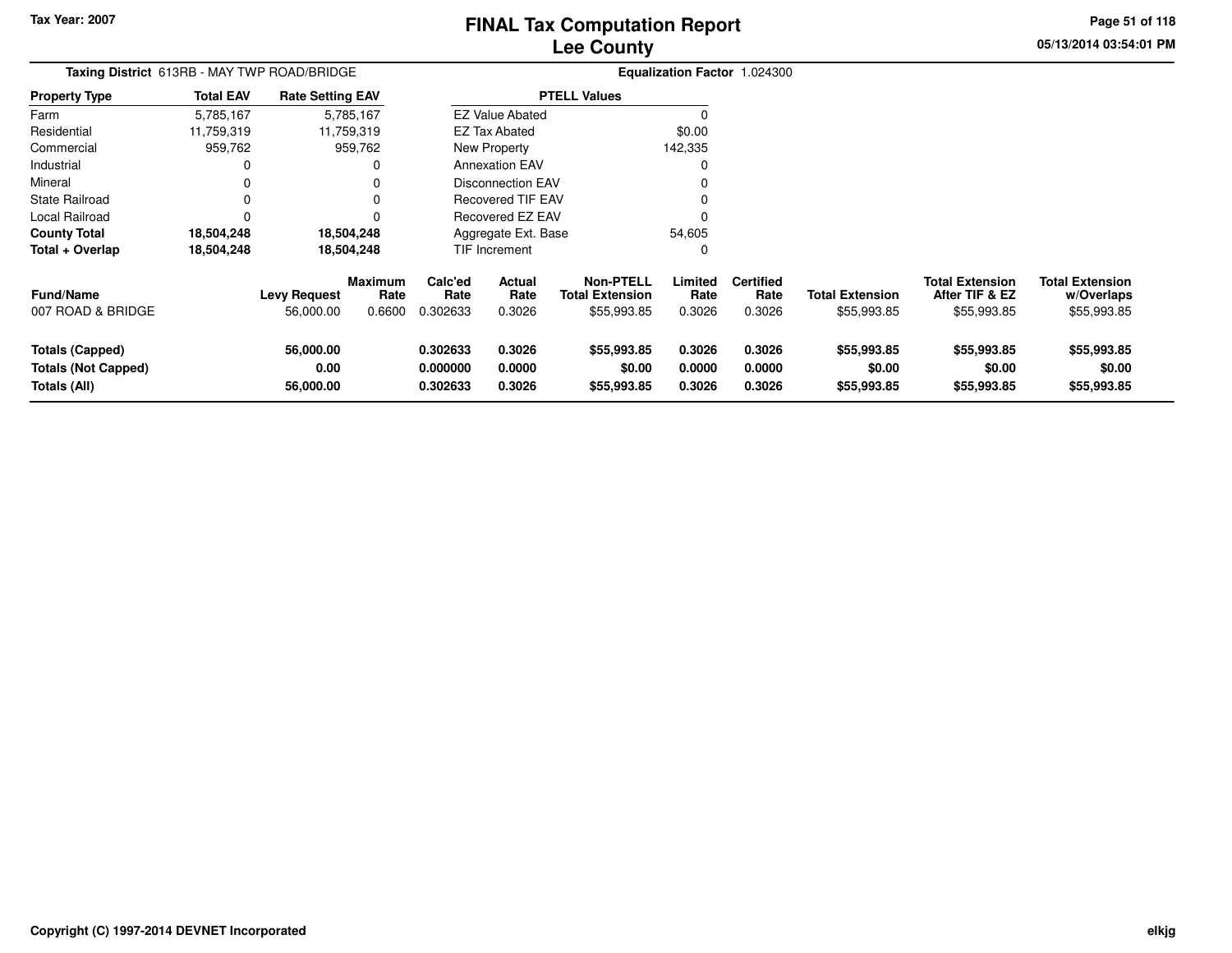### **Lee CountyFINAL Tax Computation Report**

**05/13/2014 03:54:01 PM Page 52 of 118**

| <b>Taxing District</b> 614 - NACHUSA TOWNSHIP |                  |                         |                        |                 |                        |                                            |                 | Equalization Factor 1.024300 |                        |                                          |                                      |
|-----------------------------------------------|------------------|-------------------------|------------------------|-----------------|------------------------|--------------------------------------------|-----------------|------------------------------|------------------------|------------------------------------------|--------------------------------------|
| Property Type                                 | <b>Total EAV</b> | <b>Rate Setting EAV</b> |                        |                 |                        | <b>PTELL Values</b>                        |                 |                              |                        |                                          |                                      |
| Farm                                          | 5,654,917        |                         | 5,654,917              |                 | <b>EZ Value Abated</b> |                                            | 0               |                              |                        |                                          |                                      |
| Residential                                   | 4,662,049        |                         | 4,662,049              |                 | <b>EZ Tax Abated</b>   |                                            | \$0.00          |                              |                        |                                          |                                      |
| Commercial                                    | 511,744          |                         | 511,744                |                 | New Property           |                                            | 298,850         |                              |                        |                                          |                                      |
| Industrial                                    | 14,432           |                         | 14,432                 |                 | <b>Annexation EAV</b>  |                                            | 0               |                              |                        |                                          |                                      |
| Mineral                                       | 0                |                         | 0                      |                 | Disconnection EAV      |                                            |                 |                              |                        |                                          |                                      |
| State Railroad                                | 269,730          |                         | 269,730                |                 | Recovered TIF EAV      |                                            | 0               |                              |                        |                                          |                                      |
| Local Railroad                                | 1,670            |                         | 1,670                  |                 | Recovered EZ EAV       |                                            | $\Omega$        |                              |                        |                                          |                                      |
| County Total                                  | 11,114,542       |                         | 11,114,542             |                 | Aggregate Ext. Base    |                                            | 23,676          |                              |                        |                                          |                                      |
| Total + Overlap                               | 11,114,542       |                         | 11,114,542             |                 | TIF Increment          |                                            | 0               |                              |                        |                                          |                                      |
| <b>Fund/Name</b>                              |                  | <b>Levy Request</b>     | <b>Maximum</b><br>Rate | Calc'ed<br>Rate | Actual<br>Rate         | <b>Non-PTELL</b><br><b>Total Extension</b> | Limited<br>Rate | <b>Certified</b><br>Rate     | <b>Total Extension</b> | <b>Total Extension</b><br>After TIF & EZ | <b>Total Extension</b><br>w/Overlaps |
| 001 CORPORATE                                 |                  | 22,251.00               | 0.4500                 | 0.200197        | 0.2002                 | \$22,251.31                                | 0.2002          | 0.2002                       | \$22,251.31            | \$22,251.31                              | \$22,251.31                          |
| 047 SOCIAL SECURITY                           |                  | 2,015.00                | 0.0000                 | 0.018129        | 0.0181                 | \$2,011.73                                 | 0.0181          | 0.0181                       | \$2,011.73             | \$2,011.73                               | \$2,011.73                           |
| 054 GENERAL ASSISTANCE                        |                  | 588.00                  | 0.1000                 | 0.005290        | 0.0053                 | \$589.07                                   | 0.0053          | 0.0053                       | \$589.07               | \$589.07                                 | \$589.07                             |
| <b>Totals (Capped)</b>                        |                  | 24,854.00               |                        | 0.223616        | 0.2236                 | \$24,852.11                                | 0.2236          | 0.2236                       | \$24,852.11            | \$24,852.11                              | \$24,852.11                          |
| <b>Totals (Not Capped)</b>                    |                  | 0.00                    |                        | 0.000000        | 0.0000                 | \$0.00                                     | 0.0000          | 0.0000                       | \$0.00                 | \$0.00                                   | \$0.00                               |
| Totals (All)                                  |                  | 24,854.00               |                        | 0.223616        | 0.2236                 | \$24,852.11                                | 0.2236          | 0.2236                       | \$24,852.11            | \$24,852.11                              | \$24,852.11                          |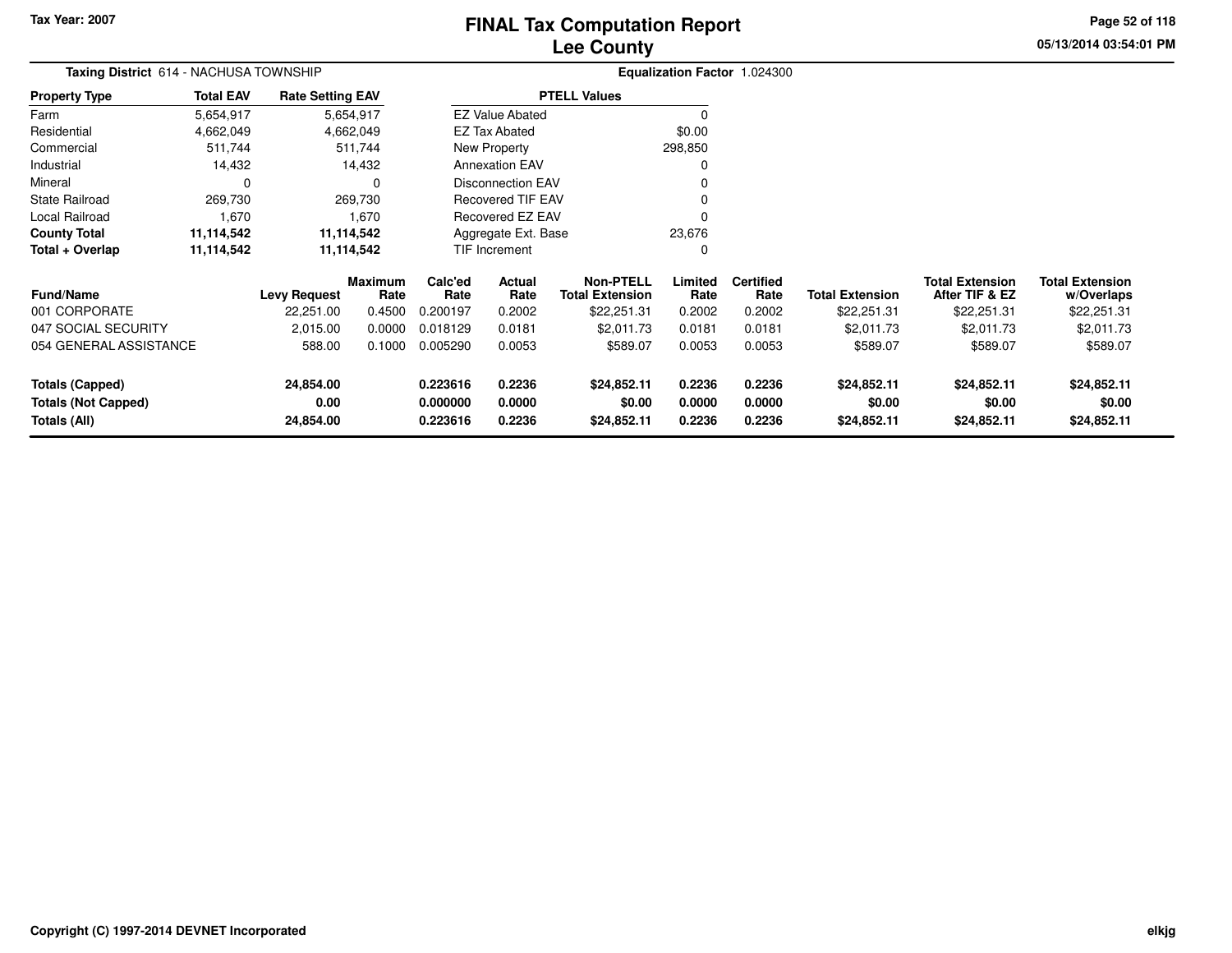**Property Type**

State Railroad 269,730

Local Railroad 1,670

FarmResidential

Mineral

#### **Lee CountyFINAL Tax Computation Report**

v o

 $\sim$  0

0 v

<sup>0</sup>

**05/13/2014 03:54:01 PMPage 53 of 118**

#### **Equalization Factor** 1.024300 **Taxing District** 614RB - NACHUSA TWP ROAD/BRIDGE4,662,049 4,662,049 511,744 Commercial 511,744 511,74414,432 Industrial 14,432 14,4325,654,9174,662,049 5,654,917**Total EAV Rate Setting EAV PTELL Values**  $\overline{0}$  \$0.00 298,850 $\overline{0}$ Annexation EAV New Property EZ Tax AbatedEZ Value Abated

Disconnection EAV

Recovered TIF EAV

Recovered EZ EAV

 $\mathbf 0$ 

269,730

1,670

0 0

| <b>County Total</b>        | 11.114.542 |                     | 11.114.542             |                 | Aggregate Ext. Base   |                                     | 41.326          |                          |                        |                                          |                                      |
|----------------------------|------------|---------------------|------------------------|-----------------|-----------------------|-------------------------------------|-----------------|--------------------------|------------------------|------------------------------------------|--------------------------------------|
| Total + Overlap            | 11,114,542 |                     | 11.114.542             |                 | TIF Increment         |                                     | 0               |                          |                        |                                          |                                      |
| <b>Fund/Name</b>           |            | <b>Levy Request</b> | <b>Maximum</b><br>Rate | Calc'ed<br>Rate | <b>Actual</b><br>Rate | Non-PTELL<br><b>Total Extension</b> | Limited<br>Rate | <b>Certified</b><br>Rate | <b>Total Extension</b> | <b>Total Extension</b><br>After TIF & EZ | <b>Total Extension</b><br>w/Overlaps |
| 007 ROAD & BRIDGE          |            | 22.829.00           | 0.6600                 | 0.205398        | 0.2054                | \$22,829.27                         | 0.2054          | 0.2054                   | \$22,829.27            | \$22,829.27                              | \$22,829.27                          |
| 008 BRIDGE JOINT W/ COUNTY |            | 1,053.00            | 0.2500                 | 0.009474        | 0.0095                | \$1.055.88                          | 0.0095          | 0.0095                   | \$1.055.88             | \$1.055.88                               | \$1,055.88                           |
| 009 PERMANENT ROAD         |            | 15.593.00           | 0.2500                 | 0.140294        | 0.1403                | \$15,593.70                         | 0.1403          | 0.1403                   | \$15,593.70            | \$15,593.70                              | \$15,593.70                          |
| 010 EQUIPMENT & BUILDING   |            | 3,917.00            | 0.1000                 | 0.035242        | 0.0352                | \$3,912.32                          | 0.0352          | 0.0352                   | \$3,912.32             | \$3,912.32                               | \$3,912.32                           |
| <b>Totals (Capped)</b>     |            | 43,392.00           |                        | 0.390408        | 0.3904                | \$43.391.17                         | 0.3904          | 0.3904                   | \$43,391.17            | \$43,391.17                              | \$43,391.17                          |
| <b>Totals (Not Capped)</b> |            | 0.00                |                        | 0.000000        | 0.0000                | \$0.00                              | 0.0000          | 0.0000                   | \$0.00                 | \$0.00                                   | \$0.00                               |
| Totals (All)               |            | 43,392.00           |                        | 0.390408        | 0.3904                | \$43,391.17                         | 0.3904          | 0.3904                   | \$43,391.17            | \$43,391.17                              | \$43,391.17                          |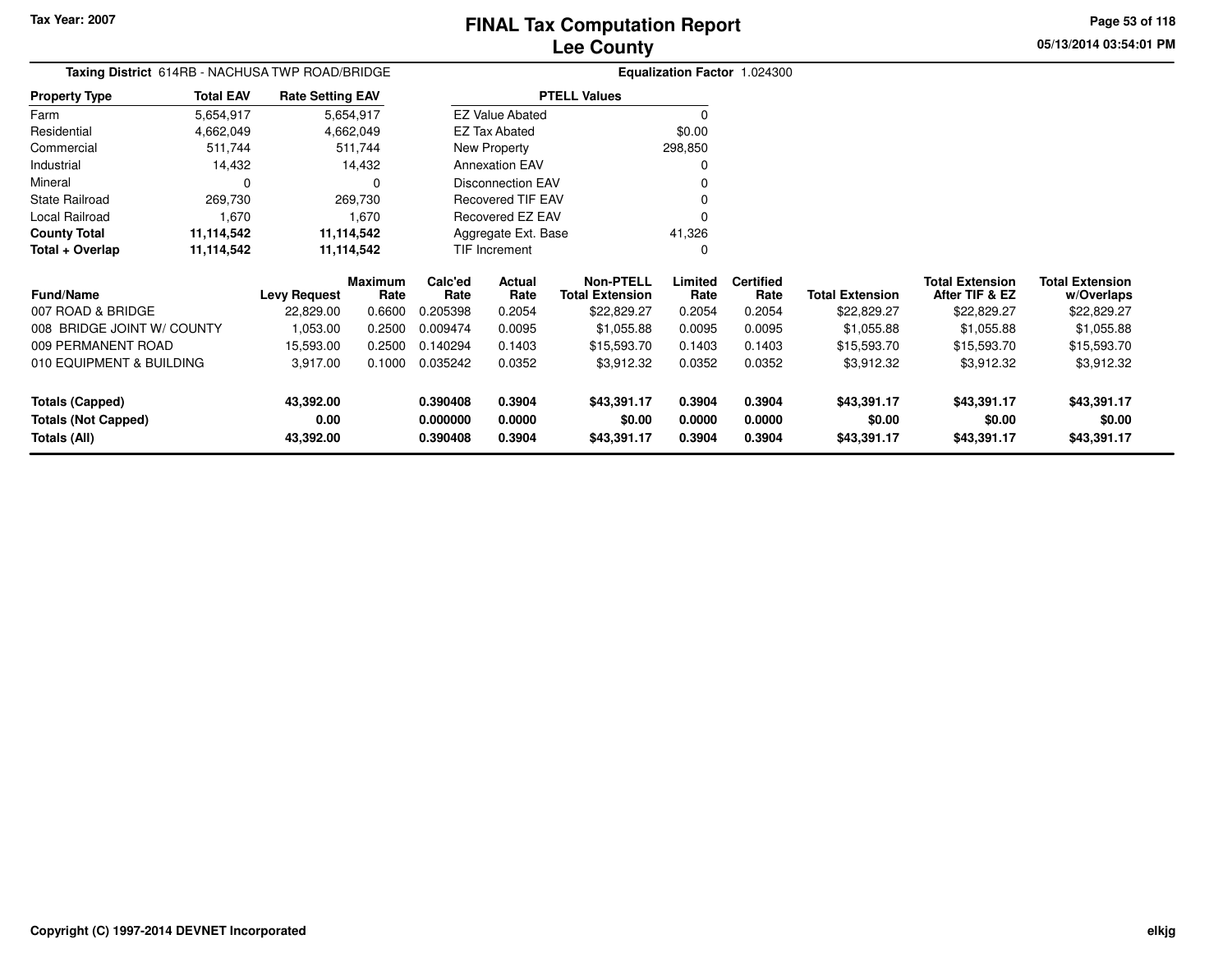### **Lee CountyFINAL Tax Computation Report**

**05/13/2014 03:54:01 PM Page 54 of 118**

| Taxing District 615 - NELSON TOWNSHIP      |                                       |                      |                          |                                            |                  | Equalization Factor 1.024300 |                        |                                          |                                      |
|--------------------------------------------|---------------------------------------|----------------------|--------------------------|--------------------------------------------|------------------|------------------------------|------------------------|------------------------------------------|--------------------------------------|
| <b>Total EAV</b><br>Property Type          | <b>Rate Setting EAV</b>               |                      |                          | <b>PTELL Values</b>                        |                  |                              |                        |                                          |                                      |
| 3,044,164<br>Farm                          | 3,044,164                             |                      | <b>EZ Value Abated</b>   |                                            |                  |                              |                        |                                          |                                      |
| Residential<br>8,960,245                   | 8,960,245                             |                      | <b>EZ Tax Abated</b>     |                                            | \$0.00           |                              |                        |                                          |                                      |
| Commercial<br>406,892                      | 406,892                               |                      | New Property             |                                            | 285,925          |                              |                        |                                          |                                      |
| Industrial<br>1,145,657                    | 1,145,657                             |                      | <b>Annexation EAV</b>    |                                            |                  |                              |                        |                                          |                                      |
| Mineral<br>0                               | 0                                     |                      | <b>Disconnection EAV</b> |                                            |                  |                              |                        |                                          |                                      |
| State Railroad<br>1,414,898                | 1,414,898                             |                      | Recovered TIF EAV        |                                            |                  |                              |                        |                                          |                                      |
| Local Railroad<br>0                        |                                       |                      | Recovered EZ EAV         |                                            |                  |                              |                        |                                          |                                      |
| County Total<br>14,971,856                 | 14,971,856                            |                      | Aggregate Ext. Base      |                                            | 21,227           |                              |                        |                                          |                                      |
| Total + Overlap<br>14,971,856              | 14,971,856                            |                      | TIF Increment            |                                            | 0                |                              |                        |                                          |                                      |
| <b>Fund/Name</b>                           | <b>Maximum</b><br><b>Levy Request</b> | Calc'ed<br>Rate      | Actual<br>Rate<br>Rate   | <b>Non-PTELL</b><br><b>Total Extension</b> | Limited<br>Rate  | <b>Certified</b><br>Rate     | <b>Total Extension</b> | <b>Total Extension</b><br>After TIF & EZ | <b>Total Extension</b><br>w/Overlaps |
| 001 CORPORATE                              | 15,885.00                             | 0.4500<br>0.106099   | 0.1061                   | \$15,885.14                                | 0.1057           | 0.1057                       | \$15,825.25            | \$15,825.25                              | \$15,825.25                          |
| 035 LIABILITY INSURANCE                    | 3,567.00                              | 0.0000<br>0.023825   | 0.0238                   | \$3,563.30                                 | 0.0237           | 0.0237                       | \$3,548.33             | \$3,548.33                               | \$3,548.33                           |
| 047 SOCIAL SECURITY                        | 2,024.00                              | 0.0000<br>0.013519   | 0.0135                   | \$2,021.20                                 | 0.0134           | 0.0134                       | \$2,006.23             | \$2,006.23                               | \$2,006.23                           |
| 054 GENERAL ASSISTANCE                     | 803.00                                | 0.1000<br>0.005363   | 0.0054                   | \$808.48                                   | 0.0054           | 0.0054                       | \$808.48               | \$808.48                                 | \$808.48                             |
| <b>Totals (Capped)</b>                     | 22,279.00                             | 0.148806             | 0.1488                   | \$22,278.12                                | 0.1482           | 0.1482                       | \$22,188.29            | \$22,188.29                              | \$22,188.29                          |
| <b>Totals (Not Capped)</b><br>Totals (All) | 0.00<br>22,279.00                     | 0.000000<br>0.148806 | 0.0000<br>0.1488         | \$0.00<br>\$22,278.12                      | 0.0000<br>0.1482 | 0.0000<br>0.1482             | \$0.00<br>\$22,188.29  | \$0.00<br>\$22,188.29                    | \$0.00<br>\$22,188.29                |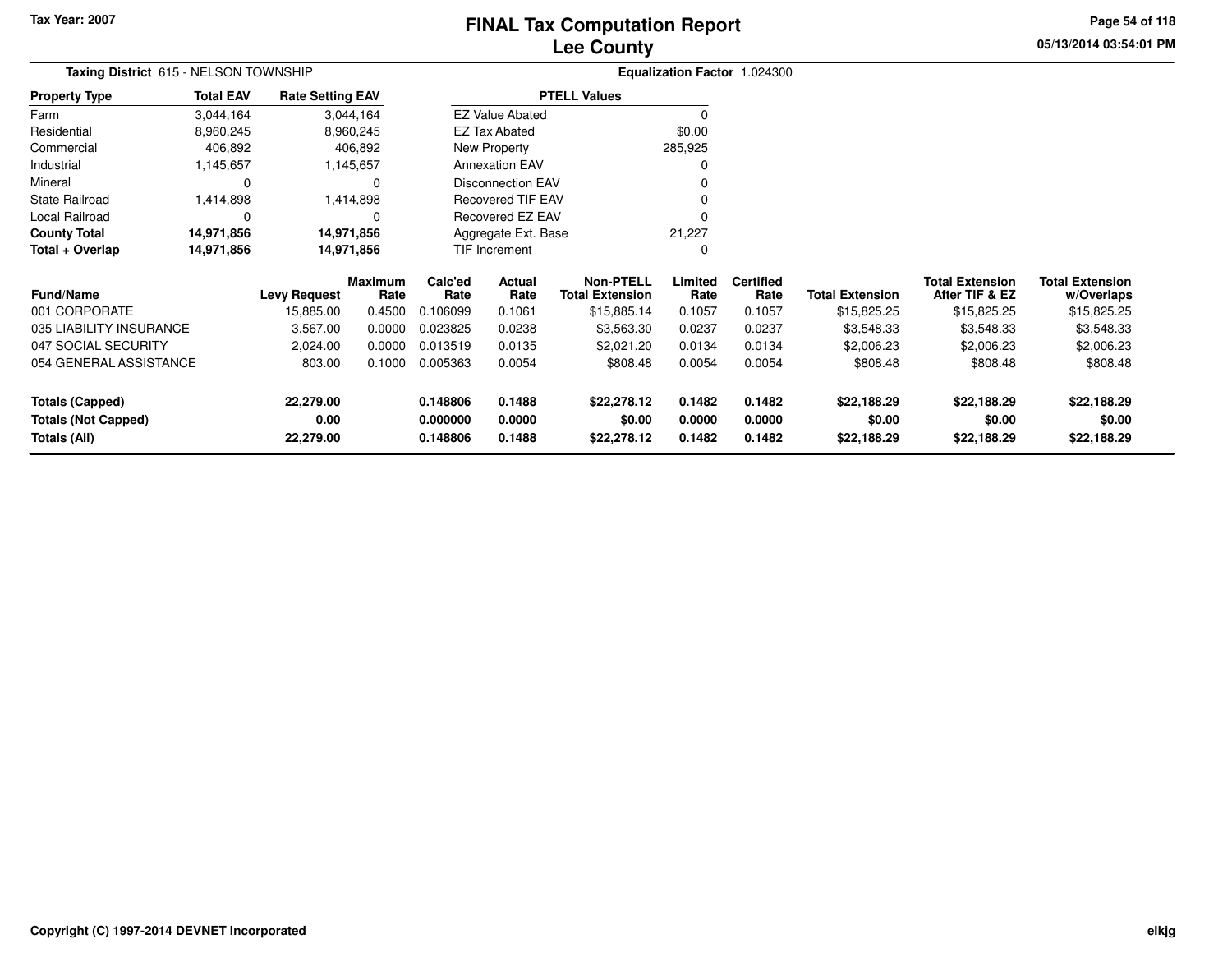#### **Lee CountyFINAL Tax Computation Report**

**05/13/2014 03:54:01 PM Page 55 of 118**

| Taxing District 615RB - NELSON TWP ROAD/BRIDGE                |                  |                                |                        |                                  |                            |                                            |                            | Equalization Factor 1.024300 |                                      |                                          |                                      |
|---------------------------------------------------------------|------------------|--------------------------------|------------------------|----------------------------------|----------------------------|--------------------------------------------|----------------------------|------------------------------|--------------------------------------|------------------------------------------|--------------------------------------|
| <b>Property Type</b>                                          | <b>Total EAV</b> | <b>Rate Setting EAV</b>        |                        |                                  |                            | <b>PTELL Values</b>                        |                            |                              | <b>Road and Bridge Transfer</b>      |                                          |                                      |
| Farm                                                          | 3,044,164        |                                | 3,044,164              |                                  | <b>EZ Value Abated</b>     |                                            |                            | <b>Municipality</b>          |                                      | <b>Fund</b>                              | <b>Amount Extended</b>               |
| Residential                                                   | 8,960,245        |                                | 8,960,245              |                                  | <b>EZ Tax Abated</b>       |                                            | \$0.00                     |                              |                                      |                                          |                                      |
| Commercial                                                    | 406,892          |                                | 406,892                |                                  | New Property               |                                            | 285,925                    |                              | 709 - VILLAGE OF NELSON              | 007                                      | \$987.15                             |
| Industrial                                                    | 1,145,657        |                                | 1,145,657              |                                  | <b>Annexation EAV</b>      |                                            |                            | <b>Total</b>                 |                                      |                                          | \$987.15                             |
| Mineral                                                       | $\Omega$         |                                | 0                      |                                  | <b>Disconnection EAV</b>   |                                            |                            |                              |                                      |                                          |                                      |
| <b>State Railroad</b>                                         | 1,414,898        |                                | 1,414,898              |                                  | <b>Recovered TIF EAV</b>   |                                            |                            |                              |                                      |                                          |                                      |
| <b>Local Railroad</b>                                         | $\Omega$         |                                | $\Omega$               |                                  | Recovered EZ EAV           |                                            |                            |                              |                                      |                                          |                                      |
| <b>County Total</b>                                           | 14,971,856       |                                | 14,971,856             |                                  | Aggregate Ext. Base        |                                            | 43,985                     |                              |                                      |                                          |                                      |
| Total + Overlap                                               | 14,971,856       |                                | 14,971,856             |                                  | <b>TIF Increment</b>       |                                            | 0                          |                              |                                      |                                          |                                      |
| <b>Fund/Name</b>                                              |                  | <b>Levy Request</b>            | <b>Maximum</b><br>Rate | Calc'ed<br>Rate                  | <b>Actual</b><br>Rate      | <b>Non-PTELL</b><br><b>Total Extension</b> | Limited<br>Rate            | <b>Certified</b><br>Rate     | <b>Total Extension</b>               | <b>Total Extension</b><br>After TIF & EZ | <b>Total Extension</b><br>w/Overlaps |
| 007 ROAD & BRIDGE                                             |                  | 23,499.00                      | 0.6600                 | 0.156955                         | 0.1570                     | \$23,505.81                                | 0.1563                     | 0.1563                       | \$23,401.01                          | \$23,401.01                              | \$23,401.01                          |
| 009 PERMANENT ROAD                                            |                  | 22,682.00                      | 0.2500                 | 0.151498                         | 0.1515                     | \$22,682.36                                | 0.1508                     | 0.1508                       | \$22,577.56                          | \$22,577.56                              | \$22,577.56                          |
| Totals (Capped)<br><b>Totals (Not Capped)</b><br>Totals (All) |                  | 46,181.00<br>0.00<br>46,181.00 |                        | 0.308453<br>0.000000<br>0.308453 | 0.3085<br>0.0000<br>0.3085 | \$46,188.17<br>\$0.00<br>\$46,188.17       | 0.3071<br>0.0000<br>0.3071 | 0.3071<br>0.0000<br>0.3071   | \$45,978.57<br>\$0.00<br>\$45,978.57 | \$45,978.57<br>\$0.00<br>\$45,978.57     | \$45,978.57<br>\$0.00<br>\$45,978.57 |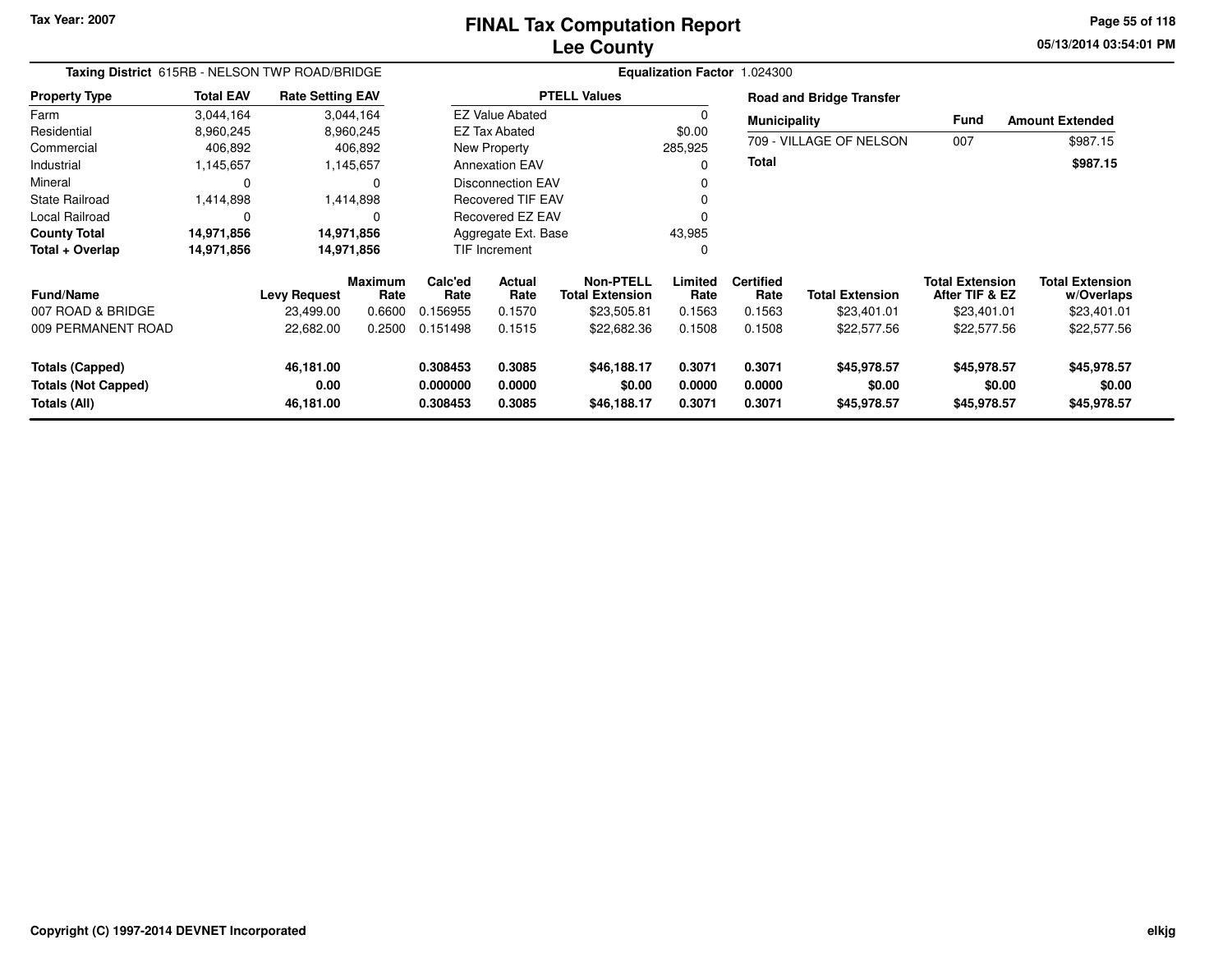### **Lee CountyFINAL Tax Computation Report**

**05/13/2014 03:54:01 PMPage 56 of 118**

| Taxing District 616 - PALMYRA TOWNSHIP     |                  |                         |                 |                      |                          |                                            |                  | Equalization Factor 1.024300 |                        |                                          |                                      |
|--------------------------------------------|------------------|-------------------------|-----------------|----------------------|--------------------------|--------------------------------------------|------------------|------------------------------|------------------------|------------------------------------------|--------------------------------------|
| <b>Property Type</b>                       | <b>Total EAV</b> | <b>Rate Setting EAV</b> |                 |                      |                          | <b>PTELL Values</b>                        |                  |                              |                        |                                          |                                      |
| Farm                                       | 6,461,762        |                         | 6,461,762       |                      | <b>EZ Value Abated</b>   |                                            |                  |                              |                        |                                          |                                      |
| Residential                                | 44,643,093       | 44,643,093              |                 |                      | <b>EZ Tax Abated</b>     |                                            | \$0.00           |                              |                        |                                          |                                      |
| Commercial                                 | 3,682,876        |                         | 3,682,876       |                      | New Property             |                                            | 1,071,224        |                              |                        |                                          |                                      |
| Industrial                                 | 952              |                         | 952             |                      | <b>Annexation EAV</b>    |                                            |                  |                              |                        |                                          |                                      |
| Mineral                                    |                  |                         | 0               |                      | <b>Disconnection EAV</b> |                                            |                  |                              |                        |                                          |                                      |
| <b>State Railroad</b>                      |                  |                         | 0               |                      | <b>Recovered TIF EAV</b> |                                            |                  |                              |                        |                                          |                                      |
| Local Railroad                             |                  |                         |                 |                      | <b>Recovered EZ EAV</b>  |                                            |                  |                              |                        |                                          |                                      |
| <b>County Total</b>                        | 54,788,683       | 54,788,683              |                 |                      | Aggregate Ext. Base      |                                            | 74,198           |                              |                        |                                          |                                      |
| Total + Overlap                            | 54,788,683       | 54,788,683              |                 |                      | TIF Increment            |                                            |                  |                              |                        |                                          |                                      |
| <b>Fund/Name</b>                           |                  | <b>Levy Request</b>     | Maximum<br>Rate | Calc'ed<br>Rate      | Actual<br>Rate           | <b>Non-PTELL</b><br><b>Total Extension</b> | Limited<br>Rate  | <b>Certified</b><br>Rate     | <b>Total Extension</b> | <b>Total Extension</b><br>After TIF & EZ | <b>Total Extension</b><br>w/Overlaps |
| 001 CORPORATE                              |                  | 71,832.00               | 0.2500          | 0.131107             | 0.1311                   | \$71,827.96                                | 0.1305           | 0.1305                       | \$71,499.23            | \$71,499.23                              | \$71,499.23                          |
| 047 SOCIAL SECURITY                        |                  | 4,152.00                | 0.0000          | 0.007578             | 0.0076                   | \$4,163.94                                 | 0.0076           | 0.0076                       | \$4,163.94             | \$4,163.94                               | \$4,163.94                           |
| 054 GENERAL ASSISTANCE                     |                  | 1,958.00                | 0.1000          | 0.003574             | 0.0036                   | \$1,972.39                                 | 0.0036           | 0.0036                       | \$1,972.39             | \$1,972.39                               | \$1,972.39                           |
| <b>Totals (Capped)</b>                     |                  | 77,942.00               |                 | 0.142259             | 0.1423                   | \$77,964.29                                | 0.1417           | 0.1417                       | \$77,635.56            | \$77,635.56                              | \$77,635.56                          |
| <b>Totals (Not Capped)</b><br>Totals (All) |                  | 0.00<br>77,942.00       |                 | 0.000000<br>0.142259 | 0.0000<br>0.1423         | \$0.00<br>\$77,964.29                      | 0.0000<br>0.1417 | 0.0000<br>0.1417             | \$0.00<br>\$77,635.56  | \$0.00<br>\$77,635.56                    | \$0.00<br>\$77,635.56                |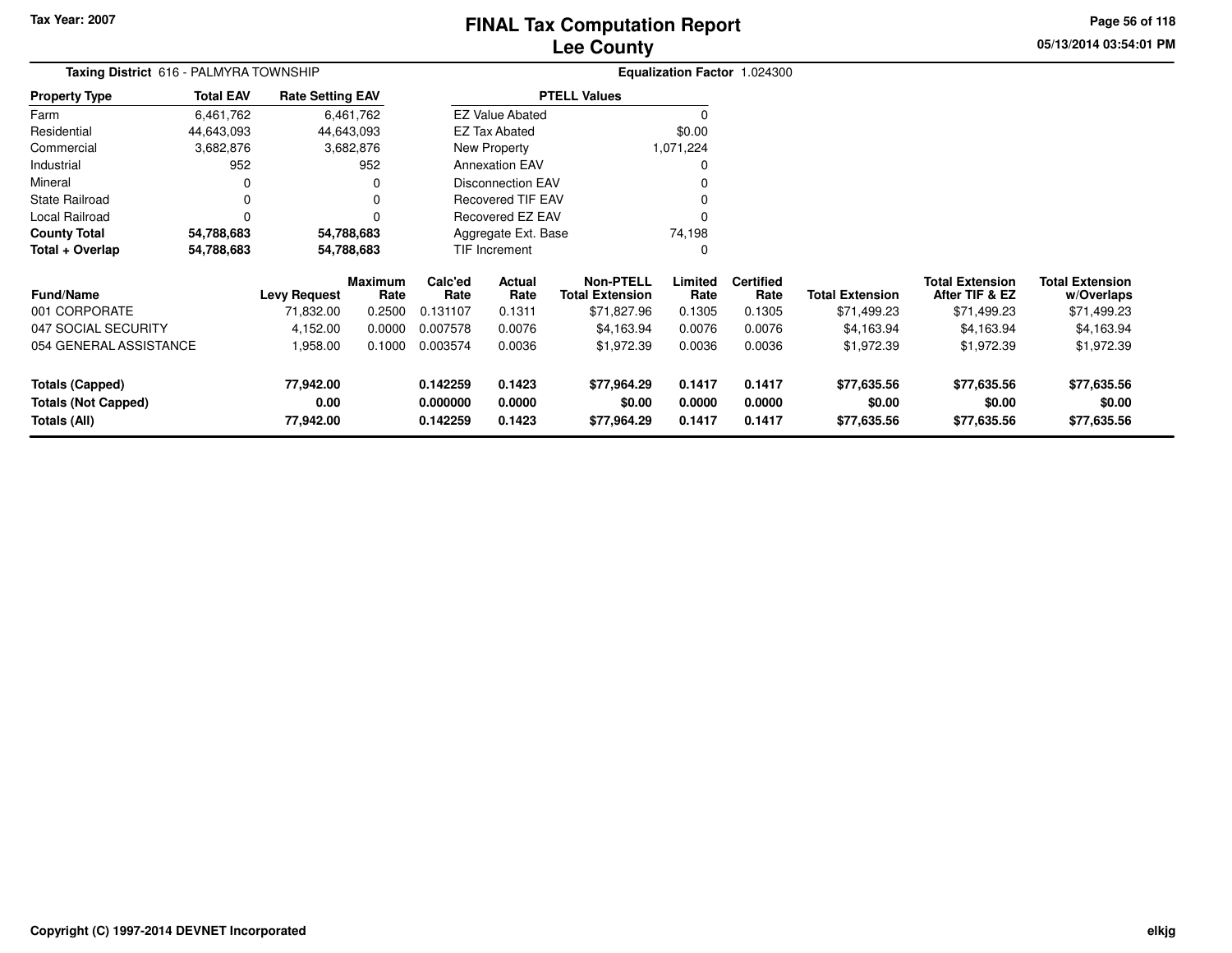**05/13/2014 03:54:01 PMPage 57 of 118**

## **Equalization Factor** 1.024300 **Taxing District** 616RB - PALMYRA TWP ROAD/BRIDGE

| <b>Property Type</b> | <b>Total EAV</b> | <b>Rate Setting EAV</b> |         |                          | <b>PTELL Values</b> |           |                  |
|----------------------|------------------|-------------------------|---------|--------------------------|---------------------|-----------|------------------|
| Farm                 | 6,461,762        | 6,461,762               |         | <b>EZ Value Abated</b>   |                     |           |                  |
| Residential          | 44,643,093       | 44,643,093              |         | <b>EZ Tax Abated</b>     |                     | \$0.00    |                  |
| Commercial           | 3,682,876        | 3,682,876               |         | New Property             |                     | 1,071,224 |                  |
| Industrial           | 952              | 952                     |         | <b>Annexation EAV</b>    |                     | 0         |                  |
| Mineral              | 0                | 0                       |         | Disconnection EAV        |                     | 0         |                  |
| State Railroad       | 0                | 0                       |         | <b>Recovered TIF EAV</b> |                     | $\Omega$  |                  |
| Local Railroad       | 0                | $\Omega$                |         | Recovered EZ EAV         |                     | 0         |                  |
| <b>County Total</b>  | 54,788,683       | 54,788,683              |         | Aggregate Ext. Base      |                     | 100.966   |                  |
| Total + Overlap      | 54,788,683       | 54,788,683              |         | TIF Increment            |                     | 0         |                  |
|                      |                  | <b>Maximum</b>          | Calc'ed | <b>Actual</b>            | <b>Non-PTELL</b>    | Limited   | <b>Certified</b> |

| <b>Fund/Name</b>           | <b>Levy Request</b> | <b>Maximum</b><br>Rate | Calc'ed<br>Rate | <b>Actual</b><br>Rate | <b>Non-PTELL</b><br><b>Total Extension</b> | Limited<br>Rate | <b>Certified</b><br>Rate | Total Extension | <b>Total Extension</b><br>After TIF & EZ | <b>Total Extension</b><br>w/Overlaps |
|----------------------------|---------------------|------------------------|-----------------|-----------------------|--------------------------------------------|-----------------|--------------------------|-----------------|------------------------------------------|--------------------------------------|
| 007 ROAD & BRIDGE          | 79.994.00           | 0.6600                 | 0.146005        | 0.1460                | \$79,991.48                                | 0.1455          | 0.1455                   | \$79,717.53     | \$79,717.53                              | \$79,717.53                          |
| 008 BRIDGE JOINT W/ COUNTY | 2,754.00            | 0.2500                 | 0.005027        | 0.0050                | \$2,739.43                                 | 0.0050          | 0.0050                   | \$2,739.43      | \$2,739.43                               | \$2,739.43                           |
| 010 EQUIPMENT & BUILDING   | 19.826.00           | 0.1000                 | 0.036186        | 0.0362                | \$19.833.50                                | 0.0361          | 0.0361                   | \$19,778.71     | \$19,778.71                              | \$19,778.71                          |
| 047 SOCIAL SECURITY        | 3,305.00            | 0.0000                 | 0.006032        | 0.0060                | \$3,287.32                                 | 0.0060          | 0.0060                   | \$3,287.32      | \$3,287.32                               | \$3,287.32                           |
| 090 ROAD DAMAGE            | 135.00              | 0.0330                 | 0.000246        | 0.0002                | \$109.58                                   | 0.0002          | 0.0002                   | \$109.58        | \$109.58                                 | \$109.58                             |
| Totals (Capped)            | 106.014.00          |                        | 0.193496        | 0.1934                | \$105.961.31                               | 0.1928          | 0.1928                   | \$105.632.57    | \$105,632.57                             | \$105,632.57                         |
| <b>Totals (Not Capped)</b> | 0.00                |                        | 0.000000        | 0.0000                | \$0.00                                     | 0.0000          | 0.0000                   | \$0.00          | \$0.00                                   | \$0.00                               |
| Totals (All)               | 106,014.00          |                        | 0.193496        | 0.1934                | \$105,961.31                               | 0.1928          | 0.1928                   | \$105,632.57    | \$105,632.57                             | \$105,632.57                         |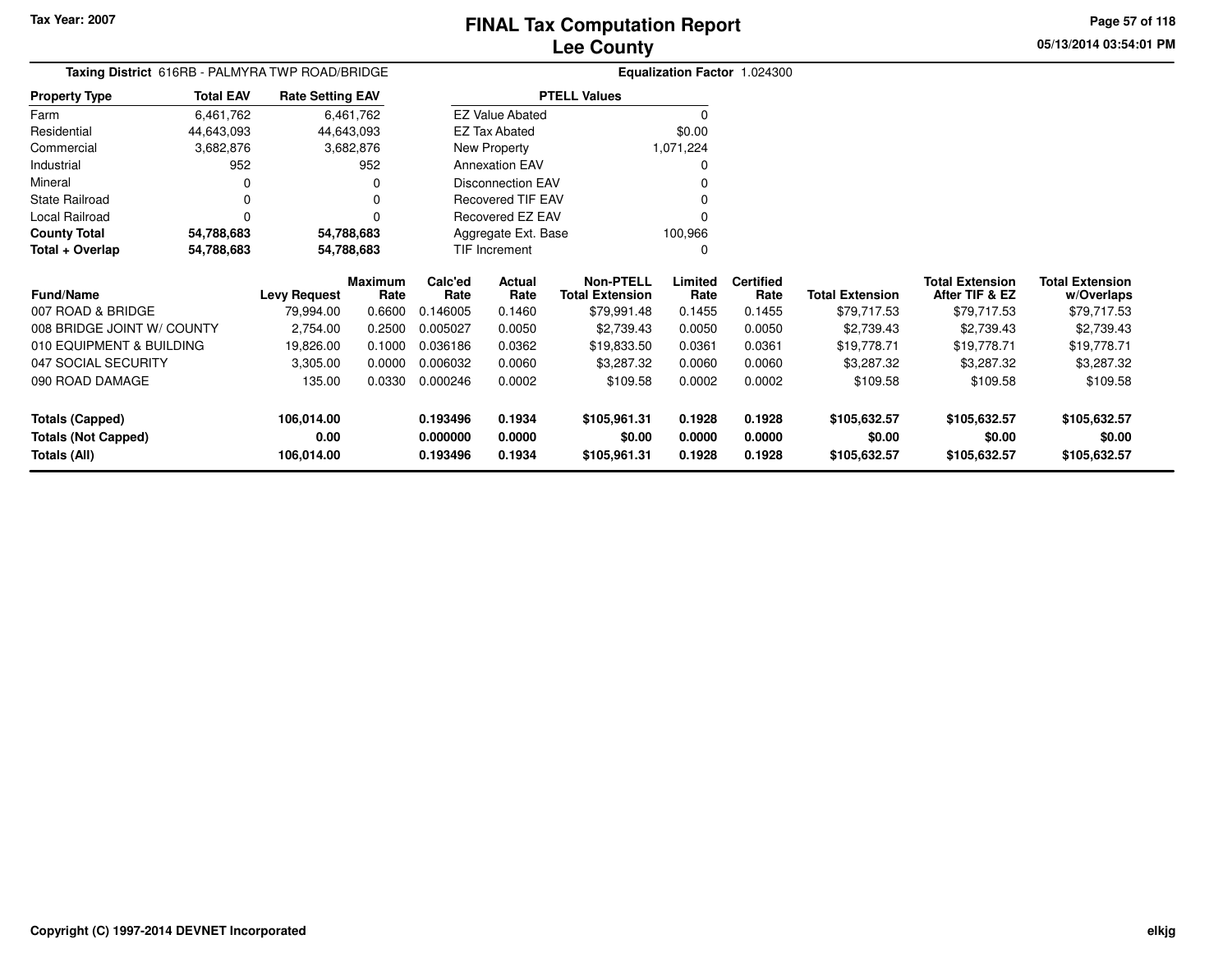### **Lee CountyFINAL Tax Computation Report**

**05/13/2014 03:54:01 PM Page 58 of 118**

| Taxing District 617 - REYNOLDS TOWNSHIP                              |                  |                                  |                                  |                                  |                            |                                                           |                            | Equalization Factor 1.024300       |                                       |                                                         |                                                     |
|----------------------------------------------------------------------|------------------|----------------------------------|----------------------------------|----------------------------------|----------------------------|-----------------------------------------------------------|----------------------------|------------------------------------|---------------------------------------|---------------------------------------------------------|-----------------------------------------------------|
| <b>Property Type</b>                                                 | <b>Total EAV</b> | <b>Rate Setting EAV</b>          |                                  |                                  |                            | <b>PTELL Values</b>                                       |                            |                                    |                                       |                                                         |                                                     |
| Farm                                                                 | 7,039,193        |                                  | 7,039,193                        |                                  | <b>EZ Value Abated</b>     |                                                           |                            |                                    |                                       |                                                         |                                                     |
| Residential                                                          | 2,917,209        |                                  | 2,917,209                        |                                  | EZ Tax Abated              |                                                           | \$0.00                     |                                    |                                       |                                                         |                                                     |
| Commercial                                                           | 162,242          |                                  | 162,242                          |                                  | New Property               |                                                           | 153,417                    |                                    |                                       |                                                         |                                                     |
| Industrial                                                           | 80               |                                  | 80                               |                                  | <b>Annexation EAV</b>      |                                                           |                            |                                    |                                       |                                                         |                                                     |
| Mineral                                                              | 0                |                                  | $\Omega$                         |                                  | <b>Disconnection EAV</b>   |                                                           |                            |                                    |                                       |                                                         |                                                     |
| <b>State Railroad</b>                                                | 78,257           |                                  | 78,257                           |                                  | <b>Recovered TIF EAV</b>   |                                                           |                            |                                    |                                       |                                                         |                                                     |
| Local Railroad                                                       | 0                |                                  | 0                                |                                  | Recovered EZ EAV           |                                                           |                            |                                    |                                       |                                                         |                                                     |
| <b>County Total</b>                                                  | 10,196,981       |                                  | 10,196,981                       |                                  | Aggregate Ext. Base        |                                                           | 36,749                     |                                    |                                       |                                                         |                                                     |
| Total + Overlap                                                      | 10,196,981       |                                  | 10,196,981                       |                                  | <b>TIF Increment</b>       |                                                           | C                          |                                    |                                       |                                                         |                                                     |
| <b>Fund/Name</b><br>001 CORPORATE                                    |                  | <b>Levy Request</b><br>38,586.00 | <b>Maximum</b><br>Rate<br>0.6500 | Calc'ed<br>Rate<br>0.378406      | Actual<br>Rate<br>0.3784   | <b>Non-PTELL</b><br><b>Total Extension</b><br>\$38,585.38 | Limited<br>Rate<br>0.3752  | <b>Certified</b><br>Rate<br>0.3752 | <b>Total Extension</b><br>\$38,259.07 | <b>Total Extension</b><br>After TIF & EZ<br>\$38,259.07 | <b>Total Extension</b><br>w/Overlaps<br>\$38,259.07 |
| <b>Totals (Capped)</b><br><b>Totals (Not Capped)</b><br>Totals (All) |                  | 38,586.00<br>0.00<br>38,586.00   |                                  | 0.378406<br>0.000000<br>0.378406 | 0.3784<br>0.0000<br>0.3784 | \$38,585.38<br>\$0.00<br>\$38,585.38                      | 0.3752<br>0.0000<br>0.3752 | 0.3752<br>0.0000<br>0.3752         | \$38,259.07<br>\$0.00<br>\$38,259.07  | \$38,259.07<br>\$0.00<br>\$38,259.07                    | \$38,259.07<br>\$0.00<br>\$38,259.07                |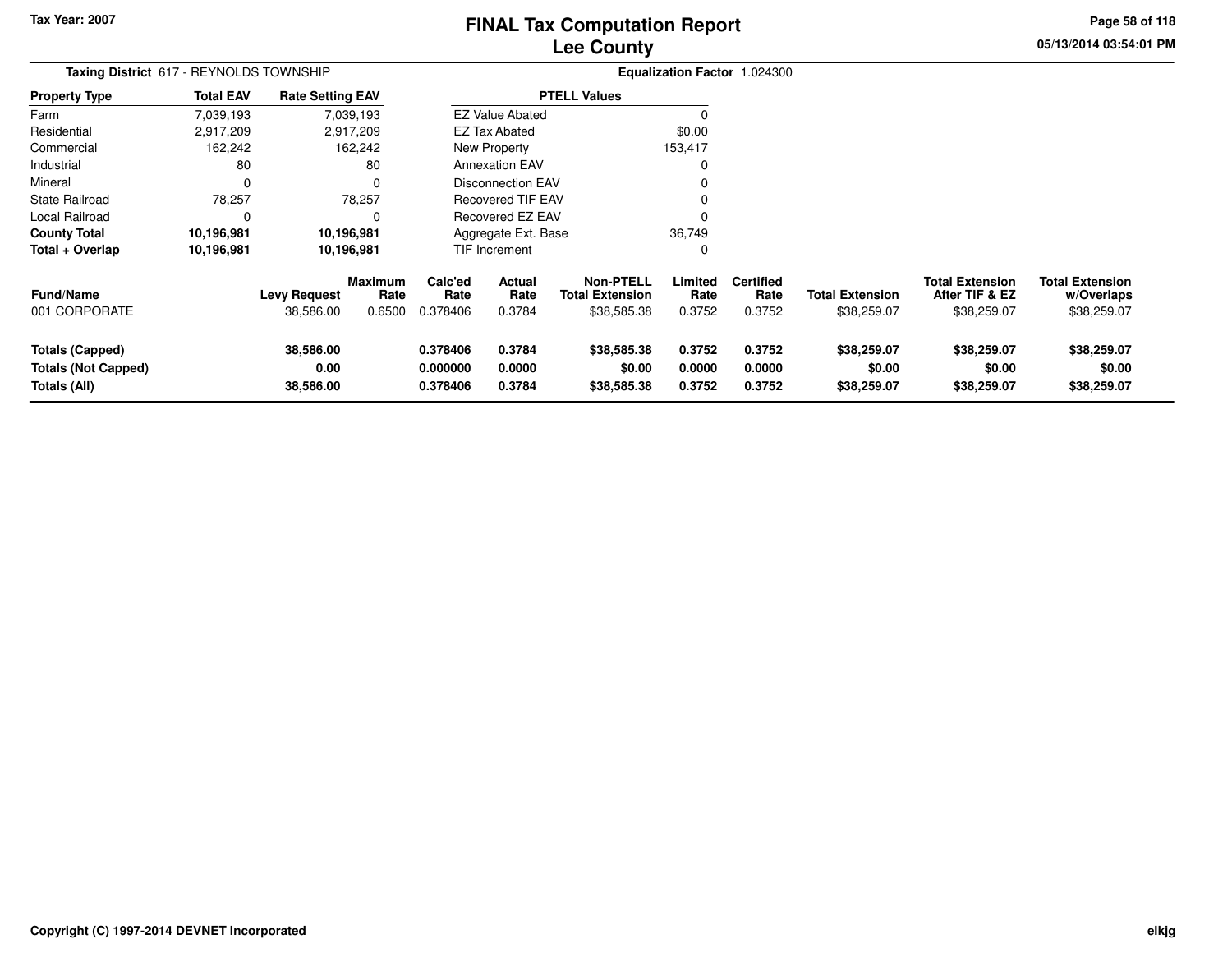**05/13/2014 03:54:01 PMPage 59 of 118**

|       | <b>Lee County</b>                   |  |
|-------|-------------------------------------|--|
| IDGE. | <b>Equalization Factor 1.024300</b> |  |

|                      |                  | Taxing District 617RB - REYNOLDS TWP RD/BRIDGE |                          | <b>Equalization Factor</b> |
|----------------------|------------------|------------------------------------------------|--------------------------|----------------------------|
| <b>Property Type</b> | <b>Total EAV</b> | <b>Rate Setting EAV</b>                        | <b>PTELL Values</b>      |                            |
| Farm                 | 7,039,193        | 7,039,193                                      | <b>EZ Value Abated</b>   |                            |
| Residential          | 2,917,209        | 2,917,209                                      | EZ Tax Abated            | \$0.00                     |
| Commercial           | 162,242          | 162.242                                        | New Property             | 153,417                    |
| Industrial           | 80               | 80                                             | <b>Annexation EAV</b>    | 0                          |
| Mineral              | 0                | 0                                              | <b>Disconnection EAV</b> | 0                          |
| State Railroad       | 78.257           | 78.257                                         | <b>Recovered TIF EAV</b> |                            |
| Local Railroad       | 0                | 0                                              | Recovered EZ EAV         | 0                          |
| <b>County Total</b>  | 10,196,981       | 10,196,981                                     | Aggregate Ext. Base      | 39,016                     |
| Total + Overlap      | 10,196,981       | 10,196,981                                     | <b>TIF Increment</b>     |                            |

| <b>Fund/Name</b>                           | <b>Levy Request</b> | Maximum<br>Rate | Calc'ed<br>Rate      | Actual<br>Rate   | Non-PTELL<br><b>Total Extension</b> | Limited<br>Rate  | <b>Certified</b><br>Rate | <b>Total Extension</b> | <b>Total Extension</b><br>After TIF & EZ | <b>Total Extension</b><br>w/Overlaps |
|--------------------------------------------|---------------------|-----------------|----------------------|------------------|-------------------------------------|------------------|--------------------------|------------------------|------------------------------------------|--------------------------------------|
| 007 ROAD & BRIDGE                          | 17.449.00           | 0.6600          | 0.171119             | 0.1711           | \$17.447.03                         | 0.1696           | 0.1696                   | \$17,294.08            | \$17,294.08                              | \$17,294.08                          |
| 008 BRIDGE JOINT W/ COUNTY                 | 2.151.00            | 0.2500          | 0.021095             | 0.0211           | \$2,151.56                          | 0.0209           | 0.0209                   | \$2.131.17             | \$2,131.17                               | \$2,131.17                           |
| 009 PERMANENT ROAD                         | 17.667.00           | 0.2500          | 0.173257             | 0.1733           | \$17.671.37                         | 0.1718           | 0.1718                   | \$17.518.41            | \$17.518.41                              | \$17.518.41                          |
| 010 EQUIPMENT & BUILDING                   | 3,700.00            | 0.1000          | 0.036285             | 0.0363           | \$3,701.50                          | 0.0360           | 0.0360                   | \$3,670.91             | \$3,670.91                               | \$3,670.91                           |
| Totals (Capped)                            | 40,967.00           |                 | 0.401756             | 0.4018           | \$40,971.46                         | 0.3983           | 0.3983                   | \$40,614.57            | \$40,614.57                              | \$40,614.57                          |
| <b>Totals (Not Capped)</b><br>Totals (All) | 0.00<br>40.967.00   |                 | 0.000000<br>0.401756 | 0.0000<br>0.4018 | \$0.00<br>\$40,971.46               | 0.0000<br>0.3983 | 0.0000<br>0.3983         | \$0.00<br>\$40,614.57  | \$0.00<br>\$40,614.57                    | \$0.00<br>\$40,614.57                |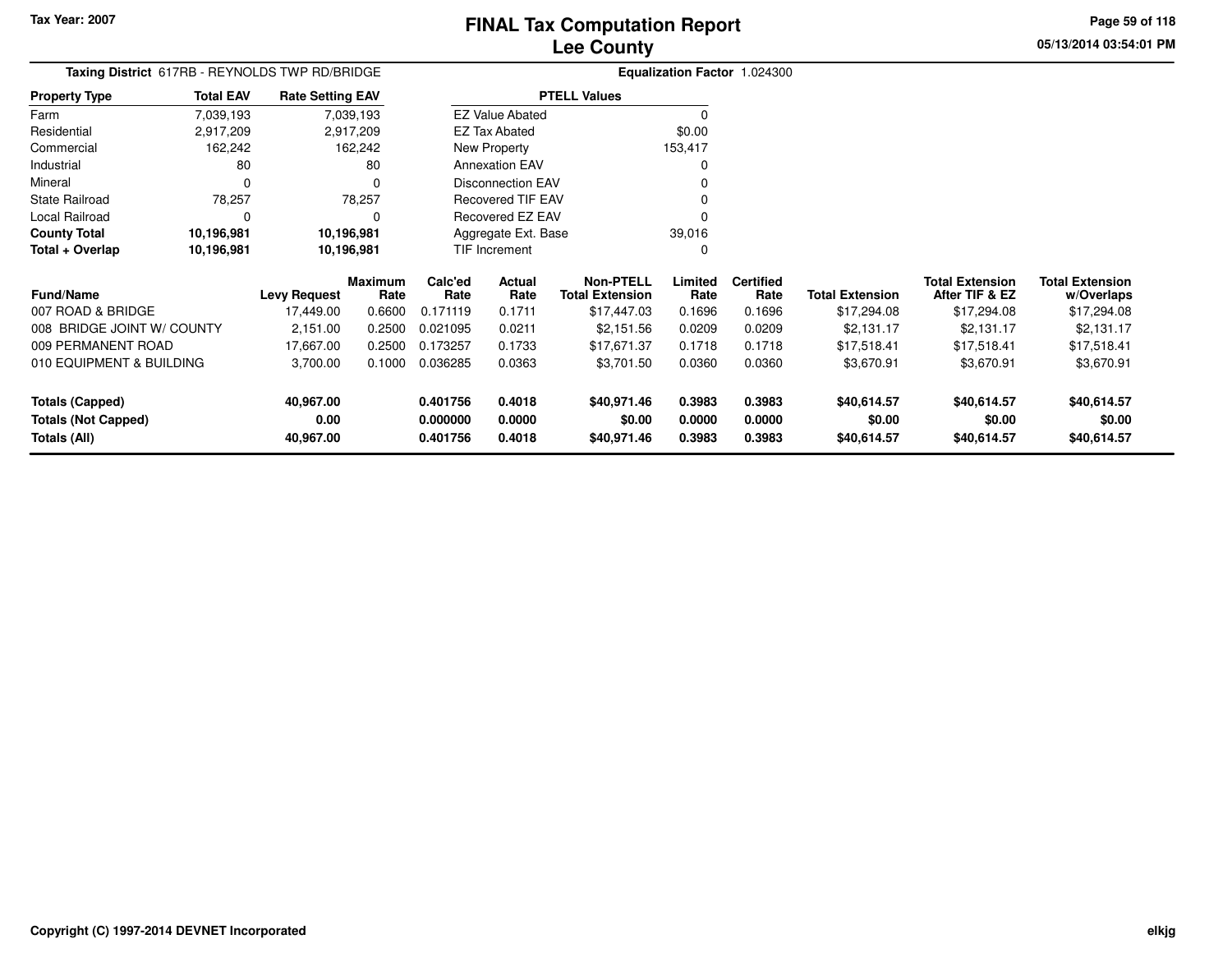### **Lee CountyFINAL Tax Computation Report**

**05/13/2014 03:54:01 PM Page 60 of 118**

| Taxing District 618 - SOUTH DIXON TOWNSHIP |                  |                         |                        |                      |                          |                                            |                  | Equalization Factor 1.024300 |                        |                                          |                                      |
|--------------------------------------------|------------------|-------------------------|------------------------|----------------------|--------------------------|--------------------------------------------|------------------|------------------------------|------------------------|------------------------------------------|--------------------------------------|
| <b>Property Type</b>                       | <b>Total EAV</b> | <b>Rate Setting EAV</b> |                        |                      |                          | <b>PTELL Values</b>                        |                  |                              |                        |                                          |                                      |
| Farm                                       | 5,279,717        |                         | 5,263,750              |                      | <b>EZ Value Abated</b>   |                                            | 4,231,014        |                              |                        |                                          |                                      |
| Residential                                | 10,152,875       | 10,152,875              |                        |                      | <b>EZ Tax Abated</b>     |                                            | \$5,292.99       |                              |                        |                                          |                                      |
| Commercial                                 | 9,117,896        |                         | 6,749,150              |                      | New Property             |                                            | 1,972,387        |                              |                        |                                          |                                      |
| Industrial                                 | 21,042,546       | 19,196,245              |                        |                      | <b>Annexation EAV</b>    |                                            | 0                |                              |                        |                                          |                                      |
| Mineral                                    | 0                |                         | 0                      |                      | <b>Disconnection EAV</b> |                                            |                  |                              |                        |                                          |                                      |
| State Railroad                             | 266,073          |                         | 266,073                |                      | <b>Recovered TIF EAV</b> |                                            |                  |                              |                        |                                          |                                      |
| Local Railroad                             | 1,300            |                         | 1,300                  |                      | Recovered EZ EAV         |                                            | 1,973,184        |                              |                        |                                          |                                      |
| <b>County Total</b>                        | 45,860,407       | 41,629,393              |                        |                      | Aggregate Ext. Base      |                                            | 49,590           |                              |                        |                                          |                                      |
| Total + Overlap                            | 45,860,407       | 41,629,393              |                        |                      | TIF Increment            |                                            |                  |                              |                        |                                          |                                      |
| <b>Fund/Name</b>                           |                  | <b>Levy Request</b>     | <b>Maximum</b><br>Rate | Calc'ed<br>Rate      | Actual<br>Rate           | <b>Non-PTELL</b><br><b>Total Extension</b> | Limited<br>Rate  | <b>Certified</b><br>Rate     | <b>Total Extension</b> | <b>Total Extension</b><br>After TIF & EZ | <b>Total Extension</b><br>w/Overlaps |
| 001 CORPORATE                              |                  | 42,410.00               | 0.4400                 | 0.101875             | 0.1019                   | \$42,420.35                                | 0.1019           | 0.1019                       | \$46,731.75            | \$42,420.35                              | \$42,420.35                          |
| 027 AUDIT                                  |                  | 1,635.00                | 0.0050                 | 0.003928             | 0.0039                   | \$1,623.55                                 | 0.0039           | 0.0039                       | \$1,788.56             | \$1,623.55                               | \$1,623.55                           |
| 035 LIABILITY INSURANCE                    |                  | 3,575.00                | 0.0000                 | 0.008588             | 0.0086                   | \$3,580.13                                 | 0.0086           | 0.0086                       | \$3,944.00             | \$3,580.13                               | \$3,580.13                           |
| 047 SOCIAL SECURITY                        |                  | 4,450.00                | 0.0000                 | 0.010690             | 0.0107                   | \$4,454.35                                 | 0.0107           | 0.0107                       | \$4,907.06             | \$4,454.35                               | \$4,454.35                           |
| <b>Totals (Capped)</b>                     |                  | 52,070.00               |                        | 0.125081             | 0.1251                   | \$52,078.38                                | 0.1251           | 0.1251                       | \$57,371.37            | \$52,078.38                              | \$52,078.38                          |
| <b>Totals (Not Capped)</b><br>Totals (All) |                  | 0.00<br>52,070.00       |                        | 0.000000<br>0.125081 | 0.0000<br>0.1251         | \$0.00<br>\$52,078.38                      | 0.0000<br>0.1251 | 0.0000<br>0.1251             | \$0.00<br>\$57,371.37  | \$0.00<br>\$52,078.38                    | \$0.00<br>\$52,078.38                |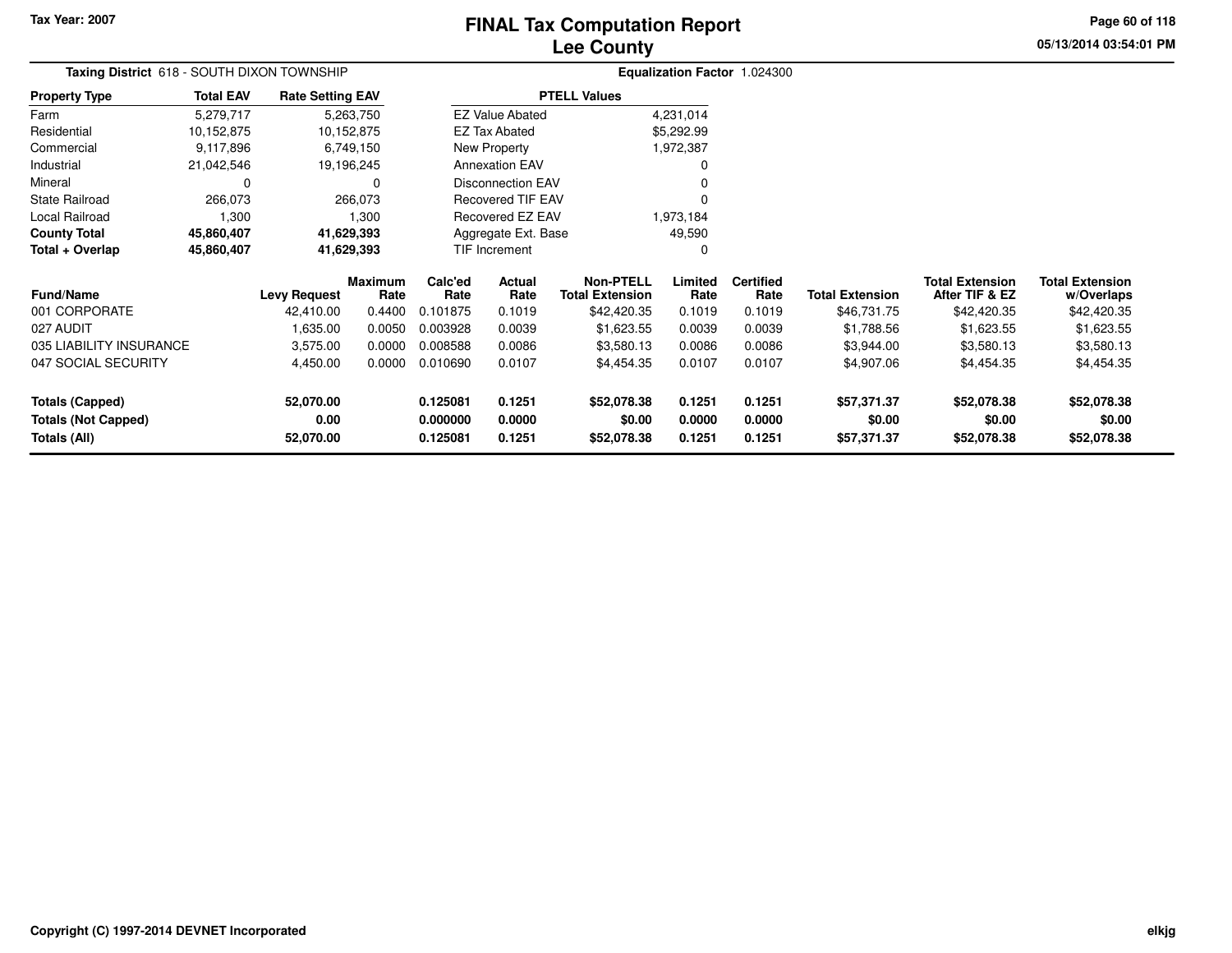**05/13/2014 03:54:01 PMPage 61 of 118**

| Taxing District 618RB - SOUTH DIXON TWP RD/BRIDGE |                  |                         |                        |                 | Equalization Factor 1.024300 |                                            |                 |                          |                                 |                                          |                                      |  |
|---------------------------------------------------|------------------|-------------------------|------------------------|-----------------|------------------------------|--------------------------------------------|-----------------|--------------------------|---------------------------------|------------------------------------------|--------------------------------------|--|
| <b>Property Type</b>                              | <b>Total EAV</b> | <b>Rate Setting EAV</b> |                        |                 |                              | <b>PTELL Values</b>                        |                 |                          | <b>Road and Bridge Transfer</b> |                                          |                                      |  |
| Farm                                              | 5,279,717        |                         | 5,263,750              |                 | <b>EZ Value Abated</b>       |                                            | 4,231,014       | <b>Municipality</b>      |                                 | Fund                                     | <b>Amount Extended</b>               |  |
| Residential                                       | 10,152,875       |                         | 10,152,875             |                 | <b>EZ Tax Abated</b>         |                                            | \$8,999.35      |                          |                                 |                                          |                                      |  |
| Commercial                                        | 9,117,896        |                         | 6,749,150              |                 | New Property                 |                                            | 1,972,387       |                          | 705 - CITY OF DIXON             | 007                                      | \$2,777.54                           |  |
| Industrial                                        | 21,042,546       |                         | 19,196,245             |                 | <b>Annexation EAV</b>        |                                            | 0               | Total                    |                                 |                                          | \$2,777.54                           |  |
| Mineral                                           | 0                |                         | 0                      |                 | <b>Disconnection EAV</b>     |                                            | 0               |                          |                                 |                                          |                                      |  |
| <b>State Railroad</b>                             | 266,073          |                         | 266,073                |                 | <b>Recovered TIF EAV</b>     |                                            |                 |                          |                                 |                                          |                                      |  |
| Local Railroad                                    | 1,300            |                         | 1,300                  |                 | Recovered EZ EAV             |                                            | 1,973,184       |                          |                                 |                                          |                                      |  |
| <b>County Total</b>                               | 45,860,407       |                         | 41,629,393             |                 | Aggregate Ext. Base          |                                            | 84,293          |                          |                                 |                                          |                                      |  |
| Total + Overlap                                   | 45,860,407       |                         | 41,629,393             |                 | <b>TIF Increment</b>         |                                            | 0               |                          |                                 |                                          |                                      |  |
| <b>Fund/Name</b>                                  |                  | <b>Levy Request</b>     | <b>Maximum</b><br>Rate | Calc'ed<br>Rate | Actual<br>Rate               | <b>Non-PTELL</b><br><b>Total Extension</b> | Limited<br>Rate | <b>Certified</b><br>Rate | <b>Total Extension</b>          | <b>Total Extension</b><br>After TIF & EZ | <b>Total Extension</b><br>w/Overlaps |  |
| 007 ROAD & BRIDGE                                 |                  | 15,507.00               | 0.6600                 | 0.037250        | 0.0373                       | \$15,527.76                                | 0.0373          | 0.0373                   | \$17,105.93                     | \$15,527.76                              | \$15,527.76                          |  |
| 009 PERMANENT ROAD                                |                  | 60,400.00               | 0.2500                 | 0.145090        | 0.1451                       | \$60,404.25                                | 0.1451          | 0.1451                   | \$66,543.45                     | \$60,404.25                              | \$60,404.25                          |  |
| 010 EQUIPMENT & BUILDING                          |                  | 12,600.00               | 0.1000                 | 0.030267        | 0.0303                       | \$12,613.71                                | 0.0303          | 0.0303                   | \$13,895.70                     | \$12,613.71                              | \$12,613.71                          |  |
| <b>Totals (Capped)</b>                            |                  | 88,507.00               |                        | 0.212607        | 0.2127                       | \$88,545.72                                | 0.2127          | 0.2127                   | \$97,545.08                     | \$88,545.72                              | \$88,545.72                          |  |
| <b>Totals (Not Capped)</b>                        |                  | 0.00                    |                        | 0.000000        | 0.0000<br>0.2127             | \$0.00                                     | 0.0000          | 0.0000<br>0.2127         | \$0.00                          | \$0.00                                   | \$0.00                               |  |
| Totals (All)                                      |                  | 88,507.00               |                        | 0.212607        |                              | \$88,545.72                                | 0.2127          |                          | \$97,545.08                     | \$88,545.72                              | \$88,545.72                          |  |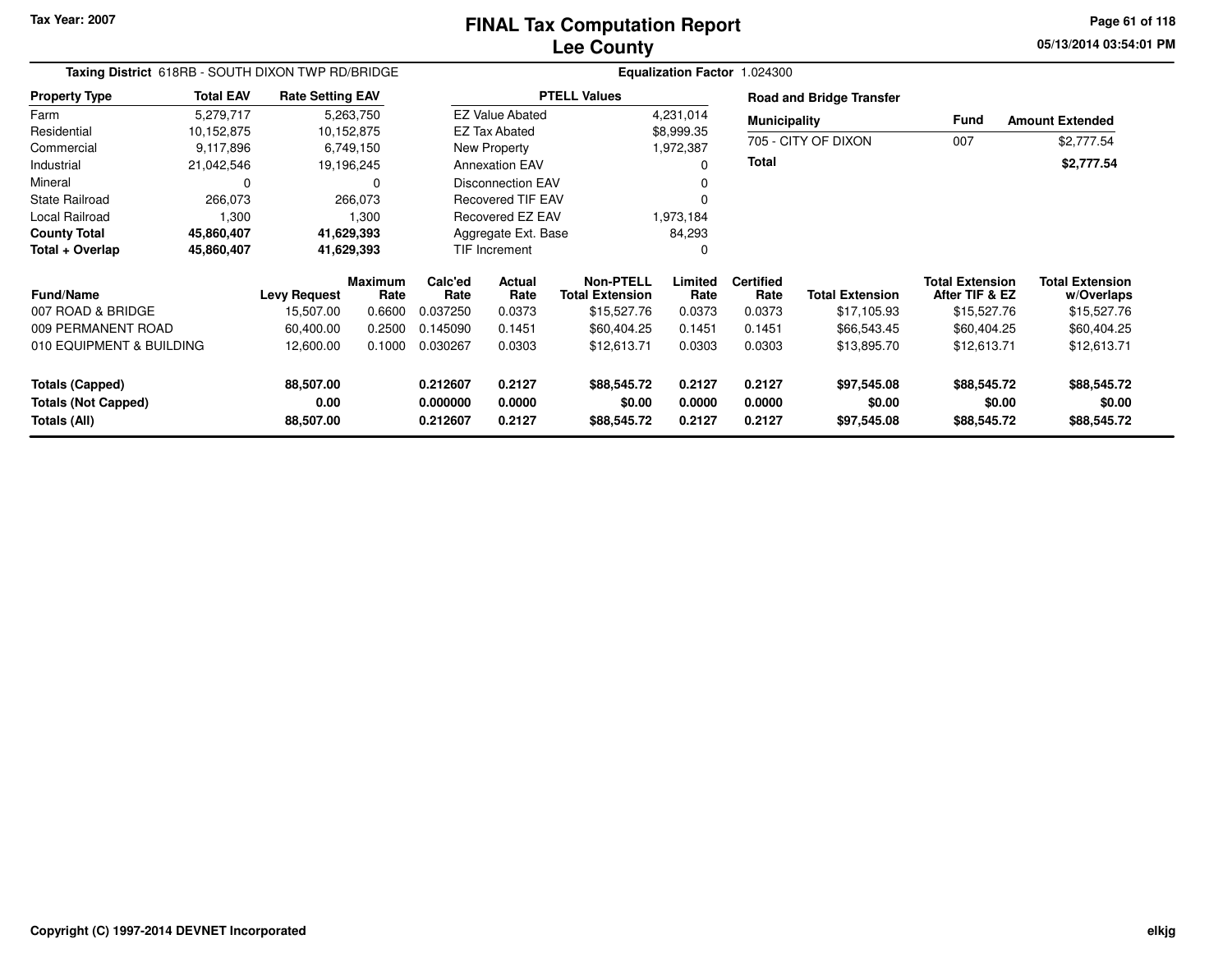### **Lee CountyFINAL Tax Computation Report**

**05/13/2014 03:54:01 PM Page 62 of 118**

| Taxing District 619 - SUBLETTE TOWNSHIP                              |                  |                                |                        |                                  |                            |                                            |                            | Equalization Factor 1.024300 |                                      |                                          |                                      |
|----------------------------------------------------------------------|------------------|--------------------------------|------------------------|----------------------------------|----------------------------|--------------------------------------------|----------------------------|------------------------------|--------------------------------------|------------------------------------------|--------------------------------------|
| <b>Property Type</b>                                                 | <b>Total EAV</b> | <b>Rate Setting EAV</b>        |                        |                                  |                            | <b>PTELL Values</b>                        |                            |                              |                                      |                                          |                                      |
| Farm                                                                 | 8,271,236        |                                | 8,271,236              |                                  | <b>EZ Value Abated</b>     |                                            | 0                          |                              |                                      |                                          |                                      |
| Residential                                                          | 9,687,848        |                                | 9,687,848              |                                  | <b>EZ Tax Abated</b>       |                                            | \$0.00                     |                              |                                      |                                          |                                      |
| Commercial                                                           | 2,901,294        |                                | 2,901,294              |                                  | New Property               |                                            | 288,665                    |                              |                                      |                                          |                                      |
| Industrial                                                           | 125,979          |                                | 125,979                |                                  | <b>Annexation EAV</b>      |                                            |                            |                              |                                      |                                          |                                      |
| Mineral                                                              | 0                |                                | O                      |                                  | <b>Disconnection EAV</b>   |                                            |                            |                              |                                      |                                          |                                      |
| <b>State Railroad</b>                                                | $\Omega$         |                                |                        |                                  | <b>Recovered TIF EAV</b>   |                                            |                            |                              |                                      |                                          |                                      |
| Local Railroad                                                       | 8,287            |                                | 8,287                  |                                  | Recovered EZ EAV           |                                            |                            |                              |                                      |                                          |                                      |
| <b>County Total</b>                                                  | 20,994,644       |                                | 20,994,644             |                                  | Aggregate Ext. Base        |                                            | 34,725                     |                              |                                      |                                          |                                      |
| Total + Overlap                                                      | 20,994,644       |                                | 20,994,644             |                                  | <b>TIF Increment</b>       |                                            | 0                          |                              |                                      |                                          |                                      |
| <b>Fund/Name</b>                                                     |                  | <b>Levy Request</b>            | <b>Maximum</b><br>Rate | Calc'ed<br>Rate                  | <b>Actual</b><br>Rate      | <b>Non-PTELL</b><br><b>Total Extension</b> | Limited<br>Rate            | <b>Certified</b><br>Rate     | <b>Total Extension</b>               | <b>Total Extension</b><br>After TIF & EZ | <b>Total Extension</b><br>w/Overlaps |
| 001 CORPORATE                                                        |                  | 29,047.00                      | 0.4000                 | 0.138354                         | 0.1384                     | \$29,056.59                                | 0.1381                     | 0.1381                       | \$28,993.60                          | \$28,993.60                              | \$28,993.60                          |
| 019 COMMUNITY BLDG                                                   |                  | 7,140.00                       | 0.1000                 | 0.034009                         | 0.0340                     | \$7,138.18                                 | 0.0339                     | 0.0339                       | \$7,117.18                           | \$7,117.18                               | \$7,117.18                           |
| <b>Totals (Capped)</b><br><b>Totals (Not Capped)</b><br>Totals (All) |                  | 36,187.00<br>0.00<br>36,187.00 |                        | 0.172363<br>0.000000<br>0.172363 | 0.1724<br>0.0000<br>0.1724 | \$36,194.77<br>\$0.00<br>\$36,194.77       | 0.1720<br>0.0000<br>0.1720 | 0.1720<br>0.0000<br>0.1720   | \$36,110.78<br>\$0.00<br>\$36,110.78 | \$36,110.78<br>\$0.00<br>\$36,110.78     | \$36,110.78<br>\$0.00<br>\$36,110.78 |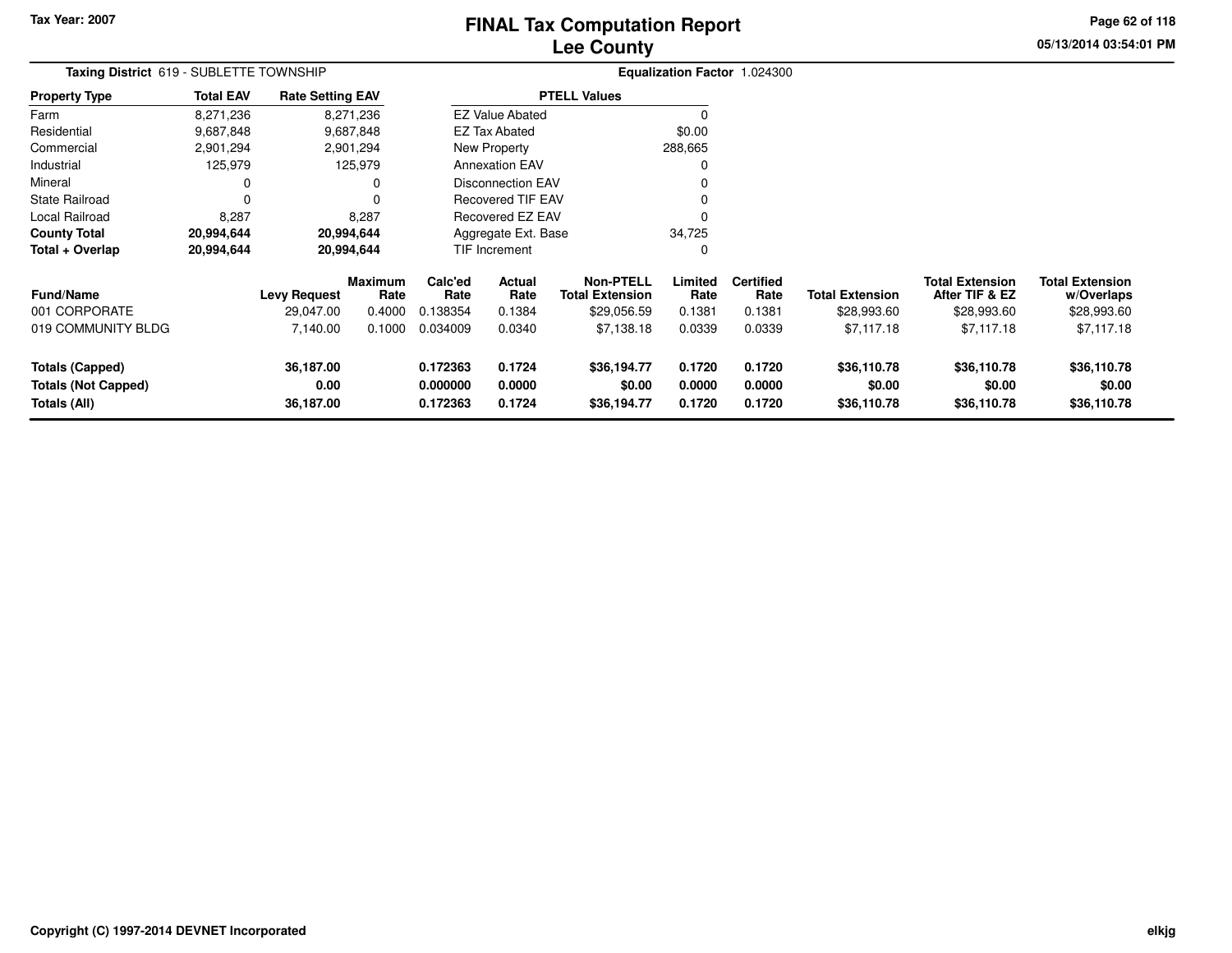**05/13/2014 03:54:01 PM Page 63 of 118**

| Taxing District 619RB - SUBLETTE TWP ROAD/BRIDGE |                  | Equalization Factor 1.024300 |                        |                      |                          |                                            |                  |                          |                                 |                                          |                                      |
|--------------------------------------------------|------------------|------------------------------|------------------------|----------------------|--------------------------|--------------------------------------------|------------------|--------------------------|---------------------------------|------------------------------------------|--------------------------------------|
| <b>Property Type</b>                             | <b>Total EAV</b> | <b>Rate Setting EAV</b>      |                        |                      |                          | <b>PTELL Values</b>                        |                  |                          | <b>Road and Bridge Transfer</b> |                                          |                                      |
| Farm                                             | 8,271,236        |                              | 8,271,236              |                      | <b>EZ Value Abated</b>   |                                            | 0                | <b>Municipality</b>      |                                 | Fund                                     | <b>Amount Extended</b>               |
| Residential                                      | 9,687,848        |                              | 9,687,848              |                      | EZ Tax Abated            |                                            | \$0.00           |                          |                                 |                                          |                                      |
| Commercial                                       | 2,901,294        |                              | 2,901,294              |                      | New Property             |                                            | 288,665          |                          | 712 - VILLAGE OF SUBLETTE       | 007                                      | \$10,263.77                          |
| Industrial                                       | 125,979          |                              | 125,979                |                      | <b>Annexation EAV</b>    |                                            | $\Omega$         | Total                    |                                 |                                          | \$10,263.77                          |
| Mineral                                          | 0                |                              |                        |                      | <b>Disconnection EAV</b> |                                            | $\Omega$         |                          |                                 |                                          |                                      |
| <b>State Railroad</b>                            | 0                |                              |                        |                      | <b>Recovered TIF EAV</b> |                                            |                  |                          |                                 |                                          |                                      |
| Local Railroad                                   | 8,287            |                              | 8,287                  |                      | Recovered EZ EAV         |                                            | ŋ                |                          |                                 |                                          |                                      |
| <b>County Total</b>                              | 20,994,644       |                              | 20,994,644             |                      | Aggregate Ext. Base      |                                            | 71,910           |                          |                                 |                                          |                                      |
| Total + Overlap                                  | 20,994,644       |                              | 20,994,644             |                      | TIF Increment            |                                            | 0                |                          |                                 |                                          |                                      |
| <b>Fund/Name</b>                                 |                  | <b>Levy Request</b>          | <b>Maximum</b><br>Rate | Calc'ed<br>Rate      | <b>Actual</b><br>Rate    | <b>Non-PTELL</b><br><b>Total Extension</b> | Limited<br>Rate  | <b>Certified</b><br>Rate | <b>Total Extension</b>          | <b>Total Extension</b><br>After TIF & EZ | <b>Total Extension</b><br>w/Overlaps |
| 007 ROAD & BRIDGE                                |                  | 63,000.00                    | 0.6600                 | 0.300077             | 0.3001                   | \$63,004.93                                | 0.3001           | 0.3001                   | \$63,004.93                     | \$63,004.93                              | \$63,004.93                          |
| 008 BRIDGE JOINT W/ COUNTY                       |                  | 7,400.00                     | 0.2500                 | 0.035247             | 0.0352                   | \$7,390.11                                 | 0.0352           | 0.0352                   | \$7,390.11                      | \$7,390.11                               | \$7,390.11                           |
| 010 EQUIPMENT & BUILDING                         |                  | 4,350.00                     | 0.1000                 | 0.020720             | 0.0207                   | \$4,345.89                                 | 0.0207           | 0.0207                   | \$4,345.89                      | \$4,345.89                               | \$4,345.89                           |
| <b>Totals (Capped)</b>                           |                  | 74,750.00                    |                        | 0.356044             | 0.3560                   | \$74,740.93                                | 0.3560           | 0.3560                   | \$74,740.93                     | \$74,740.93                              | \$74,740.93                          |
| <b>Totals (Not Capped)</b><br>Totals (All)       |                  | 0.00<br>74,750.00            |                        | 0.000000<br>0.356044 | 0.0000<br>0.3560         | \$0.00<br>\$74,740.93                      | 0.0000<br>0.3560 | 0.0000<br>0.3560         | \$0.00<br>\$74,740.93           | \$0.00<br>\$74,740.93                    | \$0.00<br>\$74,740.93                |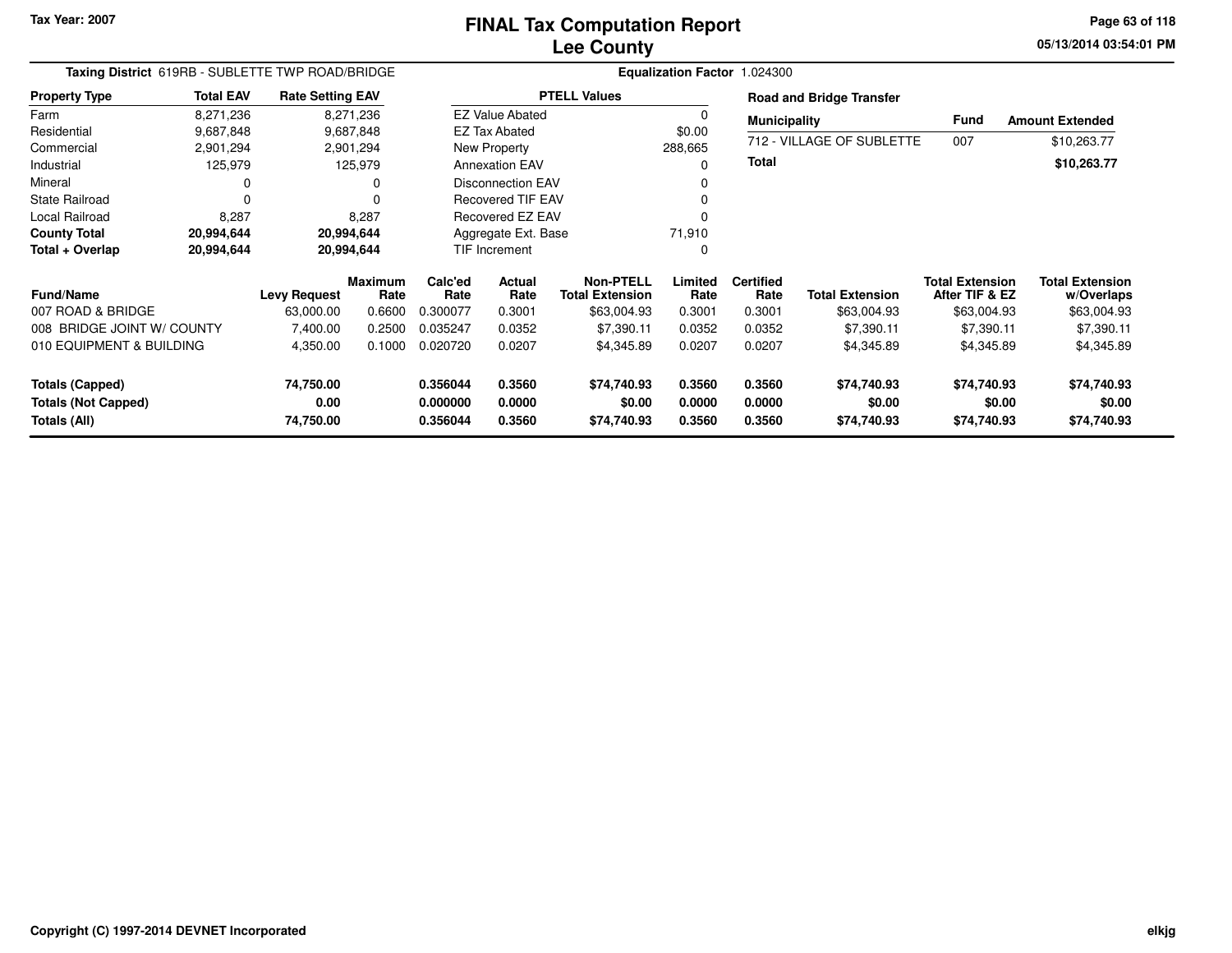### **Lee CountyFINAL Tax Computation Report**

**05/13/2014 03:54:01 PM Page 64 of 118**

| Taxing District 620 - VIOLA TOWNSHIP                                        |                  |                                |                        |                                  |                            |                                            |                            | Equalization Factor 1.024300 |                                      |                                          |                                      |
|-----------------------------------------------------------------------------|------------------|--------------------------------|------------------------|----------------------------------|----------------------------|--------------------------------------------|----------------------------|------------------------------|--------------------------------------|------------------------------------------|--------------------------------------|
| <b>Property Type</b>                                                        | <b>Total EAV</b> | <b>Rate Setting EAV</b>        |                        |                                  |                            | <b>PTELL Values</b>                        |                            |                              |                                      |                                          |                                      |
| Farm                                                                        | 6,085,818        |                                | 6,085,818              |                                  | <b>EZ Value Abated</b>     |                                            |                            |                              |                                      |                                          |                                      |
| Residential                                                                 | 4,387,466        |                                | 4,387,466              |                                  | <b>EZ Tax Abated</b>       |                                            | \$0.00                     |                              |                                      |                                          |                                      |
| Commercial                                                                  | 363,437          |                                | 363,437                |                                  | New Property               |                                            | 369,270                    |                              |                                      |                                          |                                      |
| Industrial                                                                  | 562,484          |                                | 562,484                |                                  | <b>Annexation EAV</b>      |                                            |                            |                              |                                      |                                          |                                      |
| Mineral                                                                     |                  |                                | o                      |                                  | <b>Disconnection EAV</b>   |                                            |                            |                              |                                      |                                          |                                      |
| <b>State Railroad</b>                                                       |                  |                                | 0                      |                                  | Recovered TIF EAV          |                                            |                            |                              |                                      |                                          |                                      |
| Local Railroad                                                              | O                |                                | 0                      |                                  | Recovered EZ EAV           |                                            |                            |                              |                                      |                                          |                                      |
| <b>County Total</b>                                                         | 11,399,205       |                                | 11,399,205             |                                  | Aggregate Ext. Base        |                                            | 33,279                     |                              |                                      |                                          |                                      |
| Total + Overlap                                                             | 11,399,205       |                                | 11,399,205             |                                  | TIF Increment              |                                            |                            |                              |                                      |                                          |                                      |
| <b>Fund/Name</b>                                                            |                  | <b>Levy Request</b>            | <b>Maximum</b><br>Rate | Calc'ed<br>Rate                  | Actual<br>Rate             | <b>Non-PTELL</b><br><b>Total Extension</b> | Limited<br>Rate            | <b>Certified</b><br>Rate     | <b>Total Extension</b>               | <b>Total Extension</b><br>After TIF & EZ | <b>Total Extension</b><br>w/Overlaps |
| 001 CORPORATE                                                               |                  | 31,695.00                      | 0.4500                 | 0.278046                         | 0.2780                     | \$31,689.79                                | 0.2780                     | 0.2780                       | \$31,689.79                          | \$31,689.79                              | \$31,689.79                          |
| 054 GENERAL ASSISTANCE                                                      |                  | 3,250.00                       | 0.1000                 | 0.028511                         | 0.0285                     | \$3,248.77                                 | 0.0285                     | 0.0285                       | \$3,248.77                           | \$3,248.77                               | \$3,248.77                           |
| <b>Totals (Capped)</b><br><b>Totals (Not Capped)</b><br><b>Totals (All)</b> |                  | 34,945.00<br>0.00<br>34,945.00 |                        | 0.306557<br>0.000000<br>0.306557 | 0.3065<br>0.0000<br>0.3065 | \$34,938.56<br>\$0.00<br>\$34,938.56       | 0.3065<br>0.0000<br>0.3065 | 0.3065<br>0.0000<br>0.3065   | \$34,938.56<br>\$0.00<br>\$34,938.56 | \$34,938.56<br>\$0.00<br>\$34,938.56     | \$34,938.56<br>\$0.00<br>\$34,938.56 |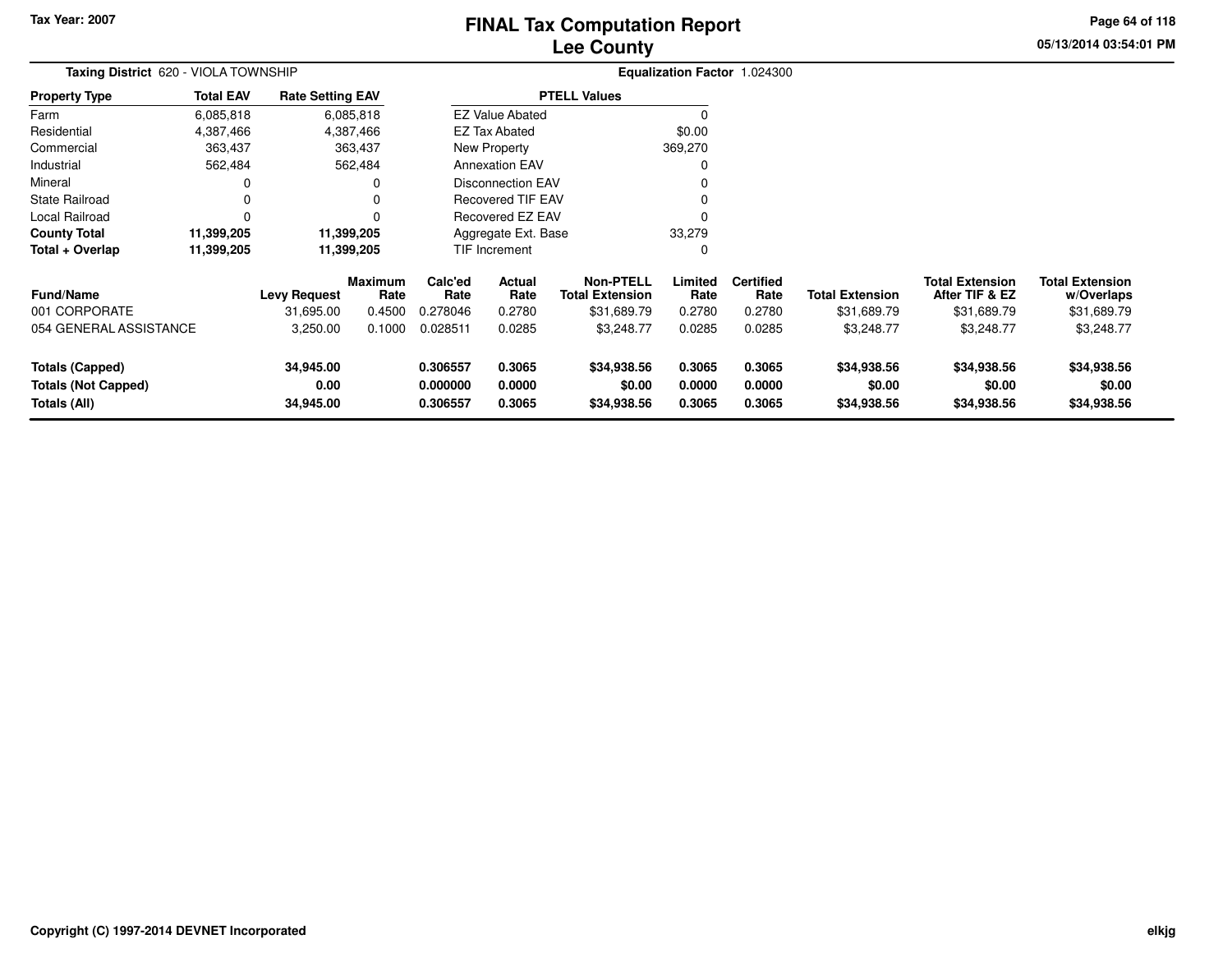**05/13/2014 03:54:01 PMPage 65 of 118**

|                      | Taxing District 620RB - VIOLA TWP ROAD/BRIDGE |                         | Equalization Factor 1.024300 |         |  |  |  |  |  |
|----------------------|-----------------------------------------------|-------------------------|------------------------------|---------|--|--|--|--|--|
| <b>Property Type</b> | <b>Total EAV</b>                              | <b>Rate Setting EAV</b> | <b>PTELL Values</b>          |         |  |  |  |  |  |
| Farm                 | 6,085,818                                     | 6,085,818               | <b>EZ Value Abated</b>       |         |  |  |  |  |  |
| Residential          | 4,387,466                                     | 4,387,466               | EZ Tax Abated                | \$0.00  |  |  |  |  |  |
| Commercial           | 363,437                                       | 363,437                 | New Property                 | 369,270 |  |  |  |  |  |
| Industrial           | 562.484                                       | 562.484                 | <b>Annexation EAV</b>        |         |  |  |  |  |  |
| Mineral              |                                               |                         | Disconnection EAV            |         |  |  |  |  |  |
| State Railroad       |                                               | 0                       | Recovered TIF EAV            |         |  |  |  |  |  |
| Local Railroad       |                                               |                         | Recovered EZ EAV             |         |  |  |  |  |  |
| <b>County Total</b>  | 11,399,205                                    | 11,399,205              | Aggregate Ext. Base          | 51.293  |  |  |  |  |  |
| Total + Overlap      | 11,399,205                                    | 11,399,205              | <b>TIF Increment</b>         |         |  |  |  |  |  |

| <b>Fund/Name</b>           | <b>Levy Request</b> | <b>Maximum</b><br>Rate | Calc'ed<br>Rate | <b>Actual</b><br>Rate | <b>Non-PTELL</b><br><b>Total Extension</b> | Limited<br>Rate | <b>Certified</b><br>Rate | <b>Total Extension</b> | <b>Total Extension</b><br>After TIF & EZ | <b>Total Extension</b><br>w/Overlaps |
|----------------------------|---------------------|------------------------|-----------------|-----------------------|--------------------------------------------|-----------------|--------------------------|------------------------|------------------------------------------|--------------------------------------|
| 007 ROAD & BRIDGE          | 24,180.00           | 0.6600                 | 0.212120        | 0.2121                | \$24,177.71                                | 0.2121          | 0.2121                   | \$24,177.71            | \$24,177.71                              | \$24,177.71                          |
| 008 BRIDGE JOINT W/ COUNTY | 5,888.00            | 0.2500                 | 0.051653        | 0.0517                | \$5,893.39                                 | 0.0517          | 0.0517                   | \$5,893.39             | \$5,893.39                               | \$5,893.39                           |
| 009 PERMANENT ROAD         | 19.669.00           | 0.2500                 | 0.172547        | 0.1725                | \$19,663.63                                | 0.1725          | 0.1725                   | \$19.663.63            | \$19,663.63                              | \$19,663.63                          |
| 010 EQUIPMENT & BUILDING   | 4.122.00            | 0.1000                 | 0.036160        | 0.0362                | \$4,126.51                                 | 0.0362          | 0.0362                   | \$4.126.51             | \$4,126.51                               | \$4,126.51                           |
| Totals (Capped)            | 53,859.00           |                        | 0.472480        | 0.4725                | \$53,861.24                                | 0.4725          | 0.4725                   | \$53,861.24            | \$53,861.24                              | \$53,861.24                          |
| <b>Totals (Not Capped)</b> | 0.00                |                        | 0.000000        | 0.0000                | \$0.00                                     | 0.0000          | 0.0000                   | \$0.00                 | \$0.00                                   | \$0.00                               |
| Totals (All)               | 53,859.00           |                        | 0.472480        | 0.4725                | \$53,861.24                                | 0.4725          | 0.4725                   | \$53,861.24            | \$53,861.24                              | \$53,861.24                          |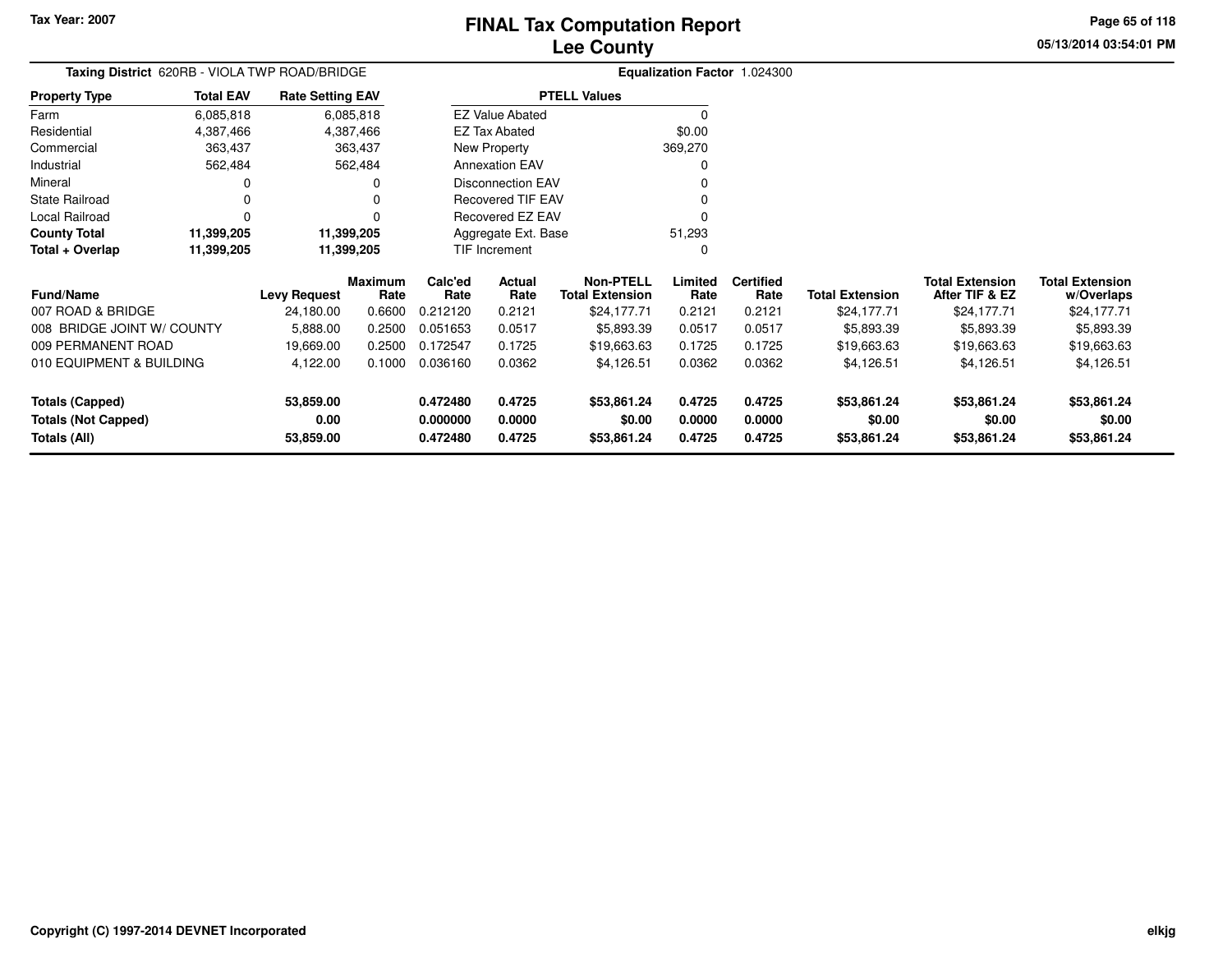### **Lee CountyFINAL Tax Computation Report**

**05/13/2014 03:54:01 PM Page 66 of 118**

| <b>Taxing District 621</b>                                    |                  | - WILLOW CREEK TOWNSHIP          |                                  | Equalization Factor 1.024300     |                            |                                                    |                            |                                    |                                       |                                                         |                                                     |
|---------------------------------------------------------------|------------------|----------------------------------|----------------------------------|----------------------------------|----------------------------|----------------------------------------------------|----------------------------|------------------------------------|---------------------------------------|---------------------------------------------------------|-----------------------------------------------------|
| <b>Property Type</b>                                          | <b>Total EAV</b> | <b>Rate Setting EAV</b>          |                                  |                                  |                            | <b>PTELL Values</b>                                |                            |                                    |                                       |                                                         |                                                     |
| Farm                                                          | 7,504,844        |                                  | 7,504,844                        |                                  | <b>EZ Value Abated</b>     |                                                    |                            |                                    |                                       |                                                         |                                                     |
| Residential                                                   | 10,335,984       |                                  | 10,335,984                       |                                  | <b>EZ Tax Abated</b>       |                                                    | \$0.00                     |                                    |                                       |                                                         |                                                     |
| Commercial                                                    | 934,751          |                                  | 934,751                          |                                  | New Property               |                                                    | 561,947                    |                                    |                                       |                                                         |                                                     |
| Industrial                                                    | 2,538,724        |                                  | 2,538,724                        |                                  | <b>Annexation EAV</b>      |                                                    |                            |                                    |                                       |                                                         |                                                     |
| Mineral                                                       | $\Omega$         |                                  |                                  |                                  | Disconnection EAV          |                                                    |                            |                                    |                                       |                                                         |                                                     |
| <b>State Railroad</b>                                         | 25,649           |                                  | 25,649                           |                                  | <b>Recovered TIF EAV</b>   |                                                    |                            |                                    |                                       |                                                         |                                                     |
| Local Railroad                                                | 0                |                                  |                                  |                                  | Recovered EZ EAV           |                                                    |                            |                                    |                                       |                                                         |                                                     |
| <b>County Total</b>                                           | 21,339,952       |                                  | 21,339,952                       |                                  | Aggregate Ext. Base        |                                                    | 39,909                     |                                    |                                       |                                                         |                                                     |
| Total + Overlap                                               | 21,339,952       |                                  | 21,339,952                       |                                  | TIF Increment              |                                                    | 0                          |                                    |                                       |                                                         |                                                     |
| <b>Fund/Name</b><br>001 CORPORATE                             |                  | <b>Levy Request</b><br>39,900.00 | <b>Maximum</b><br>Rate<br>0.4500 | Calc'ed<br>Rate<br>0.186973      | Actual<br>Rate<br>0.1870   | Non-PTELL<br><b>Total Extension</b><br>\$39,905.71 | Limited<br>Rate<br>0.1870  | <b>Certified</b><br>Rate<br>0.1870 | <b>Total Extension</b><br>\$39,905.71 | <b>Total Extension</b><br>After TIF & EZ<br>\$39,905.71 | <b>Total Extension</b><br>w/Overlaps<br>\$39,905.71 |
| Totals (Capped)<br><b>Totals (Not Capped)</b><br>Totals (All) |                  | 39,900.00<br>0.00<br>39,900.00   |                                  | 0.186973<br>0.000000<br>0.186973 | 0.1870<br>0.0000<br>0.1870 | \$39,905.71<br>\$0.00<br>\$39,905.71               | 0.1870<br>0.0000<br>0.1870 | 0.1870<br>0.0000<br>0.1870         | \$39,905.71<br>\$0.00<br>\$39,905.71  | \$39,905.71<br>\$0.00<br>\$39,905.71                    | \$39,905.71<br>\$0.00<br>\$39,905.71                |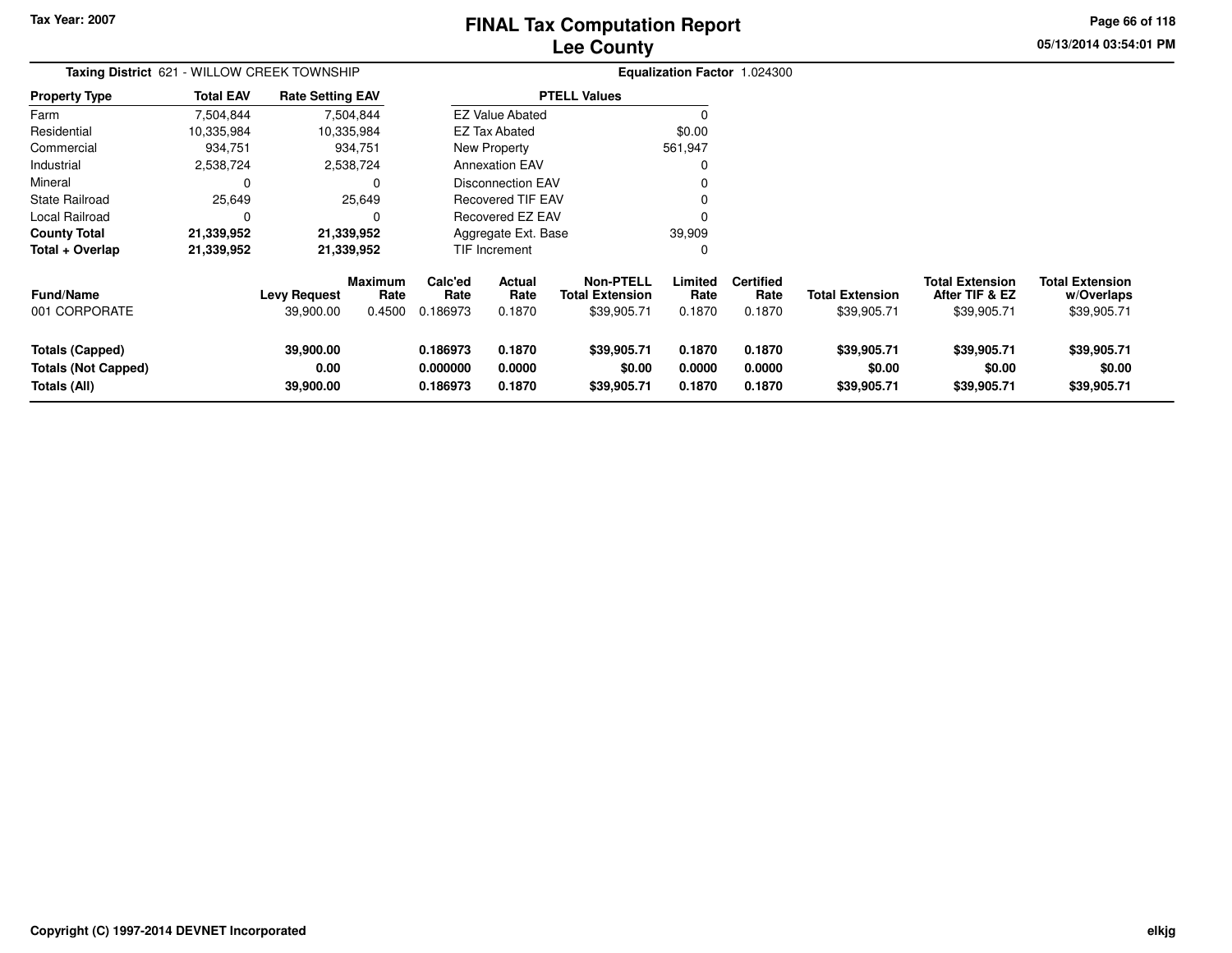**05/13/2014 03:54:01 PM Page 67 of 118**

| <b>Total EAV</b>           |                   |                                  |                                                                                                                                                                                                |                       |                                                                          |                                                                                                                                                                                                  |                  |                                                                |                                                                                               |                                              |
|----------------------------|-------------------|----------------------------------|------------------------------------------------------------------------------------------------------------------------------------------------------------------------------------------------|-----------------------|--------------------------------------------------------------------------|--------------------------------------------------------------------------------------------------------------------------------------------------------------------------------------------------|------------------|----------------------------------------------------------------|-----------------------------------------------------------------------------------------------|----------------------------------------------|
| 7,504,844                  |                   |                                  |                                                                                                                                                                                                |                       |                                                                          | 0                                                                                                                                                                                                |                  |                                                                |                                                                                               | <b>Amount Extended</b>                       |
| 10,335,984                 |                   |                                  |                                                                                                                                                                                                |                       |                                                                          | \$0.00                                                                                                                                                                                           |                  |                                                                |                                                                                               |                                              |
| 934,751                    |                   |                                  |                                                                                                                                                                                                | New Property          |                                                                          | 561,947                                                                                                                                                                                          |                  |                                                                |                                                                                               | \$3,860.35                                   |
| 2,538,724                  |                   |                                  |                                                                                                                                                                                                |                       |                                                                          | O                                                                                                                                                                                                |                  |                                                                |                                                                                               | \$3,860.35                                   |
| 0                          |                   | 0                                |                                                                                                                                                                                                |                       |                                                                          |                                                                                                                                                                                                  |                  |                                                                |                                                                                               |                                              |
| 25,649                     |                   |                                  |                                                                                                                                                                                                |                       |                                                                          | O                                                                                                                                                                                                |                  |                                                                |                                                                                               |                                              |
| 0                          |                   | 0                                |                                                                                                                                                                                                |                       |                                                                          |                                                                                                                                                                                                  |                  |                                                                |                                                                                               |                                              |
| 21,339,952                 |                   |                                  |                                                                                                                                                                                                |                       |                                                                          | 93,903                                                                                                                                                                                           |                  |                                                                |                                                                                               |                                              |
| 21,339,952                 |                   |                                  |                                                                                                                                                                                                |                       |                                                                          | 0                                                                                                                                                                                                |                  |                                                                |                                                                                               |                                              |
|                            |                   |                                  | Calc'ed<br>Rate                                                                                                                                                                                | <b>Actual</b><br>Rate | <b>Non-PTELL</b>                                                         | Limited<br>Rate                                                                                                                                                                                  | <b>Certified</b> | <b>Total Extension</b>                                         | <b>Total Extension</b>                                                                        | <b>Total Extension</b><br>w/Overlaps         |
|                            | 53,182.00         | 0.6600                           | 0.249213                                                                                                                                                                                       | 0.2492                | \$53,179.16                                                              | 0.2492                                                                                                                                                                                           | 0.2492           | \$53,179.16                                                    | \$53,179.16                                                                                   | \$53,179.16                                  |
| 008 BRIDGE JOINT W/ COUNTY | 7,975.00          | 0.2500                           | 0.037371                                                                                                                                                                                       | 0.0374                | \$7,981.14                                                               | 0.0374                                                                                                                                                                                           | 0.0374           | \$7,981.14                                                     | \$7,981.14                                                                                    | \$7,981.14                                   |
| 009 PERMANENT ROAD         | 31,821.00         | 0.2500                           | 0.149115                                                                                                                                                                                       | 0.1491                | \$31,817.87                                                              | 0.1491                                                                                                                                                                                           | 0.1491           | \$31,817.87                                                    | \$31,817.87                                                                                   | \$31,817.87                                  |
| 010 EQUIPMENT & BUILDING   | 5,616.00          | 0.1000                           | 0.026317                                                                                                                                                                                       | 0.0263                | \$5,612.41                                                               | 0.0263                                                                                                                                                                                           | 0.0263           | \$5,612.41                                                     | \$5,612.41                                                                                    | \$5,612.41                                   |
|                            | 98,594.00<br>0.00 |                                  | 0.462016<br>0.000000                                                                                                                                                                           | 0.4620<br>0.0000      | \$98,590.58<br>\$0.00                                                    | 0.4620<br>0.0000                                                                                                                                                                                 | 0.4620<br>0.0000 | \$98,590.58<br>\$0.00                                          | \$98,590.58<br>\$0.00                                                                         | \$98,590.58<br>\$0.00<br>\$98,590.58         |
|                            |                   | <b>Levy Request</b><br>98,594.00 | Taxing District 621RB - WILLOW CRK TWP RD/BRIDGE<br><b>Rate Setting EAV</b><br>7,504,844<br>10,335,984<br>934,751<br>2,538,724<br>25,649<br>21,339,952<br>21,339,952<br><b>Maximum</b><br>Rate | 0.462016              | <b>EZ Tax Abated</b><br><b>Annexation EAV</b><br>TIF Increment<br>0.4620 | <b>PTELL Values</b><br><b>EZ Value Abated</b><br><b>Disconnection EAV</b><br><b>Recovered TIF EAV</b><br><b>Recovered EZ EAV</b><br>Aggregate Ext. Base<br><b>Total Extension</b><br>\$98,590.58 | 0.4620           | Equalization Factor 1.024300<br><b>Total</b><br>Rate<br>0.4620 | <b>Road and Bridge Transfer</b><br><b>Municipality</b><br>708 - VILLAGE OF LEE<br>\$98,590.58 | Fund<br>007<br>After TIF & EZ<br>\$98,590.58 |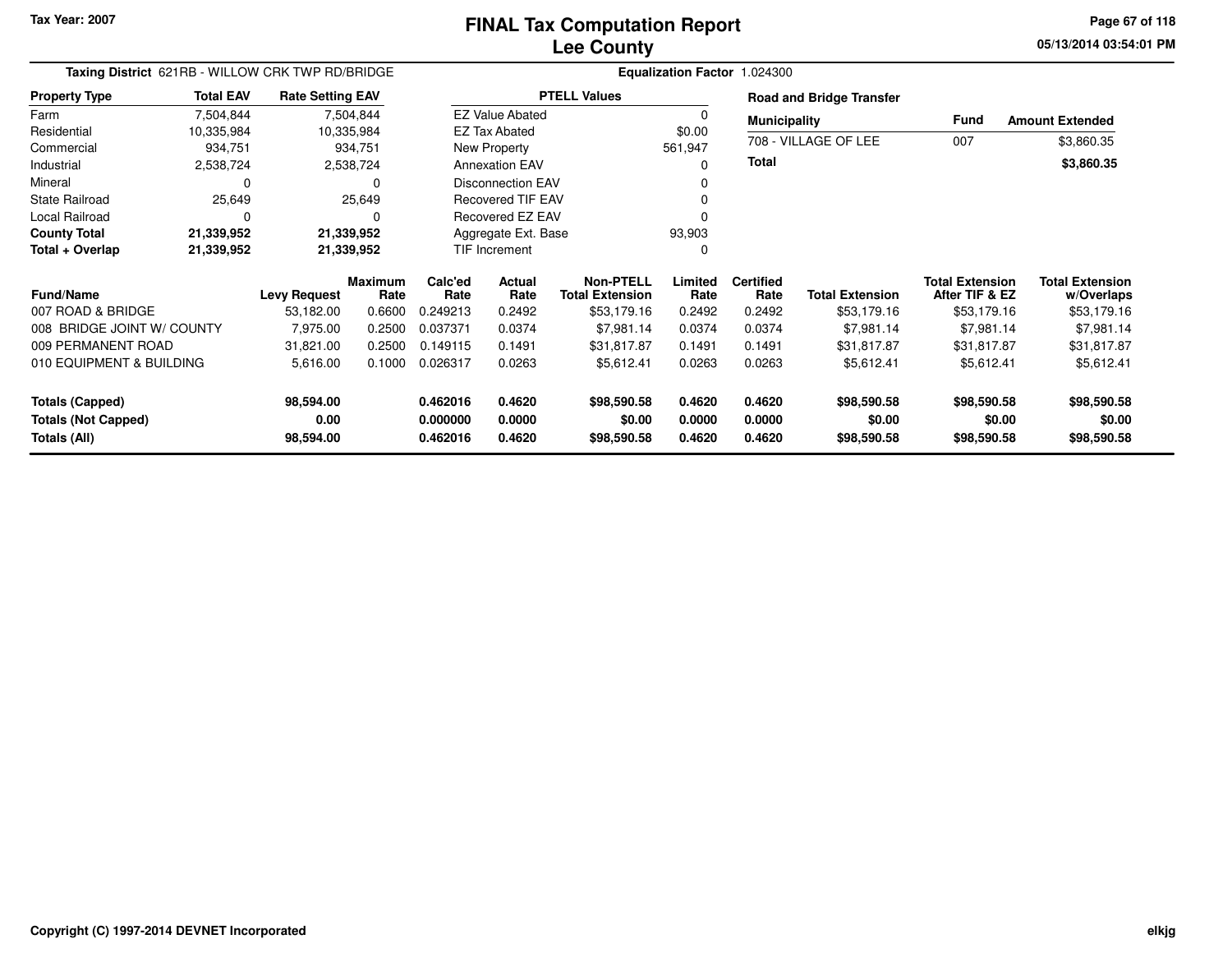### **Lee CountyFINAL Tax Computation Report**

**05/13/2014 03:54:01 PMPage 68 of 118**

| Taxing District 622 - WYOMING TOWNSHIP |                  |                         |                        |                 |                          |                                            |                 | Equalization Factor 1.024300 |                        |                                          |                                      |
|----------------------------------------|------------------|-------------------------|------------------------|-----------------|--------------------------|--------------------------------------------|-----------------|------------------------------|------------------------|------------------------------------------|--------------------------------------|
| <b>Property Type</b>                   | <b>Total EAV</b> | <b>Rate Setting EAV</b> |                        |                 |                          | <b>PTELL Values</b>                        |                 |                              |                        |                                          |                                      |
| Farm                                   | 8,246,702        |                         | 8,246,024              |                 | <b>EZ Value Abated</b>   |                                            | 0               |                              |                        |                                          |                                      |
| Residential                            | 19,021,766       |                         | 15,762,838             |                 | <b>EZ Tax Abated</b>     |                                            | \$0.00          |                              |                        |                                          |                                      |
| Commercial                             | 1,589,602        |                         | 1,360,447              |                 | New Property             |                                            | 406,403         |                              |                        |                                          |                                      |
| Industrial                             | 1,055,778        |                         | 1,055,778              |                 | <b>Annexation EAV</b>    |                                            |                 |                              |                        |                                          |                                      |
| Mineral                                | 0                |                         |                        |                 | <b>Disconnection EAV</b> |                                            |                 |                              |                        |                                          |                                      |
| <b>State Railroad</b>                  | 0                |                         |                        |                 | <b>Recovered TIF EAV</b> |                                            |                 |                              |                        |                                          |                                      |
| Local Railroad                         | $\Omega$         |                         |                        |                 | Recovered EZ EAV         |                                            |                 |                              |                        |                                          |                                      |
| <b>County Total</b>                    | 29,913,848       |                         | 26,425,087             |                 | Aggregate Ext. Base      |                                            | 117,715         |                              |                        |                                          |                                      |
| Total + Overlap                        | 29,913,848       |                         | 26,425,087             |                 | <b>TIF Increment</b>     |                                            | 3,488,761       |                              |                        |                                          |                                      |
| <b>Fund/Name</b>                       |                  | <b>Levy Request</b>     | <b>Maximum</b><br>Rate | Calc'ed<br>Rate | Actual<br>Rate           | <b>Non-PTELL</b><br><b>Total Extension</b> | Limited<br>Rate | <b>Certified</b><br>Rate     | <b>Total Extension</b> | <b>Total Extension</b><br>After TIF & EZ | <b>Total Extension</b><br>w/Overlaps |
| 001 CORPORATE                          |                  | 102,700.00              | 0.4000                 | 0.388646        | 0.3886                   | \$102,687.89                               | 0.3856          | 0.3856                       | \$115,347.80           | \$101,895.14                             | \$101,895.14                         |
| 005 IMRF                               |                  | 2,000.00                | 0.0000                 | 0.007569        | 0.0076                   | \$2,008.31                                 | 0.0075          | 0.0075                       | \$2,243.54             | \$1,981.88                               | \$1,981.88                           |
| 017 CEMETERY                           |                  | 8,400.00                | 0.2000                 | 0.031788        | 0.0318                   | \$8,403.18                                 | 0.0316          | 0.0316                       | \$9,452.78             | \$8,350.33                               | \$8,350.33                           |
| 035 LIABILITY INS                      |                  | 2,845.00                | 0.0000                 | 0.010766        | 0.0108                   | \$2,853.91                                 | 0.0107          | 0.0107                       | \$3,200.78             | \$2,827.48                               | \$2,827.48                           |
| 047 SOCIAL SECURITY                    |                  | 6,090.00                | 0.0000                 | 0.023046        | 0.0230                   | \$6,077.77                                 | 0.0228          | 0.0228                       | \$6,820.36             | \$6,024.92                               | \$6,024.92                           |
| 054 GENERAL ASSISTANCE                 |                  | 1,500.00                | 0.1000                 | 0.005676        | 0.0057                   | \$1,506.23                                 | 0.0057          | 0.0057                       | \$1,705.09             | \$1,506.23                               | \$1,506.23                           |
| <b>Totals (Capped)</b>                 |                  | 123,535.00              |                        | 0.467491        | 0.4675                   | \$123,537.29                               | 0.4639          | 0.4639                       | \$138,770.35           | \$122,585.98                             | \$122,585.98                         |
| <b>Totals (Not Capped)</b>             |                  | 0.00                    |                        | 0.000000        | 0.0000                   | \$0.00                                     | 0.0000          | 0.0000                       | \$0.00                 | \$0.00                                   | \$0.00                               |
| Totals (All)                           |                  | 123,535.00              |                        | 0.467491        | 0.4675                   | \$123,537.29                               | 0.4639          | 0.4639                       | \$138,770.35           | \$122,585.98                             | \$122,585.98                         |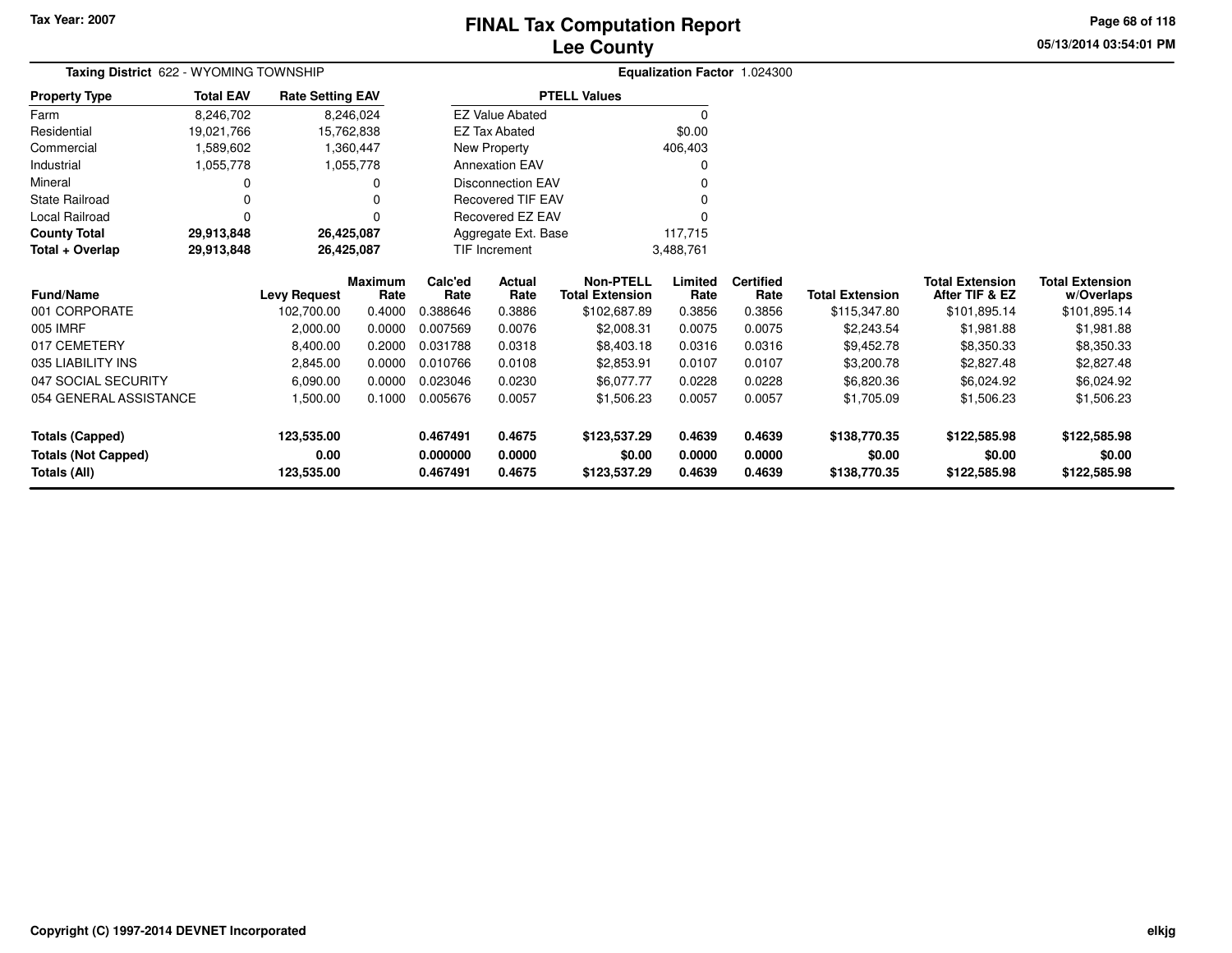**05/13/2014 03:54:01 PM Page 69 of 118**

| Taxing District 622RB - WYOMING TWP ROAD/BRIDGE |                  |                         |                        |                      |                          |                                            |                  | Equalization Factor 1.024300 |                                 |                                          |                                      |
|-------------------------------------------------|------------------|-------------------------|------------------------|----------------------|--------------------------|--------------------------------------------|------------------|------------------------------|---------------------------------|------------------------------------------|--------------------------------------|
| <b>Property Type</b>                            | <b>Total EAV</b> | <b>Rate Setting EAV</b> |                        |                      |                          | <b>PTELL Values</b>                        |                  |                              | <b>Road and Bridge Transfer</b> |                                          |                                      |
| Farm                                            | 8,246,702        |                         | 8,246,024              |                      | <b>EZ Value Abated</b>   |                                            | 0                | <b>Municipality</b>          |                                 | Fund                                     | <b>Amount Extended</b>               |
| Residential                                     | 19,021,766       |                         | 15,762,838             |                      | <b>EZ Tax Abated</b>     |                                            | \$0.00           |                              | 710 - VILLAGE OF PAW PAW        |                                          |                                      |
| Commercial                                      | 1,589,602        |                         | 1,360,447              |                      | New Property             |                                            | 406,403          |                              |                                 | 007                                      | \$12,231.28                          |
| Industrial                                      | 1,055,778        |                         | 1,055,778              |                      | <b>Annexation EAV</b>    |                                            | $\Omega$         | <b>Total</b>                 |                                 |                                          | \$12,231.28                          |
| Mineral                                         | O                |                         |                        |                      | <b>Disconnection EAV</b> |                                            |                  |                              |                                 |                                          |                                      |
| <b>State Railroad</b>                           | 0                |                         |                        |                      | <b>Recovered TIF EAV</b> |                                            | $\Omega$         |                              |                                 |                                          |                                      |
| Local Railroad                                  | 0                |                         |                        |                      | Recovered EZ EAV         |                                            |                  |                              |                                 |                                          |                                      |
| <b>County Total</b>                             | 29,913,848       | 26,425,087              |                        |                      | Aggregate Ext. Base      |                                            | 109,689          |                              |                                 |                                          |                                      |
| Total + Overlap                                 | 29,913,848       | 26,425,087              |                        |                      | TIF Increment            |                                            | 3,488,761        |                              |                                 |                                          |                                      |
| <b>Fund/Name</b>                                |                  | <b>Levy Request</b>     | <b>Maximum</b><br>Rate | Calc'ed<br>Rate      | Actual<br>Rate           | <b>Non-PTELL</b><br><b>Total Extension</b> | Limited<br>Rate  | <b>Certified</b><br>Rate     | <b>Total Extension</b>          | <b>Total Extension</b><br>After TIF & EZ | <b>Total Extension</b><br>w/Overlaps |
| 007 ROAD & BRIDGE                               |                  | 59,725.00               | 0.6600                 | 0.226016             | 0.2260                   | \$59,720.70                                | 0.2241           | 0.2241                       | \$67,036.93                     | \$59,218.62                              | \$59,218.62                          |
| 008 BRIDGE JOINT W/COUNTY                       |                  | 1,000.00                | 0.2500                 | 0.003784             | 0.0038                   | \$1,004.15                                 | 0.0038           | 0.0038                       | \$1,136.73                      | \$1,004.15                               | \$1,004.15                           |
| 009 PERMANENT ROAD                              |                  | 45,525.00               | 0.2500                 | 0.172280             | 0.1723                   | \$45,530.42                                | 0.1709           | 0.1709                       | \$51,122.77                     | \$45,160.47                              | \$45,160.47                          |
| 010 EQUIPMENT & BUILDING                        |                  | 8,920.00                | 0.1000                 | 0.033756             | 0.0338                   | \$8,931.68                                 | 0.0335           | 0.0335                       | \$10,021.14                     | \$8,852.40                               | \$8,852.40                           |
| <b>Totals (Capped)</b>                          |                  | 115,170.00              |                        | 0.435836             | 0.4359                   | \$115,186.95                               | 0.4323           | 0.4323                       | \$129,317.57                    | \$114,235.64                             | \$114,235.64                         |
| <b>Totals (Not Capped)</b><br>Totals (All)      |                  | 0.00<br>115,170.00      |                        | 0.000000<br>0.435836 | 0.0000<br>0.4359         | \$0.00<br>\$115,186.95                     | 0.0000<br>0.4323 | 0.0000<br>0.4323             | \$0.00<br>\$129,317.57          | \$0.00<br>\$114,235.64                   | \$0.00<br>\$114,235.64               |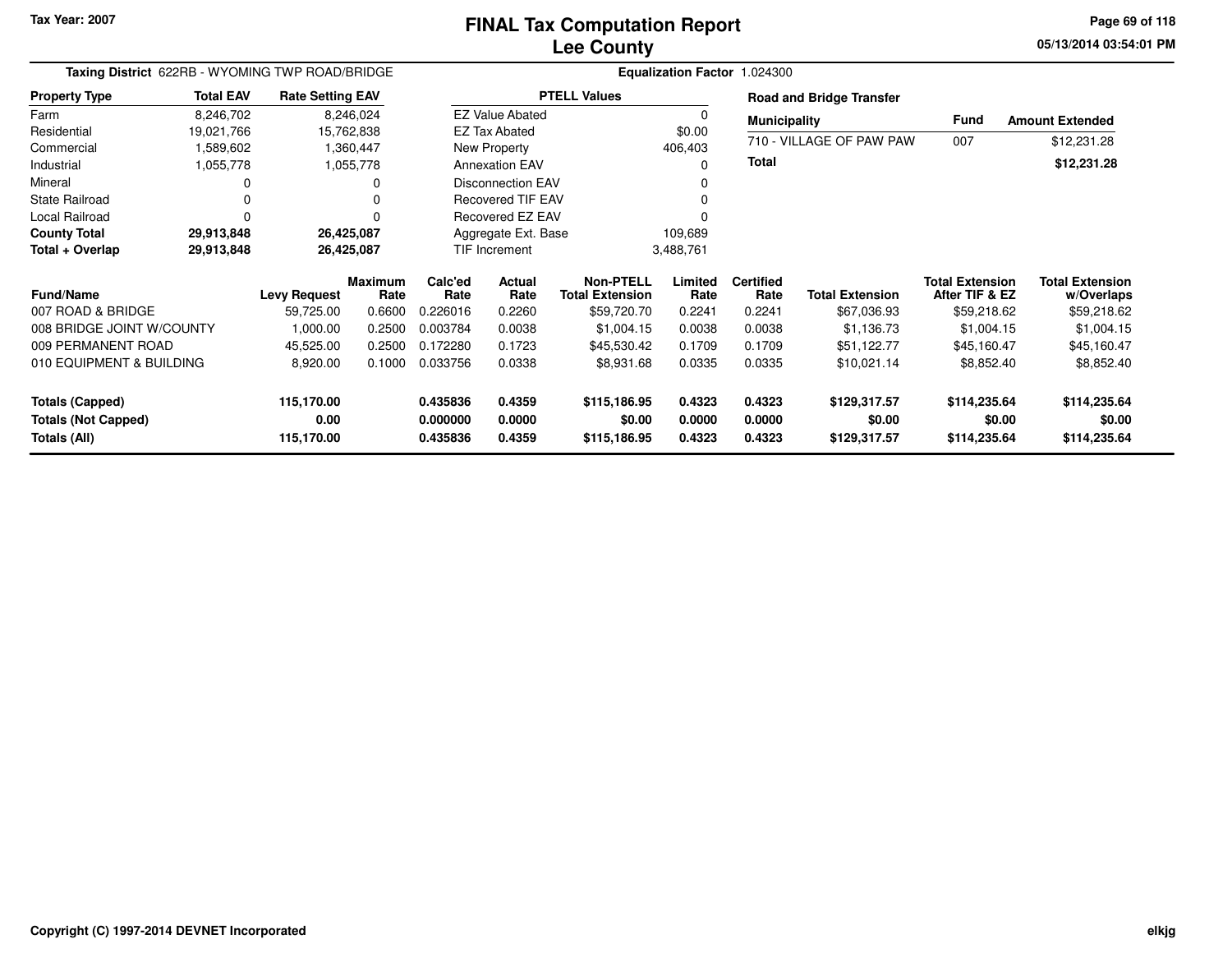#### **Lee CountyFINAL Tax Computation Report**

**05/13/2014 03:54:01 PM Page 70 of 118**

| Taxing District 701 - CITY OF AMBOY                                         |                  |                                  |                        |                                  |                            |                                            | Equalization Factor 1.024300 |                            |                                        |                                          |                                        |
|-----------------------------------------------------------------------------|------------------|----------------------------------|------------------------|----------------------------------|----------------------------|--------------------------------------------|------------------------------|----------------------------|----------------------------------------|------------------------------------------|----------------------------------------|
| <b>Property Type</b>                                                        | <b>Total EAV</b> | <b>Rate Setting EAV</b>          |                        |                                  |                            | <b>PTELL Values</b>                        |                              |                            | <b>Road and Bridge Transfer</b>        |                                          |                                        |
| Farm                                                                        | 579,541          |                                  | 579,312                |                                  | <b>EZ Value Abated</b>     |                                            | 129,661                      | <b>Road District</b>       |                                        | <b>Fund</b>                              | <b>Amount Extended</b>                 |
| Residential                                                                 | 18,920,154       |                                  | 18,920,154             |                                  | <b>EZ Tax Abated</b>       |                                            | \$1,325.65                   |                            |                                        |                                          |                                        |
| Commercial                                                                  | 4,673,575        |                                  | 4,543,770              |                                  | New Property               |                                            | 151,945                      |                            | 602RB - AMBOY TWP ROAD/BRID            | 007                                      | \$13,923.71                            |
| Industrial                                                                  | 586,013          |                                  | 586,013                |                                  | <b>Annexation EAV</b>      |                                            | $\Omega$                     | <b>Total</b>               |                                        |                                          | \$13,923.71                            |
| Mineral                                                                     | 0                |                                  | 0                      |                                  | <b>Disconnection EAV</b>   |                                            | O                            |                            |                                        |                                          |                                        |
| <b>State Railroad</b>                                                       | $\Omega$         |                                  | $\Omega$               |                                  | <b>Recovered TIF EAV</b>   |                                            | $\Omega$                     |                            |                                        |                                          |                                        |
| <b>Local Railroad</b>                                                       | $\Omega$         |                                  | 0                      |                                  | <b>Recovered EZ EAV</b>    |                                            | 106,288                      |                            |                                        |                                          |                                        |
| <b>County Total</b>                                                         | 24,759,283       |                                  | 24,629,249             |                                  | Aggregate Ext. Base        |                                            | 243,086                      |                            |                                        |                                          |                                        |
| Total + Overlap                                                             | 24,759,283       |                                  | 24,629,249             |                                  | <b>TIF Increment</b>       |                                            | 373                          |                            |                                        |                                          |                                        |
| <b>Fund/Name</b>                                                            |                  | <b>Levy Request</b>              | <b>Maximum</b><br>Rate | Calc'ed<br>Rate                  | Actual<br>Rate             | <b>Non-PTELL</b><br><b>Total Extension</b> | Limited<br>Rate              | <b>Certified</b><br>Rate   | <b>Total Extension</b>                 | <b>Total Extension</b><br>After TIF & EZ | <b>Total Extension</b><br>w/Overlaps   |
| 001 CORPORATE                                                               |                  | 60,000.00                        | 0.4375                 | 0.243613                         | 0.2436                     | \$59,996.85                                | 0.2226                       | 0.2226                     | \$55,114.16                            | \$54,824.71                              | \$54,824.71                            |
| 005 I.M.R.F.                                                                |                  | 48,000.00                        | 0.0000                 | 0.194890                         | 0.1949                     | \$48,002.41                                | 0.1781                       | 0.1781                     | \$44,096.28                            | \$43,864.69                              | \$43,864.69                            |
| 007 CITY SHARE OF TWNSHP R                                                  |                  | 0.00                             | 0.0000                 | 0.000000                         | 0.0000                     | \$0.00                                     | 0.0000                       | 0.0000                     | \$0.00                                 | \$0.00                                   | \$0.00                                 |
| 014 POLICE PROTECTION                                                       |                  | 18,000.00                        | 0.6000                 | 0.073084                         | 0.0731                     | \$18,003.98                                | 0.0668                       | 0.0668                     | \$16,539.20                            | \$16,452.34                              | \$16,452.34                            |
| 016 LIBRARY                                                                 |                  | 36,000.00                        | 0.1500                 | 0.146168                         | 0.1462                     | \$36,007.96                                | 0.1336                       | 0.1336                     | \$33,078.40                            | \$32,904.68                              | \$32,904.68                            |
| 027 AUDIT                                                                   |                  | 6,500.00                         | 0.0000                 | 0.026391                         | 0.0264                     | \$6,502.12                                 | 0.0241                       | 0.0241                     | \$5,966.99                             | \$5,935.65                               | \$5,935.65                             |
| 035 LIABILITY INS                                                           |                  | 28,740.00                        | 0.0000                 | 0.116691                         | 0.1167                     | \$28,742.33                                | 0.1067                       | 0.1067                     | \$26,418.15                            | \$26,279.41                              | \$26,279.41                            |
| 041 STREET LIGHTING                                                         |                  | 12,000.00                        | 0.0500                 | 0.048723                         | 0.0487                     | \$11,994.44                                | 0.0445                       | 0.0445                     | \$11,017.88                            | \$10,960.02                              | \$10,960.02                            |
| 042 CITY PARK                                                               |                  | 3,500.00                         | 0.0750                 | 0.014211                         | 0.0142                     | \$3,497.35                                 | 0.0130                       | 0.0130                     | \$3,218.71                             | \$3,201.80                               | \$3,201.80                             |
| 044 BAND                                                                    |                  | 2,000.00                         | 0.0400                 | 0.008120                         | 0.0081                     | \$1,994.97                                 | 0.0074                       | 0.0074                     | \$1,832.19                             | \$1,822.56                               | \$1,822.56                             |
| 046 EMERGENCY & DISASTER                                                    |                  | 4,500.00                         | 0.0500                 | 0.018271                         | 0.0183                     | \$4,507.15                                 | 0.0167                       | 0.0167                     | \$4,134.80                             | \$4,113.08                               | \$4,113.08                             |
| 047 SOCIAL SECURITY                                                         |                  | 37,500.00                        | 0.0000                 | 0.152258                         | 0.1523                     | \$37,510.35                                | 0.1392                       | 0.1392                     | \$34,464.92                            | \$34,283.91                              | \$34,283.91                            |
| 048 SCHOOL CROSSING GUARD                                                   |                  | 4,800.00                         | 0.0200                 | 0.019489                         | 0.0195                     | \$4,802.70                                 | 0.0178                       | 0.0178                     | \$4,407.15                             | \$4,384.01                               | \$4,384.01                             |
| 062 WORKMENS COMP                                                           |                  | 14,000.00                        | 0.0000                 | 0.056843                         | 0.0568                     | \$13,989.41                                | 0.0519                       | 0.0519                     | \$12,850.07                            | \$12,782.58                              | \$12,782.58                            |
| <b>Totals (Capped)</b><br><b>Totals (Not Capped)</b><br><b>Totals (All)</b> |                  | 275,540.00<br>0.00<br>275,540.00 |                        | 1.118752<br>0.000000<br>1.118752 | 1.1188<br>0.0000<br>1.1188 | \$275,552.02<br>\$0.00<br>\$275,552.02     | 1.0224<br>0.0000<br>1.0224   | 1.0224<br>0.0000<br>1.0224 | \$253,138.90<br>\$0.00<br>\$253,138.90 | \$251,809.44<br>\$0.00<br>\$251,809.44   | \$251,809.44<br>\$0.00<br>\$251,809.44 |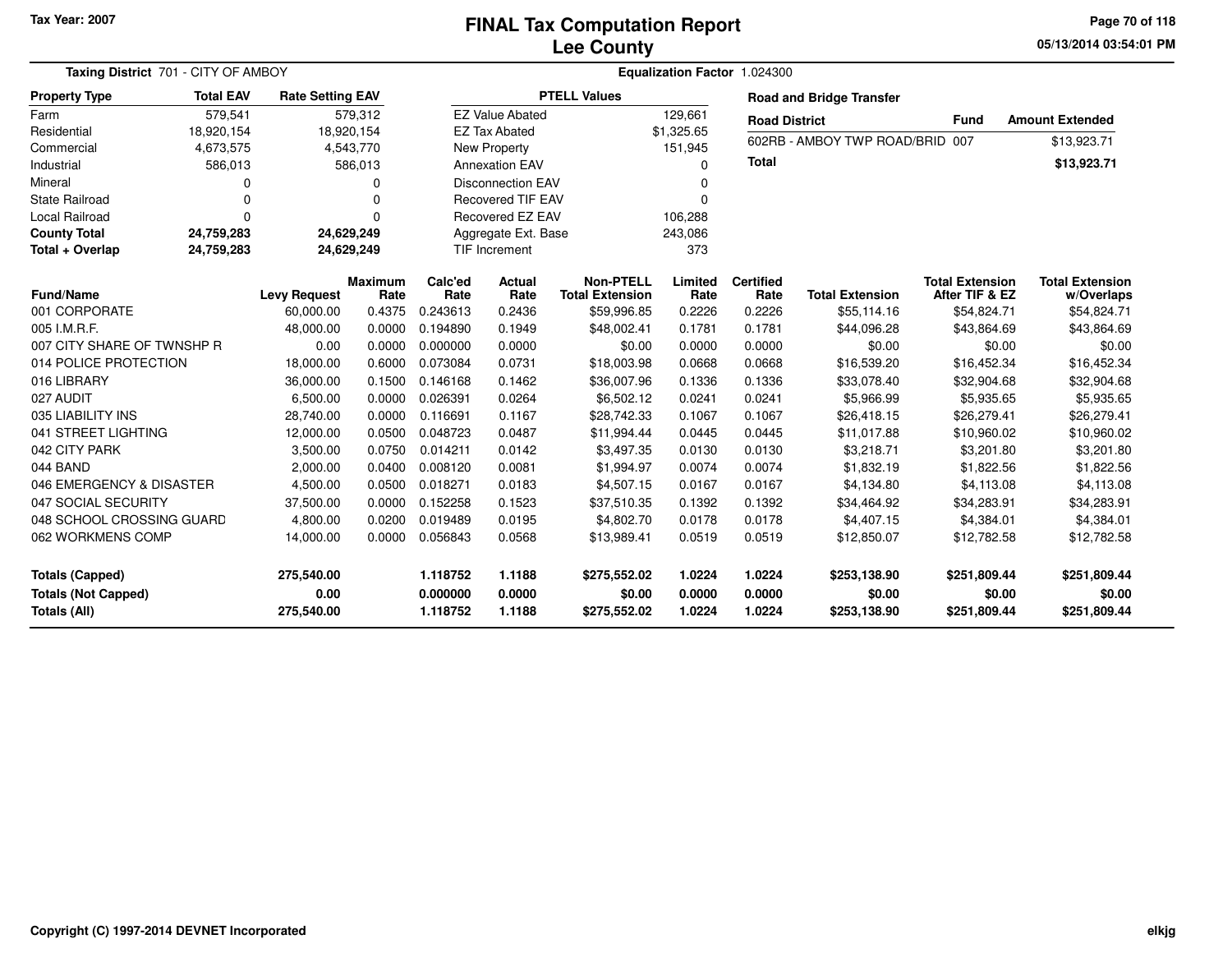**05/13/2014 03:54:01 PMPage 71 of 118**

| Taxing District 702 - VILLAGE OF ASHTON                              |                  |                                  |                        |                                  |                            |                                            | Equalization Factor 1.024300    |                            |                                        |                                          |                                        |  |  |
|----------------------------------------------------------------------|------------------|----------------------------------|------------------------|----------------------------------|----------------------------|--------------------------------------------|---------------------------------|----------------------------|----------------------------------------|------------------------------------------|----------------------------------------|--|--|
| <b>Property Type</b>                                                 | <b>Total EAV</b> | <b>Rate Setting EAV</b>          |                        |                                  |                            | <b>PTELL Values</b>                        |                                 |                            | <b>Road and Bridge Transfer</b>        |                                          |                                        |  |  |
| Farm                                                                 | 51,419           |                                  | 51,419                 |                                  | <b>EZ Value Abated</b>     |                                            | 167,791<br><b>Road District</b> |                            |                                        | <b>Fund</b>                              | <b>Amount Extended</b>                 |  |  |
| Residential                                                          | 10,023,889       |                                  | 10,023,889             |                                  | <b>EZ Tax Abated</b>       |                                            | \$1,379.91                      |                            | 603RB - ASHTON TWP ROAD/BRII 007       |                                          | \$9,161.06                             |  |  |
| Commercial                                                           | 2,218,228        |                                  | 2,218,228              |                                  | New Property               |                                            | 10,157                          |                            |                                        |                                          |                                        |  |  |
| Industrial<br>1,107,432<br>939,641                                   |                  |                                  | <b>Annexation EAV</b>  |                                  |                            | n                                          | <b>Total</b>                    |                            |                                        | \$9,161.06                               |                                        |  |  |
| Mineral                                                              | $\Omega$         |                                  | $\Omega$               |                                  | <b>Disconnection EAV</b>   |                                            |                                 |                            |                                        |                                          |                                        |  |  |
| <b>State Railroad</b>                                                | 69,562           |                                  | 69,562                 |                                  | <b>Recovered TIF EAV</b>   |                                            | n                               |                            |                                        |                                          |                                        |  |  |
| Local Railroad                                                       |                  |                                  | 0                      |                                  | Recovered EZ EAV           |                                            | 49,062                          |                            |                                        |                                          |                                        |  |  |
| <b>County Total</b>                                                  | 13,470,530       |                                  | 13,302,739             |                                  | Aggregate Ext. Base        |                                            | 106,265                         |                            |                                        |                                          |                                        |  |  |
| Total + Overlap                                                      | 13,470,530       |                                  | 13,302,739             |                                  | <b>TIF Increment</b>       |                                            | 0                               |                            |                                        |                                          |                                        |  |  |
| <b>Fund/Name</b>                                                     |                  | <b>Levy Request</b>              | <b>Maximum</b><br>Rate | Calc'ed<br>Rate                  | Actual<br>Rate             | <b>Non-PTELL</b><br><b>Total Extension</b> | Limited<br>Rate                 | <b>Certified</b><br>Rate   | <b>Total Extension</b>                 | <b>Total Extension</b><br>After TIF & EZ | <b>Total Extension</b><br>w/Overlaps   |  |  |
| 001 CORPORATE                                                        |                  | 27,985.00                        | 0.4375                 | 0.210370                         | 0.2104                     | \$27,988.96                                | 0.2063                          | 0.2063                     | \$27,789.70                            | \$27,443.55                              | \$27,443.55                            |  |  |
| 005 I.M.R.F.                                                         |                  | 13,650.00                        | 0.0000                 | 0.102610                         | 0.1026                     | \$13,648.61                                | 0.1006                          | 0.1006                     | \$13,551.35                            | \$13,382.56                              | \$13,382.56                            |  |  |
| 007 CITY SHARE OF TWNSHP R                                           |                  | 0.00                             | 0.0000                 | 0.000000                         | 0.0000                     | \$0.00                                     | 0.0000                          | 0.0000                     | \$0.00                                 | \$0.00                                   | \$0.00                                 |  |  |
| 014 POLICE PRO                                                       |                  | 12,882.00                        | 0.6000                 | 0.096837                         | 0.0968                     | \$12,877.05                                | 0.0949                          | 0.0949                     | \$12,783.53                            | \$12,624.30                              | \$12,624.30                            |  |  |
| 016 LIBRARY                                                          |                  | 16,275.00                        | 0.1500                 | 0.122343                         | 0.1223                     | \$16,269.25                                | 0.1199                          | 0.1199                     | \$16,151.17                            | \$15,949.98                              | \$15,949.98                            |  |  |
| 017 CEMETERY                                                         |                  | 798.00                           | 0.0250                 | 0.005999                         | 0.0060                     | \$798.16                                   | 0.0059                          | 0.0059                     | \$794.76                               | \$784.86                                 | \$784.86                               |  |  |
| 025 GARBAGE                                                          |                  | 520.00                           | 0.2000                 | 0.003909                         | 0.0039                     | \$518.81                                   | 0.0038                          | 0.0038                     | \$511.88                               | \$505.50                                 | \$505.50                               |  |  |
| 027 AUDIT                                                            |                  | 2,088.00                         | 0.0000                 | 0.015696                         | 0.0157                     | \$2,088.53                                 | 0.0154                          | 0.0154                     | \$2,074.46                             | \$2,048.62                               | \$2,048.62                             |  |  |
| 035 LIABILITY INSURANCE                                              |                  | 4,200.00                         | 0.0000                 | 0.031572                         | 0.0316                     | \$4,203.67                                 | 0.0310                          | 0.0310                     | \$4,175.86                             | \$4,123.85                               | \$4,123.85                             |  |  |
| 047 SOCIAL SECURITY                                                  |                  | 17,850.00                        | 0.0000                 | 0.134183                         | 0.1342                     | \$17,852.28                                | 0.1316                          | 0.1316                     | \$17,727.22                            | \$17,506.40                              | \$17,506.40                            |  |  |
| 060 UNEMPLOYMENT INSURAN(                                            |                  | 7,980.00                         | 0.0000                 | 0.059988                         | 0.0600                     | \$7,981.64                                 | 0.0588                          | 0.0588                     | \$7,920.67                             | \$7,822.01                               | \$7,822.01                             |  |  |
| 062 WORKMENS COMP                                                    |                  | 7,350.00                         | 0.0000                 | 0.055252                         | 0.0553                     | \$7,356.41                                 | 0.0542                          | 0.0542                     | \$7,301.03                             | \$7,210.08                               | \$7,210.08                             |  |  |
| <b>Totals (Capped)</b><br><b>Totals (Not Capped)</b><br>Totals (All) |                  | 111,578.00<br>0.00<br>111,578.00 |                        | 0.838759<br>0.000000<br>0.838759 | 0.8388<br>0.0000<br>0.8388 | \$111,583.37<br>\$0.00<br>\$111,583.37     | 0.8224<br>0.0000<br>0.8224      | 0.8224<br>0.0000<br>0.8224 | \$110,781.63<br>\$0.00<br>\$110,781.63 | \$109,401.71<br>\$0.00<br>\$109,401.71   | \$109,401.71<br>\$0.00<br>\$109,401.71 |  |  |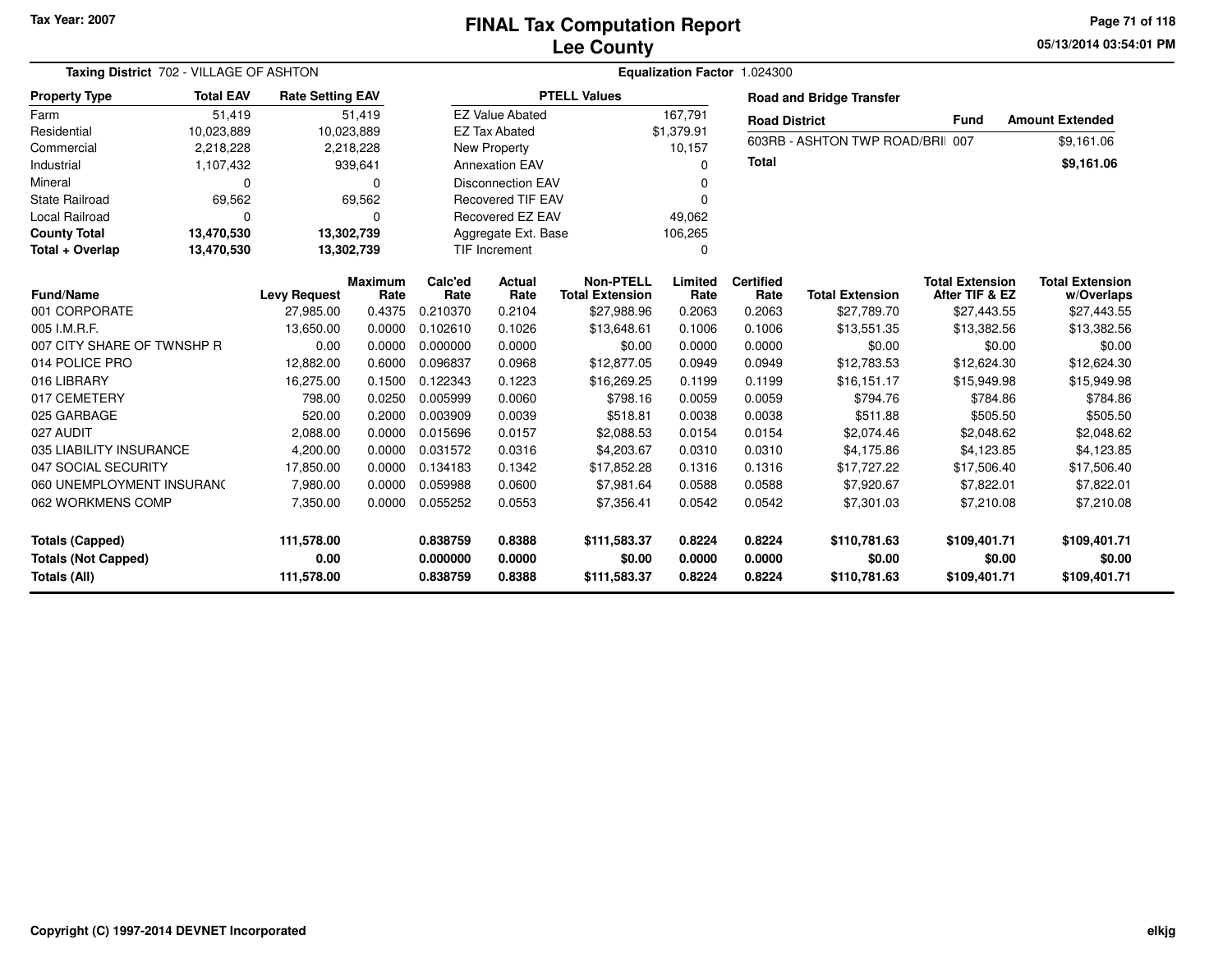#### **Lee CountyFINAL Tax Computation Report**

**05/13/2014 03:54:01 PM Page 72 of 118**

| Taxing District 703 - VILLAGE OF COMPTON |                  |                         |                        | Equalization Factor 1.024300 |                          |                                            |                 |                          |                                 |                                          |                                      |  |
|------------------------------------------|------------------|-------------------------|------------------------|------------------------------|--------------------------|--------------------------------------------|-----------------|--------------------------|---------------------------------|------------------------------------------|--------------------------------------|--|
| <b>Property Type</b>                     | <b>Total EAV</b> | <b>Rate Setting EAV</b> |                        |                              |                          | <b>PTELL Values</b>                        |                 |                          | <b>Road and Bridge Transfer</b> |                                          |                                      |  |
| Farm                                     | 2,660            |                         | 2,660                  |                              | <b>EZ Value Abated</b>   |                                            | $\Omega$        | <b>Road District</b>     |                                 | <b>Fund</b>                              | <b>Amount Extended</b>               |  |
| Residential                              | 3,109,333        |                         | 3,109,333              |                              | <b>EZ Tax Abated</b>     |                                            | \$0.00          |                          |                                 |                                          |                                      |  |
| Commercial                               | 251,767          |                         | 251,767                |                              | New Property             |                                            | 0               |                          | 605RB - BROOKLYN TWP ROAD/E 007 |                                          | \$2,735.87                           |  |
| Industrial                               |                  |                         | $\Omega$               |                              | <b>Annexation EAV</b>    |                                            |                 | Total                    |                                 |                                          | \$2,735.87                           |  |
| Mineral                                  |                  |                         | 0                      |                              | <b>Disconnection EAV</b> |                                            | 0               |                          |                                 |                                          |                                      |  |
| <b>State Railroad</b>                    |                  |                         |                        |                              | Recovered TIF EAV        |                                            |                 |                          |                                 |                                          |                                      |  |
| Local Railroad                           | 1,388            |                         | 1,388                  |                              | <b>Recovered EZ EAV</b>  |                                            | $\Omega$        |                          |                                 |                                          |                                      |  |
| <b>County Total</b>                      | 3,365,148        |                         | 3,365,148              |                              | Aggregate Ext. Base      |                                            | 2,582           |                          |                                 |                                          |                                      |  |
| Total + Overlap                          | 3,365,148        |                         | 3,365,148              |                              | TIF Increment            |                                            | $\Omega$        |                          |                                 |                                          |                                      |  |
| <b>Fund/Name</b>                         |                  | <b>Levy Request</b>     | <b>Maximum</b><br>Rate | Calc'ed<br>Rate              | <b>Actual</b><br>Rate    | <b>Non-PTELL</b><br><b>Total Extension</b> | Limited<br>Rate | <b>Certified</b><br>Rate | <b>Total Extension</b>          | <b>Total Extension</b><br>After TIF & EZ | <b>Total Extension</b><br>w/Overlaps |  |
| 001 CORPORATE                            |                  | 2,710.00                | 0.4375                 | 0.080531                     | 0.0805                   | \$2,708.94                                 | 0.0787          | 0.0787                   | \$2,648.37                      | \$2,648.37                               | \$2,648.37                           |  |
| 007 CITY SHARE OF TWNSHP R               |                  | 0.00                    | 0.0000                 | 0.000000                     | 0.0000                   | \$0.00                                     | 0.0000          | 0.0000                   | \$0.00                          | \$0.00                                   | \$0.00                               |  |
| <b>Totals (Capped)</b>                   |                  | 2,710.00                |                        | 0.080531                     | 0.0805                   | \$2,708.94                                 | 0.0787          | 0.0787                   | \$2,648.37                      | \$2,648.37                               | \$2,648.37                           |  |
| <b>Totals (Not Capped)</b>               |                  | 0.00                    |                        | 0.000000                     | 0.0000                   | \$0.00                                     | 0.0000          | 0.0000                   | \$0.00                          | \$0.00                                   | \$0.00                               |  |
| Totals (All)                             |                  | 2,710.00                |                        | 0.080531                     | 0.0805                   | \$2,708.94                                 | 0.0787          | 0.0787                   | \$2,648.37                      | \$2,648.37                               | \$2,648.37                           |  |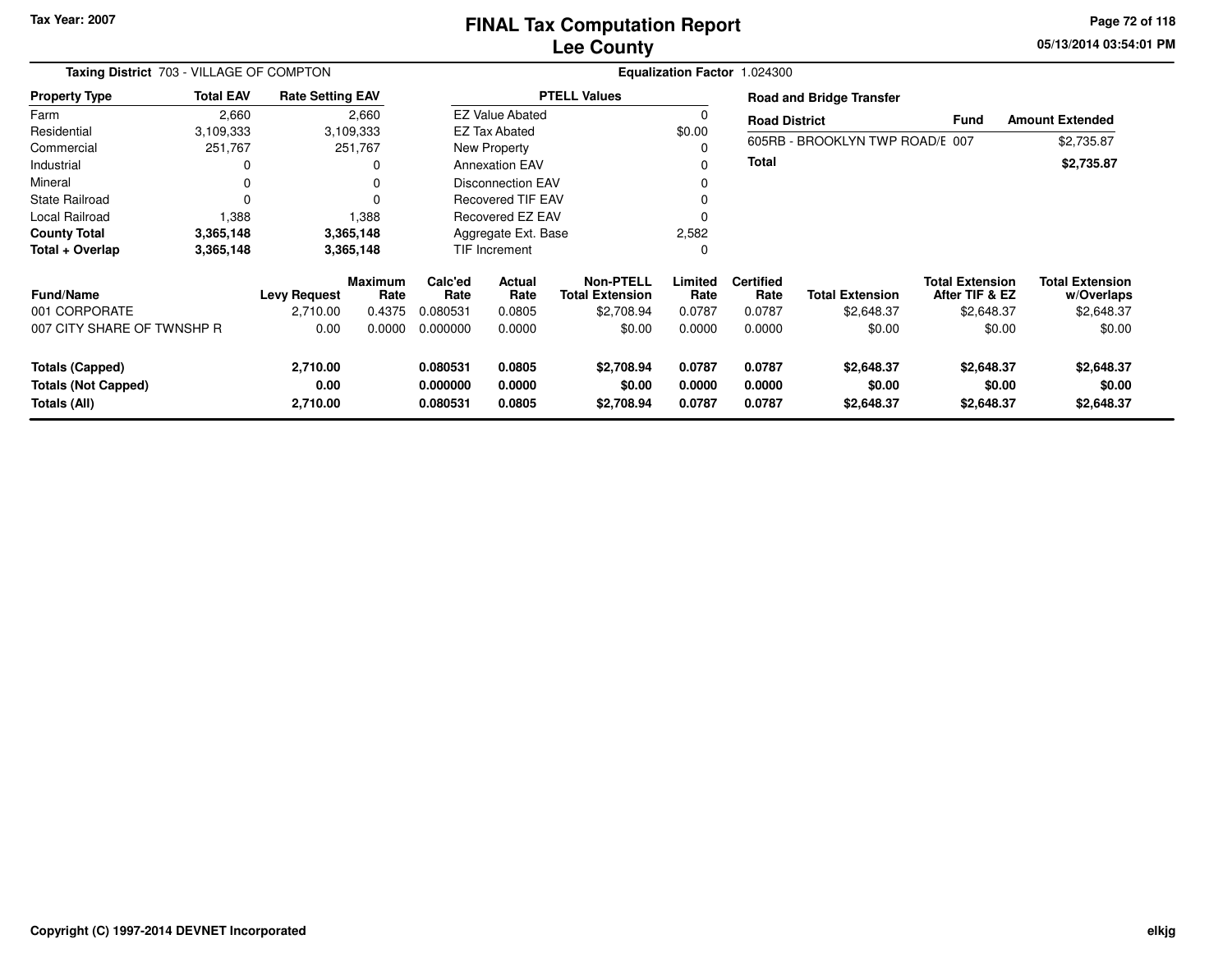**05/13/2014 03:54:01 PM Page 73 of 118**

|                            | Taxing District 705 - CITY OF DIXON |                         |                        |                 |                          |                                            |                 | Equalization Factor 1.024300 |                                  |                                          |                                      |
|----------------------------|-------------------------------------|-------------------------|------------------------|-----------------|--------------------------|--------------------------------------------|-----------------|------------------------------|----------------------------------|------------------------------------------|--------------------------------------|
| <b>Property Type</b>       | <b>Total EAV</b>                    | <b>Rate Setting EAV</b> |                        |                 |                          | <b>PTELL Values</b>                        |                 |                              | <b>Road and Bridge Transfer</b>  |                                          |                                      |
| Farm                       | 75,959                              |                         | 75,959                 |                 | <b>EZ Value Abated</b>   |                                            | 5,500,456       | <b>Road District</b>         |                                  | <b>Fund</b>                              | <b>Amount Extended</b>               |
| Residential                | 109,807,547                         | 108,549,444             |                        |                 | <b>EZ Tax Abated</b>     |                                            | \$89,893.94     |                              | 607RB - DIXON TWP ROAD/BRID(007  |                                          |                                      |
| Commercial                 | 43,131,703                          |                         | 35,910,549             |                 | New Property             |                                            | 1,780,206       |                              |                                  |                                          | \$70,156.00                          |
| Industrial                 | 18,142,947                          |                         | 16,370,700             |                 | <b>Annexation EAV</b>    |                                            | 113,788         |                              | 618RB - SOUTH DIXON TWP RD/E 007 |                                          | \$2,777.54                           |
| Mineral                    | 0                                   |                         | 0                      |                 | <b>Disconnection EAV</b> |                                            | 3,114           | <b>Total</b>                 |                                  |                                          | \$72,933.54                          |
| <b>State Railroad</b>      | 409,979                             |                         | 409,979                |                 | <b>Recovered TIF EAV</b> |                                            | $\Omega$        |                              |                                  |                                          |                                      |
| Local Railroad             | $\Omega$                            |                         | $\Omega$               |                 | Recovered EZ EAV         |                                            | 2,619,673       |                              |                                  |                                          |                                      |
| <b>County Total</b>        | 171,568,135                         | 161,316,631             |                        |                 | Aggregate Ext. Base      |                                            | 2,510,875       |                              |                                  |                                          |                                      |
| Total + Overlap            | 171,568,135                         | 161,316,631             |                        |                 | TIF Increment            |                                            | 4,751,048       |                              |                                  |                                          |                                      |
| Fund/Name                  |                                     | <b>Levy Request</b>     | <b>Maximum</b><br>Rate | Calc'ed<br>Rate | Actual<br>Rate           | <b>Non-PTELL</b><br><b>Total Extension</b> | Limited<br>Rate | <b>Certified</b><br>Rate     | <b>Total Extension</b>           | <b>Total Extension</b><br>After TIF & EZ | <b>Total Extension</b><br>w/Overlaps |
| 001 CORPORATE              |                                     | 397,288.00              | 0.4375                 | 0.246278        | 0.2463                   | \$397,322.86                               | 0.2463          | 0.2463                       | \$422,572.32                     | \$397,322.86                             | \$397,322.86                         |
| 005 I.M.R.F.               |                                     | 422,461.00              | 0.0000                 | 0.261883        | 0.2619                   | \$422,488.26                               | 0.2619          | 0.2619                       | \$449,336.95                     | \$422,488.26                             | \$422,488.26                         |
| 007 CITY SHARE OF TWNSHP R |                                     | 0.00                    | 0.0000                 | 0.000000        | 0.0000                   | \$0.00                                     | 0.0000          | 0.0000                       | \$0.00                           | \$0.00                                   | \$0.00                               |
| 014 POLICE PRO             |                                     | 239,024.00              | 0.6000                 | 0.148171        | 0.1482                   | \$239,071.25                               | 0.1482          | 0.1482                       | \$254,263.98                     | \$239,071.25                             | \$239,071.25                         |
| 015 POLICE PENSION         |                                     | 390,811.00              | 0.0000                 | 0.242263        | 0.2423                   | \$390,870.20                               | 0.2423          | 0.2423                       | \$415,709.59                     | \$390,870.20                             | \$390,870.20                         |
| 016 LIBRARY                |                                     | 232,524.00              | 0.1500                 | 0.144141        | 0.1441                   | \$232,457.27                               | 0.1441          | 0.1441                       | \$247,229.68                     | \$232,457.27                             | \$232,457.27                         |
| 017 CEMETERY               |                                     | 38,857.00               | 0.0250                 | 0.024087        | 0.0241                   | \$38,877.31                                | 0.0241          | 0.0241                       | \$41,347.92                      | \$38,877.31                              | \$38,877.31                          |
| 027 AUDIT                  |                                     | 46,473.00               | 0.0000                 | 0.028809        | 0.0288                   | \$46,459.19                                | 0.0288          | 0.0288                       | \$49,411.62                      | \$46,459.19                              | \$46,459.19                          |
| 028 LIBRARY MAINTENANCE    |                                     | 31,086.00               | 0.0000                 | 0.019270        | 0.0193                   | \$31,134.11                                | 0.0193          | 0.0193                       | \$33,112.65                      | \$31,134.11                              | \$31,134.11                          |
| 035 LIABILITY INSURANCE    |                                     | 330,213.00              | 0.0000                 | 0.204699        | 0.2047                   | \$330,215.14                               | 0.2047          | 0.2047                       | \$351,199.97                     | \$330,215.14                             | \$330,215.14                         |
| 040 STREET & BRIDGE        |                                     | 0.00                    | 0.1000                 | 0.000000        | 0.0000                   | \$0.00                                     | 0.0000          | 0.0000                       | \$0.00                           | \$0.00                                   | \$0.00                               |
| 044 BAND                   |                                     | 61,861.00               | 0.0400                 | 0.038348        | 0.0383                   | \$61,784.27                                | 0.0383          | 0.0383                       | \$65,710.60                      | \$61,784.27                              | \$61,784.27                          |
| 045 PUBLIC BENEFIT         |                                     | 77,404.00               | 0.0500                 | 0.047983        | 0.0480                   | \$77,431.98                                | 0.0480          | 0.0480                       | \$82,352.70                      | \$77,431.98                              | \$77,431.98                          |
| 046 EMERGENCY & DISASTER   |                                     | 15,076.00               | 0.0500                 | 0.009346        | 0.0093                   | \$15,002.45                                | 0.0093          | 0.0093                       | \$15,955.84                      | \$15,002.45                              | \$15,002.45                          |
| 047 SOCIAL SECURITY        |                                     | 353,294.00              | 0.0000                 | 0.219007        | 0.2190                   | \$353,283.42                               | 0.2190          | 0.2190                       | \$375,734.22                     | \$353,283.42                             | \$353,283.42                         |
| <b>Totals (Capped)</b>     |                                     | 2,636,372.00            |                        | 1.634285        | 1.6343                   | \$2,636,397.71                             | 1.6343          | 1.6343                       | \$2,803,938.04                   | \$2,636,397.71                           | \$2,636,397.71                       |
| <b>Totals (Not Capped)</b> |                                     | 0.00                    |                        | 0.000000        | 0.0000                   | \$0.00                                     | 0.0000          | 0.0000                       | \$0.00                           | \$0.00                                   | \$0.00                               |
| <b>Totals (All)</b>        |                                     | 2,636,372.00            |                        | 1.634285        | 1.6343                   | \$2,636,397.71                             | 1.6343          | 1.6343                       | \$2,803,938.04                   | \$2,636,397.71                           | \$2,636,397.71                       |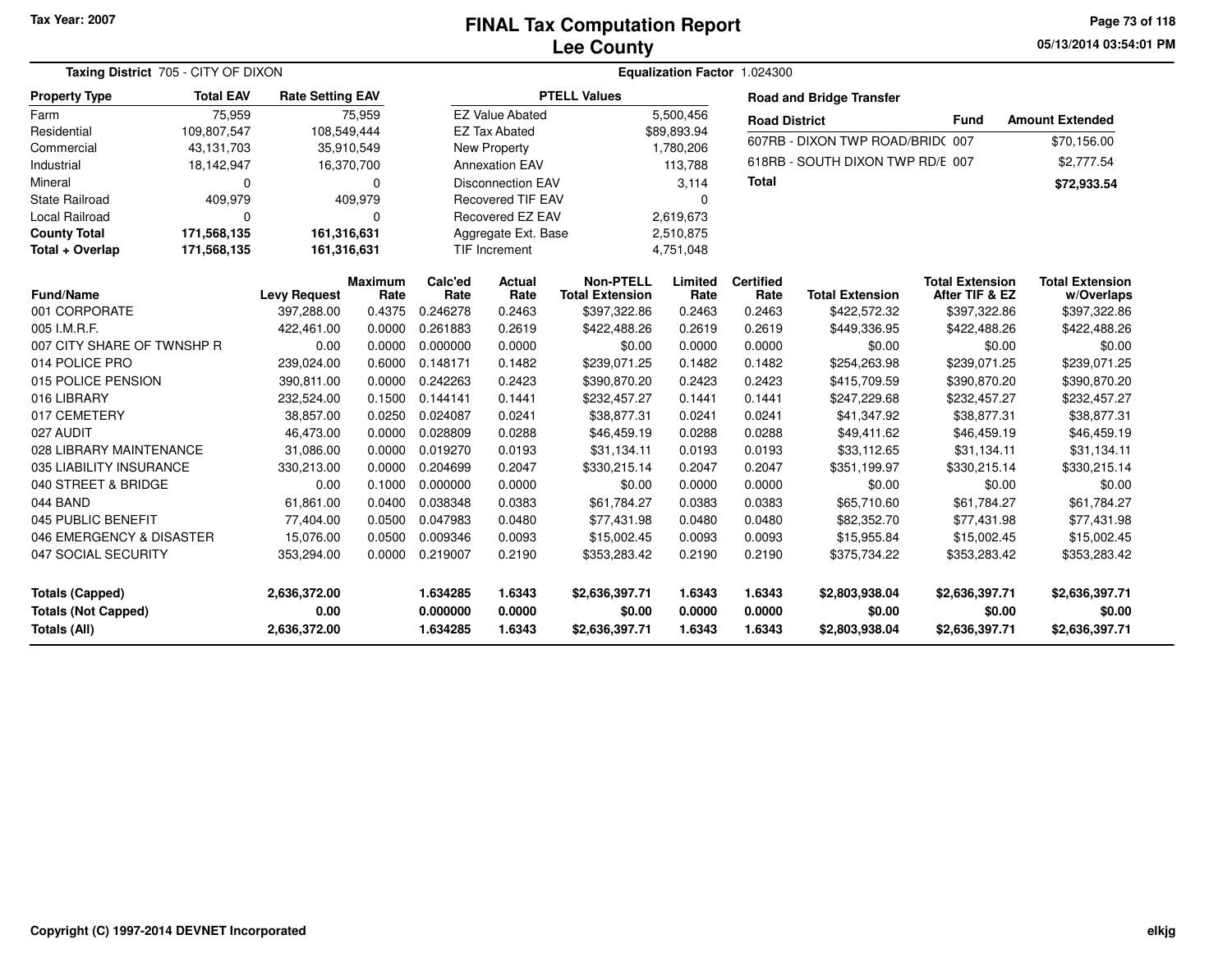**05/13/2014 03:54:01 PM Page 74 of 118**

| Taxing District 706 - VILLAGE OF FRANKLIN GROVE |                  | Equalization Factor 1.024300 |                        |                 |                          |                                            |                 |                          |                                 |                                          |                                      |  |
|-------------------------------------------------|------------------|------------------------------|------------------------|-----------------|--------------------------|--------------------------------------------|-----------------|--------------------------|---------------------------------|------------------------------------------|--------------------------------------|--|
| <b>Property Type</b>                            | <b>Total EAV</b> | <b>Rate Setting EAV</b>      |                        |                 |                          | <b>PTELL Values</b>                        |                 |                          | <b>Road and Bridge Transfer</b> |                                          |                                      |  |
| Farm                                            | 5,356            |                              | 5,356                  |                 | <b>EZ Value Abated</b>   |                                            | 24,180          | <b>Road District</b>     |                                 | <b>Fund</b>                              | <b>Amount Extended</b>               |  |
| Residential                                     | 7,114,219        |                              | 7,098,114              |                 | <b>EZ Tax Abated</b>     |                                            | \$133.25        |                          | 606RB - FRANKLIN GROVE ROAD 007 |                                          |                                      |  |
| Commercial                                      | 2,660,379        |                              | 2,652,304              |                 | <b>New Property</b>      |                                            | 62,175          |                          |                                 |                                          | \$5,777.25                           |  |
| Industrial                                      | 0                |                              | 0                      |                 | <b>Annexation EAV</b>    |                                            | 0               | Total                    |                                 |                                          | \$5,777.25                           |  |
| Mineral                                         | $\Omega$         |                              | 0                      |                 | <b>Disconnection EAV</b> |                                            |                 |                          |                                 |                                          |                                      |  |
| <b>State Railroad</b>                           | 49,647           |                              | 49,647                 |                 | <b>Recovered TIF EAV</b> |                                            | $\Omega$        |                          |                                 |                                          |                                      |  |
| Local Railroad                                  | ŋ                |                              | 0                      |                 | Recovered EZ EAV         |                                            | 5,366           |                          |                                 |                                          |                                      |  |
| <b>County Total</b>                             | 9,829,601        |                              | 9,805,421              |                 | Aggregate Ext. Base      |                                            | 52,372          |                          |                                 |                                          |                                      |  |
| Total + Overlap                                 | 9,829,601        |                              | 9,805,421              |                 | <b>TIF Increment</b>     |                                            | 0               |                          |                                 |                                          |                                      |  |
|                                                 |                  |                              |                        |                 |                          |                                            |                 |                          |                                 |                                          |                                      |  |
| <b>Fund/Name</b>                                |                  | <b>Levy Request</b>          | <b>Maximum</b><br>Rate | Calc'ed<br>Rate | Actual<br>Rate           | <b>Non-PTELL</b><br><b>Total Extension</b> | Limited<br>Rate | <b>Certified</b><br>Rate | <b>Total Extension</b>          | <b>Total Extension</b><br>After TIF & EZ | <b>Total Extension</b><br>w/Overlaps |  |
| 001 CORPORATE                                   |                  | 17,870.00                    | 0.4375                 | 0.182246        | 0.1822                   | \$17,865.48                                | 0.1791          | 0.1791                   | \$17,604.82                     | \$17,561.51                              | \$17,561.51                          |  |
| 007 CITY SHARE OF TWNSHP R                      |                  | 0.00                         | 0.0000                 | 0.000000        | 0.0000                   | \$0.00                                     | 0.0000          | 0.0000                   | \$0.00                          | \$0.00                                   | \$0.00                               |  |
| 014 POLICE PROTECTION                           |                  | 6,700.00                     | 0.6000                 | 0.068330        | 0.0683                   | \$6,697.10                                 | 0.0672          | 0.0672                   | \$6,605.49                      | \$6,589.24                               | \$6,589.24                           |  |
| 016 LIBRARY                                     |                  | 22.670.00                    | 0.3000                 | 0.231199        | 0.2312                   | \$22,670.13                                | 0.2273          | 0.2273                   | \$22,342.68                     | \$22,287.72                              | \$22,287.72                          |  |
| 027 AUDIT                                       |                  | 1,550.00                     | 0.0000                 | 0.015808        | 0.0158                   | \$1,549.26                                 | 0.0155          | 0.0155                   | \$1,523.59                      | \$1,519.84                               | \$1,519.84                           |  |
| 035 LIABILITY INSURANCE                         |                  | 1,550.00                     | 0.0000                 | 0.015808        | 0.0158                   | \$1,549.26                                 | 0.0155          | 0.0155                   | \$1,523.59                      | \$1,519.84                               | \$1,519.84                           |  |
| 041 STREET LIGHTING                             |                  | 1,550.00                     | 0.0500                 | 0.015808        | 0.0158                   | \$1,549.26                                 | 0.0155          | 0.0155                   | \$1,523.59                      | \$1,519.84                               | \$1,519.84                           |  |
| 047 SOCIAL SECURITY                             |                  | 1,550.00                     | 0.0000                 | 0.015808        | 0.0158                   | \$1,549.26                                 | 0.0155          | 0.0155                   | \$1,523.59                      | \$1,519.84                               | \$1,519.84                           |  |
| 062 WORKMENS COMP                               |                  | 1,550.00                     | 0.0000                 | 0.015808        | 0.0158                   | \$1,549.26                                 | 0.0155          | 0.0155                   | \$1,523.59                      | \$1,519.84                               | \$1,519.84                           |  |
|                                                 |                  |                              |                        |                 |                          |                                            |                 |                          |                                 |                                          |                                      |  |
| <b>Totals (Capped)</b>                          |                  | 54,990.00                    |                        | 0.560815        | 0.5607                   | \$54,979.01                                | 0.5511          | 0.5511                   | \$54,170.94                     | \$54,037.67                              | \$54,037.67                          |  |
| <b>Totals (Not Capped)</b>                      |                  | 0.00                         |                        | 0.000000        | 0.0000                   | \$0.00                                     | 0.0000          | 0.0000                   | \$0.00                          | \$0.00                                   | \$0.00                               |  |
| Totals (All)                                    |                  | 54,990.00                    |                        | 0.560815        | 0.5607                   | \$54,979.01                                | 0.5511          | 0.5511                   | \$54,170.94                     | \$54,037.67                              | \$54,037.67                          |  |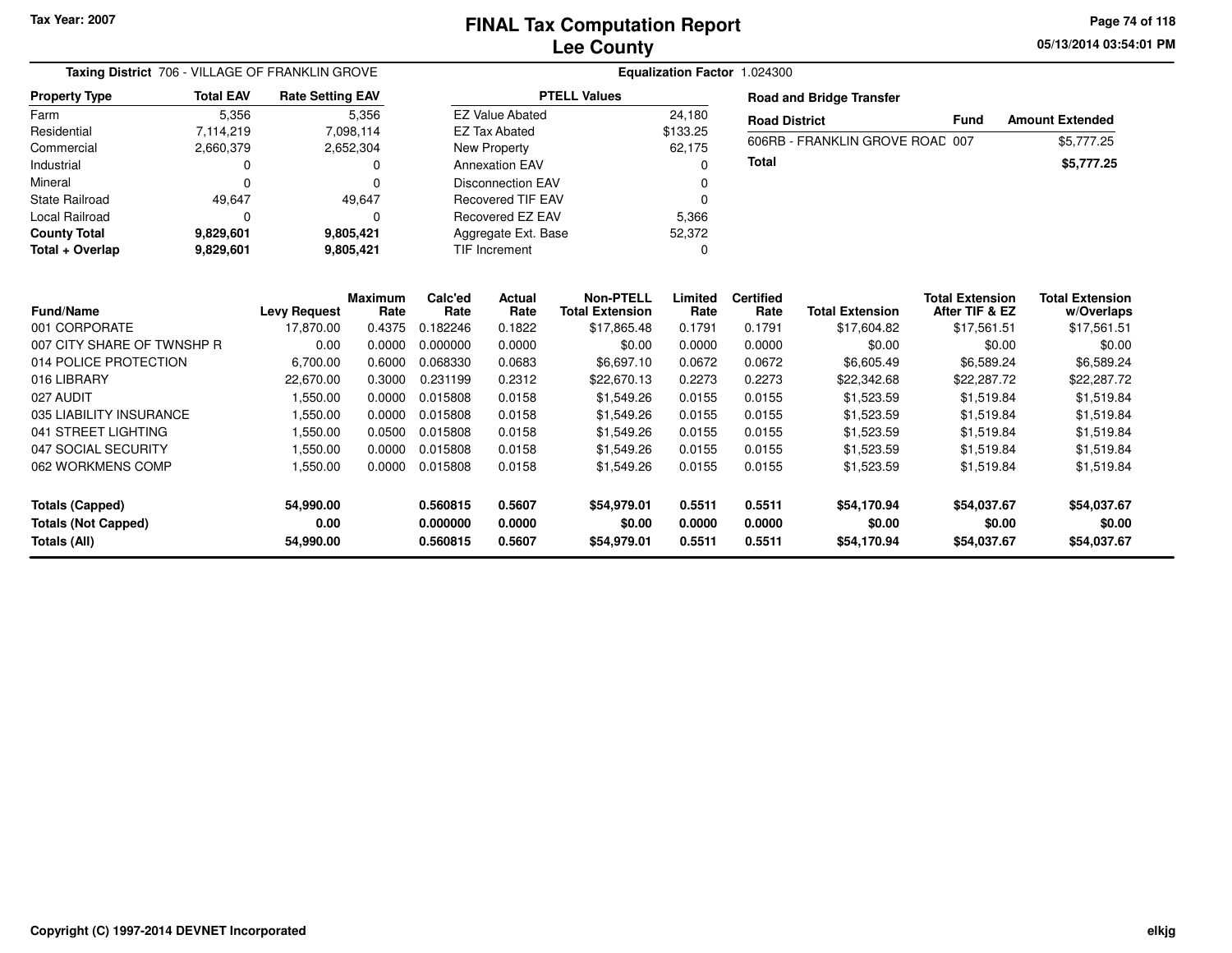## **Lee CountyFINAL Tax Computation Report**

**05/13/2014 03:54:01 PM Page 75 of 118**

| Taxing District 707 - VILLAGE OF HARMON |                  |                         |                        | Equalization Factor 1.024300 |                           |                                     |                 |                          |                                 |                                          |                                      |  |
|-----------------------------------------|------------------|-------------------------|------------------------|------------------------------|---------------------------|-------------------------------------|-----------------|--------------------------|---------------------------------|------------------------------------------|--------------------------------------|--|
| <b>Property Type</b>                    | <b>Total EAV</b> | <b>Rate Setting EAV</b> |                        |                              |                           | <b>PTELL Values</b>                 |                 |                          | <b>Road and Bridge Transfer</b> |                                          |                                      |  |
| Farm                                    | 4,184            |                         | 4,184                  |                              | <b>EZ Value Abated</b>    |                                     | 0               | <b>Road District</b>     |                                 | <b>Fund</b>                              | <b>Amount Extended</b>               |  |
| Residential                             | 1,020,239        |                         | 1,020,239              |                              | <b>EZ Tax Abated</b>      |                                     | \$0.00          |                          |                                 |                                          |                                      |  |
| Commercial                              | 555,569          |                         | 555,569                |                              | New Property              |                                     | 3,687           |                          | 610RB - HARMON TWP ROAD/BR 007  |                                          | \$1,651.91                           |  |
| Industrial                              | 117,758          |                         | 117,758                |                              | <b>Annexation EAV</b>     |                                     | $\Omega$        | <b>Total</b>             |                                 |                                          | \$1,651.91                           |  |
| Mineral                                 |                  |                         |                        |                              | <b>Disconnection EAV</b>  |                                     | 0               |                          |                                 |                                          |                                      |  |
| <b>State Railroad</b>                   |                  |                         |                        |                              | <b>Recovered TIF EAV</b>  |                                     |                 |                          |                                 |                                          |                                      |  |
| <b>Local Railroad</b>                   | $\Omega$         |                         |                        |                              | Recovered EZ EAV          |                                     |                 |                          |                                 |                                          |                                      |  |
| <b>County Total</b>                     | 1,697,750        |                         | 1,697,750              | Aggregate Ext. Base          |                           | 906. ا                              |                 |                          |                                 |                                          |                                      |  |
| Total + Overlap                         | 1,697,750        |                         | 1,697,750              |                              | <b>TIF Increment</b><br>0 |                                     |                 |                          |                                 |                                          |                                      |  |
| <b>Fund/Name</b>                        |                  | <b>Levy Request</b>     | <b>Maximum</b><br>Rate | Calc'ed<br>Rate              | Actual<br>Rate            | Non-PTELL<br><b>Total Extension</b> | Limited<br>Rate | <b>Certified</b><br>Rate | <b>Total Extension</b>          | <b>Total Extension</b><br>After TIF & EZ | <b>Total Extension</b><br>w/Overlaps |  |
| 001 CORPORATE                           |                  | 1,931.00                | 0.4375                 | 0.113739                     | 0.1137                    | \$1,930.34                          | 0.1137          | 0.1137                   | \$1,930.34                      | \$1,930.34                               | \$1,930.34                           |  |
| 007 CITY SHARE OF TWNSHP R              |                  | 0.00                    | 0.0000                 | 0.000000                     | 0.0000                    | \$0.00                              | 0.0000          | 0.0000                   | \$0.00                          | \$0.00                                   | \$0.00                               |  |
| <b>Totals (Capped)</b>                  |                  | 1,931.00                |                        | 0.113739                     | 0.1137                    | \$1,930.34                          | 0.1137          | 0.1137                   | \$1,930.34                      | \$1,930.34                               | \$1,930.34                           |  |
| <b>Totals (Not Capped)</b>              |                  | 0.00                    |                        | 0.000000                     | 0.0000                    | \$0.00                              | 0.0000          | 0.0000                   | \$0.00                          | \$0.00                                   | \$0.00                               |  |
| Totals (All)                            |                  | 1,931.00                |                        | 0.113739                     | 0.1137                    | \$1,930.34                          | 0.1137          | 0.1137                   | \$1,930.34                      | \$1,930.34                               | \$1,930.34                           |  |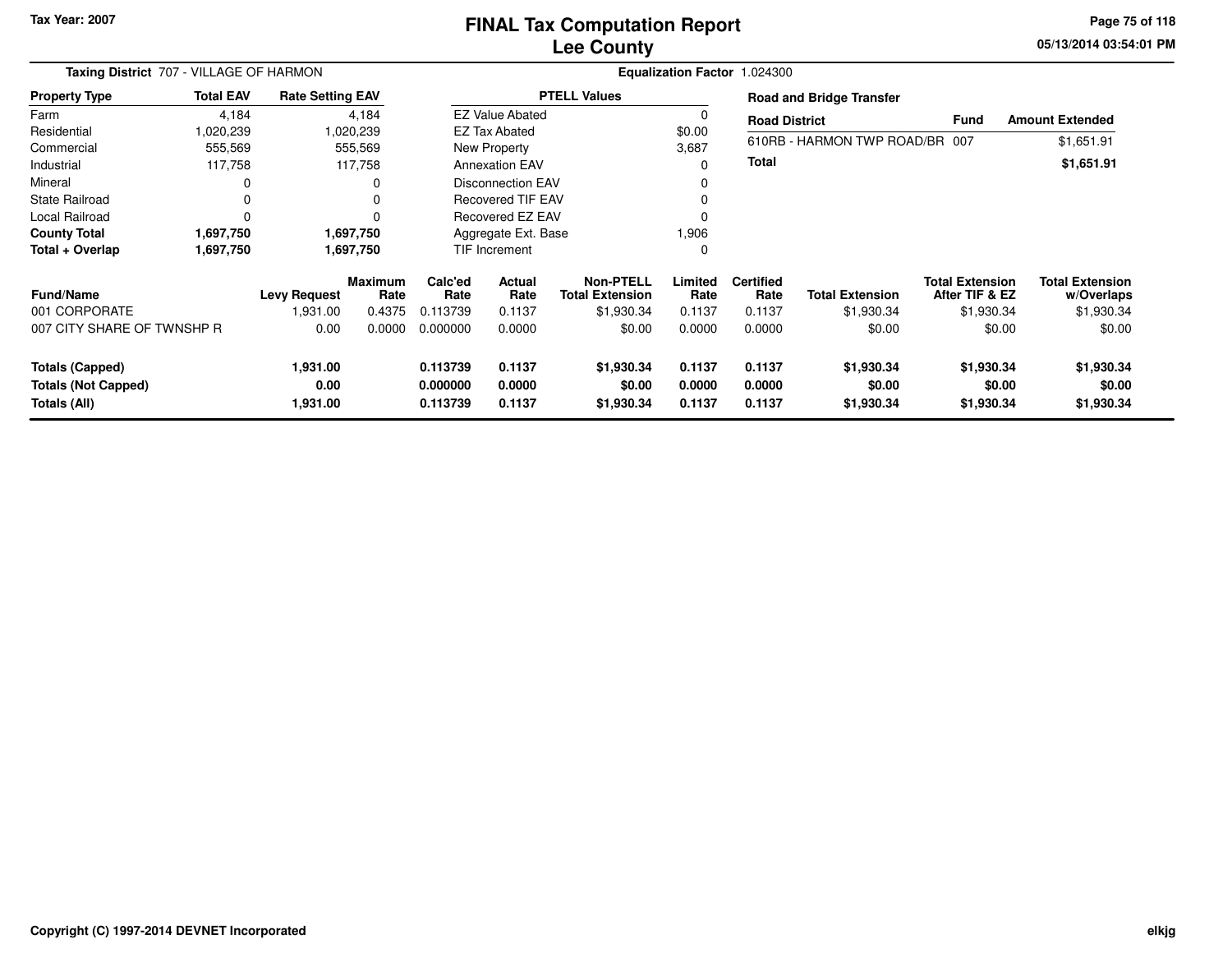**05/13/2014 03:54:01 PMPage 76 of 118**

| Taxing District 708 - VILLAGE OF LEE |                  |                         | Equalization Factor 1.024300 |                      |                          |                                            |                 |                          |                                  |                                          |                                      |
|--------------------------------------|------------------|-------------------------|------------------------------|----------------------|--------------------------|--------------------------------------------|-----------------|--------------------------|----------------------------------|------------------------------------------|--------------------------------------|
| <b>Property Type</b>                 | <b>Total EAV</b> | <b>Rate Setting EAV</b> |                              |                      |                          | <b>PTELL Values</b>                        |                 |                          | <b>Overlapping County</b>        | <b>Overlap EAV</b>                       |                                      |
| Farm                                 | 1,303            |                         | 1,303                        |                      | <b>EZ Value Abated</b>   |                                            | $\mathbf 0$     | DeKalb County            |                                  |                                          | 2,673,125                            |
| Residential                          | 2,937,282        |                         | 2,937,282                    |                      | <b>EZ Tax Abated</b>     |                                            | \$0.00          | <b>Total</b>             |                                  |                                          | 2,673,125                            |
| Commercial                           | 133,961          |                         | 133,961                      |                      | New Property             |                                            | 58,877          |                          | * denotes use of estimated EAV   |                                          |                                      |
| Industrial                           |                  |                         |                              |                      | <b>Annexation EAV</b>    |                                            | 0               |                          | <b>Road and Bridge Transfer</b>  |                                          |                                      |
| Mineral                              |                  |                         |                              |                      | <b>Disconnection EAV</b> |                                            |                 |                          |                                  |                                          |                                      |
| <b>State Railroad</b>                | 25,649           |                         | 25,649                       |                      | <b>Recovered TIF EAV</b> |                                            | 0               | <b>Road District</b>     |                                  | <b>Fund</b>                              | <b>Amount Extended</b>               |
| Local Railroad                       | n                |                         |                              |                      | Recovered EZ EAV         |                                            | 0               |                          | 621RB - WILLOW CRK TWP RD/B  007 |                                          | \$3,860.35                           |
| <b>County Total</b>                  | 3,098,195        |                         | 3,098,195                    |                      | Aggregate Ext. Base      |                                            | 17,380          | <b>Total</b>             |                                  |                                          | \$3,860.35                           |
| Total + Overlap                      | 5,771,320        |                         | 5,771,320                    | <b>TIF Increment</b> |                          |                                            | n               |                          |                                  |                                          |                                      |
| Fund/Name                            |                  | <b>Levy Request</b>     | <b>Maximum</b><br>Rate       | Calc'ed<br>Rate      | Actual<br>Rate           | <b>Non-PTELL</b><br><b>Total Extension</b> | Limited<br>Rate | <b>Certified</b><br>Rate | <b>Total Extension</b>           | <b>Total Extension</b><br>After TIF & EZ | <b>Total Extension</b><br>w/Overlaps |
| 001 CORPORATE                        |                  | 7,800.00                | 0.4375                       | 0.135151             | 0.1352                   | \$4,188.76                                 | 0.1340          | 0.1340                   | \$4,151.58                       | \$4,151.58                               | \$7,733.57                           |
| 007 CITY SHARE OF TWNSHP R           |                  | 0.00                    | 0.0000                       | 0.000000             | 0.0000                   | \$0.00                                     | 0.0000          | 0.0000                   | \$0.00                           | \$0.00                                   | \$0.00                               |
| 025 GARBAGE DISPOSAL                 |                  | 2,500.00                | 0.2000                       | 0.043318             | 0.0433                   | \$1,341.52                                 | 0.0430          | 0.0430                   | \$1,332.22                       | \$1,332.22                               | \$2,481.67                           |
| 027 AUDIT                            |                  | 1,800.00                | 0.0000                       | 0.031189             | 0.0312                   | \$966.64                                   | 0.0310          | 0.0310                   | \$960.44                         | \$960.44                                 | \$1,789.11                           |
| 035 LIABILITY INSURANCE              |                  | 5,200.00                | 0.0000                       | 0.090101             | 0.0901                   | \$2,791.47                                 | 0.0894          | 0.0894                   | \$2,769.79                       | \$2,769.79                               | \$5,159.56                           |
| 072 WATERWORKS AND SEWAG             |                  | 885.00                  | 0.1666                       | 0.015334             | 0.0153                   | \$474.02                                   | 0.0152          | 0.0152                   | \$470.93                         | \$470.93                                 | \$877.24                             |
| <b>Totals (Capped)</b>               |                  | 18,185.00               |                              | 0.315093             | 0.3151                   | \$9,762.41                                 | 0.3126          | 0.3126                   | \$9,684.96                       | \$9,684.96                               | \$18,041.15                          |
| <b>Totals (Not Capped)</b>           |                  | 0.00                    |                              | 0.000000             | 0.0000                   | \$0.00                                     | 0.0000          | 0.0000                   | \$0.00                           | \$0.00                                   | \$0.00                               |
| Totals (All)<br>18,185.00            |                  |                         |                              | 0.315093             | 0.3151                   | \$9,762.41                                 | 0.3126          | 0.3126                   | \$9,684.96                       | \$9,684.96                               | \$18,041.15                          |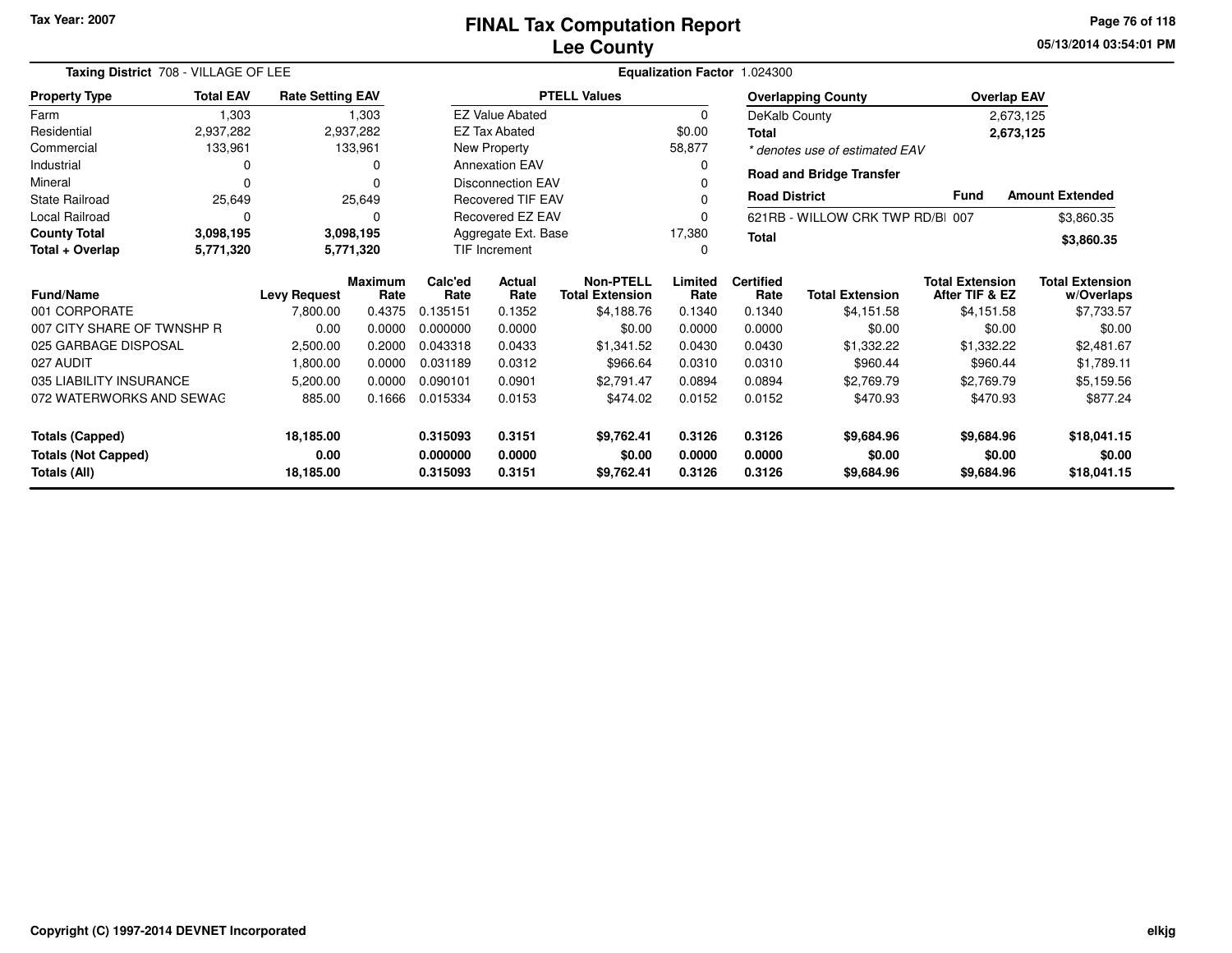**05/13/2014 03:54:01 PM Page 77 of 118**

| Taxing District 709 - VILLAGE OF NELSON    |                  | Equalization Factor 1.024300 |                        |                           |                          |                                            |                  |                          |                                 |                                          |                                      |
|--------------------------------------------|------------------|------------------------------|------------------------|---------------------------|--------------------------|--------------------------------------------|------------------|--------------------------|---------------------------------|------------------------------------------|--------------------------------------|
| <b>Property Type</b>                       | <b>Total EAV</b> | <b>Rate Setting EAV</b>      |                        |                           |                          | <b>PTELL Values</b>                        |                  |                          | <b>Road and Bridge Transfer</b> |                                          |                                      |
| Farm                                       | 53,545           |                              | 53,545                 |                           | <b>EZ Value Abated</b>   |                                            |                  | <b>Road District</b>     |                                 | <b>Fund</b>                              | <b>Amount Extended</b>               |
| Residential                                | 941,835          |                              | 941,835                |                           | <b>EZ Tax Abated</b>     |                                            | \$0.00           |                          |                                 |                                          |                                      |
| Commercial                                 | 102,103          |                              | 102,103                |                           | New Property             |                                            |                  |                          | 615RB - NELSON TWP ROAD/BRI 007 |                                          | \$987.15                             |
| Industrial                                 | 0                |                              | 0                      |                           | <b>Annexation EAV</b>    |                                            |                  | <b>Total</b>             |                                 |                                          | \$987.15                             |
| Mineral                                    | 0                |                              | $\Omega$               |                           | <b>Disconnection EAV</b> |                                            |                  |                          |                                 |                                          |                                      |
| <b>State Railroad</b>                      | 164,855          |                              | 164,855                |                           | <b>Recovered TIF EAV</b> |                                            |                  |                          |                                 |                                          |                                      |
| Local Railroad                             | $\Omega$         |                              | 0                      |                           | Recovered EZ EAV         |                                            |                  |                          |                                 |                                          |                                      |
| <b>County Total</b>                        | 1,262,338        |                              | 1,262,338              | Aggregate Ext. Base       |                          |                                            | 3,100            |                          |                                 |                                          |                                      |
| Total + Overlap                            | 1,262,338        |                              | 1,262,338              | <b>TIF Increment</b><br>0 |                          |                                            |                  |                          |                                 |                                          |                                      |
| <b>Fund/Name</b>                           |                  | <b>Levy Request</b>          | <b>Maximum</b><br>Rate | Calc'ed<br>Rate           | Actual<br>Rate           | <b>Non-PTELL</b><br><b>Total Extension</b> | Limited<br>Rate  | <b>Certified</b><br>Rate | <b>Total Extension</b>          | <b>Total Extension</b><br>After TIF & EZ | <b>Total Extension</b><br>w/Overlaps |
| 001 CORPORATE                              |                  | 1,250.00                     | 0.4375                 | 0.099023                  | 0.0990                   | \$1,249.71                                 | 0.0990           | 0.0990                   | \$1,249.71                      | \$1,249.71                               | \$1,249.71                           |
| 007 CITY SHARE OF TWNSHP R                 |                  | 0.00                         | 0.0000                 | 0.000000                  | 0.0000                   | \$0.00                                     | 0.0000           | 0.0000                   | \$0.00                          | \$0.00                                   | \$0.00                               |
| 025 GARBAGE DISPOSAL                       |                  | 950.00                       | 0.2000                 | 0.075257                  | 0.0753                   | \$950.54                                   | 0.0753           | 0.0753                   | \$950.54                        | \$950.54                                 | \$950.54                             |
| 035 LIABILITY INSURANCE                    |                  | 900.00                       | 0.0000                 | 0.071296                  | 0.0713                   | \$900.05                                   | 0.0713           | 0.0713                   | \$900.05                        | \$900.05                                 | \$900.05                             |
| <b>Totals (Capped)</b>                     |                  | 3,100.00                     |                        | 0.245576                  | 0.2456                   | \$3,100.30                                 | 0.2456           | 0.2456                   | \$3,100.30                      | \$3,100.30                               | \$3,100.30                           |
| <b>Totals (Not Capped)</b><br>Totals (All) |                  | 0.00<br>3,100.00             |                        | 0.000000<br>0.245576      | 0.0000<br>0.2456         | \$0.00<br>\$3,100.30                       | 0.0000<br>0.2456 | 0.0000<br>0.2456         | \$0.00<br>\$3,100.30            | \$0.00<br>\$3,100.30                     | \$0.00<br>\$3,100.30                 |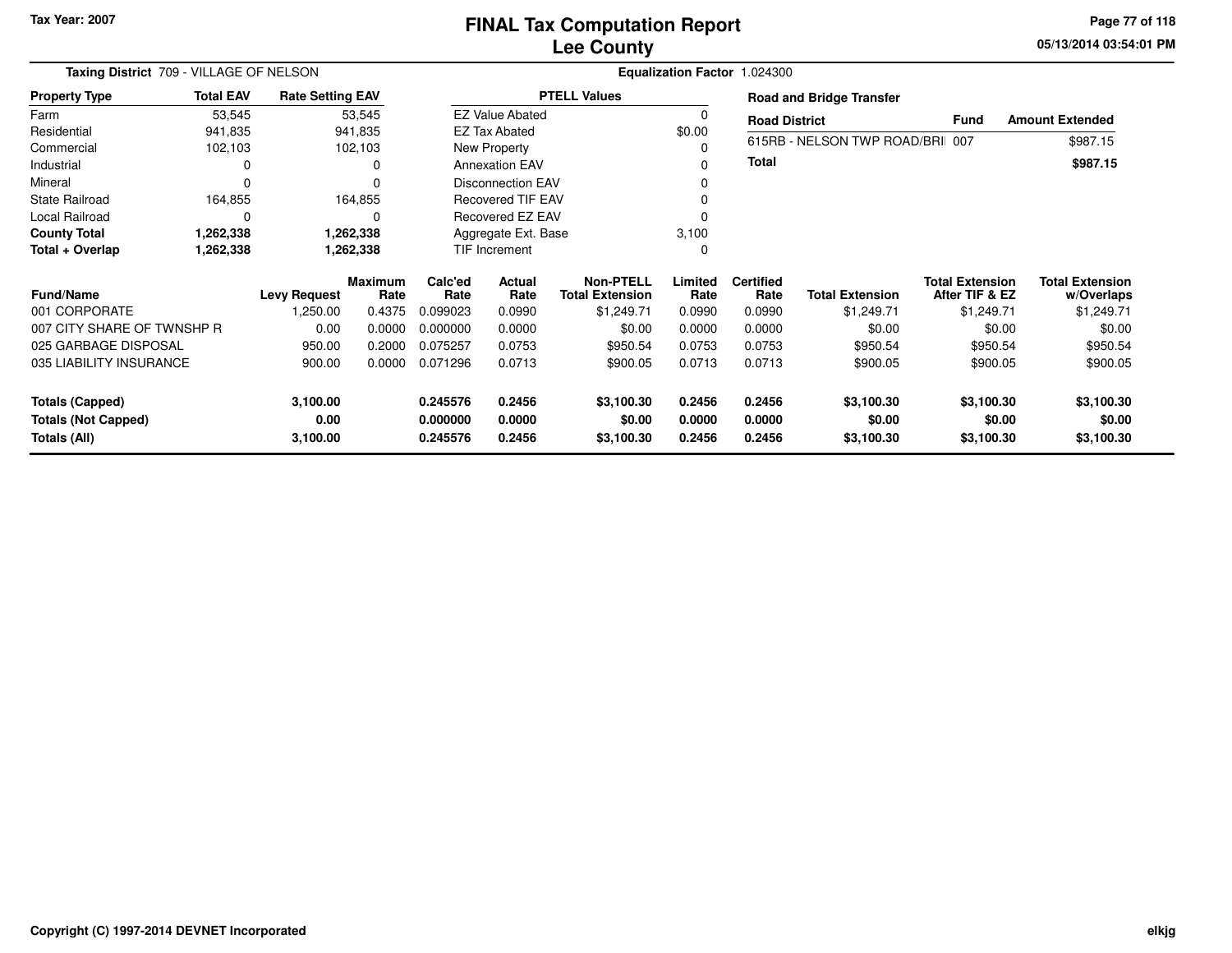**05/13/2014 03:54:01 PM Page 78 of 118**

| Taxing District 710 - VILLAGE OF PAW PAW |                  |                         | Equalization Factor 1.024300 |          |                          |                        |             |                      |                                 |                        |                        |
|------------------------------------------|------------------|-------------------------|------------------------------|----------|--------------------------|------------------------|-------------|----------------------|---------------------------------|------------------------|------------------------|
| <b>Property Type</b>                     | <b>Total EAV</b> | <b>Rate Setting EAV</b> |                              |          |                          | <b>PTELL Values</b>    |             |                      | <b>Road and Bridge Transfer</b> |                        |                        |
| Farm                                     | 44,820           |                         | 44,142                       |          | <b>EZ Value Abated</b>   |                        | $\mathbf 0$ | <b>Road District</b> |                                 | <b>Fund</b>            | <b>Amount Extended</b> |
| Residential                              | 13,202,692       |                         | 9,943,764                    |          | <b>EZ Tax Abated</b>     |                        | \$0.00      |                      |                                 |                        |                        |
| Commercial                               | 1,152,297        |                         | 923,142                      |          | New Property             |                        | 73,273      |                      | 622RB - WYOMING TWP ROAD/BI 007 |                        | \$12,231.28            |
| Industrial                               |                  |                         | 0                            |          | <b>Annexation EAV</b>    |                        | 0           | <b>Total</b>         |                                 |                        | \$12,231.28            |
| Mineral                                  | n                |                         | 0                            |          | <b>Disconnection EAV</b> |                        | $\Omega$    |                      |                                 |                        |                        |
| <b>State Railroad</b>                    |                  |                         | 0                            |          | <b>Recovered TIF EAV</b> |                        | $\Omega$    |                      |                                 |                        |                        |
| <b>Local Railroad</b>                    | $\Omega$         |                         | $\Omega$                     |          | <b>Recovered EZ EAV</b>  |                        | $\Omega$    |                      |                                 |                        |                        |
| <b>County Total</b>                      | 14,399,809       | 10,911,048              |                              |          | Aggregate Ext. Base      |                        | 57,903      |                      |                                 |                        |                        |
| Total + Overlap                          | 14,399,809       | 10,911,048              |                              |          | <b>TIF Increment</b>     |                        | 3,488,761   |                      |                                 |                        |                        |
|                                          |                  |                         | <b>Maximum</b>               | Calc'ed  | Actual                   | <b>Non-PTELL</b>       | Limited     | <b>Certified</b>     |                                 | <b>Total Extension</b> | <b>Total Extension</b> |
| <b>Fund/Name</b><br>001 CORPORATE        |                  | <b>Levy Request</b>     | Rate                         | Rate     | Rate                     | <b>Total Extension</b> | Rate        | Rate<br>0.2433       | <b>Total Extension</b>          | After TIF & EZ         | w/Overlaps             |
| 005 I.M.R.F.                             |                  | 27,009.00               | 0.4375                       | 0.247538 | 0.2475                   | \$27,004.84            | 0.2433      |                      | \$35,034.74                     | \$26,546.58            | \$26,546.58            |
|                                          |                  | 3,232.00                | 0.0000                       | 0.029621 | 0.0296                   | \$3,229.67             | 0.0291      | 0.0291               | \$4,190.34                      | \$3,175.11             | \$3,175.11             |
| 007 CITY SHARE OF TWNSHP R               |                  | 0.00                    | 0.0000                       | 0.000000 | 0.0000                   | \$0.00                 | 0.0000      | 0.0000               | \$0.00                          | \$0.00                 | \$0.00                 |
| 014 POLICE PROTECTION                    |                  | 8,102.00                | 0.6000                       | 0.074255 | 0.0743                   | \$8,106.91             | 0.0730      | 0.0730               | \$10.511.86                     | \$7,965.07             | \$7,965.07             |
| 027 AUDIT                                |                  | 3,031.00                | 0.0000                       | 0.027779 | 0.0278                   | \$3,033.27             | 0.0273      | 0.0273               | \$3,931.15                      | \$2,978.72             | \$2,978.72             |
| 035 LIABILITY INSURANCE                  |                  | 3,528.00                | 0.0000                       | 0.032334 | 0.0323                   | \$3,524.27             | 0.0318      | 0.0318               | \$4,579.14                      | \$3,469.71             | \$3,469.71             |
| 041 STREET LIGHTING                      |                  | 5,281.00                | 0.0500                       | 0.048401 | 0.0484                   | \$5,280.95             | 0.0476      | 0.0476               | \$6,854.31                      | \$5,193.66             | \$5,193.66             |
| 047 SOCIAL SECURITY                      |                  | 4,257.00                | 0.0000                       | 0.039016 | 0.0390                   | \$4,255.31             | 0.0383      | 0.0383               | \$5,515.13                      | \$4,178.93             | \$4,178.93             |
| 062 WORKMENS COMP                        |                  | 4,848.00                | 0.0000                       | 0.044432 | 0.0444                   | \$4,844.51             | 0.0436      | 0.0436               | \$6,278.32                      | \$4,757.22             | \$4,757.22             |
| 143 MEDICARE                             |                  | 1,510.00                | 0.0000                       | 0.013839 | 0.0138                   | \$1,505.72             | 0.0136      | 0.0136               | \$1,958.37                      | \$1,483.90             | \$1,483.90             |
| <b>Totals (Capped)</b>                   |                  | 60,798.00               |                              | 0.557215 | 0.5571                   | \$60,785.45            | 0.5476      | 0.5476               | \$78,853.36                     | \$59,748.90            | \$59,748.90            |
| <b>Totals (Not Capped)</b>               |                  | 0.00                    |                              | 0.000000 | 0.0000                   | \$0.00                 | 0.0000      | 0.0000               | \$0.00                          | \$0.00                 | \$0.00                 |
| Totals (All)                             |                  | 60,798.00               |                              | 0.557215 | 0.5571                   | \$60,785.45            | 0.5476      | 0.5476               | \$78,853.36                     | \$59,748.90            | \$59,748.90            |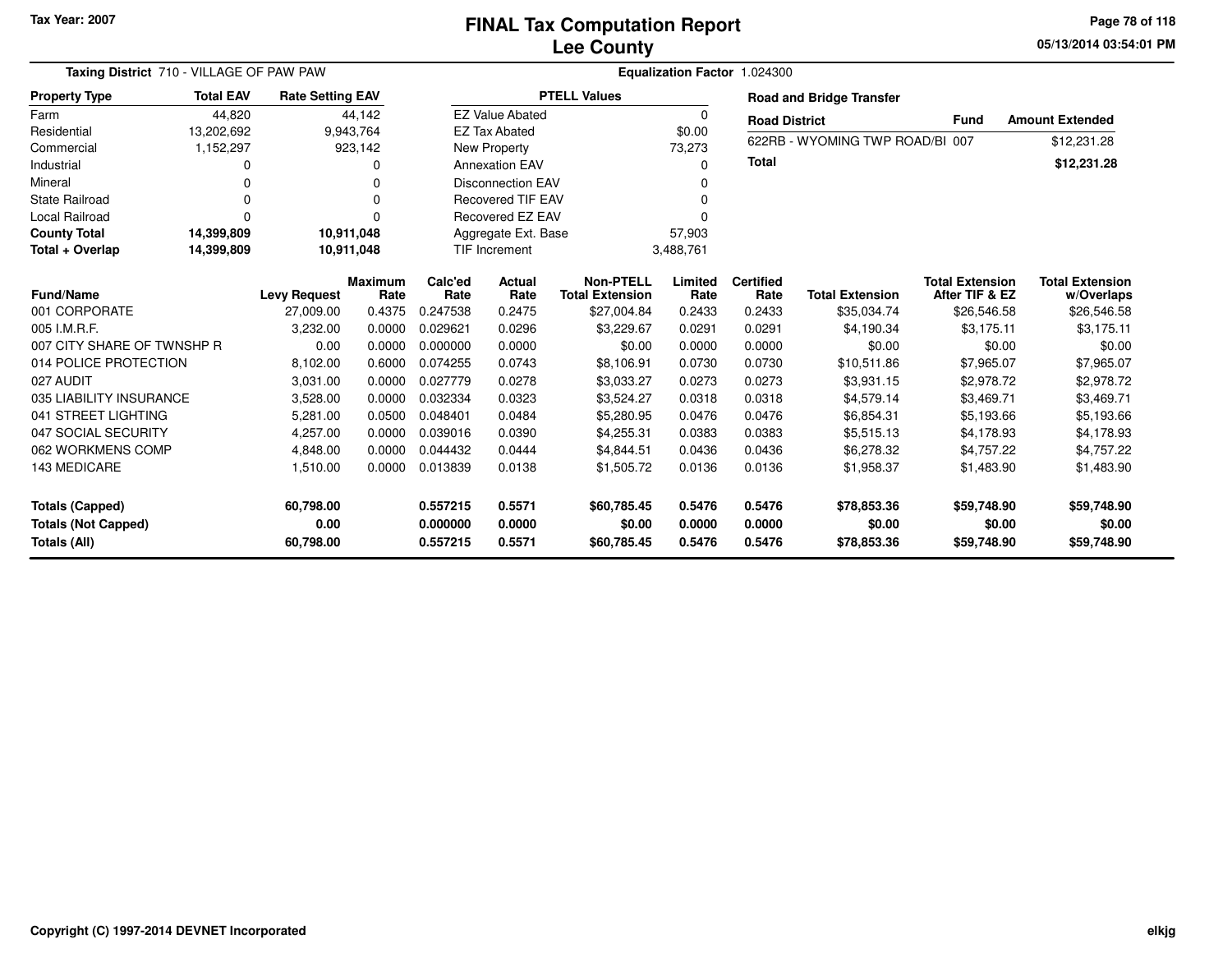**05/13/2014 03:54:01 PM Page 79 of 118**

| Taxing District 711 - VILLAGE OF STEWARD<br><b>Total EAV</b><br><b>Rate Setting EAV</b> |           |                              |                 |                                  | Equalization Factor 1.024300 |                                            |                            |                            |                                    |                                          |                                      |  |  |  |
|-----------------------------------------------------------------------------------------|-----------|------------------------------|-----------------|----------------------------------|------------------------------|--------------------------------------------|----------------------------|----------------------------|------------------------------------|------------------------------------------|--------------------------------------|--|--|--|
| <b>Property Type</b>                                                                    |           |                              |                 |                                  |                              | <b>PTELL Values</b>                        |                            |                            | <b>Road and Bridge Transfer</b>    |                                          |                                      |  |  |  |
| Farm                                                                                    | 0         |                              |                 |                                  | <b>EZ Value Abated</b>       |                                            |                            | <b>Road District</b>       |                                    | <b>Fund</b>                              | <b>Amount Extended</b>               |  |  |  |
| Residential                                                                             | 3,349,708 |                              | 3,349,708       |                                  | <b>EZ Tax Abated</b>         |                                            | \$0.00                     |                            |                                    |                                          |                                      |  |  |  |
| Commercial                                                                              | 89,731    |                              | 89,731          |                                  | New Property                 |                                            |                            |                            | 601RB - ALTO TWP ROAD/BRIDGI 007   |                                          | \$2,734.36                           |  |  |  |
| Industrial                                                                              | 0         |                              | O               |                                  | <b>Annexation EAV</b>        |                                            |                            | <b>Total</b>               |                                    |                                          | \$2,734.36                           |  |  |  |
| Mineral                                                                                 | 0         |                              |                 |                                  | <b>Disconnection EAV</b>     |                                            |                            |                            |                                    |                                          |                                      |  |  |  |
| <b>State Railroad</b>                                                                   | 66,149    |                              | 66,149          |                                  | <b>Recovered TIF EAV</b>     |                                            |                            |                            |                                    |                                          |                                      |  |  |  |
| Local Railroad                                                                          | $\Omega$  |                              |                 | Recovered EZ EAV                 |                              |                                            |                            |                            |                                    |                                          |                                      |  |  |  |
| <b>County Total</b>                                                                     | 3,505,588 |                              | 3,505,588       | Aggregate Ext. Base              |                              | 3,320                                      |                            |                            |                                    |                                          |                                      |  |  |  |
| Total + Overlap                                                                         | 3,505,588 |                              | 3,505,588       |                                  | <b>TIF Increment</b>         |                                            | 0                          |                            |                                    |                                          |                                      |  |  |  |
| <b>Fund/Name</b>                                                                        |           | <b>Levy Request</b>          | Maximum<br>Rate | Calc'ed<br>Rate                  | Actual<br>Rate               | <b>Non-PTELL</b><br><b>Total Extension</b> | Limited<br>Rate            | <b>Certified</b><br>Rate   | <b>Total Extension</b>             | <b>Total Extension</b><br>After TIF & EZ | <b>Total Extension</b><br>w/Overlaps |  |  |  |
| 001 CORPORATE                                                                           |           | 3.486.00                     | 0.4375          | 0.099441                         | 0.0994                       | \$3,484.55                                 | 0.0971                     | 0.0971                     | \$3,403.93                         | \$3,403.93                               | \$3,403.93                           |  |  |  |
| 007 CITY SHARE OF TWNSHP R                                                              |           | 0.00                         | 0.0000          | 0.000000                         | 0.0000                       | \$0.00                                     | 0.0000                     | 0.0000                     | \$0.00                             | \$0.00                                   | \$0.00                               |  |  |  |
| <b>Totals (Capped)</b><br><b>Totals (Not Capped)</b><br>Totals (All)                    |           | 3,486.00<br>0.00<br>3,486.00 |                 | 0.099441<br>0.000000<br>0.099441 | 0.0994<br>0.0000<br>0.0994   | \$3,484.55<br>\$0.00<br>\$3,484.55         | 0.0971<br>0.0000<br>0.0971 | 0.0971<br>0.0000<br>0.0971 | \$3,403.93<br>\$0.00<br>\$3,403.93 | \$3,403.93<br>\$0.00<br>\$3,403.93       | \$3,403.93<br>\$0.00<br>\$3,403.93   |  |  |  |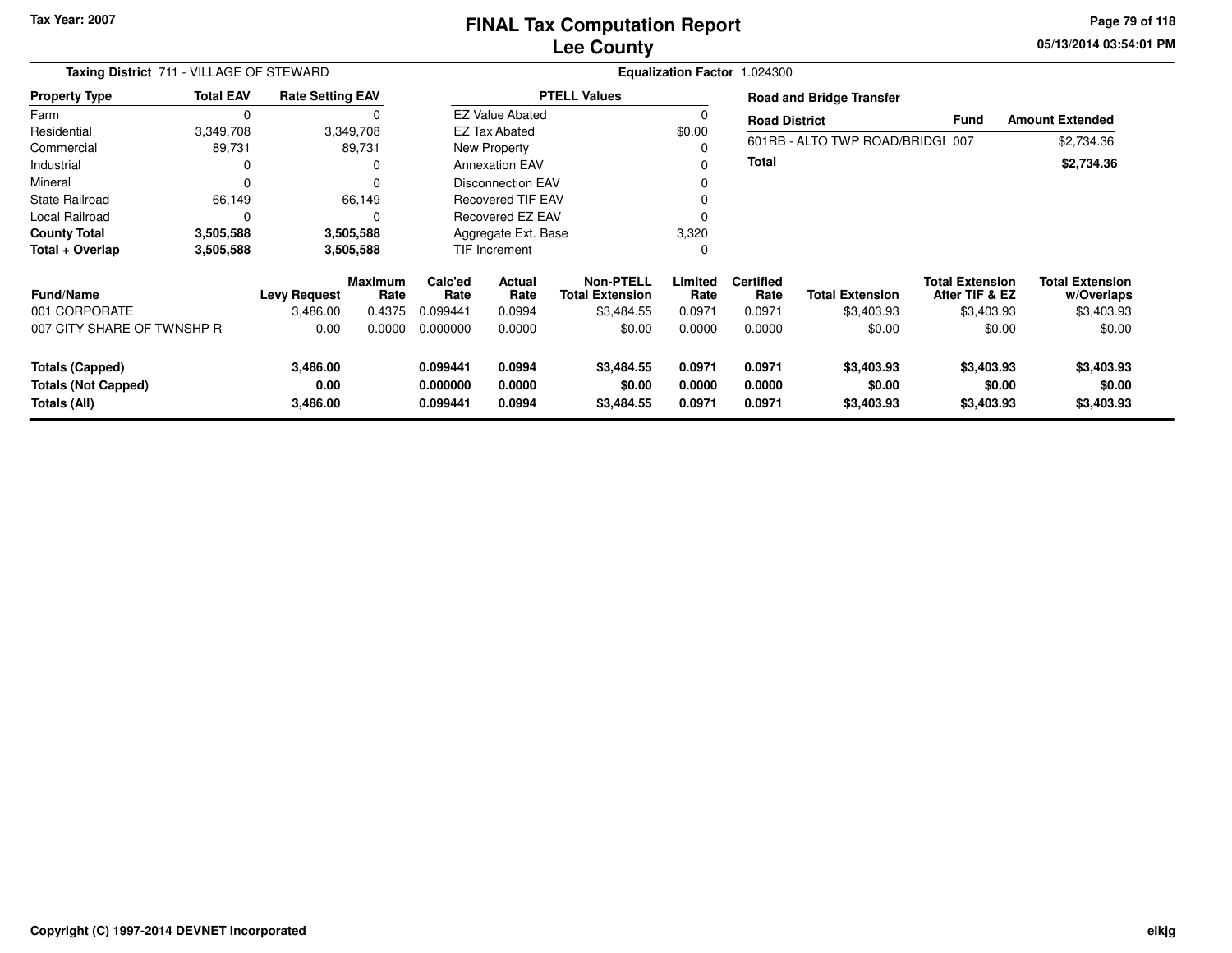### **Lee CountyFINAL Tax Computation Report**

**05/13/2014 03:54:01 PM Page 80 of 118**

|                                                                      | Taxing District 712 - VILLAGE OF SUBLETTE<br><b>Total EAV</b><br><b>Rate Setting EAV</b> |                                |                        |                                  |                            |                                      | Equalization Factor 1.024300 |                            |                                      |                                          |                                      |
|----------------------------------------------------------------------|------------------------------------------------------------------------------------------|--------------------------------|------------------------|----------------------------------|----------------------------|--------------------------------------|------------------------------|----------------------------|--------------------------------------|------------------------------------------|--------------------------------------|
| <b>Property Type</b>                                                 |                                                                                          |                                |                        |                                  |                            | <b>PTELL Values</b>                  |                              |                            | <b>Road and Bridge Transfer</b>      |                                          |                                      |
| Farm                                                                 | 131,637                                                                                  |                                | 131,637                |                                  | <b>EZ Value Abated</b>     |                                      |                              | <b>Road District</b>       |                                      | <b>Fund</b>                              | <b>Amount Extended</b>               |
| Residential                                                          | 4,853,602                                                                                |                                | 4,853,602              |                                  | <b>EZ Tax Abated</b>       |                                      | \$0.00                       |                            |                                      |                                          |                                      |
| Commercial                                                           | 1,852,716                                                                                |                                | 1,852,716              |                                  | New Property               |                                      | 127,325                      |                            | 619RB - SUBLETTE TWP ROAD/B 007      |                                          | \$10,263.77                          |
| Industrial                                                           |                                                                                          |                                | 0                      |                                  | <b>Annexation EAV</b>      |                                      |                              | <b>Total</b>               |                                      |                                          | \$10,263.77                          |
| Mineral                                                              |                                                                                          |                                | 0                      |                                  | <b>Disconnection EAV</b>   |                                      |                              |                            |                                      |                                          |                                      |
| <b>State Railroad</b>                                                |                                                                                          |                                | 0                      |                                  | <b>Recovered TIF EAV</b>   |                                      |                              |                            |                                      |                                          |                                      |
| <b>Local Railroad</b>                                                | $\Omega$                                                                                 |                                | 0                      | Recovered EZ EAV                 |                            |                                      |                              |                            |                                      |                                          |                                      |
| <b>County Total</b>                                                  | 6,837,955                                                                                |                                | 6,837,955              | Aggregate Ext. Base              |                            | 14,289                               |                              |                            |                                      |                                          |                                      |
| Total + Overlap                                                      | 6,837,955                                                                                |                                | 6,837,955              |                                  | TIF Increment              |                                      | 0                            |                            |                                      |                                          |                                      |
| <b>Fund/Name</b>                                                     |                                                                                          | <b>Levy Request</b>            | <b>Maximum</b><br>Rate | Calc'ed<br>Rate                  | Actual<br>Rate             | Non-PTELL<br><b>Total Extension</b>  | Limited<br>Rate              | <b>Certified</b><br>Rate   | <b>Total Extension</b>               | <b>Total Extension</b><br>After TIF & EZ | <b>Total Extension</b><br>w/Overlaps |
| 001 CORPORATE                                                        |                                                                                          | 14.744.00                      | 0.4375                 | 0.215620                         | 0.2156                     | \$14,742.63                          | 0.2156                       | 0.2156                     | \$14,742.63                          | \$14,742.63                              | \$14,742.63                          |
| 007 CITY SHARE OF TWNSHP R                                           |                                                                                          | 0.00                           | 0.0000                 | 0.000000                         | 0.0000                     | \$0.00                               | 0.0000                       | 0.0000                     | \$0.00                               | \$0.00                                   | \$0.00                               |
| <b>Totals (Capped)</b><br><b>Totals (Not Capped)</b><br>Totals (All) |                                                                                          | 14,744.00<br>0.00<br>14,744.00 |                        | 0.215620<br>0.000000<br>0.215620 | 0.2156<br>0.0000<br>0.2156 | \$14,742.63<br>\$0.00<br>\$14,742.63 | 0.2156<br>0.0000<br>0.2156   | 0.2156<br>0.0000<br>0.2156 | \$14,742.63<br>\$0.00<br>\$14,742.63 | \$14,742.63<br>\$0.00<br>\$14,742.63     | \$14,742.63<br>\$0.00<br>\$14,742.63 |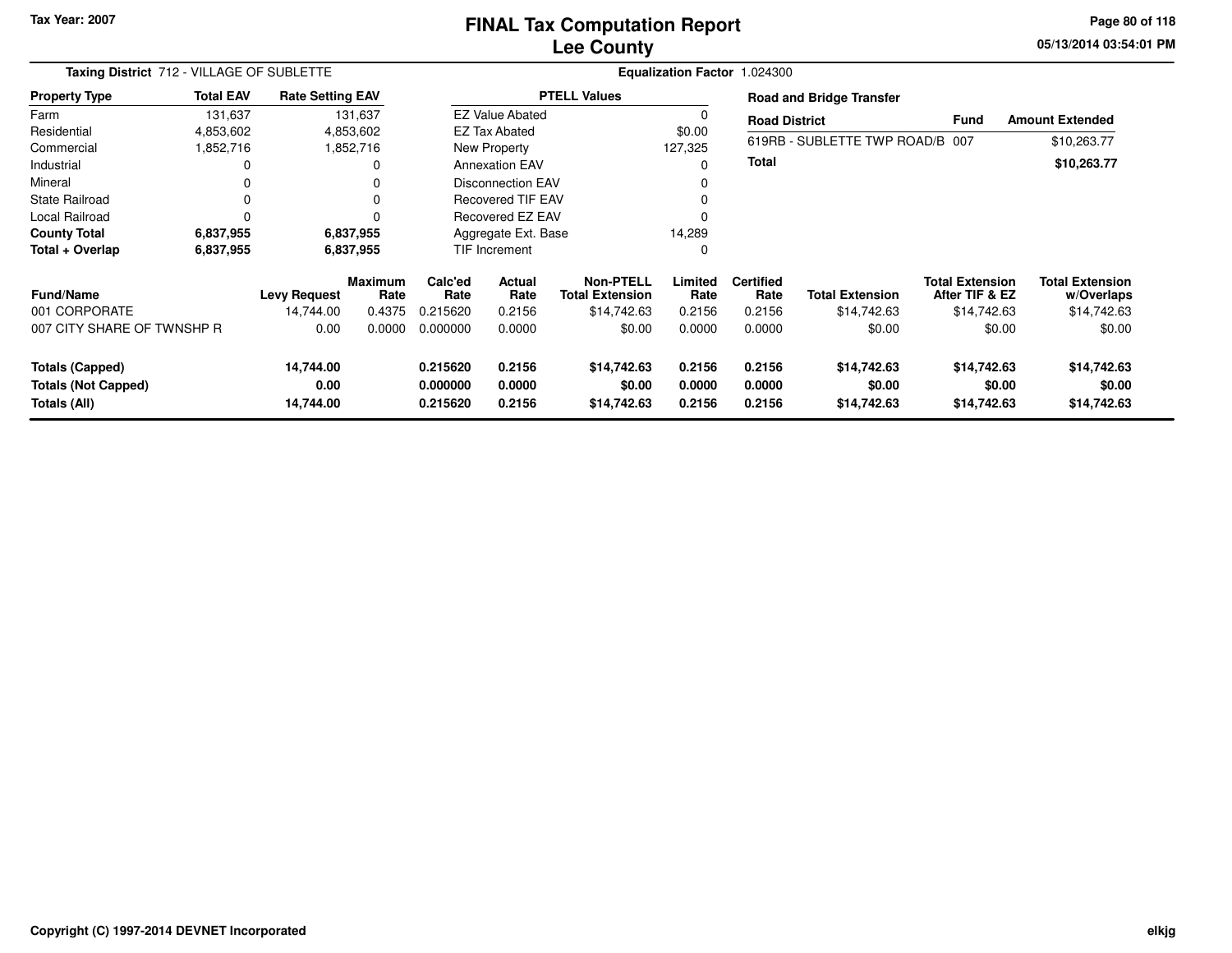**05/13/2014 03:54:01 PMPage 81 of 118**

|                            | Taxing District 713 - VILLAGE OF WEST BROOKLYN<br>Equalization Factor 1.024300 |                         |                        |                      |                          |                                            |                 |                          |                                 |                                          |                                      |
|----------------------------|--------------------------------------------------------------------------------|-------------------------|------------------------|----------------------|--------------------------|--------------------------------------------|-----------------|--------------------------|---------------------------------|------------------------------------------|--------------------------------------|
| <b>Property Type</b>       | <b>Total EAV</b>                                                               | <b>Rate Setting EAV</b> |                        |                      |                          | <b>PTELL Values</b>                        |                 |                          | <b>Road and Bridge Transfer</b> |                                          |                                      |
| Farm                       | $\mathbf 0$                                                                    |                         | 0                      |                      | <b>EZ Value Abated</b>   |                                            | 0               | <b>Road District</b>     |                                 | <b>Fund</b>                              | <b>Amount Extended</b>               |
| Residential                | 1,550,852                                                                      |                         | 1,550,852              |                      | <b>EZ Tax Abated</b>     |                                            | \$0.00          |                          |                                 |                                          |                                      |
| Commercial                 | 110,011                                                                        |                         | 110,011                |                      | New Property             |                                            | 0               |                          | 605RB - BROOKLYN TWP ROAD/E 007 |                                          | \$1,351.59                           |
| Industrial                 | O                                                                              |                         | O                      |                      | <b>Annexation EAV</b>    |                                            | 0               | Total                    |                                 |                                          | \$1,351.59                           |
| Mineral                    | 0                                                                              |                         |                        |                      | <b>Disconnection EAV</b> |                                            | 0               |                          |                                 |                                          |                                      |
| <b>State Railroad</b>      | $\Omega$                                                                       |                         |                        |                      | <b>Recovered TIF EAV</b> |                                            |                 |                          |                                 |                                          |                                      |
| <b>Local Railroad</b>      | 1,610                                                                          |                         | 1,610                  |                      | Recovered EZ EAV         |                                            | 0               |                          |                                 |                                          |                                      |
| <b>County Total</b>        | 1,662,473                                                                      |                         | 1,662,473              | Aggregate Ext. Base  |                          |                                            | 9,085           |                          |                                 |                                          |                                      |
| Total + Overlap            | 1,662,473                                                                      |                         | 1,662,473              | <b>TIF Increment</b> |                          | 0                                          |                 |                          |                                 |                                          |                                      |
| <b>Fund/Name</b>           |                                                                                | <b>Levy Request</b>     | <b>Maximum</b><br>Rate | Calc'ed<br>Rate      | Actual<br>Rate           | <b>Non-PTELL</b><br><b>Total Extension</b> | Limited<br>Rate | <b>Certified</b><br>Rate | <b>Total Extension</b>          | <b>Total Extension</b><br>After TIF & EZ | <b>Total Extension</b><br>w/Overlaps |
| 001 CORPORATE              |                                                                                | 3,517.00                | 0.4375                 | 0.211552             | 0.2116                   | \$3,517.79                                 | 0.2067          | 0.2067                   | \$3,436.33                      | \$3,436.33                               | \$3,436.33                           |
| 007 CITY SHARE OF TWNSHP R |                                                                                | 0.00                    | 0.0000                 | 0.000000             | 0.0000                   | \$0.00                                     | 0.0000          | 0.0000                   | \$0.00                          | \$0.00                                   | \$0.00                               |
| 027 AUDIT                  |                                                                                | 2,200.00                | 0.0000                 | 0.132333             | 0.1323                   | \$2,199.45                                 | 0.1292          | 0.1292                   | \$2,147.92                      | \$2,147.92                               | \$2,147.92                           |
| 035 LIABILITY INSURANCE    |                                                                                | 2,100.00                | 0.0000                 | 0.126318             | 0.1263                   | \$2,099.70                                 | 0.1234          | 0.1234                   | \$2,051.49                      | \$2,051.49                               | \$2,051.49                           |
| 041 STREET LIGHTING        |                                                                                | 500.00                  | 0.0500                 | 0.030076             | 0.0301                   | \$500.40                                   | 0.0294          | 0.0294                   | \$488.77                        | \$488.77                                 | \$488.77                             |
| 047 SOCIAL SECURITY        |                                                                                | 450.00                  | 0.0000                 | 0.027068             | 0.0271                   | \$450.53                                   | 0.0265          | 0.0265                   | \$440.56                        | \$440.56                                 | \$440.56                             |
| 062 WORKMANS COMP          |                                                                                | 765.00                  | 0.0000                 | 0.046016             | 0.0460                   | \$764.74                                   | 0.0449          | 0.0449                   | \$746.45                        | \$746.45                                 | \$746.45                             |
| <b>Totals (Capped)</b>     |                                                                                | 9,532.00                |                        | 0.573363             | 0.5734                   | \$9,532.61                                 | 0.5601          | 0.5601                   | \$9,311.52                      | \$9,311.52                               | \$9,311.52                           |
| <b>Totals (Not Capped)</b> |                                                                                | 0.00                    |                        | 0.000000             | 0.0000                   | \$0.00                                     | 0.0000          | 0.0000                   | \$0.00                          | \$0.00                                   | \$0.00                               |
| Totals (All)               |                                                                                | 9,532.00                |                        | 0.573363             | 0.5734                   | \$9,532.61                                 | 0.5601          | 0.5601                   | \$9,311.52                      | \$9,311.52                               | \$9,311.52                           |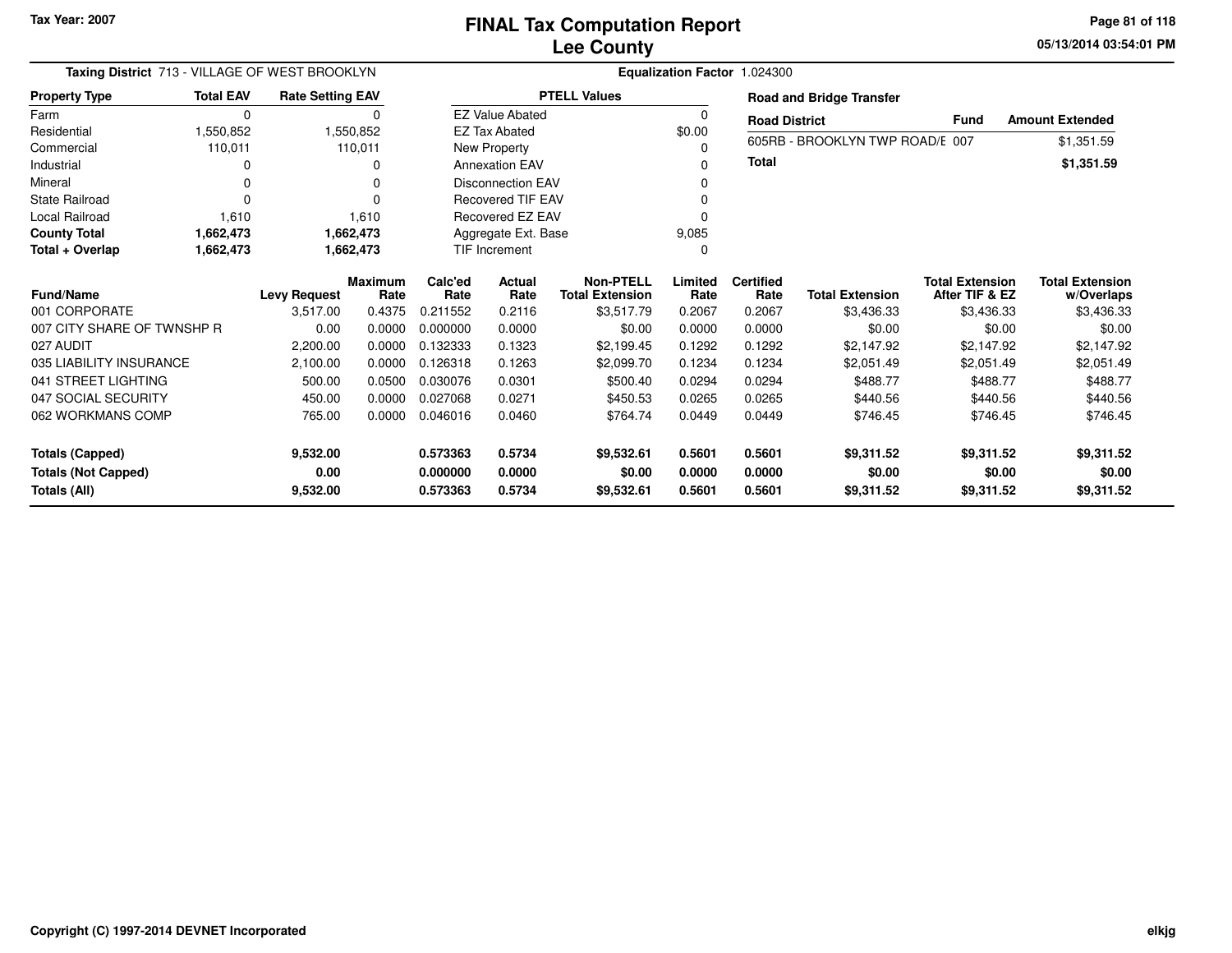**05/13/2014 03:54:01 PMPage 82 of 118**

| Taxing District 714 - CITY OF ROCHELLE |                  |                         |                |          | Equalization Factor 1.024300 |                        |          |                    |                                |                        |                        |  |  |  |
|----------------------------------------|------------------|-------------------------|----------------|----------|------------------------------|------------------------|----------|--------------------|--------------------------------|------------------------|------------------------|--|--|--|
| <b>Property Type</b>                   | <b>Total EAV</b> | <b>Rate Setting EAV</b> |                |          |                              | <b>PTELL Values</b>    |          |                    | <b>Overlapping County</b>      | <b>Overlap EAV</b>     |                        |  |  |  |
| Farm                                   | 4,167            |                         | 4,167          |          | <b>EZ Value Abated</b>       |                        | $\Omega$ | <b>Ogle County</b> |                                | 192,212,120            |                        |  |  |  |
| Residential                            | 0                |                         | 0              |          | <b>EZ Tax Abated</b>         |                        | \$0.00   | <b>Total</b>       |                                | 192,212,120            |                        |  |  |  |
| Commercial                             | 0                |                         | 0              |          | <b>New Property</b>          |                        |          |                    | * denotes use of estimated EAV |                        |                        |  |  |  |
| Industrial                             | 0                |                         | 0              |          | <b>Annexation EAV</b>        |                        |          |                    |                                |                        |                        |  |  |  |
| Mineral                                | 0                |                         | 0              |          | <b>Disconnection EAV</b>     |                        |          |                    |                                |                        |                        |  |  |  |
| <b>State Railroad</b>                  | 0                |                         | 0              |          | <b>Recovered TIF EAV</b>     |                        |          |                    |                                |                        |                        |  |  |  |
| <b>Local Railroad</b>                  | 0                |                         | $\Omega$       |          | Recovered EZ EAV             |                        |          |                    |                                |                        |                        |  |  |  |
| <b>County Total</b>                    | 4,167            |                         | 4,167          |          | Aggregate Ext. Base          |                        |          |                    |                                |                        |                        |  |  |  |
| Total + Overlap                        | 192,216,287      | 192,216,287             |                |          | TIF Increment                |                        |          |                    |                                |                        |                        |  |  |  |
|                                        |                  |                         | <b>Maximum</b> | Calc'ed  | Actual                       | <b>Non-PTELL</b>       | Limited  | <b>Certified</b>   |                                | <b>Total Extension</b> | <b>Total Extension</b> |  |  |  |
| <b>Fund/Name</b>                       |                  | <b>Levy Request</b>     | Rate           | Rate     | Rate                         | <b>Total Extension</b> | Rate     | Rate               | <b>Total Extension</b>         | After TIF & EZ         | w/Overlaps             |  |  |  |
| 001 CORPORATE                          |                  | 485,000.00              | 0.2500         | 0.252320 | 0.2500                       | \$10.42                | 0.2500   | 0.2500             | \$10.42                        | \$10.42                | \$480,540.72           |  |  |  |
| 005 I.M.R.F.                           |                  | 171,900.00              | 0.0000         | 0.089431 | 0.0894                       | \$3.73                 | 0.0894   | 0.0894             | \$3.73                         | \$3.73                 | \$171,841.36           |  |  |  |
| 012 FIRE PROTECTION                    |                  | 145,500.00              | 0.0000         | 0.075696 | 0.0757                       | \$3.15                 | 0.0757   | 0.0757             | \$3.15                         | \$3.15                 | \$145,507.73           |  |  |  |
| 013 FIRE PENSION                       |                  | 118,000.00              | 0.0000         | 0.061389 | 0.0614                       | \$2.56                 | 0.0614   | 0.0614             | \$2.56                         | \$2.56                 | \$118,020.80           |  |  |  |
| 014 POLICE PROTECTION                  |                  | 145,500.00              | 0.0750         | 0.075696 | 0.0750                       | \$3.13                 | 0.0750   | 0.0750             | \$3.13                         | \$3.13                 | \$144,162.22           |  |  |  |
| 015 POLICE PENSION                     |                  | 124,500.00              | 0.0000         | 0.064771 | 0.0648                       | \$2.70                 | 0.0648   | 0.0648             | \$2.70                         | \$2.70                 | \$124,556.15           |  |  |  |
| 027 AUDIT                              |                  | 28,000.00               | 0.0050         | 0.014567 | 0.0050                       | \$0.21                 | 0.0050   | 0.0050             | \$0.21                         | \$0.21                 | \$9,610.81             |  |  |  |
| 035 LIABILITY INSURANCE                |                  | 43,400.00               | 0.0000         | 0.022579 | 0.0226                       | \$0.94                 | 0.0226   | 0.0226             | \$0.94                         | \$0.94                 | \$43,440.88            |  |  |  |
| 041 STREET LIGHTING                    |                  | 97,000.00               | 0.1016         | 0.050464 | 0.0505                       | \$2.10                 | 0.0505   | 0.0505             | \$2.10                         | \$2.10                 | \$97,069.22            |  |  |  |
| 047 SOCIAL SECURITY                    |                  | 188,000.00              | 0.0000         | 0.097807 | 0.0978                       | \$4.08                 | 0.0978   | 0.0978             | \$4.08                         | \$4.08                 | \$187,987.53           |  |  |  |
| 048 SCHOOL CROSSING GUARD              |                  | 38,800.00               | 0.0200         | 0.020186 | 0.0200                       | \$0.83                 | 0.0200   | 0.0200             | \$0.83                         | \$0.83                 | \$38,443.26            |  |  |  |
| 0.00<br><b>Totals (Capped)</b>         |                  |                         | 0.000000       | 0.0000   | \$0.00                       | 0.0000                 | 0.0000   | \$0.00             | \$0.00                         | \$0.00                 |                        |  |  |  |
| <b>Totals (Not Capped)</b>             |                  | 1,585,600.00            |                | 0.824906 | 0.8122                       | \$33.85                | 0.8122   | 0.8122             | \$33.85                        | \$33.85                | \$1,561,180.68         |  |  |  |
| Totals (All)                           |                  | 1,585,600.00            |                | 0.824906 | 0.8122                       | \$33.85                | 0.8122   | 0.8122             | \$33.85                        | \$33.85                | \$1,561,180.68         |  |  |  |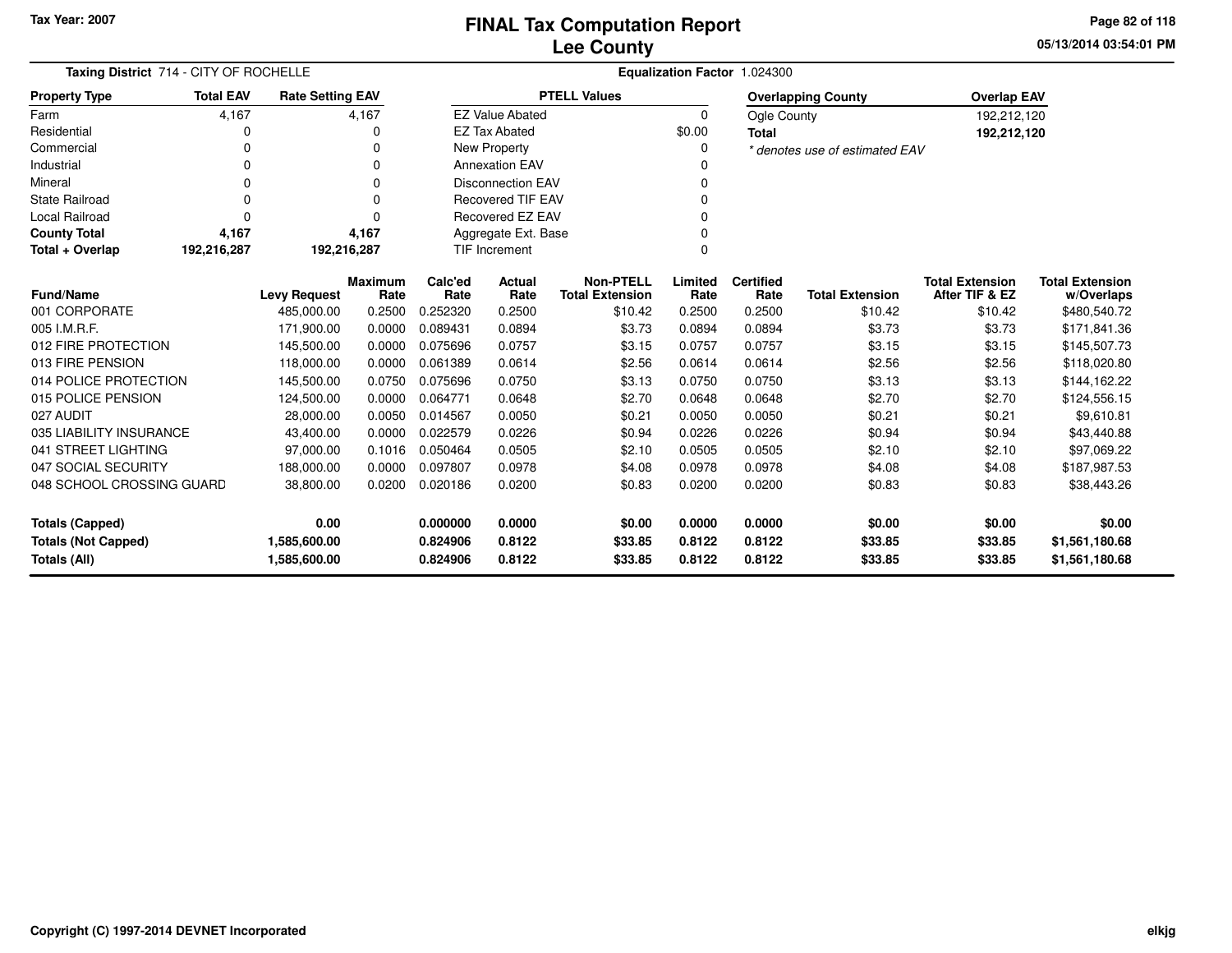# **Lee CountyFINAL Tax Computation Report**

**05/13/2014 03:54:01 PM Page 83 of 118**

| Taxing District 801 - AMBOY FIRE                                     |                  |                                  |                        | Equalization Factor 1.024300     |                            |                                            |                            |                            |                                        |                                          |                                        |  |
|----------------------------------------------------------------------|------------------|----------------------------------|------------------------|----------------------------------|----------------------------|--------------------------------------------|----------------------------|----------------------------|----------------------------------------|------------------------------------------|----------------------------------------|--|
| <b>Property Type</b>                                                 | <b>Total EAV</b> | <b>Rate Setting EAV</b>          |                        |                                  |                            | <b>PTELL Values</b>                        |                            |                            |                                        |                                          |                                        |  |
| Farm                                                                 | 11,582,199       |                                  | 11,581,970             |                                  | <b>EZ Value Abated</b>     |                                            | 296,600                    |                            |                                        |                                          |                                        |  |
| Residential                                                          | 33,565,561       | 33,565,561                       |                        |                                  | EZ Tax Abated              |                                            | \$1,421.31                 |                            |                                        |                                          |                                        |  |
| Commercial                                                           | 7,905,765        |                                  | 7,711,330              |                                  | New Property               |                                            | 634,458                    |                            |                                        |                                          |                                        |  |
| Industrial                                                           | 5,390,738        |                                  | 5,288,429              |                                  | <b>Annexation EAV</b>      |                                            | 0                          |                            |                                        |                                          |                                        |  |
| Mineral                                                              | 0                |                                  |                        |                                  | <b>Disconnection EAV</b>   |                                            | 0                          |                            |                                        |                                          |                                        |  |
| State Railroad                                                       | 0                |                                  |                        |                                  | <b>Recovered TIF EAV</b>   |                                            | 0                          |                            |                                        |                                          |                                        |  |
| Local Railroad                                                       | 1,844            |                                  | 1,844                  |                                  | Recovered EZ EAV           |                                            | 168,967                    |                            |                                        |                                          |                                        |  |
| <b>County Total</b>                                                  | 58,446,107       |                                  | 58,149,134             |                                  | Aggregate Ext. Base        |                                            | 268,033                    |                            |                                        |                                          |                                        |  |
| Total + Overlap                                                      | 58,446,107       |                                  | 58,149,134             |                                  | TIF Increment              |                                            | 373                        |                            |                                        |                                          |                                        |  |
| <b>Fund/Name</b>                                                     |                  | <b>Levy Request</b>              | <b>Maximum</b><br>Rate | Calc'ed<br>Rate                  | Actual<br>Rate             | <b>Non-PTELL</b><br><b>Total Extension</b> | Limited<br>Rate            | <b>Certified</b><br>Rate   | <b>Total Extension</b>                 | <b>Total Extension</b><br>After TIF & EZ | <b>Total Extension</b><br>w/Overlaps   |  |
| 001 CORPORATE                                                        |                  | 144,542.00                       | 0.4000                 | 0.248571                         | 0.2486                     | \$144,558.75                               | 0.2461                     | 0.2461                     | \$143,835.87                           | \$143,105.02                             | \$143,105.02                           |  |
| 064 AMBULANCE                                                        |                  | 136,892.00                       | 0.3000                 | 0.235415                         | 0.2354                     | \$136,883.06                               | 0.2331                     | 0.2331                     | \$136,237.88                           | \$135,545.63                             | \$135,545.63                           |  |
| <b>Totals (Capped)</b><br><b>Totals (Not Capped)</b><br>Totals (All) |                  | 281,434.00<br>0.00<br>281,434.00 |                        | 0.483986<br>0.000000<br>0.483986 | 0.4840<br>0.0000<br>0.4840 | \$281,441.81<br>\$0.00<br>\$281,441.81     | 0.4792<br>0.0000<br>0.4792 | 0.4792<br>0.0000<br>0.4792 | \$280,073.75<br>\$0.00<br>\$280,073.75 | \$278,650.65<br>\$0.00<br>\$278,650.65   | \$278,650.65<br>\$0.00<br>\$278,650.65 |  |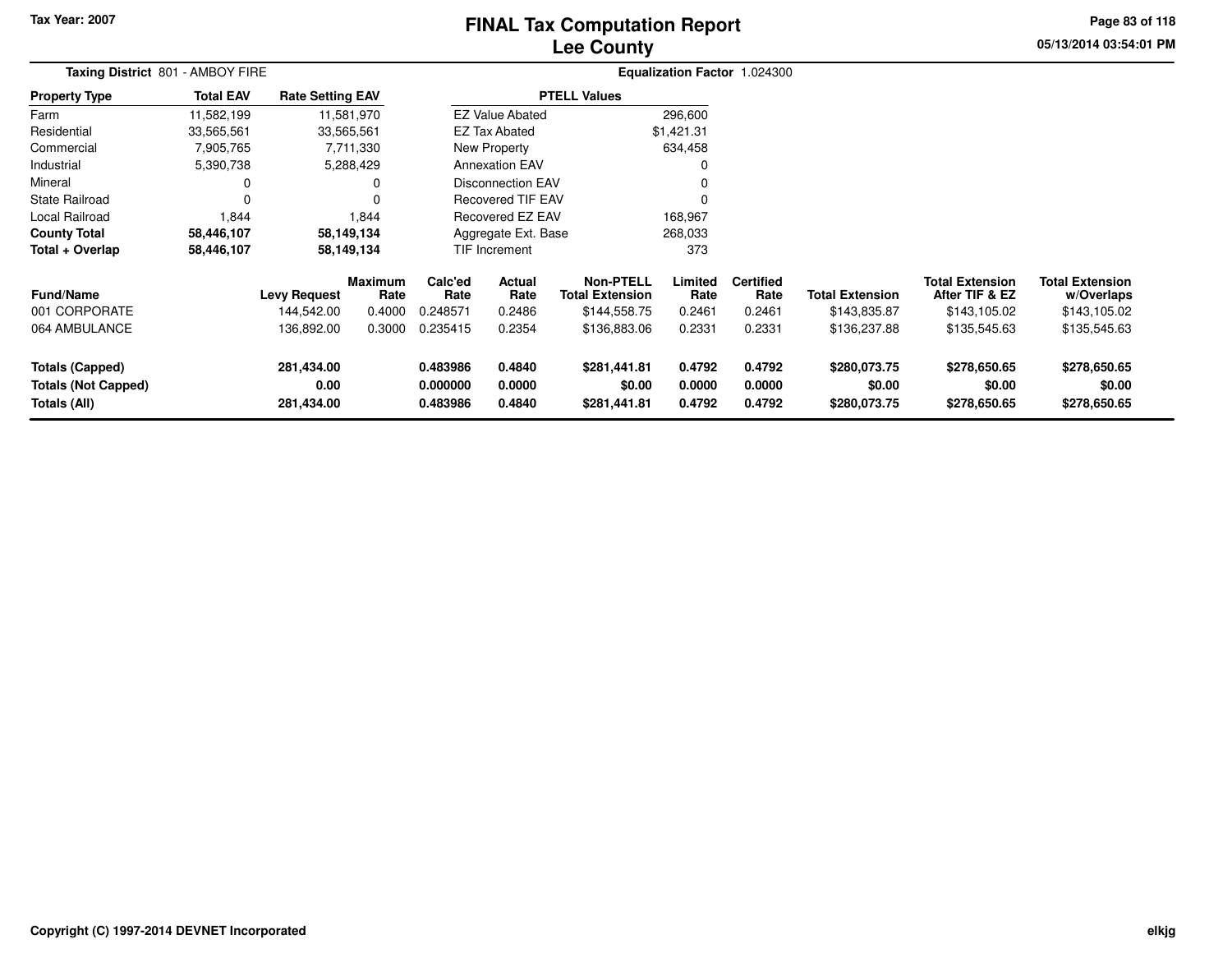### **Lee CountyFINAL Tax Computation Report**

**05/13/2014 03:54:01 PM Page 84 of 118**

| Taxing District 802 - ASHTON FIRE |                  |                         |                        |                 | Equalization Factor 1.024300 |                                            |                 |                          |                                |                                          |                                      |  |  |  |
|-----------------------------------|------------------|-------------------------|------------------------|-----------------|------------------------------|--------------------------------------------|-----------------|--------------------------|--------------------------------|------------------------------------------|--------------------------------------|--|--|--|
| <b>Property Type</b>              | <b>Total EAV</b> | <b>Rate Setting EAV</b> |                        |                 |                              | <b>PTELL Values</b>                        |                 |                          | <b>Overlapping County</b>      | <b>Overlap EAV</b>                       |                                      |  |  |  |
| Farm                              | 10,766,160       |                         | 10,766,160             |                 | <b>EZ Value Abated</b>       |                                            | 0               | Ogle County              |                                | 6,355,424                                |                                      |  |  |  |
| Residential                       | 14,638,500       |                         | 14,638,500             |                 | <b>EZ Tax Abated</b>         |                                            | \$0.00          | Total                    |                                | 6,355,424                                |                                      |  |  |  |
| Commercial                        | 3,623,366        |                         | 3,623,366              |                 | New Property                 |                                            | 1,032,353       |                          | * denotes use of estimated EAV |                                          |                                      |  |  |  |
| Industrial                        | 3,244,547        |                         | 3,244,547              |                 | <b>Annexation EAV</b>        |                                            | 492,388         |                          |                                |                                          |                                      |  |  |  |
| Mineral                           | 0                |                         | 0                      |                 | <b>Disconnection EAV</b>     |                                            | 2,408,942       |                          |                                |                                          |                                      |  |  |  |
| <b>State Railroad</b>             | 553,015          |                         | 553,015                |                 | <b>Recovered TIF EAV</b>     |                                            |                 |                          |                                |                                          |                                      |  |  |  |
| Local Railroad                    | 0                |                         | $\Omega$               |                 | Recovered EZ EAV             |                                            |                 |                          |                                |                                          |                                      |  |  |  |
| <b>County Total</b>               | 32,825,588       |                         | 32,825,588             |                 | Aggregate Ext. Base          |                                            |                 |                          |                                |                                          |                                      |  |  |  |
| Total + Overlap                   | 39,181,012       |                         | 39,181,012             |                 | TIF Increment                |                                            | 0               |                          |                                |                                          |                                      |  |  |  |
| Fund/Name                         |                  | <b>Levy Request</b>     | <b>Maximum</b><br>Rate | Calc'ed<br>Rate | Actual<br>Rate               | <b>Non-PTELL</b><br><b>Total Extension</b> | Limited<br>Rate | <b>Certified</b><br>Rate | <b>Total Extension</b>         | <b>Total Extension</b><br>After TIF & EZ | <b>Total Extension</b><br>w/Overlaps |  |  |  |
| 001 CORPORATE                     |                  | 110,577.00              | 0.3000                 | 0.282221        | 0.2822                       | \$92,633.81                                | 0.2822          | 0.2822                   | \$92,633.81                    | \$92,633.81                              | \$110,568.82                         |  |  |  |
| 027 AUDIT                         |                  | 1,869.00                | 0.0050                 | 0.004770        | 0.0048                       | \$1,575.63                                 | 0.0048          | 0.0048                   | \$1,575.63                     | \$1,575.63                               | \$1,880.69                           |  |  |  |
| 035 LIABILITY INSURANCE           |                  | 12,673.00               | 0.0000                 | 0.032345        | 0.0323                       | \$10,602.66                                | 0.0323          | 0.0323                   | \$10,602.66                    | \$10,602.66                              | \$12,655.47                          |  |  |  |
| 062 WORKMANS COMP                 |                  | 1,869.00                | 0.0000                 | 0.004770        | 0.0048                       | \$1,575.63                                 | 0.0048          | 0.0048                   | \$1,575.63                     | \$1,575.63                               | \$1,880.69                           |  |  |  |
| 064 AMBULANCE                     |                  | 57,482.00               | 0.3000                 | 0.146709        | 0.1467                       | \$48,155.14                                | 0.1467          | 0.1467                   | \$48,155.14                    | \$48,155.14                              | \$57,478.54                          |  |  |  |
| <b>Totals (Capped)</b>            |                  | 0.00                    |                        | 0.000000        | 0.0000                       | \$0.00                                     | 0.0000          | 0.0000                   | \$0.00                         | \$0.00                                   | \$0.00                               |  |  |  |
| <b>Totals (Not Capped)</b>        |                  | 184,470.00              |                        | 0.470815        | 0.4708                       | \$154,542.87                               | 0.4708          | 0.4708                   | \$154,542.87                   | \$154,542.87                             | \$184,464.21                         |  |  |  |
| Totals (All)                      |                  | 184,470.00              |                        | 0.470815        | 0.4708                       | \$154,542.87                               | 0.4708          | 0.4708                   | \$154,542.87                   | \$154,542.87                             | \$184,464.21                         |  |  |  |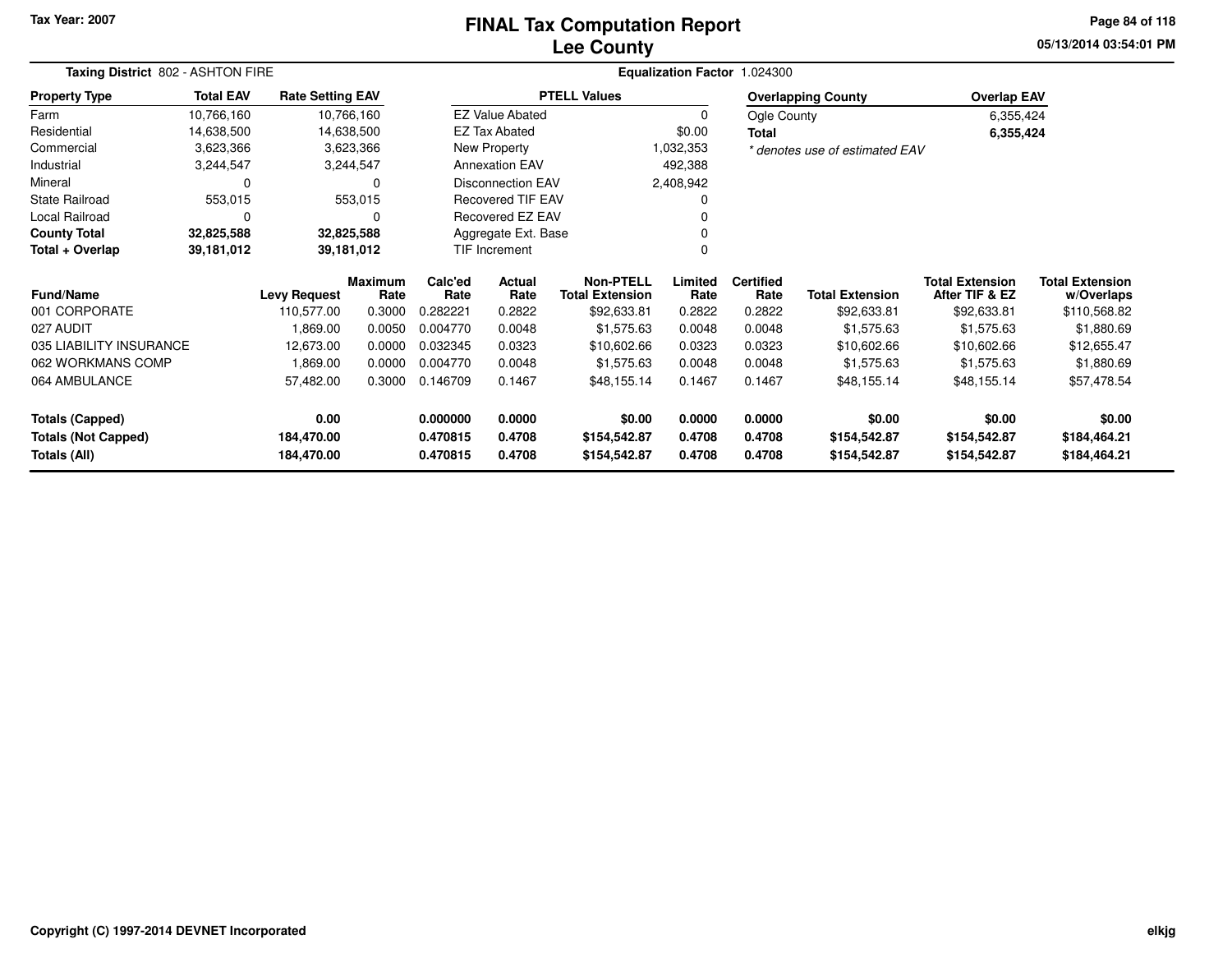# **Lee CountyFINAL Tax Computation Report**

**05/13/2014 03:54:01 PM Page 85 of 118**

| Taxing District 803 - COMPTON FIRE |                  |                         |                 |                 |                          | Equalization Factor 1.024300               |                 |                          |                        |                                          |                                      |
|------------------------------------|------------------|-------------------------|-----------------|-----------------|--------------------------|--------------------------------------------|-----------------|--------------------------|------------------------|------------------------------------------|--------------------------------------|
| <b>Property Type</b>               | <b>Total EAV</b> | <b>Rate Setting EAV</b> |                 |                 |                          | <b>PTELL Values</b>                        |                 |                          |                        |                                          |                                      |
| Farm                               | 7,810,115        |                         | 7,810,115       |                 | <b>EZ Value Abated</b>   |                                            |                 |                          |                        |                                          |                                      |
| Residential                        | 9,557,629        |                         | 9,557,629       |                 | <b>EZ Tax Abated</b>     |                                            | \$0.00          |                          |                        |                                          |                                      |
| Commercial                         | 270,490. ا       |                         | 1,270,490       |                 | New Property             |                                            | 511,877         |                          |                        |                                          |                                      |
| Industrial                         | 986,096          |                         | 986,096         |                 | <b>Annexation EAV</b>    |                                            |                 |                          |                        |                                          |                                      |
| Mineral                            | 0                |                         |                 |                 | <b>Disconnection EAV</b> |                                            |                 |                          |                        |                                          |                                      |
| State Railroad                     | $\Omega$         |                         |                 |                 | <b>Recovered TIF EAV</b> |                                            |                 |                          |                        |                                          |                                      |
| Local Railroad<br>1,388            |                  |                         | 1,388           |                 | Recovered EZ EAV         |                                            |                 |                          |                        |                                          |                                      |
| <b>County Total</b><br>19,625,718  |                  | 19,625,718              |                 |                 | Aggregate Ext. Base      |                                            | 75,846          |                          |                        |                                          |                                      |
| Total + Overlap                    | 19,625,718       | 19,625,718              |                 |                 | TIF Increment            |                                            |                 |                          |                        |                                          |                                      |
| <b>Fund/Name</b>                   |                  | <b>Levy Request</b>     | Maximum<br>Rate | Calc'ed<br>Rate | Actual<br>Rate           | <b>Non-PTELL</b><br><b>Total Extension</b> | Limited<br>Rate | <b>Certified</b><br>Rate | <b>Total Extension</b> | <b>Total Extension</b><br>After TIF & EZ | <b>Total Extension</b><br>w/Overlaps |
| 001 CORPORATE                      |                  | 44,500.00               | 0.4000          | 0.226743        | 0.2267                   | \$44,491.50                                | 0.2267          | 0.2267                   | \$44,491.50            | \$44,491.50                              | \$44,491.50                          |
| 035 LIABILITY INSURANCE            |                  | 20,000.00               | 0.0000          | 0.101907        | 0.1019                   | \$19,998.61                                | 0.1019          | 0.1019                   | \$19,998.61            | \$19,998.61                              | \$19,998.61                          |
| 064 AMBULANCE                      |                  | 15,000.00               | 0.3000          | 0.076430        | 0.0764                   | \$14,994.05                                | 0.0764          | 0.0764                   | \$14,994.05            | \$14,994.05                              | \$14,994.05                          |
| <b>Totals (Capped)</b>             |                  | 79,500.00               |                 | 0.405080        | 0.4050                   | \$79,484.16                                | 0.4050          | 0.4050                   | \$79,484.16            | \$79,484.16                              | \$79,484.16                          |
| <b>Totals (Not Capped)</b>         |                  | 0.00                    |                 | 0.000000        | 0.0000                   | \$0.00                                     | 0.0000          | 0.0000                   | \$0.00                 | \$0.00                                   | \$0.00                               |
| Totals (All)                       |                  | 79,500.00               |                 | 0.405080        | 0.4050                   | \$79,484.16                                | 0.4050          | 0.4050                   | \$79,484.16            | \$79,484.16                              | \$79,484.16                          |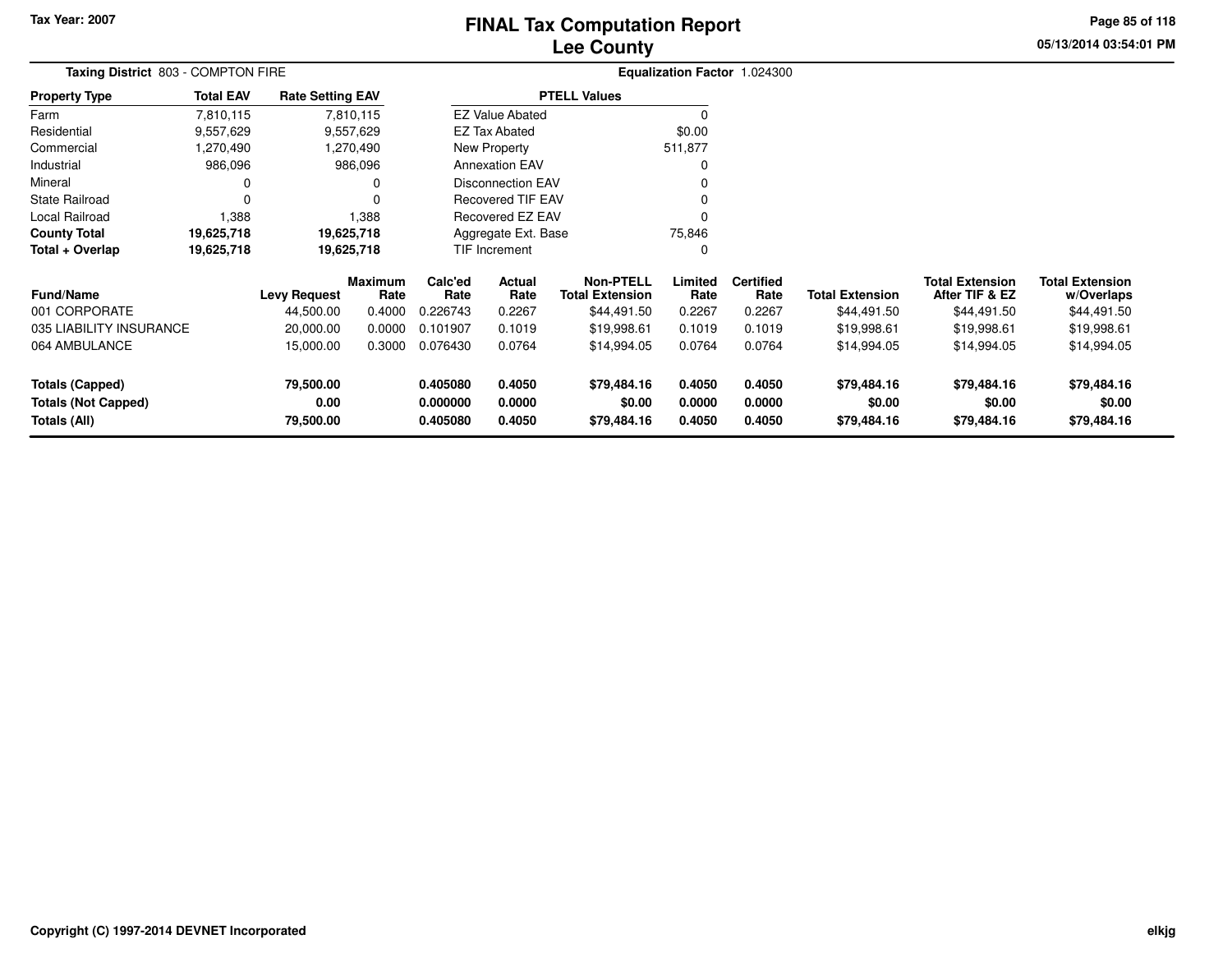#### **Lee CountyFINAL Tax Computation Report**

**05/13/2014 03:54:01 PM Page 86 of 118**

| Taxing District 804 - DIXON FIRE-RURAL |                  |                         |                 |                 | Equalization Factor 1.024300 |                                            |                 |                          |                                |                                          |                                      |  |  |
|----------------------------------------|------------------|-------------------------|-----------------|-----------------|------------------------------|--------------------------------------------|-----------------|--------------------------|--------------------------------|------------------------------------------|--------------------------------------|--|--|
| <b>Property Type</b>                   | <b>Total EAV</b> | <b>Rate Setting EAV</b> |                 |                 |                              | <b>PTELL Values</b>                        |                 |                          | <b>Overlapping County</b>      | <b>Overlap EAV</b>                       |                                      |  |  |
| Farm                                   | 18,832,093       |                         | 18,773,775      |                 | <b>EZ Value Abated</b>       |                                            | 4,779,023       | Ogle County              |                                | 36,761,789                               |                                      |  |  |
| Residential                            | 123.013.717      |                         | 123,013,717     |                 | <b>EZ Tax Abated</b>         |                                            | \$22,098.23     | <b>Total</b>             |                                | 36,761,789                               |                                      |  |  |
| Commercial                             | 31,459,965       |                         | 28,566,456      |                 | New Property                 |                                            | 4,871,373       |                          | * denotes use of estimated EAV |                                          |                                      |  |  |
| Industrial                             | 31,317,552       |                         | 29,471,251      |                 | <b>Annexation EAV</b>        |                                            | 38,569          |                          |                                |                                          |                                      |  |  |
| Mineral                                | 0                |                         | 0               |                 | <b>Disconnection EAV</b>     |                                            | 0               |                          |                                |                                          |                                      |  |  |
| <b>State Railroad</b>                  | 1.063.602        |                         | 1.063.602       |                 | <b>Recovered TIF EAV</b>     |                                            |                 |                          |                                |                                          |                                      |  |  |
| <b>Local Railroad</b>                  | 2,970            |                         | 2,970           |                 | Recovered EZ EAV             |                                            | 2,333,537       |                          |                                |                                          |                                      |  |  |
| <b>County Total</b>                    | 205,689,899      | 200,891,771             |                 |                 | Aggregate Ext. Base          |                                            |                 |                          |                                |                                          |                                      |  |  |
| Total + Overlap                        | 242,451,688      | 237,653,560             |                 |                 | <b>TIF Increment</b>         |                                            | 19,105          |                          |                                |                                          |                                      |  |  |
| <b>Fund/Name</b>                       |                  | <b>Levy Request</b>     | Maximum<br>Rate | Calc'ed<br>Rate | <b>Actual</b><br>Rate        | <b>Non-PTELL</b><br><b>Total Extension</b> | Limited<br>Rate | <b>Certified</b><br>Rate | <b>Total Extension</b>         | <b>Total Extension</b><br>After TIF & EZ | <b>Total Extension</b><br>w/Overlaps |  |  |
| 001 CORPORATE                          |                  | 529.081.00              | 0.3000          | 0.222627        | 0.2226                       | \$447,185.08                               | 0.2226          | 0.2226                   | \$457,865.72                   | \$447,185.08                             | \$529,016.82                         |  |  |
| 013 FIREFIGHTERS PENSION               |                  | 130.190.00              | 0.0000          | 0.054781        | 0.0548                       | \$110,088.69                               | 0.0548          | 0.0548                   | \$112,718.06                   | \$110,088.69                             | \$130,234.15                         |  |  |
| 027 AUDIT                              |                  | 3,250.00                | 0.0050          | 0.001368        | 0.0014                       | \$2.812.48                                 | 0.0014          | 0.0014                   | \$2,879.66                     | \$2,812.48                               | \$3,327.15                           |  |  |
| 035 LIABILITY INSURANCE                |                  | 6,809.00                | 0.0000          | 0.002865        | 0.0029                       | \$5,825.86                                 | 0.0029          | 0.0029                   | \$5,965.01                     | \$5,825.86                               | \$6,891.95                           |  |  |
| 060 UNEMPLOYMENT INSURANC              |                  | 1,800.00                | 0.0000          | 0.000757        | 0.0008                       | \$1,607.13                                 | 0.0008          | 0.0008                   | \$1,645.52                     | \$1,607.13                               | \$1,901.23                           |  |  |
| 062 WORKMENS COMP                      |                  | 24,377.00               | 0.0000          | 0.010257        | 0.0103                       | \$20,691.85                                | 0.0103          | 0.0103                   | \$21,186.06                    | \$20,691.85                              | \$24,478.32                          |  |  |
| 064 AMBULANCE                          |                  | 403,073.00              | 0.3000          | 0.169605        | 0.1696                       | \$340,712.44                               | 0.1696          | 0.1696                   | \$348,850.07                   | \$340,712.44                             | \$403,060.44                         |  |  |
| <b>Totals (Capped)</b>                 |                  | 0.00                    |                 | 0.000000        | 0.0000                       | \$0.00                                     | 0.0000          | 0.0000                   | \$0.00                         | \$0.00                                   | \$0.00                               |  |  |
| <b>Totals (Not Capped)</b>             |                  | 1,098,580.00            |                 | 0.462260        | 0.4624                       | \$928,923.53                               | 0.4624          | 0.4624                   | \$951,110.10                   | \$928,923.53                             | \$1,098,910.06                       |  |  |
| Totals (All)                           |                  | 1,098,580.00            |                 | 0.462260        | 0.4624                       | \$928,923.53                               | 0.4624          | 0.4624                   | \$951,110.10                   | \$928,923.53                             | \$1,098,910.06                       |  |  |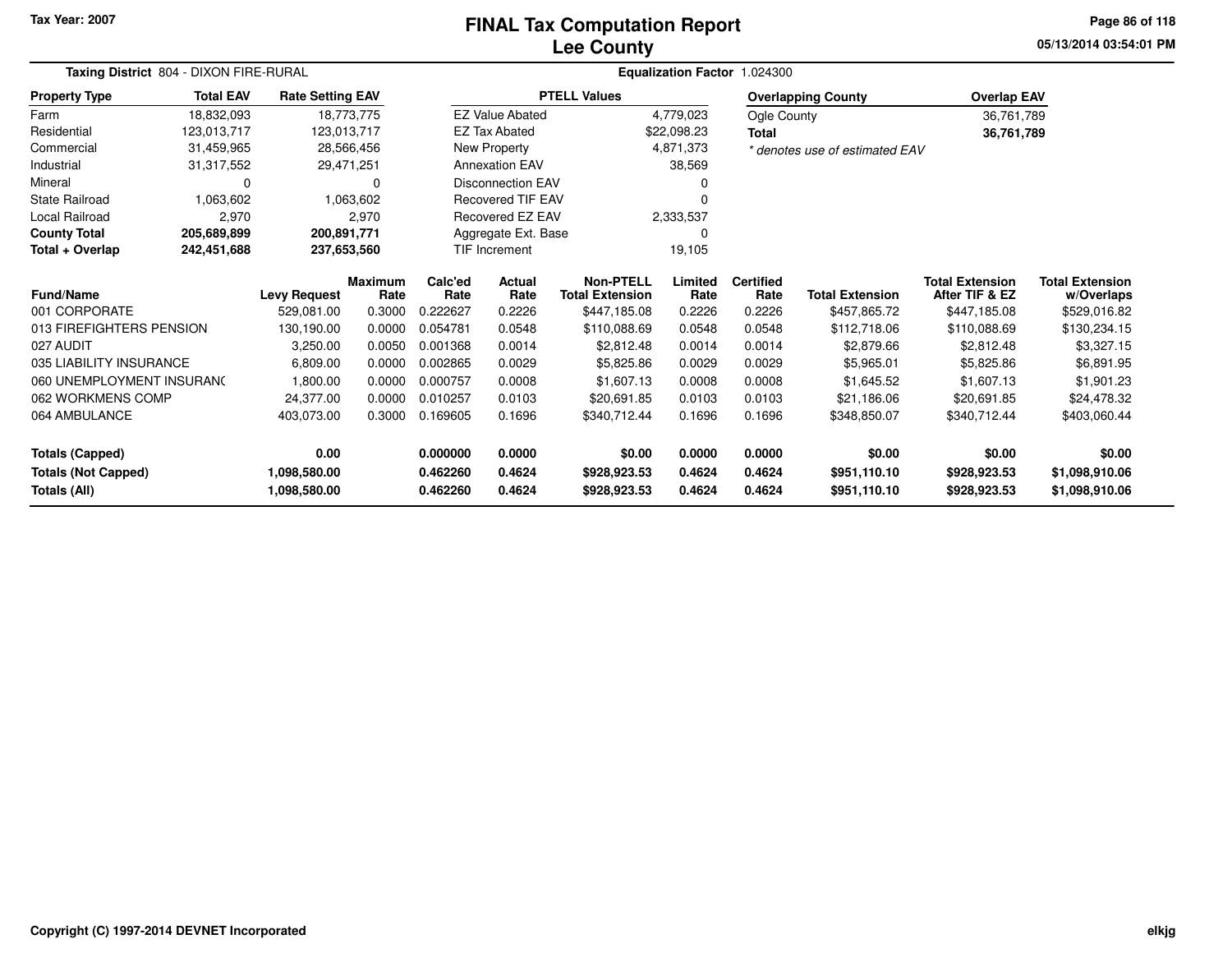### **Lee CountyFINAL Tax Computation Report**

**05/13/2014 03:54:01 PM Page 87 of 118**

| Taxing District 805 - EARLVILLE FIRE                                 |                  |                                  |                 |                                  |                            | Equalization Factor 1.024300               |                            |                            |                                    |                                          |                                        |
|----------------------------------------------------------------------|------------------|----------------------------------|-----------------|----------------------------------|----------------------------|--------------------------------------------|----------------------------|----------------------------|------------------------------------|------------------------------------------|----------------------------------------|
| <b>Property Type</b>                                                 | <b>Total EAV</b> | <b>Rate Setting EAV</b>          |                 |                                  |                            | <b>PTELL Values</b>                        |                            |                            | <b>Overlapping County</b>          | <b>Overlap EAV</b>                       |                                        |
| Farm                                                                 | 693,107          |                                  | 693,107         |                                  | <b>EZ Value Abated</b>     |                                            | 0                          | DeKalb County              |                                    | 1,117,826                                |                                        |
| Residential                                                          | 108,863          |                                  | 108,863         |                                  | <b>EZ Tax Abated</b>       |                                            | \$0.00                     | LaSalle County             |                                    | 57,435,177                               |                                        |
| Commercial                                                           | 0                |                                  | 0               |                                  | New Property               |                                            | 13,667                     | <b>Total</b>               |                                    | 58,553,003                               |                                        |
| Industrial                                                           | 0                |                                  | 0               |                                  | <b>Annexation EAV</b>      |                                            | 0                          |                            | * denotes use of estimated EAV     |                                          |                                        |
| Mineral                                                              | 0                |                                  | 0               |                                  | <b>Disconnection EAV</b>   |                                            |                            |                            |                                    |                                          |                                        |
| State Railroad                                                       | 0                |                                  | 0               |                                  | <b>Recovered TIF EAV</b>   |                                            |                            |                            |                                    |                                          |                                        |
| <b>Local Railroad</b>                                                | 0                |                                  | 0               | Recovered EZ EAV                 |                            |                                            | 0                          |                            |                                    |                                          |                                        |
| <b>County Total</b>                                                  | 801,970          |                                  | 801,970         |                                  | Aggregate Ext. Base        |                                            | 0                          |                            |                                    |                                          |                                        |
| Total + Overlap                                                      | 59,354,973       |                                  | 59,354,973      |                                  | TIF Increment              |                                            | $\mathbf 0$                |                            |                                    |                                          |                                        |
| <b>Fund/Name</b>                                                     |                  | <b>Levy Request</b>              | Maximum<br>Rate | Calc'ed<br>Rate                  | <b>Actual</b><br>Rate      | <b>Non-PTELL</b><br><b>Total Extension</b> | Limited<br>Rate            | <b>Certified</b><br>Rate   | <b>Total Extension</b>             | <b>Total Extension</b><br>After TIF & EZ | <b>Total Extension</b><br>w/Overlaps   |
| 001 CORPORATE                                                        |                  | 58,230.00                        | 0.3000          | 0.098105                         | 0.0981                     | \$786.73                                   | 0.0981                     | 0.0981                     | \$786.73                           | \$786.73                                 | \$58,227.23                            |
| 064 AMBULANCE                                                        |                  | 54,970.00                        | 0.2500          | 0.092612                         | 0.0926                     | \$742.62                                   | 0.0926                     | 0.0926                     | \$742.62                           | \$742.62                                 | \$54,962.70                            |
| <b>Totals (Capped)</b><br><b>Totals (Not Capped)</b><br>Totals (All) |                  | 0.00<br>113,200.00<br>113,200.00 |                 | 0.000000<br>0.190717<br>0.190717 | 0.0000<br>0.1907<br>0.1907 | \$0.00<br>\$1,529.35<br>\$1,529.35         | 0.0000<br>0.1907<br>0.1907 | 0.0000<br>0.1907<br>0.1907 | \$0.00<br>\$1,529.35<br>\$1,529.35 | \$0.00<br>\$1,529.35<br>\$1,529.35       | \$0.00<br>\$113,189.93<br>\$113,189.93 |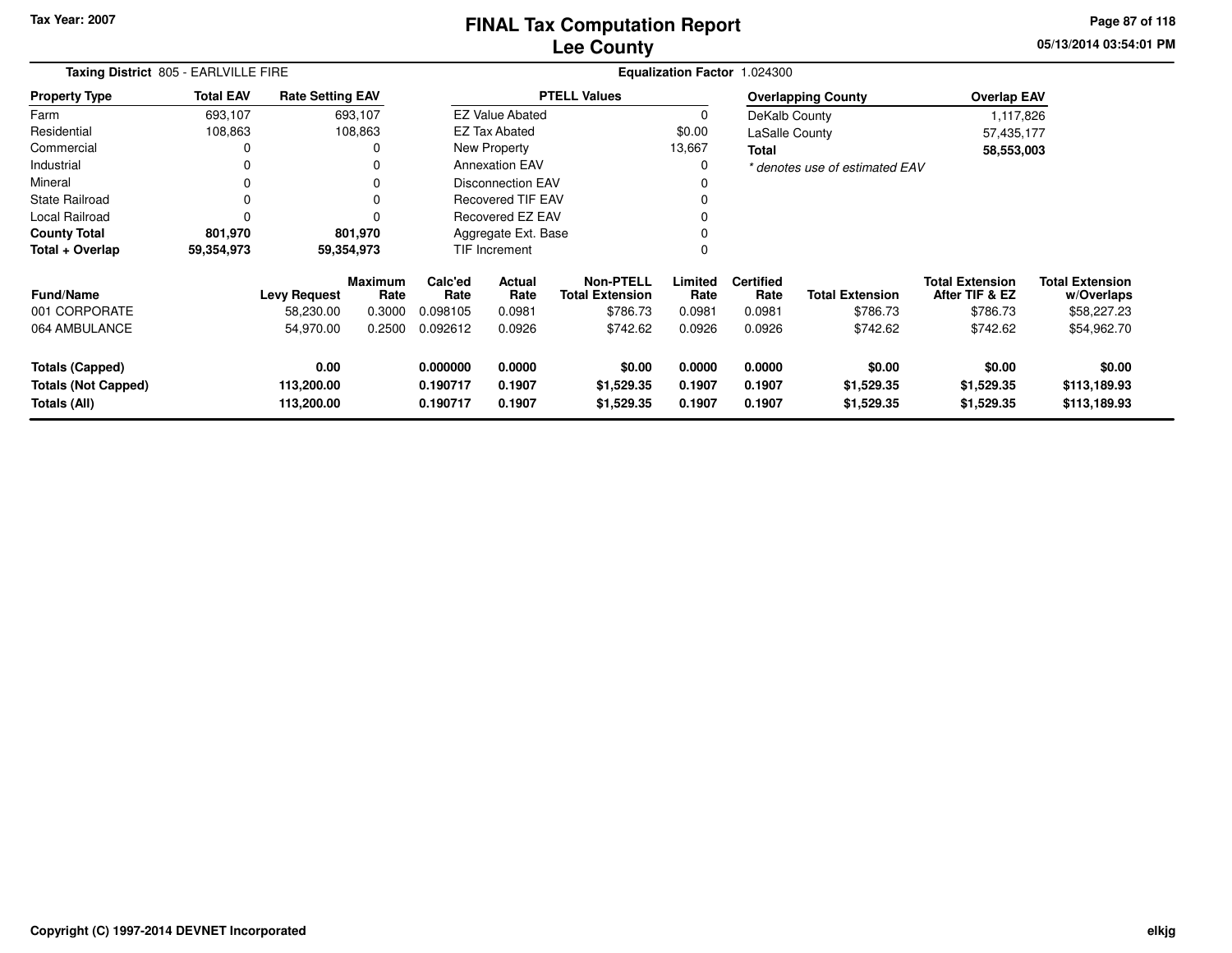### **Lee CountyFINAL Tax Computation Report**

**05/13/2014 03:54:01 PM Page 88 of 118**

| Taxing District 806 - FRANKLIN GROVE FIRE | Equalization Factor 1.024300 |                         |                        |                 |                          |                                            |                 |                          |                                |                                          |                                      |
|-------------------------------------------|------------------------------|-------------------------|------------------------|-----------------|--------------------------|--------------------------------------------|-----------------|--------------------------|--------------------------------|------------------------------------------|--------------------------------------|
| <b>Property Type</b>                      | <b>Total EAV</b>             | <b>Rate Setting EAV</b> |                        |                 |                          | <b>PTELL Values</b>                        |                 |                          | <b>Overlapping County</b>      | <b>Overlap EAV</b>                       |                                      |
| Farm                                      | 9,413,897                    |                         | 9,413,897              |                 | <b>EZ Value Abated</b>   |                                            | $\Omega$        | Ogle County              |                                | 7,023,665                                |                                      |
| Residential                               | 13,057,480                   | 13,057,480              |                        |                 | <b>EZ Tax Abated</b>     |                                            | \$0.00          | <b>Total</b>             |                                | 7,023,665                                |                                      |
| Commercial                                | 2,971,034                    |                         | 2,971,034              |                 | New Property             |                                            | 423,452         |                          | * denotes use of estimated EAV |                                          |                                      |
| Industrial                                | 2,467,479                    |                         | 2,467,479              |                 | <b>Annexation EAV</b>    |                                            | 2,408,942       |                          |                                |                                          |                                      |
| Mineral                                   | 0                            |                         | $\Omega$               |                 | <b>Disconnection EAV</b> |                                            | 492,388         |                          |                                |                                          |                                      |
| <b>State Railroad</b>                     | 555,425                      |                         | 555,425                |                 | <b>Recovered TIF EAV</b> |                                            |                 |                          |                                |                                          |                                      |
| Local Railroad                            | 0                            |                         | ∩                      |                 | Recovered EZ EAV         |                                            |                 |                          |                                |                                          |                                      |
| <b>County Total</b>                       | 28,465,315                   | 28,465,315              |                        |                 | Aggregate Ext. Base      |                                            |                 |                          |                                |                                          |                                      |
| 35,488,980<br>Total + Overlap             |                              | 35,488,980              |                        |                 | TIF Increment            |                                            |                 |                          |                                |                                          |                                      |
| <b>Fund/Name</b>                          |                              | <b>Levy Request</b>     | <b>Maximum</b><br>Rate | Calc'ed<br>Rate | Actual<br>Rate           | <b>Non-PTELL</b><br><b>Total Extension</b> | Limited<br>Rate | <b>Certified</b><br>Rate | <b>Total Extension</b>         | <b>Total Extension</b><br>After TIF & EZ | <b>Total Extension</b><br>w/Overlaps |
| 001 CORPORATE                             |                              | 104,025.00              | 0.3000                 | 0.293119        | 0.2931                   | \$83,431.84                                | 0.2931          | 0.2931                   | \$83,431.84                    | \$83,431.84                              | \$104,018.20                         |
| 027 AUDIT                                 |                              | 100.00                  | 0.0050                 | 0.000282        | 0.0003                   | \$85.40                                    | 0.0003          | 0.0003                   | \$85.40                        | \$85.40                                  | \$106.47                             |
| 035 LIABILITY INSURANCE                   |                              | 26,569.00               | 0.0000                 | 0.074866        | 0.0749                   | \$21,320.52                                | 0.0749          | 0.0749                   | \$21,320.52                    | \$21,320.52                              | \$26,581.25                          |
| 047 SOCIAL SECURITY                       |                              | 100.00                  | 0.0000                 | 0.000282        | 0.0003                   | \$85.40                                    | 0.0003          | 0.0003                   | \$85.40                        | \$85.40                                  | \$106.47                             |
| 064 AMBULANCE                             |                              | 52,012.00               | 0.1500                 | 0.146558        | 0.1466                   | \$41,730.15                                | 0.1466          | 0.1466                   | \$41,730.15                    | \$41,730.15                              | \$52,026.84                          |
| Totals (Capped)                           |                              | 0.00                    |                        | 0.000000        | 0.0000                   | \$0.00                                     | 0.0000          | 0.0000                   | \$0.00                         | \$0.00                                   | \$0.00                               |
| <b>Totals (Not Capped)</b>                |                              | 182,806.00              |                        | 0.515107        | 0.5152                   | \$146,653.31                               | 0.5152          | 0.5152                   | \$146,653.31                   | \$146,653.31                             | \$182,839.23                         |
| Totals (All)                              |                              | 182,806.00              |                        | 0.515107        | 0.5152                   | \$146,653.31                               | 0.5152          | 0.5152                   | \$146,653.31                   | \$146,653.31                             | \$182,839.23                         |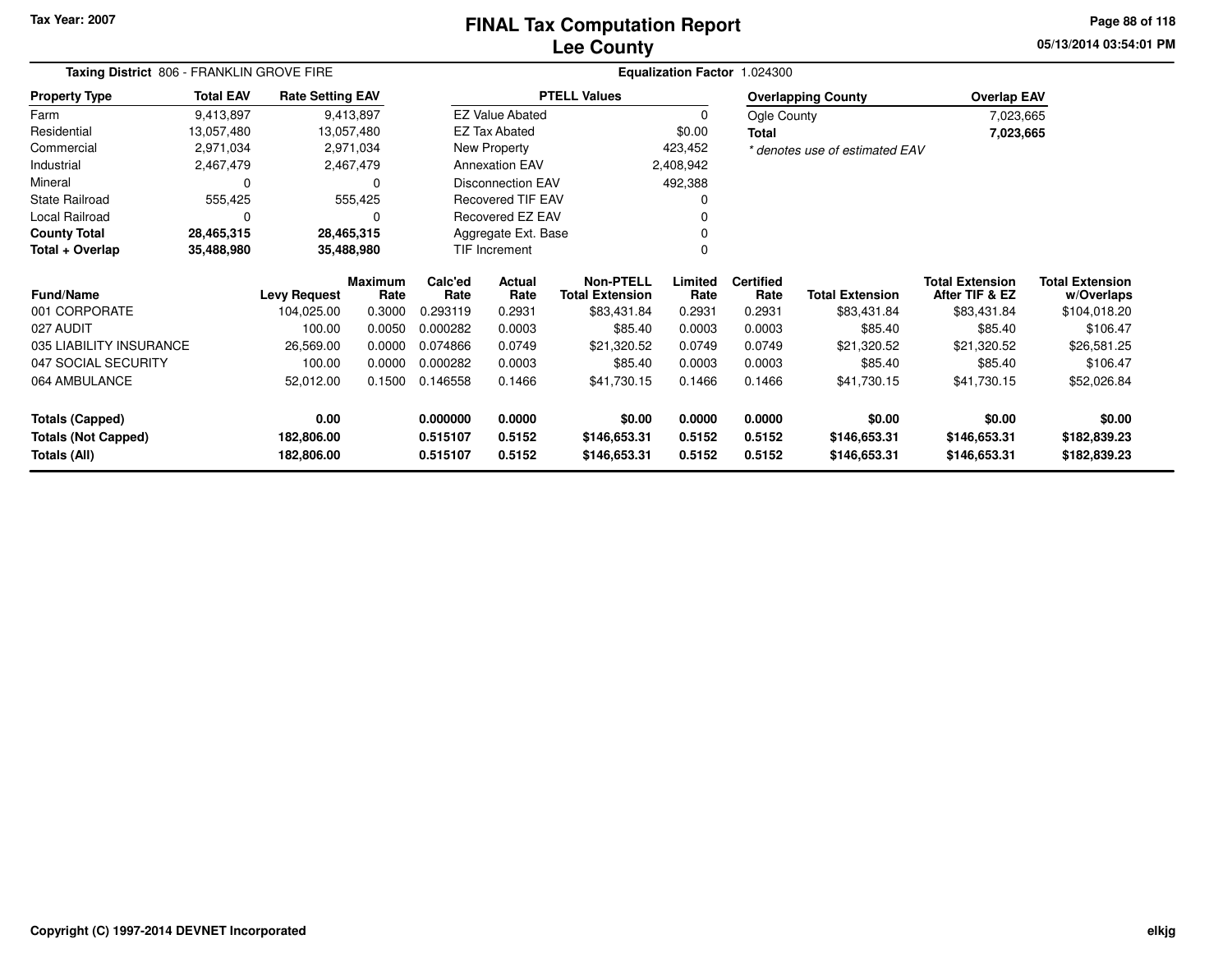#### **Lee CountyFINAL Tax Computation Report**

**05/13/2014 03:54:01 PM Page 89 of 118**

| Taxing District 807 - LEE FIRE             |                  | Equalization Factor 1.024300 |                        |                      |                          |                                     |                  |                          |                                |                                          |                                      |
|--------------------------------------------|------------------|------------------------------|------------------------|----------------------|--------------------------|-------------------------------------|------------------|--------------------------|--------------------------------|------------------------------------------|--------------------------------------|
| <b>Property Type</b>                       | <b>Total EAV</b> | <b>Rate Setting EAV</b>      |                        |                      |                          | <b>PTELL Values</b>                 |                  |                          | <b>Overlapping County</b>      | <b>Overlap EAV</b>                       |                                      |
| Farm                                       | 4,334,344        |                              | 4,334,344              |                      | <b>EZ Value Abated</b>   |                                     |                  | DeKalb County            |                                | 5,445,994                                |                                      |
| Residential                                | 6,847,425        |                              | 6,847,425              |                      | <b>EZ Tax Abated</b>     |                                     | \$0.00           | <b>Total</b>             |                                | 5,445,994                                |                                      |
| Commercial                                 | 294,838          |                              | 294,838                |                      | New Property             |                                     | 305,707          |                          | * denotes use of estimated EAV |                                          |                                      |
| Industrial                                 | 528              |                              | 528                    |                      | <b>Annexation EAV</b>    |                                     |                  |                          |                                |                                          |                                      |
| Mineral                                    | 0                |                              | 0                      |                      | <b>Disconnection EAV</b> |                                     |                  |                          |                                |                                          |                                      |
| <b>State Railroad</b>                      | 156,596          |                              | 156,596                |                      | <b>Recovered TIF EAV</b> |                                     |                  |                          |                                |                                          |                                      |
| Local Railroad                             | 0                |                              | 0                      |                      | <b>Recovered EZ EAV</b>  |                                     |                  |                          |                                |                                          |                                      |
| <b>County Total</b>                        | 11,633,731       |                              | 11,633,731             | Aggregate Ext. Base  |                          |                                     | 77,338           |                          |                                |                                          |                                      |
| Total + Overlap                            | 17,079,725       |                              | 17,079,725             | TIF Increment        |                          |                                     |                  |                          |                                |                                          |                                      |
| <b>Fund/Name</b>                           |                  | <b>Levy Request</b>          | <b>Maximum</b><br>Rate | Calc'ed<br>Rate      | Actual<br>Rate           | Non-PTELL<br><b>Total Extension</b> | Limited<br>Rate  | <b>Certified</b><br>Rate | <b>Total Extension</b>         | <b>Total Extension</b><br>After TIF & EZ | <b>Total Extension</b><br>w/Overlaps |
| 001 CORPORATE                              |                  | 48,007.00                    | 0.4000                 | 0.281076             | 0.2811                   | \$32,702.42                         | 0.2811           | 0.2811                   | \$32,702.42                    | \$32,702.42                              | \$48,011.11                          |
| 035 LIABILITY INSURANCE                    |                  | 4,501.00                     | 0.0000                 | 0.026353             | 0.0264                   | \$3,071.30                          | 0.0264           | 0.0264                   | \$3,071.30                     | \$3,071.30                               | \$4,509.05                           |
| 064 AMBULANCE                              |                  | 24,828.00                    | 0.3000                 | 0.145365             | 0.1454                   | \$16,915.44                         | 0.1454           | 0.1454                   | \$16,915.44                    | \$16,915.44                              | \$24,833.92                          |
| <b>Totals (Capped)</b>                     |                  | 77,336.00                    |                        | 0.452794             | 0.4529                   | \$52,689.16                         | 0.4529           | 0.4529                   | \$52,689.16                    | \$52,689.16                              | \$77,354.08                          |
| <b>Totals (Not Capped)</b><br>Totals (All) |                  | 0.00<br>77,336.00            |                        | 0.000000<br>0.452794 | 0.0000<br>0.4529         | \$0.00<br>\$52,689.16               | 0.0000<br>0.4529 | 0.0000<br>0.4529         | \$0.00<br>\$52,689.16          | \$0.00<br>\$52,689.16                    | \$0.00<br>\$77,354.08                |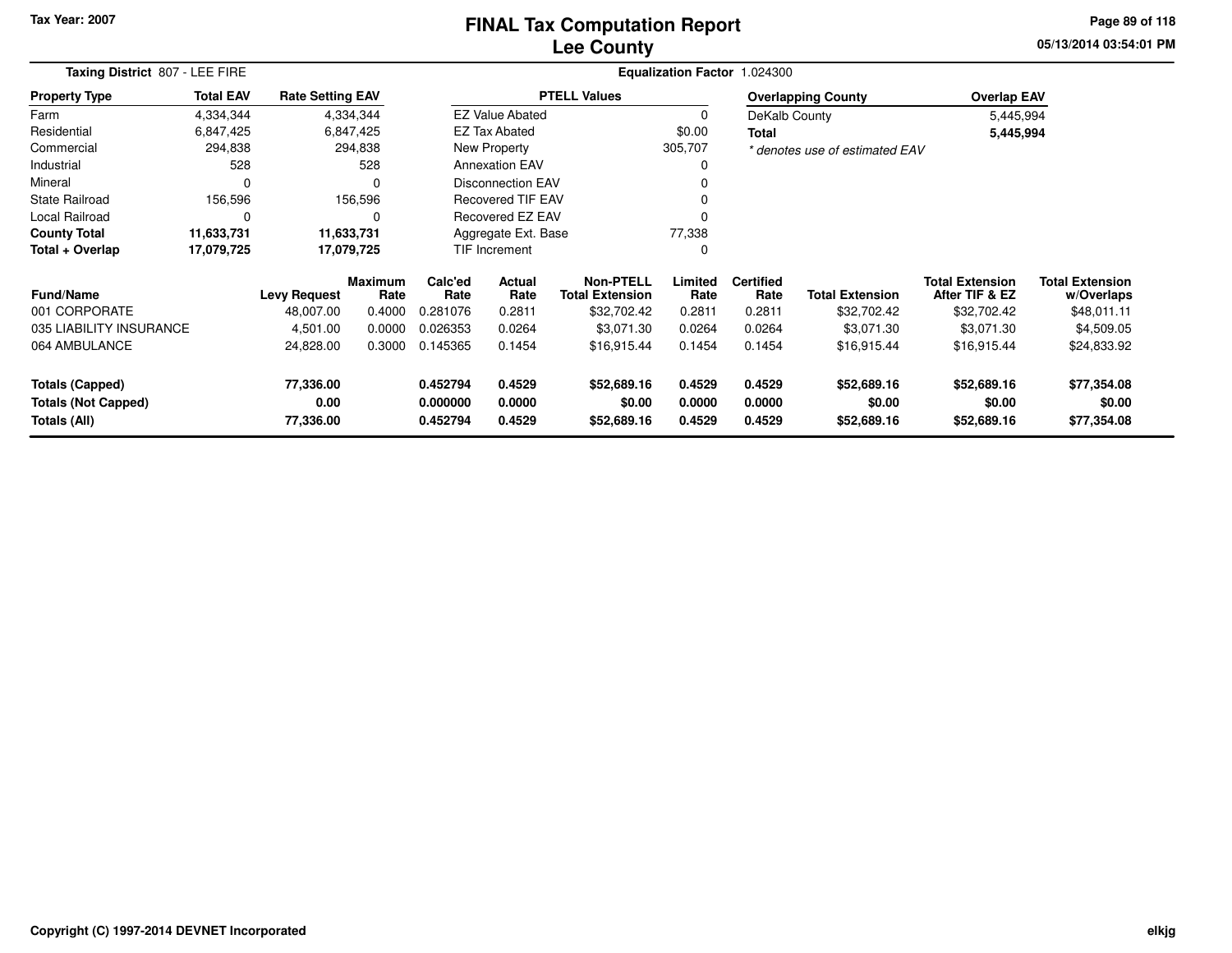# **Lee CountyFINAL Tax Computation Report**

**05/13/2014 03:54:01 PM Page 90 of 118**

| Taxing District 808 - OHIO FIRE |                  |                         |                        |                 |                          |                                            | <b>Equalization Factor</b> | 1.024300                 |                                |                                          |                                      |
|---------------------------------|------------------|-------------------------|------------------------|-----------------|--------------------------|--------------------------------------------|----------------------------|--------------------------|--------------------------------|------------------------------------------|--------------------------------------|
| <b>Property Type</b>            | <b>Total EAV</b> | <b>Rate Setting EAV</b> |                        |                 |                          | <b>PTELL Values</b>                        |                            |                          | <b>Overlapping County</b>      | <b>Overlap EAV</b>                       |                                      |
| Farm                            | 4,660,341        |                         | 4,660,341              |                 | <b>EZ Value Abated</b>   |                                            | 0                          | <b>Bureau County</b>     |                                | 11,467,722                               |                                      |
| Residential                     | 2,097,724        |                         | 2,097,724              |                 | <b>EZ Tax Abated</b>     |                                            | \$0.00                     | Total                    |                                | 11,467,722                               |                                      |
| Commercial                      | 0                |                         | 0                      |                 | New Property             |                                            | 578,715                    |                          | * denotes use of estimated EAV |                                          |                                      |
| Industrial                      | 3,163            |                         | 3,163                  |                 | <b>Annexation EAV</b>    |                                            | 0                          |                          |                                |                                          |                                      |
| Mineral                         |                  |                         | $\Omega$               |                 | <b>Disconnection EAV</b> |                                            | 0                          |                          |                                |                                          |                                      |
| <b>State Railroad</b>           | 0                |                         | $\Omega$               |                 | <b>Recovered TIF EAV</b> |                                            | 0                          |                          |                                |                                          |                                      |
| Local Railroad                  |                  |                         | $\Omega$               |                 | <b>Recovered EZ EAV</b>  |                                            | 0                          |                          |                                |                                          |                                      |
| <b>County Total</b>             | 6,761,228        |                         | 6,761,228              |                 | Aggregate Ext. Base      |                                            | 0                          |                          |                                |                                          |                                      |
| Total + Overlap                 | 18,228,950       | 18,228,950              |                        |                 | TIF Increment            |                                            | 0                          |                          |                                |                                          |                                      |
| <b>Fund/Name</b>                |                  | <b>Levy Request</b>     | <b>Maximum</b><br>Rate | Calc'ed<br>Rate | Actual<br>Rate           | <b>Non-PTELL</b><br><b>Total Extension</b> | Limited<br>Rate            | <b>Certified</b><br>Rate | <b>Total Extension</b>         | <b>Total Extension</b><br>After TIF & EZ | <b>Total Extension</b><br>w/Overlaps |
| 001 CORPORATE                   |                  | 68,600.00               | 0.3000                 | 0.376325        | 0.3000                   | \$20,283.68                                | 0.3000                     | 0.3000                   | \$20,283.68                    | \$20,283.68                              | \$54,686.85                          |
| 064 AMBULANCE                   |                  | 25,000.00               | 0.2500                 | 0.137145        | 0.1371                   | \$9,269.64                                 | 0.1371                     | 0.1371                   | \$9,269.64                     | \$9,269.64                               | \$24,991.89                          |
| Totals (Capped)                 |                  | 0.00                    |                        | 0.000000        | 0.0000                   | \$0.00                                     | 0.0000                     | 0.0000                   | \$0.00                         | \$0.00                                   | \$0.00                               |
| <b>Totals (Not Capped)</b>      |                  | 93,600.00               |                        | 0.513470        | 0.4371                   | \$29,553.32                                | 0.4371                     | 0.4371                   | \$29,553.32                    | \$29,553.32                              | \$79,678.74                          |
| Totals (All)                    |                  | 93,600.00               |                        | 0.513470        | 0.4371                   | \$29,553.32                                | 0.4371                     | 0.4371                   | \$29,553.32                    | \$29,553.32                              | \$79,678.74                          |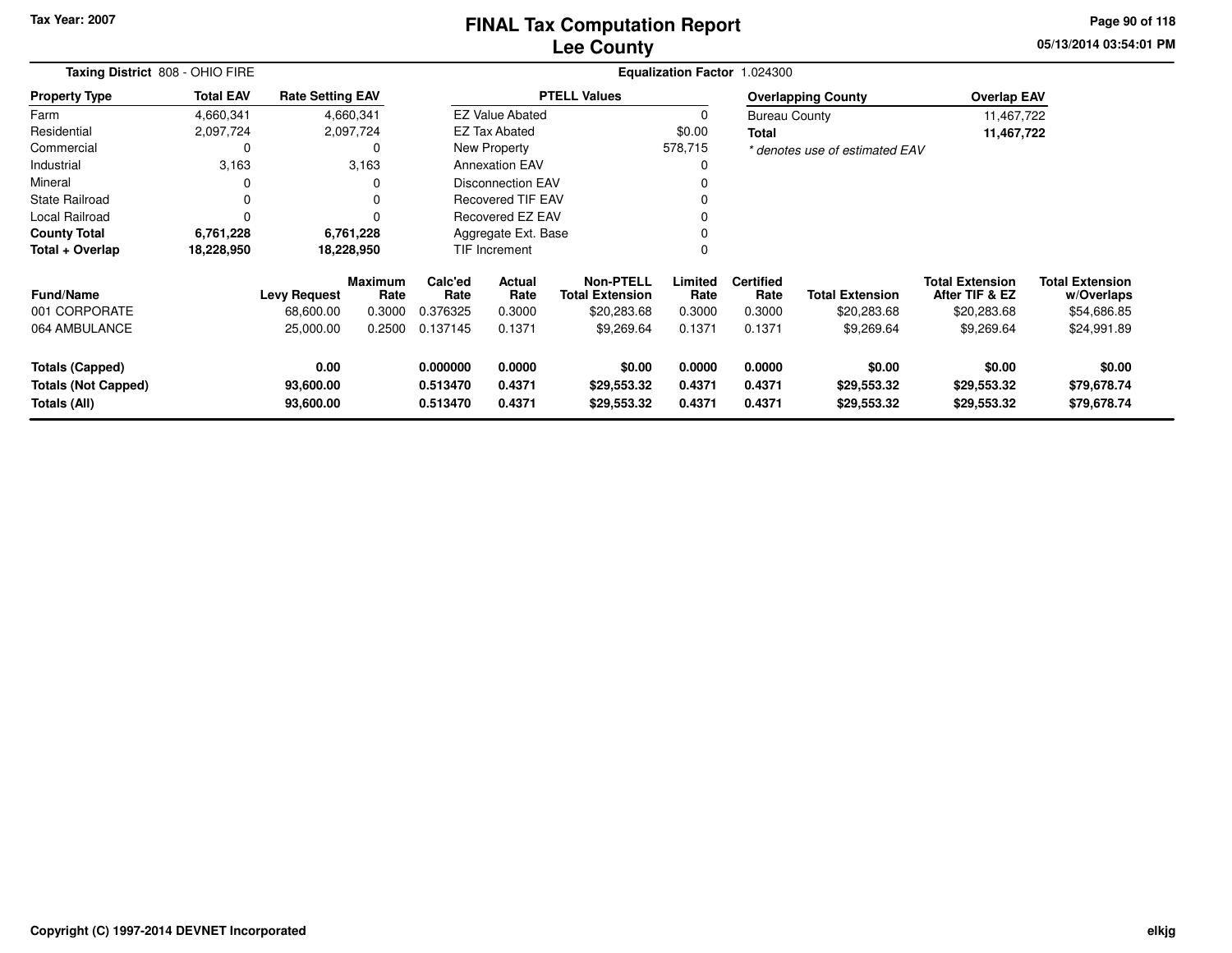# **Lee CountyFINAL Tax Computation Report**

**05/13/2014 03:54:01 PM Page 91 of 118**

| Taxing District 809 - OGLE LEE FIRE        |                  |                          |                        |                                          |                                                              | Equalization Factor 1.024300 |                  |                          |                                |                                          |                                      |
|--------------------------------------------|------------------|--------------------------|------------------------|------------------------------------------|--------------------------------------------------------------|------------------------------|------------------|--------------------------|--------------------------------|------------------------------------------|--------------------------------------|
| <b>Property Type</b>                       | <b>Total EAV</b> | <b>Rate Setting EAV</b>  |                        |                                          |                                                              | <b>PTELL Values</b>          |                  |                          | <b>Overlapping County</b>      | <b>Overlap EAV</b>                       |                                      |
| Farm                                       | 8,161,735        |                          | 8,161,735              |                                          | <b>EZ Value Abated</b>                                       |                              | $\Omega$         | Ogle County              |                                | 92,222,464                               |                                      |
| Residential                                | 8,940,786        |                          | 8,940,786              |                                          | <b>EZ Tax Abated</b>                                         |                              | \$0.00           | <b>Total</b>             |                                | 92,222,464                               |                                      |
| Commercial                                 | 1,217,421        |                          | 1,217,421              |                                          | New Property                                                 |                              | 272,821          |                          | * denotes use of estimated EAV |                                          |                                      |
| Industrial                                 | 62,198           |                          | 62,198                 |                                          | <b>Annexation EAV</b>                                        |                              |                  |                          |                                |                                          |                                      |
| Mineral                                    | 0                |                          | 0                      |                                          | <b>Disconnection EAV</b>                                     |                              |                  |                          |                                |                                          |                                      |
| <b>State Railroad</b>                      | 309,593          |                          | 309,593                |                                          | <b>Recovered TIF EAV</b>                                     |                              |                  |                          |                                |                                          |                                      |
| Local Railroad                             | 0                |                          | 0                      |                                          | Recovered EZ EAV                                             |                              |                  |                          |                                |                                          |                                      |
| <b>County Total</b>                        | 18,691,733       |                          | 18,691,733             |                                          | Aggregate Ext. Base                                          |                              |                  |                          |                                |                                          |                                      |
| Total + Overlap                            | 110,914,197      |                          | 110,914,197            | TIF Increment                            |                                                              |                              |                  |                          |                                |                                          |                                      |
| <b>Fund/Name</b>                           |                  | <b>Levy Request</b>      | <b>Maximum</b><br>Rate | Calc'ed<br>Rate                          | <b>Non-PTELL</b><br>Actual<br><b>Total Extension</b><br>Rate |                              | Limited<br>Rate  | <b>Certified</b><br>Rate | <b>Total Extension</b>         | <b>Total Extension</b><br>After TIF & EZ | <b>Total Extension</b><br>w/Overlaps |
| 001 CORPORATE                              |                  | 293,000.00               | 0.3000                 | 0.264168                                 | 0.2642                                                       | \$49,383.56                  | 0.2642           | 0.2642                   | \$49,383.56                    | \$49,383.56                              | \$293,035.31                         |
| 027 AUDIT                                  |                  | 4,000.00                 | 0.0050                 | 0.003606                                 | 0.0036                                                       | \$672.90                     | 0.0036           | 0.0036                   | \$672.90                       | \$672.90                                 | \$3,992.91                           |
| 035 LIABILITY INSURANCE                    |                  | 17,000.00                | 0.0000                 | 0.015327                                 | 0.0153                                                       | \$2,859.84                   | 0.0153           | 0.0153                   | \$2,859.84                     | \$2,859.84                               | \$16,969.87                          |
| <b>Totals (Capped)</b>                     |                  | 0.00                     |                        | 0.000000                                 | 0.0000                                                       | \$0.00                       | 0.0000           | 0.0000                   | \$0.00                         | \$0.00                                   | \$0.00                               |
| <b>Totals (Not Capped)</b><br>Totals (All) |                  | 314,000.00<br>314,000.00 |                        | 0.283101<br>0.2831<br>0.283101<br>0.2831 |                                                              | \$52,916.30<br>\$52,916.30   | 0.2831<br>0.2831 | 0.2831<br>0.2831         | \$52,916.30<br>\$52,916.30     | \$52,916.30<br>\$52,916.30               | \$313,998.09<br>\$313,998.09         |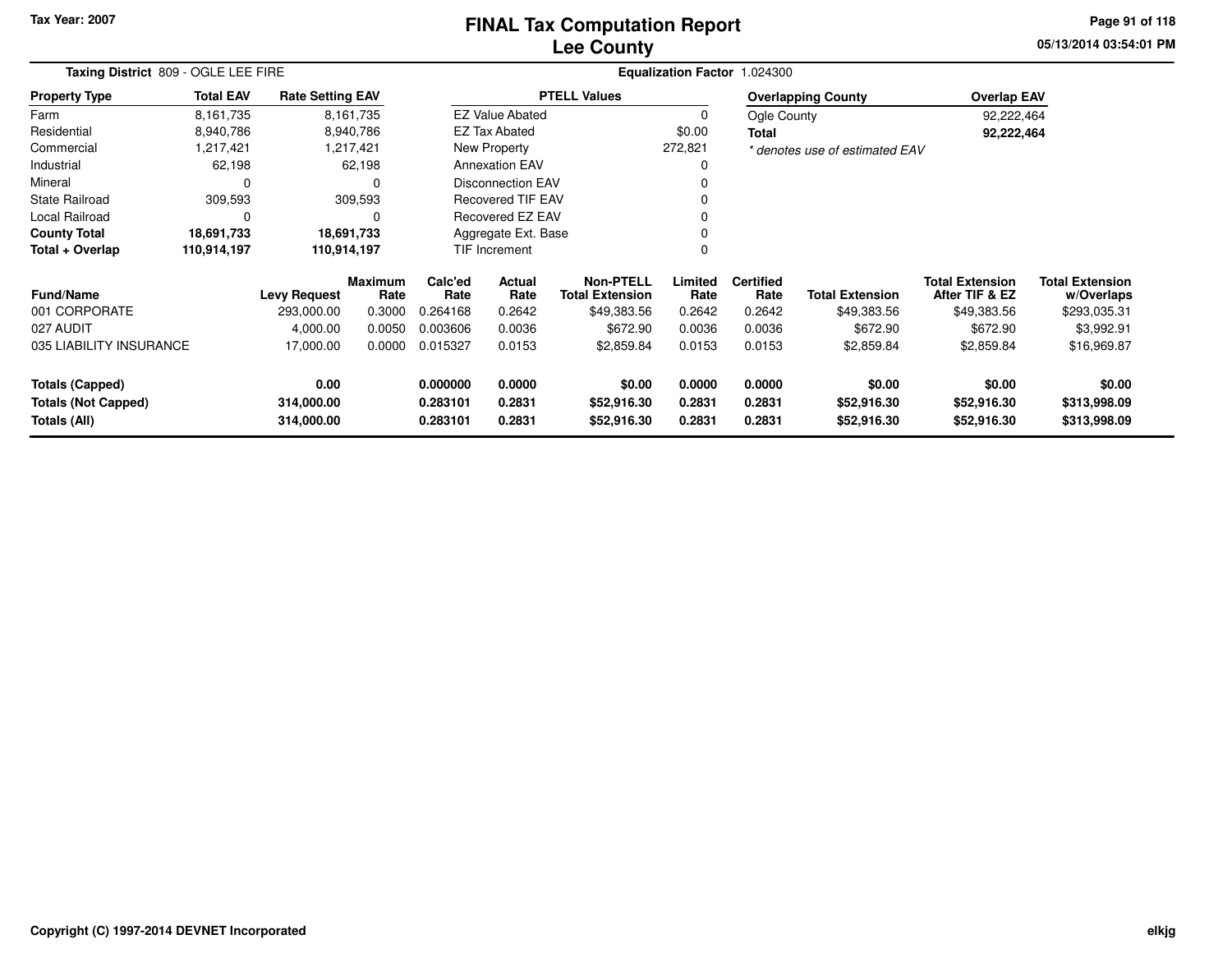### **Lee CountyFINAL Tax Computation Report**

**05/13/2014 03:54:01 PM Page 92 of 118**

| Taxing District 810 - PAW PAW FIRE                                   |                                   |                                  |                        | Equalization Factor 1.024300     |                            |                                      |                            |                            |                                        |                                          |                                        |  |  |
|----------------------------------------------------------------------|-----------------------------------|----------------------------------|------------------------|----------------------------------|----------------------------|--------------------------------------|----------------------------|----------------------------|----------------------------------------|------------------------------------------|----------------------------------------|--|--|
| <b>Property Type</b>                                                 | <b>Total EAV</b>                  | <b>Rate Setting EAV</b>          |                        |                                  |                            | <b>PTELL Values</b>                  |                            |                            | <b>Overlapping County</b>              | <b>Overlap EAV</b>                       |                                        |  |  |
| Farm                                                                 | 11,722,402                        |                                  | 11,721,724             |                                  | <b>EZ Value Abated</b>     |                                      | 0                          | DeKalb County              |                                        | 8,553,782                                |                                        |  |  |
| Residential                                                          | 21,615,846                        |                                  | 18,356,918             |                                  | <b>EZ Tax Abated</b>       |                                      | \$0.00                     | <b>Total</b>               |                                        | 8,553,782                                |                                        |  |  |
| Commercial                                                           | 1,703,790                         |                                  | 1,474,635              |                                  | New Property               |                                      | 524,624                    |                            | * denotes use of estimated EAV         |                                          |                                        |  |  |
| Industrial                                                           | 3,450,928                         |                                  | 3,450,928              |                                  | <b>Annexation EAV</b>      |                                      | 0                          |                            |                                        |                                          |                                        |  |  |
| Mineral                                                              | 0                                 |                                  | 0                      | <b>Disconnection EAV</b>         |                            |                                      | 0                          |                            |                                        |                                          |                                        |  |  |
| <b>State Railroad</b>                                                |                                   |                                  |                        | <b>Recovered TIF EAV</b>         |                            |                                      |                            |                            |                                        |                                          |                                        |  |  |
| <b>Local Railroad</b>                                                | 0                                 |                                  |                        |                                  | Recovered EZ EAV           |                                      | $\Omega$                   |                            |                                        |                                          |                                        |  |  |
| <b>County Total</b>                                                  | 38,492,966                        |                                  | 35,004,205             |                                  | Aggregate Ext. Base        |                                      | 122,004                    |                            |                                        |                                          |                                        |  |  |
| Total + Overlap                                                      | 47,046,748                        |                                  |                        |                                  | <b>TIF Increment</b>       |                                      | 3,488,761                  |                            |                                        |                                          |                                        |  |  |
| <b>Fund/Name</b>                                                     | 43,557,987<br><b>Levy Request</b> |                                  | <b>Maximum</b><br>Rate | Calc'ed<br>Rate                  | <b>Actual</b><br>Rate      | Non-PTELL<br><b>Total Extension</b>  | Limited<br>Rate            | <b>Certified</b><br>Rate   | <b>Total Extension</b>                 | <b>Total Extension</b><br>After TIF & EZ | <b>Total Extension</b><br>w/Overlaps   |  |  |
| 001 CORPORATE                                                        |                                   | 108,500.00                       | 0.4000                 | 0.249093                         | 0.2491                     | \$87,195.47                          | 0.2491                     | 0.2491                     | \$95,885.98                            | \$87,195.47                              | \$108,502.95                           |  |  |
| 035 LIABILITY INSURANCE                                              |                                   | 13,500.00                        | 0.0000                 | 0.030993                         | 0.0310                     | \$10,851.30                          | 0.0310                     | 0.0310                     | \$11,932.82                            | \$10,851.30                              | \$13,502.98                            |  |  |
| <b>Totals (Capped)</b><br><b>Totals (Not Capped)</b><br>Totals (All) |                                   | 122,000.00<br>0.00<br>122,000.00 |                        | 0.280086<br>0.000000<br>0.280086 | 0.2801<br>0.0000<br>0.2801 | \$98,046.77<br>\$0.00<br>\$98,046.77 | 0.2801<br>0.0000<br>0.2801 | 0.2801<br>0.0000<br>0.2801 | \$107,818.80<br>\$0.00<br>\$107,818.80 | \$98,046.77<br>\$0.00<br>\$98,046.77     | \$122,005.93<br>\$0.00<br>\$122,005.93 |  |  |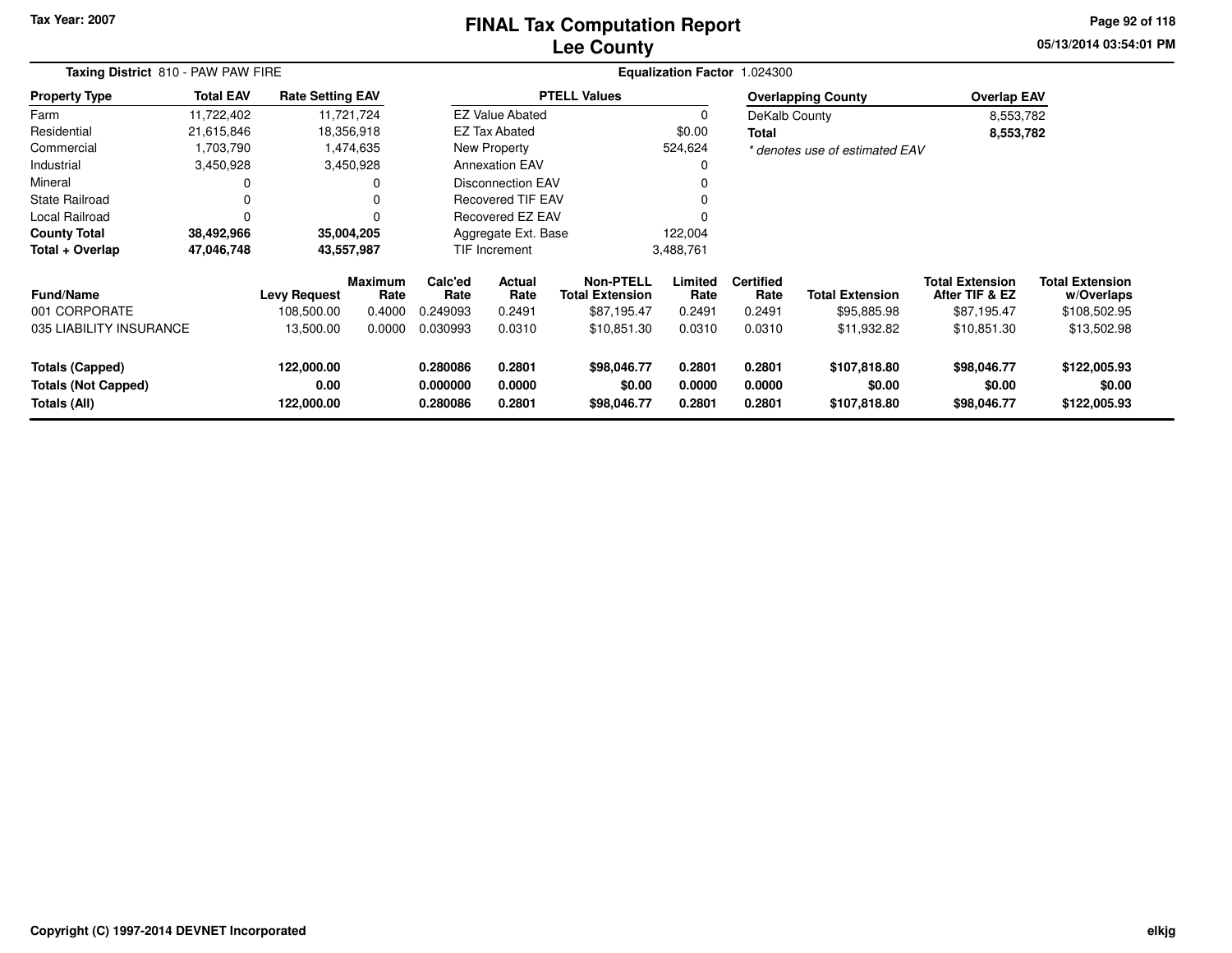# **Lee CountyFINAL Tax Computation Report**

**05/13/2014 03:54:01 PM Page 93 of 118**

|                                            | Taxing District 811 - POLO FIRE |                          |                        |                          |                          |                                            |                  | Equalization Factor 1.024300 |                                |                                          |                                      |  |
|--------------------------------------------|---------------------------------|--------------------------|------------------------|--------------------------|--------------------------|--------------------------------------------|------------------|------------------------------|--------------------------------|------------------------------------------|--------------------------------------|--|
| <b>Property Type</b>                       | <b>Total EAV</b>                | <b>Rate Setting EAV</b>  |                        |                          |                          | <b>PTELL Values</b>                        |                  |                              | <b>Overlapping County</b>      | <b>Overlap EAV</b>                       |                                      |  |
| Farm                                       | 117,389                         |                          | 117,389                |                          | <b>EZ Value Abated</b>   |                                            | $\Omega$         | Carroll County               |                                | *325,584                                 |                                      |  |
| Residential                                | 0                               |                          | 0                      |                          | <b>EZ Tax Abated</b>     |                                            | \$0.00           | Ogle County                  |                                | 63,194,891                               |                                      |  |
| Commercial                                 | 23,613                          |                          | 23,613                 |                          | New Property             |                                            |                  |                              | <b>Whiteside County</b>        | 373,499                                  |                                      |  |
| Industrial                                 |                                 |                          | 0                      |                          | <b>Annexation EAV</b>    |                                            |                  | <b>Total</b>                 |                                |                                          | 63,893,974                           |  |
| Mineral                                    |                                 |                          | 0                      |                          | <b>Disconnection EAV</b> |                                            |                  |                              | * denotes use of estimated EAV |                                          |                                      |  |
| <b>State Railroad</b>                      |                                 |                          | 0                      | <b>Recovered TIF EAV</b> |                          |                                            |                  |                              |                                |                                          |                                      |  |
| Local Railroad                             |                                 |                          | ∩                      | <b>Recovered EZ EAV</b>  |                          |                                            |                  |                              |                                |                                          |                                      |  |
| <b>County Total</b>                        | 141,002                         |                          | 141,002                |                          | Aggregate Ext. Base      |                                            |                  |                              |                                |                                          |                                      |  |
| Total + Overlap                            | 64,034,976                      |                          | 64,034,976             | TIF Increment            |                          |                                            |                  |                              |                                |                                          |                                      |  |
| <b>Fund/Name</b>                           |                                 | Levy Request             | <b>Maximum</b><br>Rate | Calc'ed<br>Rate          | Actual<br>Rate           | <b>Non-PTELL</b><br><b>Total Extension</b> | Limited<br>Rate  | <b>Certified</b><br>Rate     | <b>Total Extension</b>         | <b>Total Extension</b><br>After TIF & EZ | <b>Total Extension</b><br>w/Overlaps |  |
| 001 CORPORATE                              |                                 | 176,800.00               | 0.3000                 | 0.276099                 | 0.2761                   | \$389.31                                   | 0.2761           | 0.2761                       | \$389.31                       | \$389.31                                 | \$176,800.57                         |  |
| 035 LIABILITY INSURANCE                    |                                 | 39,500.00                | 0.0000                 | 0.061685                 | 0.0617                   | \$87.00                                    | 0.0617           | 0.0617                       | \$87.00                        | \$87.00                                  | \$39,509.58                          |  |
| 064 AMBULANCE                              |                                 | 187,200.00               | 0.4000                 | 0.292340                 | 0.2923                   | \$412.15                                   | 0.2923           | 0.2923                       | \$412.15                       | \$412.15                                 | \$187,174.23                         |  |
| <b>Totals (Capped)</b>                     |                                 | 0.00                     |                        | 0.000000                 | 0.0000                   | \$0.00                                     | 0.0000           | 0.0000                       | \$0.00                         | \$0.00                                   | \$0.00                               |  |
| <b>Totals (Not Capped)</b><br>Totals (All) |                                 | 403,500.00<br>403,500.00 |                        | 0.630124<br>0.630124     | 0.6301<br>0.6301         | \$888.46<br>\$888.46                       | 0.6301<br>0.6301 | 0.6301<br>0.6301             | \$888.46<br>\$888.46           | \$888.46<br>\$888.46                     | \$403,484.38<br>\$403,484.38         |  |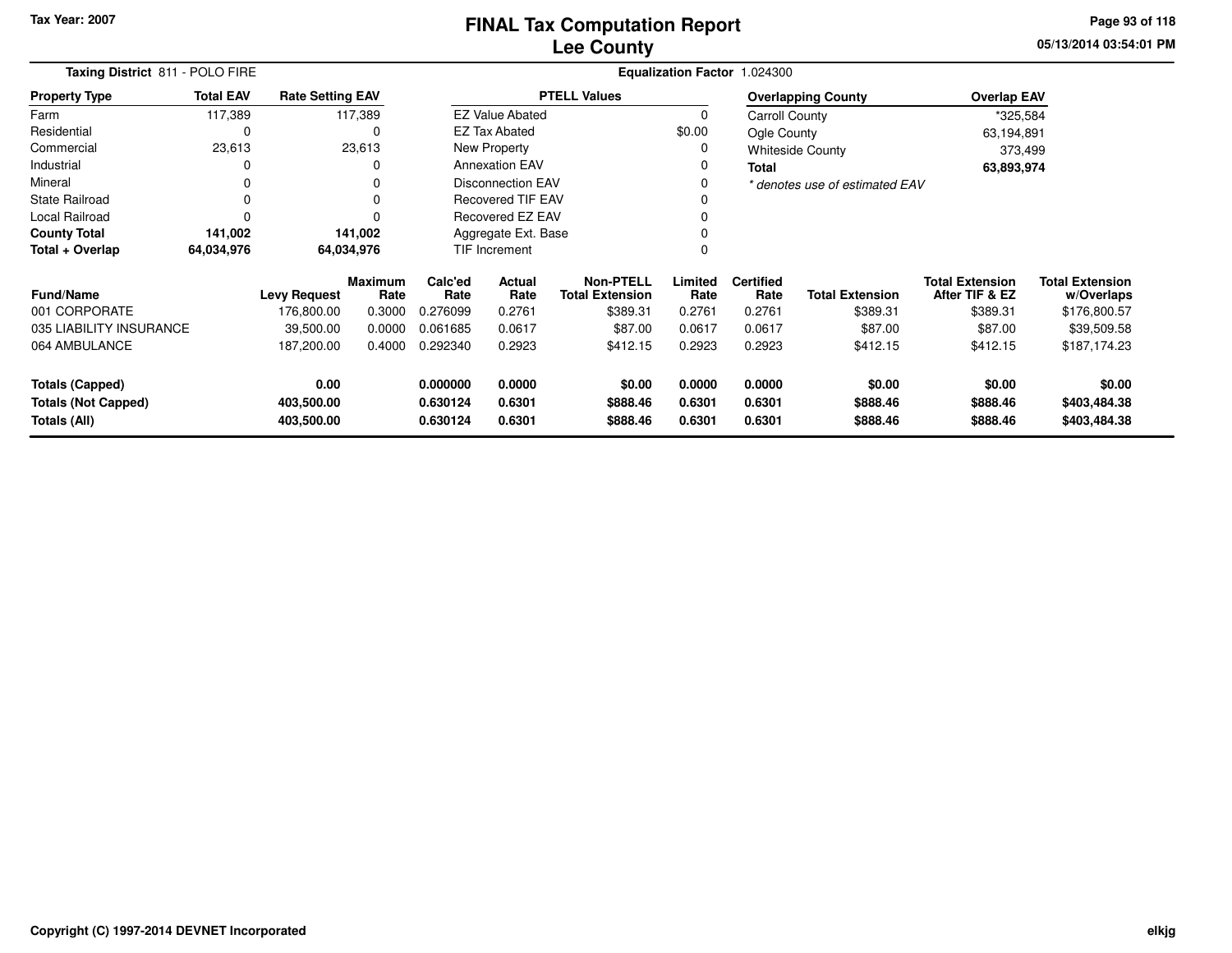#### **Lee CountyFINAL Tax Computation Report**

**05/13/2014 03:54:01 PM Page 94 of 118**

| Taxing District 812 - ROCK FALLS FIRE                                |                  |                                   |                           |                                  |                            |                                                           |                            | Equalization Factor 1.024300       |                                       |                                                         |                                                      |
|----------------------------------------------------------------------|------------------|-----------------------------------|---------------------------|----------------------------------|----------------------------|-----------------------------------------------------------|----------------------------|------------------------------------|---------------------------------------|---------------------------------------------------------|------------------------------------------------------|
| <b>Property Type</b>                                                 | <b>Total EAV</b> | <b>Rate Setting EAV</b>           |                           |                                  |                            | <b>PTELL Values</b>                                       |                            |                                    | <b>Overlapping County</b>             | <b>Overlap EAV</b>                                      |                                                      |
| Farm                                                                 | 1,763,451        |                                   | 1,763,451                 |                                  | <b>EZ Value Abated</b>     |                                                           | 0                          |                                    | <b>Whiteside County</b>               | 60,107,896                                              |                                                      |
| Residential                                                          | 4,032,157        |                                   | 4,032,157                 |                                  | EZ Tax Abated              |                                                           | \$0.00                     | Total                              |                                       | 60,107,896                                              |                                                      |
| Commercial                                                           | 453,922          |                                   | 453,922                   |                                  | New Property               |                                                           | 41,522                     |                                    | * denotes use of estimated EAV        |                                                         |                                                      |
| Industrial                                                           | 4,319,529        |                                   | 4,319,529                 |                                  | <b>Annexation EAV</b>      |                                                           | 0                          |                                    |                                       |                                                         |                                                      |
| Mineral                                                              |                  |                                   |                           |                                  | <b>Disconnection EAV</b>   |                                                           | 0                          |                                    |                                       |                                                         |                                                      |
| <b>State Railroad</b>                                                | 1,250,020        |                                   | 1,250,020                 |                                  | <b>Recovered TIF EAV</b>   |                                                           | 0                          |                                    |                                       |                                                         |                                                      |
| Local Railroad                                                       | 0                |                                   |                           |                                  | <b>Recovered EZ EAV</b>    |                                                           | 0                          |                                    |                                       |                                                         |                                                      |
| <b>County Total</b>                                                  | 11,819,079       |                                   | 11,819,079                |                                  | Aggregate Ext. Base        |                                                           | 0                          |                                    |                                       |                                                         |                                                      |
| Total + Overlap                                                      | 71,926,975       |                                   | 71,926,975                | <b>TIF Increment</b>             |                            |                                                           | 0                          |                                    |                                       |                                                         |                                                      |
| Fund/Name<br>001 CORPORATE                                           |                  | <b>Levy Request</b><br>127,520.00 | Maximum<br>Rate<br>0.3000 | Calc'ed<br>Rate<br>0.177291      | Actual<br>Rate<br>0.1773   | <b>Non-PTELL</b><br><b>Total Extension</b><br>\$20,955.23 | Limited<br>Rate<br>0.1773  | <b>Certified</b><br>Rate<br>0.1773 | <b>Total Extension</b><br>\$20,955.23 | <b>Total Extension</b><br>After TIF & EZ<br>\$20,955.23 | <b>Total Extension</b><br>w/Overlaps<br>\$127,526.53 |
| <b>Totals (Capped)</b><br><b>Totals (Not Capped)</b><br>Totals (All) |                  | 0.00<br>127,520.00<br>127,520.00  |                           | 0.000000<br>0.177291<br>0.177291 | 0.0000<br>0.1773<br>0.1773 | \$0.00<br>\$20,955.23<br>\$20,955.23                      | 0.0000<br>0.1773<br>0.1773 | 0.0000<br>0.1773<br>0.1773         | \$0.00<br>\$20,955.23<br>\$20,955.23  | \$0.00<br>\$20,955.23<br>\$20,955.23                    | \$0.00<br>\$127,526.53<br>\$127,526.53               |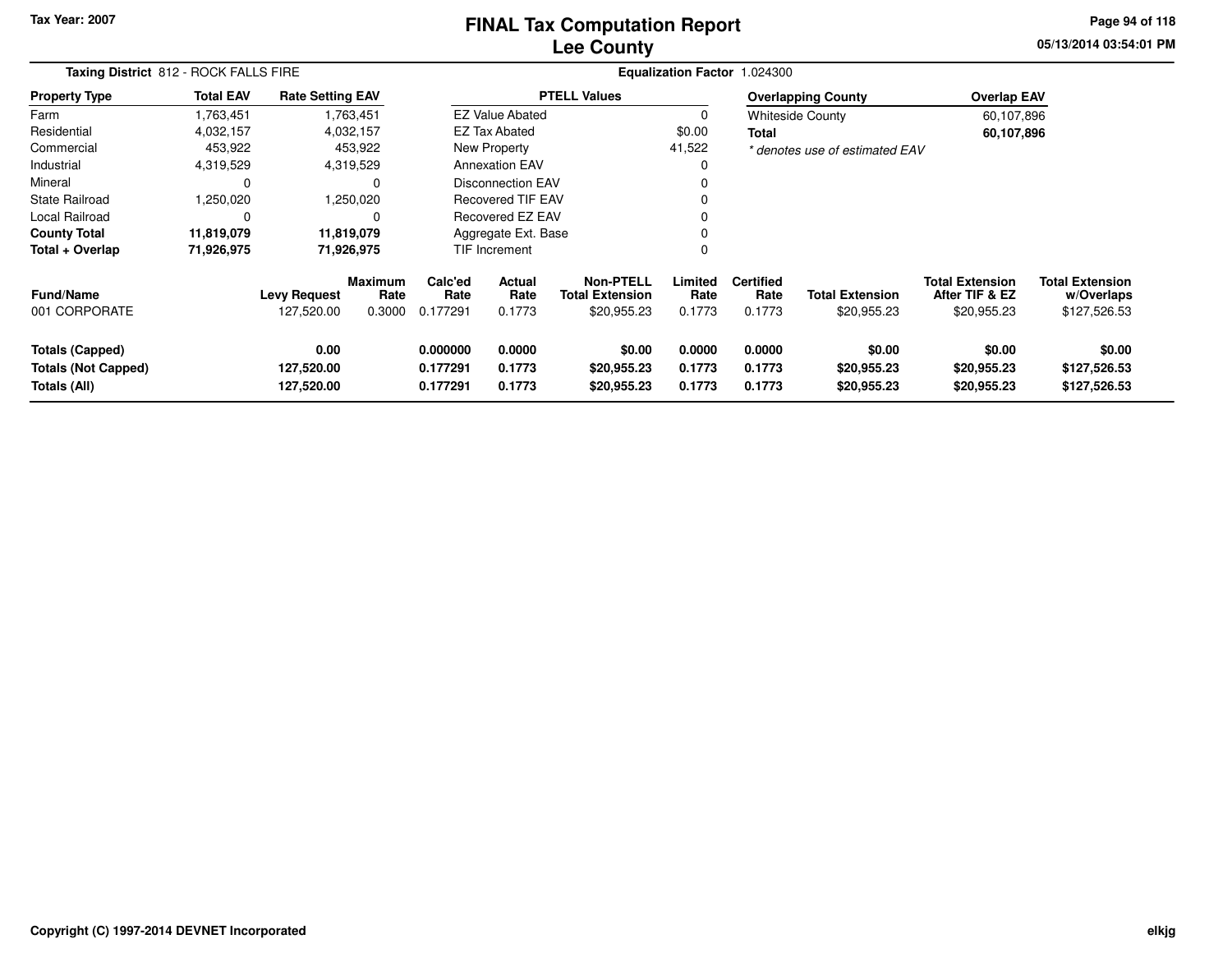### **Lee CountyFINAL Tax Computation Report**

**05/13/2014 03:54:01 PM Page 95 of 118**

| Taxing District 813 - STERLING FIRE                                  |                  |                                   |                                  |                                  |                            | Equalization Factor 1.024300                              |                            |                                    |                                       |                                                         |                                                      |
|----------------------------------------------------------------------|------------------|-----------------------------------|----------------------------------|----------------------------------|----------------------------|-----------------------------------------------------------|----------------------------|------------------------------------|---------------------------------------|---------------------------------------------------------|------------------------------------------------------|
| <b>Property Type</b>                                                 | <b>Total EAV</b> | <b>Rate Setting EAV</b>           |                                  |                                  |                            | <b>PTELL Values</b>                                       |                            |                                    | <b>Overlapping County</b>             | <b>Overlap EAV</b>                                      |                                                      |
| Farm                                                                 | 1,852,197        |                                   | 1,852,197                        |                                  | <b>EZ Value Abated</b>     |                                                           | 0                          |                                    | <b>Whiteside County</b>               | 110,837,227                                             |                                                      |
| Residential                                                          | 14.445.719       |                                   | 14,445,719                       |                                  | <b>EZ Tax Abated</b>       |                                                           | \$0.00                     | <b>Total</b>                       |                                       | 110,837,227                                             |                                                      |
| Commercial                                                           | 193,985          |                                   | 193,985                          |                                  | New Property               |                                                           | 186,829                    |                                    | * denotes use of estimated EAV        |                                                         |                                                      |
| Industrial                                                           |                  |                                   | O                                |                                  | <b>Annexation EAV</b>      |                                                           | 0                          |                                    |                                       |                                                         |                                                      |
| Mineral                                                              | 0                |                                   | 0                                |                                  | Disconnection EAV          |                                                           | $\Omega$                   |                                    |                                       |                                                         |                                                      |
| <b>State Railroad</b>                                                | 0                |                                   | 0                                |                                  | <b>Recovered TIF EAV</b>   |                                                           | 0                          |                                    |                                       |                                                         |                                                      |
| <b>Local Railroad</b>                                                | 0                |                                   | O                                |                                  | <b>Recovered EZ EAV</b>    |                                                           | 0                          |                                    |                                       |                                                         |                                                      |
| <b>County Total</b>                                                  | 16,491,901       |                                   | 16,491,901                       | Aggregate Ext. Base              |                            |                                                           | 0                          |                                    |                                       |                                                         |                                                      |
| Total + Overlap                                                      | 127,329,128      |                                   | 127,329,128                      | <b>TIF Increment</b>             |                            |                                                           | 0                          |                                    |                                       |                                                         |                                                      |
| <b>Fund/Name</b><br>001 CORPORATE                                    |                  | <b>Levy Request</b><br>156,250.00 | <b>Maximum</b><br>Rate<br>0.1250 | Calc'ed<br>Rate<br>0.122714      | Actual<br>Rate<br>0.1227   | <b>Non-PTELL</b><br><b>Total Extension</b><br>\$20,235.56 | Limited<br>Rate<br>0.1227  | <b>Certified</b><br>Rate<br>0.1227 | <b>Total Extension</b><br>\$20,235.56 | <b>Total Extension</b><br>After TIF & EZ<br>\$20,235.56 | <b>Total Extension</b><br>w/Overlaps<br>\$156,232.84 |
| <b>Totals (Capped)</b><br><b>Totals (Not Capped)</b><br>Totals (All) |                  | 0.00<br>156,250.00<br>156,250.00  |                                  | 0.000000<br>0.122714<br>0.122714 | 0.0000<br>0.1227<br>0.1227 | \$0.00<br>\$20,235.56<br>\$20,235.56                      | 0.0000<br>0.1227<br>0.1227 | 0.0000<br>0.1227<br>0.1227         | \$0.00<br>\$20,235.56<br>\$20,235.56  | \$0.00<br>\$20,235.56<br>\$20,235.56                    | \$0.00<br>\$156,232.84<br>\$156,232.84               |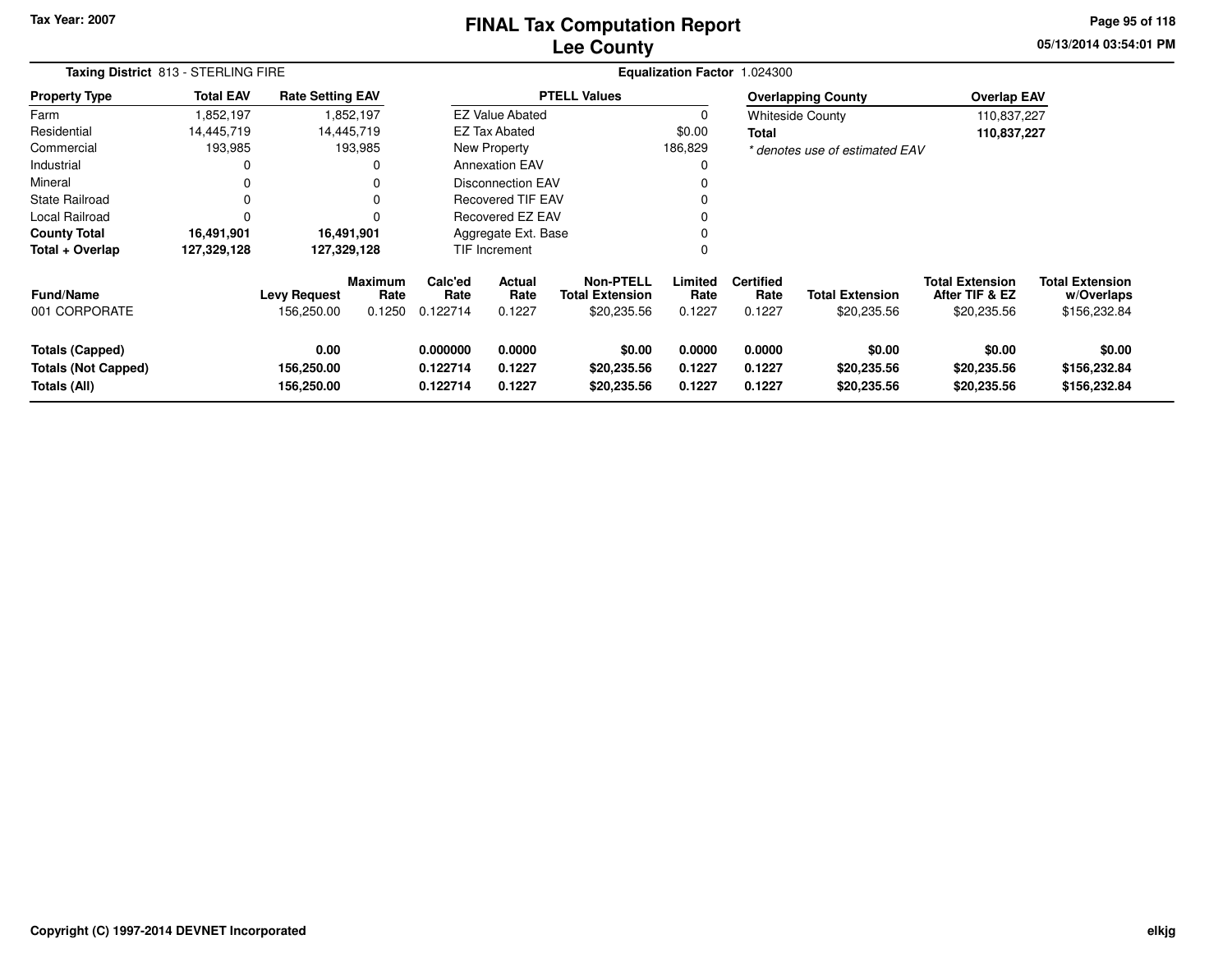# **Lee CountyFINAL Tax Computation Report**

**05/13/2014 03:54:01 PM Page 96 of 118**

|                                                                      | Taxing District 814 - SUBLETTE FIRE |                                  |                 |                                  |                                          |                                        |                            | Equalization Factor 1.024300 |                                        |                                          |                                        |  |
|----------------------------------------------------------------------|-------------------------------------|----------------------------------|-----------------|----------------------------------|------------------------------------------|----------------------------------------|----------------------------|------------------------------|----------------------------------------|------------------------------------------|----------------------------------------|--|
| <b>Property Type</b>                                                 | <b>Total EAV</b>                    | <b>Rate Setting EAV</b>          |                 |                                  |                                          | <b>PTELL Values</b>                    |                            |                              |                                        |                                          |                                        |  |
| Farm                                                                 | 13,771,788                          |                                  | 13,771,788      |                                  | <b>EZ Value Abated</b>                   |                                        | 0                          |                              |                                        |                                          |                                        |  |
| Residential                                                          | 20,254,236                          |                                  | 20,254,236      |                                  | <b>EZ Tax Abated</b>                     |                                        | \$0.00                     |                              |                                        |                                          |                                        |  |
| Commercial                                                           | 3,497,944                           |                                  | 3,497,944       |                                  | New Property                             |                                        | 521,465                    |                              |                                        |                                          |                                        |  |
| Industrial                                                           | 236,597                             |                                  | 236,597         |                                  | <b>Annexation EAV</b>                    |                                        | 0                          |                              |                                        |                                          |                                        |  |
| Mineral                                                              | 0                                   |                                  | 0               | <b>Disconnection EAV</b>         |                                          |                                        | 0                          |                              |                                        |                                          |                                        |  |
| <b>State Railroad</b>                                                | 7,716                               |                                  | 7,716           | <b>Recovered TIF EAV</b>         |                                          |                                        | 0                          |                              |                                        |                                          |                                        |  |
| Local Railroad                                                       | 8,287                               |                                  | 8,287           | Recovered EZ EAV                 |                                          |                                        | $\Omega$                   |                              |                                        |                                          |                                        |  |
| <b>County Total</b>                                                  | 37,776,568                          |                                  | 37,776,568      |                                  | Aggregate Ext. Base                      |                                        | 135,311                    |                              |                                        |                                          |                                        |  |
| Total + Overlap                                                      | 37,776,568                          |                                  | 37,776,568      |                                  | TIF Increment                            |                                        | 0                          |                              |                                        |                                          |                                        |  |
| <b>Fund/Name</b>                                                     |                                     | <b>Levy Request</b>              | Maximum<br>Rate | Calc'ed<br>Rate                  | Actual<br>Rate<br><b>Total Extension</b> |                                        | Limited<br>Rate            | <b>Certified</b><br>Rate     | <b>Total Extension</b>                 | <b>Total Extension</b><br>After TIF & EZ | <b>Total Extension</b><br>w/Overlaps   |  |
| 001 CORPORATE                                                        |                                     | 67,300.00                        | 0.4000          | 0.178153                         | 0.1782                                   | \$67,317.84                            | 0.1782                     | 0.1782                       | \$67,317.84                            | \$67,317.84                              | \$67,317.84                            |  |
| 064 AMBULANCE                                                        |                                     | 68,000.00                        | 0.3000          | 0.180006                         | 0.1800                                   | \$67,997.82                            | 0.1800                     | 0.1800                       | \$67,997.82                            | \$67,997.82                              | \$67,997.82                            |  |
| <b>Totals (Capped)</b><br><b>Totals (Not Capped)</b><br>Totals (All) |                                     | 135,300.00<br>0.00<br>135,300.00 |                 | 0.358159<br>0.000000<br>0.358159 | 0.3582<br>0.0000<br>0.3582               | \$135,315.66<br>\$0.00<br>\$135,315.66 | 0.3582<br>0.0000<br>0.3582 | 0.3582<br>0.0000<br>0.3582   | \$135,315.66<br>\$0.00<br>\$135,315.66 | \$135,315.66<br>\$0.00<br>\$135,315.66   | \$135,315.66<br>\$0.00<br>\$135,315.66 |  |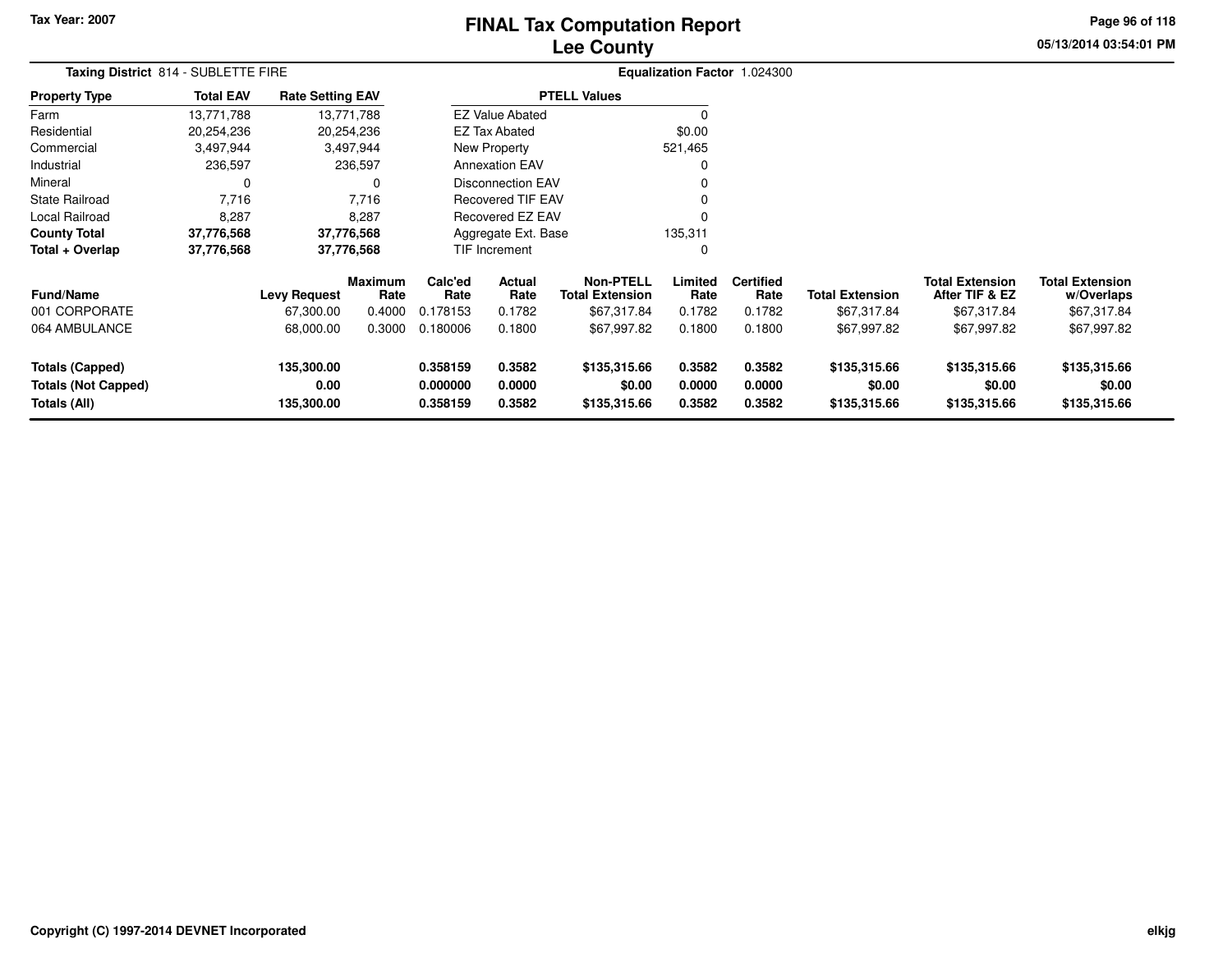# **Lee CountyFINAL Tax Computation Report**

**05/13/2014 03:54:01 PM Page 97 of 118**

| Taxing District 815 - WEST BROOKLYN FIRE                             |                  |                                |                        |                                  |                            | <b>Equalization Factor 1.024300</b>  |                            |                            |                                      |                                          |                                      |
|----------------------------------------------------------------------|------------------|--------------------------------|------------------------|----------------------------------|----------------------------|--------------------------------------|----------------------------|----------------------------|--------------------------------------|------------------------------------------|--------------------------------------|
| <b>Property Type</b>                                                 | <b>Total EAV</b> | <b>Rate Setting EAV</b>        |                        |                                  |                            | <b>PTELL Values</b>                  |                            |                            |                                      |                                          |                                      |
| Farm                                                                 | 9,783,791        |                                | 9,783,791              |                                  | <b>EZ Value Abated</b>     |                                      |                            |                            |                                      |                                          |                                      |
| Residential                                                          | 4,276,426        |                                | 4,276,426              |                                  | <b>EZ Tax Abated</b>       |                                      | \$0.00                     |                            |                                      |                                          |                                      |
| Commercial                                                           | 344,443          |                                | 344,443                |                                  | New Property               |                                      | 299,116                    |                            |                                      |                                          |                                      |
| Industrial                                                           | 184,359          |                                | 184,359                |                                  | <b>Annexation EAV</b>      |                                      |                            |                            |                                      |                                          |                                      |
| Mineral                                                              | 0                |                                |                        |                                  | <b>Disconnection EAV</b>   |                                      |                            |                            |                                      |                                          |                                      |
| <b>State Railroad</b>                                                | 0                |                                |                        |                                  | <b>Recovered TIF EAV</b>   |                                      |                            |                            |                                      |                                          |                                      |
| <b>Local Railroad</b>                                                | 1,610            |                                | 1,610                  |                                  | <b>Recovered EZ EAV</b>    |                                      |                            |                            |                                      |                                          |                                      |
| <b>County Total</b>                                                  | 14,590,629       |                                | 14,590,629             |                                  | Aggregate Ext. Base        |                                      | 70,003                     |                            |                                      |                                          |                                      |
| Total + Overlap                                                      | 14,590,629       |                                | 14,590,629             |                                  | TIF Increment              |                                      |                            |                            |                                      |                                          |                                      |
| <b>Fund/Name</b>                                                     |                  | <b>Levy Request</b>            | <b>Maximum</b><br>Rate | Calc'ed<br>Rate                  | <b>Actual</b><br>Rate      | Non-PTELL<br><b>Total Extension</b>  | Limited<br>Rate            | <b>Certified</b><br>Rate   | <b>Total Extension</b>               | <b>Total Extension</b><br>After TIF & EZ | <b>Total Extension</b><br>w/Overlaps |
| 001 CORPORATE                                                        |                  | 41,600.00                      | 0.4000                 | 0.285115                         | 0.2851                     | \$41,597.88                          | 0.2851                     | 0.2851                     | \$41,597.88                          | \$41,597.88                              | \$41,597.88                          |
| 064 AMBULANCE                                                        |                  | 31,200.00                      | 0.3000                 | 0.213836                         | 0.2138                     | \$31,194.76                          | 0.2138                     | 0.2138                     | \$31,194.76                          | \$31,194.76                              | \$31,194.76                          |
| <b>Totals (Capped)</b><br><b>Totals (Not Capped)</b><br>Totals (All) |                  | 72,800.00<br>0.00<br>72,800.00 |                        | 0.498951<br>0.000000<br>0.498951 | 0.4989<br>0.0000<br>0.4989 | \$72,792.64<br>\$0.00<br>\$72,792.64 | 0.4989<br>0.0000<br>0.4989 | 0.4989<br>0.0000<br>0.4989 | \$72,792.64<br>\$0.00<br>\$72,792.64 | \$72,792.64<br>\$0.00<br>\$72,792.64     | \$72,792.64<br>\$0.00<br>\$72,792.64 |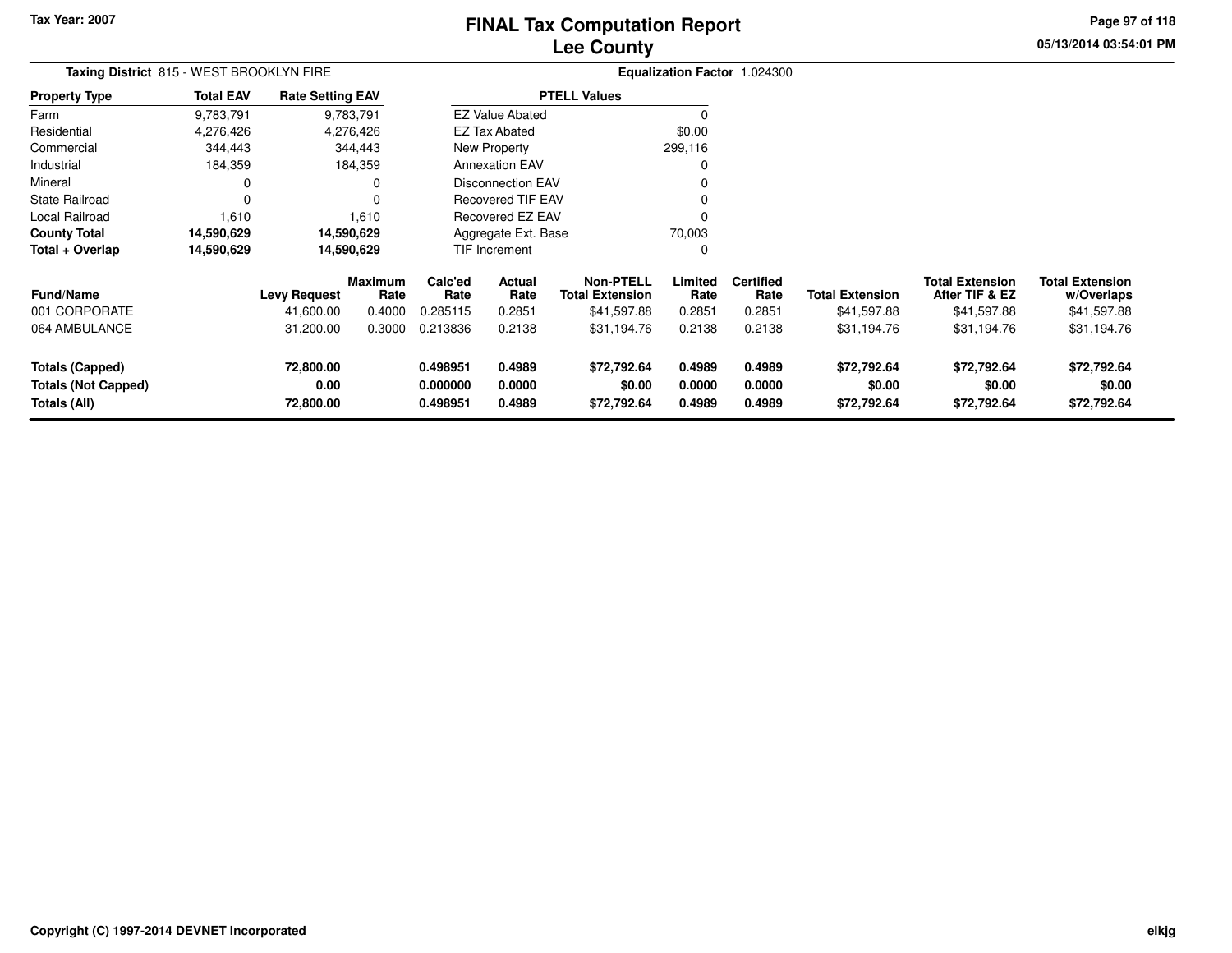**05/13/2014 03:54:01 PM Page 98 of 118**

| Taxing District 816 - DIXON FIRE-CITY                                |                  |                                  |                        |                                  |                            | Equalization Factor 1.024300               |                            |                            |                                        |                                          |                                        |  |
|----------------------------------------------------------------------|------------------|----------------------------------|------------------------|----------------------------------|----------------------------|--------------------------------------------|----------------------------|----------------------------|----------------------------------------|------------------------------------------|----------------------------------------|--|
| <b>Property Type</b>                                                 | <b>Total EAV</b> | <b>Rate Setting EAV</b>          |                        |                                  |                            | <b>PTELL Values</b>                        |                            |                            |                                        |                                          |                                        |  |
| Farm                                                                 | 0                |                                  |                        |                                  | <b>EZ Value Abated</b>     |                                            | 76,539                     |                            |                                        |                                          |                                        |  |
| Residential                                                          | 73,378,680       | 73,029,803                       |                        |                                  | <b>EZ Tax Abated</b>       |                                            | \$344.65                   |                            |                                        |                                          |                                        |  |
| Commercial                                                           | 20,719,856       | 16,260,251                       |                        |                                  | New Property               |                                            | 163,960                    |                            |                                        |                                          |                                        |  |
| Industrial                                                           | 1,946,171        |                                  | 1,946,171              |                                  | <b>Annexation EAV</b>      |                                            | 0                          |                            |                                        |                                          |                                        |  |
| Mineral                                                              | 0                |                                  |                        |                                  | Disconnection EAV          |                                            | 38,569                     |                            |                                        |                                          |                                        |  |
| State Railroad                                                       | 0                |                                  |                        |                                  | <b>Recovered TIF EAV</b>   |                                            | 0                          |                            |                                        |                                          |                                        |  |
| Local Railroad                                                       | 0                |                                  |                        |                                  | Recovered EZ EAV           |                                            | 95,159                     |                            |                                        |                                          |                                        |  |
| <b>County Total</b>                                                  | 96,044,707       | 91,236,225                       |                        |                                  | Aggregate Ext. Base        |                                            | 399,788                    |                            |                                        |                                          |                                        |  |
| Total + Overlap                                                      | 96,044,707       | 91,236,225                       |                        |                                  | TIF Increment              |                                            | 4,731,943                  |                            |                                        |                                          |                                        |  |
| <b>Fund/Name</b>                                                     |                  | <b>Levy Request</b>              | <b>Maximum</b><br>Rate | Calc'ed<br>Rate                  | Actual<br>Rate             | <b>Non-PTELL</b><br><b>Total Extension</b> | Limited<br>Rate            | <b>Certified</b><br>Rate   | <b>Total Extension</b>                 | <b>Total Extension</b><br>After TIF & EZ | <b>Total Extension</b><br>w/Overlaps   |  |
| 012 FIRE PROTECTION                                                  |                  | 113,838.00                       | 0.1500                 | 0.124773                         | 0.1248                     | \$113,862.81                               | 0.1221                     | 0.1221                     | \$117,270.59                           | \$111,399.43                             | \$111,399.43                           |  |
| 013 FIRE PENSION                                                     |                  | 305,941.00                       | 0.0000                 | 0.335328                         | 0.3353                     | \$305,915.06                               | 0.3282                     | 0.3282                     | \$315,218.73                           | \$299,437.29                             | \$299,437.29                           |  |
| <b>Totals (Capped)</b><br><b>Totals (Not Capped)</b><br>Totals (All) |                  | 419,779.00<br>0.00<br>419,779.00 |                        | 0.460101<br>0.000000<br>0.460101 | 0.4601<br>0.0000<br>0.4601 | \$419,777.87<br>\$0.00<br>\$419,777.87     | 0.4503<br>0.0000<br>0.4503 | 0.4503<br>0.0000<br>0.4503 | \$432,489.32<br>\$0.00<br>\$432,489.32 | \$410,836.72<br>\$0.00<br>\$410,836.72   | \$410,836.72<br>\$0.00<br>\$410,836.72 |  |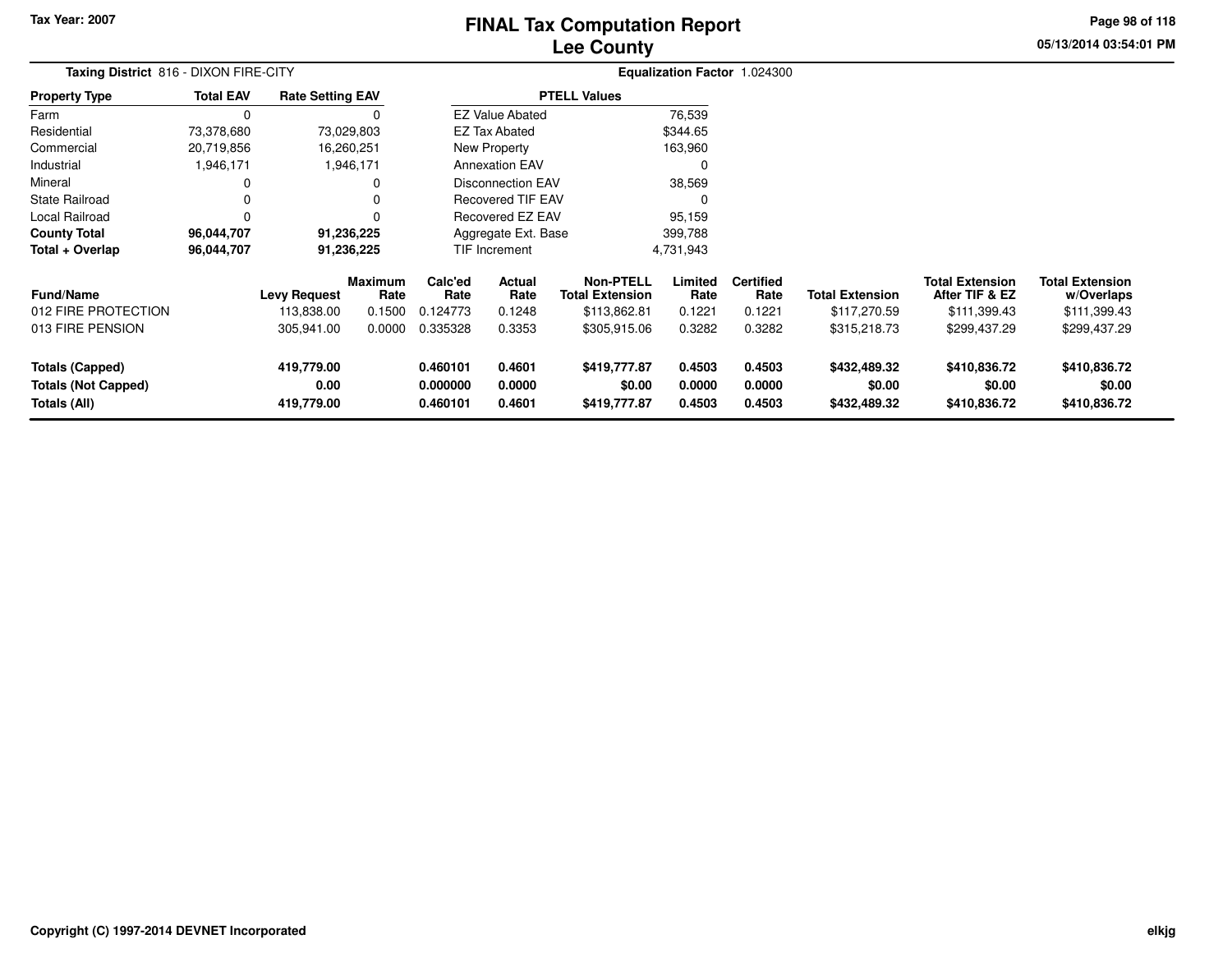**05/13/2014 03:54:01 PM Page 99 of 118**

| Taxing District 821 - NACHUSA-FRANKLIN GROVE MTD |                  |                         |                        |                      |                          |                                            |                  | Equalization Factor 1.024300 |                        |                                          |                                      |
|--------------------------------------------------|------------------|-------------------------|------------------------|----------------------|--------------------------|--------------------------------------------|------------------|------------------------------|------------------------|------------------------------------------|--------------------------------------|
| <b>Property Type</b>                             | <b>Total EAV</b> | <b>Rate Setting EAV</b> |                        |                      |                          | <b>PTELL Values</b>                        |                  |                              |                        |                                          |                                      |
| Farm                                             | 11,587,765       |                         | 11,587,765             |                      | <b>EZ Value Abated</b>   |                                            | $\Omega$         |                              |                        |                                          |                                      |
| Residential                                      | 15,243,247       |                         | 15,243,247             |                      | EZ Tax Abated            |                                            | \$0.00           |                              |                        |                                          |                                      |
| Commercial                                       | 3,424,810        |                         | 3,424,810              |                      | New Property             |                                            | 462,501          |                              |                        |                                          |                                      |
| Industrial                                       | 14,432           |                         | 14,432                 |                      | <b>Annexation EAV</b>    |                                            | $\Omega$         |                              |                        |                                          |                                      |
| Mineral                                          | $\Omega$         |                         | $\Omega$               |                      | <b>Disconnection EAV</b> |                                            | 0                |                              |                        |                                          |                                      |
| <b>State Railroad</b>                            | 556,321          |                         | 556,321                |                      | Recovered TIF EAV        |                                            | $\Omega$         |                              |                        |                                          |                                      |
| Local Railroad                                   | 1,670            |                         | 1,670                  |                      | Recovered EZ EAV         |                                            | $\Omega$         |                              |                        |                                          |                                      |
| <b>County Total</b>                              | 30,828,245       |                         | 30,828,245             |                      | Aggregate Ext. Base      |                                            | 10,644           |                              |                        |                                          |                                      |
| Total + Overlap                                  | 30,828,245       |                         | 30,828,245             |                      | TIF Increment            |                                            | 0                |                              |                        |                                          |                                      |
| <b>Fund/Name</b>                                 |                  | <b>Levy Request</b>     | <b>Maximum</b><br>Rate | Calc'ed<br>Rate      | Actual<br>Rate           | <b>Non-PTELL</b><br><b>Total Extension</b> | Limited<br>Rate  | <b>Certified</b><br>Rate     | <b>Total Extension</b> | <b>Total Extension</b><br>After TIF & EZ | <b>Total Extension</b><br>w/Overlaps |
| <b>147 CORPORATE</b>                             |                  | 11,176.00               | 0.0000                 | 0.036253             | 0.0363                   | \$11,190.65                                | 0.0359           | 0.0359                       | \$11,067.34            | \$11,067.34                              | \$11,067.34                          |
| Totals (Capped)<br><b>Totals (Not Capped)</b>    |                  | 11,176.00<br>0.00       |                        | 0.036253<br>0.000000 | 0.0363<br>0.0000         | \$11,190.65<br>\$0.00                      | 0.0359<br>0.0000 | 0.0359<br>0.0000             | \$11,067.34<br>\$0.00  | \$11,067.34<br>\$0.00                    | \$11,067.34<br>\$0.00                |
| Totals (All)                                     |                  | 11,176.00               |                        | 0.036253             | 0.0363                   | \$11,190.65                                | 0.0359           | 0.0359                       | \$11,067.34            | \$11,067.34                              | \$11,067.34                          |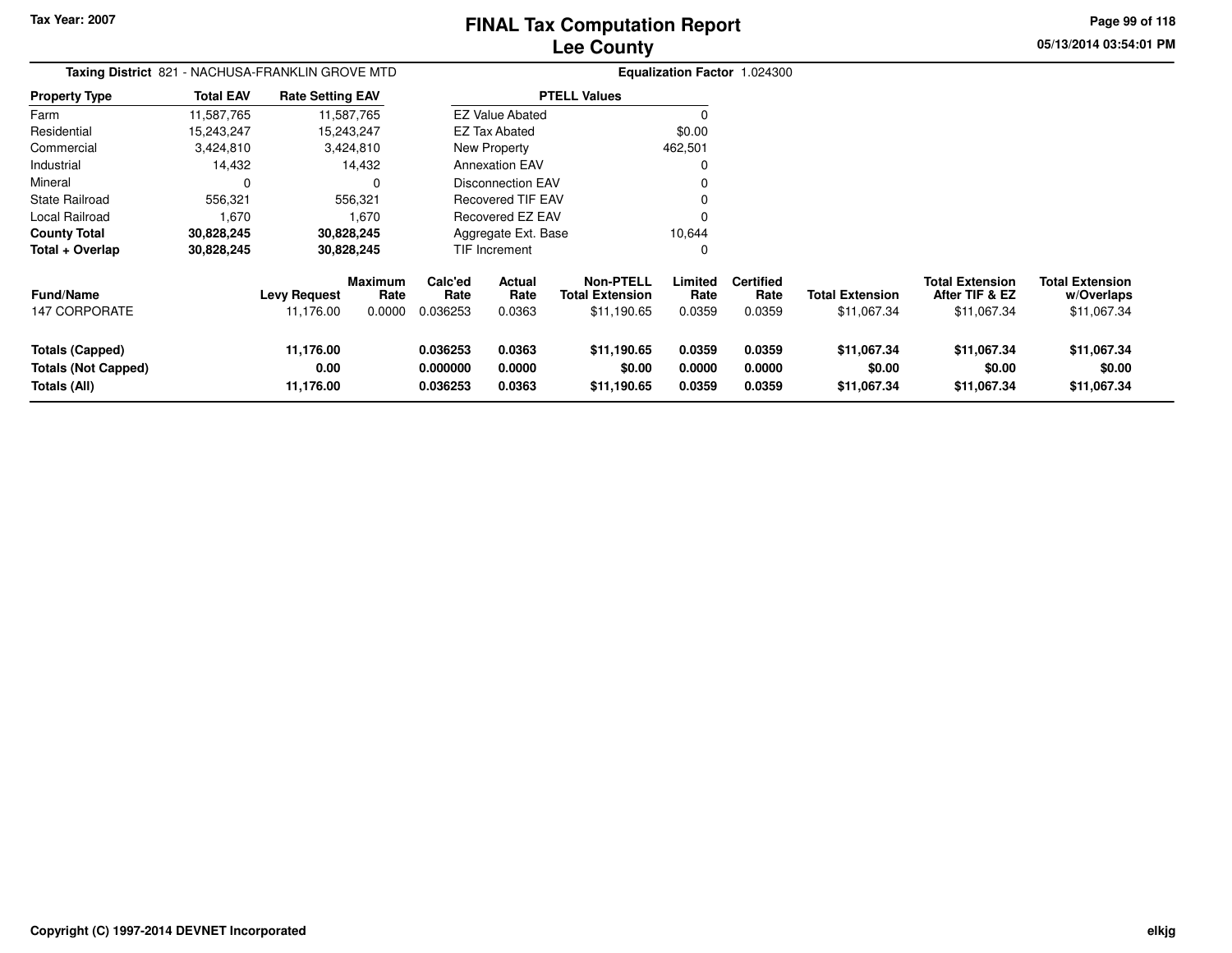# **Lee CountyFINAL Tax Computation Report**

**05/13/2014 03:54:01 PM**

**Page 100 of 118**

| Taxing District 822 - ASHTON-BRADFORD MTD                            |                  |                                |                 |                                  |                            |                                            |                            | Equalization Factor 1.024300 |                                      |                                          |                                      |
|----------------------------------------------------------------------|------------------|--------------------------------|-----------------|----------------------------------|----------------------------|--------------------------------------------|----------------------------|------------------------------|--------------------------------------|------------------------------------------|--------------------------------------|
| <b>Property Type</b>                                                 | <b>Total EAV</b> | <b>Rate Setting EAV</b>        |                 |                                  |                            | <b>PTELL Values</b>                        |                            |                              |                                      |                                          |                                      |
| Farm                                                                 | 11,164,658       |                                | 11,164,658      |                                  | <b>EZ Value Abated</b>     |                                            | 0                          |                              |                                      |                                          |                                      |
| Residential                                                          | 14,228,500       |                                | 14,228,500      |                                  | EZ Tax Abated              |                                            | \$0.00                     |                              |                                      |                                          |                                      |
| Commercial                                                           | 3,645,883        |                                | 3,645,883       |                                  | New Property               |                                            | 1,051,048                  |                              |                                      |                                          |                                      |
| Industrial                                                           | 5,712,026        |                                | 5,712,026       |                                  | <b>Annexation EAV</b>      |                                            | 0                          |                              |                                      |                                          |                                      |
| Mineral                                                              | 0                |                                | 0               |                                  | <b>Disconnection EAV</b>   |                                            | 0                          |                              |                                      |                                          |                                      |
| <b>State Railroad</b>                                                | 569,688          |                                | 569,688         |                                  | <b>Recovered TIF EAV</b>   |                                            | 0                          |                              |                                      |                                          |                                      |
| Local Railroad                                                       | 0                |                                |                 |                                  | <b>Recovered EZ EAV</b>    |                                            | $\Omega$                   |                              |                                      |                                          |                                      |
| <b>County Total</b>                                                  | 35,320,755       |                                | 35,320,755      |                                  | Aggregate Ext. Base        |                                            | 11,215                     |                              |                                      |                                          |                                      |
| Total + Overlap                                                      | 35,320,755       |                                | 35,320,755      |                                  | <b>TIF Increment</b>       |                                            | 0                          |                              |                                      |                                          |                                      |
| <b>Fund/Name</b>                                                     |                  | <b>Levy Request</b>            | Maximum<br>Rate | Calc'ed<br>Rate                  | <b>Actual</b><br>Rate      | <b>Non-PTELL</b><br><b>Total Extension</b> | Limited<br>Rate            | <b>Certified</b><br>Rate     | <b>Total Extension</b>               | <b>Total Extension</b><br>After TIF & EZ | <b>Total Extension</b><br>w/Overlaps |
| 147 CORPORATE                                                        |                  | 11,770.00                      | 0.0000          | 0.033323                         | 0.0333                     | \$11,761.81                                | 0.0333                     | 0.0333                       | \$11,761.81                          | \$11,761.81                              | \$11,761.81                          |
| <b>Totals (Capped)</b><br><b>Totals (Not Capped)</b><br>Totals (All) |                  | 11,770.00<br>0.00<br>11,770.00 |                 | 0.033323<br>0.000000<br>0.033323 | 0.0333<br>0.0000<br>0.0333 | \$11,761.81<br>\$0.00<br>\$11,761.81       | 0.0333<br>0.0000<br>0.0333 | 0.0333<br>0.0000<br>0.0333   | \$11,761.81<br>\$0.00<br>\$11,761.81 | \$11,761.81<br>\$0.00<br>\$11,761.81     | \$11,761.81<br>\$0.00<br>\$11,761.81 |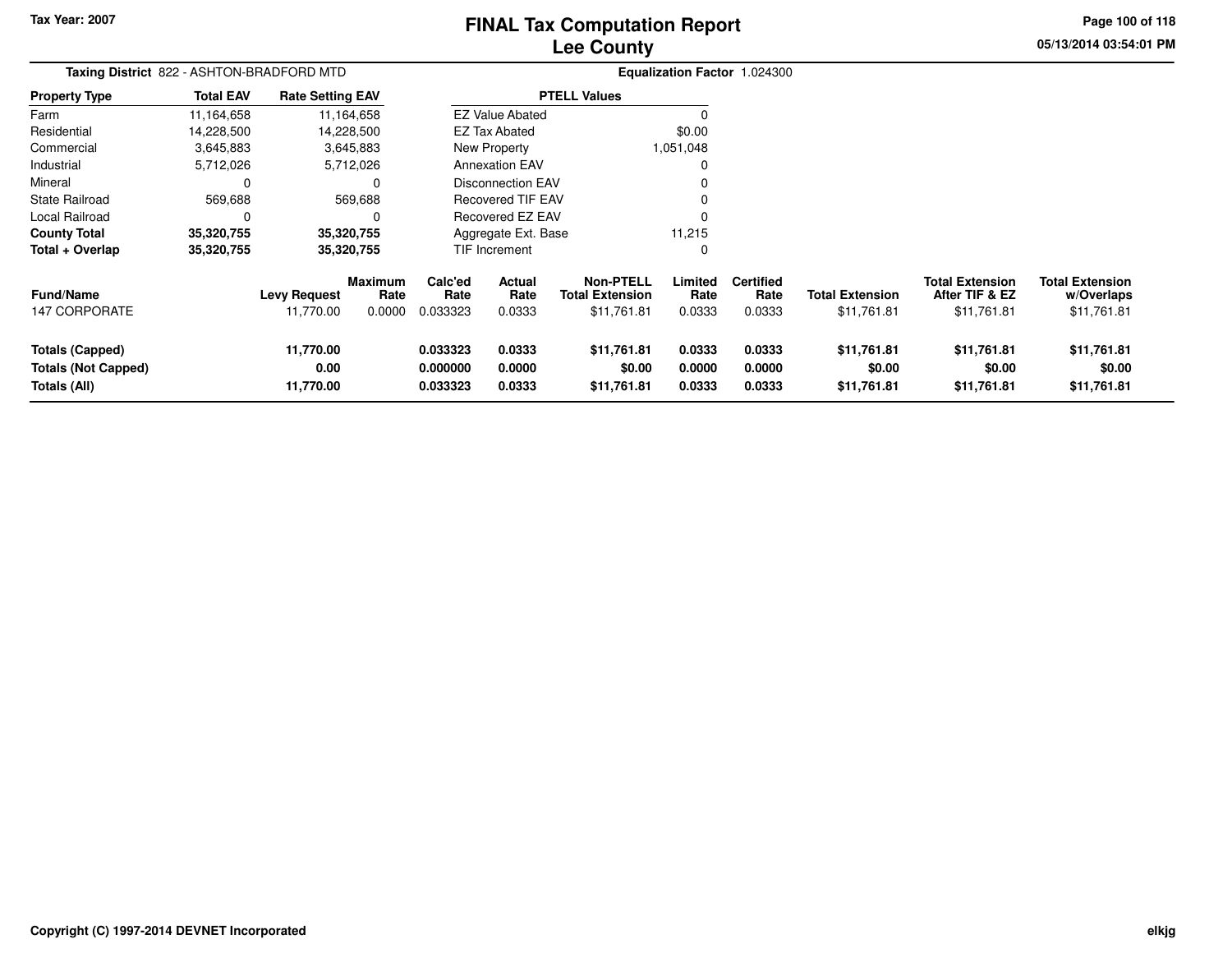Local Railroad 0<br> **County Total** 58,951,065

**58,951,065 58,951,065**

 $County$  **Total** 

**Total + Overlap**

## **Lee CountyFINAL Tax Computation Report**

**05/13/2014 03:54:01 PM**

**Page 101 of 118**

|                       |                                          |                         | <b>Lee County</b>      |                              | UJ/ 13/2014 US.3 |
|-----------------------|------------------------------------------|-------------------------|------------------------|------------------------------|------------------|
|                       | Taxing District 823 - REY-ALTO-VI-WC MTD |                         |                        | Equalization Factor 1.024300 |                  |
| <b>Property Type</b>  | <b>Total EAV</b>                         | <b>Rate Setting EAV</b> | <b>PTELL Values</b>    |                              |                  |
| Farm                  | 26,772,957                               | 26,772,957              | <b>EZ Value Abated</b> |                              |                  |
| Residential           | 25.757.944                               | 25.757.944              | EZ Tax Abated          | \$0.00                       |                  |
| Commercial            | 2,646,163                                | 2,646,163               | New Property           | 1,362,710                    |                  |
| Industrial            | 3,163,406                                | 3.163.406               | <b>Annexation EAV</b>  |                              |                  |
| Mineral               |                                          |                         | Disconnection EAV      | 0                            |                  |
| <b>State Railroad</b> | 610,595                                  | 610,595                 | Recovered TIF EAV      | 0                            |                  |
|                       |                                          |                         |                        |                              |                  |

<sup>0</sup>

0

13,282 $\pmb{0}$ 

| <b>Fund/Name</b><br>147 CORPORATE             | <b>Levy Request</b><br>13.300.00 | <b>Maximum</b><br>Rate<br>0.0000 | Calc'ed<br>Rate<br>0.022561 | <b>Actual</b><br>Rate<br>0.0226 | Non-PTELL<br><b>Total Extension</b><br>\$13,322.94 | Limited<br>Rate<br>0.0226 | <b>Certified</b><br>Rate<br>0.0226 | <b>Total Extension</b><br>\$13,322.94 | <b>Total Extension</b><br>After TIF & EZ<br>\$13,322.94 | <b>Total Extension</b><br>w/Overlaps<br>\$13,322.94 |
|-----------------------------------------------|----------------------------------|----------------------------------|-----------------------------|---------------------------------|----------------------------------------------------|---------------------------|------------------------------------|---------------------------------------|---------------------------------------------------------|-----------------------------------------------------|
| Totals (Capped)<br><b>Totals (Not Capped)</b> | 13,300.00<br>0.00                |                                  | 0.022561<br>0.000000        | 0.0226<br>0.0000                | \$13,322.94<br>\$0.00                              | 0.0226<br>0.0000          | 0.0226<br>0.0000                   | \$13,322.94<br>\$0.00                 | \$13,322.94<br>\$0.00                                   | \$13,322.94<br>\$0.00                               |
| Totals (All)                                  | 13,300.00                        |                                  | 0.022561                    | 0.0226                          | \$13,322.94                                        | 0.0226                    | 0.0226                             | \$13,322.94                           | \$13,322.94                                             | \$13,322.94                                         |

Recovered EZ EAV

Aggregate Ext. BaseTIF Increment

 $\mathsf 0$ 

58,951,065

58,951,065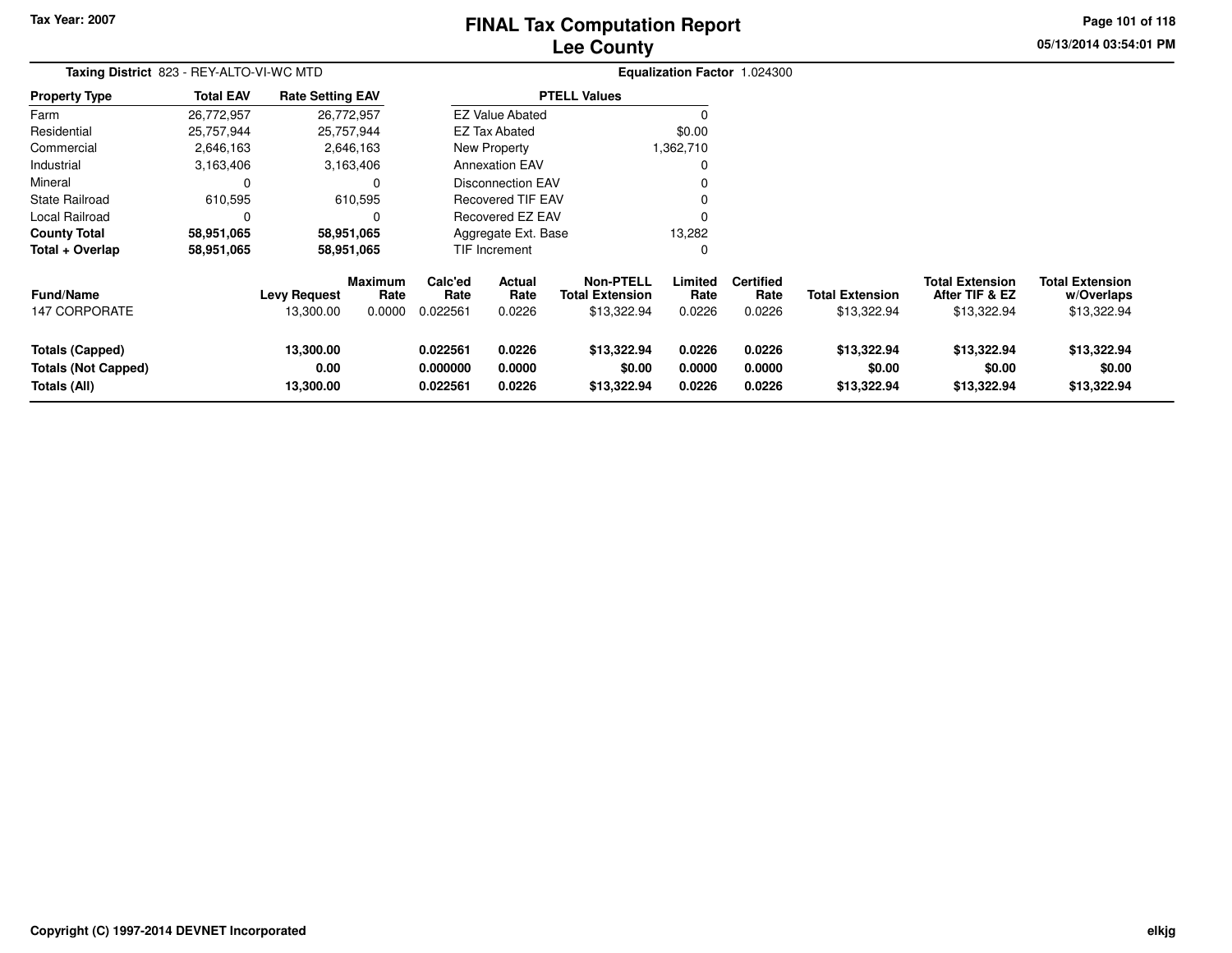## **Lee CountyFINAL Tax Computation Report**

**05/13/2014 03:54:01 PM**

**Page 102 of 118**

| Taxing District 824 - NELSON-HARMON MTD                              |                  |                                |                        |                                  |                            |                                      |                            | Equalization Factor 1.024300 |                                      |                                          |                                      |  |
|----------------------------------------------------------------------|------------------|--------------------------------|------------------------|----------------------------------|----------------------------|--------------------------------------|----------------------------|------------------------------|--------------------------------------|------------------------------------------|--------------------------------------|--|
| <b>Property Type</b>                                                 | <b>Total EAV</b> | <b>Rate Setting EAV</b>        |                        |                                  |                            | <b>PTELL Values</b>                  |                            |                              |                                      |                                          |                                      |  |
| Farm                                                                 | 6,516,476        |                                | 6,516,476              |                                  | <b>EZ Value Abated</b>     |                                      |                            |                              |                                      |                                          |                                      |  |
| Residential                                                          | 11,371,727       |                                | 11,371,727             |                                  | <b>EZ Tax Abated</b>       |                                      | \$0.00                     |                              |                                      |                                          |                                      |  |
| Commercial                                                           | 1,693,336        |                                | 1,693,336              |                                  | New Property               |                                      | 359,254                    |                              |                                      |                                          |                                      |  |
| Industrial                                                           | 4,438,963        |                                | 4,438,963              |                                  | <b>Annexation EAV</b>      |                                      |                            |                              |                                      |                                          |                                      |  |
| Mineral                                                              | 0                |                                | 0                      |                                  | <b>Disconnection EAV</b>   |                                      |                            |                              |                                      |                                          |                                      |  |
| <b>State Railroad</b>                                                | 1,678,528        |                                | 1,678,528              |                                  | <b>Recovered TIF EAV</b>   |                                      |                            |                              |                                      |                                          |                                      |  |
| Local Railroad                                                       | 0                |                                |                        |                                  | Recovered EZ EAV           |                                      | $\Omega$                   |                              |                                      |                                          |                                      |  |
| <b>County Total</b>                                                  | 25,699,030       |                                | 25,699,030             |                                  | Aggregate Ext. Base        |                                      | 13,895                     |                              |                                      |                                          |                                      |  |
| Total + Overlap                                                      | 25,699,030       |                                | 25,699,030             |                                  | TIF Increment              |                                      | 0                          |                              |                                      |                                          |                                      |  |
| <b>Fund/Name</b>                                                     |                  | <b>Levy Request</b>            | <b>Maximum</b><br>Rate | Calc'ed<br>Rate                  | Actual<br>Rate             | Non-PTELL<br><b>Total Extension</b>  | Limited<br>Rate            | <b>Certified</b><br>Rate     | <b>Total Extension</b>               | <b>Total Extension</b><br>After TIF & EZ | <b>Total Extension</b><br>w/Overlaps |  |
| <b>147 CORPORATE</b>                                                 |                  | 14,690.00                      | 0.0000                 | 0.057162                         | 0.0572                     | \$14,699.85                          | 0.0562                     | 0.0562                       | \$14,442.85                          | \$14,442.85                              | \$14,442.85                          |  |
| <b>Totals (Capped)</b><br><b>Totals (Not Capped)</b><br>Totals (All) |                  | 14,690.00<br>0.00<br>14,690.00 |                        | 0.057162<br>0.000000<br>0.057162 | 0.0572<br>0.0000<br>0.0572 | \$14,699.85<br>\$0.00<br>\$14,699.85 | 0.0562<br>0.0000<br>0.0562 | 0.0562<br>0.0000<br>0.0562   | \$14,442.85<br>\$0.00<br>\$14,442.85 | \$14,442.85<br>\$0.00<br>\$14,442.85     | \$14,442.85<br>\$0.00<br>\$14,442.85 |  |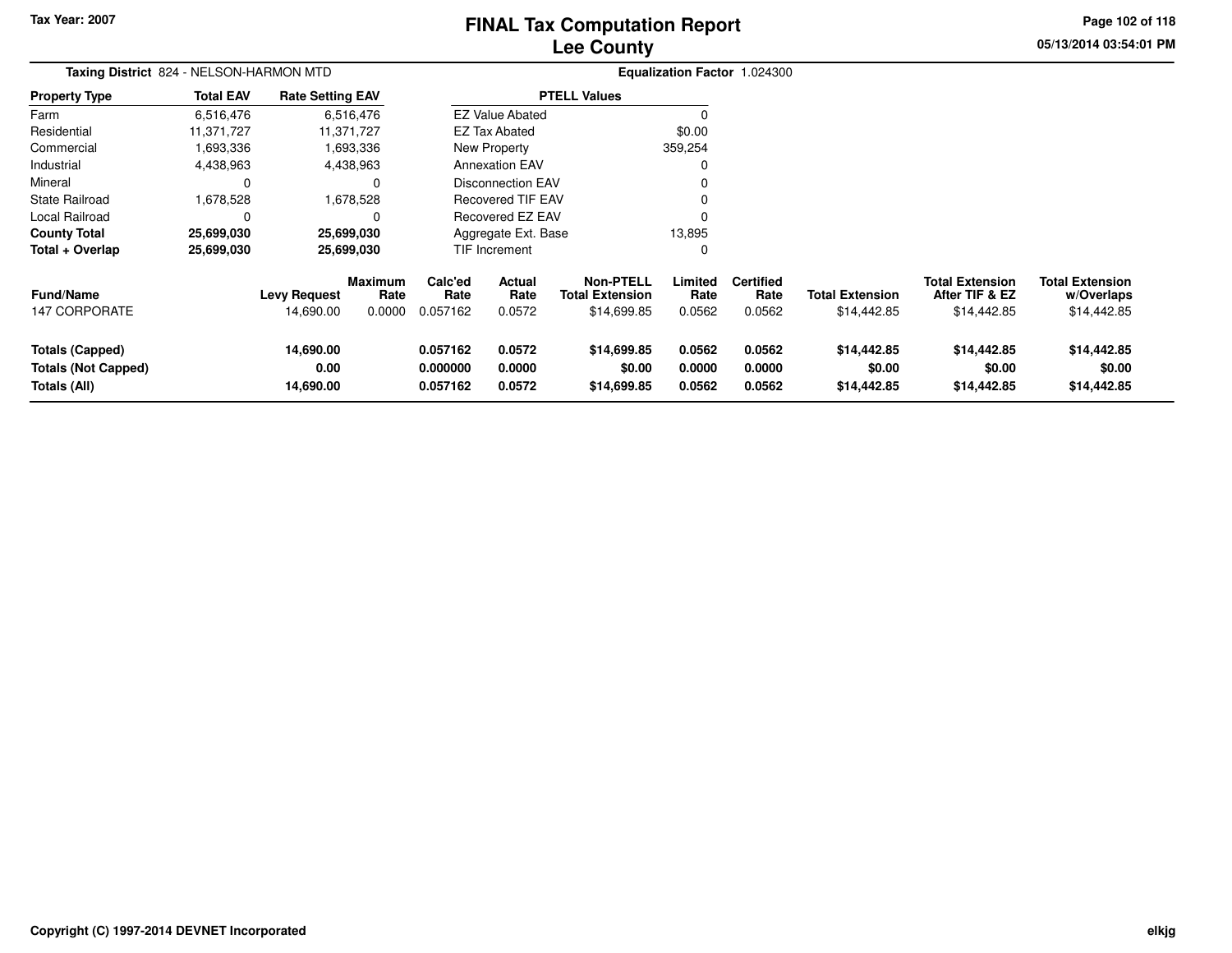# **Lee CountyFINAL Tax Computation Report**

**05/13/2014 03:54:01 PM**

**Page 103 of 118**

| Taxing District 825 - E GR-HAM-MAR-SO DIX MTD                        |                  |                                |                        |                                  |                            |                                            |                            | Equalization Factor 1.024300 |                                      |                                          |                                      |
|----------------------------------------------------------------------|------------------|--------------------------------|------------------------|----------------------------------|----------------------------|--------------------------------------------|----------------------------|------------------------------|--------------------------------------|------------------------------------------|--------------------------------------|
| <b>Property Type</b>                                                 | <b>Total EAV</b> | <b>Rate Setting EAV</b>        |                        |                                  |                            | <b>PTELL Values</b>                        |                            |                              |                                      |                                          |                                      |
| Farm                                                                 | 18,123,186       |                                | 18,123,186             |                                  | <b>EZ Value Abated</b>     |                                            | $\Omega$                   |                              |                                      |                                          |                                      |
| Residential                                                          | 14,593,325       |                                | 14,593,325             |                                  | EZ Tax Abated              |                                            | \$0.00                     |                              |                                      |                                          |                                      |
| Commercial                                                           | 9,756,840        |                                | 9,756,840              |                                  | New Property               |                                            | 2,642,281                  |                              |                                      |                                          |                                      |
| Industrial                                                           | 21,116,062       |                                | 21,116,062             |                                  | <b>Annexation EAV</b>      |                                            | 0                          |                              |                                      |                                          |                                      |
| Mineral                                                              | 0                |                                | $\Omega$               |                                  | <b>Disconnection EAV</b>   |                                            | 0                          |                              |                                      |                                          |                                      |
| <b>State Railroad</b>                                                | 330,852          |                                | 330,852                |                                  | <b>Recovered TIF EAV</b>   |                                            | $\Omega$                   |                              |                                      |                                          |                                      |
| Local Railroad                                                       | 1,300            |                                | 1,300                  |                                  | <b>Recovered EZ EAV</b>    |                                            | $\Omega$                   |                              |                                      |                                          |                                      |
| <b>County Total</b>                                                  | 63,921,565       |                                | 63,921,565             |                                  | Aggregate Ext. Base        |                                            | 15,484                     |                              |                                      |                                          |                                      |
| Total + Overlap                                                      | 63,921,565       |                                | 63,921,565             |                                  | <b>TIF Increment</b>       |                                            | 0                          |                              |                                      |                                          |                                      |
| <b>Fund/Name</b>                                                     |                  | <b>Levy Request</b>            | <b>Maximum</b><br>Rate | Calc'ed<br>Rate                  | Actual<br>Rate             | <b>Non-PTELL</b><br><b>Total Extension</b> | Limited<br>Rate            | <b>Certified</b><br>Rate     | <b>Total Extension</b>               | <b>Total Extension</b><br>After TIF & EZ | <b>Total Extension</b><br>w/Overlaps |
| <b>147 CORPORATE</b>                                                 |                  | 15,483.00                      | 0.0000                 | 0.024222                         | 0.0242                     | \$15,469.02                                | 0.0242                     | 0.0242                       | \$15,469.02                          | \$15,469.02                              | \$15,469.02                          |
| <b>Totals (Capped)</b><br><b>Totals (Not Capped)</b><br>Totals (All) |                  | 15,483.00<br>0.00<br>15,483.00 |                        | 0.024222<br>0.000000<br>0.024222 | 0.0242<br>0.0000<br>0.0242 | \$15,469.02<br>\$0.00<br>\$15,469.02       | 0.0242<br>0.0000<br>0.0242 | 0.0242<br>0.0000<br>0.0242   | \$15,469.02<br>\$0.00<br>\$15,469.02 | \$15,469.02<br>\$0.00<br>\$15,469.02     | \$15,469.02<br>\$0.00<br>\$15,469.02 |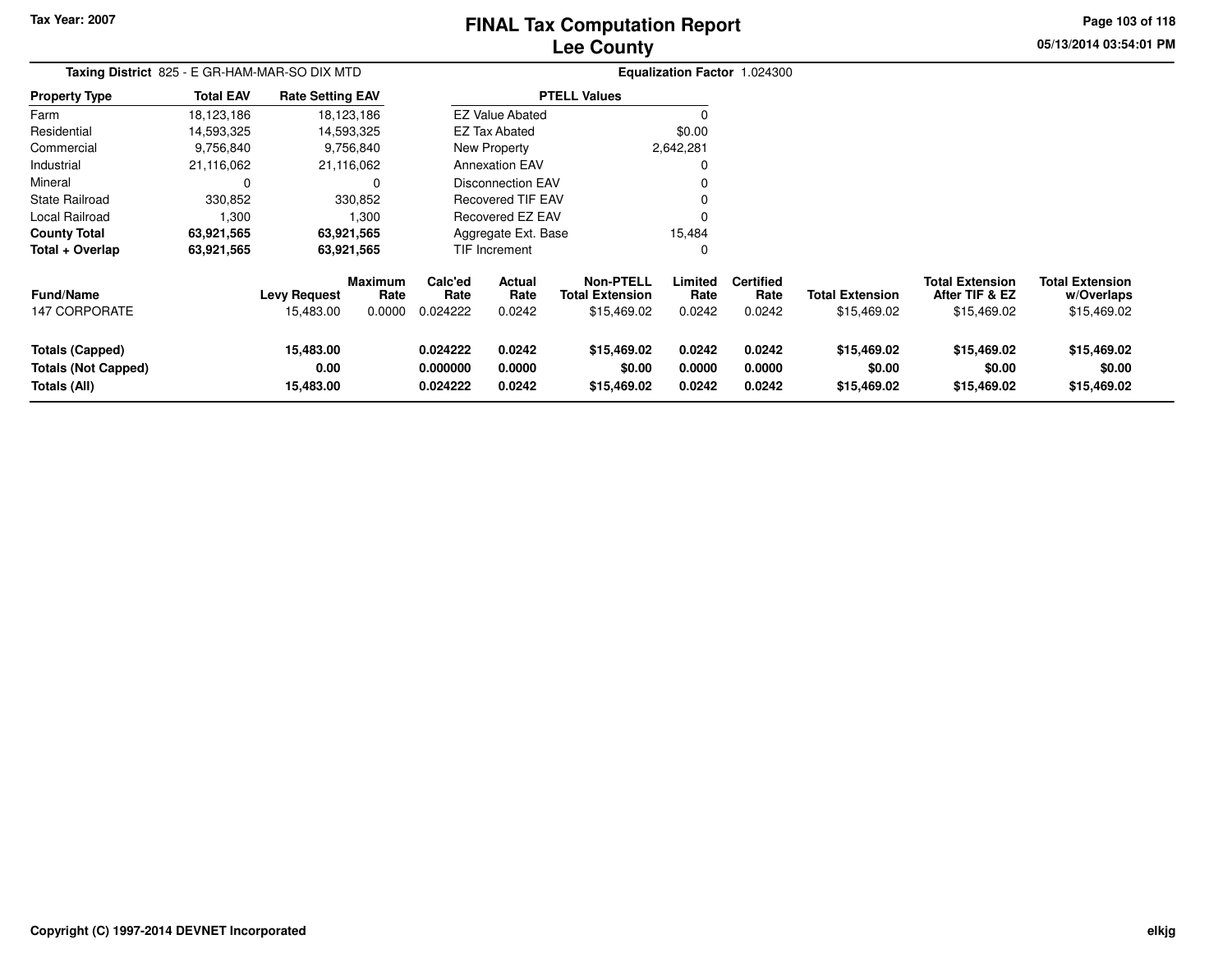# **Lee CountyFINAL Tax Computation Report**

**05/13/2014 03:54:01 PM**

**Page 104 of 118**

| Taxing District 826 - AMBOY-LEE CENTER MTD                           |                  |                                  |                                  |                                  |                            | Equalization Factor 1.024300                              |                            |                                    |                                       |                                                         |                                                     |
|----------------------------------------------------------------------|------------------|----------------------------------|----------------------------------|----------------------------------|----------------------------|-----------------------------------------------------------|----------------------------|------------------------------------|---------------------------------------|---------------------------------------------------------|-----------------------------------------------------|
| <b>Property Type</b>                                                 | <b>Total EAV</b> | <b>Rate Setting EAV</b>          |                                  |                                  |                            | <b>PTELL Values</b>                                       |                            |                                    |                                       |                                                         |                                                     |
| Farm                                                                 | 10,108,075       |                                  | 10,107,846                       |                                  | <b>EZ Value Abated</b>     |                                                           |                            |                                    |                                       |                                                         |                                                     |
| Residential                                                          | 31,061,511       |                                  | 31,061,511                       |                                  | <b>EZ Tax Abated</b>       |                                                           | \$0.00                     |                                    |                                       |                                                         |                                                     |
| Commercial                                                           | 6,904,562        |                                  | 6,904,418                        |                                  | New Property               |                                                           | 694,913                    |                                    |                                       |                                                         |                                                     |
| Industrial                                                           | 5,434,383        |                                  | 5,434,383                        |                                  | <b>Annexation EAV</b>      |                                                           | $\Omega$                   |                                    |                                       |                                                         |                                                     |
| Mineral                                                              |                  |                                  | $\Omega$                         |                                  | <b>Disconnection EAV</b>   |                                                           |                            |                                    |                                       |                                                         |                                                     |
| <b>State Railroad</b>                                                | 7,716            |                                  | 7,716                            |                                  | Recovered TIF EAV          |                                                           | 0                          |                                    |                                       |                                                         |                                                     |
| Local Railroad                                                       | 1,844            |                                  | 1,844                            |                                  | Recovered EZ EAV           |                                                           | O                          |                                    |                                       |                                                         |                                                     |
| <b>County Total</b>                                                  | 53,518,091       |                                  | 53,517,718                       |                                  | Aggregate Ext. Base        |                                                           | 27,520                     |                                    |                                       |                                                         |                                                     |
| Total + Overlap                                                      | 53,518,091       |                                  | 53,517,718                       |                                  | TIF Increment              |                                                           | 373                        |                                    |                                       |                                                         |                                                     |
| <b>Fund/Name</b><br><b>147 CORPORATE</b>                             |                  | <b>Levy Request</b><br>27,270.00 | <b>Maximum</b><br>Rate<br>0.0000 | Calc'ed<br>Rate<br>0.050955      | Actual<br>Rate<br>0.0510   | <b>Non-PTELL</b><br><b>Total Extension</b><br>\$27,294.04 | Limited<br>Rate<br>0.0510  | <b>Certified</b><br>Rate<br>0.0510 | <b>Total Extension</b><br>\$27,294.23 | <b>Total Extension</b><br>After TIF & EZ<br>\$27,294.04 | <b>Total Extension</b><br>w/Overlaps<br>\$27,294.04 |
| <b>Totals (Capped)</b><br><b>Totals (Not Capped)</b><br>Totals (All) |                  | 27,270.00<br>0.00<br>27,270.00   |                                  | 0.050955<br>0.000000<br>0.050955 | 0.0510<br>0.0000<br>0.0510 | \$27,294.04<br>\$0.00<br>\$27,294.04                      | 0.0510<br>0.0000<br>0.0510 | 0.0510<br>0.0000<br>0.0510         | \$27,294.23<br>\$0.00<br>\$27,294.23  | \$27,294.04<br>\$0.00<br>\$27,294.04                    | \$27,294.04<br>\$0.00<br>\$27,294.04                |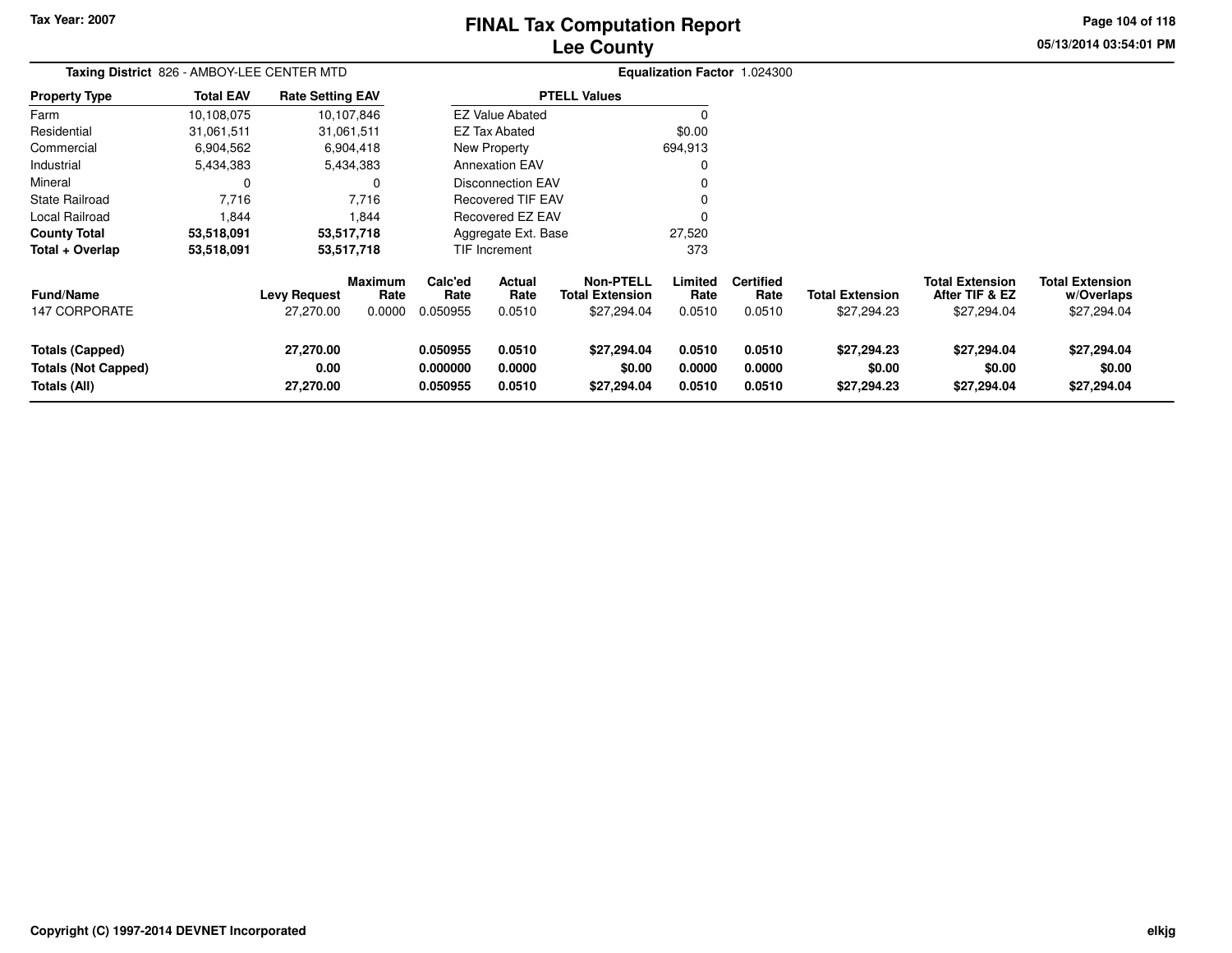### **Lee CountyFINAL Tax Computation Report**

**05/13/2014 03:54:01 PM**

**Page 105 of 118**

| Taxing District 827 - MAY-SUBLETTE MTD                        |                  |                                |                        |                                  |                            | Equalization Factor 1.024300               |                            |                            |                                      |                                          |                                      |  |
|---------------------------------------------------------------|------------------|--------------------------------|------------------------|----------------------------------|----------------------------|--------------------------------------------|----------------------------|----------------------------|--------------------------------------|------------------------------------------|--------------------------------------|--|
| <b>Property Type</b>                                          | <b>Total EAV</b> | <b>Rate Setting EAV</b>        |                        |                                  |                            | <b>PTELL Values</b>                        |                            |                            |                                      |                                          |                                      |  |
| Farm                                                          | 14,056,403       |                                | 14,056,403             |                                  | <b>EZ Value Abated</b>     |                                            |                            |                            |                                      |                                          |                                      |  |
| Residential                                                   | 21,447,167       |                                | 21,447,167             |                                  | EZ Tax Abated              |                                            | \$0.00                     |                            |                                      |                                          |                                      |  |
| Commercial                                                    | 3,861,056        |                                | 3,861,056              |                                  | New Property               |                                            | 431,000                    |                            |                                      |                                          |                                      |  |
| Industrial                                                    | 125,979          |                                | 125,979                |                                  | <b>Annexation EAV</b>      |                                            |                            |                            |                                      |                                          |                                      |  |
| Mineral                                                       | 0                |                                | 0                      |                                  | <b>Disconnection EAV</b>   |                                            |                            |                            |                                      |                                          |                                      |  |
| <b>State Railroad</b>                                         | 0                |                                |                        |                                  | <b>Recovered TIF EAV</b>   |                                            |                            |                            |                                      |                                          |                                      |  |
| Local Railroad                                                | 8,287            |                                | 8,287                  |                                  | <b>Recovered EZ EAV</b>    |                                            |                            |                            |                                      |                                          |                                      |  |
| <b>County Total</b>                                           | 39,498,892       |                                | 39,498,892             |                                  | Aggregate Ext. Base        |                                            | 16,669                     |                            |                                      |                                          |                                      |  |
| Total + Overlap                                               | 39,498,892       |                                | 39,498,892             |                                  | TIF Increment              |                                            | 0                          |                            |                                      |                                          |                                      |  |
| <b>Fund/Name</b>                                              |                  | <b>Levy Request</b>            | <b>Maximum</b><br>Rate | Calc'ed<br>Rate                  | <b>Actual</b><br>Rate      | <b>Non-PTELL</b><br><b>Total Extension</b> | Limited<br>Rate            | <b>Certified</b><br>Rate   | <b>Total Extension</b>               | <b>Total Extension</b><br>After TIF & EZ | <b>Total Extension</b><br>w/Overlaps |  |
| <b>147 CORPORATE</b>                                          |                  | 16,663.00                      | 0.0000                 | 0.042186                         | 0.0422                     | \$16,668.53                                | 0.0422                     | 0.0422                     | \$16,668.53                          | \$16,668.53                              | \$16,668.53                          |  |
| Totals (Capped)<br><b>Totals (Not Capped)</b><br>Totals (All) |                  | 16,663.00<br>0.00<br>16,663.00 |                        | 0.042186<br>0.000000<br>0.042186 | 0.0422<br>0.0000<br>0.0422 | \$16,668.53<br>\$0.00<br>\$16,668.53       | 0.0422<br>0.0000<br>0.0422 | 0.0422<br>0.0000<br>0.0422 | \$16,668.53<br>\$0.00<br>\$16,668.53 | \$16,668.53<br>\$0.00<br>\$16,668.53     | \$16,668.53<br>\$0.00<br>\$16,668.53 |  |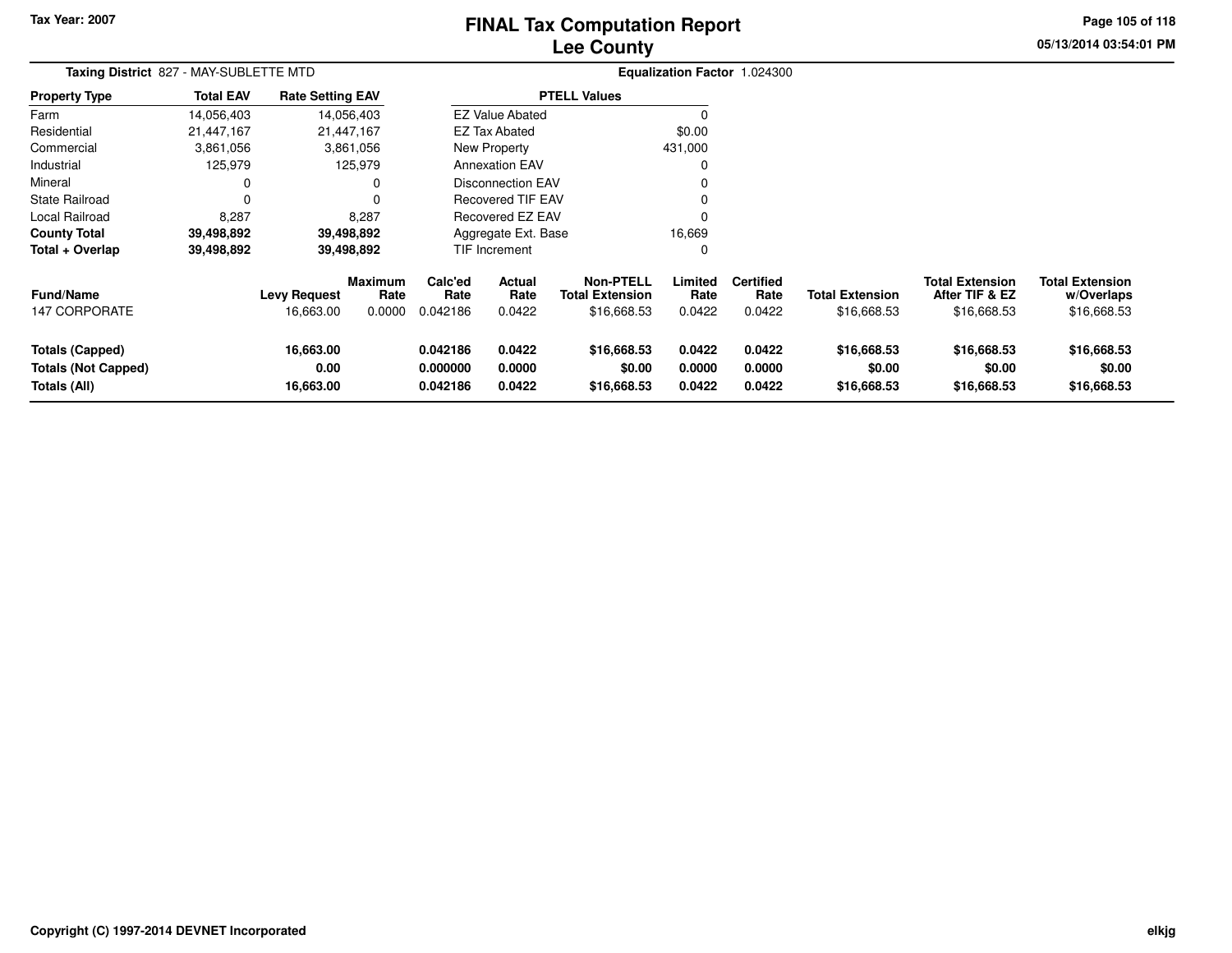# **Lee CountyFINAL Tax Computation Report**

**05/13/2014 03:54:01 PM Page 106 of 118**

| Taxing District 828 - BROOKLYN-WYOMING MTD                           |                  | <b>Equalization Factor 1.024300</b> |                           |                                  |                            |                                                           |                            |                                    |                                       |                                                         |                                                     |
|----------------------------------------------------------------------|------------------|-------------------------------------|---------------------------|----------------------------------|----------------------------|-----------------------------------------------------------|----------------------------|------------------------------------|---------------------------------------|---------------------------------------------------------|-----------------------------------------------------|
| <b>Property Type</b>                                                 | <b>Total EAV</b> | <b>Rate Setting EAV</b>             |                           |                                  |                            | <b>PTELL Values</b>                                       |                            |                                    |                                       |                                                         |                                                     |
| Farm                                                                 | 16,206,983       |                                     | 16,206,305                |                                  | <b>EZ Value Abated</b>     |                                                           | 0                          |                                    |                                       |                                                         |                                                     |
| Residential                                                          | 26,826,289       |                                     | 23,567,361                |                                  | <b>EZ Tax Abated</b>       |                                                           | \$0.00                     |                                    |                                       |                                                         |                                                     |
| Commercial                                                           | 2,178,997        |                                     | 1,949,842                 |                                  | New Property               |                                                           | 703,489                    |                                    |                                       |                                                         |                                                     |
| Industrial                                                           | 1,520,703        |                                     | 1,520,703                 |                                  | <b>Annexation EAV</b>      |                                                           | 0                          |                                    |                                       |                                                         |                                                     |
| Mineral                                                              | 0                |                                     | 0                         |                                  | <b>Disconnection EAV</b>   |                                                           |                            |                                    |                                       |                                                         |                                                     |
| <b>State Railroad</b>                                                | $\Omega$         |                                     | 0                         |                                  | <b>Recovered TIF EAV</b>   |                                                           |                            |                                    |                                       |                                                         |                                                     |
| Local Railroad                                                       | 2,998            |                                     | 2,998                     |                                  | Recovered EZ EAV           |                                                           |                            |                                    |                                       |                                                         |                                                     |
| <b>County Total</b>                                                  | 46,735,970       |                                     | 43,247,209                |                                  | Aggregate Ext. Base        |                                                           | 17,384                     |                                    |                                       |                                                         |                                                     |
| Total + Overlap                                                      | 46,735,970       |                                     | 43,247,209                |                                  | TIF Increment              |                                                           | 3,488,761                  |                                    |                                       |                                                         |                                                     |
| <b>Fund/Name</b><br><b>147 CORPORATE</b>                             |                  | <b>Levy Request</b><br>17,898.00    | Maximum<br>Rate<br>0.0000 | Calc'ed<br>Rate<br>0.041385      | Actual<br>Rate<br>0.0414   | <b>Non-PTELL</b><br><b>Total Extension</b><br>\$17,904.34 | Limited<br>Rate<br>0.0414  | <b>Certified</b><br>Rate<br>0.0414 | <b>Total Extension</b><br>\$19,348.69 | <b>Total Extension</b><br>After TIF & EZ<br>\$17,904.34 | <b>Total Extension</b><br>w/Overlaps<br>\$17,904.34 |
| <b>Totals (Capped)</b><br><b>Totals (Not Capped)</b><br>Totals (All) |                  | 17,898.00<br>0.00<br>17,898.00      |                           | 0.041385<br>0.000000<br>0.041385 | 0.0414<br>0.0000<br>0.0414 | \$17,904.34<br>\$0.00<br>\$17,904.34                      | 0.0414<br>0.0000<br>0.0414 | 0.0414<br>0.0000<br>0.0414         | \$19,348.69<br>\$0.00<br>\$19,348.69  | \$17,904.34<br>\$0.00<br>\$17,904.34                    | \$17,904.34<br>\$0.00<br>\$17,904.34                |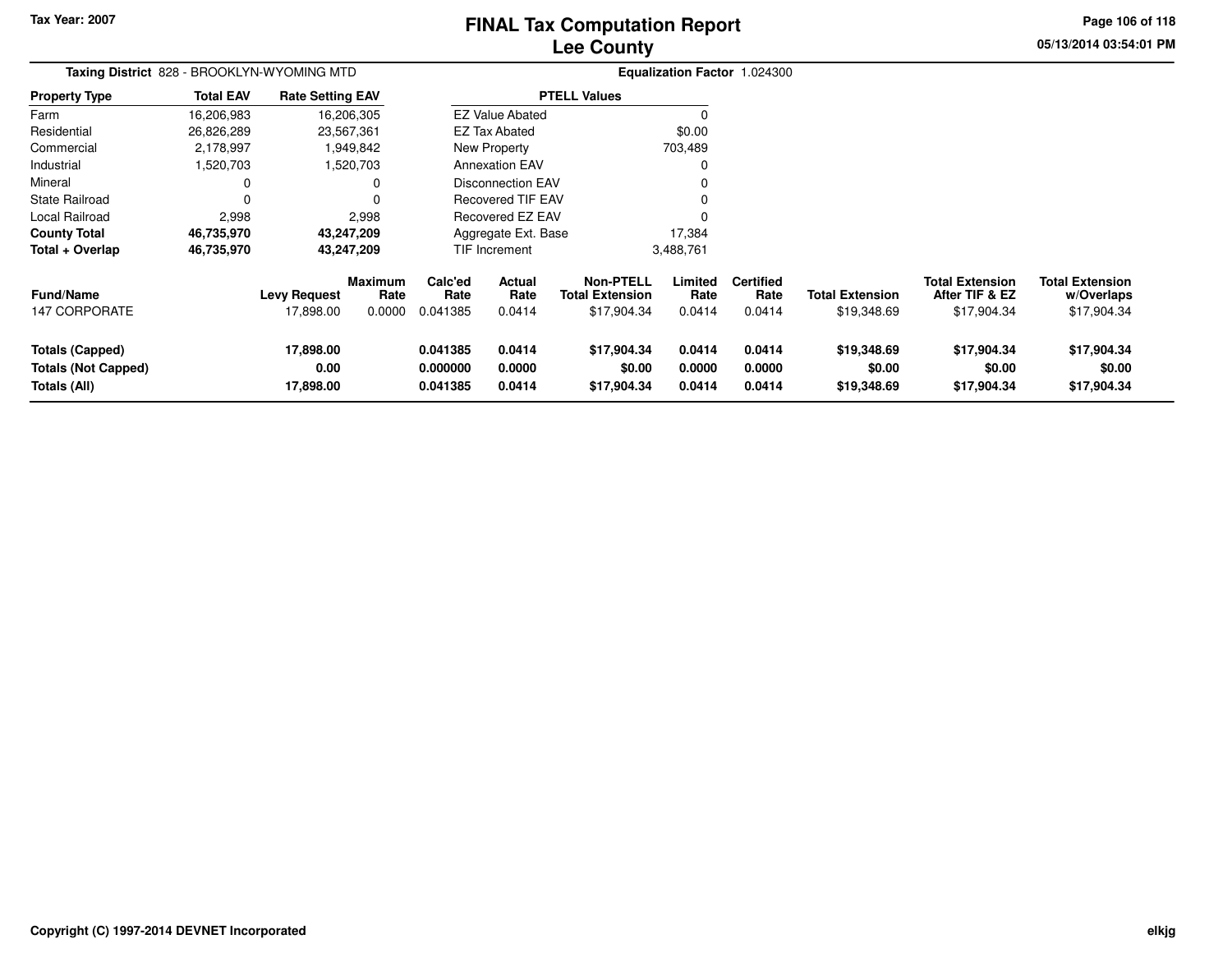**05/13/2014 03:54:01 PM Page 107 of 118**

| Taxing District 851 - DIXON PARK DISTRICT |                  | Equalization Factor 1.024300 |                        |                 |                          |                                            |                 |                          |                        |                                          |                                      |
|-------------------------------------------|------------------|------------------------------|------------------------|-----------------|--------------------------|--------------------------------------------|-----------------|--------------------------|------------------------|------------------------------------------|--------------------------------------|
| <b>Property Type</b>                      | <b>Total EAV</b> | <b>Rate Setting EAV</b>      |                        |                 |                          | <b>PTELL Values</b>                        |                 |                          |                        |                                          |                                      |
| Farm                                      | 715,054          |                              | 715,054                |                 | <b>EZ Value Abated</b>   |                                            | 4,574,509       |                          |                        |                                          |                                      |
| Residential                               | 110,423,451      | 110,091,737                  |                        |                 | <b>EZ Tax Abated</b>     |                                            | \$21,106.76     |                          |                        |                                          |                                      |
| Commercial                                | 43,225,089       | 36,003,493                   |                        |                 | <b>New Property</b>      |                                            | 1,829,968       |                          |                        |                                          |                                      |
| Industrial                                | 18,142,947       | 16,370,700                   |                        |                 | <b>Annexation EAV</b>    |                                            | 113,788         |                          |                        |                                          |                                      |
| Mineral                                   | 0                |                              | 0                      |                 | <b>Disconnection EAV</b> |                                            | 3,114           |                          |                        |                                          |                                      |
| <b>State Railroad</b>                     | 409,979          |                              | 409,979                |                 | <b>Recovered TIF EAV</b> |                                            | $\Omega$        |                          |                        |                                          |                                      |
| <b>Local Railroad</b>                     | $\Omega$         |                              | $\Omega$               |                 | <b>Recovered EZ EAV</b>  |                                            | 2,249,701       |                          |                        |                                          |                                      |
| <b>County Total</b>                       | 172,916,520      | 163,590,963                  |                        |                 | Aggregate Ext. Base      |                                            | 516,446         |                          |                        |                                          |                                      |
| Total + Overlap                           | 172,916,520      | 163,590,963                  |                        |                 | TIF Increment            |                                            | 4,751,048       |                          |                        |                                          |                                      |
| Fund/Name                                 |                  | <b>Levy Request</b>          | <b>Maximum</b><br>Rate | Calc'ed<br>Rate | Actual<br>Rate           | <b>Non-PTELL</b><br><b>Total Extension</b> | Limited<br>Rate | <b>Certified</b><br>Rate | <b>Total Extension</b> | <b>Total Extension</b><br>After TIF & EZ | <b>Total Extension</b><br>w/Overlaps |
| 001 CORPORATE                             |                  | 155,500.00                   | 0.1000                 | 0.095054        | 0.0951                   | \$155,575.01                               | 0.0951          | 0.0951                   | \$164,443.61           | \$155,575.01                             | \$155,575.01                         |
| 003 BONDS & INTEREST                      |                  | 149,095.00                   | 0.0000                 | 0.091139        | 0.0911                   | \$149,031.37                               | 0.0916          | 0.0916                   | \$158,391.53           | \$149,849.32                             | \$149,849.32                         |
| 005 I.M.R.F.                              |                  | 5,000.00                     | 0.0000                 | 0.003056        | 0.0031                   | \$5,071.32                                 | 0.0031          | 0.0031                   | \$5,360.41             | \$5,071.32                               | \$5,071.32                           |
| 014 POLICE SYSTEM                         |                  | 15,000.00                    | 0.0250                 | 0.009169        | 0.0092                   | \$15,050.37                                | 0.0092          | 0.0092                   | \$15,908.32            | \$15,050.37                              | \$15,050.37                          |
| 027 AUDIT                                 |                  | 5,500.00                     | 0.0050                 | 0.003362        | 0.0034                   | \$5,562.09                                 | 0.0034          | 0.0034                   | \$5,879.16             | \$5,562.09                               | \$5,562.09                           |
| 035 LIABILITY INSURANCE                   |                  | 52,500.00                    | 0.0000                 | 0.032092        | 0.0321                   | \$52,512.70                                | 0.0321          | 0.0321                   | \$55,506.20            | \$52,512.70                              | \$52,512.70                          |
| 047 SOCIAL SECURITY                       |                  | 20,000.00                    | 0.0000                 | 0.012226        | 0.0122                   | \$19,958.10                                | 0.0122          | 0.0122                   | \$21,095.82            | \$19,958.10                              | \$19,958.10                          |
| 060 UNEMPLOYMENT INSURANC                 |                  | 8,000.00                     | 0.0000                 | 0.004890        | 0.0049                   | \$8,015.96                                 | 0.0049          | 0.0049                   | \$8,472.91             | \$8,015.96                               | \$8,015.96                           |
| 062 WORKMANS COMP                         |                  | 12,500.00                    | 0.0000                 | 0.007641        | 0.0076                   | \$12,432.91                                | 0.0076          | 0.0076                   | \$13,141.66            | \$12,432.91                              | \$12,432.91                          |
| 122 RECREATIONAL PROGRAMS                 |                  | 156,200.00                   | 0.1200                 | 0.095482        | 0.0955                   | \$156,229.37                               | 0.0955          | 0.0955                   | \$165,135.28           | \$156,229.37                             | \$156,229.37                         |
| 123 AQUARIUM & MUSEUM                     |                  | 105,000.00                   | 0.0700                 | 0.064185        | 0.0642                   | \$105,025.40                               | 0.0642          | 0.0642                   | \$111,012.41           | \$105,025.40                             | \$105,025.40                         |
| <b>125 PAVING LIGHTS</b>                  |                  | 7,500.00                     | 0.0050                 | 0.004585        | 0.0046                   | \$7,525.18                                 | 0.0046          | 0.0046                   | \$7,954.16             | \$7,525.18                               | \$7,525.18                           |
| 126 HANDICAPPED-JOINT RECR                |                  | 62,000.00                    | 0.0400                 | 0.037899        | 0.0379                   | \$62,000.97                                | 0.0379          | 0.0379                   | \$65,535.36            | \$62,000.97                              | \$62,000.97                          |
| <b>Totals (Capped)</b>                    |                  | 542,700.00                   |                        | 0.331742        | 0.3319                   | \$542,958.41                               | 0.3319          | 0.3319                   | \$573,909.94           | \$542,958.41                             | \$542,958.41                         |
| <b>Totals (Not Capped)</b>                |                  | 211,095.00                   |                        | 0.129038        | 0.1290                   | \$211,032.34                               | 0.1295          | 0.1295                   | \$223,926.89           | \$211,850.29                             | \$211,850.29                         |
| <b>Totals (All)</b>                       |                  | 753,795.00                   |                        | 0.460780        | 0.4609                   | \$753,990.75                               | 0.4614          | 0.4614                   | \$797,836.83           | \$754,808.70                             | \$754,808.70                         |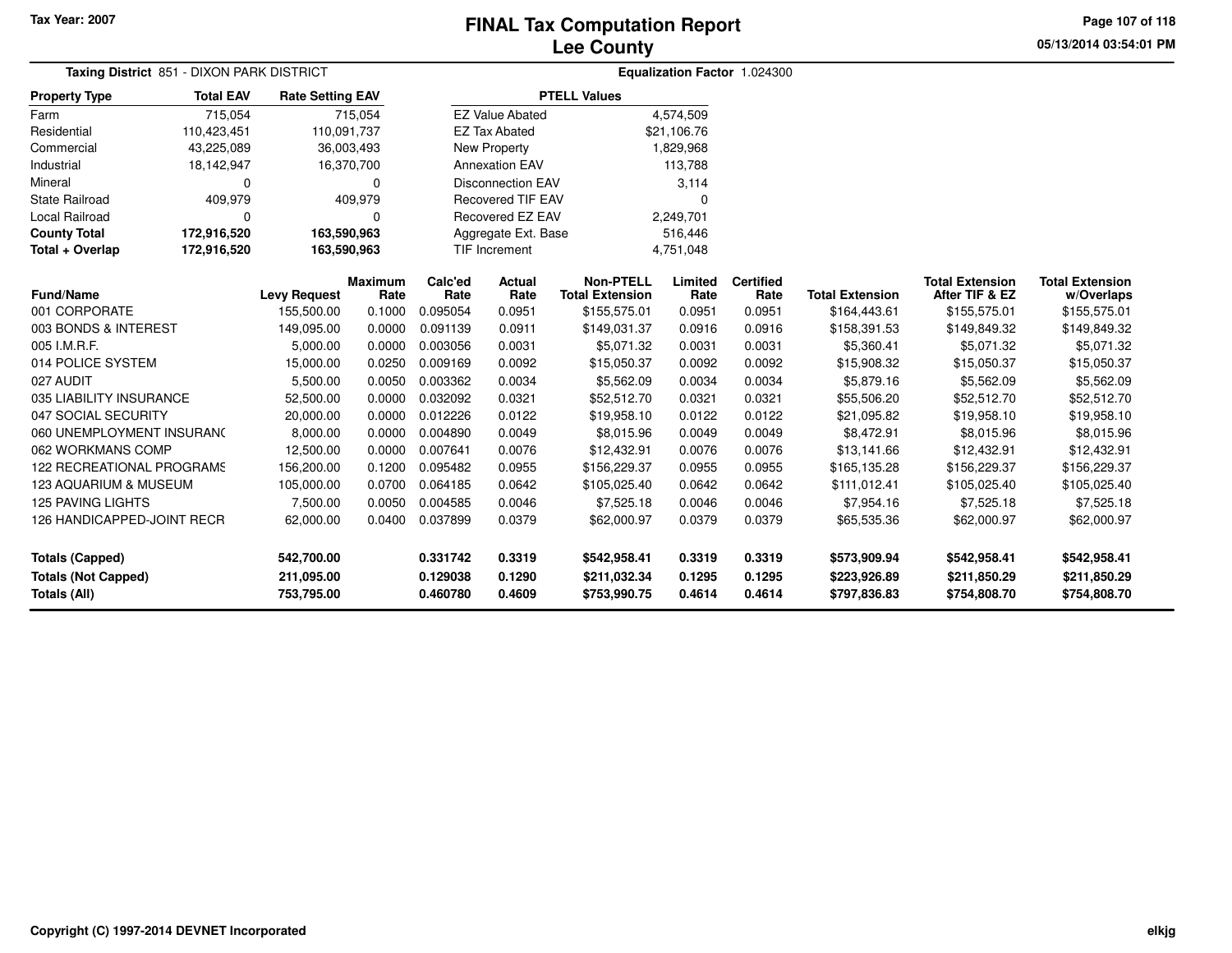**05/13/2014 03:54:01 PM Page 108 of 118**

| <b>Total Extension</b><br>w/Overlaps |
|--------------------------------------|
| \$30,510.74                          |
| \$52,127.93                          |
| \$25,999.05                          |
| \$7,010.98                           |
| \$22,915.51                          |
| \$0.00                               |
| \$138,564.21<br>\$138,564.21         |
|                                      |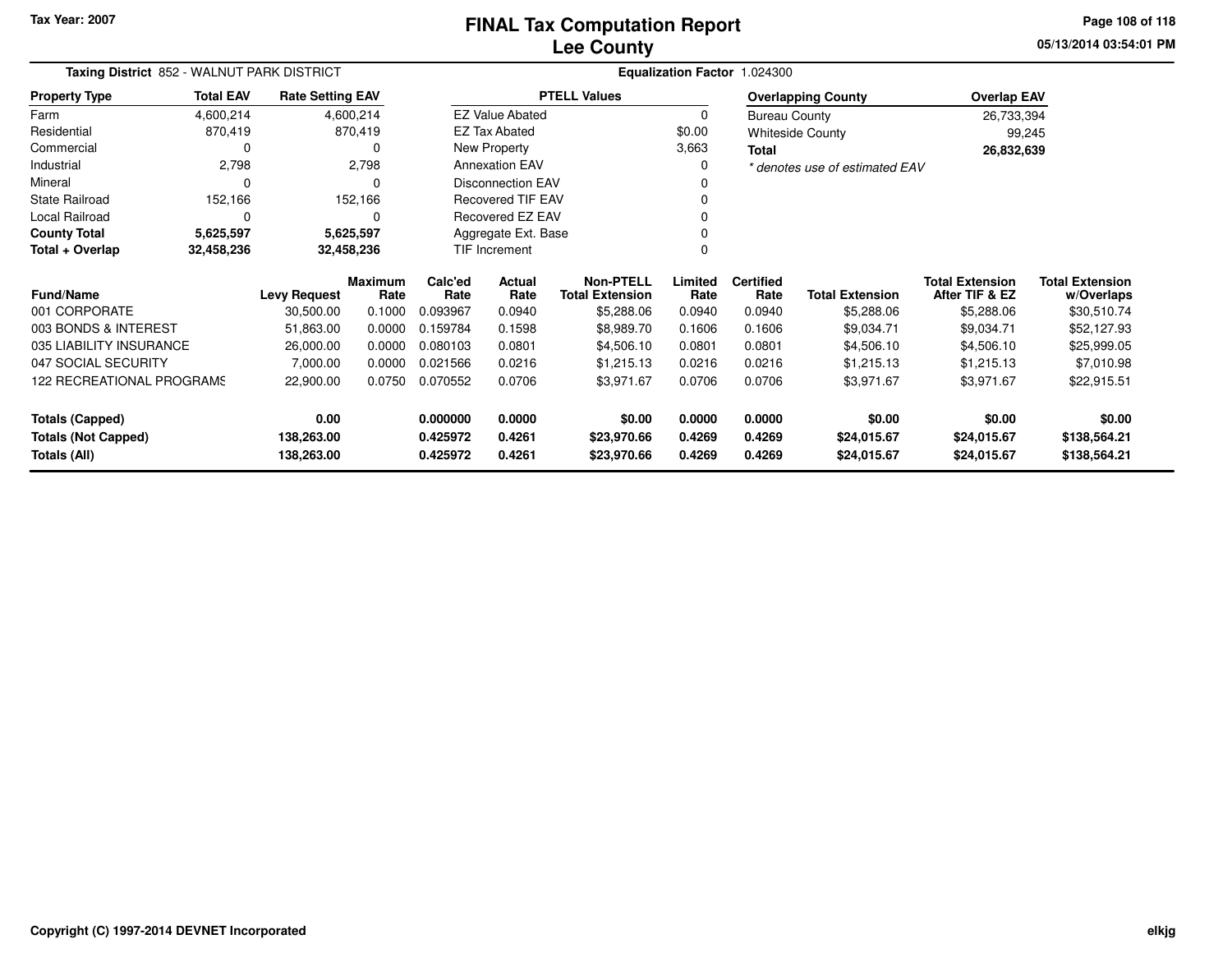**Page 109 of 118**

**05/13/2014 03:54:01 PM**

| <b>Taxing District</b> 853 - FRANKLIN GROVE SANITARY |                  |                         |                 | <b>Equalization Factor 1.024300</b> |                          |                                            |                  |                          |                        |                                          |                                      |
|------------------------------------------------------|------------------|-------------------------|-----------------|-------------------------------------|--------------------------|--------------------------------------------|------------------|--------------------------|------------------------|------------------------------------------|--------------------------------------|
| <b>Property Type</b>                                 | <b>Total EAV</b> | <b>Rate Setting EAV</b> |                 |                                     |                          | <b>PTELL Values</b>                        |                  |                          |                        |                                          |                                      |
| Farm                                                 | 5,356            |                         | 5,356           |                                     | <b>EZ Value Abated</b>   |                                            | $\Omega$         |                          |                        |                                          |                                      |
| Residential                                          | 7,114,219        |                         | 7,114,219       |                                     | EZ Tax Abated            |                                            | \$0.00           |                          |                        |                                          |                                      |
| Commercial                                           | 2,660,379        |                         | 2,660,379       |                                     | New Property             |                                            | 62,175           |                          |                        |                                          |                                      |
| Industrial                                           | 0                |                         | 0               |                                     | <b>Annexation EAV</b>    |                                            |                  |                          |                        |                                          |                                      |
| Mineral                                              | $\Omega$         |                         | 0               |                                     | <b>Disconnection EAV</b> |                                            |                  |                          |                        |                                          |                                      |
| <b>State Railroad</b>                                | 49,647           |                         | 49,647          |                                     | <b>Recovered TIF EAV</b> |                                            |                  |                          |                        |                                          |                                      |
| Local Railroad                                       | $\Omega$         |                         | $\Omega$        |                                     | Recovered EZ EAV         |                                            | 0                |                          |                        |                                          |                                      |
| <b>County Total</b>                                  | 9,829,601        |                         | 9,829,601       |                                     | Aggregate Ext. Base      |                                            | 4,265            |                          |                        |                                          |                                      |
| Total + Overlap                                      | 9,829,601        |                         | 9,829,601       |                                     | TIF Increment            |                                            | $\Omega$         |                          |                        |                                          |                                      |
| <b>Fund/Name</b>                                     |                  | <b>Levy Request</b>     | Maximum<br>Rate | Calc'ed<br>Rate                     | Actual<br>Rate           | <b>Non-PTELL</b><br><b>Total Extension</b> | Limited<br>Rate  | <b>Certified</b><br>Rate | <b>Total Extension</b> | <b>Total Extension</b><br>After TIF & EZ | <b>Total Extension</b><br>w/Overlaps |
| 001 CORPORATE                                        |                  | 3,433.00                | 0.2000          | 0.034925                            | 0.0349                   | \$3,430.53                                 | 0.0344           | 0.0344                   | \$3,381.38             | \$3,381.38                               | \$3,381.38                           |
| 073 CHLOR OF SEWAGE                                  |                  | 1,037.00                | 0.0500          | 0.010550                            | 0.0105                   | \$1,032.11                                 | 0.0104           | 0.0104                   | \$1,022.28             | \$1,022.28                               | \$1,022.28                           |
| Totals (Capped)                                      |                  | 4,470.00                |                 | 0.045475                            | 0.0454                   | \$4,462.64                                 | 0.0448           | 0.0448                   | \$4,403.66             | \$4,403.66                               | \$4,403.66                           |
| <b>Totals (Not Capped)</b><br>Totals (All)           |                  | 0.00<br>4,470.00        |                 | 0.000000<br>0.045475                | 0.0000<br>0.0454         | \$0.00<br>\$4,462.64                       | 0.0000<br>0.0448 | 0.0000<br>0.0448         | \$0.00<br>\$4,403.66   | \$0.00<br>\$4,403.66                     | \$0.00<br>\$4,403.66                 |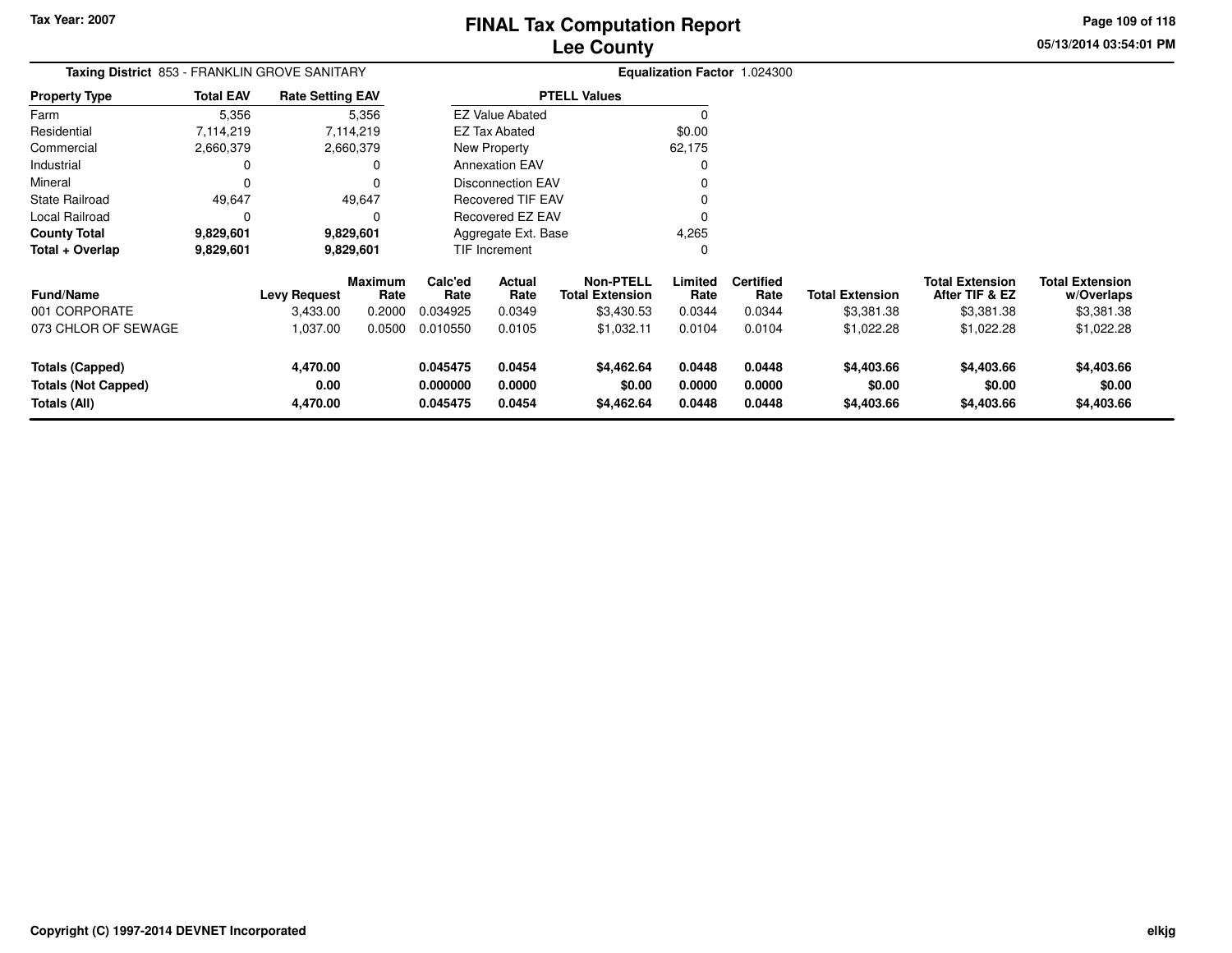**05/13/2014 03:54:01 PMPage 110 of 118**

> **w/Overlaps**\$3,698.85

|                                                                      | Taxing District 855 - PAW PAW SANITARY DISTRICT |                              |                                  |                                  |                            |                                                          |                            | Equalization Factor 1.024300       |                                      |                                                        |                                                    |
|----------------------------------------------------------------------|-------------------------------------------------|------------------------------|----------------------------------|----------------------------------|----------------------------|----------------------------------------------------------|----------------------------|------------------------------------|--------------------------------------|--------------------------------------------------------|----------------------------------------------------|
| Property Type                                                        | <b>Total EAV</b>                                | <b>Rate Setting EAV</b>      |                                  |                                  |                            | <b>PTELL Values</b>                                      |                            |                                    |                                      |                                                        |                                                    |
| Farm                                                                 | 44,820                                          |                              | 44,142                           |                                  | <b>EZ Value Abated</b>     |                                                          |                            |                                    |                                      |                                                        |                                                    |
| Residential                                                          | 13,202,692                                      |                              | 9,943,764                        |                                  | <b>EZ Tax Abated</b>       |                                                          | \$0.00                     |                                    |                                      |                                                        |                                                    |
| Commercial                                                           | 1,152,297                                       |                              | 923,142                          |                                  | New Property               |                                                          | 73,273                     |                                    |                                      |                                                        |                                                    |
| Industrial                                                           |                                                 |                              |                                  |                                  | <b>Annexation EAV</b>      |                                                          |                            |                                    |                                      |                                                        |                                                    |
| Mineral                                                              |                                                 |                              |                                  |                                  | <b>Disconnection EAV</b>   |                                                          |                            |                                    |                                      |                                                        |                                                    |
| State Railroad                                                       |                                                 |                              |                                  |                                  | <b>Recovered TIF EAV</b>   |                                                          |                            |                                    |                                      |                                                        |                                                    |
| Local Railroad                                                       |                                                 |                              |                                  |                                  | Recovered EZ EAV           |                                                          |                            |                                    |                                      |                                                        |                                                    |
| County Total                                                         | 14,399,809                                      |                              | 10,911,048                       |                                  | Aggregate Ext. Base        |                                                          | 3,702                      |                                    |                                      |                                                        |                                                    |
| Total + Overlap                                                      | 14,399,809                                      |                              | 10,911,048                       |                                  | TIF Increment              |                                                          | 3,488,761                  |                                    |                                      |                                                        |                                                    |
| Fund/Name<br>001 CORPORATE                                           |                                                 | Levy Request<br>3,701.00     | <b>Maximum</b><br>Rate<br>0.2000 | Calc'ed<br>Rate<br>0.033920      | Actual<br>Rate<br>0.0339   | <b>Non-PTELL</b><br><b>Total Extension</b><br>\$3,698.85 | Limited<br>Rate<br>0.0339  | <b>Certified</b><br>Rate<br>0.0339 | <b>Total Extension</b><br>\$4,881.54 | <b>Total Extension</b><br>After TIF & EZ<br>\$3,698.85 | <b>Total Extension</b><br>w/Overlaps<br>\$3,698.85 |
| <b>Totals (Capped)</b><br><b>Totals (Not Capped)</b><br>Totals (All) |                                                 | 3,701.00<br>0.00<br>3,701.00 |                                  | 0.033920<br>0.000000<br>0.033920 | 0.0339<br>0.0000<br>0.0339 | \$3,698.85<br>\$0.00<br>\$3,698.85                       | 0.0339<br>0.0000<br>0.0339 | 0.0339<br>0.0000<br>0.0339         | \$4,881.54<br>\$0.00<br>\$4,881.54   | \$3,698.85<br>\$0.00<br>\$3,698.85                     | \$3,698.85<br>\$0.00<br>\$3,698.85                 |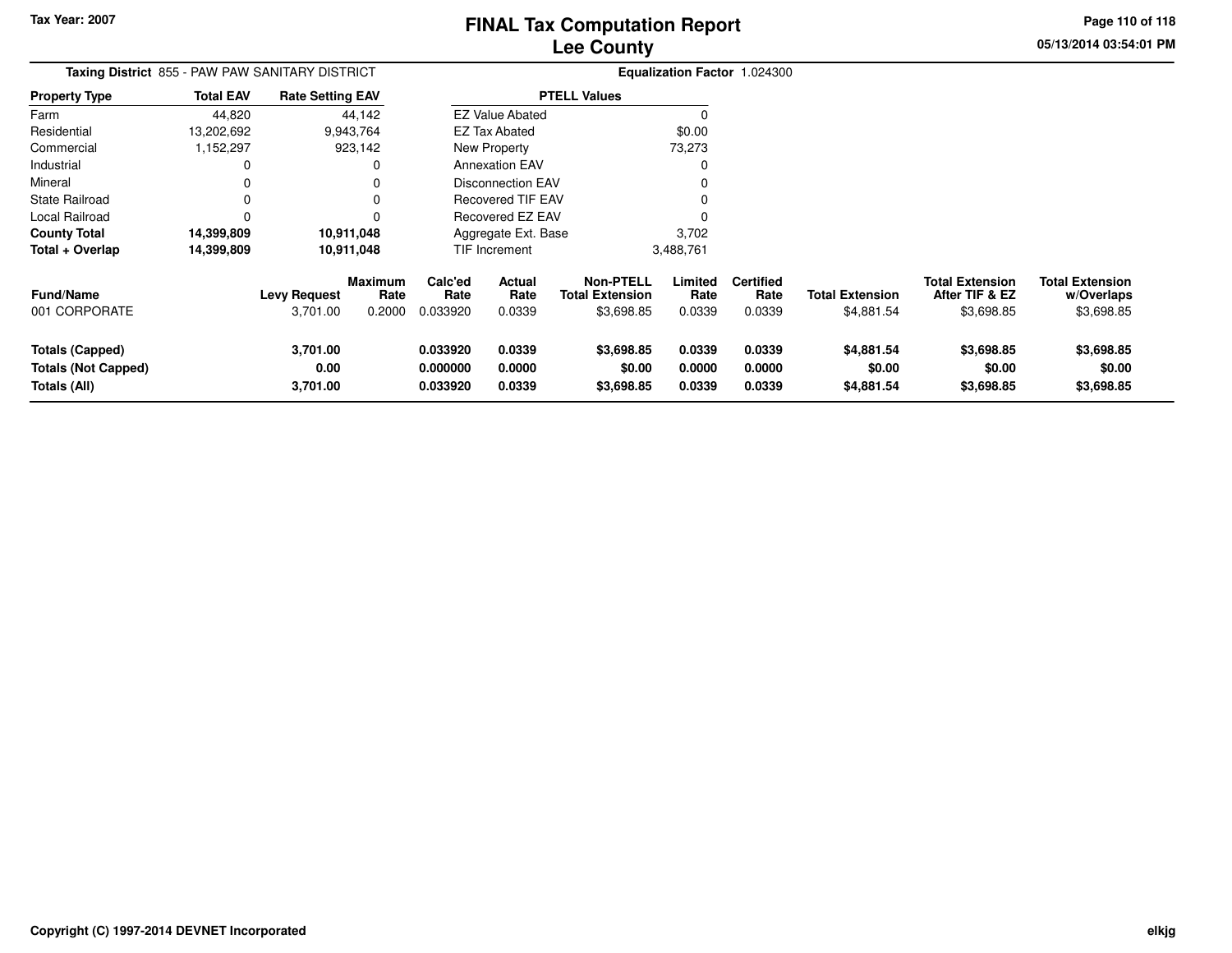**Tax Year: 2007**

# **Lee CountyFINAL Tax Computation Report**

**05/13/2014 03:54:01 PM Page 111 of 118**

| Taxing District 856 - LEE CENTER CEMETERY DIST |                  |                         |                 |                      |                          |                                            |                  | Equalization Factor 1.024300 |                        |                                          |                                      |
|------------------------------------------------|------------------|-------------------------|-----------------|----------------------|--------------------------|--------------------------------------------|------------------|------------------------------|------------------------|------------------------------------------|--------------------------------------|
| <b>Property Type</b>                           | <b>Total EAV</b> | <b>Rate Setting EAV</b> |                 |                      |                          | <b>PTELL Values</b>                        |                  |                              |                        |                                          |                                      |
| Farm                                           | 2,643,309        |                         | 2,643,309       |                      | <b>EZ Value Abated</b>   |                                            | $\Omega$         |                              |                        |                                          |                                      |
| Residential                                    | 2,439,087        |                         | 2,439,087       |                      | EZ Tax Abated            |                                            | \$0.00           |                              |                        |                                          |                                      |
| Commercial                                     | 1,147,789        |                         | 1,147,789       |                      | New Property             |                                            | 46,262           |                              |                        |                                          |                                      |
| Industrial                                     | 0                |                         | 0               |                      | <b>Annexation EAV</b>    |                                            | $\Omega$         |                              |                        |                                          |                                      |
| Mineral                                        | 0                |                         |                 |                      | <b>Disconnection EAV</b> |                                            |                  |                              |                        |                                          |                                      |
| <b>State Railroad</b>                          | 0                |                         | 0               |                      | <b>Recovered TIF EAV</b> |                                            |                  |                              |                        |                                          |                                      |
| Local Railroad                                 | 0                |                         |                 |                      | Recovered EZ EAV         |                                            | O                |                              |                        |                                          |                                      |
| <b>County Total</b>                            | 6,230,185        |                         | 6,230,185       |                      | Aggregate Ext. Base      |                                            | 4,040            |                              |                        |                                          |                                      |
| Total + Overlap                                | 6,230,185        |                         | 6,230,185       |                      | TIF Increment            |                                            | 0                |                              |                        |                                          |                                      |
| <b>Fund/Name</b>                               |                  | <b>Levy Request</b>     | Maximum<br>Rate | Calc'ed<br>Rate      | Actual<br>Rate           | <b>Non-PTELL</b><br><b>Total Extension</b> | Limited<br>Rate  | <b>Certified</b><br>Rate     | <b>Total Extension</b> | <b>Total Extension</b><br>After TIF & EZ | <b>Total Extension</b><br>w/Overlaps |
| 001 CORPORATE                                  |                  | 4,660.00                | 0.0600          | 0.074797             | 0.0600                   | \$3,738.11                                 | 0.0476           | 0.0476                       | \$2,965.57             | \$2,965.57                               | \$2,965.57                           |
| 035 LIABILITY INSURANCE                        |                  | 1,520.00                | 0.0000          | 0.024397             | 0.0244                   | \$1,520.17                                 | 0.0194           | 0.0194                       | \$1,208.66             | \$1,208.66                               | \$1,208.66                           |
| Totals (Capped)<br><b>Totals (Not Capped)</b>  |                  | 6,180.00<br>0.00        |                 | 0.099194<br>0.000000 | 0.0844<br>0.0000         | \$5,258.28<br>\$0.00                       | 0.0670<br>0.0000 | 0.0670<br>0.0000             | \$4,174.23<br>\$0.00   | \$4,174.23<br>\$0.00                     | \$4,174.23<br>\$0.00                 |
| Totals (All)                                   |                  | 6,180.00                |                 | 0.099194             | 0.0844                   | \$5,258.28                                 | 0.0670           | 0.0670                       | \$4,174.23             | \$4,174.23                               | \$4,174.23                           |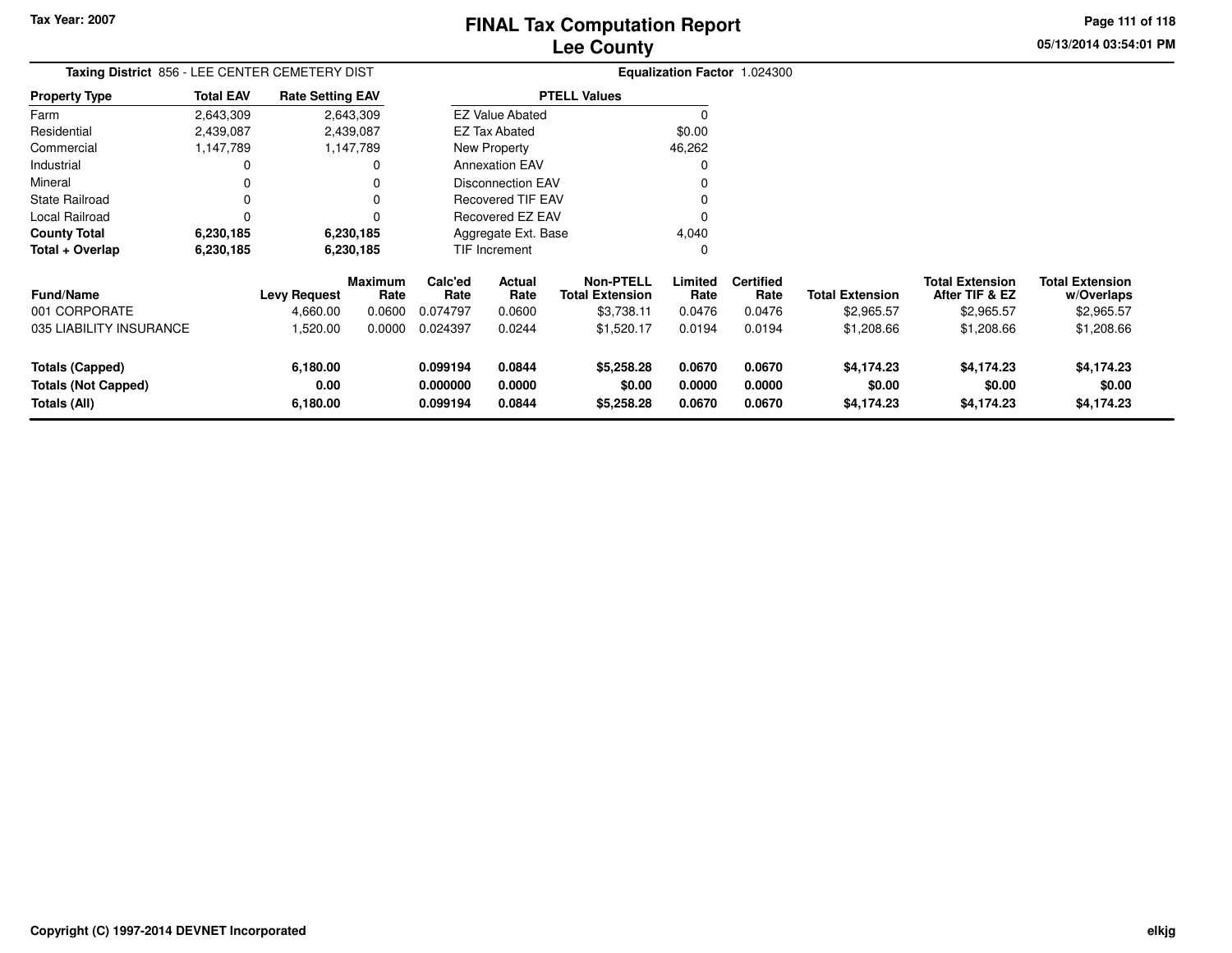**Tax Year: 2007**

## **Lee CountyFINAL Tax Computation Report**

**05/13/2014 03:54:01 PM Page 112 of 118**

| Taxing District 857 - OHIO PUBLIC LIBRARY DIST                |                  | Equalization Factor 1.024300   |                                  |                                  |                                 |                                                   |                            |                                    |                                      |                                                        |                                                     |
|---------------------------------------------------------------|------------------|--------------------------------|----------------------------------|----------------------------------|---------------------------------|---------------------------------------------------|----------------------------|------------------------------------|--------------------------------------|--------------------------------------------------------|-----------------------------------------------------|
| <b>Property Type</b>                                          | <b>Total EAV</b> | <b>Rate Setting EAV</b>        |                                  |                                  |                                 | <b>PTELL Values</b>                               |                            |                                    | <b>Overlapping County</b>            | <b>Overlap EAV</b>                                     |                                                     |
| Farm                                                          | 2,383,344        |                                | 2,383,344                        |                                  | <b>EZ Value Abated</b>          |                                                   | $\Omega$                   | <b>Bureau County</b>               |                                      | 10,655,630                                             |                                                     |
| Residential                                                   | 534,403          |                                | 534,403                          |                                  | <b>EZ Tax Abated</b>            |                                                   | \$0.00                     | Total                              |                                      | 10,655,630                                             |                                                     |
| Commercial                                                    | 0                |                                | 0                                |                                  | New Property                    |                                                   | 436,050                    |                                    | * denotes use of estimated EAV       |                                                        |                                                     |
| Industrial                                                    | 3,163            |                                | 3,163                            |                                  | <b>Annexation EAV</b>           |                                                   |                            |                                    |                                      |                                                        |                                                     |
| Mineral                                                       |                  |                                | 0                                |                                  | <b>Disconnection EAV</b>        |                                                   |                            |                                    |                                      |                                                        |                                                     |
| State Railroad                                                | $\Omega$         |                                | $\Omega$                         |                                  | <b>Recovered TIF EAV</b>        |                                                   |                            |                                    |                                      |                                                        |                                                     |
| Local Railroad                                                |                  |                                | $\Omega$                         |                                  | Recovered EZ EAV                |                                                   |                            |                                    |                                      |                                                        |                                                     |
| <b>County Total</b>                                           | 2,920,910        |                                | 2,920,910                        |                                  | Aggregate Ext. Base             |                                                   |                            |                                    |                                      |                                                        |                                                     |
| Total + Overlap                                               | 13,576,540       |                                | 13,576,540                       |                                  | TIF Increment                   |                                                   | 0                          |                                    |                                      |                                                        |                                                     |
| <b>Fund/Name</b><br>001 CORPORATE                             |                  | Levy Request<br>21,200.00      | <b>Maximum</b><br>Rate<br>0.1500 | Calc'ed<br>Rate<br>0.156152      | <b>Actual</b><br>Rate<br>0.1500 | Non-PTELL<br><b>Total Extension</b><br>\$4,381.37 | Limited<br>Rate<br>0.1500  | <b>Certified</b><br>Rate<br>0.1500 | <b>Total Extension</b><br>\$4,381.37 | <b>Total Extension</b><br>After TIF & EZ<br>\$4,381.37 | <b>Total Extension</b><br>w/Overlaps<br>\$20,364.81 |
| Totals (Capped)<br><b>Totals (Not Capped)</b><br>Totals (All) |                  | 0.00<br>21,200.00<br>21,200.00 |                                  | 0.000000<br>0.156152<br>0.156152 | 0.0000<br>0.1500<br>0.1500      | \$0.00<br>\$4,381.37<br>\$4,381.37                | 0.0000<br>0.1500<br>0.1500 | 0.0000<br>0.1500<br>0.1500         | \$0.00<br>\$4,381.37<br>\$4,381.37   | \$0.00<br>\$4,381.37<br>\$4,381.37                     | \$0.00<br>\$20,364.81<br>\$20,364.81                |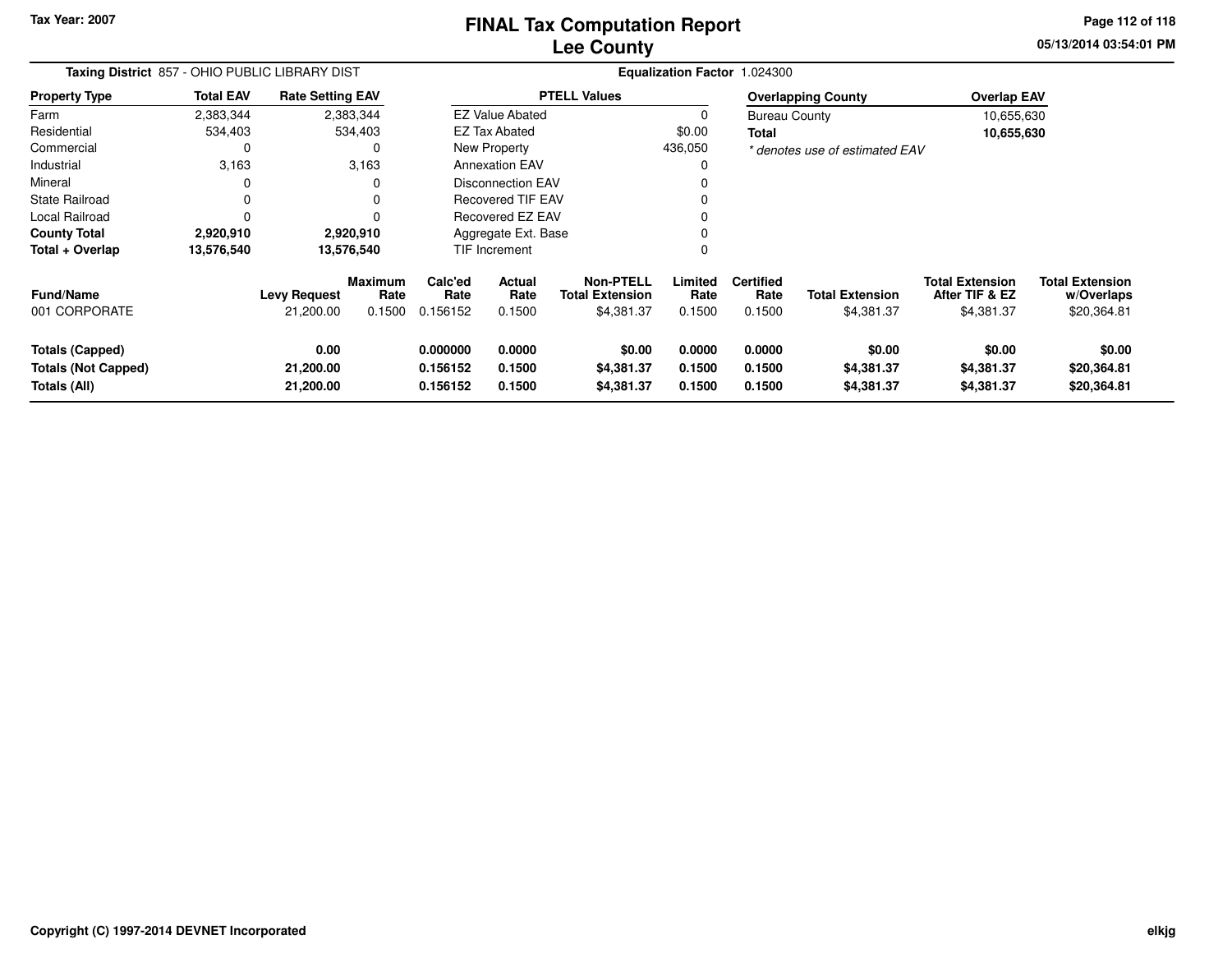**Tax Year: 2007**

# **Lee CountyFINAL Tax Computation Report**

**05/13/2014 03:54:01 PMPage 113 of 118**

| Taxing District  858 - PAW PAW PUBLIC LIB DIST |                  |                         |                 |                      |                          | <b>Equalization Factor 1.024300</b>        |                  |                          |                        |                                          |                                      |
|------------------------------------------------|------------------|-------------------------|-----------------|----------------------|--------------------------|--------------------------------------------|------------------|--------------------------|------------------------|------------------------------------------|--------------------------------------|
| <b>Property Type</b>                           | <b>Total EAV</b> | <b>Rate Setting EAV</b> |                 |                      |                          | <b>PTELL Values</b>                        |                  |                          |                        |                                          |                                      |
| Farm                                           | 44,820           |                         | 44,142          |                      | <b>EZ Value Abated</b>   |                                            | $\Omega$         |                          |                        |                                          |                                      |
| Residential                                    | 13,202,692       |                         | 9,943,764       |                      | <b>EZ Tax Abated</b>     |                                            | \$0.00           |                          |                        |                                          |                                      |
| Commercial                                     | 1,152,297        |                         | 923,142         |                      | New Property             |                                            | 73,273           |                          |                        |                                          |                                      |
| Industrial                                     |                  |                         | 0               |                      | <b>Annexation EAV</b>    |                                            |                  |                          |                        |                                          |                                      |
| Mineral                                        |                  |                         | 0               |                      | <b>Disconnection EAV</b> |                                            |                  |                          |                        |                                          |                                      |
| <b>State Railroad</b>                          |                  |                         | 0               |                      | <b>Recovered TIF EAV</b> |                                            |                  |                          |                        |                                          |                                      |
| Local Railroad                                 |                  |                         | $\Omega$        |                      | Recovered EZ EAV         |                                            |                  |                          |                        |                                          |                                      |
| <b>County Total</b>                            | 14,399,809       | 10,911,048              |                 |                      | Aggregate Ext. Base      |                                            | 17,594           |                          |                        |                                          |                                      |
| Total + Overlap                                | 14,399,809       | 10,911,048              |                 |                      | TIF Increment            |                                            | 3,488,761        |                          |                        |                                          |                                      |
| <b>Fund/Name</b>                               |                  | <b>Levy Request</b>     | Maximum<br>Rate | Calc'ed<br>Rate      | Actual<br>Rate           | <b>Non-PTELL</b><br><b>Total Extension</b> | Limited<br>Rate  | <b>Certified</b><br>Rate | <b>Total Extension</b> | <b>Total Extension</b><br>After TIF & EZ | <b>Total Extension</b><br>w/Overlaps |
| 001 CORPORATE                                  |                  | 16,203.00               | 0.6000          | 0.148501             | 0.1485                   | \$16,202.91                                | 0.1459           | 0.1459                   | \$21,009.32            | \$15,919.22                              | \$15,919.22                          |
| 005 I.M.R.F.                                   |                  | 676.00                  | 0.0000          | 0.006196             | 0.0062                   | \$676.48                                   | 0.0061           | 0.0061                   | \$878.39               | \$665.57                                 | \$665.57                             |
| 035 LIABILITY INSURANCE                        |                  | 211.00                  | 0.0000          | 0.001934             | 0.0019                   | \$207.31                                   | 0.0019           | 0.0019                   | \$273.60               | \$207.31                                 | \$207.31                             |
| 047 SOCIAL SECURITY                            |                  | 1,383.00                | 0.0000          | 0.012675             | 0.0127                   | \$1,385.70                                 | 0.0125           | 0.0125                   | \$1,799.98             | \$1,363.88                               | \$1,363.88                           |
| <b>Totals (Capped)</b>                         |                  | 18,473.00               |                 | 0.169306             | 0.1693                   | \$18,472.40                                | 0.1664           | 0.1664                   | \$23,961.29            | \$18,155.98                              | \$18,155.98                          |
| <b>Totals (Not Capped)</b>                     |                  | 0.00<br>18,473.00       |                 | 0.000000<br>0.169306 | 0.0000<br>0.1693         | \$0.00                                     | 0.0000<br>0.1664 | 0.0000<br>0.1664         | \$0.00                 | \$0.00                                   | \$0.00                               |
| Totals (All)                                   |                  |                         |                 |                      |                          | \$18,472.40                                |                  |                          | \$23,961.29            | \$18,155.98                              | \$18,155.98                          |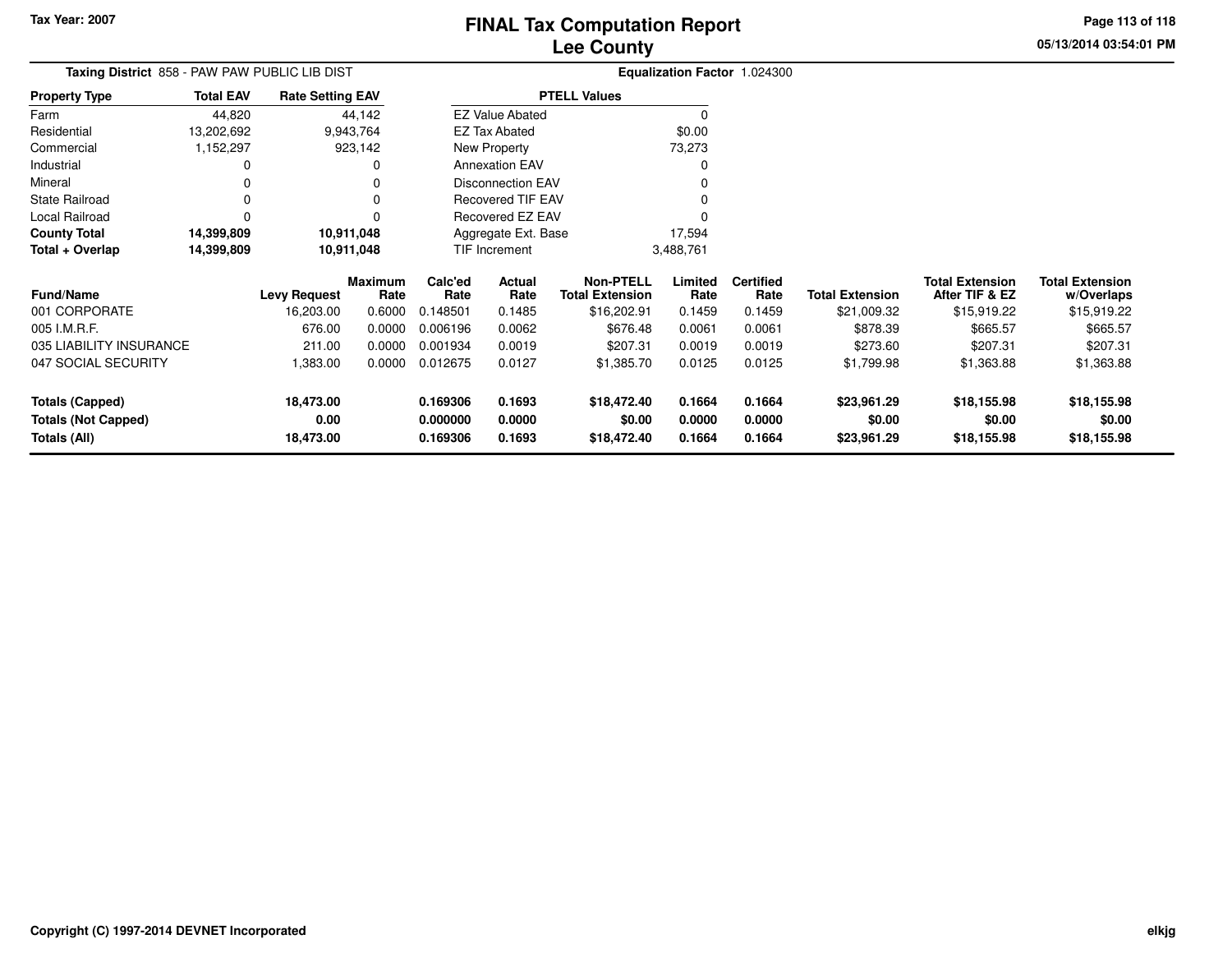**05/13/2014 03:54:01 PM Page 114 of 118**

| Taxing District 859 - EARLVILLE LIBRARY DISTRICT |                  |                         |                        |                 |                          |                                            |                 | Equalization Factor 1.024300 |                                |                                          |                                      |
|--------------------------------------------------|------------------|-------------------------|------------------------|-----------------|--------------------------|--------------------------------------------|-----------------|------------------------------|--------------------------------|------------------------------------------|--------------------------------------|
| <b>Property Type</b>                             | <b>Total EAV</b> | <b>Rate Setting EAV</b> |                        |                 |                          | <b>PTELL Values</b>                        |                 |                              | <b>Overlapping County</b>      | <b>Overlap EAV</b>                       |                                      |
| Farm                                             | 317,163          |                         | 317,163                |                 | <b>EZ Value Abated</b>   |                                            | 0               | DeKalb County                |                                | 1,258,439                                |                                      |
| Residential                                      | 85,190           |                         | 85,190                 |                 | <b>EZ Tax Abated</b>     |                                            | \$0.00          | LaSalle County               |                                | 52,247,136                               |                                      |
| Commercial                                       | 0                |                         | 0                      |                 | New Property             |                                            | 0               | <b>Total</b>                 |                                | 53,505,575                               |                                      |
| Industrial                                       | 0                |                         |                        |                 | <b>Annexation EAV</b>    |                                            | 0               |                              | * denotes use of estimated EAV |                                          |                                      |
| Mineral                                          | 0                |                         |                        |                 | <b>Disconnection EAV</b> |                                            |                 |                              |                                |                                          |                                      |
| <b>State Railroad</b>                            | 0                |                         |                        |                 | Recovered TIF EAV        |                                            |                 |                              |                                |                                          |                                      |
| Local Railroad                                   |                  |                         |                        |                 | Recovered EZ EAV         |                                            |                 |                              |                                |                                          |                                      |
| <b>County Total</b>                              | 402,353          |                         | 402,353                |                 | Aggregate Ext. Base      |                                            |                 |                              |                                |                                          |                                      |
| Total + Overlap                                  | 53,907,928       |                         | 53,907,928             |                 | <b>TIF Increment</b>     | 0                                          |                 |                              |                                |                                          |                                      |
| <b>Fund/Name</b>                                 |                  | <b>Levy Request</b>     | <b>Maximum</b><br>Rate | Calc'ed<br>Rate | <b>Actual</b><br>Rate    | <b>Non-PTELL</b><br><b>Total Extension</b> | Limited<br>Rate | <b>Certified</b><br>Rate     | <b>Total Extension</b>         | <b>Total Extension</b><br>After TIF & EZ | <b>Total Extension</b><br>w/Overlaps |
| 001 CORPORATE                                    |                  | 79,240.00               | 0.1500                 | 0.146991        | 0.1470                   | \$591.46                                   | 0.1470          | 0.1470                       | \$591.46                       | \$591.46                                 | \$79,244.65                          |
| 004 BUILDINGS, EQUIPMENT AN                      |                  | 10,500.00               | 0.0200                 | 0.019478        | 0.0195                   | \$78.46                                    | 0.0195          | 0.0195                       | \$78.46                        | \$78.46                                  | \$10,512.05                          |
| 027 AUDIT                                        |                  | 1,400.00                | 0.0050                 | 0.002597        | 0.0026                   | \$10.46                                    | 0.0026          | 0.0026                       | \$10.46                        | \$10.46                                  | \$1,401.61                           |
| 035 LIABILITY INSURANCE                          |                  | 5,300.00                | 0.0000                 | 0.009832        | 0.0098                   | \$39.43                                    | 0.0098          | 0.0098                       | \$39.43                        | \$39.43                                  | \$5,282.98                           |
| 047 SOCIAL SECURITY                              |                  | 4,800.00                | 0.0000                 | 0.008904        | 0.0089                   | \$35.81                                    | 0.0089          | 0.0089                       | \$35.81                        | \$35.81                                  | \$4,797.81                           |
| <b>Totals (Capped)</b>                           |                  | 0.00                    |                        | 0.000000        | 0.0000                   | \$0.00                                     | 0.0000          | 0.0000                       | \$0.00                         | \$0.00                                   | \$0.00                               |
| <b>Totals (Not Capped)</b>                       |                  | 101,240.00              |                        | 0.187802        | 0.1878                   | \$755.62                                   | 0.1878          | 0.1878                       | \$755.62                       | \$755.62                                 | \$101,239.10                         |
| Totals (All)                                     |                  | 101,240.00              |                        | 0.187802        | 0.1878                   | \$755.62                                   | 0.1878          | 0.1878                       | \$755.62                       | \$755.62                                 | \$101,239.10                         |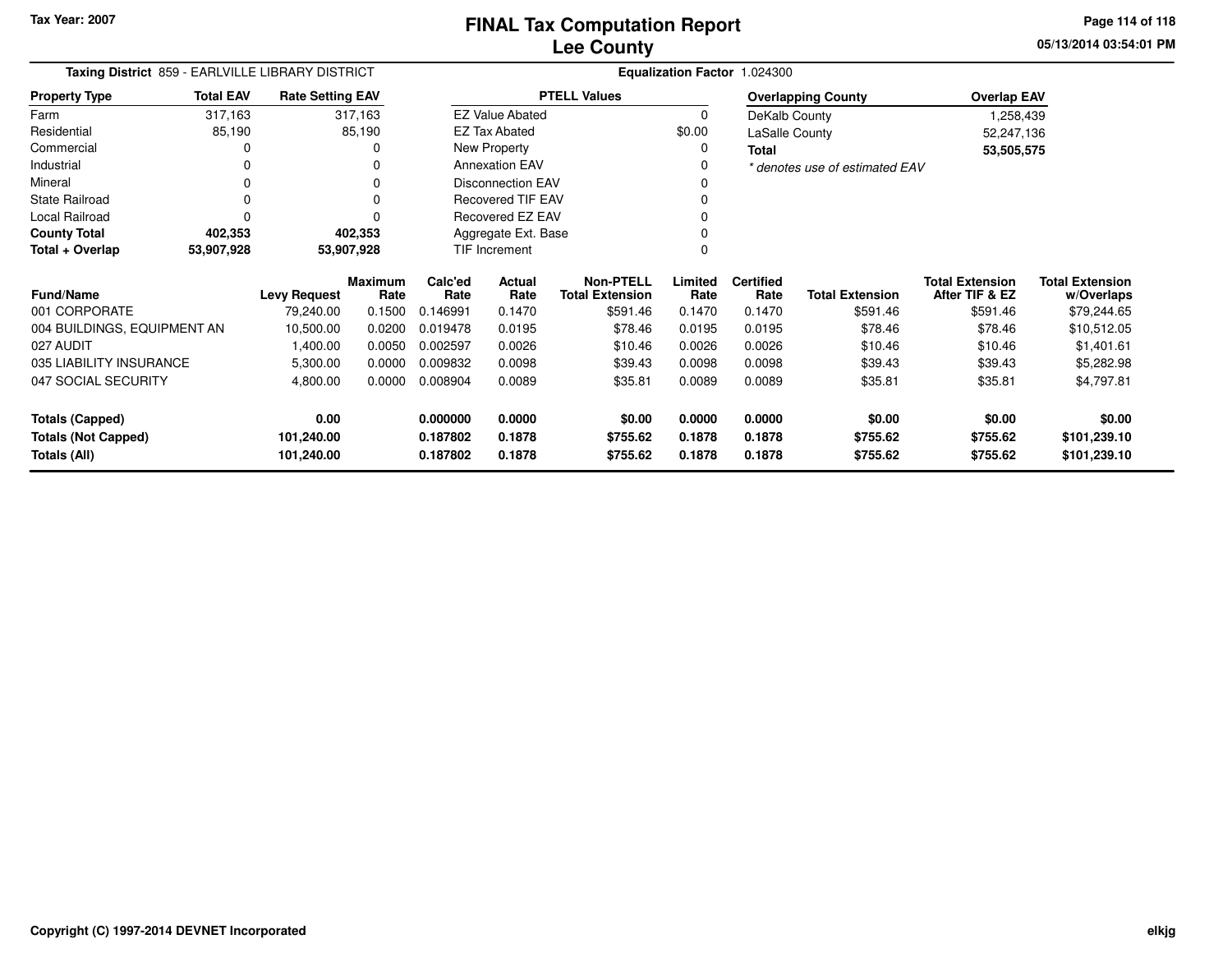**05/13/2014 03:54:01 PMPage 115 of 118**

| <b>Taxing District</b> TIF1 - DIXON CENTRAL BUSINESS (TIF1)   |                  |                             |                                  |                                  |                            | Equalization Factor 1.024300                         |                            |                                    |                                  |                                                          |                                                      |
|---------------------------------------------------------------|------------------|-----------------------------|----------------------------------|----------------------------------|----------------------------|------------------------------------------------------|----------------------------|------------------------------------|----------------------------------|----------------------------------------------------------|------------------------------------------------------|
| <b>Property Type</b>                                          | <b>Total EAV</b> | <b>TIF Base EAV</b>         |                                  |                                  |                            | <b>PTELL Values</b>                                  |                            |                                    |                                  |                                                          |                                                      |
| Farm                                                          | $\Omega$         |                             |                                  |                                  | <b>EZ Value Abated</b>     |                                                      |                            |                                    |                                  |                                                          |                                                      |
| Residential                                                   | 105,908          |                             | 48,520                           |                                  | <b>EZ Tax Abated</b>       |                                                      | \$0.00                     |                                    |                                  |                                                          |                                                      |
| Commercial                                                    | 6,235,865        |                             | 2,708,069                        |                                  | New Property               |                                                      |                            |                                    |                                  |                                                          |                                                      |
| Industrial                                                    | 0                |                             |                                  |                                  | <b>Annexation EAV</b>      |                                                      |                            |                                    |                                  |                                                          |                                                      |
| Mineral                                                       | 0                |                             |                                  |                                  | <b>Disconnection EAV</b>   |                                                      |                            |                                    |                                  |                                                          |                                                      |
| <b>State Railroad</b>                                         | 6,521            |                             |                                  |                                  | Recovered TIF EAV          |                                                      |                            |                                    |                                  |                                                          |                                                      |
| Local Railroad                                                | 0                |                             |                                  |                                  | Recovered EZ EAV           |                                                      |                            |                                    |                                  |                                                          |                                                      |
| <b>County Total</b>                                           | 6,348,294        |                             | 2,756,589                        |                                  | Aggregate Ext. Base        |                                                      |                            |                                    |                                  |                                                          |                                                      |
| Total + Overlap                                               | 6,348,294        |                             | 2,756,589                        |                                  | <b>TIF Increment</b>       |                                                      | 3,591,705                  |                                    |                                  |                                                          |                                                      |
| <b>Fund/Name</b><br>098 INCREMENT FUND                        |                  | <b>Levy Request</b><br>0.00 | <b>Maximum</b><br>Rate<br>0.0000 | Calc'ed<br>Rate<br>0.000000      | Actual<br>Rate<br>0.0000   | <b>Non-PTELL</b><br><b>Total Extension</b><br>\$0.00 | Limited<br>Rate<br>0.0000  | <b>Certified</b><br>Rate<br>0.0000 | <b>Total Extension</b><br>\$0.00 | <b>Total Extension</b><br>After TIF & EZ<br>\$300,963.76 | <b>Total Extension</b><br>w/Overlaps<br>\$300,963.76 |
| Totals (Capped)<br><b>Totals (Not Capped)</b><br>Totals (All) |                  | 0.00<br>0.00<br>0.00        |                                  | 0.000000<br>0.000000<br>0.000000 | 0.0000<br>0.0000<br>0.0000 | \$0.00<br>\$0.00<br>\$0.00                           | 0.0000<br>0.0000<br>0.0000 | 0.0000<br>0.0000<br>0.0000         | \$0.00<br>\$0.00<br>\$0.00       | \$0.00<br>\$300,963.76<br>\$300,963.76                   | \$0.00<br>\$300,963.76<br>\$300,963.76               |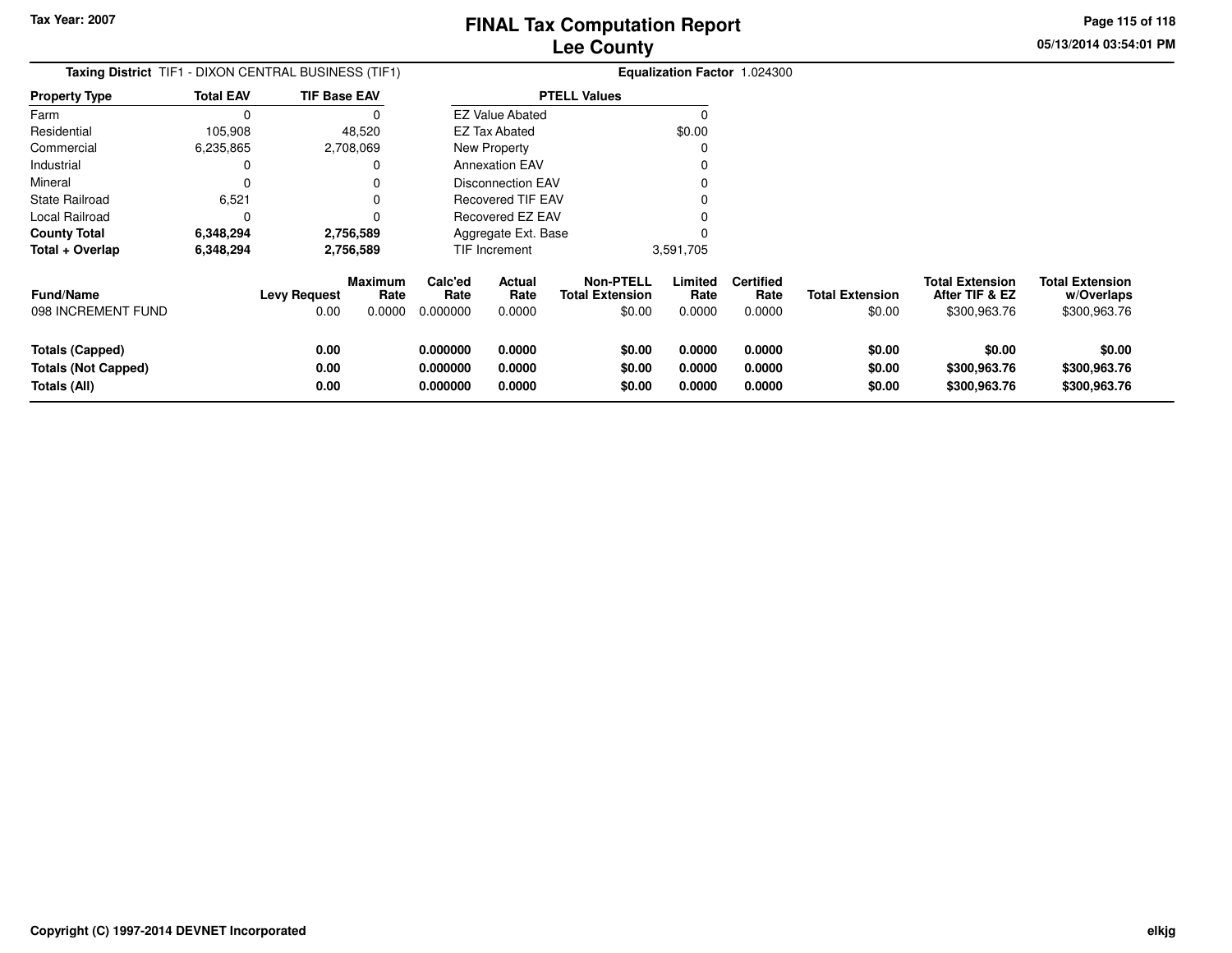**05/13/2014 03:54:01 PMPage 116 of 118**

| Taxing District TIF2 - VILLAGE OF PAW PAW (TIF2)                     |                  |                             |                                  |                                  |                            |                                                      |                            | Equalization Factor 1.024300       |                                  |                                                          |                                                      |
|----------------------------------------------------------------------|------------------|-----------------------------|----------------------------------|----------------------------------|----------------------------|------------------------------------------------------|----------------------------|------------------------------------|----------------------------------|----------------------------------------------------------|------------------------------------------------------|
| Property Type                                                        | <b>Total EAV</b> | <b>TIF Base EAV</b>         |                                  |                                  |                            | <b>PTELL Values</b>                                  |                            |                                    |                                  |                                                          |                                                      |
| Farm                                                                 | 11,545           |                             | 10,867                           |                                  | <b>EZ Value Abated</b>     |                                                      | O                          |                                    |                                  |                                                          |                                                      |
| Residential                                                          | 5,499,267        |                             | 2,240,339                        |                                  | <b>EZ Tax Abated</b>       |                                                      | \$0.00                     |                                    |                                  |                                                          |                                                      |
| Commercial                                                           | 862,005          |                             | 632,850                          |                                  | New Property               |                                                      |                            |                                    |                                  |                                                          |                                                      |
| Industrial                                                           | 0                |                             |                                  |                                  | <b>Annexation EAV</b>      |                                                      |                            |                                    |                                  |                                                          |                                                      |
| Mineral                                                              | 0                |                             |                                  |                                  | Disconnection EAV          |                                                      |                            |                                    |                                  |                                                          |                                                      |
| State Railroad                                                       | 0                |                             |                                  |                                  | <b>Recovered TIF EAV</b>   |                                                      |                            |                                    |                                  |                                                          |                                                      |
| Local Railroad                                                       | 0                |                             |                                  |                                  | Recovered EZ EAV           |                                                      |                            |                                    |                                  |                                                          |                                                      |
| County Total                                                         | 6,372,817        |                             | 2,884,056                        |                                  | Aggregate Ext. Base        |                                                      |                            |                                    |                                  |                                                          |                                                      |
| Total + Overlap                                                      | 6,372,817        |                             | 2,884,056                        |                                  | TIF Increment              |                                                      | 3,488,761                  |                                    |                                  |                                                          |                                                      |
| <b>Fund/Name</b><br>098 INCREMENT FUND                               |                  | <b>Levy Request</b><br>0.00 | <b>Maximum</b><br>Rate<br>0.0000 | Calc'ed<br>Rate<br>0.000000      | Actual<br>Rate<br>0.0000   | <b>Non-PTELL</b><br><b>Total Extension</b><br>\$0.00 | Limited<br>Rate<br>0.0000  | <b>Certified</b><br>Rate<br>0.0000 | <b>Total Extension</b><br>\$0.00 | <b>Total Extension</b><br>After TIF & EZ<br>\$317,066.48 | <b>Total Extension</b><br>w/Overlaps<br>\$317,066.48 |
| <b>Totals (Capped)</b><br><b>Totals (Not Capped)</b><br>Totals (All) |                  | 0.00<br>0.00<br>0.00        |                                  | 0.000000<br>0.000000<br>0.000000 | 0.0000<br>0.0000<br>0.0000 | \$0.00<br>\$0.00<br>\$0.00                           | 0.0000<br>0.0000<br>0.0000 | 0.0000<br>0.0000<br>0.0000         | \$0.00<br>\$0.00<br>\$0.00       | \$0.00<br>\$317,066.48<br>\$317,066.48                   | \$0.00<br>\$317,066.48<br>\$317,066.48               |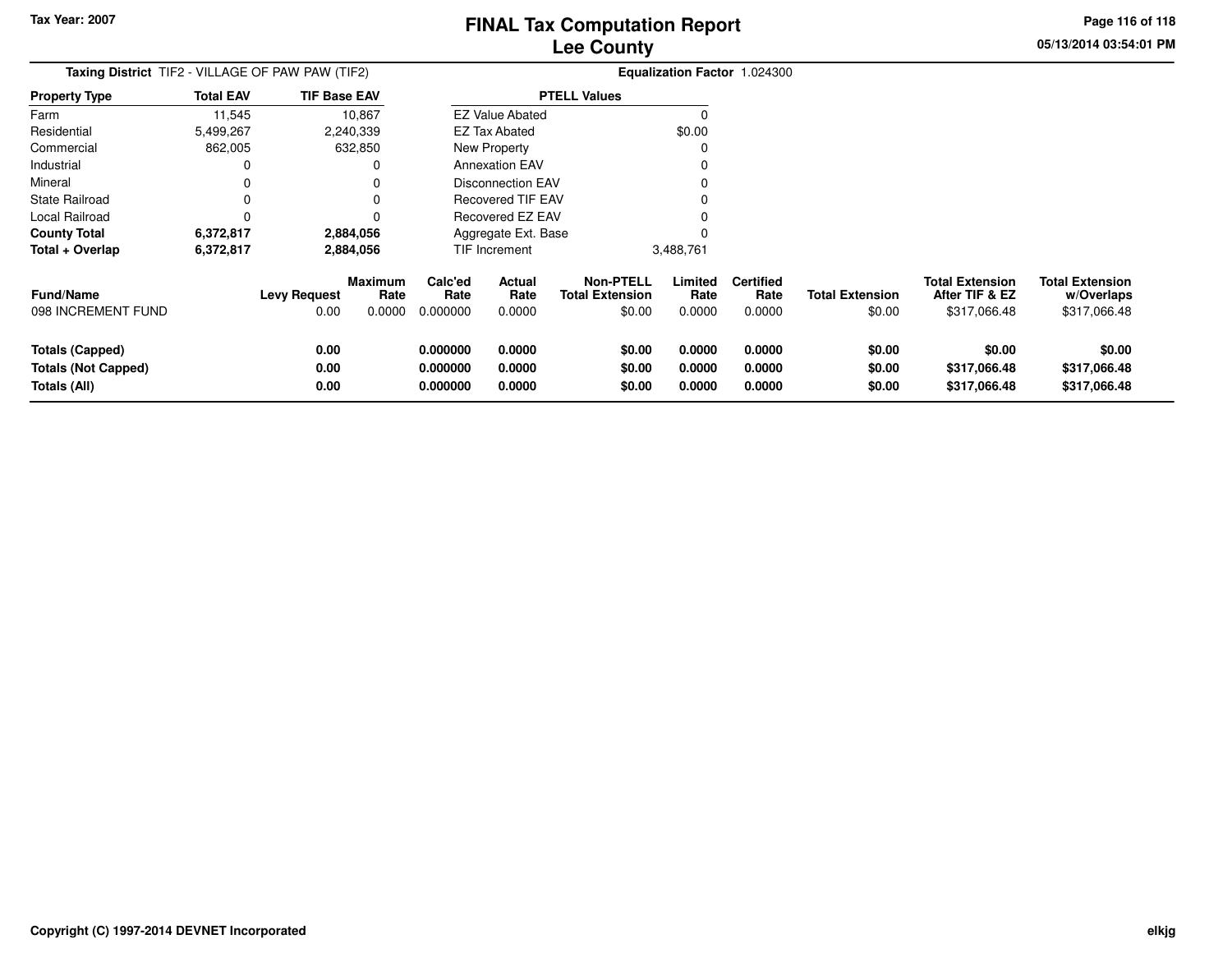**05/13/2014 03:54:01 PMPage 117 of 118**

| <b>Taxing District</b> TIF3 - DIXON-CITY-RIVERFRONT (TIF3)           |                  |                      |                        |                                  |                            |                                            |                            | Equalization Factor 1.024300 |                            |                                          |                                      |
|----------------------------------------------------------------------|------------------|----------------------|------------------------|----------------------------------|----------------------------|--------------------------------------------|----------------------------|------------------------------|----------------------------|------------------------------------------|--------------------------------------|
| <b>Property Type</b>                                                 | <b>Total EAV</b> | <b>TIF Base EAV</b>  |                        |                                  |                            | <b>PTELL Values</b>                        |                            |                              |                            |                                          |                                      |
| Farm                                                                 | $\Omega$         |                      |                        |                                  | <b>EZ Value Abated</b>     |                                            |                            |                              |                            |                                          |                                      |
| Residential                                                          | 1,395,862        |                      | 1,121,536              |                                  | <b>EZ Tax Abated</b>       |                                            | \$0.00                     |                              |                            |                                          |                                      |
| Commercial                                                           | 3,763,894        |                      | 2,872,356              |                                  | New Property               |                                            |                            |                              |                            |                                          |                                      |
| Industrial                                                           | 0                |                      |                        |                                  | <b>Annexation EAV</b>      |                                            |                            |                              |                            |                                          |                                      |
| Mineral                                                              |                  |                      |                        |                                  | <b>Disconnection EAV</b>   |                                            |                            |                              |                            |                                          |                                      |
| State Railroad                                                       |                  |                      |                        |                                  | Recovered TIF EAV          |                                            |                            |                              |                            |                                          |                                      |
| Local Railroad                                                       | 0                |                      |                        |                                  | Recovered EZ EAV           |                                            |                            |                              |                            |                                          |                                      |
| <b>County Total</b>                                                  | 5,159,756        |                      | 3,993,892              |                                  | Aggregate Ext. Base        |                                            |                            |                              |                            |                                          |                                      |
| Total + Overlap                                                      | 5,159,756        |                      | 3,993,892              |                                  | TIF Increment              |                                            | 1,165,864                  |                              |                            |                                          |                                      |
| Fund/Name                                                            |                  | <b>Levy Request</b>  | <b>Maximum</b><br>Rate | Calc'ed<br>Rate                  | Actual<br>Rate             | <b>Non-PTELL</b><br><b>Total Extension</b> | Limited<br>Rate            | <b>Certified</b><br>Rate     | <b>Total Extension</b>     | <b>Total Extension</b><br>After TIF & EZ | <b>Total Extension</b><br>w/Overlaps |
| 098 INCREMENT FUND                                                   |                  | 0.00                 | 0.0000                 | 0.000000                         | 0.0000                     | \$0.00                                     | 0.0000                     | 0.0000                       | \$0.00                     | \$97,695.38                              | \$97,695.38                          |
| <b>Totals (Capped)</b><br><b>Totals (Not Capped)</b><br>Totals (All) |                  | 0.00<br>0.00<br>0.00 |                        | 0.000000<br>0.000000<br>0.000000 | 0.0000<br>0.0000<br>0.0000 | \$0.00<br>\$0.00<br>\$0.00                 | 0.0000<br>0.0000<br>0.0000 | 0.0000<br>0.0000<br>0.0000   | \$0.00<br>\$0.00<br>\$0.00 | \$0.00<br>\$97,695.38<br>\$97,695.38     | \$0.00<br>\$97,695.38<br>\$97,695.38 |